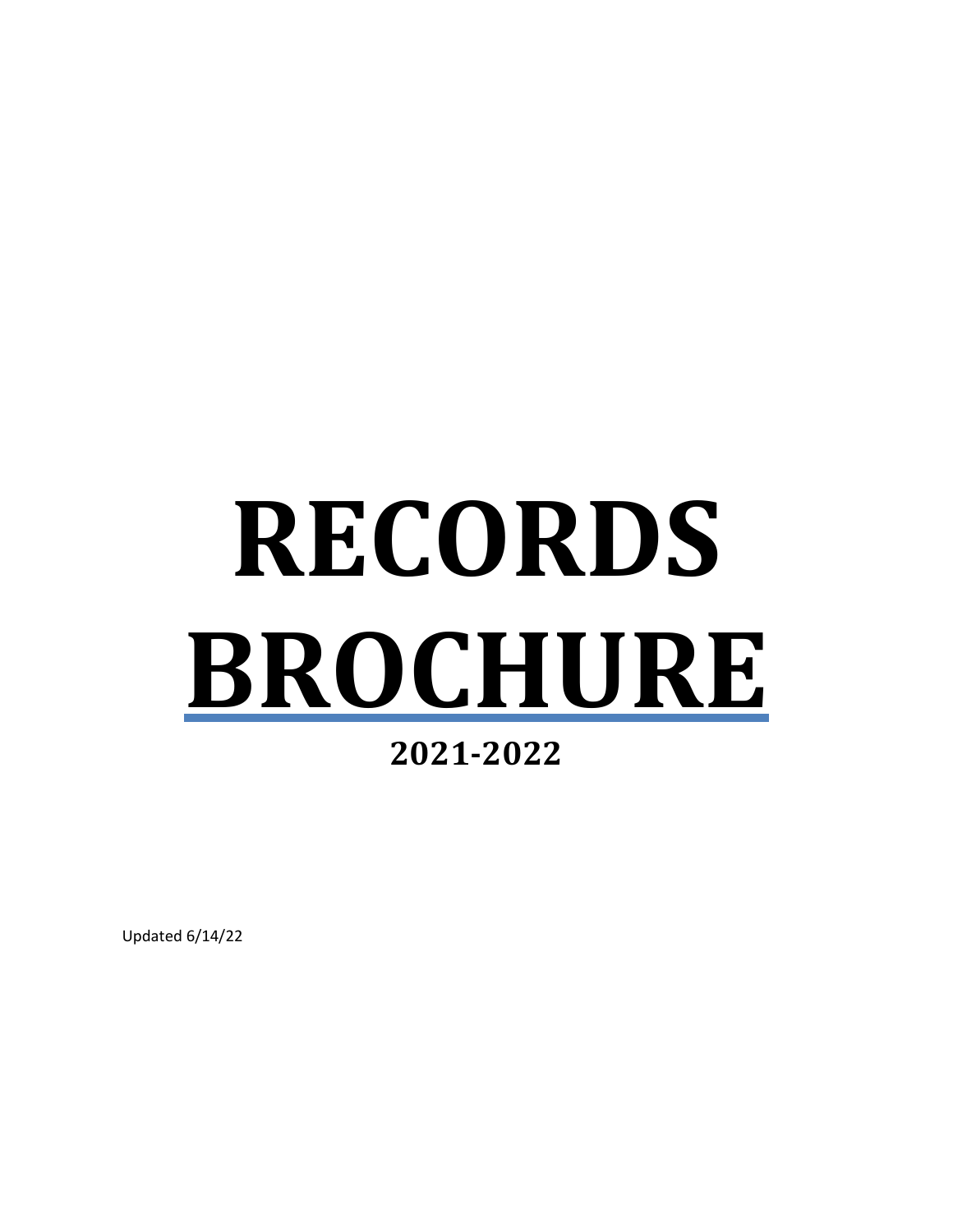#### **TABLE OF CONTENTS**

| MF |  |
|----|--|

#### **MEN'S SPORTS**

#### **WOMEN'S SPORTS**

### CCS - NORCAL - STATE PLAYOFFS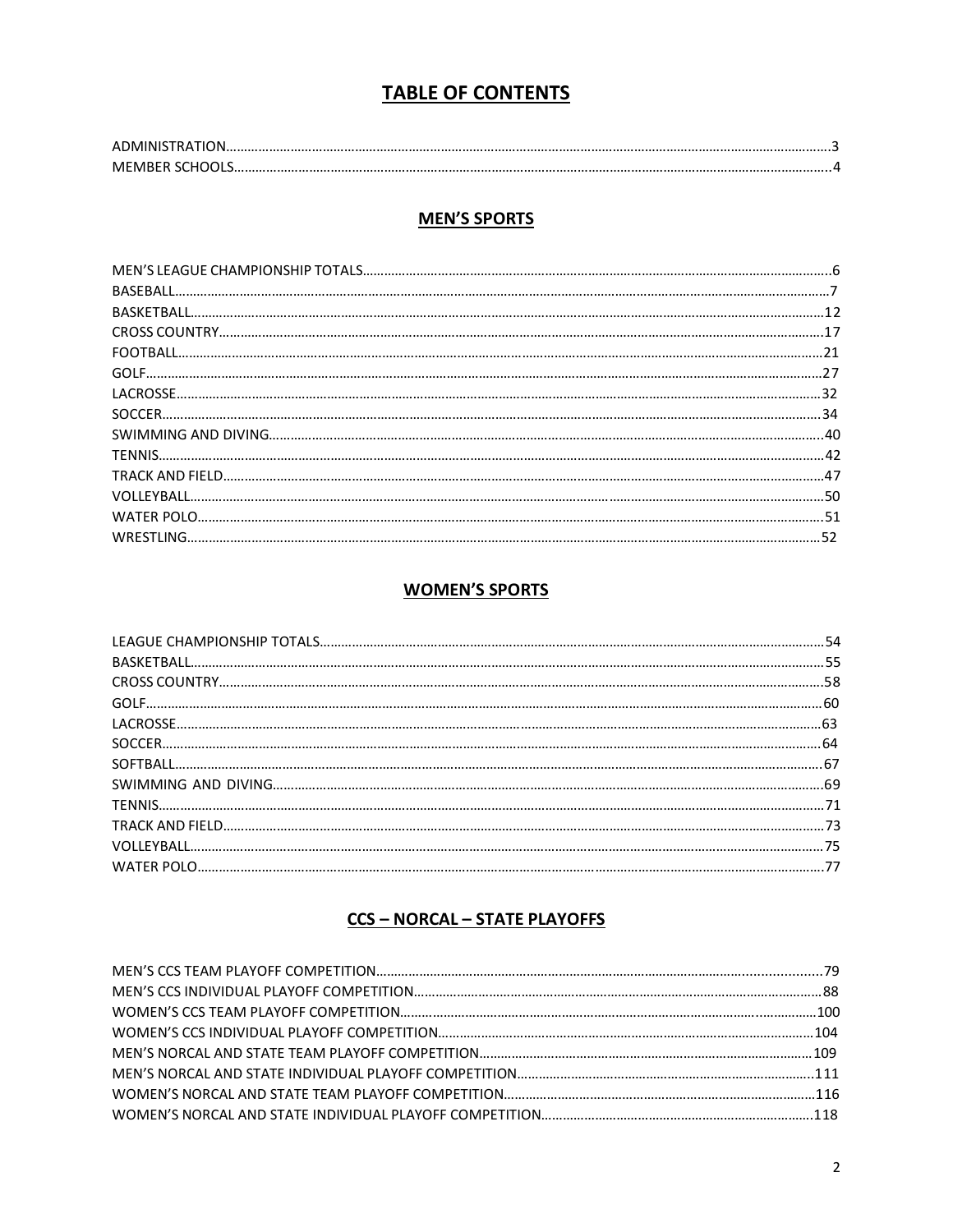#### **ADMINISTRATION**

#### **WEST CATHOLIC ATHLETIC LEAGUE OFFICE STAFF**

#### **COMMISSIONER**

Jolene Fugate, CMAA Office (669) 241-3097

#### **SPORTS INFORMATION DIRECTOR**

Kevin Donahue, CAA (925) 487-7482

#### **PRINCIPALS COUNCIL ATHLETIC DIRECTORS' COUNCIL**

| Archbishop Mitty – Keith Matthews         | Archbishop Mitty - Kevin Eagleson                                   |
|-------------------------------------------|---------------------------------------------------------------------|
| Archbishop Riordan - Tim Reardon          | Archbishop Mitty - Monica Marcuson                                  |
| Bellarmine – Kristina Luscher             | Archbishop Riordan - Bob Greene                                     |
| Junipero Serra – Charlie McGrath          | Archbishop Riordan - Jay'sen Morris                                 |
| Presentation - Katherine Georgiev         | Bellarmine - Kevin Saldivar, CAA                                    |
| Sacred Heart Cathedral - Gary Cannon      | Junipero Serra - Justin Ferdinand, CAA                              |
| Saint Francis – Katie Teekell (President) | Presentation - Mike West                                            |
| Saint Ignatius – Jeff Glosser             | Sacred Heart Cathedral - Margi Beima                                |
| Valley Christian - Eric Scharrenberg      | Sacred Heart Cathedral - Phil Freed, CAA                            |
|                                           | Saint Francis - Theron Wilburn                                      |
|                                           | Menlo School - Earl Koberlein (Water Polo & Lacrosse Only)          |
|                                           | Sacred Heart Prep - Frank Rodriguez (Water Polo &<br>Lacrosse Only) |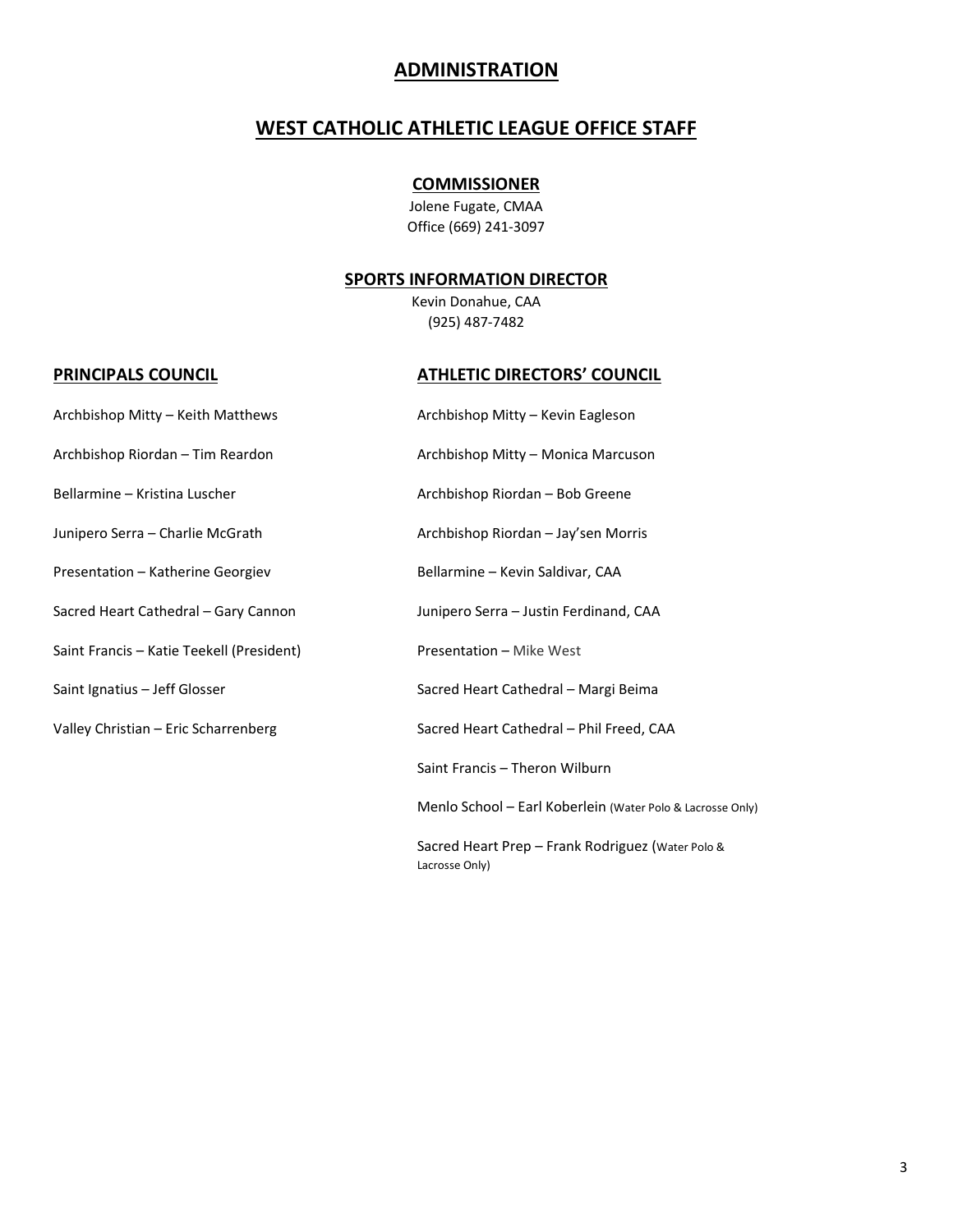### **MEMBER SCHOOLS**

#### **ARCHBISHOP MITTY HIGH SCHOOL**

5000 Mitty Way, San Jose, CA 95129 School: (408) 252-6610 Athletic Department: (408) 252-6610 Colors: Black, Golf and White Mascot: Monarchs

#### **BELLARMINE COLLEGE PREPARATORY**

960 West Hedding Street, San Jose, CA 95126 School: (408) 294-1894 Athletic Department: (408) 294-1664 Colors: Blue and White Mascot: Bells

#### **PRESENTATION HIGH SCHOOL**

2281 Plummer Avenue, San Jose, CA 95125 School: (408) 264-1664 Athletic Department: (408) 264-1664 x21 Colors: Blue and Gold Mascot: Panthers

#### **SAINT FRANCIS HIGH SCHOOL**

1885 Miramonte Avenue, Mt. View, CA 94040 School: (650) 968-1213 Athletic Department: (650)968-1213 x455 Colors: Brown, Gold and White Mascot: Lancers

#### **VALLEY CHRISTIAN HIGH SCHOOL**

100 Skyway, San Jose, CA 95111 School: (408) 513-2400 Athletic Department: (408) 513-2455 Colors: Navy, White and Columbia Mascot: Warriors

**MENLO SCHOOL** (Water Polo & Lacrosse Only) 50 Valparaiso Avenue, Atherton, CA 94027 School: (650)330-2000 Athletic Department; (650) 330-2000 Colors: Blue and Gold Mascot: Knights

#### **ARCHBISHOP RIORDAN HIGH SCHOOL**

175 Phelan Avenue, San Francisco, CA 94112 School: (415) 586-8200 Athletic Department: (415) 586-8200 x238 Colors: Purple and Gold Mascot: Crusaders

#### **JUNIPERO SERRA HIGH SCHOOL**

451 West 20<sup>th</sup> Avenue, San Mateo, CA 94403 School: (650) 345-8207 Athletic Department: (650) 345-8207 x160 Colors: Blue and Gold Mascot: Padres

#### **SACRED HEART CATHEDRAL**

1075 Ellis Street, San Francisco, CA 94109 School: (415) 775-6626 Athletic Department: (415) 775-6626 x737 Colors: Green, Blue and White Mascot: Fightin' Irish

#### **SAINT IGNATIUS COLLEGE PREPARATORY**

2001 37th Avenue, San Francisco, CA 94109 School: (415) 731-7500 Athletic Department: (415) 731-7500 x276 Colors: Red and Blue Mascot: Wildcats

#### **SACRED HEART PREP** (Water Polo & Lacrosse Only)

150 Valparaiso Avenue, Atherton, CA 94027 School: (650) 322-1866 Athletic Department: (650) 473-4031 Colors: Cardinal and White Mascot: Gators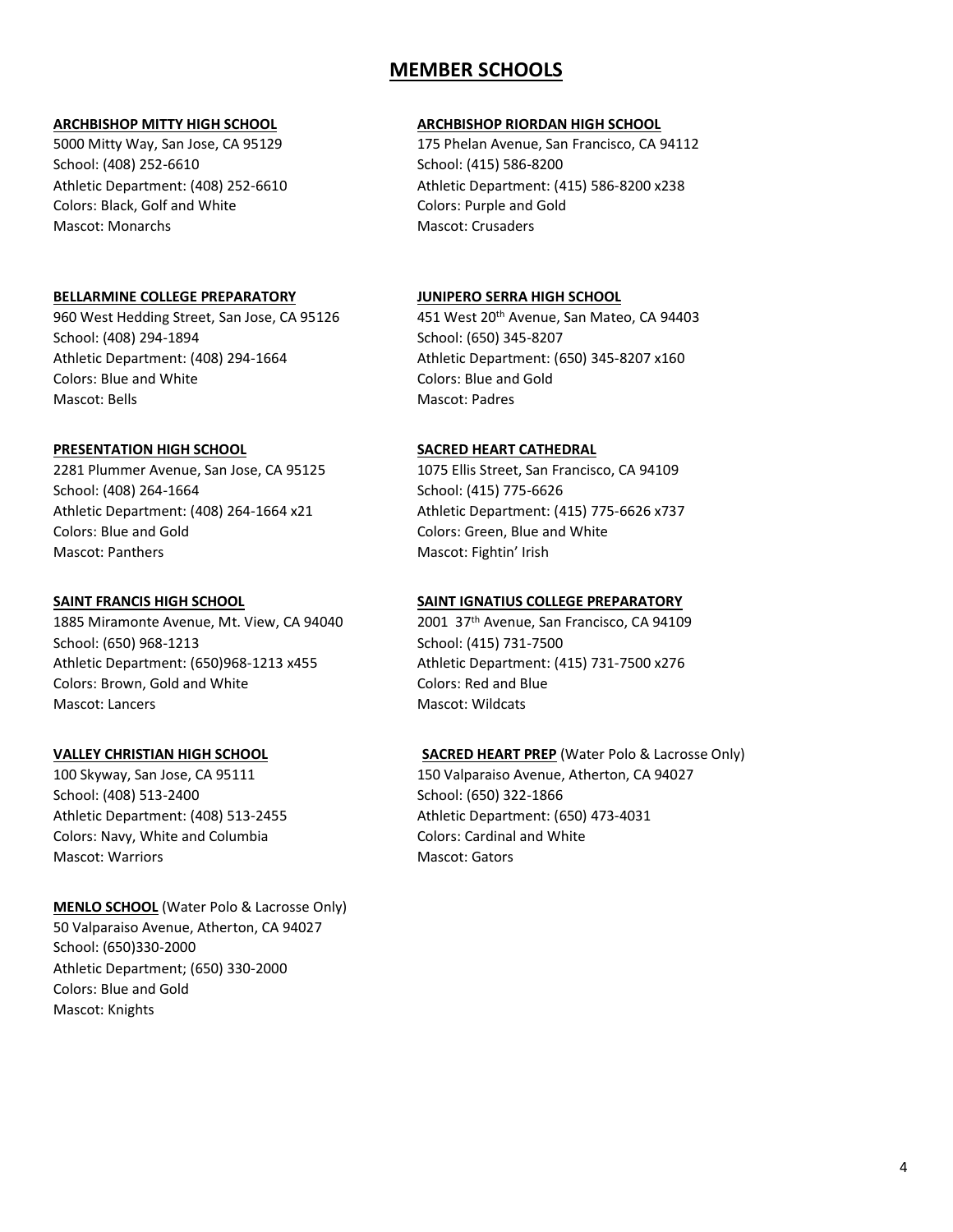## **MEN'S SPORTS**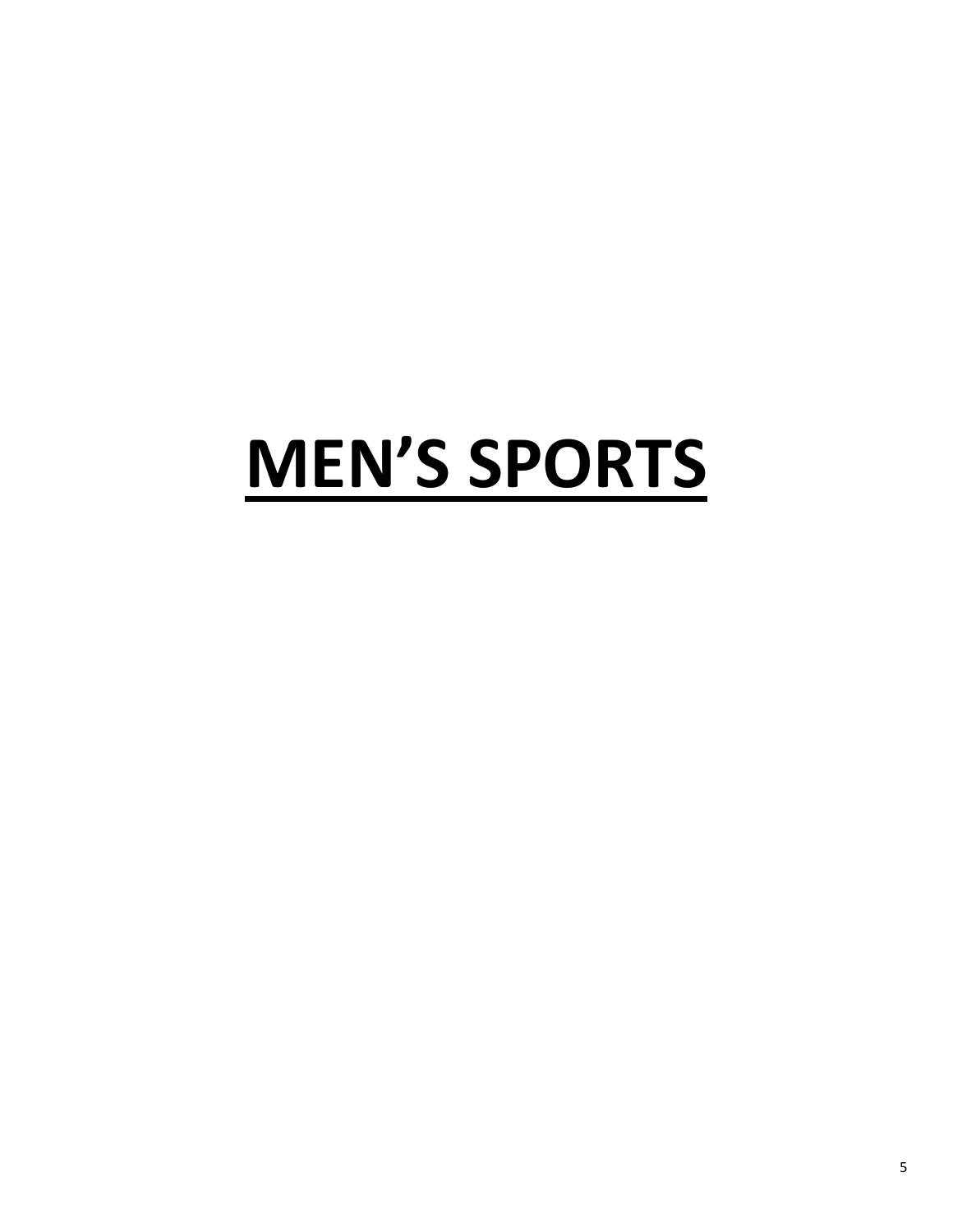### **MEN'S VARSITY LEAGUE CHAMPIONSHIPS**

#### 1967-2022

| <b>SCHOOL</b>          | <b>BSB</b> | <b>BKB</b> | СC | FB | <b>GLF</b> | <b>LAX</b> | <b>SOC</b> | <b>SW</b> | TEN | ΤR       | VB             | <b>WP</b> | <b>WR</b> | <b>TOTAL</b> |
|------------------------|------------|------------|----|----|------------|------------|------------|-----------|-----|----------|----------------|-----------|-----------|--------------|
|                        |            |            |    |    |            |            |            |           |     |          |                |           |           |              |
| Bellarmine             | 15         | 6          | 27 | 20 | 29         | 0          | 28         | 32        | 38  | 26       | 16             | 17        | 23        | 278          |
| St. Francis            | 18         | 9          | 12 | 21 | 19         | 0          |            | 3         | 8   | 11       |                | 4         | 9         | 128          |
| Junipero Serra         | 20         | 3          | 4  | 11 | 9          | 0          | 4          | 9         | 4   | 0        | 1              | 0         | 5         | 70           |
| St. Ignatius           | 1          | 13         |    | 3  | 4          | 9          | 11         | 0         | 6   | 15       | 1              | 0         | 0         | 70           |
| Archbishop Mitty       |            | 14         | 0  | 5  |            | 0          |            | 0         | 1   |          | 1              | 0         | 1         | 44           |
| Archbishop Riordan     |            | 15         | 3  | 3  | 0          | 0          | 4          | 0         | 0   | 3        | 0              | 0         |           | 32           |
| Valley Christian       | 5          |            | 0  |    | 0          | 0          | 1          | 0         | 0   | $\Omega$ | $\overline{2}$ | 0         | 0         | 16           |
| Sacred Heart Prep      | $\Omega$   | 0          | 0  | 0  | 0          | 1          | 0          | 0         | 0   | 0        | 0              | 14        | 0         | 15           |
| Sacred Heart Cathedral | 2          | 5          | 0  | 0  | 0          | 0          | 1          | 0         |     | 0        | 1              | 0         | 0         | 10           |

6/14/22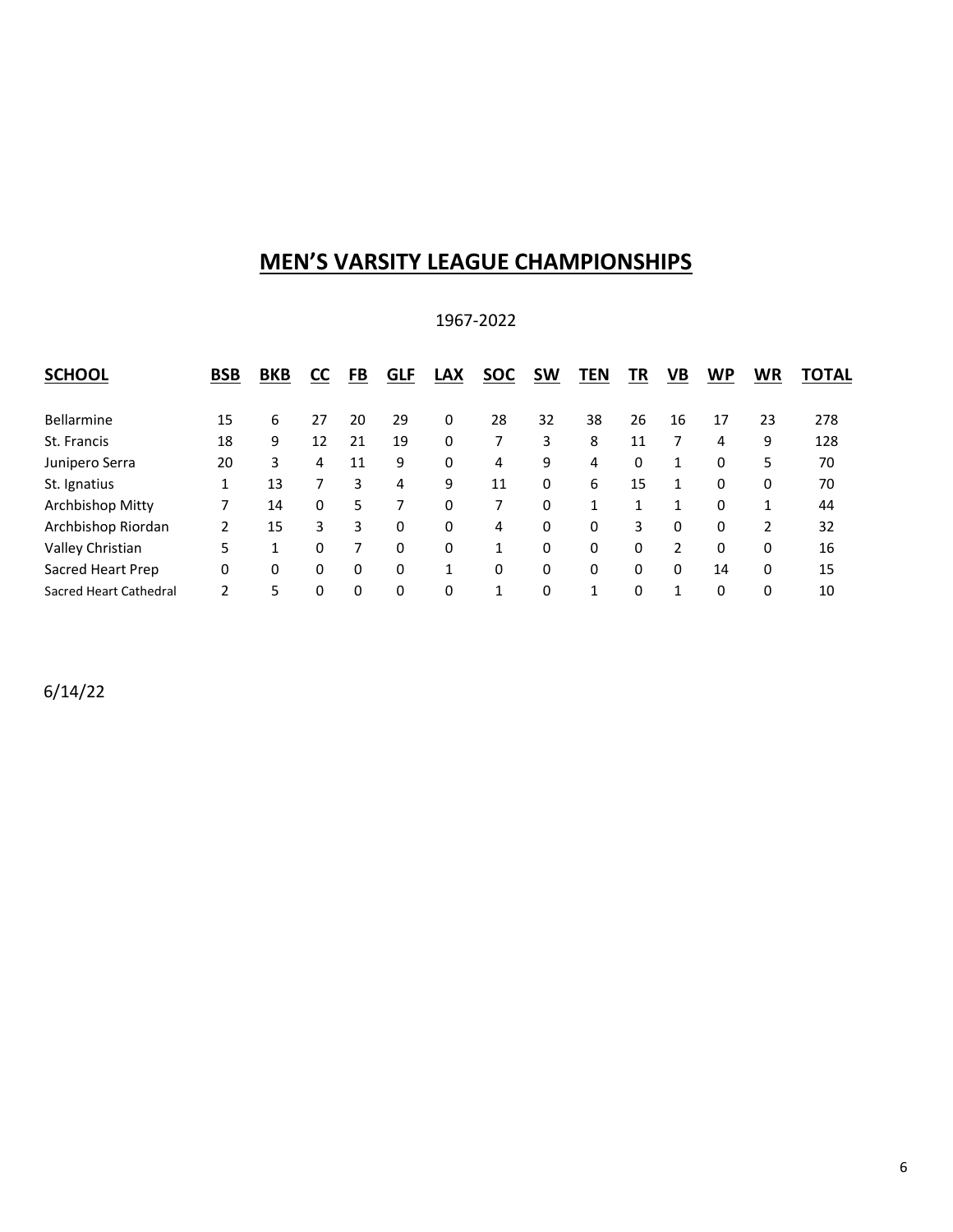### **BASEBALL TEAM CHAMPIONS**

| .    | .                                                       | , , , , , , , , , , , , , , , , , | .                 |
|------|---------------------------------------------------------|-----------------------------------|-------------------|
| 1968 | Bellarmine                                              | <b>Bellarmine</b>                 | No Competitic     |
| 1969 | Saint Francis                                           | <b>Bellarmine</b>                 | Bellarmine/Ar     |
| 1970 | Sacred Heart Cathedral                                  | Bellarmine                        | Saint Francis     |
| 1971 | Bellarmine                                              | <b>Bellarmine</b>                 | Bellarmine        |
| 1972 | Archbishop Riordan                                      | Archbishop Riordan                | Junipero Serra    |
| 1973 | Archbishop Mitty                                        | Bellarmine                        | Junipero Serra    |
| 1974 | Bellarmine                                              | Junipero Serra                    | Saint Ignatius    |
| 1975 | Archbishop Riordan                                      | Junipero Serra                    | Junipero Serra    |
| 1976 | Archbishop Mitty                                        | Junipero Serra                    | Junipero Serra    |
| 1977 | Junipero Serra                                          | Bellarmine/Junipero Serra         | Junipero Serra    |
| 1978 | Sacred Heart Cathedral                                  | Junipero Serra                    | Saint Francis     |
| 1979 | Saint Francis                                           | Saint Ignatius                    | Saint Francis     |
| 1980 | Junipero Serra                                          | Junipero Serra                    | Saint Francis     |
| 1981 | Saint Francis                                           | Saint Francis                     | Saint Francis/J   |
| 1982 | Saint Francis                                           | Saint Francis/Junipero Serra      | Saint Francis     |
| 1983 | Saint Francis                                           | Junipero Serra                    | Saint Francis/J   |
| 1984 | Junipero Serra                                          | Saint Francis/Junipero Serra      | Junipero Serra    |
| 1985 | Junipero Serra                                          | Junipero Serra                    | <b>Bellarmine</b> |
| 1986 | <b>Bellarmine</b>                                       | Saint Francis                     | Bellarmine/Sai    |
| 1987 | Bellarmine                                              | Junipero Serra                    | Junipero Serra    |
| 1988 | Bellarmine                                              | Junipero Serra                    | Junipero Serra    |
| 1989 | Saint Francis                                           | Junipero Serra                    | Junipero Serra    |
| 1990 | Junipero Serra                                          | Junipero Serra                    | Bellarmine        |
| 1991 | Junipero Serra                                          | Bellarmine/Junipero Serra         | Archbishop Mi     |
| 1992 | Junipero Serra                                          | <b>Bellarmine/Saint Francis</b>   | Junipero Serra    |
| 1993 | Saint Francis                                           | Bellarmine                        | Saint Francis/J   |
| 1994 | Bellarmine                                              | Saint Francis                     | Junipero Serra    |
| 1995 | Bellarmine                                              | Junipero Serra                    | Junipero Serra    |
| 1996 | Saint Francis                                           | Junipero Serra/Saint Ignatius     | Junipero Serra    |
| 1997 | Junipero Serra                                          | Sacred Heart Cathedral            | <b>Bellarmine</b> |
| 1998 | Bellarmine/Junipero Serra                               | Junipero Serra/Saint Ignatius     | <b>Bellarmine</b> |
| 1999 | Bellarmine                                              | <b>Bellarmine</b>                 | Junipero Serra    |
| 2000 | Saint Ignatius/Bellarmine                               | Bellarmine/Junipero Serra         | Archbishop Mi     |
| 2001 | Junipero Serra/Archbishop Mitty                         | Saint Francis                     | Junipero Serra    |
| 2002 | Archbishop Mitty/Bellarmine/Saint Francis Saint Francis |                                   | Saint Francis     |
| 2003 | Junipero Serra/Saint Francis                            | Saint Francis                     | Junipero Serra    |
| 2004 | Saint Francis/Junipero Serra                            | Junipero Serra                    | Bellarmine        |
| 2005 | Bellarmine                                              | Saint Francis                     | Junipero Serra    |
| 2006 | Bellarmine/Junipero Serra                               | Junipero Serra                    | Junipero Serra    |
| 2007 | Junipero Serra/Valley Christian                         | Junipero Serra                    | Serra/Archbish    |
| 2008 | Junipero Serra/Valley Christian                         | Junipero Serra                    | Archbishop Mi     |
| 2009 | Junipero Serra                                          | Archbishop Mitty                  | Bellarmine        |
| 2010 | Archbishop Mitty                                        | Junipero Serra/Saint Francis      | Junipero Serra    |
| 2011 | Archbishop Mitty/Saint Francis                          | Saint Francis                     | Saint Francis     |
| 2012 | Saint Francis/Junipero Serra                            | Junipero Serra                    | Saint Ignatius/   |
| 2013 | Junipero Serra/Saint Francis/Bellarmine                 | Saint Francis                     | Saint Francis     |

#### **YEAR VARSITY JUNIOR VARSITY FRESHMAN**

 Bellarmine Bellarmine No Competition Bellarmine **1969 Saint Francis Bellarmine** Bellarmine Archbishop Riordan Archbishop Riordan Archbishop Riordan Junipero Serra Bellarmine **1973** Junipero Serra Junipero Serra Saint Ignatius Archbishop Riordan Junipero Serra Junipero Serra Archbishop Mitty Junipero Serra Junipero Serra Bellarmine/Junipero Serra **Bellarmine/Junipero Serra 1978 Junipero Serra Saint Francis**  Saint Francis Saint Ignatius Saint Francis Junipero Serra Junipero Serra Saint Francis Saint Francis Saint Francis Saint Francis/Junipero Serra Saint Francis/Junipero Serra Saint Francis Saint Francis Junipero Serra Saint Francis/Junipero Serra Junipero Serra Saint Francis/Junipero Serra Junipero Serra Junipero Serra Junipero Serra Bellarmine Bellarmine Saint Francis Bellarmine/Saint Francis Bellarmine Junipero Serra Junipero Serra Saint Francis Junipero Serra Junipero Serra Junipero Serra Junipero Serra Bellarmine Junipero Serra Bellarmine/Saint Francis Junipero Serra Bellarmine **1993** Saint Francis/Junipero Serra **1994 Saint Francis Bellarmine Serra** Junipero Serra Bellarmine Junipero Serra Junipero Serra Junipero Serra/Saint Ignatius **Immero Serra** Sacred Heart Cathedral **Bellarmine**  Bellarmine/Junipero Serra Junipero Serra/Saint Ignatius Bellarmine Bellarmine Bellarmine Junipero Serra Bellarmine/Junipero Serra Archbishop Mitty Junipero Serra/Archbishop Mitty Saint Francis Junipero Serra Archbishop Mitty/Bellarmine/Saint Francis Saint Francis Saint Francis Saint Francis/Junipero Serra Junipero Serra Bellarmine Bellarmine/Junipero Serra Junipero Serra Junipero Serra **2008 Junipero Serra Archbishop Mitty** Archbishop Mitty **Bellarmine**  Archbishop Mitty Junipero Serra/Saint Francis Junipero Serra/Saint Ignatius Archbishop Mitty/Saint Francis Saint Francis Saint Francis Saint Francis/Junipero Serra Junipero Serra Saint Ignatius/Valley Christian

 Junipero Serra Bellarmine/Junipero Serra Archbishop Mitty/Junipero Serra Junipero Serra 2007 1007 Serra Serra Serra Serra Serra Archbishop Mitty/Bellarmine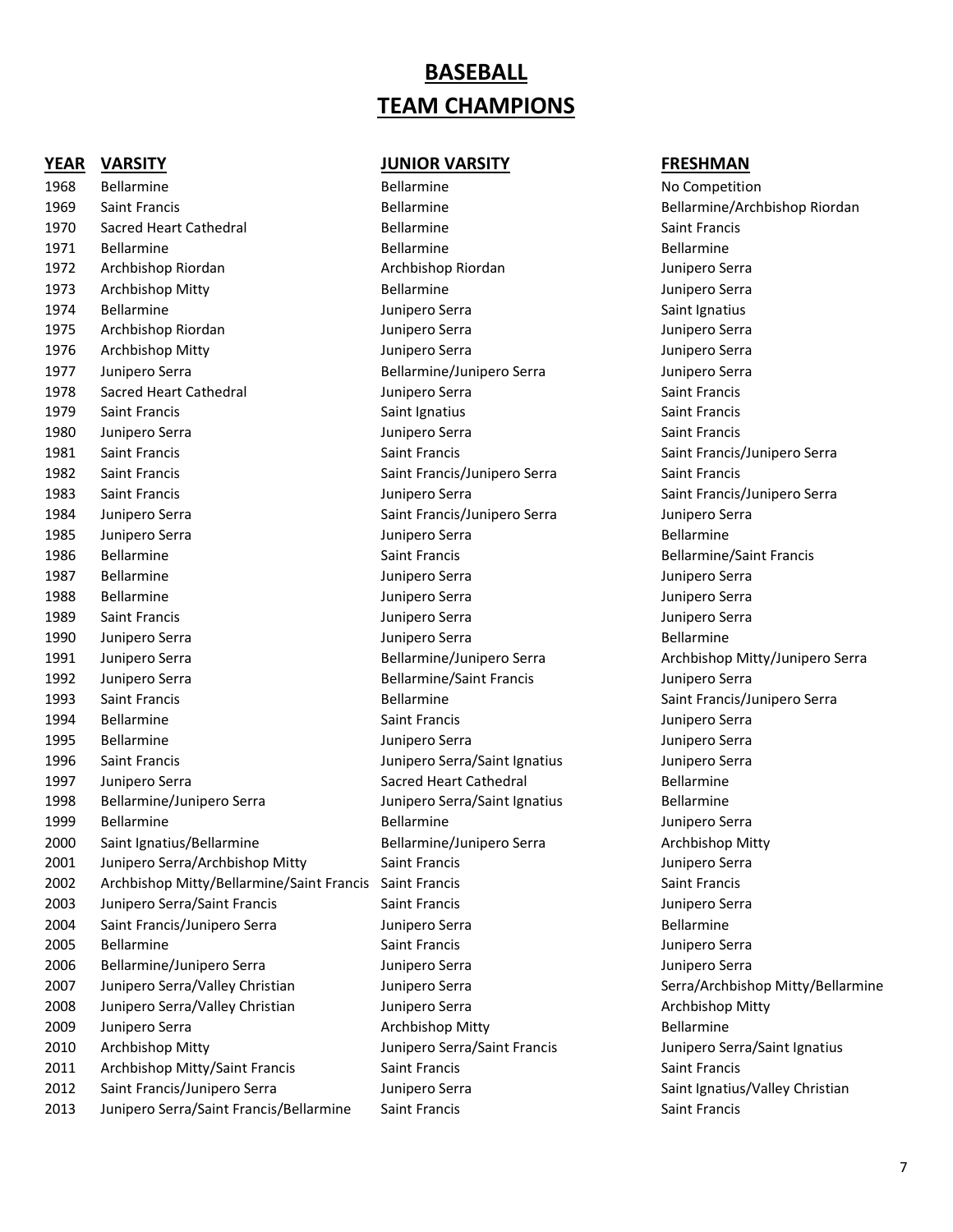- 2014 Archbishop Mitty/Saint Francis Junipero Serra Junipero Serra 2015 Saint Francis Bellarmine/Saint Francis Valley Christian 2016 Junipero Serra/Saint Francis Junipero Serra Saint Francis/Junipero Serra 2017 Saint Francis/Valley Christian Bellarmine Bellarmine Serra Junipero Serra 2018 Junipero Serra/Valley Christian Archbishop Mitty Christian Archuishop Mitty Junipero Serra
- 
- No Competition Covid-19
- 2021 No Competition Covid-19
- 

#### **YEAR VARSITY JUNIOR VARSITY FRESHMAN**

2019 Valley Christian Junipero Serra/Saint Francis Saint Francis<br>2020 No Competition - Covid-19

2022 Sint Francis Junipero Serra Junipero Serra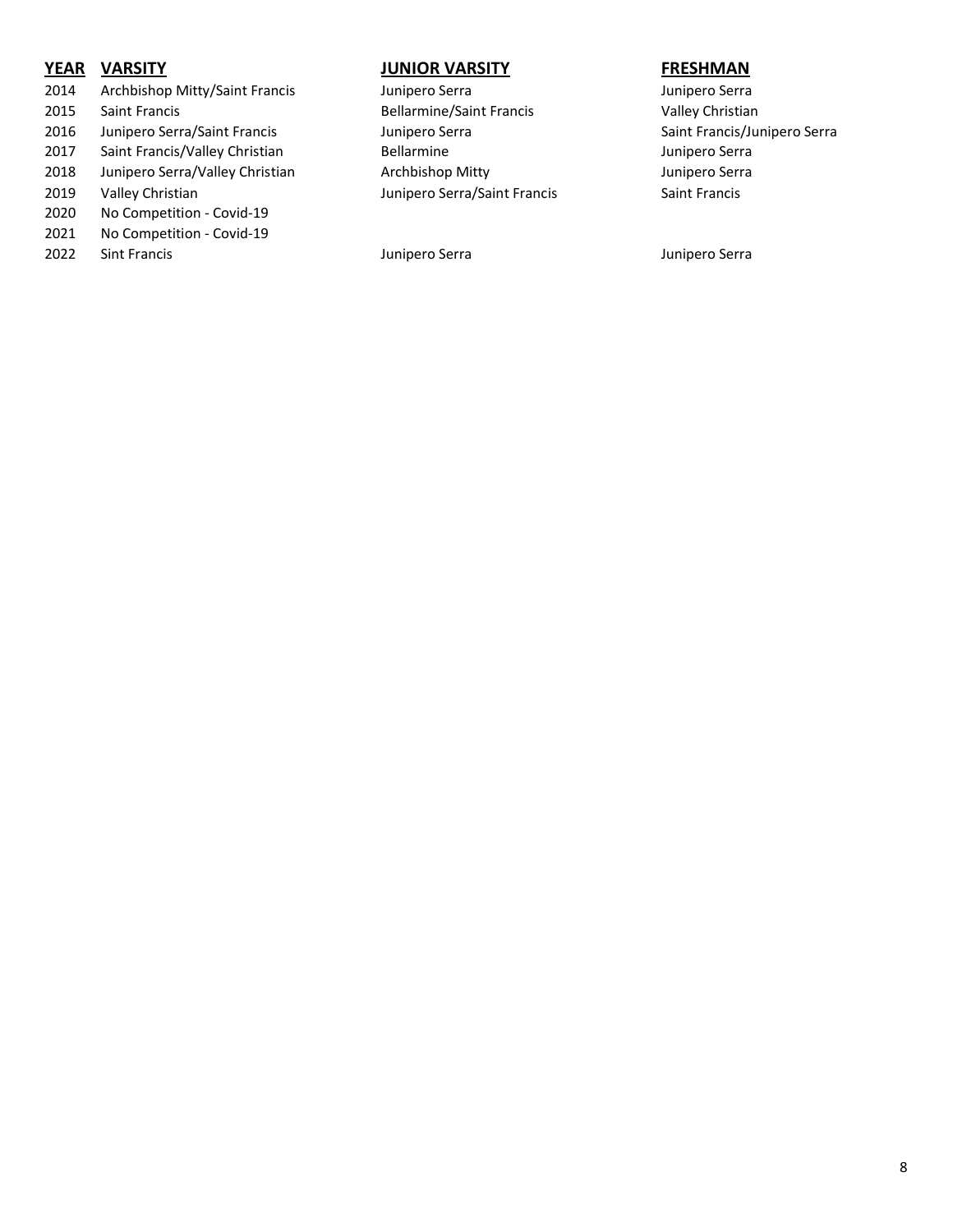### **INDIVIDUAL RECORDS**

| <b>CATEGORY</b>        | <b>NAME</b>            | <b>SCHOOL</b>                 | <b>RECORD</b> |      | <b>YEAR GAMES</b> |
|------------------------|------------------------|-------------------------------|---------------|------|-------------------|
| <b>Batting Average</b> | <b>Michael Reiling</b> | Valley Christian              | .622          | 2008 | 14                |
|                        | Jun Dasalla            | Saint Ignatius                | .554          | 1987 | 18                |
| <b>Home Runs</b>       | Nick Backlund          | Valley Christian              | 8             | 2009 | 14                |
| <b>Triples</b>         | Jim Winter             | Saint Francis                 | 4             | 1969 | 10                |
|                        | Chris Karp             | Archbishop Riordan            | 4             | 1974 | 12                |
|                        | <b>Matt Gallegos</b>   | Sacred Heart Cathedral        | 4             | 1978 | 12                |
|                        | <b>Steve Reyes</b>     | Sacred Heart Cathedral        | 5             | 1982 | 18                |
|                        | Joe Peterson           | Sacred Heart Cathedral        | 5             | 1983 | 18                |
| <b>Doubles</b>         | <b>Matt Gallegos</b>   | Sacred Heart Cathedral        | 8             | 1978 | 12                |
|                        | Ryan Palermo           | Junipero Serra                | 12            | 2006 | 14                |
|                        | Tony Renda             | Junipero Serra                | 12            | 2006 | 14                |
|                        | Jun Dasalla            | Saint Ignatius                | 11            | 1987 | 18                |
| <b>Hits</b>            | <b>Michael Reiling</b> | Valley Christian              | 28            | 2008 | 14                |
|                        | Ron Adams              | <b>Sacred Heart Cathedral</b> | 21            | 1972 | 12                |
|                        | Marc Coca              | Archbishop Mitty              | 21            | 1990 | 12                |
|                        | Jeff DiBono            | Saint Francis                 | 31            | 1984 | 18                |
|                        | Scott Delucchi         | Junipero Serra                | 31            | 1985 | 18                |
|                        | Jun Dasalla            | Saint Ignatius                | 31            | 1978 | 18                |
| <b>Runs Batted In</b>  | Scott Delucchi         | Junipero Serra                | 35            | 1985 | 18                |
| <b>Runs Scored</b>     | Gregg Jefferies        | Junipero Serra                | 29            | 1985 | 18                |
|                        | Mark Senegal           | <b>Saint Francis</b>          | 20            | 1992 | 12                |
|                        | Mark Canha             | <b>Bellarmine</b>             | 24            | 2006 | 14                |
|                        | <b>Michael Reiling</b> | Valley Christian              | 24            | 2008 | 14                |
| <b>Base on Balls</b>   | Dave Rosaia            | Junipero Serra                | 18            | 1977 | 12                |
|                        | Gregg Jefferies        | Junipero Serra                | 22            | 1985 | 18                |
| <b>Stolen Bases</b>    | Gregg Jefferies        | Junipero Serra                | 18            | 1985 | 18                |
|                        | Tyler Villaroman       | Junipero Serra                | 18            | 2016 | 14                |

### **PITCHING RECORDS**

| <b>CATEGORY</b>       | <b>NAME</b>           | <b>SCHOOL</b>          | <b>RECORD</b> | <b>YEAR</b> | <b>GAMES</b> |
|-----------------------|-----------------------|------------------------|---------------|-------------|--------------|
| Games Won             | John Cosmos           | Sacred Heart Cathedral | 7             | 1970        | 12           |
|                       | <b>Bill Harris</b>    | Saint Francis          | 7             | 1972        | 12           |
|                       | <b>Matt McCormick</b> | <b>Saint Francis</b>   | 8             | 1983        | 18           |
| Innings Pitched       | <b>Bill Harris</b>    | Saint Francis          | 53            | 1973        | 12           |
|                       | Mike Roza             | Junipero Serra         | 61            | 1984        | 18           |
| <b>Strike Outs</b>    | Jeff Walsh            | Archbishop Mitty       | 81            | 1976        | 12           |
| Earned Run Average    | Vic Lavoie            | Junipero Serra         | 0.63          | 1969        | 10           |
|                       | Kevin Gillette        | Saint Francis          | 0.24          | 1982        | 18           |
| Base on Balls         | Greg Dentino          | Archbishop Mitty       | 41            | 1978        | 12           |
|                       | Mike Briare           | <b>Bellarmine</b>      | 49            | 1982        | 18           |
| <b>Complete Games</b> | Vic Lavoie            | Junipero Serra         | 6             | 1970        | 12           |
| Shutouts              | Phil Weidinger        | Archbishop Riordan     | 5             | 1970        | 12           |
| Win/Loss Percentage   | <b>Matt McCormick</b> | Saint Francis          | 8-0 1.000     | 1983        | 18           |
|                       | John Cosmos           | Sacred Heart Cathedral | 7-0 1.000     | 1970        | 12           |
|                       | <b>Bill Harris</b>    | Saint Francis          | 7-0 1.000     | 1972        | 12           |
|                       | <b>Tyler Davis</b>    | Archbishop Mitty       | 5-0 1.000     | 2010        | 14           |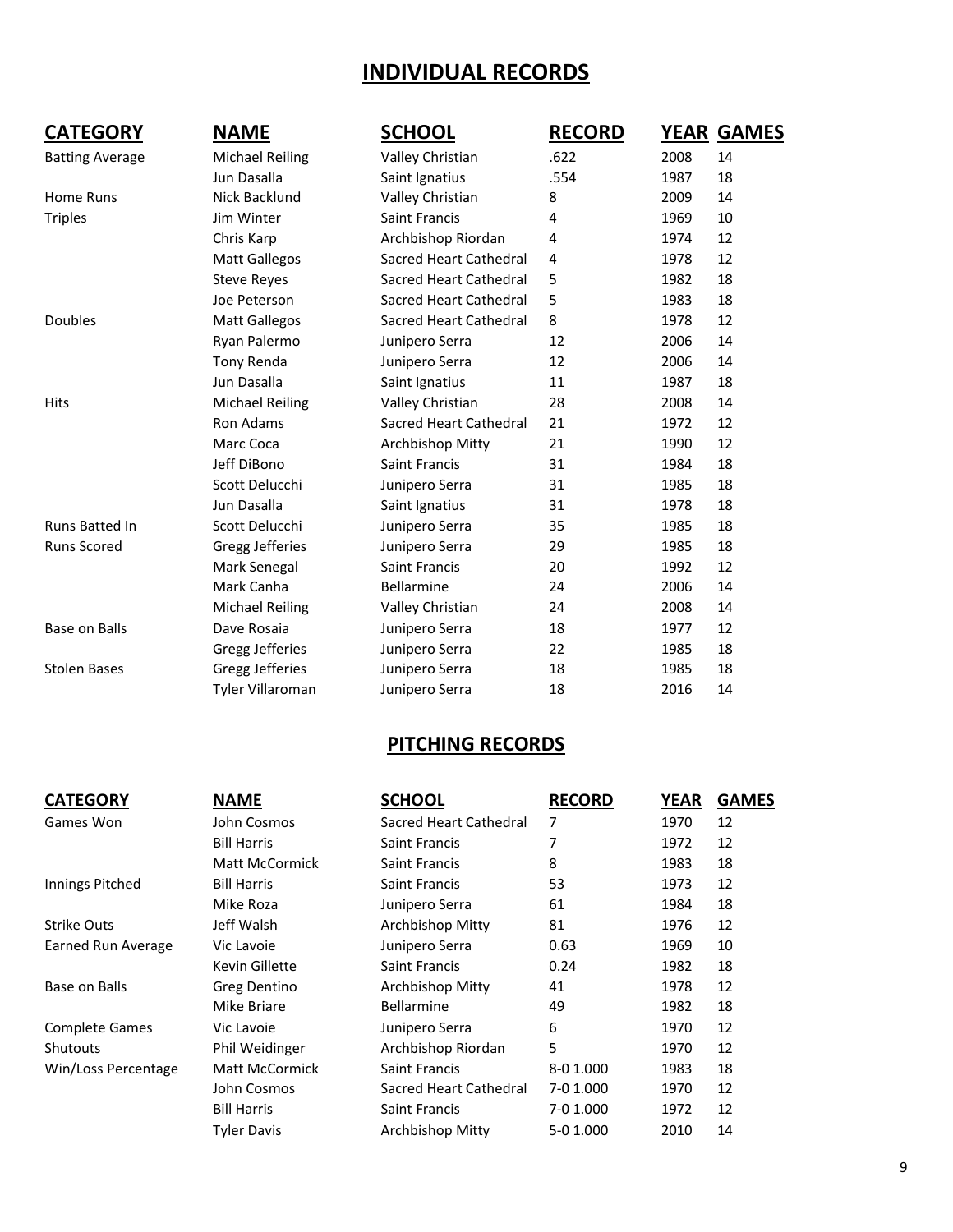#### $CATEGORY$

| <b>NAME</b>           | <b>SCHOOL</b>     | <b>RECORD</b> | <b>YEAR</b> | <b>GAMES</b> |
|-----------------------|-------------------|---------------|-------------|--------------|
| Al Orozco             | Junipero Serra    | 5-0 1.000     | 2003        | 14           |
| <b>Rex Patrill</b>    | Saint Francis     | 5-0 1.000     | 2004        | 14           |
| Nate Garcia           | <b>Bellarmine</b> | 5-0 1.000     | 2005        | 14           |
| <b>Marcus Pointer</b> | Junipero Serra    | 5-0 1.000     | 2006        | 14           |
| Danny Davis           | Valley Christian  | 5-0 1.000     | 2009        | 14           |
| Zack Malik            | <b>Bellarmine</b> | 4-0 1.000     | 2010        | 14           |
| Logan Scott           | Junipero Serra    | 4-0 1.000     | 2008        | 14           |
| Kevin Pence           | Valley Christian  | 4-0 1.000     | 2018        | 14           |
| Josh Seward           | Archbishop Mitty  | 4-0 1.000     | 2018        | 14           |
| Ryan Allgrove         | Junipero Serra    | 3-0 1.000     | 2006        | 14           |
| Danny Davis           | Valley Christian  | 3-0 1.000     | 2008        | 14           |
| Nick Sanzeri          | <b>Bellarmine</b> | 3-0 1.000     | 2009        | 14           |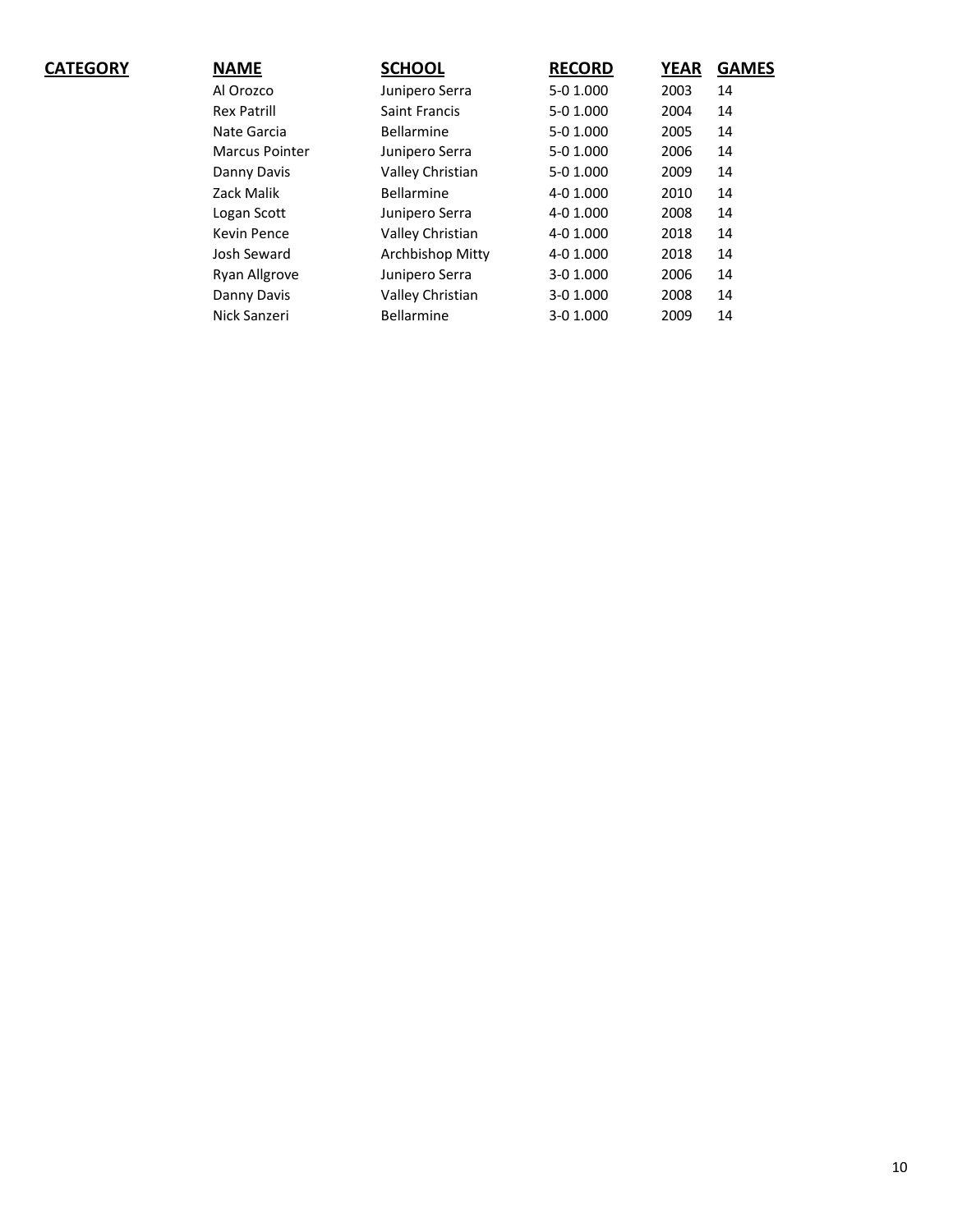### **BASEBALL PLAYERS OF THE YEAR**

| <b>YEAR</b> | <b>NAME</b>            | <u>SCHOOL</u>          | <b>YEAR</b> | <b>NAME</b>      | <b>SCHOOL</b>    |
|-------------|------------------------|------------------------|-------------|------------------|------------------|
| 1976        | Jeff Walsh             | Archbishop Mitty       | 2013        | Jordan Paroubeck | Junipero Serra   |
| 1977        | George Torassa         | Saint Ignatius         | 2014        | Luke Rasmussen   | Archbishop Mitty |
| 1978        | <b>Bill Scudder</b>    | Sacred Heart Cathedral | 2015        | Jeremy Ydens     | Saint Francis    |
| 1979        | Pete Rodriguez         | Saint Francis          | 2016        | Hunter Bishop    | Junipero Serra   |
| 1980        | <b>Rich Martig</b>     | <b>Bellarmine</b>      |             | Jeremy Ydens     | Saint Francis    |
|             | Marty Pletkin          | Junipero Serra         | 2017        | Connor Mack      | Bellarmine       |
| 1981        | Mike Dotzier           | Saint Francis          | 2018        | Nick Yorke       | Archbishop Mitty |
| 1982        | Mark Locatelli         | Saint Francis          | 2019        | Steven Zobac     | Valley Christian |
| 1983        | Matt McCormick         | Saint Francis          | 2022        | Jacob Hudson     | Valley Christian |
|             | <b>Greg Vella</b>      | Junipero Serra         |             |                  |                  |
| 1984        | Jeff DiBono            | Saint Francis          |             |                  |                  |
| 1985        | Gregg Jefferies        | Junipero Serra         |             |                  |                  |
|             | Scott Delucchi         | Junipero Serra         |             |                  |                  |
| 1986        | Frank Ortiz            | Sacred Heart Cathedral |             |                  |                  |
| 1987        | Jun Dasalia            | Saint Ignatius         |             |                  |                  |
| 1988        | Scott Mollahan         | Bellarmine             |             |                  |                  |
|             | Dirk Skillicorn        | Saint Francis          |             |                  |                  |
| 1989        | Joe Hensley            | Saint Francis          |             |                  |                  |
| 1990        | Matt Bazzani           | Junipero Serra         |             |                  |                  |
| 1991        | Matt Bazzani           | Junipero Serra         |             |                  |                  |
| 1992        | Dan Serafini           | Junipero Serra         |             |                  |                  |
|             | Mark Senegal           | Saint Francis          |             |                  |                  |
| 1993        | <b>Bob Tarantino</b>   | Saint Francis          |             |                  |                  |
|             | Jeff Perry             | Junipero Serra         |             |                  |                  |
| 1994        | <b>Eric Byrnes</b>     | Saint Francis          |             |                  |                  |
|             | <b>Brent Hoard</b>     | Bellarmine             |             |                  |                  |
| 1995        | <b>Brent Hoard</b>     | Bellarmine             |             |                  |                  |
|             | Greg Millichap         | Junipero Serra         |             |                  |                  |
| 1996        | John Gall              | Saint Francis          |             |                  |                  |
| 1997        | <b>Chris Scrogings</b> | Junipero Serra         |             |                  |                  |
| 1998        | Geoff Comfort          | Junipero Serra         |             |                  |                  |
| 1999        | Garrett Cook           | Saint Francis          |             |                  |                  |
| 2000        | James Holder           | Bellarmine             |             |                  |                  |
| 2001        | Shawn Ependendio       | Archbishop Mitty       |             |                  |                  |
| 2002        | Luke Kirby             | Junipero Serra         |             |                  |                  |
|             | Al Orozco              | Junipero Serra         |             |                  |                  |
| 2003        | Chuck Lofgren          | Junipero Serra         |             |                  |                  |
| 2004        | Dan Descalso           | Saint Francis          |             |                  |                  |
| 2005        | Jason Codiroli         | Archbishop Mitty       |             |                  |                  |
| 2006        | Jon Karcich            | Junipero Serra         |             |                  |                  |
|             | <b>Tommy Medica</b>    | <b>Bellarmine</b>      |             |                  |                  |
| 2007        | Mark Canha             | <b>Bellarmine</b>      |             |                  |                  |
| 2008        | Ryan Allgrove          | Junipero Serra         |             |                  |                  |
| 2009        | Tony Renda             | Junipero Serra         |             |                  |                  |
| 2010        | James Roberts          | Archbishop Mitty       |             |                  |                  |
| 2011        | Alex Blandino          | Saint Francis          |             |                  |                  |
| 2012        | Braden Bishop          | Saint Francis          |             |                  |                  |

| Archbishop Mitty       |
|------------------------|
| Saint Ignatius         |
| Sacred Heart Cathedral |
| Saint Francis          |
| Bellarmine             |
| Junipero Serra         |
| Saint Francis          |
| Saint Francis          |
| <b>Saint Francis</b>   |
| Junipero Serra         |
| <b>Saint Francis</b>   |
| Junipero Serra         |
| Junipero Serra         |
| Sacred Heart Cathedral |
| Saint Ignatius         |
| Bellarmine             |
| Saint Francis          |
| Saint Francis          |
| Junipero Serra         |
| Junipero Serra         |
| Junipero Serra         |
| <b>Saint Francis</b>   |
| <b>Saint Francis</b>   |
| Junipero Serra         |
| <b>Saint Francis</b>   |
| Bellarmine             |
| Bellarmine             |
| Junipero Serra         |
| Saint Francis          |
| Junipero Serra         |
| Junipero Serra         |
| <b>Saint Francis</b>   |
| Bellarmine             |
| Archbishop Mitty       |
| Junipero Serra         |
| Junipero Serra         |
| Junipero Serra         |
| Saint Francis          |
| Archbishop Mitty       |
| Junipero Serra         |
| Bellarmine             |
| Bellarmine             |

| IVAIVIE.            | JLNUUL                 | TEAN | <b>IVAIVIE</b>     | <b>JLNUUL</b> |
|---------------------|------------------------|------|--------------------|---------------|
| Jeff Walsh          | Archbishop Mitty       | 2013 | Jordan Paroubeck   | Junipero Se   |
| George Torassa      | Saint Ignatius         | 2014 | Luke Rasmussen     | Archbishop    |
| <b>Bill Scudder</b> | Sacred Heart Cathedral | 2015 | Jeremy Ydens       | Saint Franc   |
| Pete Rodriguez      | Saint Francis          | 2016 | Hunter Bishop      | Junipero Se   |
| Rich Martig         | <b>Bellarmine</b>      |      | Jeremy Ydens       | Saint Franc   |
| Marty Pletkin       | Junipero Serra         | 2017 | <b>Connor Mack</b> | Bellarmine    |
| Mike Dotzier        | Saint Francis          | 2018 | Nick Yorke         | Archbishop    |
| Mark Locatelli      | Saint Francis          | 2019 | Steven Zobac       | Valley Chri   |
| Matt McCormick      | Saint Francis          | 2022 | Jacob Hudson       | Valley Chris  |

| Junipero Serra   |
|------------------|
| Archbishop Mitty |
| Saint Francis    |
| Junipero Serra   |
| Saint Francis    |
| Bellarmine       |
| Archbishop Mitty |
| Valley Christian |
| Valley Christian |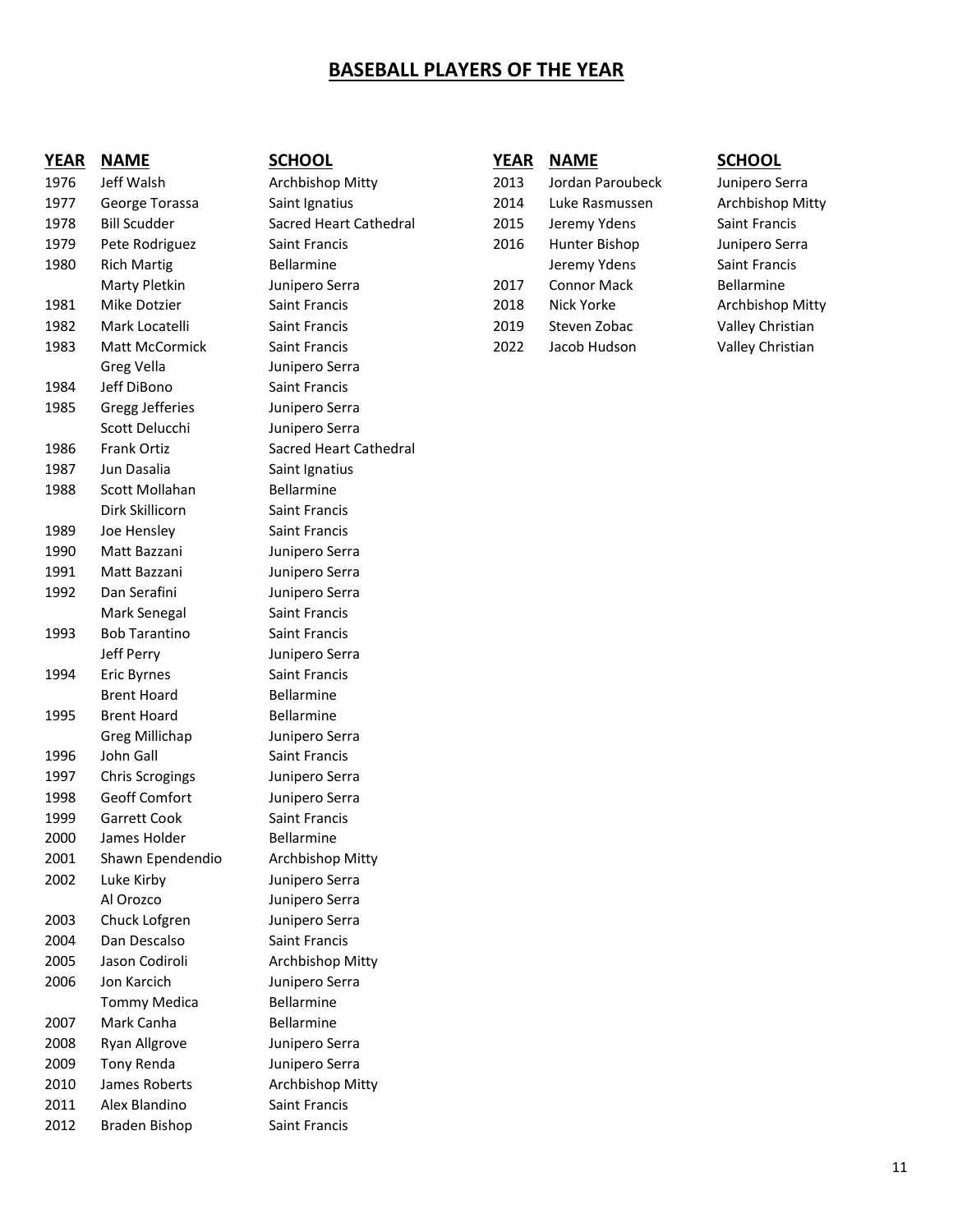#### **BASKETBALL**

### **TEAM CHAMPIONS**

| <b>YEAR</b> | <b>VARSITY</b>                                     | <b>JUNIOR VARSITY</b>                        | <b>FRESHMAN</b>                   |                               |
|-------------|----------------------------------------------------|----------------------------------------------|-----------------------------------|-------------------------------|
| 1968        | Saint Ignatius                                     | Junipero Serra                               | Saint Ignatius                    |                               |
| 1969        | Archbishop Riordan                                 | Bellarmine/Junipero Serra                    | No Competition                    |                               |
| 1970        | Archbishop Riordan                                 | Saint Ignatius                               | Archbishop Riordan/Saint Ignatius |                               |
| 1971        | Archbishop Mitty                                   | Archbishop Riordan                           | Junipero Serra                    |                               |
| 1972        | Sacred Heart Cathedral                             | Junipero Serra                               | Archbishop Riordan                |                               |
| 1973        | Archbishop Riordan                                 | Saint Ignatius                               | Archbishop Riordan                |                               |
| 1974        | Archbishop Riordan                                 | <b>Sacred Heart Cathedral</b>                | Saint Ignatius/Archbishop Riordan |                               |
|             |                                                    |                                              | <b>FROSH A</b>                    | <b>FROSH B</b>                |
| 1975        | Saint Ignatius                                     | Archbishop Riordan                           | Archbishop Riordan                | SHC/Saint Ignatius            |
| 1976        | Saint Ignatius                                     | Archbishop Riordan                           | Saint Francis                     | Bellarmine                    |
| 1977        | Archbishop Mitty                                   | Sacred Heart Cathedral                       | Archbishop Riordan                | Archbishop Riordan            |
| 1978        | Saint Ignatius                                     | Archbishop Riordan                           | Mitty/St. Ignatius                | <b>Sacred Heart Cathedral</b> |
| 1979        | Saint Francis                                      | <b>Bellarmine</b>                            | Archbishop Riordan                | Riordan/Serra                 |
| 1980        | Archbishop Riordan                                 | Archbishop Riordan                           | Saint Ignatius                    | Sacred Heart Cathedral        |
| 1981        | Saint Ignatius                                     | Saint Ignatius                               | Bellarmine/SHC                    | Riordan/SHC                   |
| 1982        | Saint Ignatius                                     | Saint Ignatius                               | St. Francis/St. Ignatius          | St. Francis/St. Ignatius      |
| 1983        | St. Ignatius/Sacred Heart Cathedral Saint Ignatius |                                              | Saint Ignatius                    | Archbishop Riordan            |
| 1984        | Saint Ignatius                                     | Archbishop Riordan                           | Archbishop Riordan                | Saint Ignatius                |
| 1985        | Archbishop Riordan                                 | Archbishop Riordan                           | Archbishop Riordan                | Bellarmine                    |
| 1986        | Archbishop Riordan                                 | Archbishop Riordan                           | Saint Francis                     | Saint Francis                 |
| 1987        | Archbishop Riordan                                 | Saint Ignatius                               | Archbishop Riordan                | Archbishop Riordan            |
| 1988        | Archbishop Riordan                                 | Archbishop Riordan                           | Saint Francis                     | Sacred Heart Cathedral        |
| 1989        | Archbishop Riordan                                 | <b>Bellarmine</b>                            | Saint Francis                     | Bellarmine/Junipero Serra     |
| 1990        | Archbishop Riordan                                 | Saint Ignatius/Archbishop Riordan Bellarmine |                                   | Sacred Heart Cathedral        |
| 1991        | Archbishop Mitty                                   | <b>Sacred Heart Cathedral</b>                | Archbishop Mitty                  | Junipero Serra                |
| 1992        | Saint Ignatius                                     | Archbishop Riordan                           | Archbishop Riordan                | Saint Francis                 |
| 1993        | Saint Ignatius                                     | Mitty/Riordan                                | Bellarmine/Riordan                | <b>Bellarmine</b>             |
| 1994        | Saint Francis                                      | Bellarmine/Junipero Serra                    | Bellarmine                        | Bellarmine                    |
| 1995        | <b>Bellarmine/Saint Francis</b>                    | <b>Bellarmine</b>                            | Archbishop Riordan                | Sacred Heart Cathedral        |
| 1996        | Sacred Heart Cathedral                             | Sacred Heart Cathedral                       | Bellarmine                        | Bellarmine                    |
| 1997        | Saint Francis                                      | <b>Bellarmine/Saint Ignatius</b>             | Saint Francis/Bellarmine          | Saint Francis                 |
| 1998        | Bellarmine                                         | Bellarmine                                   | SHC/Riordan                       | Saint Ignatius                |
| 1999        | Saint Ignatius                                     | Saint Ignatius                               | Saint Ignatius                    | Saint Ignatius                |
| 2000        | Saint Francis/Saint Ignatius                       | Junipero Serra                               | Serra/Bellarmine/SHC              | Junipero Serra                |
| 2001        | Bellarmine/Archbishop Riordan                      | Saint Ignatius                               | Bellarmine                        | Saint Francis                 |
| 2002        | Archbishop Riordan/SHC                             | Archbishop Mitty                             | Archbishop Mitty                  | Archbishop Mitty              |
| 2003        | Junipero Serra/Archbishop Mitty                    | Saint Ignatius                               | Junipero Serra                    | Saint Francis                 |
| 2004        | Junipero Serra/Saint Ignatius                      | Archbishop Riordan                           | <b>Bellarmine/Saint Ignatius</b>  | Junipero Serra                |
| 2005        | Junipero Serra/Valley Christian                    | Archbishop Mitty/Saint Ignatius              | Archbishop Mitty                  | St. Francis/St. Ignatius      |
| 2006        | Archbishop Mitty                                   | Bellarmine                                   | Bellarmine                        | Junipero Serra                |
| 2007        | Mitty/Riordan                                      | Bellarmine                                   | Saint Francis                     | St. Francis/St. Ignatius      |
| 2008        | Archbishop Mitty                                   | Bellarmine                                   | Saint Francis                     | Junipero Serra                |
| 2009        | St. Francis/Sacred Heart Cathedral Saint Francis   |                                              | Saint Francis                     | Saint Francis                 |
| 2010        | Saint Francis                                      | Saint Francis                                | Saint Ignatius                    | Sacred Heart Cathedral        |
| 2011        | Archbishop Mitty                                   | Junipero Serra                               | Saint Ignatius                    | Saint Ignatius/SHC            |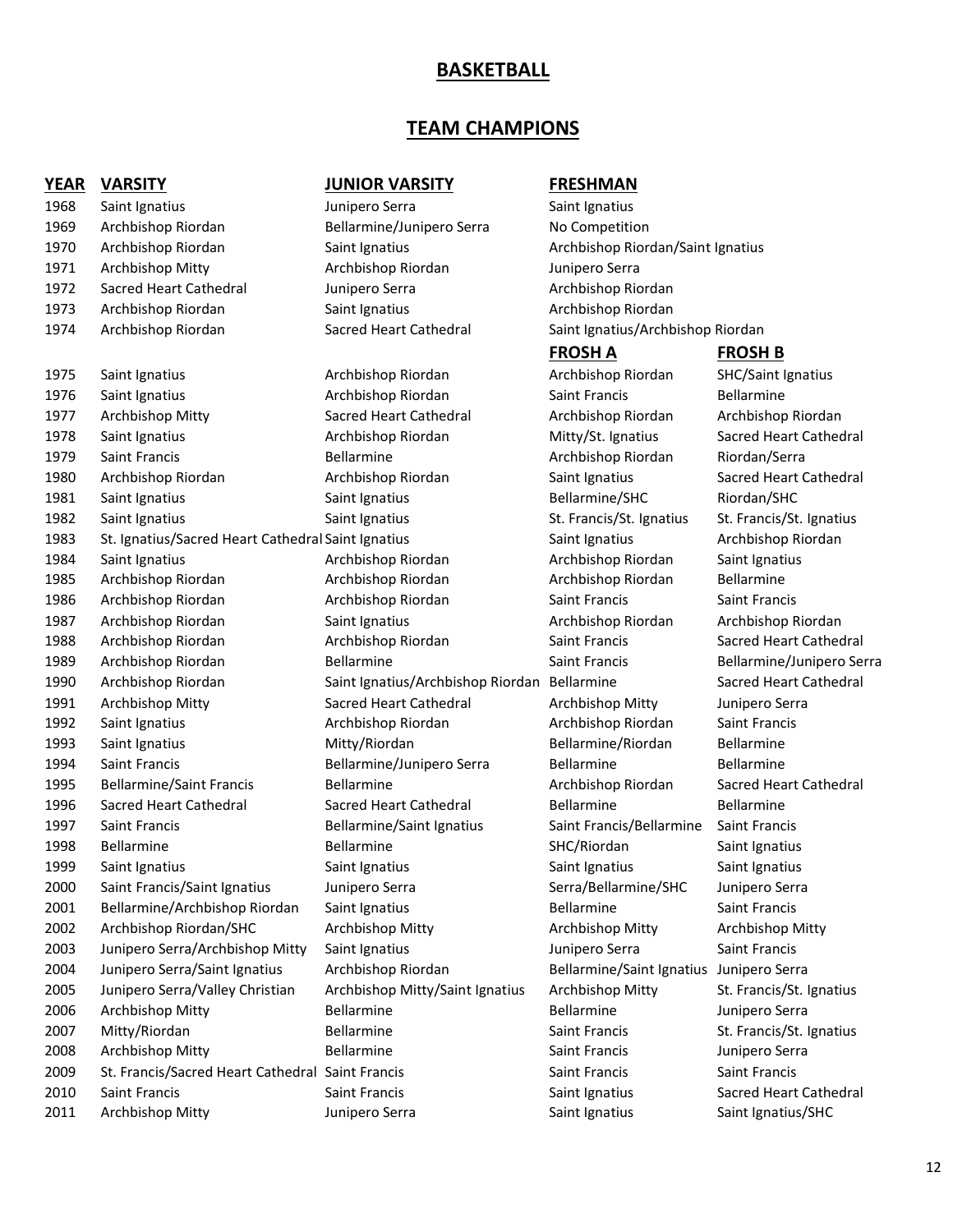| 2012 | Archbishop Mitty        |
|------|-------------------------|
| 2013 | Archbishop Mitty        |
| 2014 | Archbishop Mitty        |
| 2015 | Saint Francis           |
| 2016 | Saint Francis           |
| 2017 | Bellarmine              |
| 2018 | Bellarmine              |
| 2019 | Archbishop Mitty        |
| 2020 | Mitty/Riordan/Bellarmir |
| 2021 | No Competition (Covid)  |
| 2022 | Archbishop Mitty        |

#### **YEAR VARSITY JUNIOR VARSITY FROSH A FROSH B**

Bellarmine **2012 Sacred Heart Cathedral SI/Serra/SF** 2013 Archbishop Mitty Junipero Serra Junipero Serra Junipero Serra/Bellarmine Junipero Serra 2014 Mitty/Valley Christian Bellarmine Archbishop Mitty **Saint Ignatius** Bellarmine/St. Ignatius Bellarmine Junipero Serra **2016 Serra Serra Calcio Serra** Bellarmine Bellarmine/Junipero Serra Archbishop Mitty Archbishop Mitty Archbishop Mitty **Bellarmine** Bellarmine Bellarmine Bellarmine **2018 Archbishop Mitters Saint Ignatius** Saint Ignatius Saint Ignatius Saint Ignatius Saint Ignatius 2020 Mitter and Dellarmine **Bellarmine** Archbishop Riordan Archbishop Riordan Archbishop Riordan

**2022 Saint Francis** Archbishop Mitty Saint Ignatius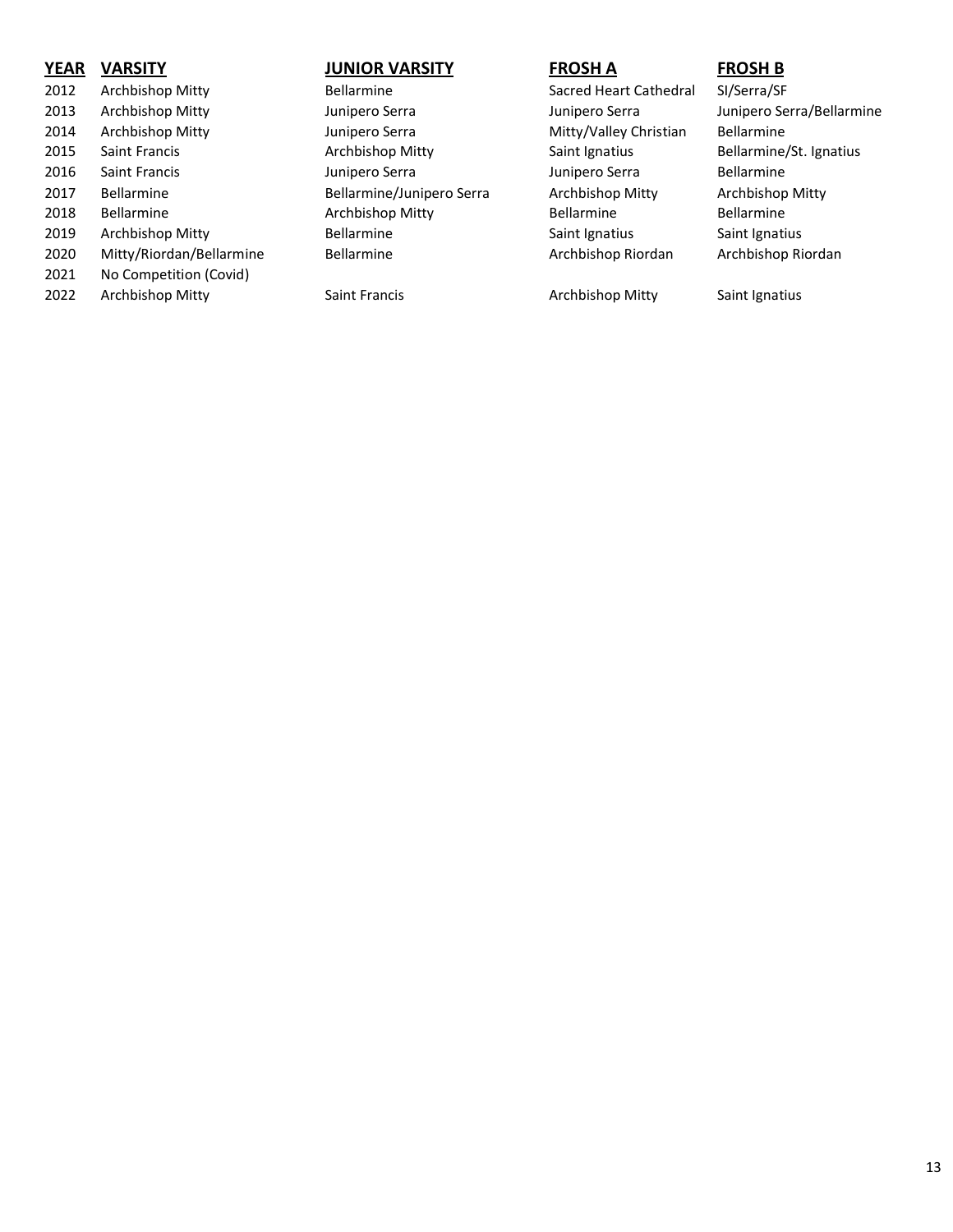### **LEAGUE RECORDS**

| <b>CATEGORY</b>                                  | <b>SCHOOL</b>                     | <b>RECORD</b>          | <b>YEAR</b>   |      | <b>GAMES</b> |
|--------------------------------------------------|-----------------------------------|------------------------|---------------|------|--------------|
| <b>Most Points - Game</b>                        | Archbishop Riordan                | 103                    | 1980          |      | N/A          |
| Most Points - Season                             | Archbishop Riordan                | 955                    | 1987          |      | 12           |
| Least Points Allowed - Game                      | Saint Ignatius                    | 12                     | 1974          |      | N/A          |
| Least Points Scored - Season                     | Saint Ignatius                    | 479                    | 1973          |      | 12           |
| Most Total Points - Game                         | SHC vs. Valley Christian          | 173                    | 2016          |      | N/A          |
| Least Total Points - Game                        | Saint Ignatius vs. Junipero Serra | 29                     | 1974          |      | N/A          |
| Least Points Allowed - Season                    | Saint Ignatius                    | 462                    | 1978          |      | 12           |
|                                                  |                                   |                        |               |      |              |
| <b>INDIVIDUAL RECORDS</b>                        | <b>NAME</b>                       | <b>SCHOOL</b>          | <b>RECORD</b> | YEAR | <b>GAMES</b> |
| Most Points - game                               | <b>Steve Gera</b>                 | Archbishop Mitty       | 50            | 1968 | N/A          |
|                                                  | <b>Alfred Hollins</b>             | Sacred Heart Cathedral | 50            | 2016 | N/A          |
| Most Points - Season                             | John Duggan                       | Saint Ignatius         | 348           | 1992 | 12           |
| Most Field Goals - Season                        | John Duggan                       | Saint Ignatius         | 125           | 1992 | 12           |
| <b>Highest Scoring Average</b>                   | John Duggan                       | Saint Ignatius         | 29.0          | 1992 | 12           |
| Most 3 Point Field Goals - Season                | King-Njhsanni Wilhite             | Archbishop Riordan     | 46            | 2022 | 14           |
| Most Free Throws - Season                        | Johnny Mrlik                      | Saint Ignatius         | 85            | 2010 | 14           |
| <b>Best Field Goal Percentage</b>                | Cas Banaszek                      | Junipero Serra         | 68.0%         | 1989 | 12           |
| Best 3 Point Field Goal Percentage Anthony Smith |                                   | Archbishop Mitty       | 53.8%         | 2008 | 14           |
| <b>Best Free Throw Percentage</b>                | <b>Terry Vane</b>                 | Archbishop Mitty       | 93.9%         | 1974 | 11           |
| Most Rebounds - Season                           | Jaha Wilson                       | Archbishop Riordan     | 234           | 1992 | 12           |
| Most Rebounds - Game                             | Jaha Wilson                       | Archbishop Riordan     | 30            | 1991 | N/A          |
| <b>Highest Rebound Average</b>                   | Jaha Wilson                       | Archbishop Riordan     | 19.5          | 1992 | 12           |
| Most Field Goals Attempted                       | King-Njhsanni Wilhite             | Archbishop Riordan     | 244           | 2022 | 14           |
| Most 3 Point Field Goals Attempted John Bonelli  |                                   | Saint Ignatius         | 113           | 2006 | 14           |
| Most Free Throws Attempted                       | Decensae White                    | Junipero Serra         | 124           | 2006 | 14           |

### **BASKETBALL PLAYOFF RECORDS**

### **TEAM RECORDS**

| <b>CATEGORY</b>                         | <b>SCHOOL</b>          | <b>RECORD</b> | <b>YEAR</b> | <b>GAMES</b> |
|-----------------------------------------|------------------------|---------------|-------------|--------------|
| Most Points – Game                      | Archbishop Riordan     | 85            | 1988        | N/A          |
| Most Field Goals - Game                 | Archbishop Riordan     | 37            | 1988        | N/A          |
| Most Free Throws Attempted - Game       | Saint Francis          | 44            | 1971        | N/A          |
| Most Free Throws Made – Game            | Saint Francis          | 34            | 1971        | N/A          |
| Most Total Points - Tourney             | Sacred Heart Cathedral | 224           | 2009        | 3            |
| Most Field Goals - Tourney              | Sacred Heart Cathedral | 78            | 2009        | 3            |
| Most Free Throws Attempted - Tourney    | Saint Francis          | 102           | 1971        | 3            |
| Most Free Throws Made - Tourney         | Archbishop Mitty       | 70            | 1991        | 3            |
| Most 3 point Field Goals Made - Tourney | <b>Saint Francis</b>   | 31            | 2009        | 3            |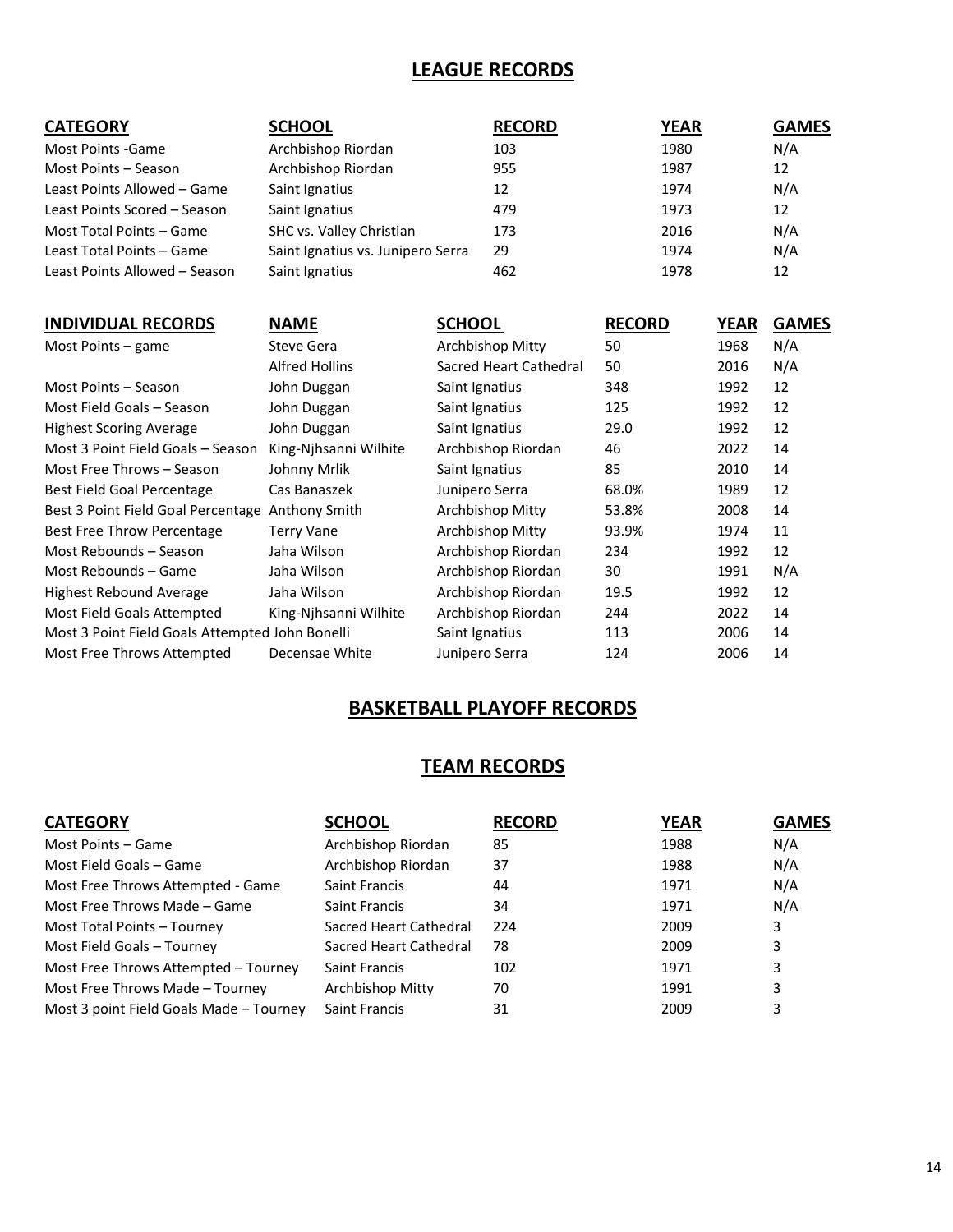#### **INDIVIDUAL RECORDS**

| <b>CATEGORY</b>                         | <b>NAME</b>           | <b>SCHOOL</b>          | <b>RECORD</b> | <b>YEAR</b> | <b>GAMES</b> |
|-----------------------------------------|-----------------------|------------------------|---------------|-------------|--------------|
| Most Points – Game                      | <b>Alfred Hollins</b> | Sacred Heart Cathedral | 50            | 2016        | N/A          |
| Most Field Goals – Game                 | Jaha Wilson           | Archbishop Riordan     | 15            | 1992        | N/A          |
| Most Rebounds - Game                    | Jaha Wilson           | Archbishop Riordan     | 18            | 1992        | N/A          |
| Most Free Throws Attempted - Game       | Paul Boskovitch       | Saint Francis          | 15            | 1971        | N/A          |
| Most Free Throws Made – Game            | Shawn Kernan          | Archbishop Mitty       | 12            | 1991        | N/A          |
| Most 3 Point Field Goals Made – Game    | <b>Brandon Scott</b>  | Archbishop Mitty       | 5             | 2009        | N/A          |
| Most Total Points - Tourney             | Jaha Wilson           | Archbishop Riordan     | 77            | 1992        | 3            |
| Most Field Goals - Tourney              | Jaha Wilson           | Archbishop Riordan     | 34            | 1992        | 3            |
| Most Free Throws Attempted - Tourney    | Paul Boskovitch       | <b>Saint Francis</b>   | 29            | 1971        | 3            |
| Most Free Throws Made - Tourney         | John Schmitz          | Junipero Serra         | 26            | 1968        | 3            |
| Most 3 Point Field Goals Made - Tourney | Shawn Grant           | <b>Saint Francis</b>   | 9             | 2009        | 3            |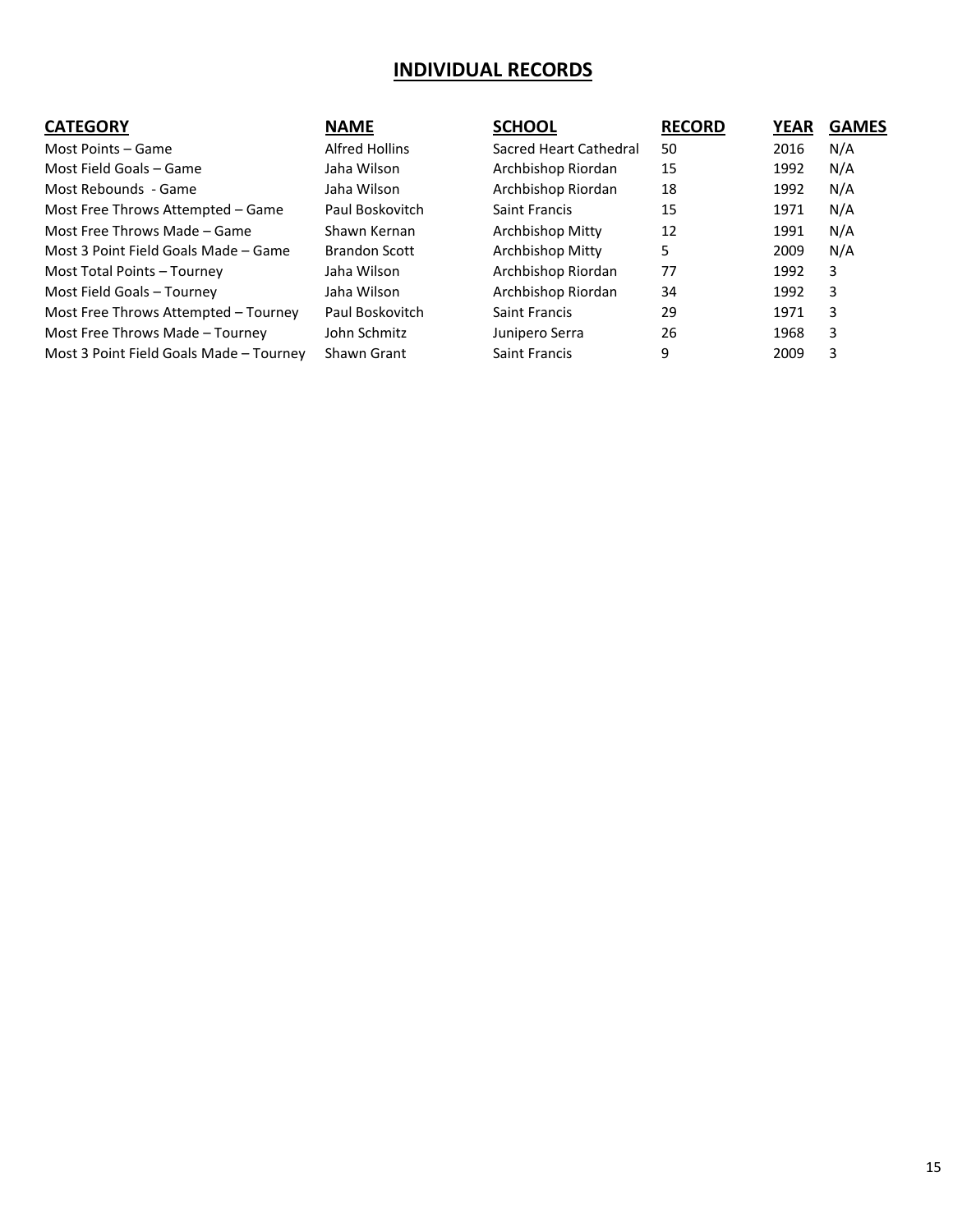### **BASKETBALL PLAYERS OF THE YEAR**

| <b>YEAR</b> | <b>NAME</b>             | <b>SCHOOL</b>          | <b>YEAR</b> | <b>NAME</b>            | <b>SCHOOL</b> |
|-------------|-------------------------|------------------------|-------------|------------------------|---------------|
| 1968        | <b>Steve Gera</b>       | Archbishop Mitty       | 2012        | Aaron Gordon           | Archbishop    |
| 1969        | <b>Tom Percell</b>      | Saint Ignatius         | 2013        | Aaron Gordon           | Archbishop    |
| 1970        | Kevin Restani           | Archbishop Riordan     | 2014        | <b>Trevor Dunbar</b>   | Saint Ignat   |
| 1971        | Tom Ganley              | Saint Francis          | 2015        | Ben Kone               | Archbishop    |
| 1972        | Glenn Hubbard           | Sacred Heart Cathedral | 2016        | Jake Killingsworth     | Junipero S    |
| 1973        | Ray Townsend            | Archbishop Mitty       | 2017        | Jake Wojcik            | Bellarmine    |
| 1974        | Elmer Love              | Archbishop Riordan     |             | Logan Johnson          | Saint Frand   |
| 1975        | John Casselli           | Junipero Serra         | 2019        | Devan Sapp             | Archbishop    |
| 1976        | <b>Brian Duffy</b>      | Junipero Serra         | 2020        | Michael Mitchell       | Archbishop    |
| 1977        | Dave Parrott            | Archbishop Mitty       |             | Je'Lani Clark          | Archbishop    |
| 1978        | Francisco Pepin         | Archbishop Riordan     | 2021        | No Competition (Covid) |               |
|             | Tony Zanze              | Saint Ignatius         | 2022        | Aidan Burke            | Archbishop    |
| 1979        | <b>Brett Crawford</b>   | Archbishop Riordan     |             |                        |               |
| 1980        | Mike Norman             | Saint Francis          |             |                        |               |
| 1981        | Alex Lopez              | Archbishop Riordan     |             |                        |               |
|             | Jeff Thilgen            | Saint Ignatius         |             |                        |               |
| 1982        | Paul Fortier            | Saint Ignatius         |             |                        |               |
| 1983        | Eric White              | Sacred Heart Cathedral |             |                        |               |
| 1984        | Levy Middlebrooks       | Saint Ignatius         |             |                        |               |
| 1985        | Eric Newman             | Archbishop Riordan     |             |                        |               |
| 1986        | <b>Terrance Mullin</b>  | Archbishop Riordan     |             |                        |               |
| 1987        | Denfield Wade           | Archbishop Riordan     |             |                        |               |
| 1988        | Wayman Strickland       | Archbishop Riordan     |             |                        |               |
| 1989        | Ray Kelly               | Archbishop Riordan     |             |                        |               |
| 1990        | Dwayne Fontana          | Archbishop Riordan     |             |                        |               |
| 1991        | John DeFoe              | Junipero Serra         |             |                        |               |
| 1992        | John Duggan             | Saint Ignatius         |             |                        |               |
| 1993        | Jaha Wilson             | Archbishop Riordan     |             |                        |               |
| 1994        | Tim Kennedy             | Junipero Serra         |             |                        |               |
| 1995        | Tim Kennedy             | Junipero Serra         |             |                        |               |
| 1996        | Cas Schneller           | Bellarmine             |             |                        |               |
|             | Justin Love             | Sacred Heart Cathedral |             |                        |               |
| 1997        | Senque Carey            | Saint Francis          |             |                        |               |
| 1998        | Senque Carey            | Saint Francis          |             |                        |               |
| 1999        | Jeb Ivey                | Bellarmine             |             |                        |               |
| 2000        | Jason Hardee            | Junipero Serra         |             |                        |               |
| 2001        | Jason Norman            | <b>Bellarmine</b>      |             |                        |               |
| 2002        | Marquis Kately          | Archbishop Riordan     |             |                        |               |
| 2003        | Andrew Kochevar         | Junipero Serra         |             |                        |               |
| 2004        | Paul Phangureh          | Archbishop Mitty       |             |                        |               |
| 2005        | Tom McMahon             | Junipero Serra         |             |                        |               |
| 2006        | Decensae White          | Junipero Serra         |             |                        |               |
| 2007        | Robert Jones            | Archbishop Riordan     |             |                        |               |
| 2008        | <b>Collin Chiverton</b> | Archbishop Mitty       |             |                        |               |
| 2009        | Shawn Grant             | Saint Francis          |             |                        |               |
|             | Jerry Brown             | Sacred Heart Cathedral |             |                        |               |
| 2010        | Tyler Johnson           | Saint Francis          |             |                        |               |
| $2011$      | aran Cardan             | $A$ robhichon $A$ ittu |             |                        |               |

| 1968         | Steve Gera               | Archbishop Mitty             |
|--------------|--------------------------|------------------------------|
| 1969         | Tom Percell              | Saint Ignatius               |
| 1970         | Kevin Restani            | Archbishop Riordan           |
| 1971         | <b>Tom Ganley</b>        | <b>Saint Francis</b>         |
| 1972         | Glenn Hubbard            | Sacred Heart Cathedral       |
| 1973         | Ray Townsend             | Archbishop Mitty             |
| 1974         | Elmer Love               | Archbishop Riordan           |
| 1975         | John Casselli            | Junipero Serra               |
| 1976         | <b>Brian Duffy</b>       | Junipero Serra               |
| 1977         | Dave Parrott             | Archbishop Mitty             |
| 1978         | <b>Francisco Pepin</b>   | Archbishop Riordan           |
|              | Tony Zanze               | Saint Ignatius               |
| 1979         | <b>Brett Crawford</b>    | Archbishop Riordan           |
| 1980         | Mike Norman              | <b>Saint Francis</b>         |
| 1981         | Alex Lopez               | Archbishop Riordan           |
|              | Jeff Thilgen             | Saint Ignatius               |
| 1982         | <b>Paul Fortier</b>      | Saint Ignatius               |
| 1983         | Eric White               | Sacred Heart Cathedral       |
| 1984         | Levy Middlebrooks        | Saint Ignatius               |
| 1985         | Eric Newman              | Archbishop Riordan           |
| 1986         | <b>Terrance Mullin</b>   | Archbishop Riordan           |
| 1987         | Denfield Wade            | Archbishop Riordan           |
| 1988         | Wayman Strickland        | Archbishop Riordan           |
| 1989         | Ray Kelly                | Archbishop Riordan           |
| 1990         | Dwayne Fontana           | Archbishop Riordan           |
| 1991         | John DeFoe               | Junipero Serra               |
| 1992         | John Duggan              | Saint Ignatius               |
| 1993         | Jaha Wilson              | Archbishop Riordan           |
| 1994         | Tim Kennedy              | Junipero Serra               |
| 1995         | Tim Kennedy              | Junipero Serra               |
| 1996         | Cas Schneller            | Bellarmine                   |
|              | Justin Love              | Sacred Heart Cathedral       |
|              |                          | <b>Saint Francis</b>         |
| 1997<br>1998 | Senque Carey             | Saint Francis                |
|              | Senque Carey             |                              |
| 1999         | Jeb Ivey<br>Jason Hardee | Bellarmine                   |
| 2000         |                          | Junipero Serra<br>Bellarmine |
| 2001         | Jason Norman             |                              |
| 2002         | Marquis Kately           | Archbishop Riordan           |
| 2003         | Andrew Kochevar          | Junipero Serra               |
| 2004         | Paul Phangureh           | Archbishop Mitty             |
| 2005         | Tom McMahon              | Junipero Serra               |
| 2006         | Decensae White           | Junipero Serra               |
| 2007         | Robert Jones             | Archbishop Riordan           |
| 2008         | <b>Collin Chiverton</b>  | Archbishop Mitty             |
| 2009         | Shawn Grant              | <b>Saint Francis</b>         |
|              | Jerry Brown              | Sacred Heart Cathedral       |
| 2010         | Tyler Johnson            | <b>Saint Francis</b>         |
| 2011         | Aaron Gordon             | Archbishop Mitty             |

| YEAR |  | <b>NAM</b> |
|------|--|------------|

| 1968 | Steve Gera         | Archbishop Mitty       | 2012 | Aaron Gordon            | Archbishop Mitty   |
|------|--------------------|------------------------|------|-------------------------|--------------------|
| 1969 | <b>Tom Percell</b> | Saint Ignatius         | 2013 | Aaron Gordon            | Archbishop Mitty   |
| 1970 | Kevin Restani      | Archbishop Riordan     | 2014 | <b>Trevor Dunbar</b>    | Saint Ignatius     |
| 1971 | Tom Ganley         | Saint Francis          | 2015 | Ben Kone                | Archbishop Mitty   |
| 1972 | Glenn Hubbard      | Sacred Heart Cathedral | 2016 | Jake Killingsworth      | Junipero Serra     |
| 1973 | Ray Townsend       | Archbishop Mitty       | 2017 | Jake Wojcik             | <b>Bellarmine</b>  |
| 1974 | Elmer Love         | Archbishop Riordan     |      | Logan Johnson           | Saint Francis      |
| 1975 | John Casselli      | Junipero Serra         | 2019 | Devan Sapp              | Archbishop Mitty   |
| 1976 | Brian Duffy        | Junipero Serra         | 2020 | <b>Michael Mitchell</b> | Archbishop Mitty   |
| 1977 | Dave Parrott       | Archbishop Mitty       |      | Je'Lani Clark           | Archbishop Riordan |
| 1978 | Francisco Pepin    | Archbishop Riordan     | 2021 | No Competition (Covid)  |                    |
|      | Tony Zanze         | Saint Ignatius         | 2022 | Aidan Burke             | Archbishop Mitty   |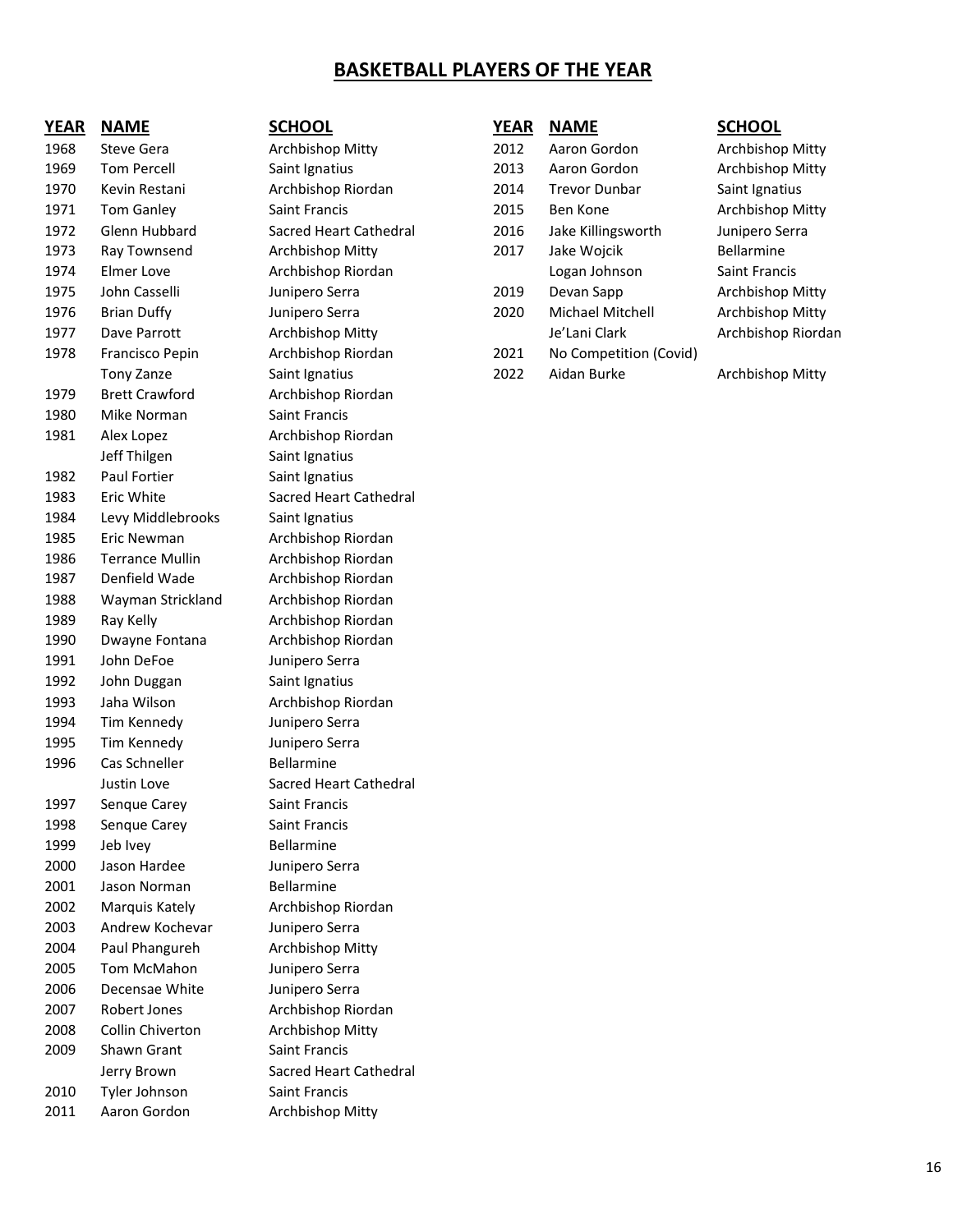#### **CROSS COUNTRY**

#### **TEAM CHAMPIONSHIPS**

1975 Junipero Serra Saint Francis Communication Bellarmine

1976 Junipero Serra Junipero Serra Junipero Serra Bellarmine 1977 Saint Francis Saint Francis Saint Ignatius Saint Ignatius Bellarmine 1978 Saint Francis **Bellarmine** Bellarmine Bellarmine Bellarmine Bellarmine 1979 Saint Francis **Bellarmine** Bellarmine Bellarmine Bellarmine Bellarmine 1980 Bellarmine Bellarmine Bellarmine Bellarmine/St. Francis 1981 Bellarmine Bellarmine Bellarmine Bellarmine Bellarmine Bellarmine 1982 Bellarmine Bellarmine Bellarmine Bellarmine Bellarmine Bellarmine 1983 Bellarmine Bellarmine Bellarmine Bellarmine Bellarmine Bellarmine 1984 Bellarmine Bellarmine Bellarmine Bellarmine Bellarmine Bellarmine 1985 Bellarmine Bellarmine Bellarmine Bellarmine Bellarmine Bellarmine 1986 Bellarmine Bellarmine Bellarmine Bellarmine Bellarmine Bellarmine 1987 Bellarmine Bellarmine Bellarmine Bellarmine Bellarmine Bellarmine 1988 Bellarmine Bellarmine Bellarmine Bellarmine Saint Ignatius 1989 Bellarmine Bellarmine Bellarmine Bellarmine Saint Ignatius 1990 Saint Ignatius Bellarmine Bellarmine Bellarmine Bellarmine Bellarmine 1991 Saint Ignatius Bellarmine Bellarmine Bellarmine Bellarmine Bellarmine 1992 Bellarmine Bellarmine Bellarmine Bellarmine Bellarmine Bellarmine 1993 Bellarmine Bellarmine Bellarmine Bellarmine Saint Ignatius 1994 Bellarmine Bellarmine Bellarmine Bellarmine Bellarmine Bellarmine 1995 Saint Ignatius **Bellarmine** Bellarmine Bellarmine Bellarmine Saint Francis 1996 Saint Ignatius **Bellarmine** Bellarmine Bellarmine Bellarmine Saint Francis 1997 Bellarmine Bellarmine Bellarmine Bellarmine Bellarmine Bellarmine 1998 Saint Francis **Bellarmine** Bellarmine Bellarmine Bellarmine Bellarmine 1999 Bellarmine Saint Ignatius Saint Ignatius Bellarmine Saint Francis 2000 Bellarmine Bellarmine Bellarmine Bellarmine Saint Ignatius 2001 Saint Ignatius Saint Ignatius Saint Ignatius Saint Ignatius Bellarmine 2002 Saint Francis **Saint Ignatius** Junipero Serra Saint Ignatius Saint Ignatius Saint Ignatius 2003 Junipero Serra/St. Francis Saint Ignatius Junipero Serra Saint Francis 2004 Saint Francis Saint Junipero Serra Saint Ignatius Saint Ignatius Serra Serra 2005 Saint Francis Sunipero Serra Saint Ignatius Saint Ignatius Saint Ignatius Saint Ignatius 2006 Saint Ignatius Saint Ignatius Saint Ignatius St. Francis/St. Ignatius 2007 Bellarmine Bellarmine Junipero Serra Bellarmine 2008 Bellarmine Bellarmine Bellarmine Bellarmine Bellarmine Bellarmine 2009 Bellarmine Bellarmine Bellarmine Bellarmine Bellarmine Bellarmine

#### **YEAR VARSITY JUNIOR VARSITY FRESHMAN**

 Saint Francis Saint Ignatius Saint Ignatius 1968 Archbishop Riordan Saint Francis Communication Saint Francis Archbishop Riordan Archbishop Riordan Archbishop Riordan/Saint Ignatius Saint Ignatius Archbishop Riordan Saint Ignatius Saint Ignatius Saint Ignatius Saint Ignatius Saint Francis 1972 Saint Francis **Saint Francis** Saint Francis **Saint Francis** Archbishop Mitty Saint Francis Saint Francis Saint Francis Junipero Serra Saint Ignatius Saint Francis

#### **YEAR VARSITY JUNIOR VARSITY SOPHOMORE FRESHMAN**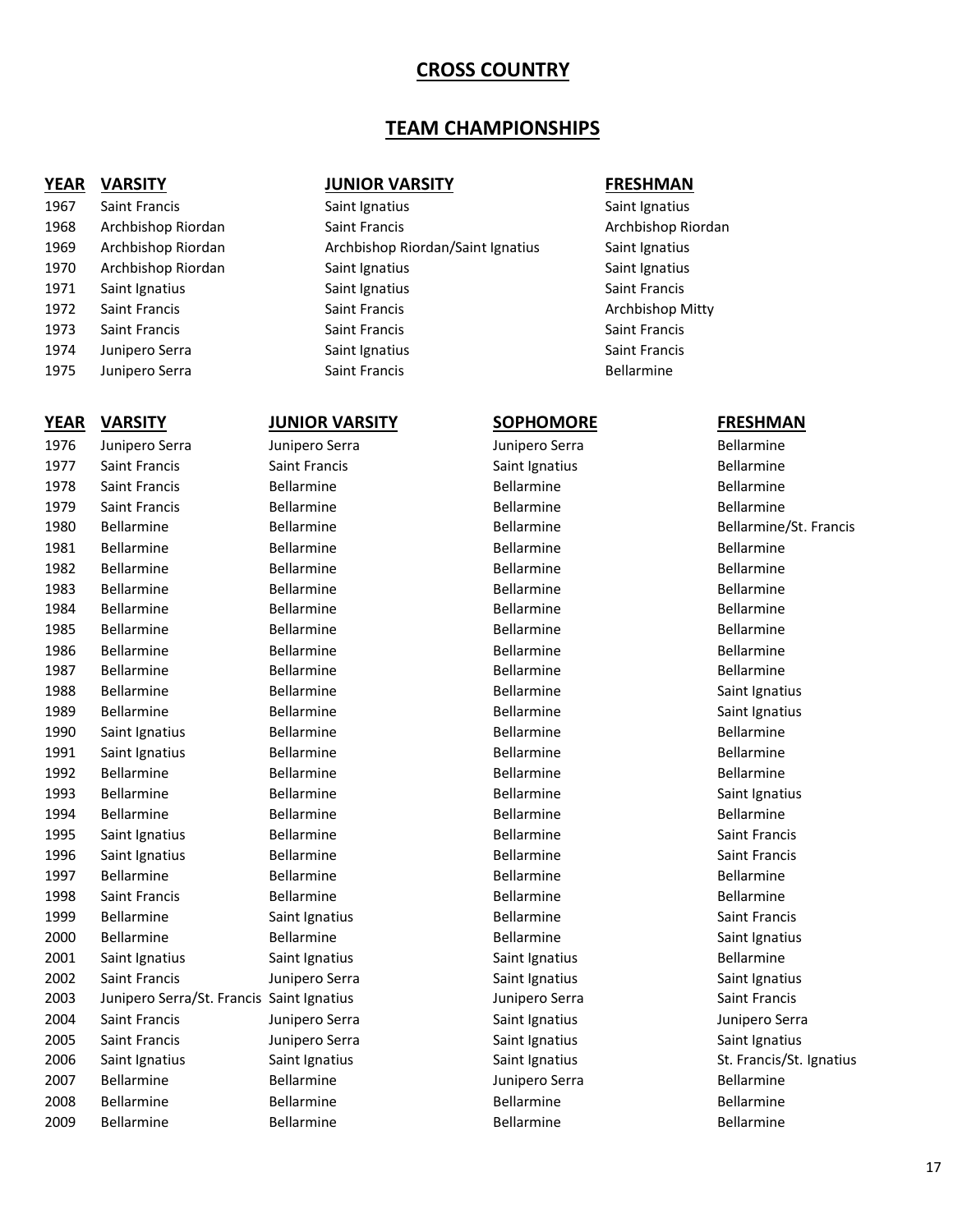| <b>YEAR</b> | <b>VARSITY</b>         | <b>JUNIOR VARSITY</b> | <b>SOPHOMORE</b>  | <b>FRESHMAN</b>        |
|-------------|------------------------|-----------------------|-------------------|------------------------|
| 2010        | <b>Bellarmine</b>      | <b>Bellarmine</b>     | <b>Bellarmine</b> | <b>Bellarmine</b>      |
| 2011        | <b>Bellarmine</b>      | <b>Bellarmine</b>     | Bellarmine        | <b>Bellarmine</b>      |
| 2012        | <b>Bellarmine</b>      | <b>Bellarmine</b>     | Bellarmine        | <b>Bellarmine</b>      |
| 2013        | <b>Bellarmine</b>      | <b>Bellarmine</b>     | Bellarmine        | <b>Bellarmine</b>      |
| 2014        | <b>Bellarmine</b>      | <b>Bellarmine</b>     | Bellarmine        | Bellarmine/St. Francis |
| 2015        | <b>Bellarmine</b>      | <b>Bellarmine</b>     | Bellarmine        | Bellarmine             |
| 2016        | <b>Bellarmine</b>      | <b>Bellarmine</b>     | Bellarmine        | <b>Bellarmine</b>      |
| 2017        | Saint Francis          | <b>Bellarmine</b>     | Bellarmine        | <b>Bellarmine</b>      |
| 2018        | Saint Francis          | <b>Bellarmine</b>     | Bellarmine        | <b>Bellarmine</b>      |
| 2019        | <b>Bellarmine</b>      | <b>Bellarmine</b>     | <b>Bellarmine</b> | Bellarmine             |
| 2020        | No Competition (Covid) |                       |                   |                        |
| 2021        | <b>Bellarmine</b>      | <b>Bellarmine</b>     | Bellarmine        | <b>Bellarmine</b>      |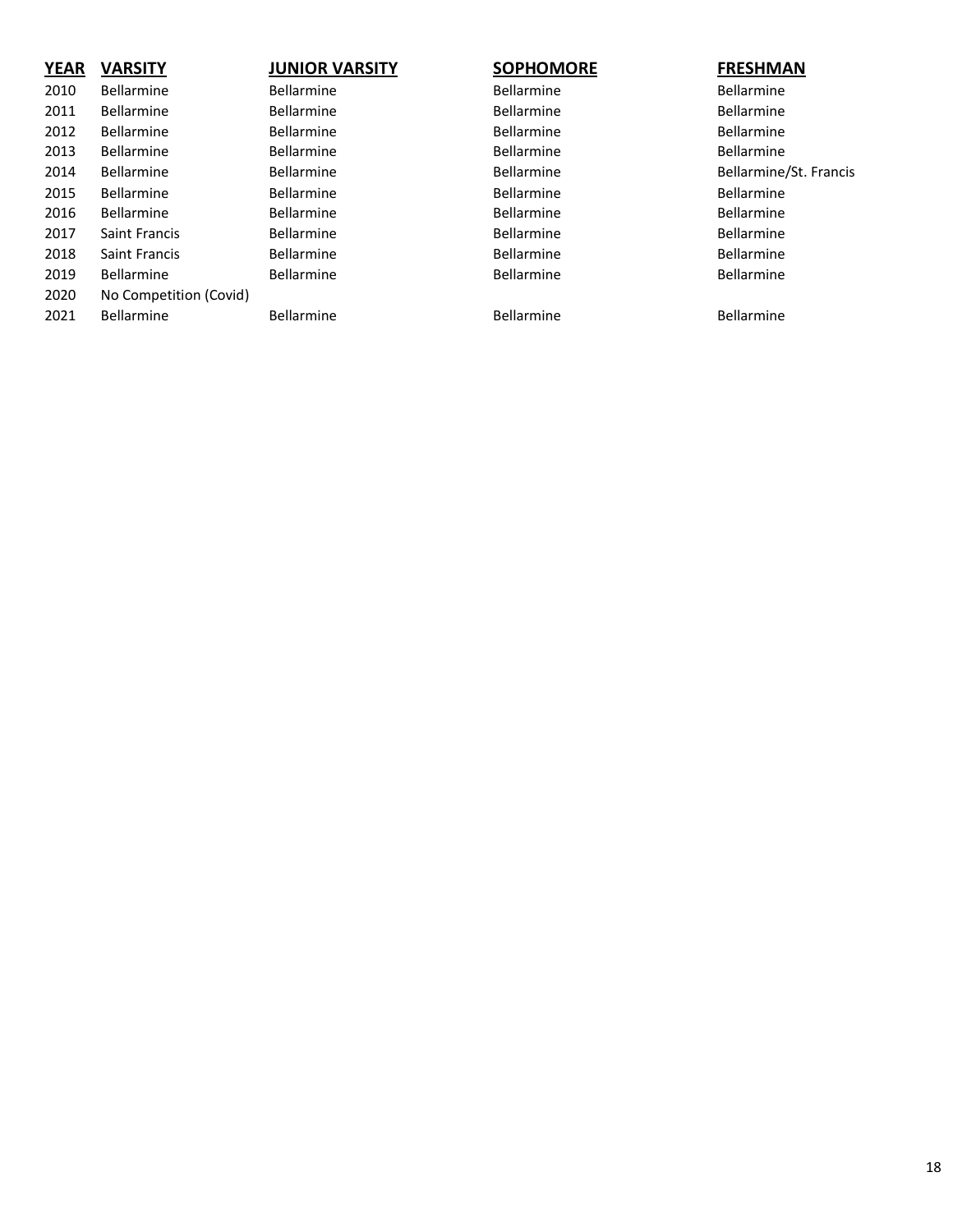### **CROSS COUNTRY**

### **INDIVIDUAL CHAMPION**

| <b>YEAR</b> | <b>NAME</b>          | <u>SCHOOL</u>        | <b>TIME</b> |
|-------------|----------------------|----------------------|-------------|
| 1971        | Chris Cole           | Saint Ignatius       | 15:24       |
| 1972        | Mike Kasser          | Saint Francis        | 15:59       |
|             | Kevin Donovan        | <b>Saint Francis</b> | 15:59       |
|             | Mike O'Halloran      | <b>Saint Francis</b> | 15:59       |
| 1973        | Mike Kasser          | Saint Francis        | 16:10       |
| 1974        | <b>Gerry Harnett</b> | Junipero Serra       | 15:35       |
| 1975        | <b>Rick Pincombe</b> | Junipero Serra       | 15:26       |
| 1976        | Stan Ross            | Junipero Serra       | 15:22       |
| 1977        | Jim Hannawait        | Saint Ignatius       | 15:27       |
| 1978        | Skip Wagstaffe       | <b>Bellarmine</b>    | 15:35       |
| 1979        | Jim Kaspari          | <b>Saint Francis</b> | 15:13       |
| 1980        | <b>Chris Peredes</b> | <b>Bellarmine</b>    | 15:36       |
| 1981        | Shawn Ayers          | <b>Bellarmine</b>    | 15:45       |
| 1982        | Shawn Ayers          | <b>Bellarmine</b>    | 15:42       |
| 1983        | Shawn Ayers          | <b>Bellarmine</b>    | 15:22       |
| 1984        | <b>Mark Callon</b>   | <b>Bellarmine</b>    | 15:30       |
| 1985        | <b>Mark Callon</b>   | <b>Bellarmine</b>    | 15:19       |
| 1986        | Rob Meinhardt        | <b>Bellarmine</b>    | 15:44       |
| 1987        | <b>Torre Pena</b>    | <b>Bellarmine</b>    | 15:08       |
| 1988        | Peter Fisher         | <b>Bellarmine</b>    | 15:47       |
| 1989        | Phil Kilbridge       | Junipero Serra       | 15:37       |
| 1990        | <b>Mark McManus</b>  | Saint Ignatius       | 15:38       |
| 1991        | Mark McManus         | Saint Ignatius       | 15:40       |
| 1992        | DanBoehle            | Junipero Serra       | 15:44       |
| 1993        | <b>Tom Becker</b>    | <b>Bellarmine</b>    | 15:40       |
| 1994        | <b>Tom Becker</b>    | <b>Bellarmine</b>    | 15:04       |
| 1995        | Paul Wellman         | Saint Ignatius       | 15:33       |
| 1996        | <b>Brad Hansen</b>   | Saint Ignatius       | 15:28       |
| 1997        | <b>Adam Perez</b>    | Junipero Serra       | 15:32       |
| 1998        | <b>Eric Chaves</b>   | Saint Francis        | 15:17       |
| 1999        | <b>Eric Chaves</b>   | <b>Saint Francis</b> | 15:14       |
| 2000        | <b>Eric Chavez</b>   | <b>Saint Francis</b> | 15:13       |
| 2001        | Wayne Hopp           | <b>Bellarmine</b>    | 15:49       |
| 2002        | Dominic Vogl         | Junipero Serra       | 15:52       |
| 2003        | <b>Ben Sitler</b>    | Saint Francis        | 15:28       |
| 2004        | <b>Ben Sitler</b>    | <b>Saint Francis</b> | 15:10       |
| 2005        | <b>Ben Sitler</b>    | Saint Francis        | 14:59       |
| 2006        | Matt Snyder          | Saint Ignatius       | 15:44       |
| 2007        | Phil Pompei          | Saint Francis        | 15:46       |
| 2008        | Peter Birsinger      | Saint Ignatius       | 15:11       |
| 2009        | Kyle Rae             | <b>Bellarmine</b>    | 15:47       |
| 2010        | Kyle Rae             | Bellarmine           | 15:43       |
| 2011        | Jack Bordoni         | <b>Bellarmine</b>    | 15:31       |
| 2012        | Joseph Berriatua     | Junipero Serra       | 15:19       |
| 2013        | Kevin Lehr           | Saint Ignatius       | 15:41       |
| 2014        | Kevin Lehr           | Saint Ignatius       | 15:38       |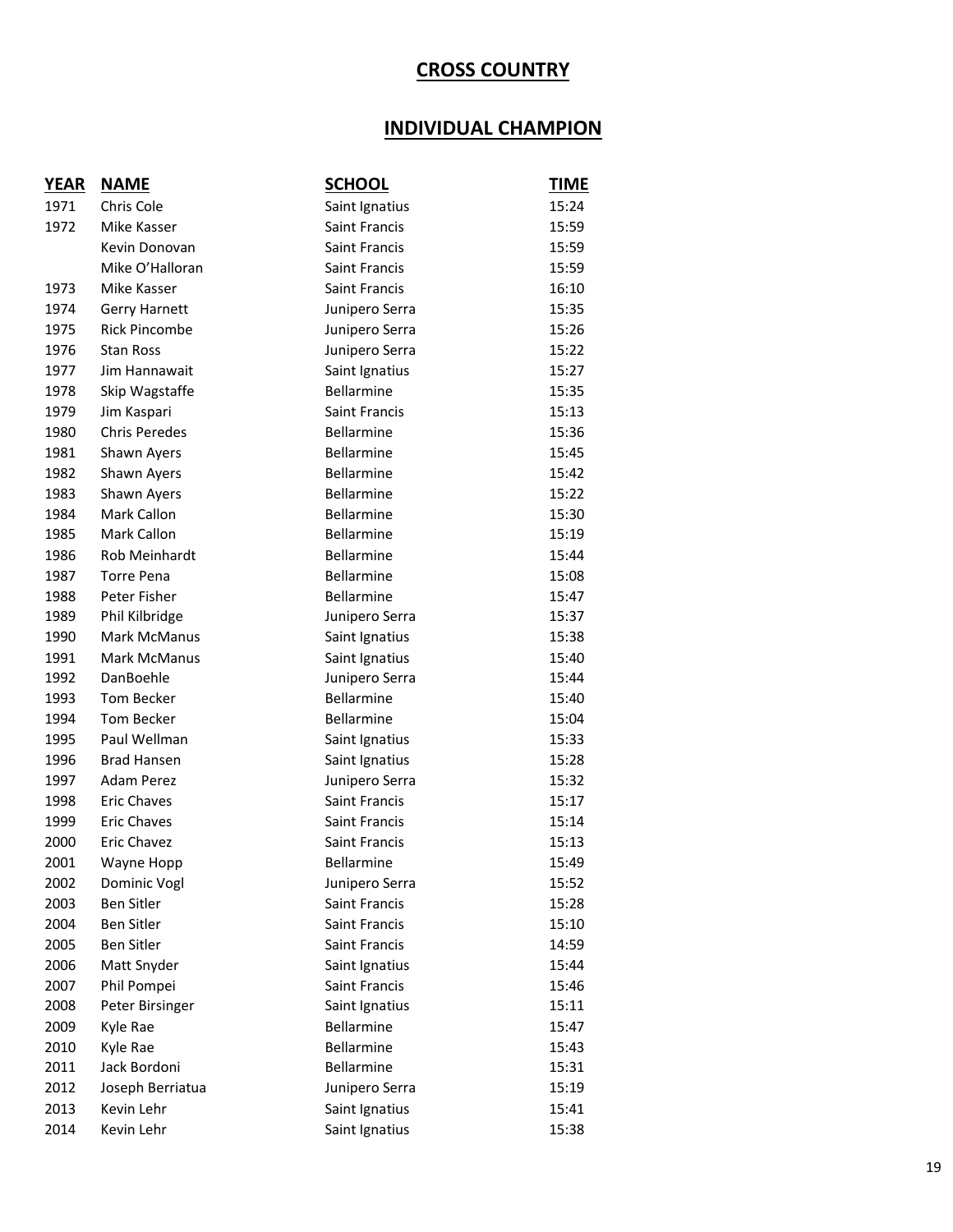| <b>YEAR</b> | <b>NAME</b>             | <b>SCHOOL</b>     | <b>TIME</b> |
|-------------|-------------------------|-------------------|-------------|
| 2015        | Meika Beaudoin-Rousseau | <b>Bellarmine</b> | 15:23       |
| 2016        | Meika Beaudoin-Rousseau | <b>Bellarmine</b> | 14:49       |
| 2017        | Meika Beaudoin-Rousseau | <b>Bellarmine</b> | 14:46.5     |
| 2018        | Colin Peattie           | <b>Bellarmine</b> | 15:15.4     |
| 2019        | <b>Colin Peattie</b>    | <b>Bellarmine</b> | 15:00.0     |
| 2020        | No Competition (Covid)  |                   |             |
| 2021        | <b>Tommy Rogers</b>     | Junipero Serra    | 15:20.7     |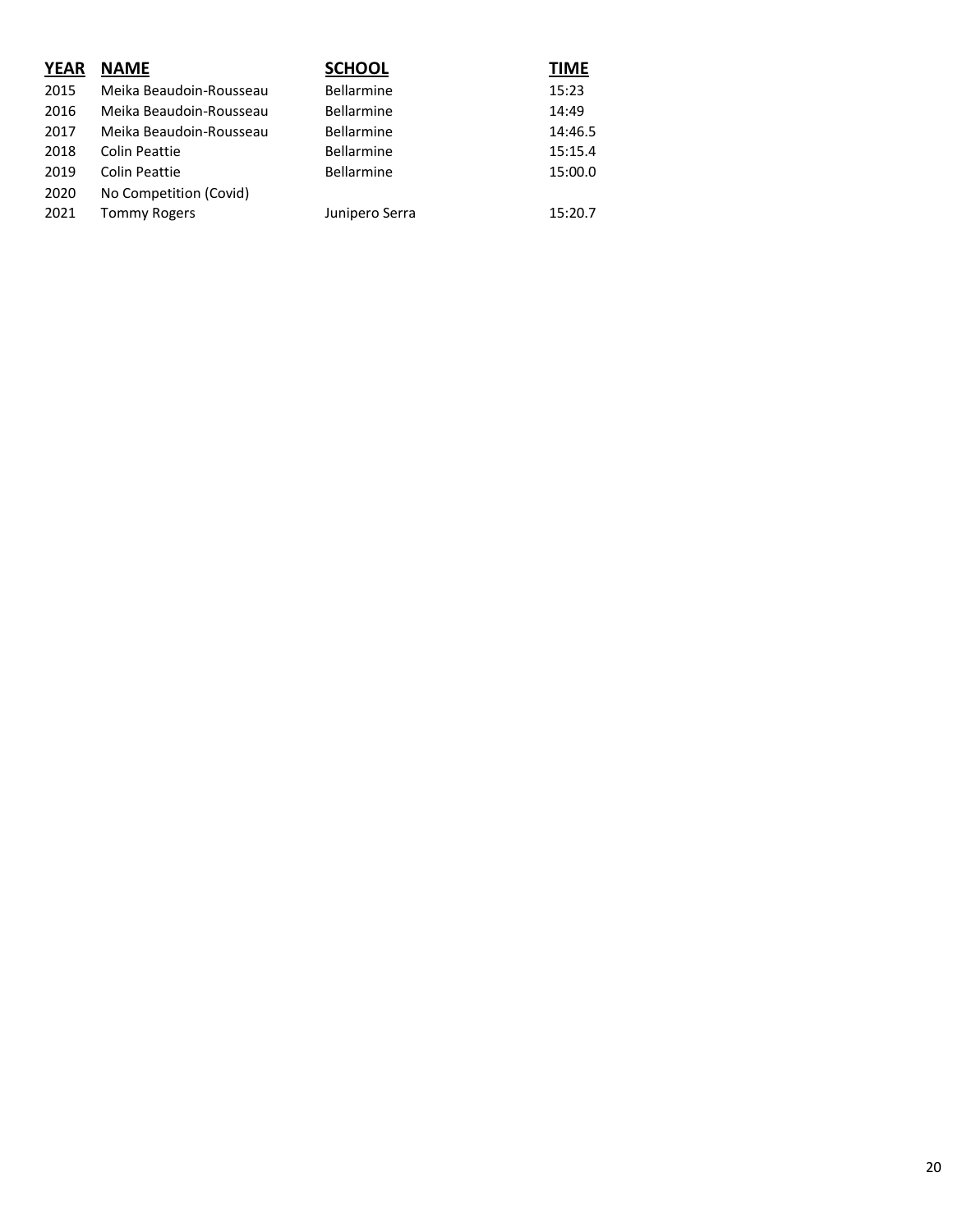#### **FOOTBALL**

#### **TEAM CHAMPIONS**

| <b>JUNIOR VARSITY</b> |
|-----------------------|
|-----------------------|

| <b>YEAR</b> | <b>VARSITY</b>                      | <b>JUNIOR VARSITY</b>                        | <b>FRESHMAN</b>   |
|-------------|-------------------------------------|----------------------------------------------|-------------------|
| 1967        | Saint Ignatius                      | Bellarmine/Junipero Serra                    | No Competitic     |
| 1968        | Junipero Serra                      | Bellarmine                                   | Bellarmine/Se     |
| 1969        | Junipero Serra                      | Bellarmine                                   | Saint Francis     |
| 1970        | <b>Bellarmine</b>                   | Junipero Serra                               | Junipero Serra    |
| 1971        | Archbishop Mitty/Archbishop Riordan | Archbishop Riordan                           | Archbishop Mi     |
| 1972        | Archbishop Riordan/Junipero Serra   | Junipero Serra                               | Bellarmine        |
| 1973        | <b>Saint Francis</b>                | Archbishop Mitty                             | Archbishop Mi     |
| 1974        | Archbishop Mitty                    | Archbishop Mitty                             | Bellarmine/St.    |
| 1975        | Bellarmine                          | Bellarmine                                   | Bellarmine        |
| 1976        | <b>Bellarmine</b>                   | Saint Francis/Junipero Serra                 | Junipero Serra    |
| 1977        | Saint Francis                       | <b>Saint Francis</b>                         | Bellarmine        |
| 1978        | Saint Francis                       | Saint Francis                                | Bell/Serra/St.    |
| 1979        | Bellarmine                          | Junipero Serra                               | <b>Bellarmine</b> |
| 1980        | Bellarmine                          | Archbishop Mitty                             | Bellarmine        |
| 1981        | <b>Bellarmine</b>                   | Bellarmine                                   | Bellarmine        |
| 1982        | Saint Francis                       | Bellarmine                                   | Saint Francis     |
| 1983        | Saint Francis                       | <b>Bellarmine/Saint Francis</b>              | Saint Francis     |
| 1984        | Bellarmine                          | <b>Bellarmine</b>                            | Saint Francis     |
| 1985        | Saint Francis                       | Bellarmine                                   | <b>Bellarmine</b> |
| 1986        | Saint Francis                       | Archbishop Mitty/Bellarmine                  | St. Francis/St.   |
| 1987        | Bellarmine                          | Bellarmine                                   | Saint Francis     |
| 1988        | Bellarmine                          | Bellarmine                                   | Saint Francis     |
| 1989        | Saint Francis                       | Bellarmine                                   | Saint Francis     |
| 1990        | Bellarmine                          | <b>Saint Francis</b>                         | Bellarmine/Sai    |
| 1991        | <b>Bellarmine/Saint Francis</b>     | <b>Saint Francis</b>                         | Bellarmine/Sai    |
| 1992        | Saint Francis                       | Bellarmine/Archbishop Riordan                | Bellarmine        |
| 1993        | Saint Francis                       | Saint Francis                                | Bellarmine        |
| 1994        | Saint Francis                       | <b>Bellarmine</b>                            | Bellarmine/Sai    |
| 1995        | <b>Bellarmine</b>                   | Archbishop Mitty/Saint Ignatius              | Saint Francis     |
| 1996        | Bellarmine                          | Saint Francis                                | Saint Francis     |
| 1997        | <b>Bellarmine/Saint Francis</b>     | <b>Saint Francis</b>                         | Saint Francis     |
| 1998        | Saint Francis                       | Archbishop Mitty                             | Saint Francis     |
| 1999        | Saint Francis                       | <b>Saint Francis</b>                         | Archbishop Mi     |
| 2000        | Archbishop Riordan                  | Saint Francis                                | Bellarmine        |
| 2001        | Archbishop Mitty                    | Bellarmine/Junipero Serra                    | Saint Francis     |
| 2002        | Junipero Serra/Valley Christian     | Archbishop Mitty/Bellarmine/Valley Christian | Archbishop Mi     |
| 2003        | Saint Francis                       | Valley Christian                             | Bellarmine        |
| 2004        | Valley Christian                    | Saint Francis                                | Bellarmine        |
| 2005        | Valley Christian                    | Valley Christian                             | Valley Christia   |
| 2006        | Junipero Serra/Saint Ignatius       | Junipero Serra                               | <b>Bellarmine</b> |
| 2007        | <b>Bellarmine</b>                   | Saint Francis                                | Bellarmine/Jur    |
| 2008        | Bellarmine/Junipero Serra           | Saint Francis/Saint Ignatius                 | Saint Francis     |
| 2009        | Archbishop Mitty/Bellarmine         | Saint Francis                                | Junipero Serra    |
| 2010        | Valley Christian                    | Bellarmine                                   | Junipero Serra    |
| 2011        | Bellarmine                          | <b>Bellarmine/Saint Ignatius</b>             | Valley Christia   |
| 2012        | Bellarmine                          | Saint Ignatius                               | Bellarmine        |

1970 Bellarmine Junipero Serra Junipero Serra 1971 Archbishop Riordan Archbishop Archbishop Mitty 1972 archbishop Riordan archibishop Riordan Bellarmine Archbishop Mitty **Archael Archbishop Mitty/St. Ignatius** Archbishop Mitty **Archause Archaeology** Bellarmine/St. Francis Saint Francis/Junipero Serra **1976 Bellarmine Serra di Serra di Serra di Serra di Serra di Serra di Serra di Se** 1978 Saint Francis Saint Francis Bell/Serra/St. Francis Archbishop Mitty **Bellarmine** 1983 Saint Francis Bellarmine/Saint Francis Saint Francis Archbishop Mitty/Bellarmine St. Francis/ St. Ignatius/Serra 1990 Bellarmine Saint Francis Bellarmine/Saint Francis 1991 Bellarmine/Saint Francis Saint Francis Bellarmine/Saint Francis Bellarmine/Archbishop Riordan Bellarmine 1994 Saint Francis Bellarmine Bellarmine/Saint Francis Archbishop Mitty/Saint Ignatius Saint Francis Archbishop Mitty **Saint Francis** Saint Francis **1999 Saint Francis** Saint Francis Archbishop Mitty Bellarmine/Junipero Serra Saint Francis Archbishop Mitty/Bellarmine/Valley Christian Archbishop Mitty Valley Christian **Bellarmine** 2005 Valley Christian Valley Christian Valley Christian 2007 Bellarmine Saint Francis Bellarmine/Junipero Serra **2008 Saint Francis/Saint Ignatius Saint Francis** Saint Francis 2010 Valley Christian Bellarmine Junipero Serra Bellarmine/Saint Ignatius Valley Christian

Bellarmine/Junipero Serra No Competition 1968 Bellarmine **1968 and 1968 Sellarmine** Bellarmine Serra Mitty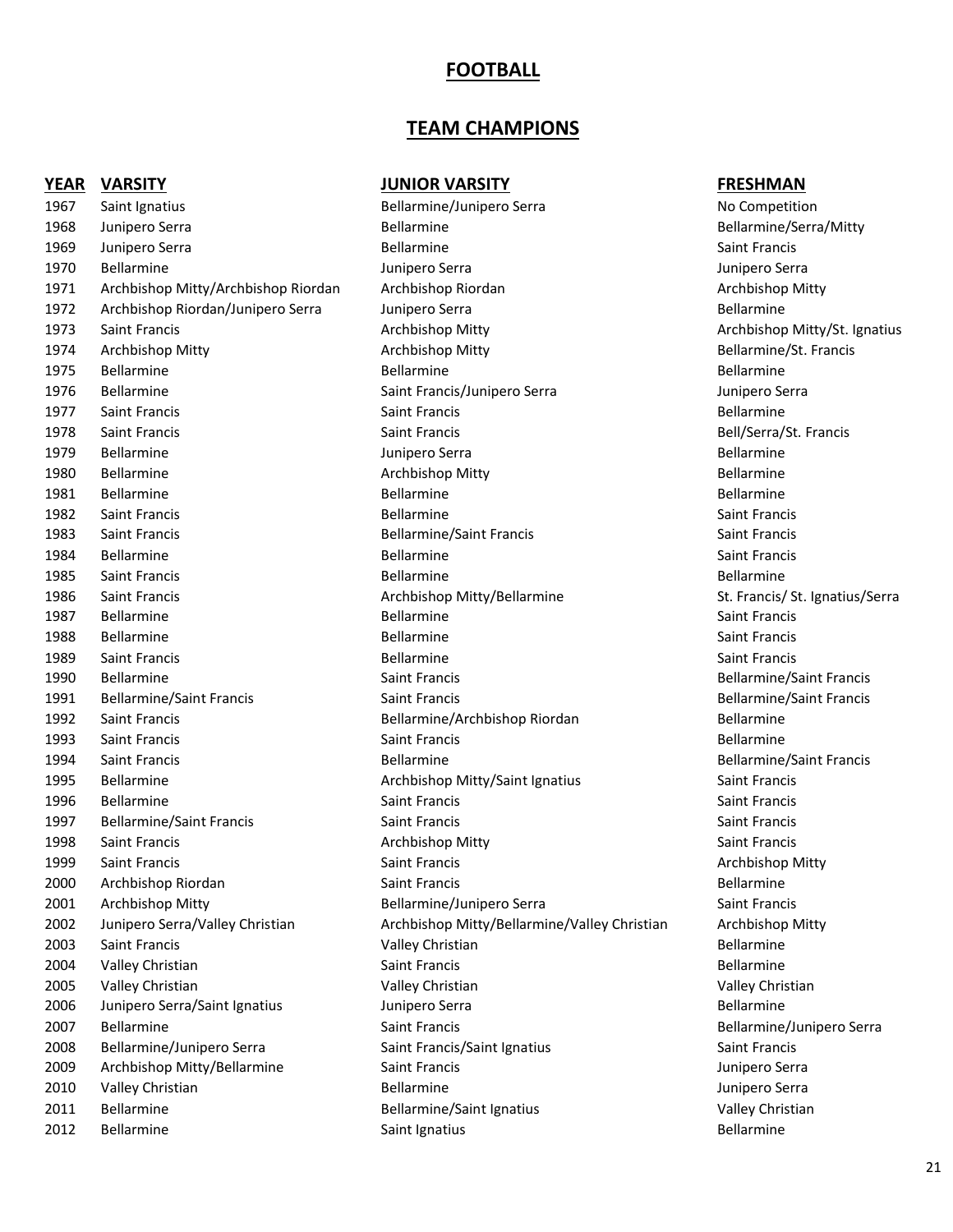#### **YEAR VARSITY JUNIOR VARSITY FRESHMAN**

- 
- 
- 
- 2016 Junipero Serra/St. Francis/Valley Christian Saint Francis Valley Christian Valley Christian
- 
- 
- 2019 Junipero Serra/St. Ignatius/Valley Christian Saint Francis **Bellamine** Bellarmine
- 2020 No Competition (Covid)
- 

2013 Archbishop Mitty/Junipero Serra Bellarmine/Valley Christian Valley Christian 2014 Junipero Serra/Valley Christian Bellarmine/Saint Francis/Valley Christian Valley Christian 2015 Bellarmine/Saint Francis Bellarmine Junipero Serra 2017 Junipero Serra Junipero Serra Valley Christian 2018 Saint Francis Saint Francis Serra/St. Francis/V. Christian Serra/St. Francis/V. Christian Serra/St. Francis/V. Christian

2021 Saint Francis Junipero Serra Junipero Serra/Valley Christian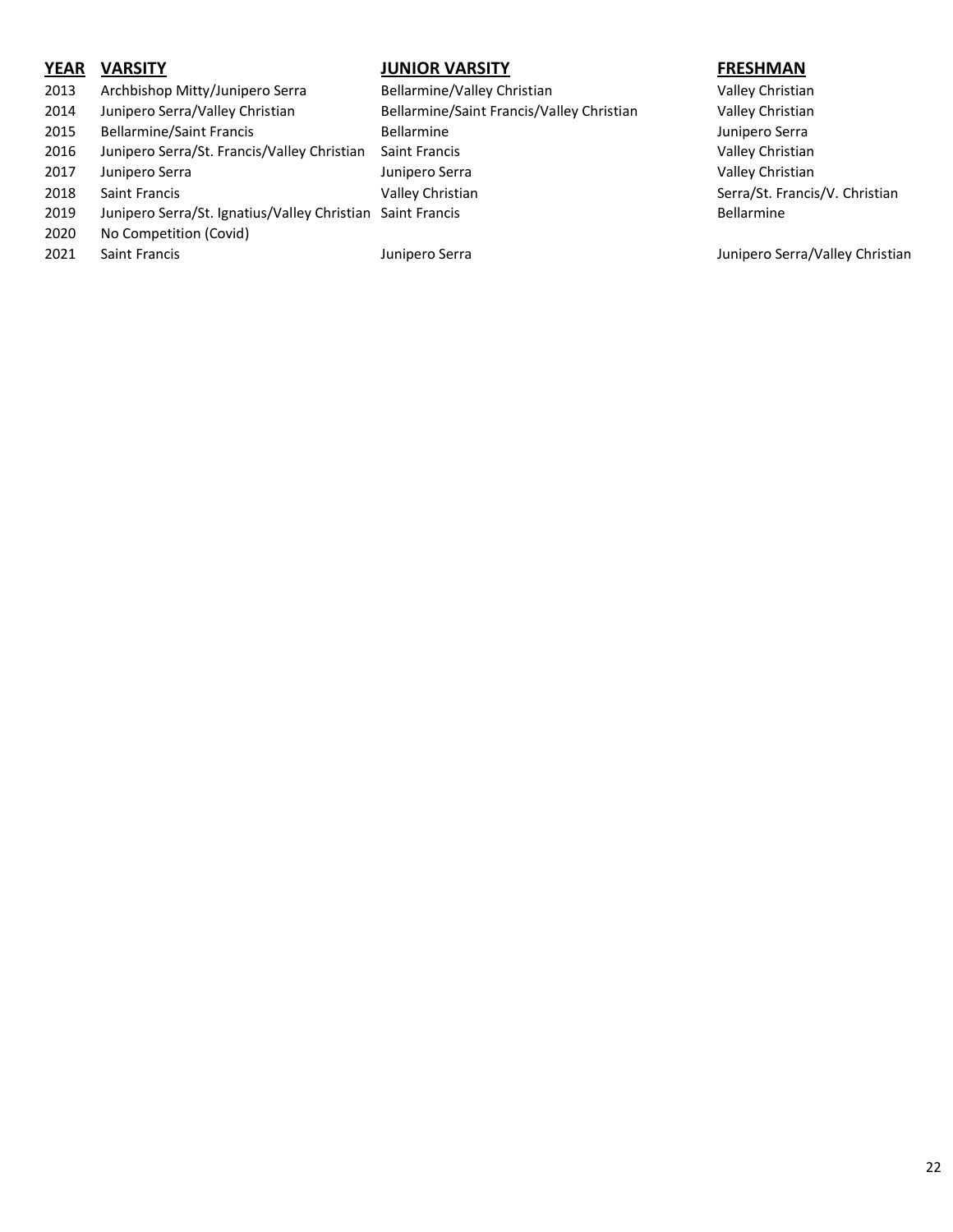### **FOOTBALL TEAM RECORDS**

#### **OFFENSIVE RECORDS**

| <b>CATEGORY</b>           | <b>RECORD</b> | <b>SCHOOL</b>        | <b>GAMES</b> | <b>YEAR</b> |
|---------------------------|---------------|----------------------|--------------|-------------|
| <b>Offensive Plays</b>    | 691           | Archbishop Riordan   | 10           | 1975        |
|                           | 646           | Archbishop Riordan   | 9            | 1970        |
| <b>Yards Rushing</b>      | 3,566         | Junipero Serra       | 10           | 2011        |
| Yards Passing             | 2,359         | Junipero Serra       | 10           | 1974        |
| <b>Total Yardage</b>      | 4,596         | Junipero Serra       | 10           | 2015        |
|                           | 2,908         | <b>Bellarmine</b>    | 9            | 1984        |
| Average Yards Per Game    | 459.6         | Junipero Serra       | 10           | 2015        |
|                           | 324           | <b>Bellarmine</b>    | 9            | 1984        |
| <b>Touchdowns Rushing</b> | 47            | Junipero Serra       | 10           | 2011        |
| <b>Touchdowns Passing</b> | 31            | Junipero Serra       | 10           | 1974        |
| <b>Extra Points</b>       | 50            | Valley Christian     | 10           | 2010        |
| <b>Total Points</b>       | 432           | Junipero Serra       | 10           | 2017        |
| Fewest Interceptions      | 1             | <b>Bellarmine</b>    | 10           | 2008        |
|                           | 1             | <b>Saint Francis</b> | 10           | 2003        |
| Most Fumbles Lost         | 26            | Junipero Serra       | 10           | 2003        |
| Fewest Fumbles Lost       | 2             | <b>Bellarmine</b>    | 10           | 1974        |
|                           | 2             | Archbishop Riordan   | 10           | 1974        |

#### **DEFENSIVE RECORDS**

| <b>CATEGORY</b>                   | <b>RECORD</b> | <b>SCHOOL</b>          | <b>GAMES</b> | <b>YEAR</b> |
|-----------------------------------|---------------|------------------------|--------------|-------------|
| Yards Yielded Rushing             | 392           | <b>Bellarmine</b>      | 9            | 1984        |
|                                   | 434           | Archbishop Riordan     | 10           | 1986        |
| <b>Yards Yielded Passing</b>      | 494           | <b>Bellarmine</b>      | 9            | 1972        |
|                                   | 473           | Valley Christian       | 10           | 2003        |
| <b>Total Yards Yielded</b>        | 1,162         | Archbishop Riordan     | 10           | 1986        |
| Average Yards Yielded - Game      | 116           | Archbishop Riordan     | 10           | 1986        |
| Touchdowns Yielded Rushing        | 1             | Saint Francis          | 10           | 1977        |
|                                   | 1             | <b>Bellarmine</b>      | 9            | 1984        |
| <b>Touchdowns Yielded Passing</b> | 0             | Saint Francis          | 10           | 1995        |
|                                   | 0             | <b>Bellarmine</b>      | 9            | 1981        |
| <b>Fewest Points Yielded</b>      | 34            | Saint Francis          | 10           | 1977        |
|                                   | 27            | <b>Saint Francis</b>   | 9            | 1983        |
| <b>Most Fumbles Recovered</b>     | 23            | Sacred Heart Cathedral | 10           | 1974        |
| Most Interceptions                | 23            | Junipero Serra         | 10           | 1982        |
|                                   |               |                        |              |             |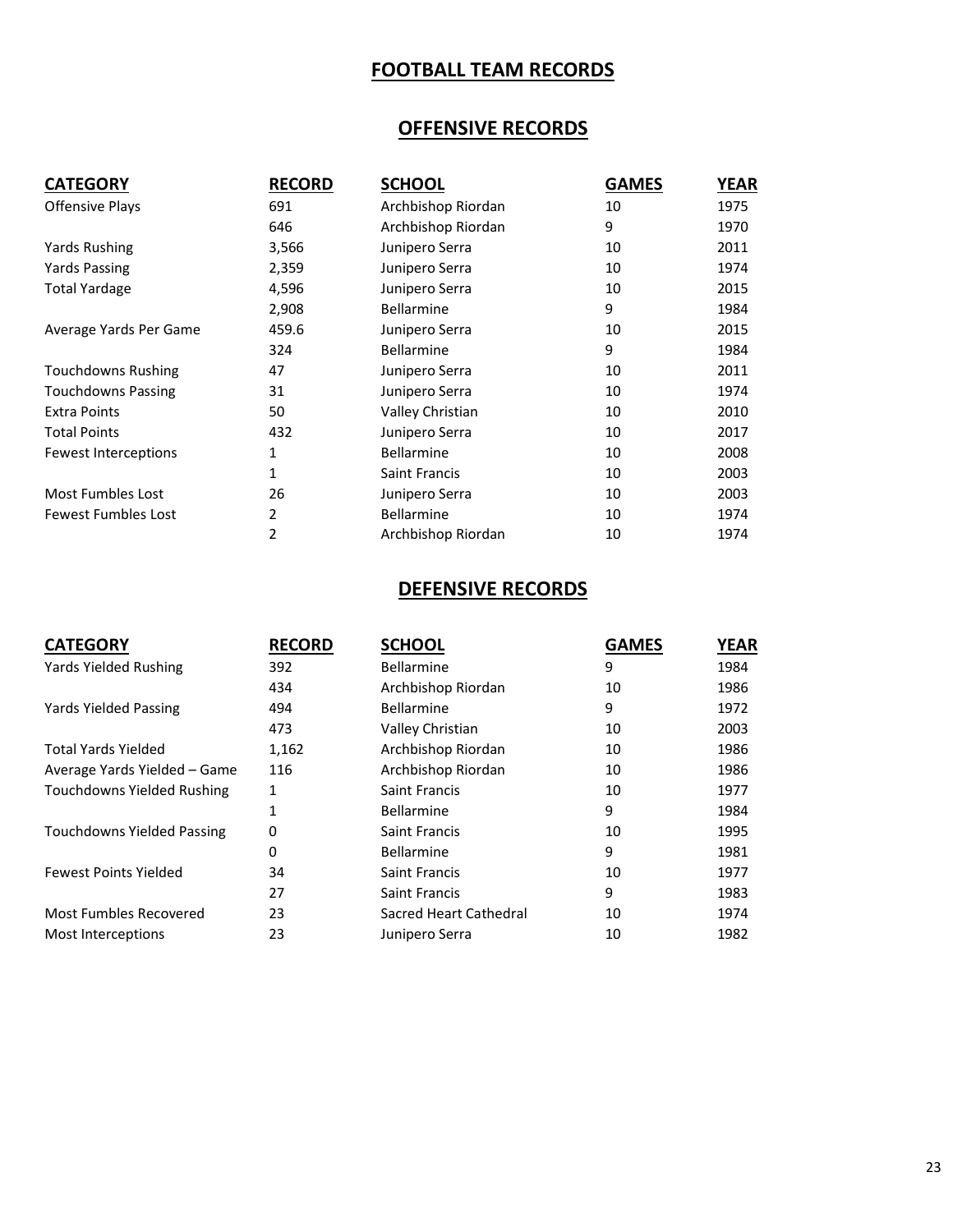#### **FOOTBALL INDIVIDUAL RECORDS**

| <b>LEAGUE-SEASON</b>          | <b>NAME</b>            | <b>SCHOOL</b>          | <b>RECORD</b> | <b>YEAR</b> |
|-------------------------------|------------------------|------------------------|---------------|-------------|
| Points Scored                 | Usua Amanan            | <b>Bellarmine</b>      | 126           | 2008        |
| Touchdowns                    | Usua Amanan            | <b>Bellarmine</b>      | 21            | 2008        |
| PAT's                         | <b>Phil Ramirez</b>    | Valley Christian       | 33            | 1010        |
| <b>Yards Rushing</b>          | Viliami Teu            | <b>Saint Francis</b>   | 1,449         | 2021        |
| Average Yards per Carry       | Ed Berry               | Junipero Serra         | 11.74         | 2005        |
| <b>Times Carried Ball</b>     | Paul Jones             | Archbishop Mitty       | 173           | 1094        |
| <b>Touchdowns Rushing</b>     | Erich Wilson           | Junipero Serra         | 18            | 2011        |
| <b>Yards Gained Passing</b>   | Luke Bottari           | Junipero Serra         | 1,494         | 2017        |
| Passed Attempted              | Evan Williams          | Archbishop Riordan     | 228           | 2009        |
| Passes Completed              | Evan Williams          | Archbishop Riordan     | 117           | 2009        |
| <b>Completion Percentage</b>  | Zach Viana             | Valley Christian       | 87%           | 2010        |
| <b>Touchdown Passes</b>       | Jim Freitas            | Junipero Serra         | 17            | 1974        |
| Most Interceptions            | Dan Fogarty            | Sacred Heart Cathedral | 15            | 1971        |
| Least Interceptions           | Dan Fouts              | Saint Ignatius         | 0             | 1967        |
|                               | <b>Tony Winkler</b>    | Archbishop Mitty       | 0             | 1974        |
|                               | Mike O'Donnell         | Bellarmine             | 0             | 1980        |
|                               | <b>Todd Locicero</b>   | <b>Bellarmine</b>      | 0             | 1983        |
|                               | <b>Blake Elliott</b>   | Bellarmine             | 0             | 1995        |
| Pass Receptions               | Danny Ryan             | Saint Ignatius         | 56            | 2019        |
| <b>Yards Gained Receiving</b> | Daniel Cannon          | Archbishop Riordan     | 740           | 2007        |
| <b>Touchdowns Receiving</b>   | John Casselli          | Junipero Serra         | 10            | 1974        |
|                               |                        |                        |               |             |
| <b>LEAGUE - SINGLE GAME</b>   | <b>NAME</b>            | <b>SCHOOL</b>          | <b>RECORD</b> | <b>YEAR</b> |
| <b>Points Scored</b>          | Paul Jones             | Archbishop Mitty       | 30            | 1974        |
|                               | <b>Steve Ruffin</b>    | <b>Saint Francis</b>   | 30            | 1987        |
|                               | Tipeti Paini           | Archbishop Riordan     | 30            | 1997        |
|                               | Jason Oliver           | Archbishop Mitty       | 30            | 2001        |
|                               | <b>Valentino Miles</b> | Sacred Heart Cathedral | 30            | 2010        |
|                               | <b>Brett Rasso</b>     | Sacred Heart Cathedral | 30            | 2012        |
| Touchdowns                    | Paul Jones             | Archbishop Mitty       | 5             | 1974        |
|                               | <b>Steve Ruffin</b>    | <b>Saint Francis</b>   | 5             | 1987        |
|                               | Tipeti Paini           | Archbishop Riordan     | 5             | 1997        |
|                               | Jason Oliver           | Archbishop Mitty       | 5             | 2001        |
|                               | <b>Valentino Miles</b> | Sacred Heart Cathedral | 5             | 2010        |
|                               | <b>Brett Rasso</b>     | Sacred Heart Cathedral | 5             | 2012        |
|                               | Isaiah Kendrick        | Junipero Serra         | 5             | 2017        |
| PAT's                         | <b>Phil Ramirez</b>    | Valley Christian       | 9             | 2010        |
| <b>Yards Gained Rushing</b>   | Paul Jones             | Archbishop Mitty       | 367           | 1974        |
| <b>Times Carried The Ball</b> | Viliami Teu            | Saint Francis          | 45            | 2021        |
| <b>Yards Gained Passing</b>   | Zac Lee                | Saint Ignatius         | 361           | 2004        |
| Passes Attempted              | Rodney Glover          | Archbishop Riordan     | 43            | 1990        |
| Passes Completed              | Dan Hayes              | Archbishop Riordan     | 33            | 1970        |
| <b>Completion Percentage</b>  | Sam Scudellari         | Saint Francis          | 100%          | 2007        |
| Most Interceptions            | Don Nava               | Saint Francis          | 5             | 1970        |
| <b>Touchdown Passes</b>       | Jesse Freitas          | Junipero Serra         | 5             | 1968        |
|                               | Dan Hayes              | Archbishop Riordan     | 5             | 1970        |
|                               | Jim Freitas            | Junipero Serra         | 5             | 1974        |
|                               | Zac Lee                | Saint Ignatius         | 5             | 2004        |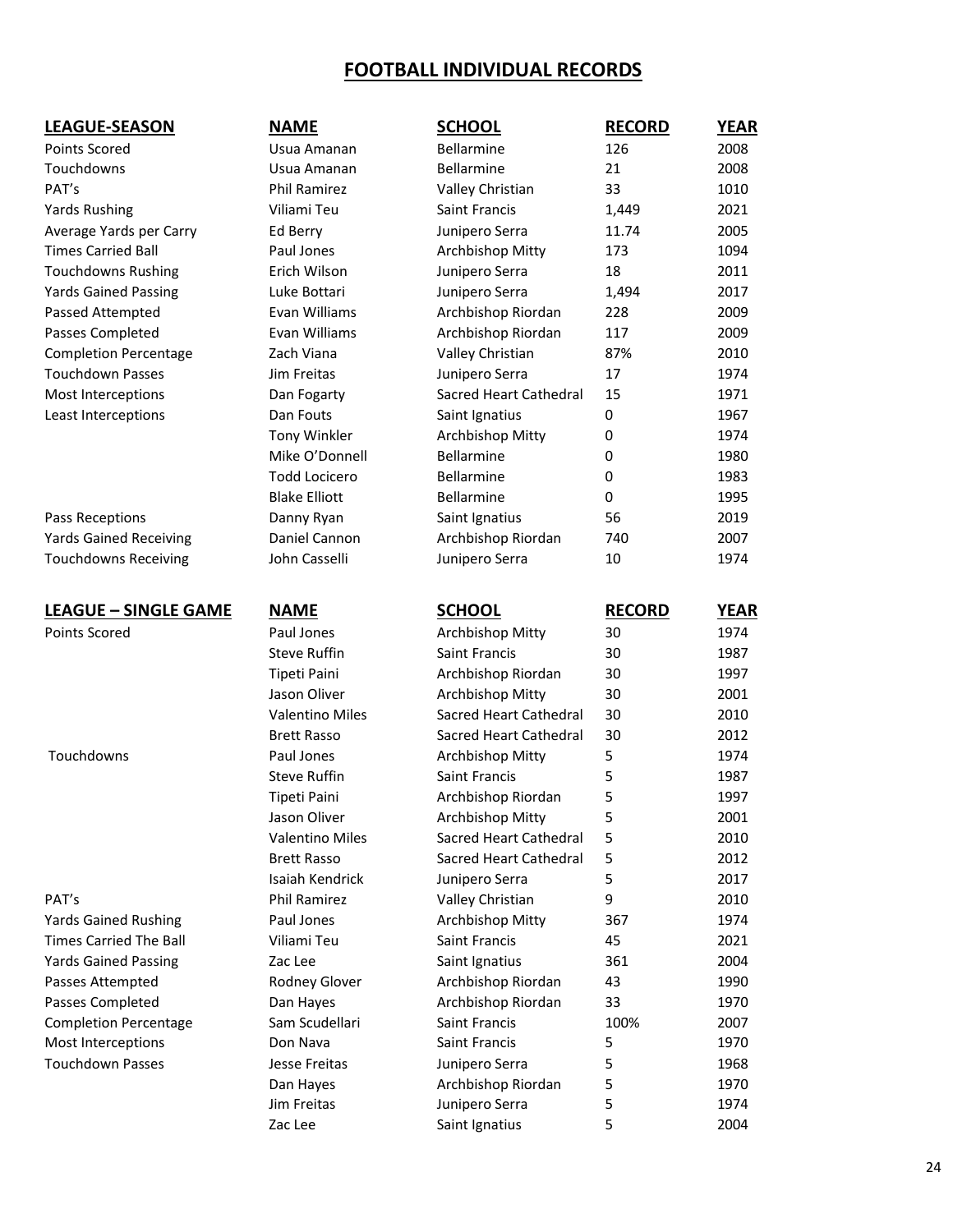| <b>LEAGUE - SINGLE GAME</b>   | <b>NAME</b>              | <b>SCHOOL</b>          | <b>RECORD</b> | <b>YEAR</b> |
|-------------------------------|--------------------------|------------------------|---------------|-------------|
| Pass Receptions               | Austin Woodard           | <b>Saint Francis</b>   | 14            | 2012        |
| <b>Yards Gained Receiving</b> | Tom Scott                | Junipero Serra         | 256           | 1968        |
| <b>Touchdowns Receiving</b>   | Aidan Verba-Hamilton     | Archbishop Riordan     | 4             | 2015        |
| Longest Interception Return   | <b>Brian Quinn</b>       | <b>Saint Francis</b>   | 103           | 1981        |
| Longest Scrimmage Run         | Kevin May                | Archbishop Mitty       | 99            | 1998        |
| Longest Pass Reception        | Chris Denny-Brown        | Junipero Serra         | 95            | 2001        |
| Longest Punt Return           | Michael Jackson          | Sacred Heart Cathedral | 97            | 1975        |
| Longest Kickoff Return        | Len Morrow               | Junipero Serra         | 99            | 1979        |
|                               | Dave Tanguary            | Archbishop Mitty       | 99            | 1981        |
|                               | <b>Terrell Henderson</b> | Archbishop Riordan     | 99            | 1990        |
|                               | <b>Brandon Harlow</b>    | Valley Christian       | 99            | 2003        |
|                               | Erich Wilson             | Junipero Serra         | 99            | 2011        |
|                               | Aidan Verba-Hamilton     | Archbishop Riordan     | 99            | 2014        |
| Longest Field Goal            | Eric Hipp                | Archbishop Riordan     | 56            | 1976        |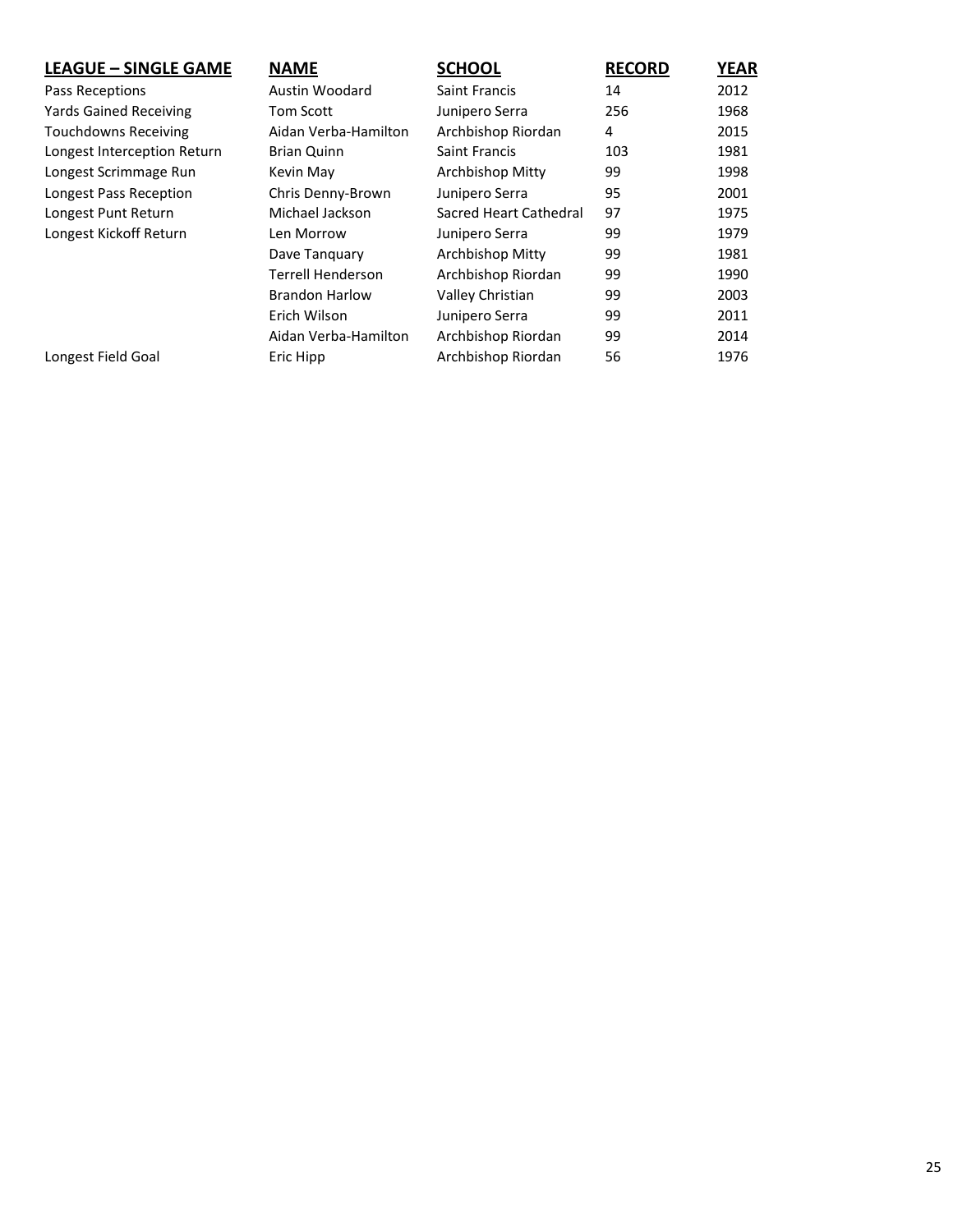### **FOOTBALL PLAYERS OF THE YEAR**

| <b>YEAR</b> | <b>NAME</b>           | <u>SCHOOL</u>      | YEAR | <b>NAME</b>             | <u>SCHOOL</u>     |
|-------------|-----------------------|--------------------|------|-------------------------|-------------------|
| 1967        | <b>Bob Giorgetti</b>  | Saint Ignatius     | 2008 | Usua Amanam             | Bellarmine        |
| 1968        | Jesse Freitas         | Junipero Serra     | 2009 | Kyle Boehm              | Archbisho         |
| 1969        | Lynn Swann            | Junipero Serra     | 2010 | Kyle Boehm              | Archbisho         |
| 1970        | Tom Duzanica          | Bellarmine         | 2011 | <b>Travis McHugh</b>    | Bellarmine        |
| 1971        | Pat Kohlman           | Archbishop Mitty   | 2012 | Kenneth Olugbode        | <b>Bellarmine</b> |
| 1972        | Mike Carey            | Archbishop Riordan | 2013 | Hamilton Anoa'l         | Junipero S        |
| 1973        | Dan McCrone           | Saint Francis      |      | <b>Chandler Ramirez</b> | Archbisho         |
| 1974        | Paul Jones            | Archbishop Mitty   | 2014 | James Outman            | Junipero S        |
|             | Craig Watkins         | Archbishop Mitty   |      | <b>Tre McCloud</b>      | Valley Chr        |
| 1975        | Kevin Ryan            | Saint Ignatius     | 2015 | Leki Nunn               | Junipero S        |
|             | Mike Guidry           | Saint Francis      | 2016 | <b>Bennett Williams</b> | Saint Fran        |
| 1976        | Alex Koontz           | Archbishop Mitty   | 2017 | Atonio Maki             | Junipero S        |
|             | <b>Mike Mattingly</b> | Saint Francis      | 2018 | Evan Williams           | Saint Fran        |
| 1977        | Dave Morze            | Saint Francis      | 2019 | Teddye Buchanan         | Saint Igna        |
| 1978        | Ken Joseph            | Archbishop Riordan | 2020 | No Competition (Covid)  |                   |
| 1979        | <b>Matt Ramirez</b>   | <b>Bellarmine</b>  | 2021 | Viliami JuJu Teu        | Saint Fran        |
| 1980        | Marty Storti          | Archbishop Riordan |      |                         |                   |
| 1981        | George Ebertin        | Bellarmine         |      |                         |                   |
| 1982        | Rob Urich             | Saint Ignatius     |      |                         |                   |
| 1983        | <b>Todd Locicero</b>  | Bellarmine         |      |                         |                   |
| 1984        | Mark Dumont           | Bellarmine         |      |                         |                   |
| 1985        | Eric Scharrenberg     | Saint Francis      |      |                         |                   |
| 1986        | Mark Scharrenberg     | Saint Francis      |      |                         |                   |
| 1987        | Dan Chowlowsky        | Bellarmine         |      |                         |                   |
| 1988        | <b>Billy Owens</b>    | Bellarmine         |      |                         |                   |
| 1989        | Ross Headley          | Saint Francis      |      |                         |                   |
| 1990        | Markee Lockett        | Saint Francis      |      |                         |                   |
|             | <b>Tom McNeil</b>     | Bellarmine         |      |                         |                   |
| 1991        | Jacob Malae           | <b>Bellarmine</b>  |      |                         |                   |
| 1992        | Marquis Jessie        | Saint Francis      |      |                         |                   |
| 1993        | Eric Lewis            | Saint Francis      |      |                         |                   |
| 1994        | Nick Pavlovich        | Saint Francis      |      |                         |                   |
| 1995        | <b>Blake Elliott</b>  | <b>Bellarmine</b>  |      |                         |                   |
| 1996        | Charles Tharp         | Saint Francis      |      |                         |                   |
| 1997        | Casey LeBlanc         | Bellarmine         |      |                         |                   |
| 1998        | Jeremy Jones          | Bellarmine         |      |                         |                   |
| 1999        | Chase Lyman           | Saint Francis      |      |                         |                   |
| 2000        | <b>Randy Sims</b>     | Archbishop Riordan |      |                         |                   |
| 2001        | Jeremy Konaris        | Archbishop Riordan |      |                         |                   |
| 2002        | Ryan Abbott           | Valley Christian   |      |                         |                   |
| 2003        | William Taufoou       | Saint Francis      |      |                         |                   |
| 2004        | <b>Will Powers</b>    | Junipero Serra     |      |                         |                   |
|             | Zac Lee               | Saint Ignatius     |      |                         |                   |
| 2005        | Domingue Hunsucker    | Valley Christian   |      |                         |                   |
| 2006        | Chris McCaffery       | Saint Ignatius     |      |                         |                   |
| 2007        | Usua Amanam           | Bellarmine         |      |                         |                   |
| 2008        | Usua Amanam           | Bellarmine         |      |                         |                   |
| 2009        | Kyle Olugbode         | Bellarmine         |      |                         |                   |

| Saint Ignatius          |
|-------------------------|
| unipero Serra           |
| unipero Serra           |
| Bellarmine              |
| Archbishop Mitty        |
| Archbishop Riordan      |
| Saint Francis           |
| Archbishop Mitty        |
| Archbishop Mitty        |
| Saint Ignatius          |
| Saint Francis           |
| Archbishop Mitty        |
| Saint Francis           |
| Saint Francis           |
| Archbishop Riordan      |
| Bellarmine              |
| Archbishop Riordan      |
| 3ellarmine              |
| Saint Ignatius          |
| Bellarmine              |
| Bellarmine              |
| Saint Francis           |
| Saint Francis           |
| 3ellarmine              |
| Bellarmine              |
| Saint Francis           |
| Saint Francis           |
| Bellarmine              |
| Bellarmine              |
| Saint Francis           |
| Saint Francis           |
| Saint Francis           |
| Bellarmine              |
| Saint Francis           |
| Bellarmine              |
| Bellarmine              |
| Saint Francis           |
| Archbishop Riordan      |
| Archbishop Riordan      |
| <b>Jalley Christian</b> |
| Saint Francis           |
| unipero Serra           |
| Saint Ignatius          |
| <b>Jalley Christian</b> |
| Saint Ignatius          |
| Bellarmine              |
| Bellarmine              |
| 3ellarmine              |
|                         |

| YEAR |  | NAN |  |
|------|--|-----|--|
|      |  |     |  |

| 1967 | <b>Bob Giorgetti</b> | Saint Ignatius     | 2008 | Usua Amanam             | <b>Bellarmine</b> |
|------|----------------------|--------------------|------|-------------------------|-------------------|
| 1968 | Jesse Freitas        | Junipero Serra     | 2009 | Kyle Boehm              | Archbishop Mitty  |
| 1969 | Lynn Swann           | Junipero Serra     | 2010 | Kyle Boehm              | Archbishop Mitty  |
| 1970 | <b>Tom Duzanica</b>  | <b>Bellarmine</b>  | 2011 | <b>Travis McHugh</b>    | <b>Bellarmine</b> |
| 1971 | Pat Kohlman          | Archbishop Mitty   | 2012 | Kenneth Olugbode        | <b>Bellarmine</b> |
| 1972 | Mike Carey           | Archbishop Riordan | 2013 | Hamilton Anoa'l         | Junipero Serra    |
| 1973 | Dan McCrone          | Saint Francis      |      | <b>Chandler Ramirez</b> | Archbishop Mitty  |
| 1974 | Paul Jones           | Archbishop Mitty   | 2014 | James Outman            | Junipero Serra    |
|      | Craig Watkins        | Archbishop Mitty   |      | Tre McCloud             | Valley Christian  |
| 1975 | Kevin Ryan           | Saint Ignatius     | 2015 | Leki Nunn               | Junipero Serra    |
|      | Mike Guidry          | Saint Francis      | 2016 | <b>Bennett Williams</b> | Saint Francis     |
| 1976 | Alex Koontz          | Archbishop Mitty   | 2017 | Atonio Maki             | Junipero Serra    |
|      | Mike Mattingly       | Saint Francis      | 2018 | Evan Williams           | Saint Francis     |
| 1977 | Dave Morze           | Saint Francis      | 2019 | Teddye Buchanan         | Saint Ignatius    |
| 1978 | Ken Joseph           | Archbishop Riordan | 2020 | No Competition (Covid)  |                   |
| 1979 | <b>Matt Ramirez</b>  | <b>Bellarmine</b>  | 2021 | Viliami JuJu Teu        | Saint Francis     |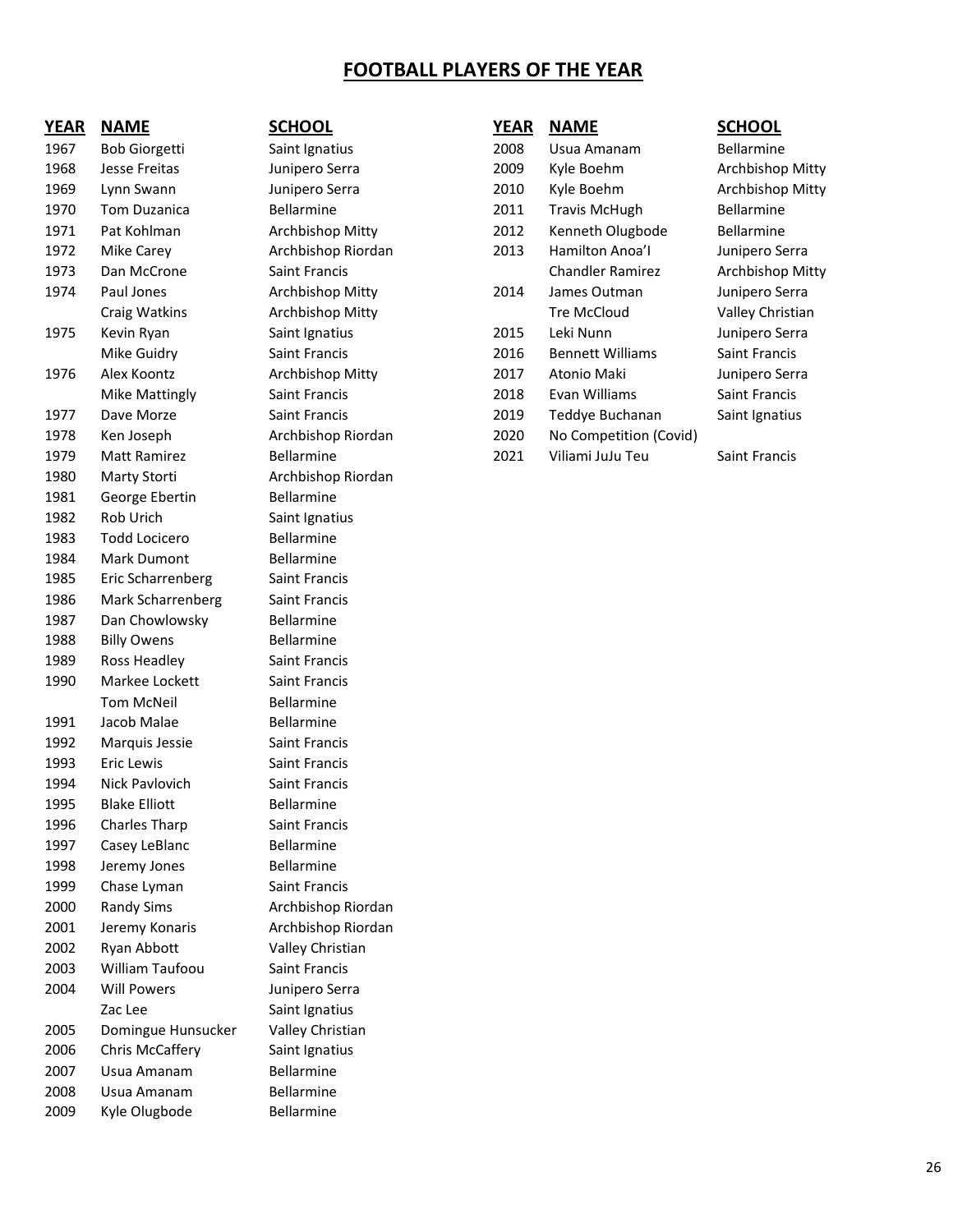#### **GOLF**

#### **TEAM CHAMPIONS**

#### **YEAR VARSITY JUNIOR VARSITY**

| I LAN | <u>VANJILI</u>                  |
|-------|---------------------------------|
| 1968  | <b>Bellarmine</b>               |
| 1969  | Saint Francis                   |
| 1970  | Saint Francis                   |
| 1971  | <b>Bellarmine</b>               |
| 1972  | <b>Saint Francis</b>            |
| 1973  | Bellarmine                      |
| 1974  | <b>Bellarmine</b>               |
| 1975  | Bellarmine/Junipero Serra       |
| 1976  | <b>Bellarmine</b>               |
| 1977  | Saint Ignatius                  |
| 1978  | Saint Ignatius                  |
| 1979  | Saint Ignatius                  |
| 1980  | Saint Francis                   |
| 1981  | Junipero Serra                  |
| 1982  | <b>Bellarmine</b>               |
| 1983  | Bellarmine                      |
| 1984  | <b>Saint Francis</b>            |
| 1985  | Saint Francis                   |
| 1986  | <b>Bellarmine</b>               |
| 1987  | <b>Bellarmine</b>               |
| 1988  | Bellarmine                      |
| 1990  | Junipero Serra                  |
| 1991  | <b>Bellarmine</b>               |
| 1992  | <b>Bellarmine</b>               |
| 1993  | Bellarmine                      |
| 1994  | Bellarmine                      |
| 1995  | Saint Francis                   |
| 1996  | <b>Bellarmine</b>               |
| 1997  | <b>Saint Francis</b>            |
| 1998  | Junipero Serra/Saint Frand      |
| 1999  | <b>Bellarmine/Saint Francis</b> |
| 2000  | Saint Francis/Junipero Ser      |
| 2001  | Saint Francis/Junipero Ser      |
| 2002  | Saint Francis                   |
| 2003  | Saint Francis/Bellarmine        |
| 2004  | Saint Francis/Bellarmine        |
| 2005  | Junipero Serra/Bellarmine       |
| 2006  | Saint Francis                   |
| 2007  | Junipero Serra                  |
| 2008  | Bellarmine                      |
| 2009  | Archbishop Mitty/Saint Fr       |
| 2010  | Archbishop Mitty/Saint Ig       |
| 2011  | Archbishop Mitty/Saint Fr       |
| 2012  | Bellarmine/Archbishop M         |
| 2013  | Archbishop Mitty                |

No Competition No Competition No Competition No Competition No Competition No Competition No Competition No Competition No Competition No Competition No Competition No Competition No Competition No Competition No Competition No Competition No Competition No Competition No Competition No Competition Saint Francis/Saint Ignatius Saint Ignatius **Bellarmine Bellarmine Bellarmine Bellarmine** Saint Francis **Bellarmine Bellarmine** 1998 Junipero Serra/Saint Francis Saint Francis Junipero Serra 2000 Saint Francis/Junipero Serra Bellarmine 2001 Saint Francis/Junipero Serra Bellarmine **Bellarmine Bellarmine** Bellarmine/Junipero Serra Junipero Serra/Bellarmine Junipero Serra/Archbishop Mitty Junipero Serra/Saint Francis Saint Francis 2009 Archbishop Mitty/Saint Francis Saint Francis 2010 Archbishop Mitty/Saint Ignatius Saint Francis 2011 Archbishop Mitty/Saint Francis Bellarmine/Saint Francis itty **2012 Bellarmine/Saint Ignatius/Junipero Serra** 2013 Archbishop Mitty Bellarmine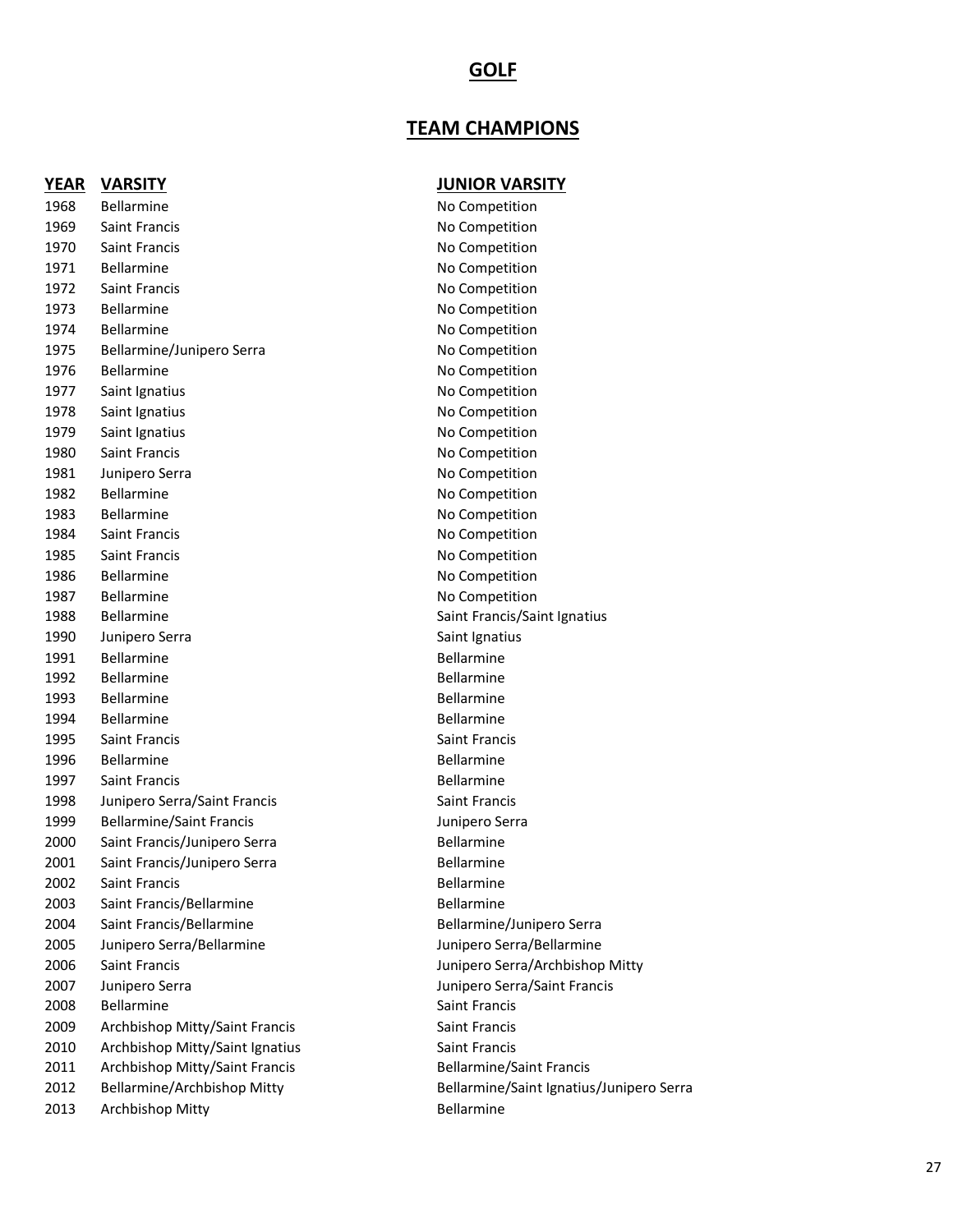#### **YEAR VARSITY JUNIOR VARSITY**

2021 No Competition (Covid)<br>2022 Junipero Serra

- 2014 Archbishop Mitty **Bellarmine** 2015 Bellarmine **Bellarmine** Bellarmine 2016 Bellarmine Bellarmine 2017 Archbishop Mitty/Bellarmine **Bellarmine** 2018 Bellarmine/Saint Francis **Bellarmine** 2019 Bellarmine Saint Ignatius 2020 No Competition (Covid)
	-

2022 Junipero Serra Junipero Serra

28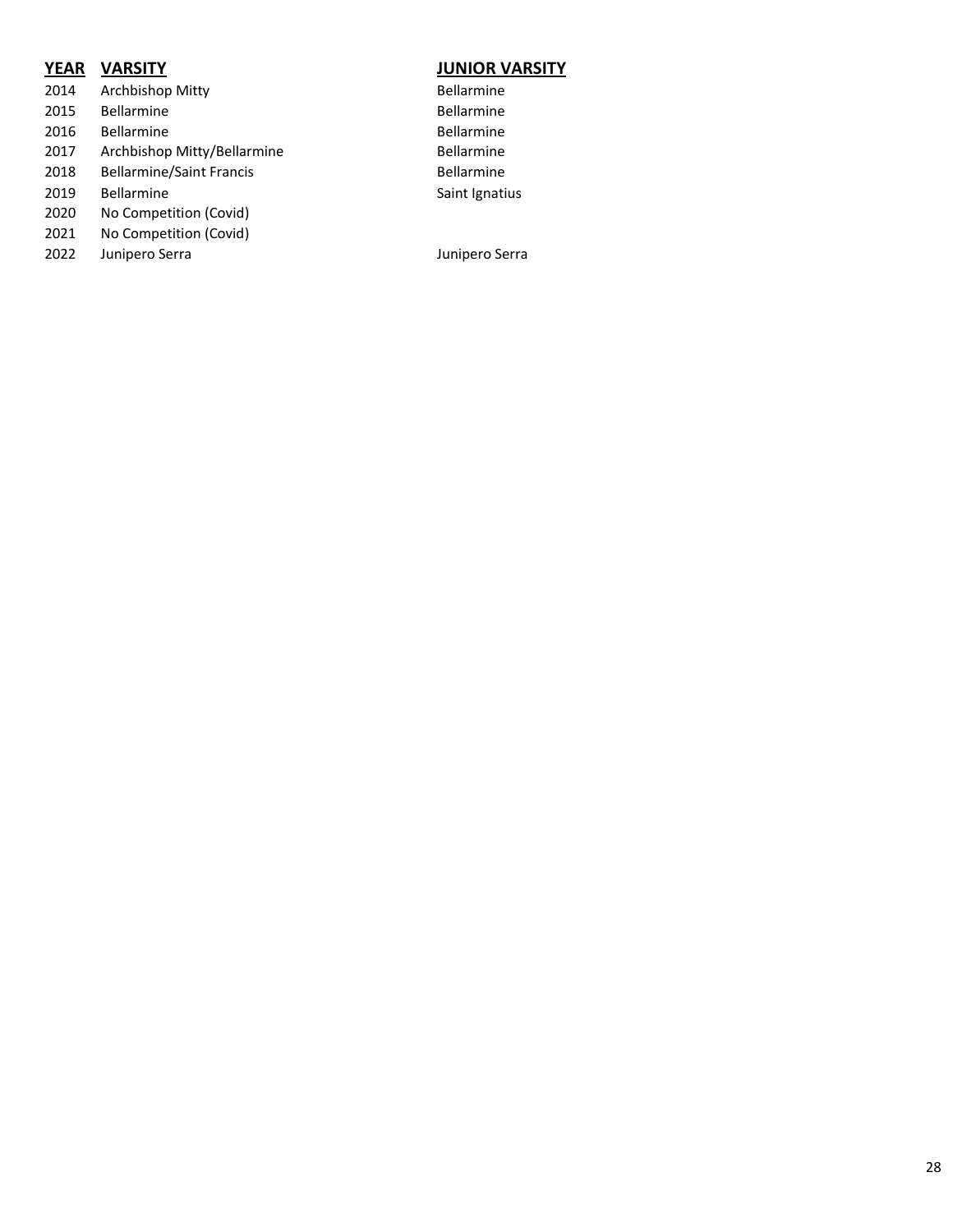### **GOLF**

### **INDIVIDUAL CHAMPIONS**

| <b>YEAR</b> | <b>NAME</b>            | <b>SCHOOL</b>        | <b>SCORE</b> |
|-------------|------------------------|----------------------|--------------|
| 1972        | Scott McMillan         | Saint Francis        | 76           |
| 1973        | Mike Dwyer             | Saint Ignatius       | 73           |
| 1974        | Mike Wiechers          | <b>Bellarmine</b>    | 76           |
| 1975        | Jim Kane               | Junipero Serra       | 75           |
| 1976        | Jim Kane               | Junipero Serra       | 74           |
| 1977        | <b>Tim Parun</b>       | Junipero Serra       | 75           |
| 1978        | Joe Vetrano            | Saint Ignatius       | 72           |
| 1979        | Matt Healy             | Saint Ignatius       | 75           |
| 1980        | Jeff Cracolici         | Saint Francis        | 78           |
| 1981        | Peter Susnow           | Junipero Serra       | 75           |
| 1982        | <b>Riley Cranston</b>  | <b>Saint Francis</b> | 72           |
| 1983        | <b>Ben Furth</b>       | Saint Ignatius       | 76           |
| 1984        | Doug Haun              | Saint Francis        | 78           |
| 1985        | Steve Shea             | Saint Francis        | 74           |
| 1986        | Jeff Curran            | Bellarmine           | 79           |
| 1987        | Dennis Ventry          | Bellarmine           | 74           |
| 1988        | Tim O'Riordan          | Saint Ignatius       | 76           |
|             | Dennis Ventry          | <b>Bellarmine</b>    | 76           |
| 1989        | Mark Wong              | Saint Ignatius       | 77           |
| 1990        | <b>Bobby Pool</b>      | Junipero Serra       | 77           |
|             | Damon Lewis            | Junipero Serra       | 77           |
| 1991        | <b>Matt Toton</b>      | Saint Ignatius       | 76           |
| 1992        | Charlie Woener         | Saint Francis        | 72           |
| 1993        | Josh Levine            | Saint Ignatius       | 76           |
| 1994        | Ray Otis               | Bellarmine           | 67           |
| 1995        | Ray Otis               | Bellarmine           | 38 (9 Holes) |
|             | Danny Giraudo          | Saint Ignatius       | 38 (9 Holes) |
| 1996        | John Micek             | Bellarmine           | 70           |
| 1997        | No Competition         |                      |              |
| 1998        | <b>Adam Sollers</b>    | Saint Francis        | 75           |
| 1999        | <b>Adam Sollers</b>    | <b>Saint Francis</b> | 72           |
| 2000        | Garrett Chaussard      | Junipero Serra       | 72           |
| 2001        | Casey Boome            | Junipero Serra       | 75           |
| 2002        | Patrick Nagle          | Junipero Serra       | 68           |
| 2003        | Joseph Bramlett        | Saint Francis        | 73           |
| 2004        | <b>Brett Giurliani</b> | Saint Francis        | 68           |
| 2005        | Daniel Lim             | Bellarmine           | 69           |
| 2006        | Joseph Bramlett        | Saint Francis        | 62           |
| 2007        | Eric Mina              | Bellarmine           | 69           |
| 2008        | Dennis Carson          | Junipero Serra       | 73           |
| 2009        | Ryan Rankin            | Archbishop Mitty     | 70           |
| 2010        | Dylan Smith            | Saint Ignatius       | 69           |
| 2011        | Shintaro Ban           | Archbishop Mitty     | 69           |
| 2012        | Austin Weatherholt     | Bellarmine           | 71           |
| 2013        | Isaiah Salinda         | Junipero Serra       | 71           |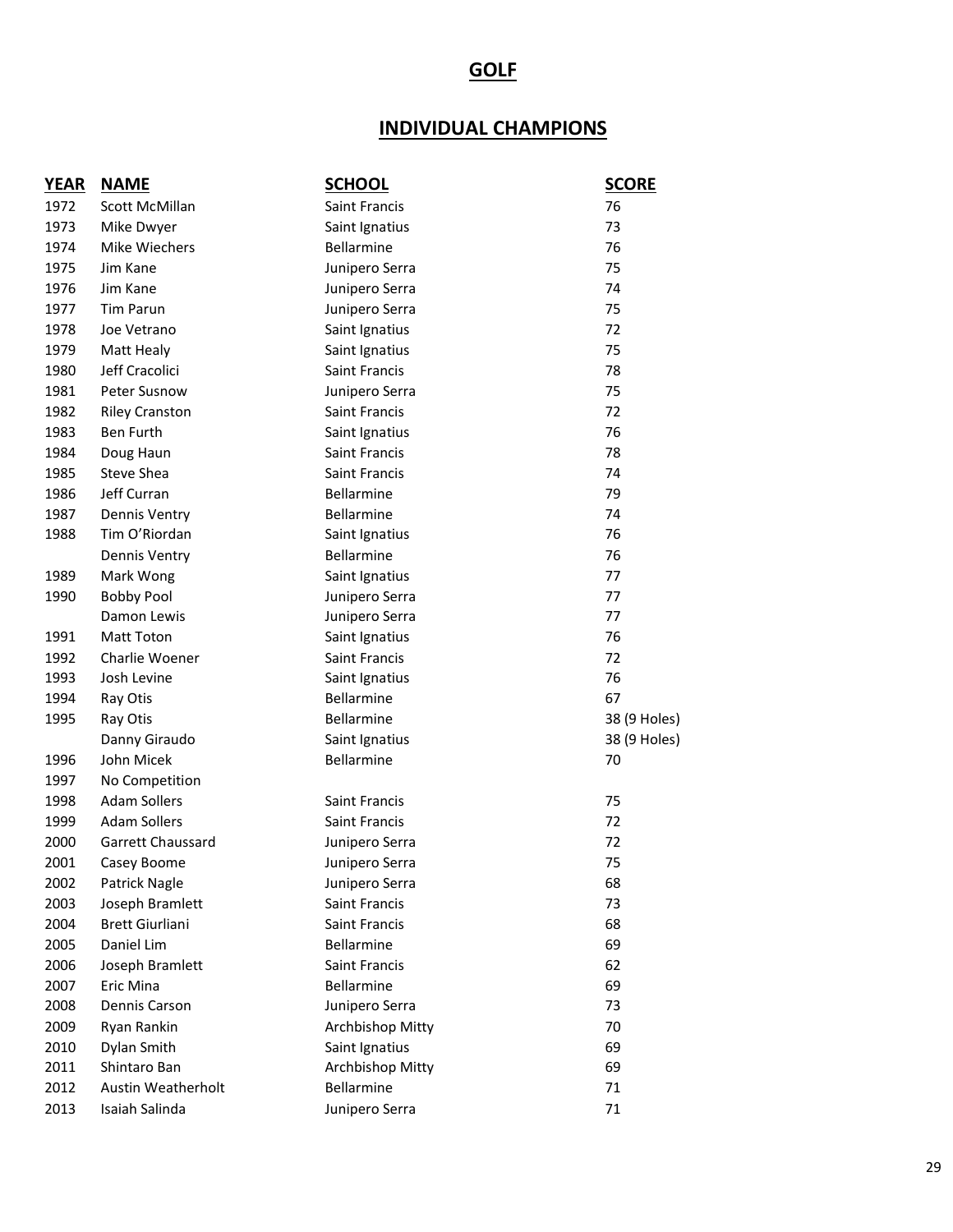| <b>YEAR</b> | <b>NAME</b>            | <b>SCHOOL</b>        | <b>SCORE</b> |
|-------------|------------------------|----------------------|--------------|
| 2014        | Shintaro Ban           | Archbishop Mitty     | 70           |
| 2015        | Daniel Kim             | Archbishop Mitty     | 72           |
| 2016        | Berk Harvey            | <b>Bellarmine</b>    | 71           |
| 2017        | <b>Tyson Dinsmore</b>  | <b>Saint Francis</b> | 73           |
| 2018        | Brian Ma               | Archbishop Mitty     | 66           |
| 2019        | Brian Ma               | Archbishop Mitty     | 68           |
| 2020        | No Competition (Covid) |                      |              |
| 2021        | No Competition (Covid) |                      |              |
| 2022        | William Walsh          | Junipero Serra       | 73           |
|             |                        |                      |              |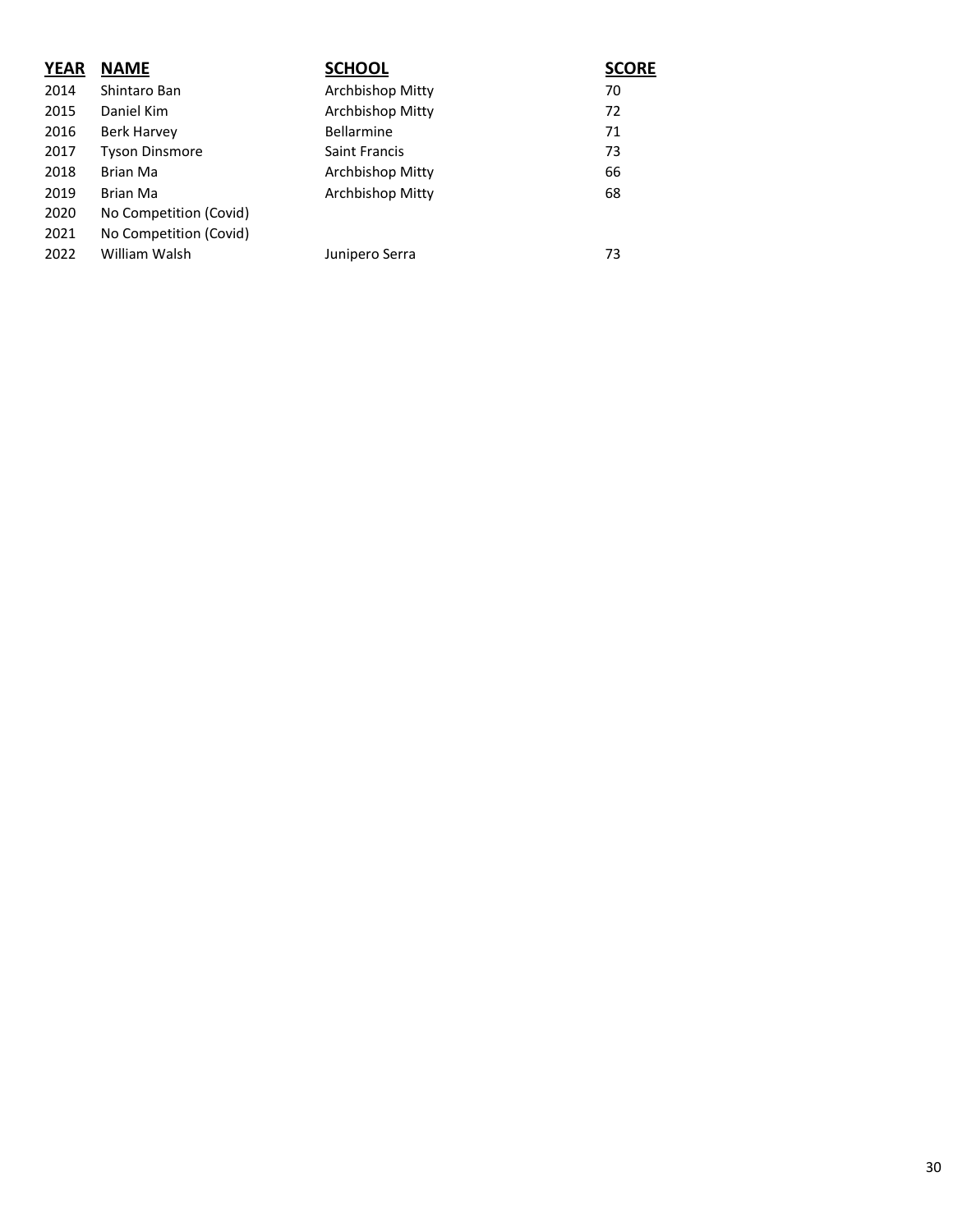### **GOLF LEAGUE TOURNAMENT RECORDS**

| <b>CATEGORY</b>             | <b>NAME</b>            | <b>SCHOOL</b>        | <b>RECORD</b> | <b>YEAR</b> |
|-----------------------------|------------------------|----------------------|---------------|-------------|
| <b>Individual Low Gross</b> | Joseph Bramlett        | <b>Saint Francis</b> | 62 (Par 72)   | 2006        |
|                             | Brian Ma               | Archbishop Mitty     | 66 (Par 72)   | 2018        |
|                             | <b>Matthew Kress</b>   | <b>Bellarmine</b>    | 66 (Par 72)   | 2021        |
|                             | William Walsh          | Junipero Serra       | 66 (Par 72)   | 2021        |
|                             | Ray Otis               | <b>Bellarmine</b>    | 67 (Par 72)   | 1994        |
|                             | Patrick Nagle          | Junipero Serra       | 68 (Par 72)   | 2002        |
|                             | <b>Brrett Giuliani</b> | <b>Saint Francis</b> | 68 (Par 72)   | 2004        |
|                             | Brian Ma               | Archbishop Mitty     | 68 (Par 72)   | 2019        |
|                             | Daniel Lim             | <b>Bellarmine</b>    | 69 (Par 72)   | 2005        |
|                             | Dylan Smith            | Saint Ignatius       | 69 (Par 72)   | 2010        |
|                             | Shintaro Ban           | Archbishop Mitty     | 69 (Par 72)   | 2011        |
| <b>Team Low Gross</b>       |                        | <b>Saint Francis</b> | 360           | 2018        |

31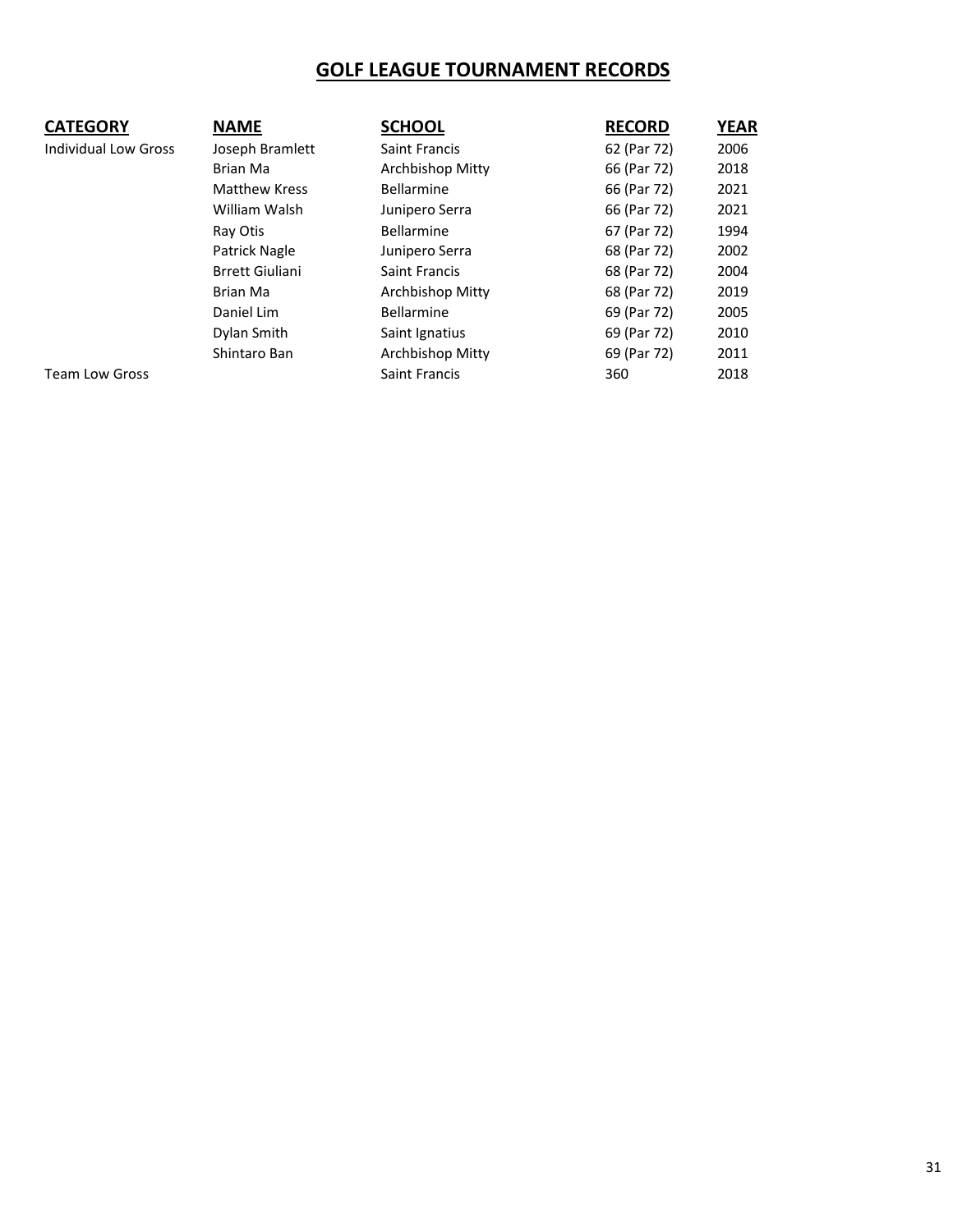### **LACROSSE**

### **TEAM CHAMPIONS**

| <b>YEAR</b> | <b>VARSITY</b>         | <b>JUNIOR VARSITY</b> |
|-------------|------------------------|-----------------------|
| 2010        | Saint Ignatius         | Saint Ignatius        |
| 2011        | Saint Ignatius         | Saint Ignatius        |
| 2012        | Saint Ignatius         | Saint Ignatius        |
| 2013        | Saint Ignatius         | Saint Ignatius        |
| 2014        | Saint Ignatius         | Bellarmine            |
| 2015        | Saint Ignatius         | Saint Ignatius        |
| 2016        | Saint Ignatius         | Saint Ignatius        |
| 2017        | Saint Ignatius         | Saint Ignatius        |
| 2018        | Sacred Heart Prep      | Bellarmine            |
| 2019        | Saint Ignatius         | Saint Ignatius        |
| 2020        | No Competition (Covid) |                       |
| 2021        | No Competition (Covid) |                       |
| 2022        | Saint Ignatius         | Saint Ignatius        |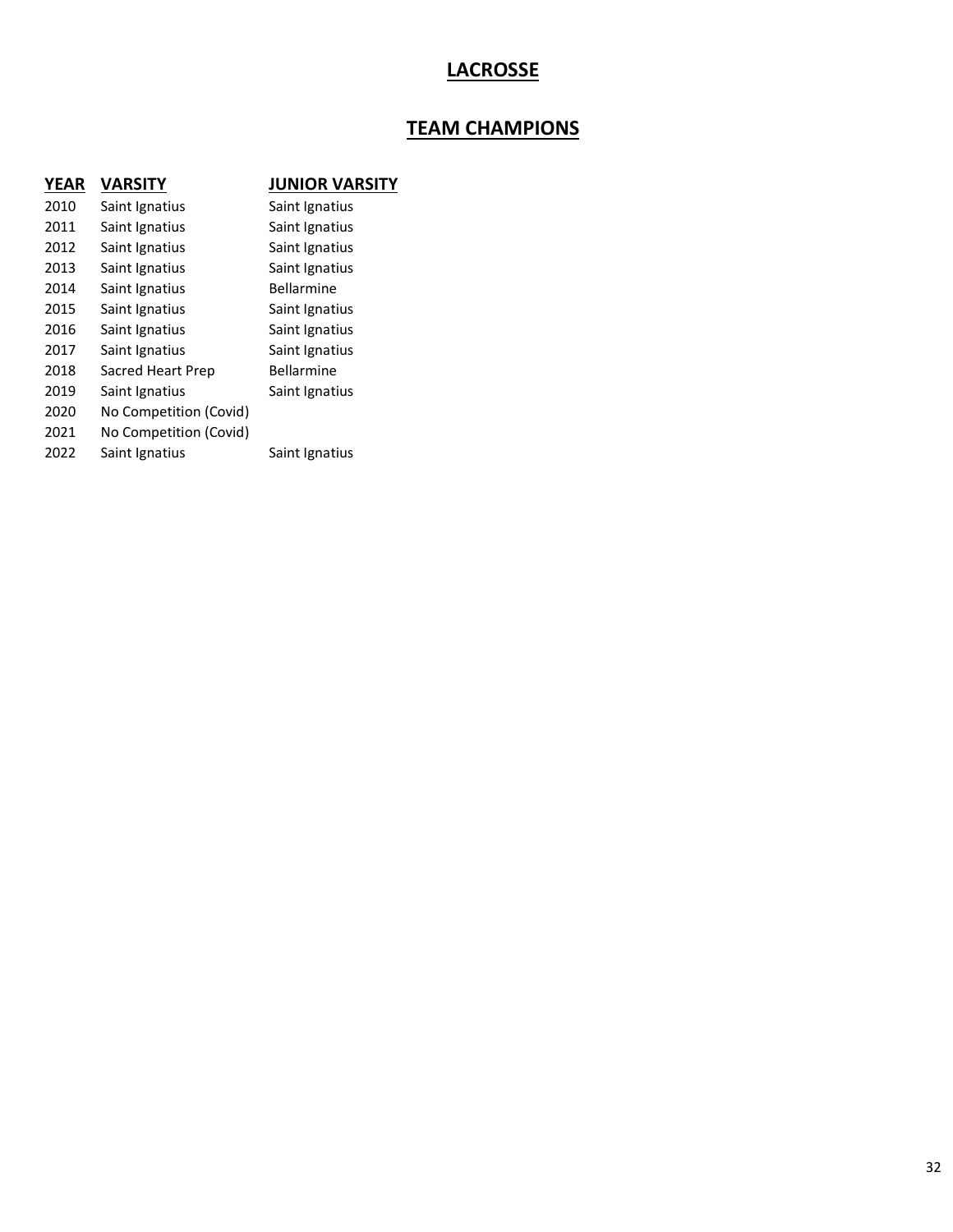### **LACROSSE PLAYER OF THE YEAR**

| YEAR | <b>NAME</b>            | <b>SCHOOL</b>     |
|------|------------------------|-------------------|
| 2013 | Joe Lang               | Saint Ignatius    |
| 2014 | Joe Lang               | Saint Ignatius    |
| 2015 | Nick Stinn             | Saint Ignatius    |
| 2016 | <b>Hall Peters</b>     | Saint Ignatius    |
| 2017 | <b>Hall Peters</b>     | Saint Ignatius    |
| 2018 | <b>Tommy Barnds</b>    | Sacred Heart Prep |
| 2019 | Sam Parkinson          | Saint Ignatius    |
| 2020 | No Competition (Covid) |                   |
| 2021 | No Competition (Covid) |                   |
| 2022 | Max Sloat              | Sacred Heart Prep |
|      |                        |                   |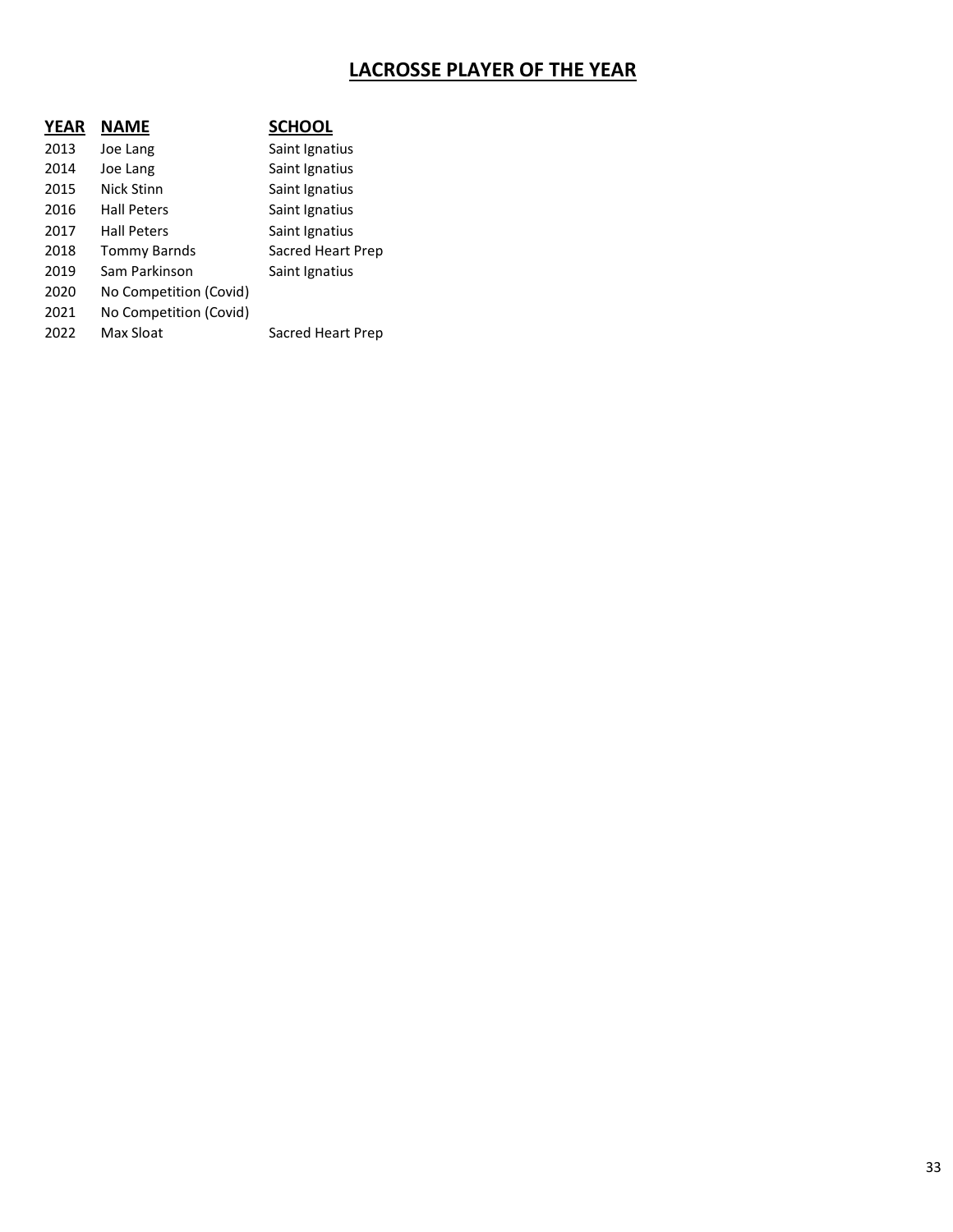#### **SOCCER**

#### **TEAM CHAMPIONS**

#### **YEAR VARSITY JUNIOR VARSITY FRESHMAN** 1970 Archbishop Mitty **State Archurds** Junipero Serra Number 1970 No Competition 1971 Saint Francis Saint Ignatius No Competition 1972 Archbishop Mitty Archbishop Riordan No Competition 1973 Saint Ignatius **Archbishop Mitty** Architecture No Competition 1974 Saint Ignatius **Archbishop Mitty** Architecture No Competition 1975 Archbishop Riordan Archbishop Riordan No Competition 1976 Archbishop Riordan Saint Ignatius No Competition 1977 Archbishop Riordan Archbishop Riordan No Competition 1978 Archbishop Riordan Saint Ignatius No Competition 1979 Saint Ignatius **Bellarmine** Bellarmine No Competition 1980 Junipero Serra **Saint Francis** Saint Francis No Competition 1981 Saint Ignatius **Bellarmine Bellarmine Research State Competition No Competition** 1982 Saint Francis Bellarmine Bellarmine 1983 Saint Francis Bellarmine Bellarmine 1984 Bellarmine Bellarmine Junipero Serra 1985 Bellarmine Bellarmine/Junipero Serra/Saint Francis Bellarmine 1986 Saint Francis Junipero Serra Bellarmine 1987 Bellarmine **Bellarmine** Bellarmine **Bellarmine** Bellarmine 1988 Bellarmine Saint Francis Bellarmine/Saint Francis 1989 Bellarmine Saint Francis Bellarmine/Junipero Serra 1990 Bellarmine Bellarmine Saint Francis 1991 Junipero Serra Bellarmine Bellarmine 1992 Bellarmine/Saint Francis Bellarmine Saint Francis 1993 Bellarmine Bellarmine Bellarmine 1994 Bellarmine Bellarmine Bellarmine Saint Ignatius 1995 Bellarmine No Champion No Champion 1996 Bellarmine **Bellarmine** Bellarmine **Bellarmine** Bellarmine 1997 Bellarmine **Bellarmine** Bellarmine **Bellarmine** Bellarmine 1998 Archbishop Mitty/Bellarmine Bellarmine Bellarmine 1999 Bellarmine **Bellarmine** Bellarmine **Bellarmine** Bellarmine 2000 Bellarmine Bellarmine Bellarmine 2001 Bellarmine/Junipero Serra Bellarmine Bellarmine 2002 Bellarmine Bellarmine Bellarmine 2003 Bellarmine **Archbishop Mitty** Archbishop Mitty Archores and Mitty Archores Berra 2004 Bellarmine/Valley Christian Bellarmine **Bellarmine** Archbishop Mitty 2005 Bellarmine/Saint Ignatius Bellarmine Bellarmine 2006 Archbishop Mitty/Bellarmine Bellarmine Bellarmine/Junipero Serra 2007 Bellarmine/Saint Francis Saint Francis Saint Saint Bellarmine 2008 Bellarmine Saint Francis Saint Francis/Saint Ignatius 2009 Bellarmine/Saint Ignatius Saint Francis Saint Francis Bellarmine 2010 Junipero Serra/Saint Ignatius Bellarmine Saint Ignatius Saint Ignatius 2011 Bellarmine/Saint Ignatius Bellarmine/Saint Ignatius Bellarmine 2012 Archbishop Mitty/Saint Francis Junipero Serra **Bellarmine** 2013 Archbishop Mitty Bellarmine Bellarmine

2014 Archbishop Mitty Archbishop Mitty Bellarmine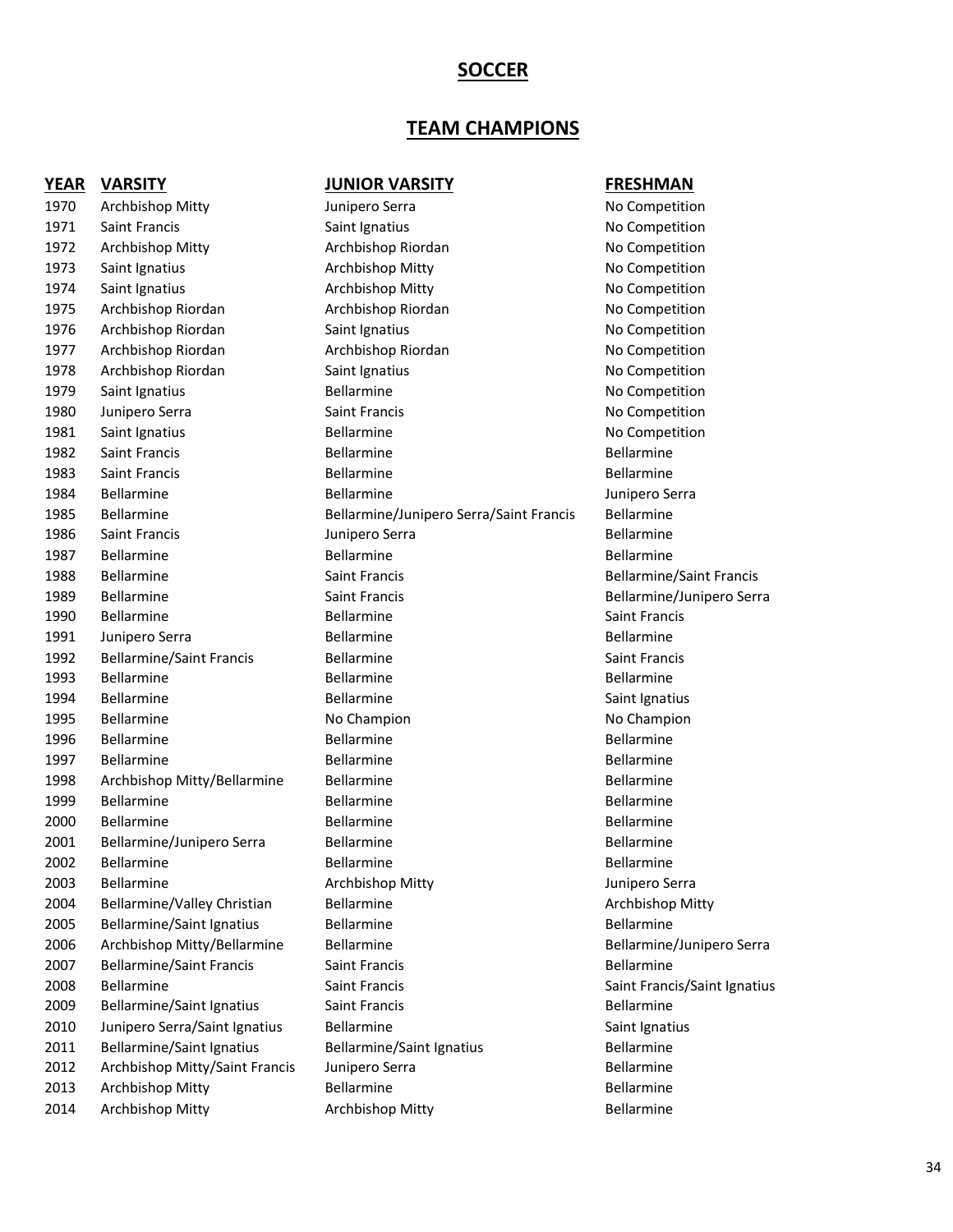| <b>YEAR</b> | <b>VARSITY</b>         | <b>JUNIOR VARSITY</b> | <b>FRESHMAN</b>        |
|-------------|------------------------|-----------------------|------------------------|
| 2015        | <b>Bellarmine</b>      | <b>Bellarmine</b>     | <b>Bellarmine</b>      |
| 2016        | <b>Bellarmine</b>      | <b>Bellarmine</b>     | <b>Bellarmine</b>      |
| 2017        | Saint Ignatius         | <b>Bellarmine</b>     | Sacred Heart Cathedral |
| 2018        | Saint Ignatius         | <b>Bellarmine</b>     | Sacred Heart Cathedral |
| 2019        | Saint Ignatius         | <b>Bellarmine</b>     | <b>Bellarmine</b>      |
| 2020        | Sacred Heart Cathedral | <b>Bellarmine</b>     | Sacred Heart Cathedral |
| 2021        | No Competition (Covid) |                       |                        |
| 2022        | Saint Francis          | <b>Bellarmine</b>     | <b>Bellarmine</b>      |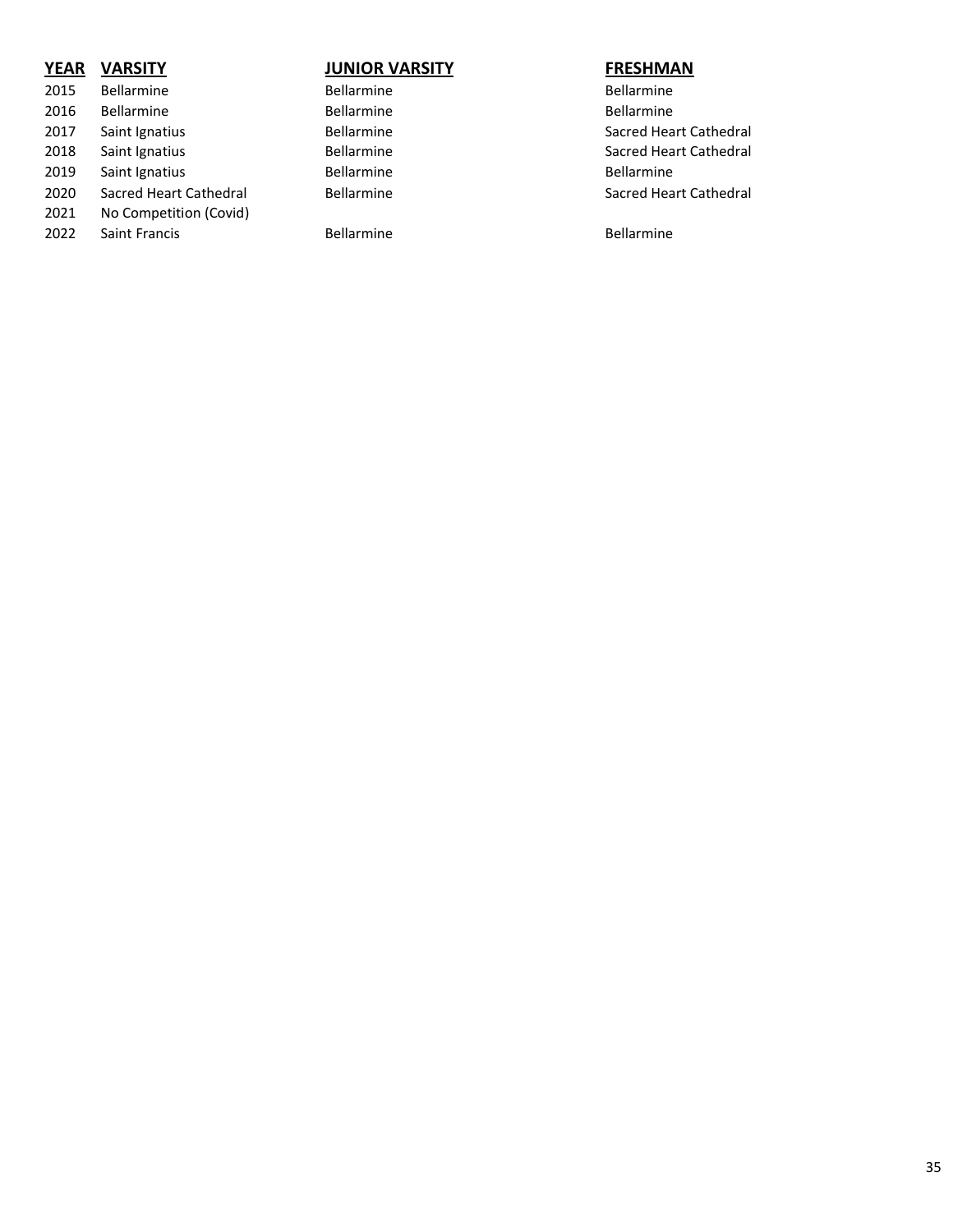### **SOCCER TEAM RECORDS**

| <b>CATEGORY</b>              | <b>SCHOOL</b>                 | <b>RECORD</b> | <b>YEAR</b> |
|------------------------------|-------------------------------|---------------|-------------|
| Most Goals - Season          | Saint Ignatius                | 58            | 2017        |
| Least Goals Allowed - Season | <b>Bellarmine</b>             | 1 (14 Games)  | 2003        |
|                              | <b>Bellarmine</b>             | 2 (12 Games)  |             |
| Longest Game                 | Saint Ignatius vs. Bellarmine | 4:56          | 1982        |

### **SOCCER INDIVIDUAL RECORDS**

| <b>CATEGORY</b>      | <b>NAME</b>          | <b>SCHOOL</b>      | <b>RECORD</b> | <b>YEAR</b> |
|----------------------|----------------------|--------------------|---------------|-------------|
| Most Goals - Game    | Kevin Atkins         | Archbishop Mitty   | 6             | 2008        |
| Most Goals – Season  | <b>Thomas Silvas</b> | Saint Francis      | 19 (12 Games) | 1983        |
|                      | Len Salvemini        | Saint Ignatius     | 18 (8 Games)  | 1970        |
| Most Goals – Career  | <b>Thomas Silvas</b> | Saint Francis      | 41 (36 Games) | 1980-1983   |
|                      | Len Salvemini        | Saint Ignatius     | 36 (28 Games) | 1969-1970   |
| <b>Most Shutouts</b> | Jacob Silva          | Saint Francis      | 11 (14 Games) | 2012        |
|                      | Aram Kardziar        | Archbishop Riordan | 10 (12 Games) | 1978        |
|                      | Greg Schulze         | Saint Ignatius     | 10 (12 Games) | 1973        |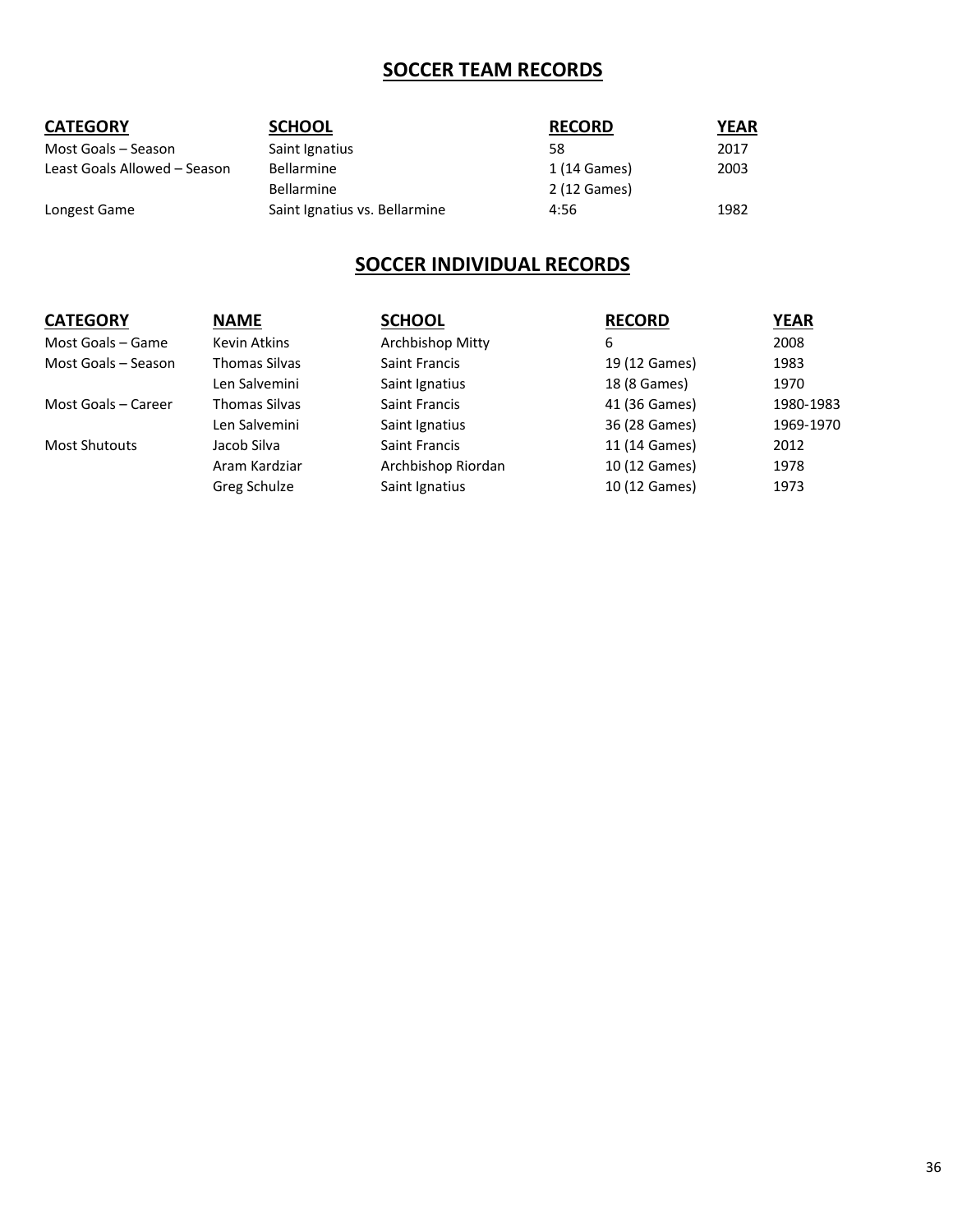### **SOCCER MOST VALUABLE PLAYERS**

### **YEAR AWARD NAME SCHOOL**

| <u>.</u> | <b>AVVAIL</b>                   | 1171111                | <u>JUITUL</u>     |
|----------|---------------------------------|------------------------|-------------------|
| 1973     | Most Valuable Offensive Player  | Mike Benton            | Archbishop        |
|          | Most Valuable Defensive Player  | <b>Greg Schultz</b>    | Saint Ignat       |
| 1974     | Most Valuable Offensive Player  | <b>Bill Magee</b>      | Saint Ignat       |
|          | Most Valuable Defensive Player  | <b>Steve Blair</b>     | Archbishop        |
| 1975     | Most Valuable Offensive Player  | Dan Salvemini          | Saint Ignat       |
|          | Most Valuable Defensive Player  | Joe Barbosa            | Archbishop        |
| 1976     | Most Valuable Offensive Player  | Miguel Avila           | Bellarmine        |
|          | Most Valuable Defensive Player  | Tom Beck               | Archbishop        |
| 1977     | Most Valuable Offensive Player  | Dan McNevin            | Bellarmine        |
|          | Most Valuable Defensive Player  | <b>Tim Dempsey</b>     | Sacred Hea        |
| 1978     | Most Valuable Offensive Players | Chris Lucero           | Archbishop        |
|          |                                 | John Cone Frey         | Sacred Hea        |
|          | Most Valuable Defensive Player  | Luano Nomellini        | Junipero S        |
| 1979     | Most Valuable Offensive Player  | John McNulty           | Saint Ignat       |
|          | Most Valuable Defensive Player  | <b>Horace Williams</b> | Junipero S        |
| 1980     | Most Valuable Offensive Player  | David Lutes            | Bellarmine        |
|          | Most Valuable Defensive Player  | Horace Williams        | Junipero S        |
| 1981     | Most Valuable Offensive Players | Pat Miller             | Archbishop        |
|          |                                 | <b>Thomas Silvas</b>   | Saint Franc       |
|          | Most Valuable Defensive Players | John Parks             | Saint Ignat       |
|          |                                 | John Garretson         | Archbishop        |
| 1982     | Most Valuable Offensive Player  | <b>Thomas Silvas</b>   | Saint Franc       |
|          | Most Valuable Defensive Player  | John Garretson         | Archbishop        |
| 1983     | Most Valuable Offensive Player  | <b>Thomas Silvas</b>   | Saint Franc       |
|          | Most Valuable Defensive Players | <b>Rich Mulkerrins</b> | Saint Ignat       |
|          |                                 | <b>Neal Stephens</b>   | Saint Franc       |
| 1984     | Most Valuable Offensive Player  | <b>Greg Troupe</b>     | Bellarmine        |
|          | Most Valuable Defensive Player  | John Brazil            | Saint Franc       |
| 1985     | Most Valuable Offensive Player  | <b>Greg Troupe</b>     | Bellarmine        |
|          | Most Valuable Defensive Player  | <b>Eddie Castillo</b>  | Archbishop        |
| 1986     | Most Valuable Offensive Player  | <b>Bill Thompson</b>   | Saint Franc       |
|          | Most Valuable Defensive Player  | Robert Gallo           | Saint Franc       |
| 1987     | Most Valuable Offensive Player  | Luca Adriani           | Saint Franc       |
|          | Most Valuable Defensive Player  | Andy Gloskowski        | Junipero S        |
| 1988     | Most Valuable Offensive Player  | Mitch Kern             | <b>Bellarmine</b> |
|          | Most Valuable Defensive Player  | <b>Ben Davies</b>      | Junipero Se       |
| 1989     | Most Valuable Offensive Player  | Alberto Cruz           | Archbishop        |
|          | Most Valuable Defensive Player  | Jaime Jimenez          | Saint Ignat       |
| 1990     | Most Valuable Offensive Player  | Lance Nakamitsu        | <b>Bellarmine</b> |
|          | Most Valuable Defensive Player  | <b>Brent Garcia</b>    | Bellarmine        |
| 1991     | Most Valuable Offensive Player  | <b>Eric Naes</b>       | Saint Franc       |
|          | Most Valuable Defensive Player  | Ken Schneider          | Bellarmine        |
| 1992     | Most Valuable Offensive Player  | Taras Zubrycky         | Archbishop        |
|          | Most Valuable Offensive Players | <b>Todd Fernandez</b>  | Saint Franc       |
|          |                                 | Mike Squellati         | Saint Franc       |
| כמחו     | Most Valuable Offonsive Player  | <b>Dobby Hornandoz</b> | <b>Pollarmino</b> |

1993 Most Valuable Offensive Player Bobby Hernandez Bellarmine Most Valuable Defensive Player **Saint Francis** Joe Cannon Saint Francis

Greg Schultz Saint Ignatius Bill Magee Saint Ignatius Dan Salvemini **1975 Most Valuab** Saint Ignatius Miguel Avila **Miguel Avila Bellarmine** Dan McNevin **Bellarmine** Luano Nomellini **Most Valuable Player Luano Nomellini** Junipero Serra 1979 John McNulty **Saint Ignatius** Horace Williams **Most Lunipero Serra** Horace Williams **Most Lunipero Serra Thomas Silvas Saint Francis** s Mohn Parks Saint Ignatius **1982 Thomas Silvas Saint Francis 1983 Thomas Silvas Saint Francis** s Bich Mulkerrins **Saint Ignatius** Saint Ignatius Neal Stephens Saint Francis Greg Troupe **Bellarmine** John Brazil **Marshall** Saint Francis Greg Troupe **Bellarmine 1986 Most Valuable Offering California** Saint Francis Robert Gallo **Saint Francis Player Robert Gallo** Saint Francis 1987 Most Valuable Offensive Player Luca Adriani Saint Francis Andy Gloskowski Junipero Serra Ben Davies **Most Valuable Defensive Player Ben Davies** Junipero Serra Jaime Jimenez Saint Ignatius 1990 Most Valuable Offensive Player Lance Nakamitsu Bellarmine Brent Garcia **Bellarmine** 1991 Most Valuable Offensive Player Eric Naes Saint Francis Ken Schneider Bellarmine s Most Valuable Offernandez **Saint Francis** Saint Francis Mike Squellati Saint Francis

Mike Benton **Mike Benton** Archbishop Mitty Steve Blair **Most Calculate Player Steve Blair** Archbishop Mitty Joe Barbosa **Most Valuable Defensive Player Archbishop Mitty** Tom Beck **Archbishop Mitty** Tim Dempsey Sacred Heart Cathedral 1978 Most Valuable Offensive Players Chris Lucero Archbishop Riordan John Cone Frey Sacred Heart Cathedral 1981 Most Valuable Offensive Pat Miller Archbishop Mitty John Garretson **Archbishop Mitty** John Garretson **Archbishop Mitty** Eddie Castillo **Most Valuable Defensive Player Player Player Player Player Player Player Player Player Player P** Alberto Cruz **Most Valuable Player Archbishop Riordan** Taras Zubrycky **Most Careform Careform Archbishop Mitty**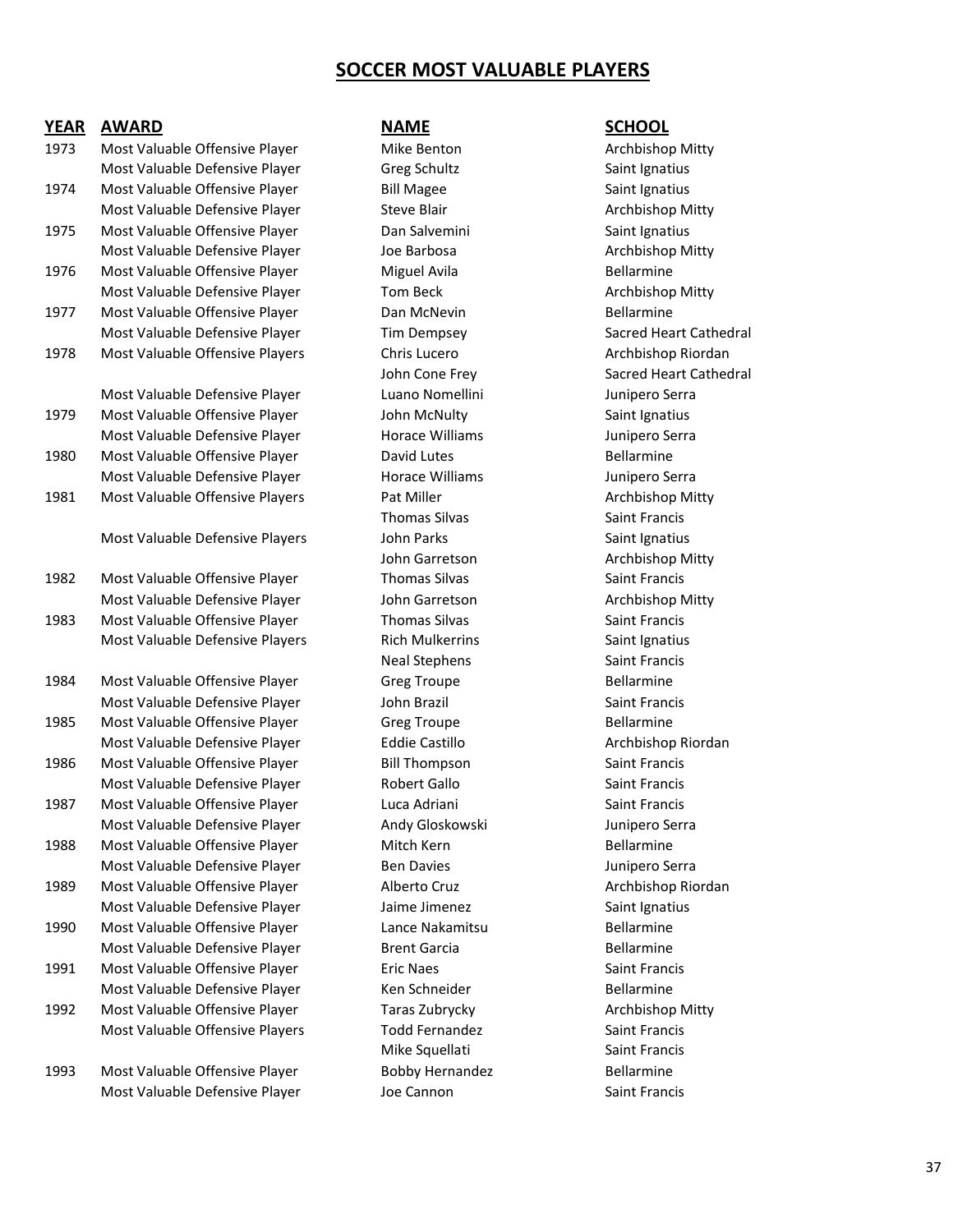| <b>YEAR</b> | <b>AWARD</b>                    | <b>NAME</b>            | <b>SCHOOL</b>        |
|-------------|---------------------------------|------------------------|----------------------|
| 1994        | Most Valuable Offensive Player  | Mike Joyce             | Saint Francis        |
|             | Most Valuable Defensive Players | Dan Wytock             | Bellarmine           |
|             |                                 | John Merchant          | Saint Francis        |
|             |                                 | <b>Brian Proses</b>    | Saint Ignatiu        |
| 1995        | Most Valuable Offensive Player  | <b>Rigo Bustos</b>     | Saint Francis        |
|             | Most Valuable Defensive Player  | <b>Todd Duncan</b>     | <b>Bellarmine</b>    |
| 1996        | Most Valuable Offensive Players | J.V. Ganai             | Bellarmine           |
|             |                                 | Adam Black             | Archbishop I         |
|             | Most Valuable Defensive Players | Carlos Escobar         | Saint Ignatiu        |
|             |                                 | Adam Zapala            | Bellarmine           |
| 1997        | Most Valuable Offensive Player  | <b>Brendan Dewing</b>  | Saint Ignatiu        |
|             | Most Valuable Defensive Player  | Matt Domingo           | Bellarmine           |
| 1998        | Most Valuable Offensive Player  | Mike Murray            | Archbishop I         |
|             | Most Valuable Defensive Player  | Matt Domingo           | Bellarmine           |
| 1999        | Most Valuable Offensive Player  | Michael Ching          | Bellarmine           |
|             | Most Valuable Defensive Players | Danny Zuccaro          | Archbishop I         |
|             |                                 | <b>Brendan Uniacke</b> | Sacred Heart         |
| 2000        | Most Valuable Offensive Player  | Adam Palsgrove         | Bellarmine           |
|             | Most Valuable Defensive Players | John Domingo           | <b>Bellarmine</b>    |
|             |                                 | <b>Eddie Dominguez</b> | Archbishop I         |
| 2001        | Most Valuable Offensive Players | Kelechi Igwe           | Junipero Ser         |
|             |                                 | Arturo Tafolla         | Saint Ignatiu        |
|             | Most Valuable Defensive Players | Paul Moran             | Bellarmine           |
| 2002        | Most Valuable Offensive Players | Nick Hatzko            | <b>Bellarmine</b>    |
|             |                                 | Kelechi Igwe           | Junipero Ser         |
|             | Most Valuable Defensive Players | Colm Cunning           | <b>Bellarmine</b>    |
|             |                                 | <b>Tony Gonzales</b>   | Junipero Ser         |
| 2003        | Offensive Player of the Year    | <b>Matt Hatzke</b>     | Bellarmine           |
|             | Defensive Player of the Year    | <b>Brandon Stolp</b>   | Bellarmine           |
| 2004        | Offensive Player of the Year    | Jimmy Coggan           | <b>Valley Christ</b> |
|             | Defensive Player of the Year    | <b>Scott Sweeny</b>    | Bellarmine           |
| 2005        | Offensive Player of the Year    | Jeff Cosgriff          | Saint Ignatiu        |
|             | Defensive Players of the Year   | Travis Le              | Bellarmine           |
|             |                                 | Kevin Rule             | Archbishop I         |
| 2006        | Offensive Player of the Year    | Cory Bowman            | Archbishop I         |
|             | Defensive Players of the Year   | <b>Walker Linares</b>  | Bellarmine           |
|             |                                 | Zlatko Bijelic         | Archbishop I         |
| 2007        | Offensive Player of the Year    | Andrew Cota            | Bellarmine           |
|             | Defensive Players of the Year   | Bryan Giudicelli       | Saint Francis        |
|             |                                 | Zlatko Bijelic         | Archbishop I         |
| 2008        | Offensive Player of the Year    | Michael Lang           | Bellarmine           |
|             | Defensive Players of the Year   | Austin Mansker         | <b>Valley Christ</b> |
|             |                                 | Ben Boyer              | Archbishop I         |
| 2009        | Offensive Players of the Year   | Nick Carrara           | Junipero Ser         |
|             |                                 | David Preston          | Saint Francis        |
|             | Defensive Player of the Year    | Matt Taylor            | Bellarmne            |
|             |                                 |                        |                      |

2010 Offensive Player of the Year **David Ometer** David Ometer Bellarmine Defensive Player of the Year Chris Fisher Chris Fisher Saint Francis

s and Dan Wytock Bellarmine John Merchant Saint Francis Brian Proses Saint Ignatius Rigo Bustos **Most Valuable Offensive Player Saint Francis** Todd Duncan Bellarmine Adam Black **Archbishop Mitty** s Carlos Escobar Saint Ignatius Adam Zapala **Bellarmine** Brendan Dewing **Most Calle Constructs** Saint Ignatius Matt Domingo Bellarmine Mike Murray **Mike Murray Archbishop Mitty** Matt Domingo Bellarmine Michael Ching **Michael Ching Bellarmine** s **Danny Zuccaro Banny Zuccaro Banny Zuccaro Banny Archbishop Mitty** Adam Palsgrove Bellarmine s and John Domingo Bellarmine Eddie Dominguez **Archbishop Mitty** 2001 Most Valuable Offensive Players Kelechi Igwe Junipero Serra Arturo Tafolla Saint Ignatius s **Paul Moran** Bellarmine 2002 Most Valuable Offensive Players Nick Hatzko Bellarmine Kelechi Igwe **Junipero Serra** s Colm Cunning **Bellarmine** Tony Gonzales Junipero Serra 2003 Offensive Player of the Year Matt Hatzke Bellarmine Brandon Stolp Bellarmine **2004 Jimmy Coggan Valley Christian** Scott Sweeny **Bellarmine 2005 Jeff Cosgriff Saint Ignatius** Travis Le **Bellarmine** Kevin Rule **Archbishop Mitty** Cory Bowman **Archbishop Mitty** Walker Linares Bellarmine Zlatko Bijelic **Archbishop Mitty** Andrew Cota **Bellarmine** Bryan Giudicelli Saint Francis Michael Lang **Bellarmine** Austin Mansker Valley Christian 2009 Offensive Players of the Year Nick Carrara Junipero Serra David Preston Saint Francis Matt Taylor **Defensive Player Matt Taylor** Bellarmne

Brendan Uniacke Sacred Heart Cathedral Zlatko Bijelic **Archbishop Mitty** Ben Boyer **Archbishop Mitty**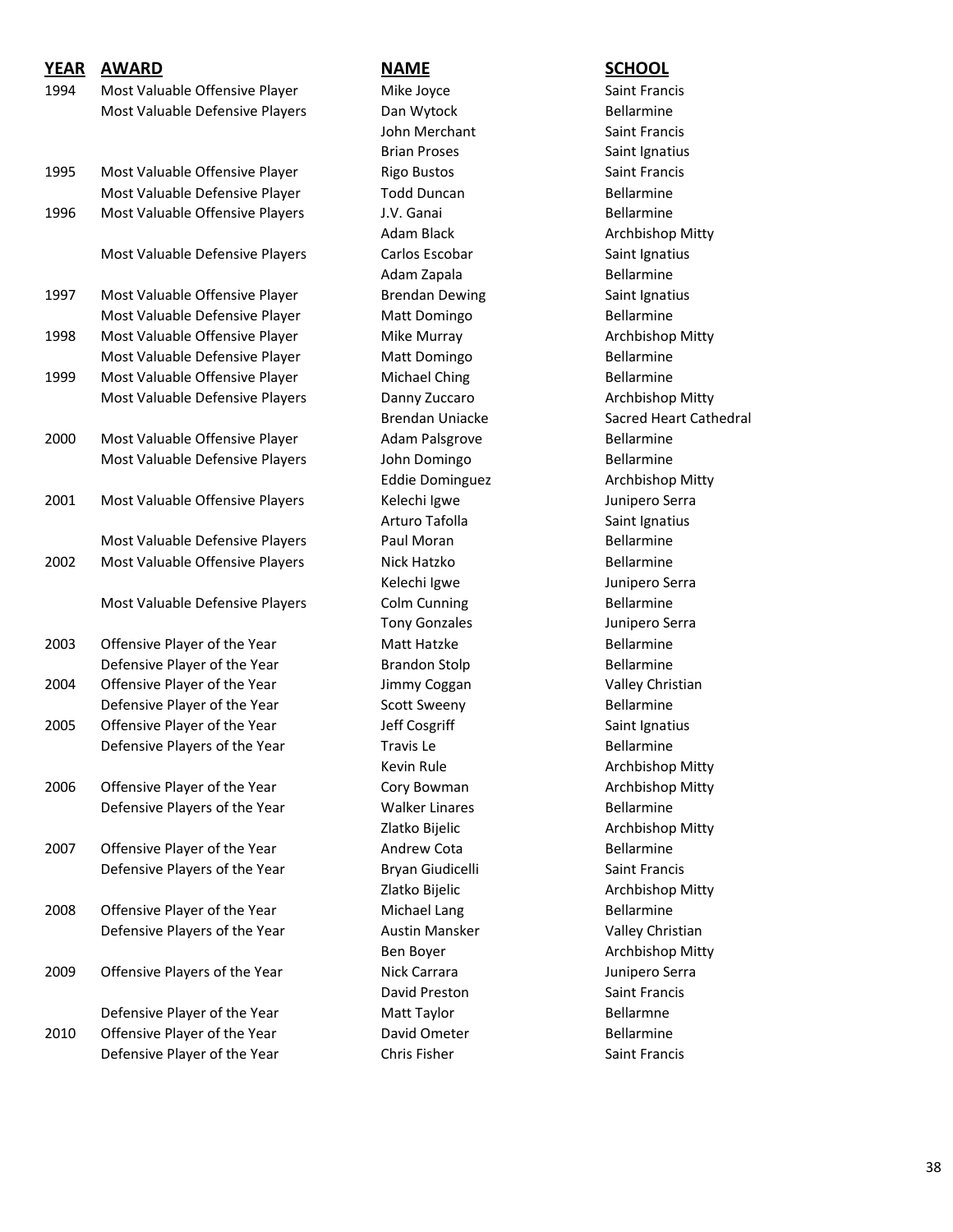### **YEAR AWARD NAME SCHOOL**

| 2011 | Forward of the Year    | Dashiell MacNamara       | Sacred Hea        |
|------|------------------------|--------------------------|-------------------|
|      | Midfielder of the Year | Nick Butler              | Bellarmine        |
|      | Defender of the Year   | Cullen Roche             | Saint Ignat       |
|      | Goalkeeper of the Year | Joe Fukuta               | Saint Franc       |
| 2012 | Forward of the Year    | Jonathan Rojas           | Sacred Hea        |
|      | Midfielder of the Year | Andres Ochoa             | Archbishop        |
|      | Defender of the Year   | Peter Marsden            | Saint Franc       |
|      | Goalkeeper of the Year | Ruben Young              | Saint Ignat       |
| 2013 | Forward of the Year    | Connor Kurze             | Archbishop        |
|      | Midfielder of the Year | Andres Ochoa             | Archbishop        |
|      | Defender of the Year   | Matt DeQuiroz            | <b>Bellarmine</b> |
|      | Goalkeeper of the Year | Connor Anderson          | Sacred Hea        |
| 2014 | Forward of the Year    | Nick Schnabel            | Junipero Se       |
|      | Midfielder of the Year | Eric Espinoza            | Archbishop        |
|      | Defender of the Year   | Christian Aldama         | Bellarmine        |
|      | Goalkeeper of the Year | Chris Velez              | Archbishop        |
| 2015 | Forward of the Year    | Spencer Johnson          | Sacred Hea        |
|      | Midfielder of the Year | Cody Buchanan            | Valley Chri       |
|      | Defender of the Year   | Dylan Carruba            | Bellarmine        |
|      | Goalkeeper of the Year | Chris Velez              | Archbishop        |
| 2016 | Forward of the Year    | Dominic Galletti         | Saint Ignat       |
|      | Midfielder of the Year | Connor Brady             | Bellarmine        |
|      | Defender of the Year   | Marte Formico            | Bellarmine        |
|      | Goalkeeper of the Year | Alejandro Munoz          | Sacred Hea        |
| 2017 | Striker of the Year    | Matthew Keeth            | Saint Franc       |
|      | Midfielder of the Year | Adam Joss                | Junipero Se       |
|      | Defender of the Year   | Michael Bertiglia        | Saint Ignat       |
|      | Goalkeeper of the Year | Eric Waltz               | Valley Chri       |
| 2018 | Forward of the Year    | David Woodruff           | Saint Ignat       |
|      | Midfielder of the Year | Jota Yamaguchi           | Archbishop        |
|      | Defender of the Year   | Cole Hacket              | Bellarmine        |
|      | Goalkeeper of Year     | Nathan Kushner           | Saint Ignat       |
| 2019 | Forward of the Year    | Cormac Gallagher         | Saint Ignat       |
|      | Midfielder of the Year | Mario Barocio            | Bellarmine        |
|      | Defender of the Year   | Sean Bilter              | Saint Ignat       |
|      | Goalkeeper of the Year | Willem Kelson            | Saint Franc       |
| 2020 | Forward of the Year    | Noah Robertson           | Archbishop        |
|      | Midfielder of the Year | <b>Dylan Rogers</b>      | Sacred Hea        |
|      | Defender of the Year   | <b>Tate Hackett</b>      | Bellarmne         |
|      | Goalkeeper of the Year | <b>Thomas Moore-Rios</b> | Saint Franc       |
| 2021 | No Competition (Covid) |                          |                   |
| 2022 | Defender of the Year   | Bruno Inzunza            | Saint Franc       |
|      | Midfielder of the Year | Kasdan Blattman          | Bellarmine        |
|      | Midfielder of the Year | Oisin Murphy             | Saint Ignat       |
|      | Forward of the Year    | Andrew Alexander         | Junipero S        |
|      |                        |                          |                   |

Cullen Roche Saint Ignatius Joe Fukuta **Saint Francis** Saint Francis Andres Ochoa **Archbishop Mitty** Peter Marsden Saint Francis Ruben Young Saint Ignatius **2013 Formula Connor Kurze Archbishop Mitty** Andres Ochoa **Archbishop Mitty** Matt DeQuiroz **Bellarmine** Nick Schnabel **Forward Serra** Junipero Serra Eric Espinoza **Archbishop Mitty** Christian Aldama Bellarmine Chris Velez **Archbishop Mitty** Cody Buchanan Valley Christian Dylan Carruba Bellarmine Chris Velez **Archbishop Mitty** Dominic Galletti Saint Ignatius Connor Brady Bellarmine Marte Formico Bellarmine **Matthew Keeth Saint Francis** Adam Joss Junipero Serra Michael Bertiglia Saint Ignatius Eric Waltz **Valley Christian** David Woodruff Saint Ignatius Jota Yamaguchi **Archbishop Mitty** Cole Hacket **Bellarmine** Nathan Kushner Saint Ignatius **2019 Formac Gallagher Saint Ignatius** Mario Barocio **Bellarmine** Sean Bilter **Carry Sean Bilter** Saint Ignatius Willem Kelson Saint Francis Noah Robertson **Archbishop Mitty** Tate Hackett **Bellarmne** Thomas Moore-Rios

2022 Defender of the Year Bruno Inzunza Saint Francis Kasdan Blattman Bellarmine Oisin Murphy Saint Ignatius Andrew Alexander **Forward Andrew Alexander** Junipero Serra Goalkeeper of the Year **Mikey Macias** Bellarmine

Dashiell MacNamara Sacred Heart Cathedral Jonathan Rojas **National Sacred Heart Cathedral** Connor Anderson Sacred Heart Cathedral Spencer Johnson Sacred Heart Cathedral Alejandro Munoz Sacred Heart Cathedral Dylan Rogers Sacred Heart Cathedral Saint Francis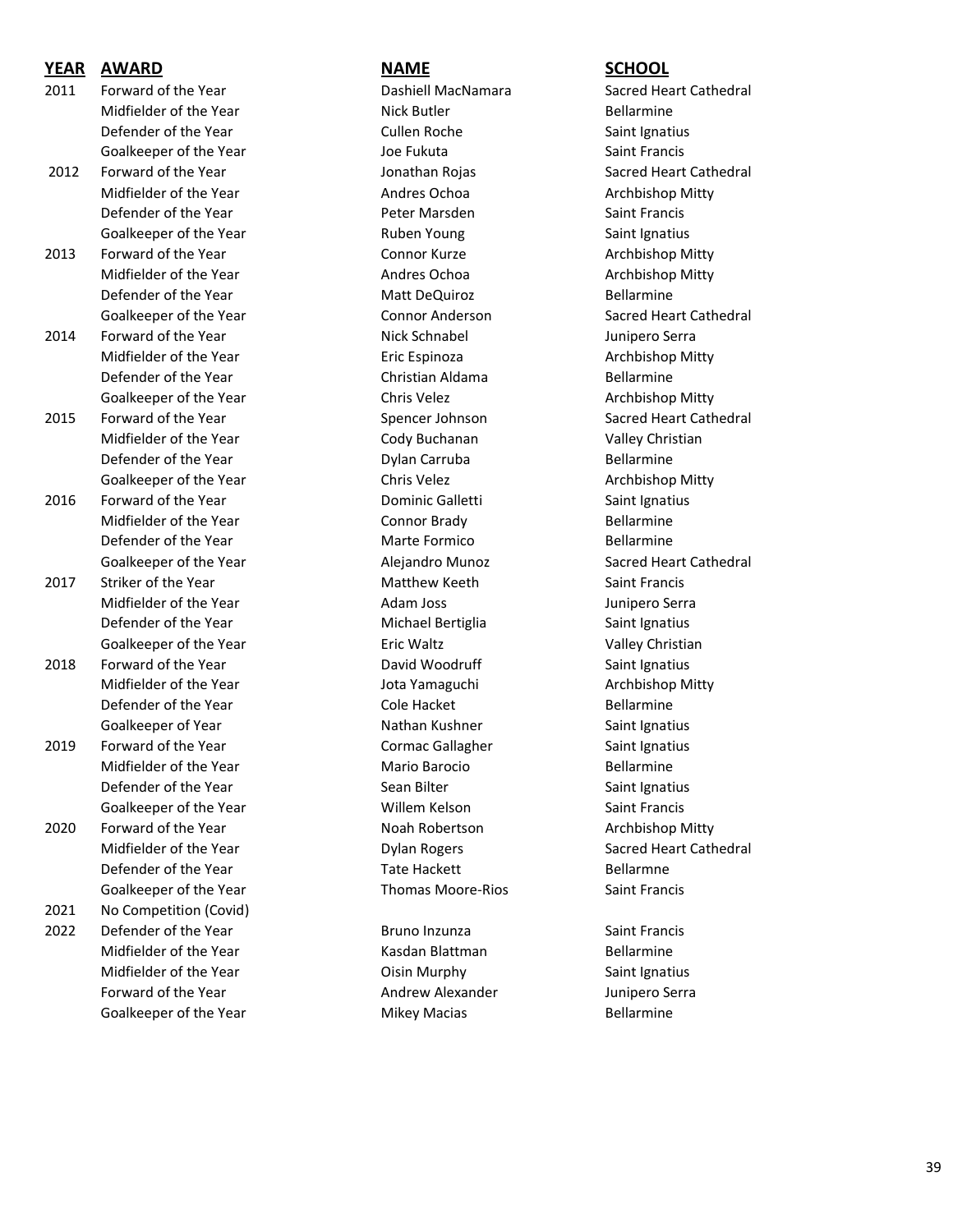# **SWIMMING AND DIVING**

# **TEAM CHAMPIONS**

| YEAR | <b>VARSITY</b>                  | <b>FROSH/SOPH</b>         |
|------|---------------------------------|---------------------------|
| 1968 | Junipero Serra                  | Junipero Serra            |
| 1969 | Junipero Serra                  | Junipero Serra            |
| 1970 | Junipero Serra                  | Junipero Serra            |
| 1971 | Junipero Serra                  | Junipero Serra            |
| 1972 | Junipero Serra                  | Junipero Serra            |
| 1973 | Junipero Serra                  | Junipero Serra            |
| 1974 | Junipero Serra                  | Junipero Serra            |
| 1975 | Junipero Serra                  | Junipero Serra            |
| 1976 | Bellarmine                      | Bellarmine                |
| 1977 | <b>Bellarmine</b>               | Bellarmine                |
| 1978 | <b>Bellarmine</b>               | Bellarmine                |
| 1979 | <b>Bellarmine</b>               | Bellarmine                |
| 1980 | <b>Bellarmine</b>               | Bellarmine                |
| 1981 | <b>Bellarmine</b>               | Bellarmine                |
|      | 1982 - 1990 No WCAL Competition |                           |
| 1991 | <b>Bellarmine</b>               | <b>Bellarmine</b>         |
| 1992 | <b>Bellarmine</b>               | Bellarmine                |
| 1993 | <b>Bellarmine</b>               | Bellarmine                |
| 1994 | <b>Bellarmine</b>               | Bellarmine                |
| 1995 | Junipero Serra/Bellarmine       | Bellarmine                |
| 1996 | <b>Bellarmine</b>               | Bellarmine                |
| 1997 | <b>Bellarmine</b>               | Bellarmine                |
| 1998 | <b>Bellarmine</b>               | Bellarmine                |
| 1999 | <b>Bellarmine</b>               | Bellarmine                |
| 2000 | <b>Bellarmine</b>               | Bellarmine                |
| 2001 | <b>Bellarmine</b>               | Junipero Serra/Bellarmine |
| 2002 | <b>Bellarmine</b>               | Bellarmine                |
| 2003 | <b>Bellarmine</b>               | Bellarmine                |
| 2004 | <b>Bellarmine</b>               | <b>Bellarmine</b>         |
| 2005 | <b>Bellarmine</b>               | <b>Bellarmine</b>         |
| 2006 | <b>Bellarmine</b>               | Bellarmine                |
| 2007 | <b>Bellarmine</b>               | Bellarmine                |
| 2008 | Bellarmine                      | Bellarmine                |
| 2009 | Bellarmine                      | Bellarmine                |
| 2010 | <b>Bellarmine</b>               | Bellarmine                |
| 2011 | <b>Bellarmine</b>               | <b>Bellarmine</b>         |
| 2012 | <b>Bellarmine</b>               | Bellarmine                |
| 2013 | <b>Bellarmine</b>               | <b>Bellarmine</b>         |
| 2014 | <b>Bellarmine</b>               | Bellarmine                |
| 2015 | Saint Francis/Bellarmine        | Bellarmine                |
| 2016 | <b>Bellarmine</b>               | Bellarmine                |
| 2017 | Saint Francis                   | <b>Bellarmine</b>         |
| 2018 | <b>Bellarmine</b>               | Bellarmine                |
| 2019 | <b>Saint Francis</b>            | Bellarmine                |
| 2020 | No Competition (Covid)          |                           |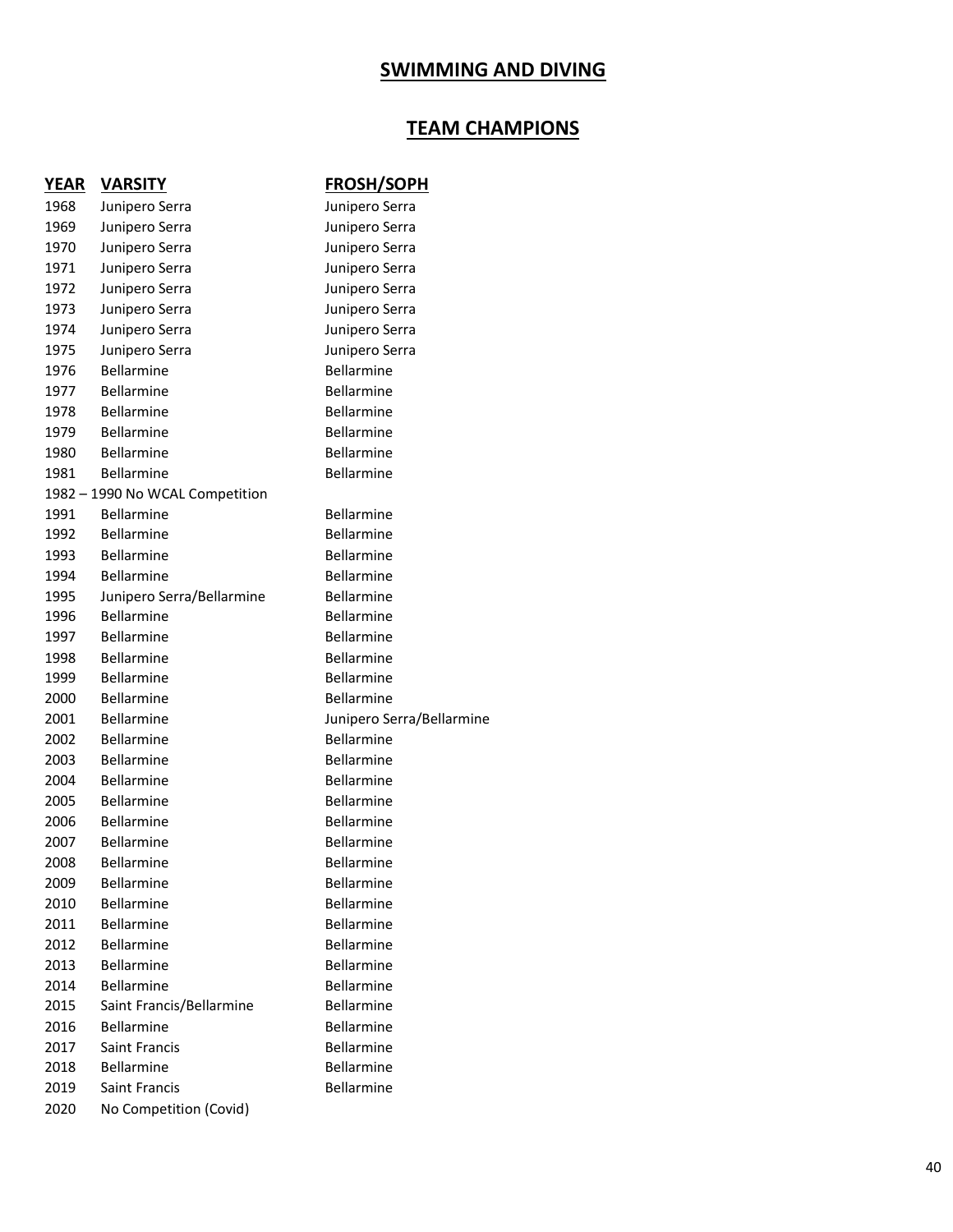2021 No Competition (Covid)<br>2022 Bellarmine 2022 Bellarmine Bellarmine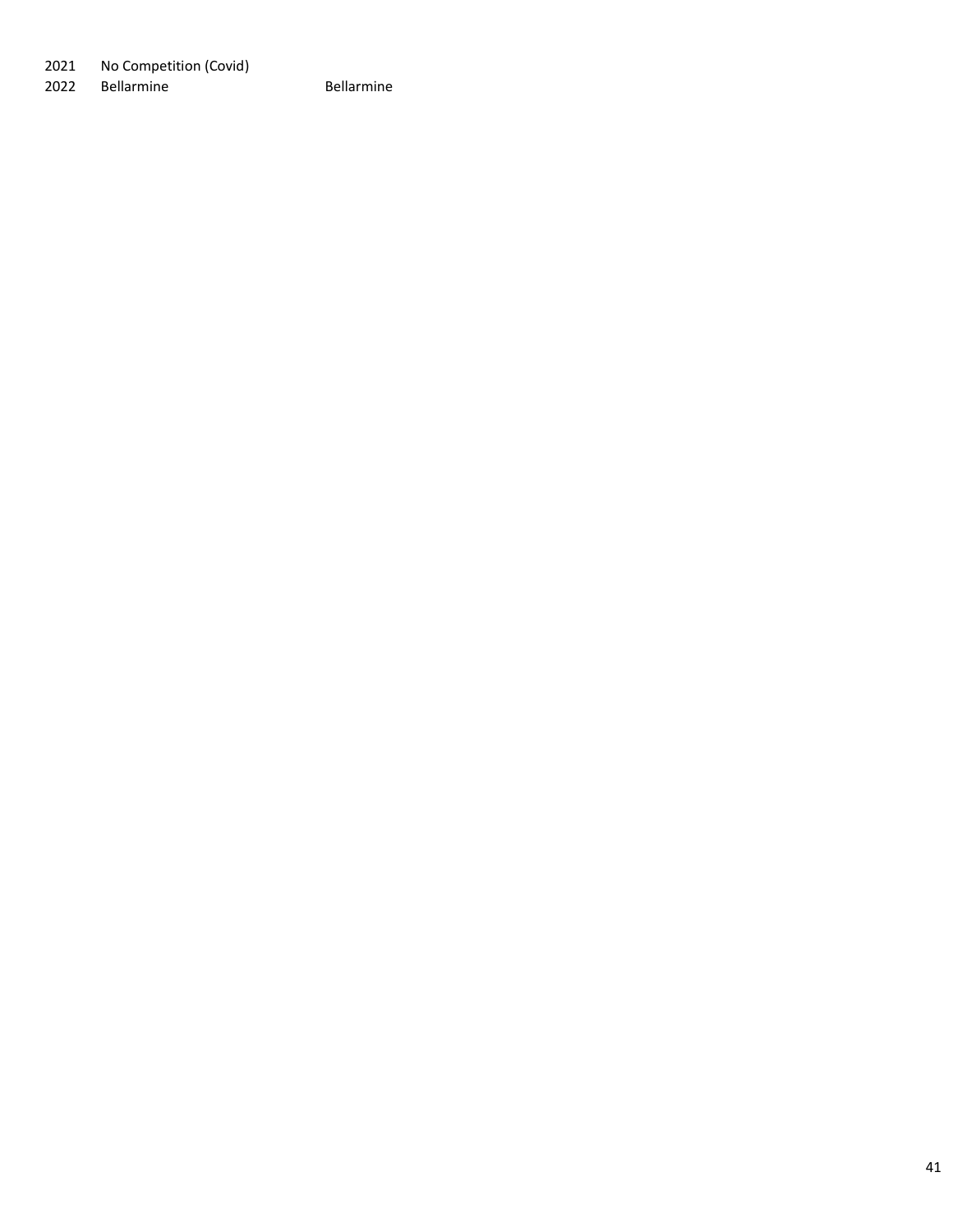# **SWIMMING AND DIVING VARSITY RECORDS**

| <b>EVENT</b>          | <b>NAME</b>                     | <b>SCHOOL</b>        | <b>RECORD</b> | <b>YEAR</b> |
|-----------------------|---------------------------------|----------------------|---------------|-------------|
| 200 Medley Relay      | Brooks Tanner, Alec Cullen      | Junipero Serra       | 1:34.36       | 2018        |
|                       | Riley Scanlan, Daniel Gilmartin |                      |               |             |
| 200 Freestyle         | Benjamin Ho                     | <b>Saint Francis</b> | 1:39.50       | 2014        |
| 200 Individual Medley | Curtis Ogren                    | Saint Francis        | 1:49.30       | 2013        |
| 50 Freestyle          | Leffie Crawford                 | Junipero Serra       | 20.70         | 1998        |
| 100 Butterfly         | Matthew Thomas                  | Valley Christian     | 50.03         | 2016        |
| 100 Freestyle         | Ben Ho                          | <b>Saint Francis</b> | 44.84         | 2015        |
| 500 Freestyle         | Michael Nunan                   | Valley Christian     | 4:28.46       | 2012        |
| 200 Freestyle Relay   | A. MacDonnell, T. Watts         | <b>Bellarmine</b>    | 1:26.63       | 2005        |
|                       | N. Buonfiglio, Scott Weltz      |                      |               |             |
| 100 Backstroke        | Benjamin Ho                     | <b>Saint Francis</b> | 49.53         | 2016        |
| 100 Breaststroke      | Curtis Ogren                    | <b>Saint Francis</b> | 56.23         | 2012        |
| 400 Freestyle Relay   | C. Ogren, D. Rei                | <b>Saint Francis</b> | 3:08.81       | 2014        |
|                       | S. Elmurib, B. Ho               |                      |               |             |
| <b>Diving</b>         | Adam Peterson                   | Saint Francis        | 585.90        | 2001        |
|                       | R. Taylor                       | <b>Bellarmine</b>    | 509.50        | 2008        |
|                       |                                 |                      |               |             |

# **SWIMMING AND DIVING FROSH/SOPH RECORDS**

| <b>EVENT</b>          | <b>NAME</b>                   | <b>SCHOOL</b>     | <b>RECORD</b> | <b>YEAR</b> |
|-----------------------|-------------------------------|-------------------|---------------|-------------|
| 200 Medley Relay      | Dominick Kirk, Greg Sifferman | Bellamine         | 1:42.85       | 2017        |
|                       | Joseph Sandoval, Luke Chen    |                   |               |             |
| 200 Freestyle         | Max Saunders                  | <b>Bellarmine</b> | 1:45.87       | 2016        |
| 100 Individual Medley | N. Buonfiglio                 | <b>Bellarmine</b> | 54.23         | 2003        |
| 50 Freestyle          | Erik Lee                      | <b>Bellarmine</b> | 21.86         | 1998        |
| 50 Butterfly          | Dominick Kirk                 | <b>Bellarmine</b> | 23.95         | 2017        |
| 100 Freestyle         | Nick Buonfiglio               | <b>Bellarmine</b> | 47.49         | 2004        |
| 500 Freestyle         | <b>Taylor Smith</b>           | <b>Bellarmine</b> | 4:42.04       | 2004        |
| 200 Freestyle Relay   | J.P. MacDonnell, K. Schnidt   | <b>Bellarmine</b> | 1:30.41       | 2004        |
|                       | B. McCoid, N. Buonfiglio      |                   |               |             |
| 100 Backstroke        | Scott Jackson                 | <b>Bellarmine</b> | 53.55         | 2004        |
| 100 Breaststroke      | Curtis Ogren                  | Saint Francis     | 55.71         | 2012        |
| 400 Freestyle Relay   | J.P. MacDonell, K. Schnidt    | <b>Bellarmine</b> | 3:19.84       | 2004        |
| <b>Diving</b>         | Collin Pollard                | <b>Bellarmine</b> | 578.00        | 2012        |
|                       |                               |                   |               |             |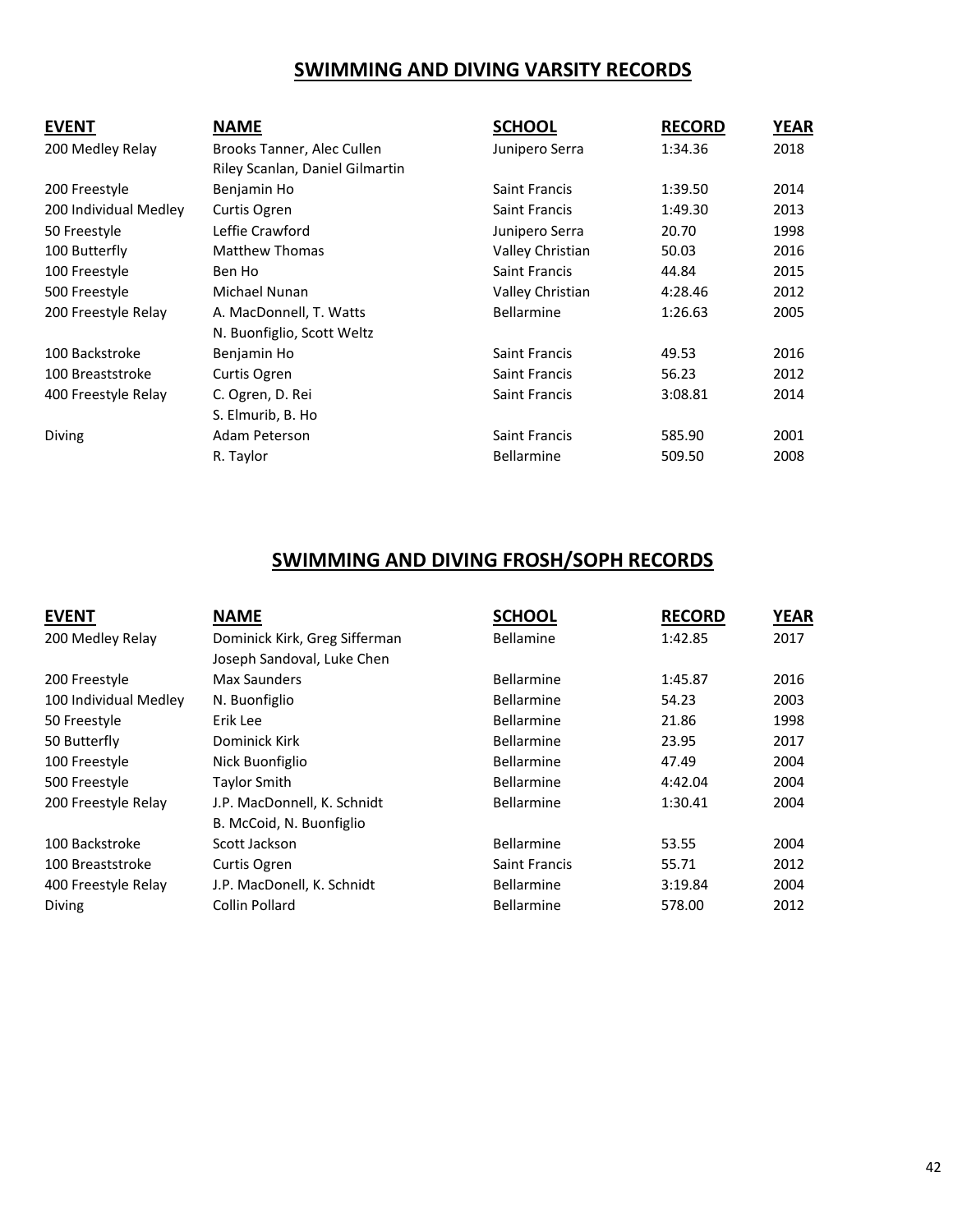### **TENNIS**

### **TEAM CHAMPIONS**

### **YEAR VARSITY JUNIOR VARSITY** 1968 Bellarmine No Competition 1969 Saint Francis **No Competition** 1970 Junipero Serra No Competition 1971 Junipero Serra No Competition 1972 Saint Francis **No Competition** 1973 Bellarmine No Competition 1974 Bellarmine No Competition 1975 Saint Francis **No Competition** 1976 Bellarmine No Competition 1977 Bellarmine/Sacred Heart Cathedral No Competition 1978 Bellarmine No Competition 1979 Bellarmine No Competition 1980 Bellarmine No Competition 1981 Bellarmine No Competition 1982 Bellarmine No Competition 1983 Bellarmine No Competition 1984 Bellarmine No Competition 1985 Bellarmine No Competition 1986 Bellarmine **No Competition** 1987 Bellarmine **Bellarmine** 1988 Bellarmine Saint Francis 1989 Bellarmine **Bellarmine** 1990 Junipero Serra **Bellarmine** 1991 Bellarmine Bellarmine 1992 Saint Ignatius **Bellarmine** 1993 Bellarmine Saint Francis 1994 Saint Ignatius **Saint Francis** Saint Francis 1995 Saint Francis Bellarmine/Saint Francis/Saint Ignatius 1996 Saint Ignatius **Saint Ignatius** Saint Ignatius 1997 Saint Francis **Saint Francis** Saint Francis 1998 Saint Francis/Bellarmine/Saint Ignatius Bellarmine 1999 Saint Francis **Bellarmine** 2000 Bellarmine **Bellarmine** 2001 Bellarmine Bellarmine 2002 Bellarmine/Saint Francis Saint Francis 2003 Bellarmine **Archbishop Mitty** 2004 Archbishop Mitty **Bellarmine/Saint Ignatius** 2005 Bellarmine **Bellarmine** Bellarmine/Sacred Heart Cathedral 2006 Bellarmine Saint Ignatius 2007 Bellarmine **Bellarmine** Bellarmine/Saint Ignatius 2008 Bellarmine **Bellarmine** Bellarmine/Saint Ignatius 2009 Bellarmine **Bellarmine** 2010 Bellarmine **Bellarmine** Bellarmine/Saint Ignatius 2011 Bellarmine Bellarmine 2012 Bellarmine **Bellarmine**/Saint Francis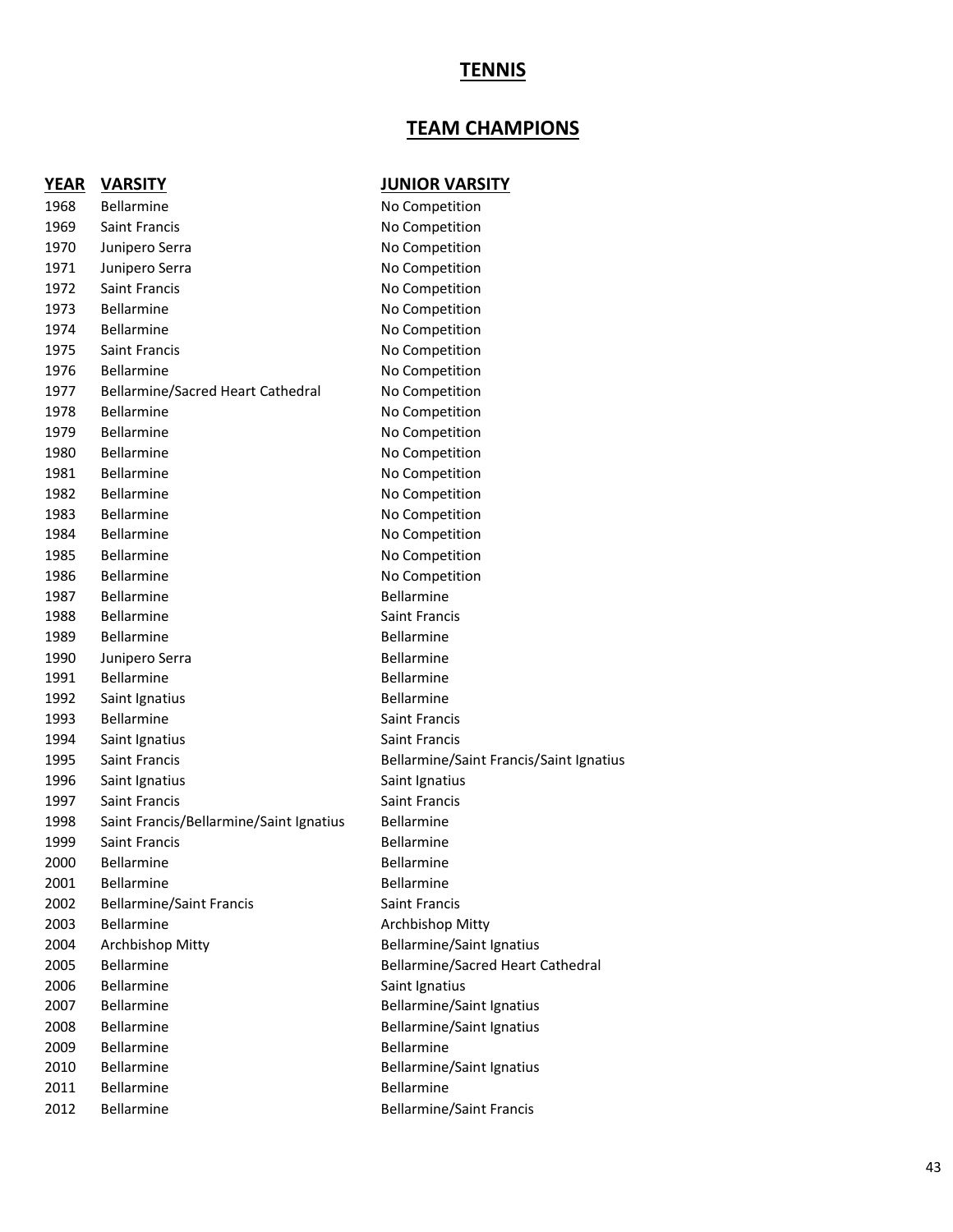### **YEAR VARSITY JUNIOR VARSITY**

2013 Bellarmine/Junipero Serra Bellarmine 2014 Bellarmine **Bellarmine** 2015 Bellarmine **Bellarmine** 2016 Saint Ignatius **Bellarmine** 2017 Saint Ignatius **Bellarmine/Saint Ignatius** Bellarmine/Saint Ignatius 2018 Bellarmine **Bellarmine** 2019 Bellarmine **Bellarmine** Bellarmine/Saint Francis 2020 No Competition (Covid) 2021 No Competition (Covid) 2022 Bellarmine Bellarmine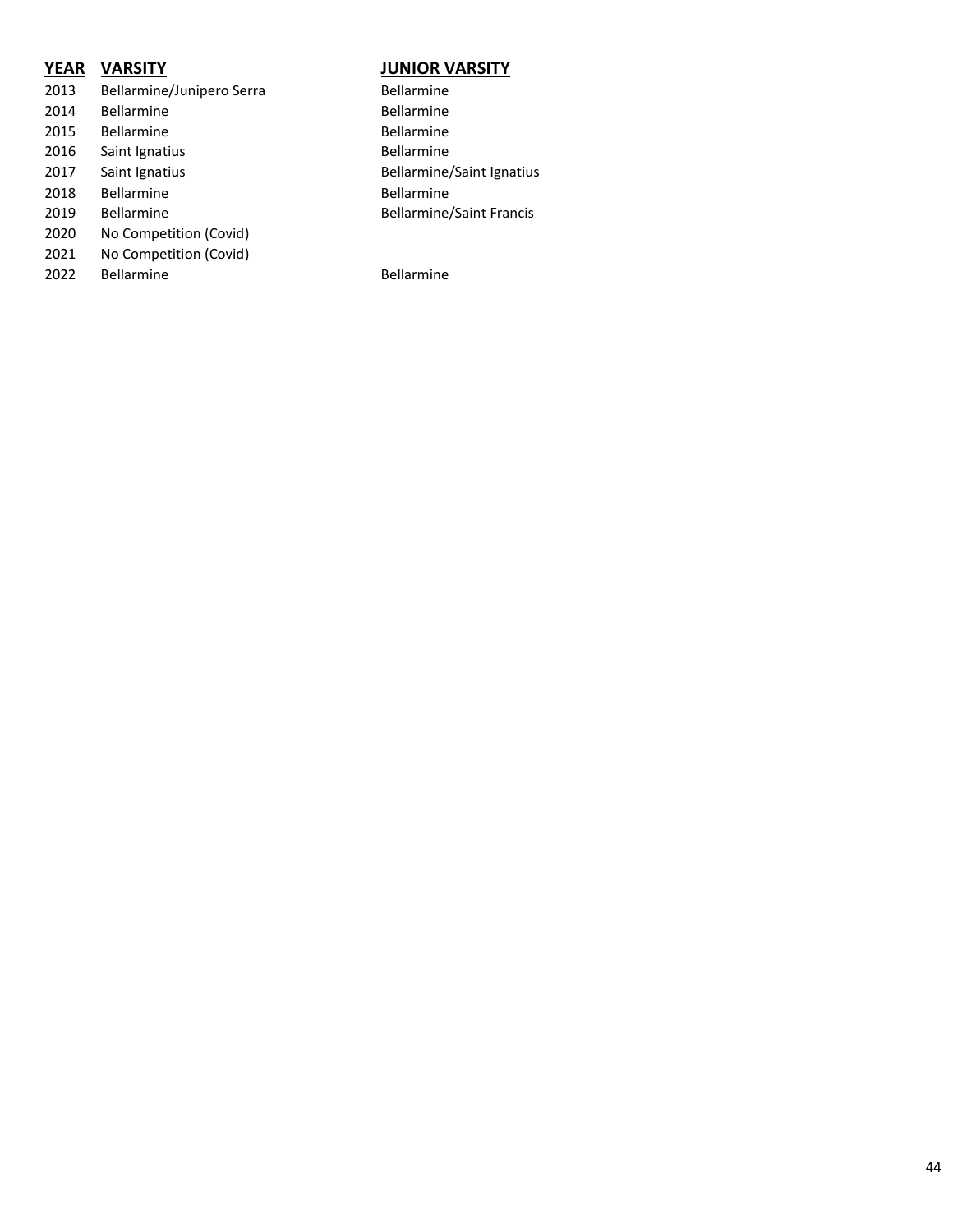### **TENNIS LEAGUE TOURNAMENT CHAMPIONS**

### **YEAR SINGLES SCHOOL DOUBLES SCHOOL**

1998 Ryan Ariko Bellarmine 1999 Nicolas Previte Archbishop Mitty Ngon Huynh/R.J. Bates Saint Francis

1968 Steve Stefanski Saint Francis Clyde LeBaron/Ward La Cava Bellarmine Dan Chadbourne Bellarmine Clyde LeBaron/Ward La Cava Bellarmine Steve Ward Sacred Heart Cathedral Gordon Collins/Peter Meuel Junipero Serra Tim Finger Saint Francis Bill Randal/Nick Sikeotis Junipero Serra Steve Ward Sacred Heart Cathedral Henry Chan/Jeff Pedemonte Bellarmine Andy Luchessi Archbishop Riordan Jim Dwyer/Nick Sikeotis Junipero Serra Tim Finger Saint Francis Jeff Bedolla/Greg Rowell Bellarmine 1975 Dave Portwood Bellarmine Kevin Kelly/Greg Lucey Bellarmine John Sevely Saint Francis Rick Snyder/Mike Wasserman Bellarmine John Sevely Saint Francis Mark Daschbach/Eric Doyle Bellarmine Ed Baretto Saint Ignatius Mark Daschbach/Eric Doyle Bellarmine Scott Vipond Junipero Serra Mark Daschbach/Eric Doyle Bellarmine Brian Heimbecker Bellarmine Paul Schmidt/Mark Guevara Bellarmine Fred Thome Bellarmine Chris Abate/Brian Heimbecker Bellarmine Brian Heimbecker Bellarmine Adam Sanchez/Chris Sanchez Saint Francis 1984 Dave Stewart **Bellarmine** Adam Sanchez/Chris Sanchez Saint Francis Dave Stewart Bellarmine Adam Sanchez/Chris Sanchez Saint Francis Brian Garrow Saint Francis Gary Lane/Robbie Wendell Bellarmine Jeff Meyer Saint Francis Rick Carrie/Peter Roloff Saint Francis Jeff Meyer Saint Francis Matt Quinlan/Zack Reid Bellarmine Matt Quinlan Bellarmine Justin Crow/Matt McKensie Saint Francis Chris Zonnas Saint Ignatius Jon Mungal/Mike Kim Bellarmine 1991 John Cappelitti Saint Francis David Matsumoto/Jimmy Tombor Bellarmine 1992 Cory Guy Saint Francis Charlie Esteban/Tony King Archbishop Mitty Eugene Balshem Bellarmine Michael Smith/Karl Meyer Saint Francis Cory Guy Saint Francis Derek Fitzpatrick/Ben Ellingsworth Archbishop Mitty Cory Guy Saint Francis Derek Fitzpatrick/Ben Ellingsworth Archbishop Mitty Derek Fitzpatrick Archbishop Mitty Wesley Chu/Victor Chun Saint Ignatius Derek Fitzpatrick Archbishop Mitty Tomo Tom/Brad White Saint Ignatius

 Eric Chen Bellarmine Ngon Huynh/Eric Chow Saint Francis Ngon Huynh Saint Francis Jayson Chung/Ethan Davis Bellarmine 2002 Philip Kao **Archbishop Mitty** Joseph Lok/Jayson Chung Bellarmine Joseph Lok Bellarmine K. Credelle/C. Moreton Bellarmine Jay Wong Archbishop Mitty Nic Amaroli/Connor Feeney Saint Ignatius Leonid Rozkin Bellarmine Donald James/Ronald Wu Bellarmine Nic Amaroli Saint Ignatius Lorenzo Cabrera/Ron Alivia Saint Ignatius Nic Amaroli Saint Ignatius Lorenzo Cabrera/Ron Alivia Saint Ignatius 2008 Spencer Talmadge Junipero Serra Ian Clark/Troy Heisman Bellarmine Spencer Talmadge Junipero Serra Matt Mitchell/Anthony Tsodikov Saint Ignatius 2010 Matt Micheli Saint Ignatius Garrett Taylor/Jack Schoebel Bellarmine Anthony Tsodikov Saint Ignatius Zach Monettal/Francis Cuenca Saint Ignatius Anthony Tsodikov Saint Ignatius Brian Tashjlan/Michael Standifer Bellarmine Sean Talmadge Junipero Serra Joey Simpson/Alex/Frank Junipero Serra Everett Maltby Archbishop Mitty Erik Ratta/Daniel Morissette Saint Francis 2015 Adrian Chamdani Bellarmine Ian McGowen/Josh Leopoid Bellarmine Andrew Ton Bellarmine Rob Werner/Josh Belandres Saint Ignatius Andrew Ton Bellarmine Ethan Smith/Josh Belandres Saint Ignatius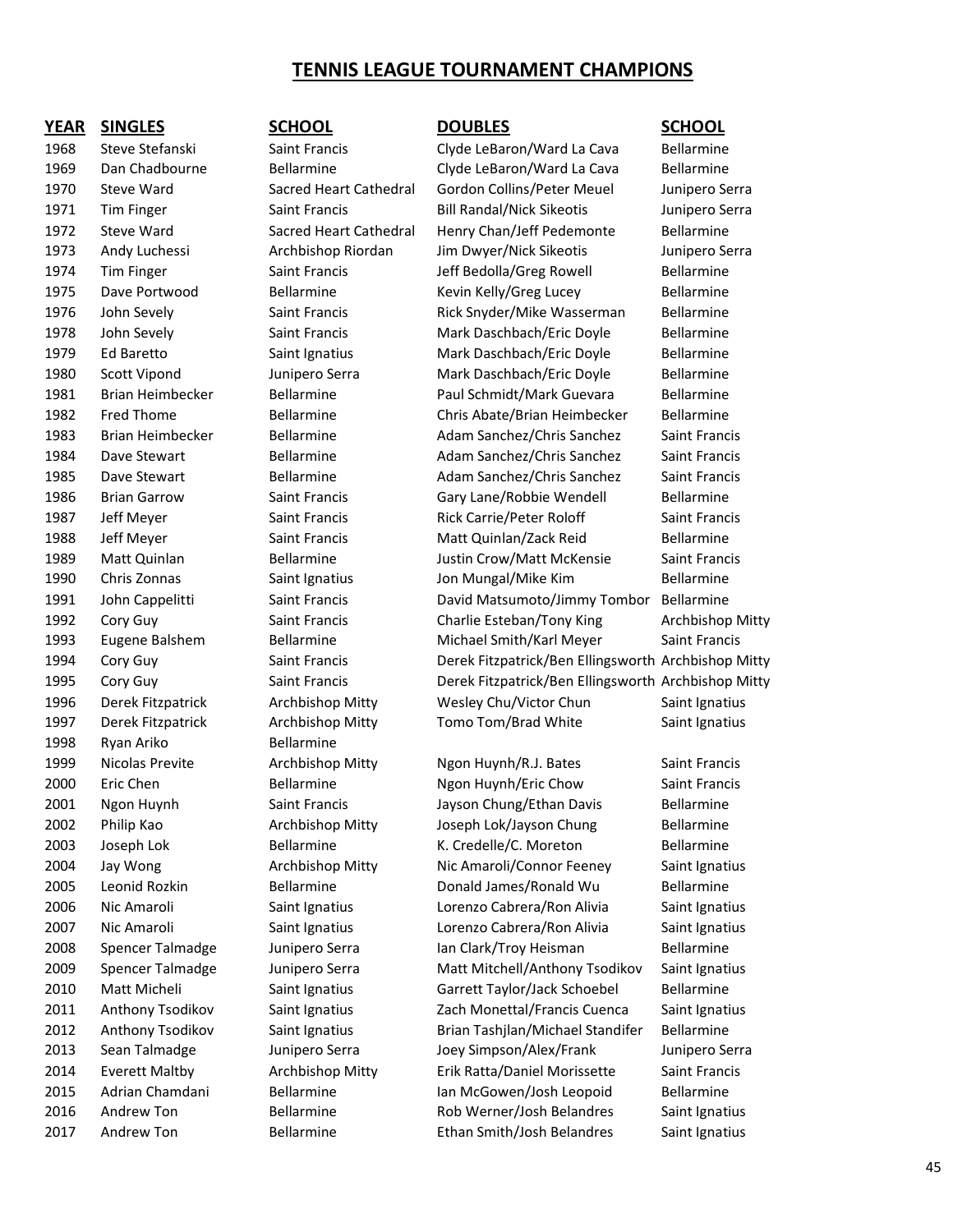# **TENNIS LEAGUE TOURNAMENT CHAMPIONS**

### **YEAR SINGLES SCHOOL DOUBLES SCHOOL** 2018 Ethan Smity Saint Ignatius Nathan Tran/Curtis Lin Saint Francis 2019 Luke Caspar **Bellarmine** Curtis Lin/Zach Lamm Saint Francis 2020 No Competition (Covid) 2021 No Competition (Covid) 2022 Shiven Mehta Saint Francis Neil Chulani/Brandon Huang Saint Francis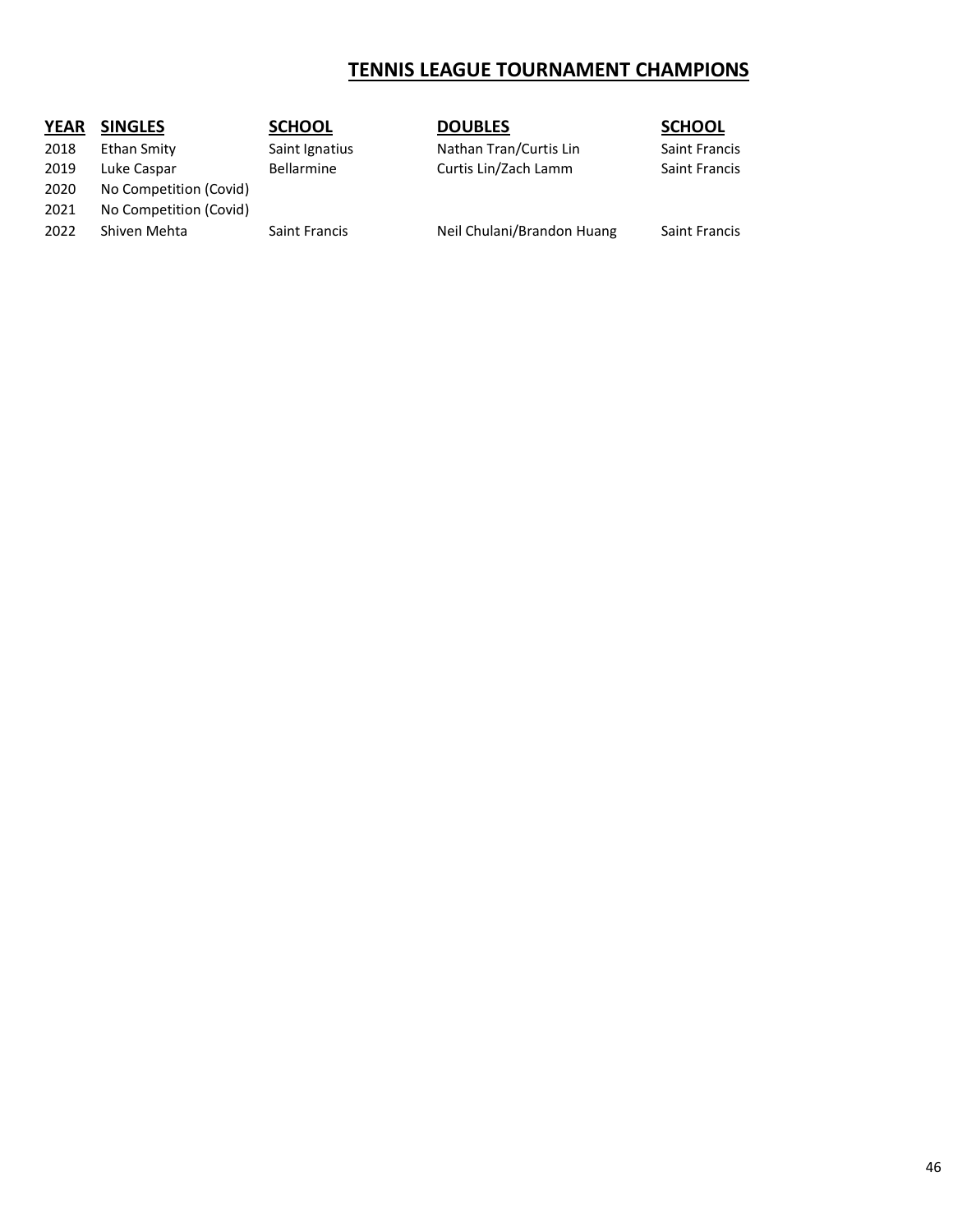# **TENNIS PLAYERS OF THE YEAR**

### **YEAR NAME SCHOOL SCHOOL SCHOOL SCHOOL**

| 2004 | Philip Kao             |
|------|------------------------|
| 2005 | Nic Amaroli            |
| 2006 | Nic Amaroli            |
| 2007 | Ronald Wu              |
|      | Donald James           |
| 2008 | Spencer Talmadge       |
| 2009 | Matt Micheli           |
| 2010 | Matt Micheli           |
| 2011 | Anthony Tsodikov       |
| 2012 | Anthony Tsodikov       |
| 2013 | Sean Talmadge          |
| 2014 | Everett Maltby         |
| 2015 | Adrian Chamdani        |
| 2016 | Andrew Ton             |
| 2017 | <b>Andrew Ton</b>      |
| 2018 | Ethan Smity            |
| 2019 | Luke Casper            |
| 2020 | No Competition (Covid) |
| 2021 | No Competition (Covid) |
| 2022 | Brandon Huang          |

**Bellarmine** 

### **INDIVIDUAL DOUBLES TEAM**

Archbishop Mitty **Max Bunag/Nick Nguyen** Archbishop Mitty Saint Ignatius **Nic Amaroli Saint Ignatius** Kevin Allustiarti/Ashwin Pushpala Archbishop Mitty Saint Ignatius **Nic Amaroli Saint Ignatius** Troy Helsman/Nick Fraccia Bellarmine Bellarmine **2007** Mike McGinnis/Ian Clark B ellarmine

Junipero Serra **2008 Spencer Talmadge Junipero Serra Alex Wall/Troy Helsman** Bellarmine Saint Ignatius **Alex Wall/Tommy Wall** Bellarmine Saint Ignatius **Chriti Saint Ignatius** Jack Schoebel/Zach Monettal Saint Ignatius Saint Ignatius **Theory Transform Team** Zach Monettal/Francis Cuenca Saint Ignatius Saint Ignatius **2012 Brian Tashjian/Michael Standifer** Bellarmine 2013 Sean Talmadge Junipero Serra Joey Simpson & Alex Frank Junipero Serra Archbishop Mitty **Erik Ratta/Daniel Morissette** Saint Francis 2015 Adrian Chamdani Bellarmine Ian McGowen/Josh Leopold Bellarmine 2016 Andrew Ton Bellarmine Rob Werner/Josh Belandres Saint Ignatius 2017 Andrew Ton Bellarmine Ethan Smith/Josh Belandres Saint Ignatius **2018 Saint Ignatius Communisty Saint Ignatius** Nathan Tran/Curtis Lin Saint Francis **2019 Bellarmine** Curtis Lin/Zach Lamm Saint Francis

2022 Saint Francis **2022 Brandon Huang Saint Francis** Alex Nguyen/Brendan Tsang Bellarmine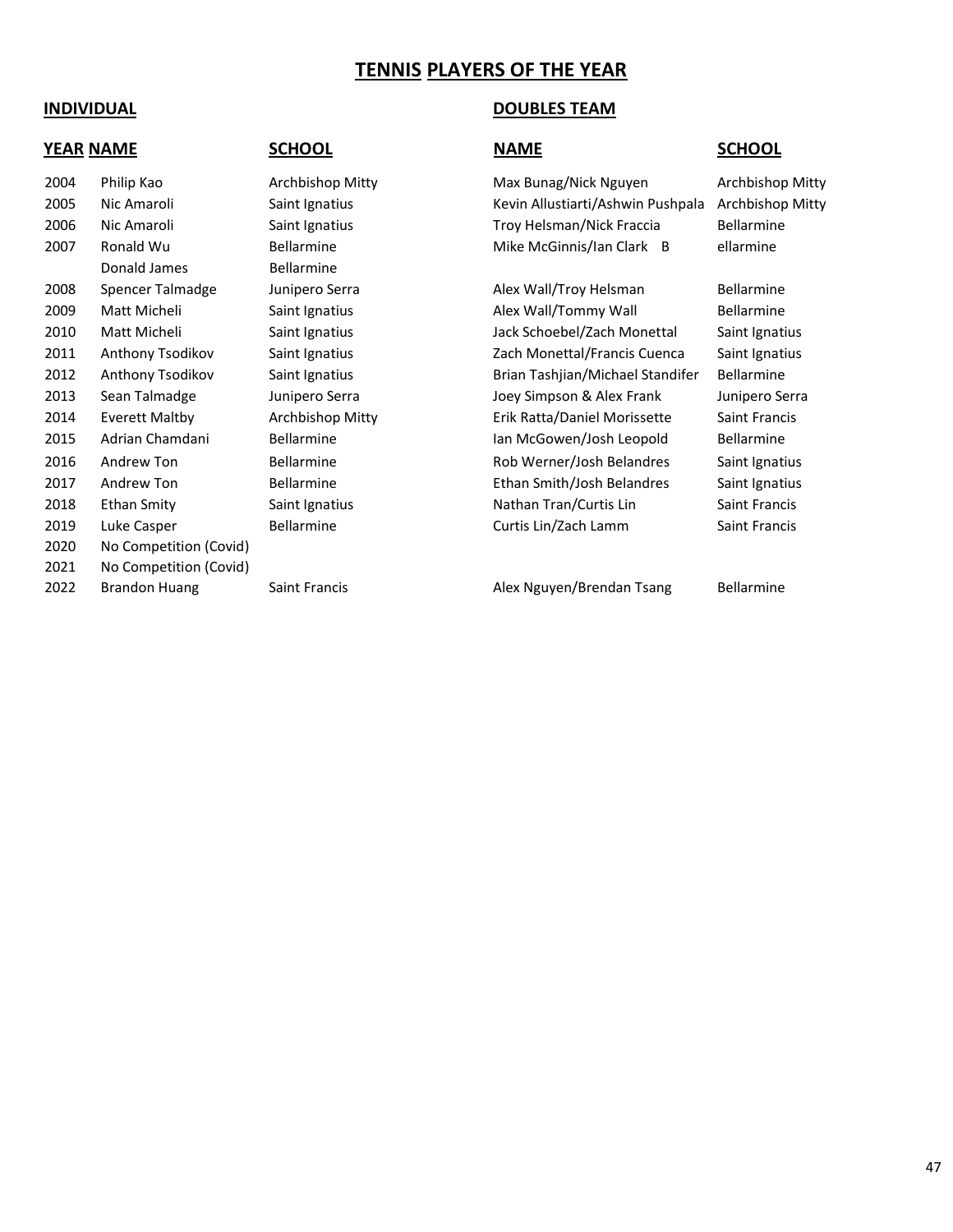# **TRACK AND FIELD**

# **TEAM CHAMPIONS**

| <u>YEAR</u> | <b>VARSITY</b>                   | <b>FROSH/SOPH</b>                |
|-------------|----------------------------------|----------------------------------|
| 1968        | Archbishop Riordan               | Bellarmine (Class B)             |
| 1969        | <b>Saint Francis</b>             | Saint Ignatius                   |
| 1970        | Archbishop Riordan               | Saint Ignatius                   |
| 1971        | Saint Ignatius                   | Saint Ignatius                   |
| 1972        | Saint Ignatius                   | Saint Ignatius                   |
| 1973        | Saint Ignatius                   | Saint Ignatius                   |
| 1974        | <b>Saint Francis</b>             | <b>Saint Francis</b>             |
| 1975        | Saint Ignatius                   | Saint Francis                    |
| 1976        | Saint Ignatius                   | Saint Francis                    |
| 1977        | Saint Ignatius                   | <b>Saint Francis</b>             |
| 1978        | Saint Ignatius                   | Archbishop Riordan               |
| 1979        | Saint Francis                    | Saint Francis                    |
| 1980        | <b>Saint Francis</b>             | <b>Saint Francis</b>             |
| 1981        | <b>Saint Francis</b>             | <b>Bellarmine</b>                |
| 1982        | <b>Bellarmine</b>                | Bellarmine                       |
| 1983        | Saint Francis                    | Saint Ignatius                   |
| 1984        | Saint Ignatius                   | <b>Bellarmine</b>                |
| 1985        | <b>Bellarmine/Saint Ignatius</b> | Saint Ignatius                   |
| 1986        | <b>Bellarmine</b>                | Saint Ignatius                   |
| 1987        | <b>Bellarmine</b>                | Bellarmine                       |
| 1988        | <b>Bellarmine</b>                | <b>Bellarmine</b>                |
| 1989        | <b>Bellarmine</b>                | Saint Ignatius/Junipero Serra    |
| 1990        | <b>Bellarmine</b>                | Saint Ignatius                   |
| 1991        | Saint Ignatius                   | Junipero Serra                   |
| 1992        | Saint Ignatius                   | <b>Bellarmine</b>                |
| 1993        | <b>Bellarmine</b>                | Saint Ignatius                   |
| 1994        | <b>Bellarmine</b>                | Saint Ignatius/Saint Francis     |
| 1995        | <b>Bellarmine</b>                | Saint Ignatius                   |
| 1996        | Saint Ignatius                   | Saint Ignatius                   |
| 1997        | Saint Ignatius                   | Saint Ignatius                   |
| 1998        | Archbishop Mitty                 | Saint Ignatius                   |
| 1999        | <b>Bellarmine/Saint Ignatius</b> | <b>Bellarmine</b>                |
| 2000        | <b>Bellarmine/Saint Francis</b>  | <b>Bellarmine</b>                |
| 2001        | Bellarmine                       | Bellarmine/Saint Ignatius        |
| 2002        | <b>Bellarmine</b>                | Bellarmine/Junipero Serra        |
| 2003        | Bellarmine                       | <b>Bellarmine/Saint Ignatius</b> |
| 2004        | Archbishop Riordan/Saint Francis | <b>Bellarmine</b>                |
| 2005        | <b>Saint Francis</b>             | Junipero Serra/Saint Ignatius    |
| 2006        | <b>Saint Francis</b>             | <b>Bellarmine/Saint Ignatius</b> |
| 2007        | Bellarmine                       | <b>Bellarmine</b>                |
| 2008        | Saint Ignatius                   | Bellarmine                       |
| 2009        | <b>Saint Francis</b>             | <b>Saint Francis</b>             |
| 2010        | <b>Bellarmine</b>                | <b>Bellarmine/Saint Ignatius</b> |
| 2011        | Bellarmine                       | Bellarmine                       |
| 2012        | Bellarmine                       | Bellarmine                       |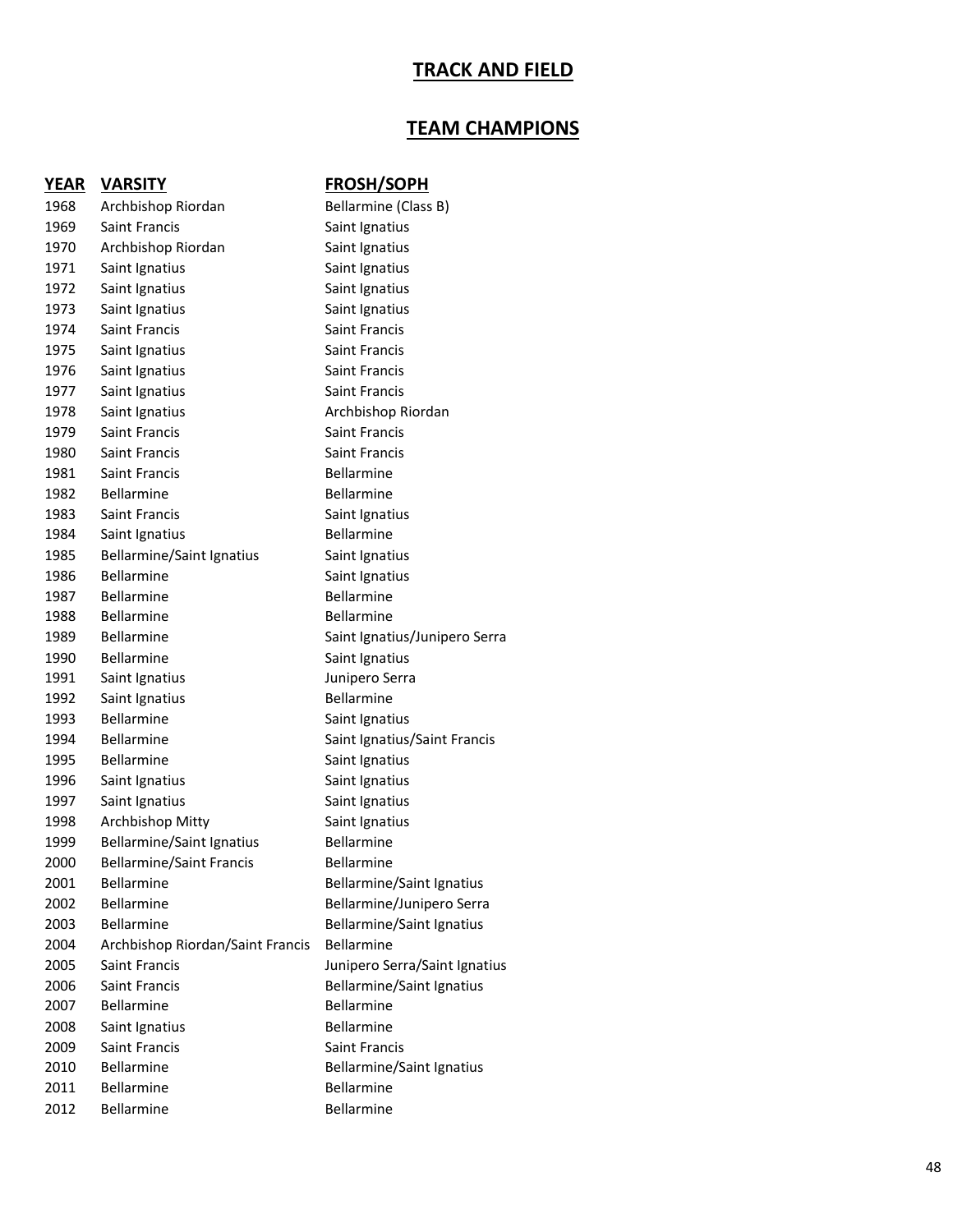| <b>YEAR</b> | <b>VARSITY</b>         | <b>FROSH/SOPH</b>               |
|-------------|------------------------|---------------------------------|
| 2013        | <b>Bellarmine</b>      | <b>Bellarmine</b>               |
| 2014        | <b>Bellarmine</b>      | <b>Bellarmine</b>               |
| 2015        | <b>Bellarmine</b>      | <b>Bellarmine</b>               |
| 2016        | <b>Bellarmine</b>      | <b>Bellarmine</b>               |
| 2017        | <b>Bellarmine</b>      | <b>Bellarmine/Saint Francis</b> |
| 2018        | <b>Bellarmine</b>      | <b>Bellarmine</b>               |
| 2019        | <b>Bellarmine</b>      | <b>Bellarmine</b>               |
| 2020        | No Competition (Covid) |                                 |
| 2021        | No Competition (Covid) |                                 |
| 2022        | <b>Bellarmine</b>      | <b>Bellarmine</b>               |
|             |                        |                                 |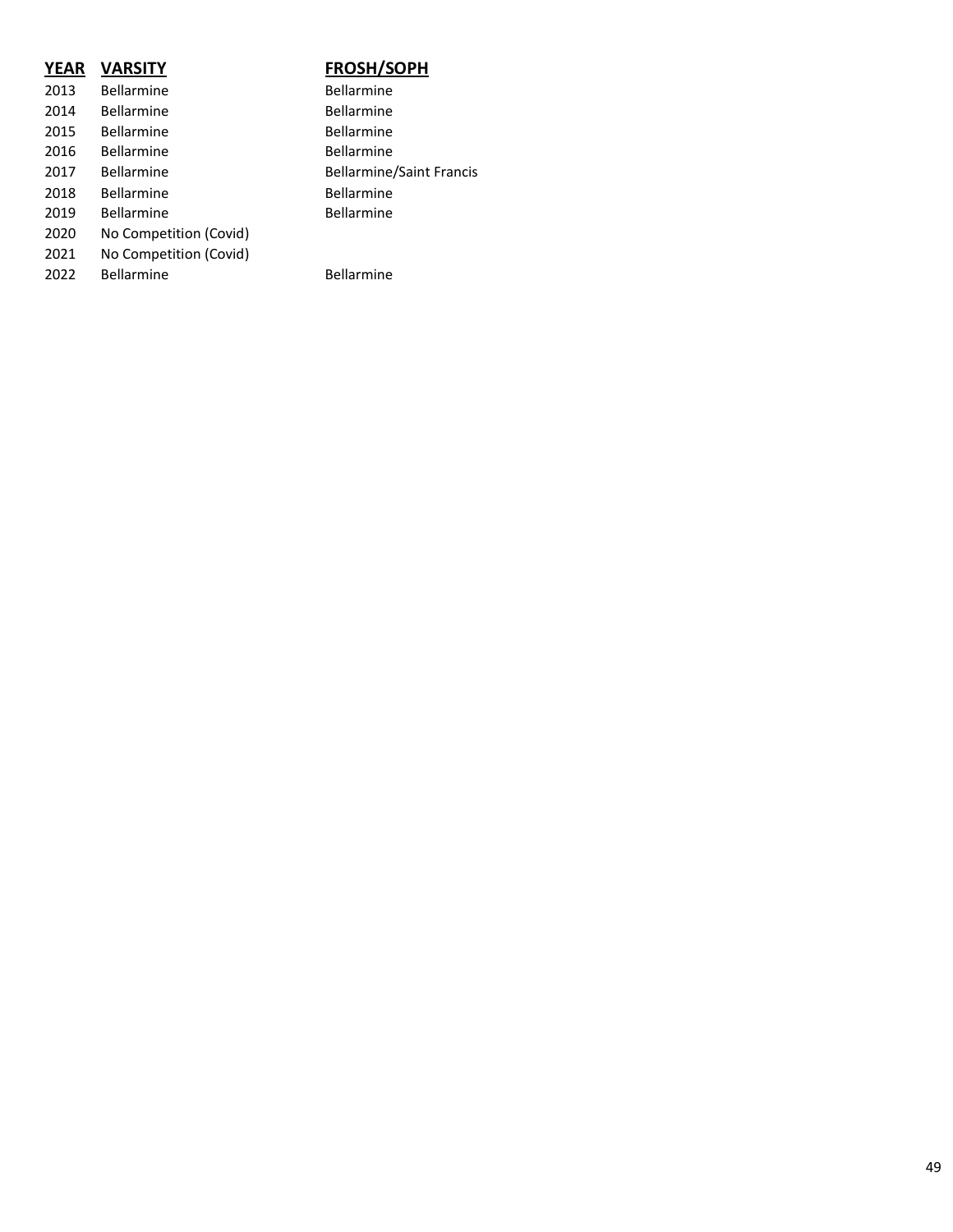# **TRACK AND FIELD**

# **VARSITY LEAGUE MEET RECORDS**

| <b>EVENT</b>                            | <b>NAME</b>                      | <b>SCHOOL</b>          | <b>YEAR</b> | <b>RECORD</b> | <b>METERS</b> |
|-----------------------------------------|----------------------------------|------------------------|-------------|---------------|---------------|
| 100 Meters                              | <b>Brandon Bains</b>             | Saint Francis          | 2017        | 10.55         |               |
| 200 Meters                              | <b>Brandon Bains</b>             | Saint Francis          |             | 2017<br>21,46 |               |
| 400 Meters                              | Angelo Fobbs-Valentino           | Junipero Serra         | 2003        | 48.35         |               |
| 800 Meters                              | Stan Ross                        | Junipero Serra         | 1977        | 1:53 (Yards)  | 1:53.2        |
| 1600 Meters                             | Colin Peattie                    | <b>Bellarmine</b>      | 2019        | 4:15.09       |               |
| 3200 Meters                             | <b>Chris Paredes</b>             | Bellarmine             | 1981        | 9:18 (Yards)  | 9:14.60       |
| 110 High Hurdles                        | Jalen Wright                     | Bellarmine             | 2013        | 14.08         |               |
| 300 Intermediate Hurdles Napoleon Green |                                  | <b>Bellarmine</b>      | 2006        | 38.31         |               |
| 400 Meter Relay                         | Devon Buenrostro, Kyle MacCauley | <b>Bellarmine</b>      | 2015        | 42.02         |               |
|                                         | Troy Martig, James Silva         |                        |             |               |               |
| 1600 Meter Relay                        | Noriega Moffett, Jeremiah Testa  | Junipero Serra         | 2016        | 3:21.11       |               |
|                                         | Scott Fitzpatrick, Armon Plummer |                        |             |               |               |
| Pole Vault                              | Mark Toney                       | Saint Francis          | 2013        | 16'1''        |               |
| High Jump                               | Darius Thomas                    | Saint Francis          | 2015        | 7'            |               |
| Long Jump                               | Jim Fregosi                      | Junipero Serra         | 1959        | 23'8''        |               |
| Triple Jump                             | Mike Haynes                      | Archbishop Riordan     | 1975        | 47'11 %"      |               |
| Shot Put                                | Gian Rossini                     | Saint Francis          | 1975        | 59'11 %"      |               |
| Discus                                  | Tony Miranda                     | Sacred Heart Cathedral | 2000        | 179'2"        |               |

# **FROSH/SOPH LEAGUE MEET RECORDS**

| <b>EVENT</b>                            | <b>NAME</b>                    | <b>SCHOOL</b>        | <b>YEAR</b> | <b>RECORD</b>         | <b>METERS</b> |
|-----------------------------------------|--------------------------------|----------------------|-------------|-----------------------|---------------|
| 100 Meters                              | James Thomas                   | Archbishop Mitty     | 2017        | 11.10                 |               |
| 200 Meters                              | Gilbert Pacaiso                | Saint Ignatius       | 1977        | 22.6 (Yards)          | 22.5          |
| 400 Meters                              | Jalen Davidson                 | <b>Saint Francis</b> | 2009        | 51.41                 |               |
| 800 Meters                              | <b>Alex Scales</b>             | <b>Bellarmine</b>    | 2015        | 1:58.38               |               |
| 1600 Meters                             | <b>Alex Scales</b>             | <b>Bellarmine</b>    | 2015        | 4:23.10               |               |
| 3200 Meters                             | Shawn Ayers                    | <b>Bellarmne</b>     | 1981        | 9:49.2 (Yards)        | 4:30.9        |
| 65 High Hurdles                         | Joe Mirabeau                   | Bellarmine           | 2004        | 9.21                  |               |
| 300 Intermediate Hurdles Carl Broussard |                                | <b>Saint Francis</b> | 1977        | 40.3                  | 40.1          |
| 400 Meter Relay                         | Juan Pablo Roa, Liam Pearl     | Junipero Serra       | 2018        | 44.36                 |               |
|                                         | Arthur Hodgett, Jarred Quilter |                      |             |                       |               |
| 1600 Meter Relay                        | M. Regimbal, R. Durkin         | Saint Francis        | 1981        | 3:33.1                | 3:32.0        |
|                                         | Awender, Guntley               |                      |             |                       |               |
| Pole Vault                              | Dave Glassanos                 | <b>Saint Francis</b> | 2004        | $13'$ $2''$           |               |
| High Jump                               | Dave Kniffin                   | Junipero Serra       | 1975        | 6'4''                 |               |
| Long Jump                               | Michael Borg                   | Junipero Serra       | 2005        | 21'9 1/2"             |               |
| Triple Jump                             | Jeff Rossman                   | Saint Francis        | 1980        | 44'3 1/2"             |               |
| Shot Put                                | Craig Watkins                  | Archbishop Mitty     | 1973        | $60'6\,\frac{1}{2}''$ |               |
| <b>Discus</b>                           | Craig Watkins                  | Archbishop Mitty     | 1973        | 155'5"                |               |
|                                         |                                |                      |             |                       |               |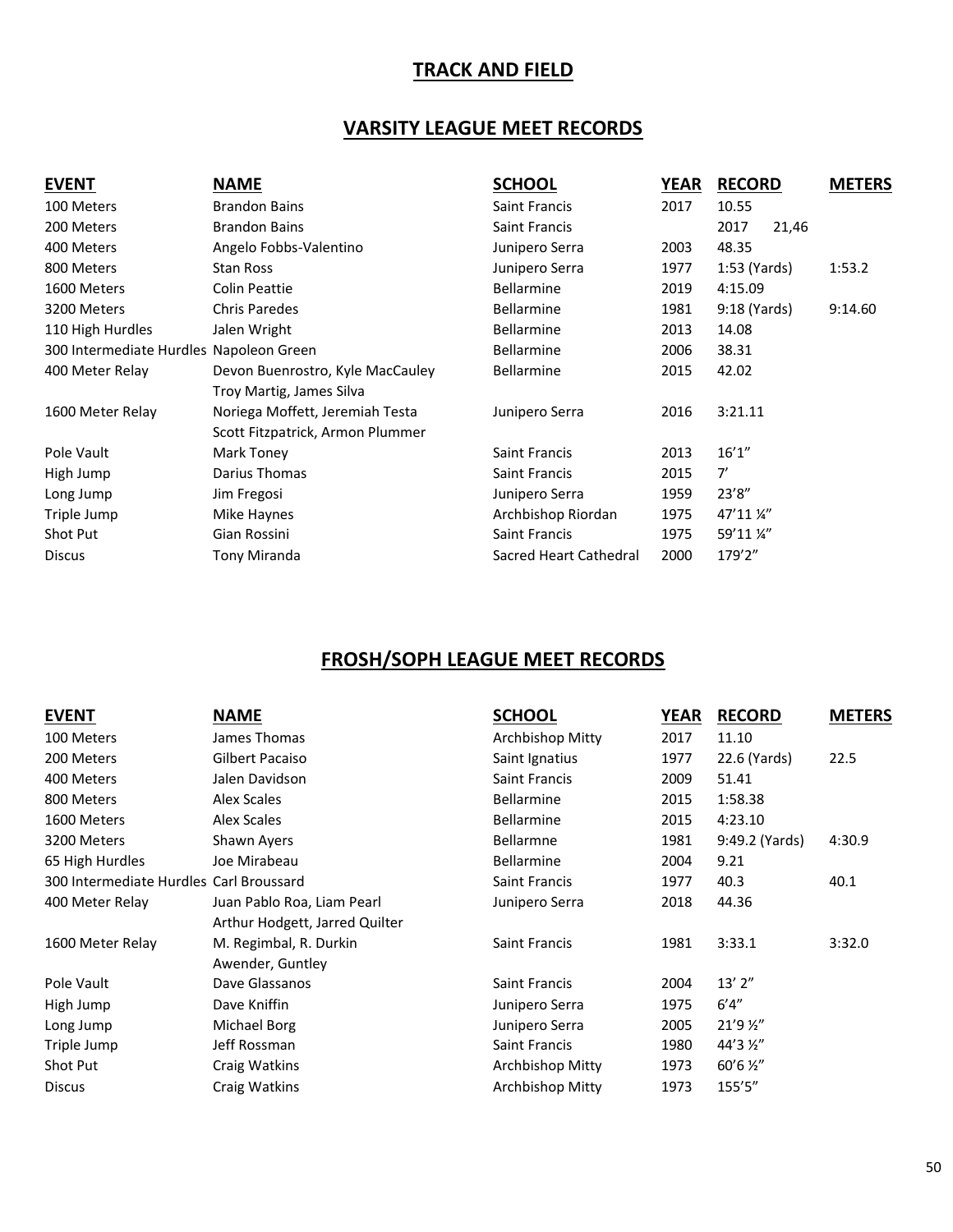### **VOLLEYBALL**

# **TEAM CHAMPIONS**

# **YEAR VARSITY JUNIOR VARSTIY**

| 1996 | Los Gatos                                | No Competition                  |
|------|------------------------------------------|---------------------------------|
| 1997 | <b>Bellarmine</b>                        | <b>Bellarmine</b>               |
| 1998 | <b>Bellarmine</b>                        | <b>Bellarmine</b>               |
| 1999 | <b>Bellarmine</b>                        | <b>Bellarmine</b>               |
| 2000 | <b>Bellarmine</b>                        | Bellarmine                      |
| 2001 | <b>Bellarmine</b>                        | <b>Bellarmine</b>               |
| 2002 | Junipero Serra                           | <b>Bellarmine</b>               |
| 2003 | Bellarmine/Valley Christian              | <b>Bellarmine</b>               |
| 2004 | Bellarmine/Valley Christian              | Bellarmine                      |
| 2005 | <b>Bellarmine</b>                        | <b>Bellarmine</b>               |
| 2006 | <b>Bellarmine/Sacred Heart Cathedral</b> | <b>Saint Francis</b>            |
| 2007 | <b>Bellarmine</b>                        | <b>Bellarmine/Saint Francis</b> |
| 2008 | <b>Bellarmine/Saint Francis</b>          | <b>Bellarmine</b>               |
| 2009 | <b>Bellarmine/Saint Francis</b>          | Bellarmine                      |
| 2010 | <b>Bellarmine</b>                        | Bellarmine                      |
| 2011 | Bellarmine/Saint Ignatius                | <b>Bellarmine</b>               |
| 2012 | Saint Francis                            | Bellarmine                      |
| 2013 | Archbishop Mitty                         | <b>Bellarmine</b>               |
| 2014 | Saint Francis                            | <b>Bellarmine</b>               |
| 2015 | <b>Saint Francis</b>                     | <b>Bellarmine/Saint Francis</b> |
| 2016 | <b>Bellarmine/Saint Francis</b>          | <b>Saint Francis</b>            |
| 2017 | <b>Bellarmine/Saint Francis</b>          | <b>Bellarmine</b>               |
| 2018 | Bellarmine                               | Bellarmine                      |
| 2019 | <b>Bellarmine</b>                        | <b>Bellarmine</b>               |
| 2020 | No Competition (Covid)                   |                                 |
| 2021 | No Competition (Covid)                   |                                 |
|      |                                          |                                 |

2022 Saint Francis Saint Francis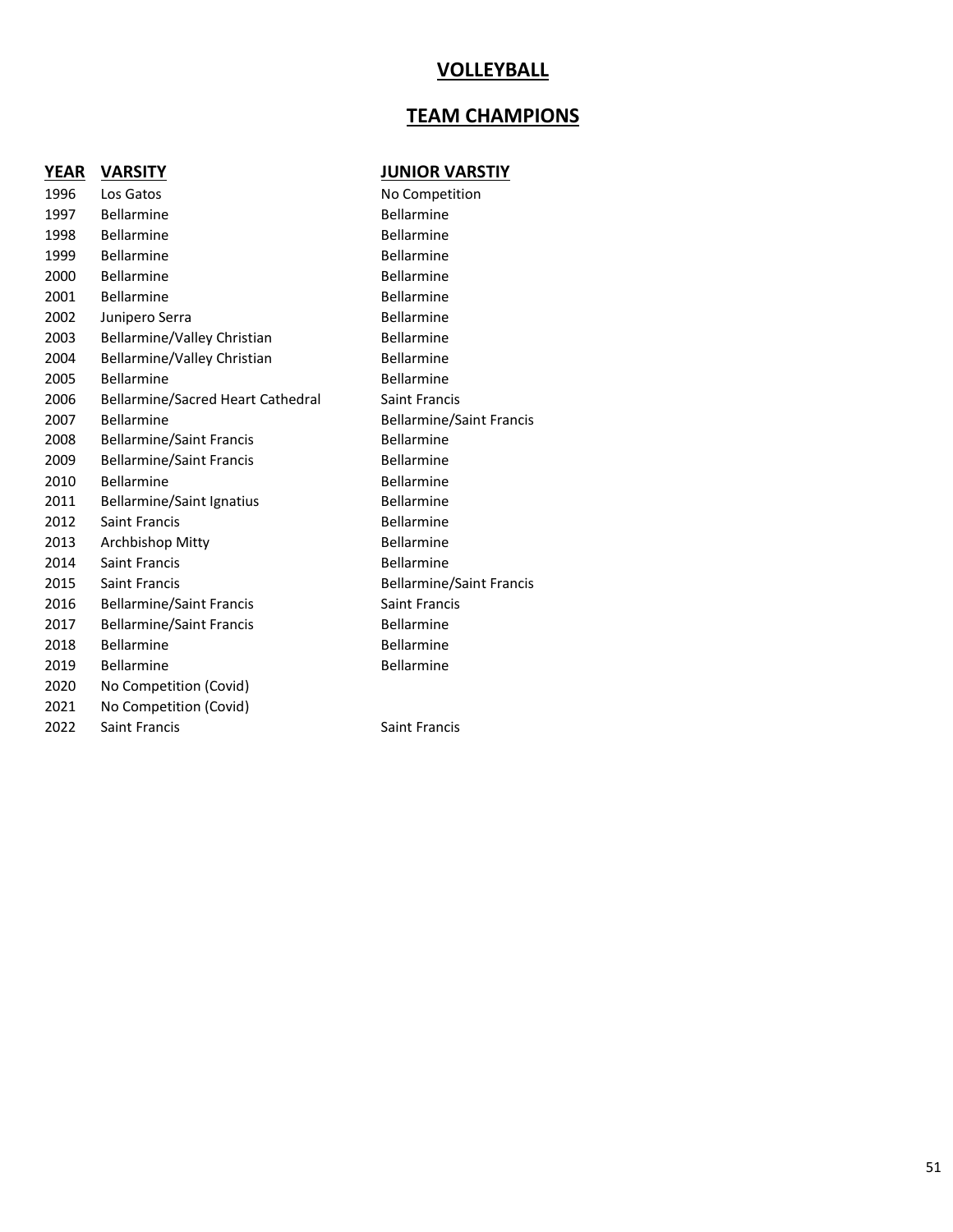# **WATER POLO**

### **TEAM CHAMPIONS**

| <b>YEAR</b> | <b>VARSITY</b>                      | <b>FROSH/SOPH</b>                          | <b>FRESHMA</b>       |
|-------------|-------------------------------------|--------------------------------------------|----------------------|
| 1991        | <b>Bellarmine</b>                   | <b>Bellarmine</b>                          | No Competit          |
| 1992        | <b>Bellarmine</b>                   | Junipero Serra                             | No Competit          |
| 1993        | <b>Bellarmine</b>                   | Junipero Serra                             | No Competit          |
| 1994        | <b>Bellarmine</b>                   | Junipero. Serra                            | No Competit          |
| 1995        | <b>Bellarmine</b>                   | <b>Bellarmine</b>                          | No Competit          |
| 1996        | <b>Bellarmine</b>                   | Junipero Serra                             | No Competit          |
| 1997        | Leland                              | <b>Bellarmine</b>                          | No Competit          |
| 1998        | Bellarmine                          | Bellarmine                                 | No Competit          |
| 1999        | <b>Bellarmine/Saint Francis</b>     | Bellarmine                                 | No Competit          |
| 2000        | <b>Bellarmine/Saint Francis</b>     | <b>Bellarmine</b>                          | No Competit          |
| 2001        | <b>Bellarmine</b>                   | <b>Bellarmine</b>                          | No Competit          |
| 2002        | <b>Bellarmine</b>                   | <b>Bellarmine</b>                          | No Competit          |
| 2003        | <b>Bellarmine</b>                   | <b>Bellarmine</b>                          | No Competit          |
| 2004        | <b>Bellarmine</b>                   | Bellarmine                                 | No Competit          |
| 2005        | <b>Bellarmine</b>                   | Bellarmine/Sacred Heart Prep/Saint Francis | No Competit          |
| 2006        | <b>Bellarmine/Sacred Heart Prep</b> | <b>Saint Francis</b>                       | No Competit          |
| 2007        | Sacred Heart Prep                   | Bellarmine/Sacred Heart Prep/Saint Francis | No Competit          |
| 2008        | Sacred Heart Prep/Saint Francis     | <b>Bellarmine</b>                          | No Competit          |
| 2009        | Sacred Heart Prep/Saint Francis     | <b>Bellarmine</b>                          | Junipero Ser         |
| 2010        | Saint Francis                       | Saint Francis                              |                      |
| 2011        | Sacred Heart Prep                   | <b>Bellarmine</b>                          | <b>Saint Francis</b> |
| 2012        | Sacred Heart Prep                   | <b>Bellarmine</b>                          | <b>Saint Francis</b> |
| 2013        | Sacred Heart Prep                   | <b>Bellarmine</b>                          | <b>Bellarmine</b>    |
| 2014        | Sacred Heart Prep                   | Sacred Heart Prep                          | <b>Valley Christ</b> |
| 2015        | <b>Bellarmine/Sacred Heart Prep</b> | Sacred Heart Prep                          | Saint Ignatiu        |
| 2016        | Sacred Heart Prep                   | Sacred Heart Prep                          | <b>Bellarmine</b>    |
| 2017        | Sacred Heart Prep                   | <b>Bellarmine</b>                          | <b>Bellarmine</b>    |
| 2018        | Sacred Heart Prep                   | Sacred Heart Prep                          | <b>Bellarmine</b>    |
| 2019        | Sacred Heart Prep                   | Bellarmine                                 | <b>Valley Christ</b> |
| 2020        | No Competition (Covid)              |                                            |                      |
| 2021        | Sacred Heart Prep                   | Sacred Heart Prep                          | Bellarmine           |

### **FRESHMAN** No Competition

No Competition No Competition No Competition No Competition No Competition No Competition No Competition No Competition No Competition No Competition No Competition No Competition No Competition No Competition No Competition No Competition No Competition Junipero Serra

Valley Christian

Valley Christian

Saint Ignatius/Valley Christian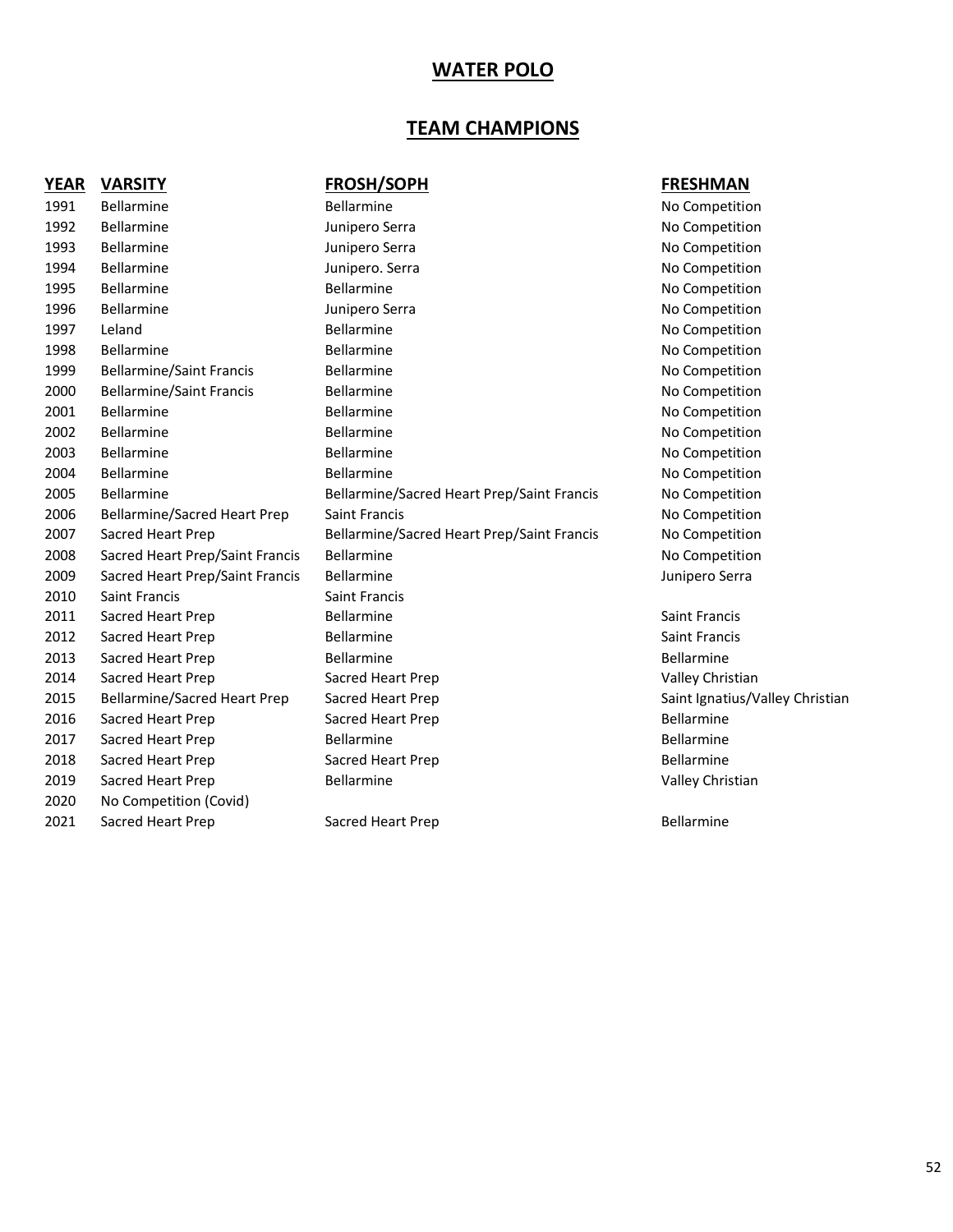# **WRESTLING**

# **TEAM CHAMPIONS**

| <b>YEAR</b> | <b>VARSITY</b>                  | <b>JUNIOR VARSITY</b>             | <b>FRESHMAN</b>                             |
|-------------|---------------------------------|-----------------------------------|---------------------------------------------|
| 1987        | Junipero Serra                  | Bellarmine                        | Archbishop Riordan/Bellarmine               |
| 1988        | <b>Bellarmine</b>               | Bellarmine                        | <b>Bellarmine</b>                           |
| 1989        | <b>Bellarmine</b>               | <b>Bellarmine</b>                 | Bellarmine                                  |
| 1990        | Bellarmine                      | Bellarmine                        | Archbishop Riordan                          |
| 1991        | <b>Bellarmine</b>               | Bellarmine                        | <b>Bellarmine</b>                           |
| 1992        | <b>Bellarmine</b>               | Bellarmine                        | <b>Saint Francis</b>                        |
| 1993        | Saint Francis                   | <b>Bellarmine</b>                 | <b>Bellarmine</b>                           |
| 1994        | Saint Francis                   | <b>Bellarmine</b>                 | Bellarmine                                  |
| 1995        | <b>Bellarmine</b>               | Bellarmine                        | <b>Bellarmine</b>                           |
| 1996        | <b>Bellarmine</b>               | Bellarmine                        | Saint Francis                               |
| 1997        | Bellarmine                      | <b>Bellarmine</b>                 | Saint Francis                               |
| 1998        | Bellarmine                      | Bellarmine                        | <b>Bellarmine</b>                           |
| 1999        | Bellarmine                      | Bellarmine                        | <b>Bellarmine</b>                           |
| 2000        | <b>Bellarmine</b>               | <b>Bellarmine</b>                 | Bellarmine                                  |
| 2001        | Bellarmine                      | Bellarmine                        | Bellarmine                                  |
| 2002        | Bellarmine                      | Bellarmine                        | <b>Saint Francis</b>                        |
| 2003        | <b>Bellarmine</b>               | Bellarmine                        | <b>Bellarmine</b>                           |
| 2004        | Bellarmine                      | <b>Bellarmine</b>                 | <b>Bellarmine</b>                           |
| 2005        | <b>Saint Francis</b>            | Bellarmine/Junipero Serra         | <b>Bellarmine</b>                           |
| 2006        | <b>Bellarmine</b>               | Bellarmine                        | Bellarmine                                  |
| 2007        | Bellarmine/Junipero Serra       | Junipero Serra                    | Bellarmine/Junipero Serra/Saint Francis     |
| 2008        | <b>Saint Francis</b>            | Bellarmine Junipero Serra         | <b>Bellarmine</b>                           |
| 2009        | <b>Bellarmine/Saint Francis</b> | <b>Bellarmine/Saint Francis</b>   | Bellarmine/Junipero Serra                   |
| 2010        | <b>Saint Francis</b>            | <b>Bellarmine/Saint Francis</b>   | Junipero Serra                              |
| 2011        | <b>Bellarmine/Saint Francis</b> | <b>Bellarmine</b>                 | Archbishop Mitty                            |
| 2012        | Saint Francis                   | Saint Francis                     | Bellarmine/Junipero Serra                   |
| 2013        | Junipero Serra                  | Junipero Serra/Saint Francis      | Archbishop Riordan/Junipero Serra           |
| 2014        | Archbishop Mity                 | Junipero Serra                    | Junipero Serra                              |
| 2015        | <b>Bellarmine</b>               | Archbishop Riordan/Junipero Serra | Archbishop Riordan/Junipero Serra           |
| 2016        | Bellarmine/Junipero Serra       | Archbishop Riordan/Bellarmine     | Archbishop Riordan/Bellarmine               |
| 2017        | Junipero Serra                  | Bellarmine                        | Archbishop Riordan/Bellarmine               |
| 2018        | Archbishop Riordan/Bellarmine   | <b>Bellarmine</b>                 | Archbishop Riordan                          |
| 2019        | Bellarmine                      | Archbishop Riordan                | Archbishop Riordan/Saint Francis            |
| 2020        | Archbishop Riordan              | Archbishop Riordan                | Archbishop Riordan/Bellarmine/Saint Francis |
| 2021        | No Competition (Covid)          |                                   |                                             |
| 2022        | Saint Francis                   | Junipero Serra                    | Junipero Serra                              |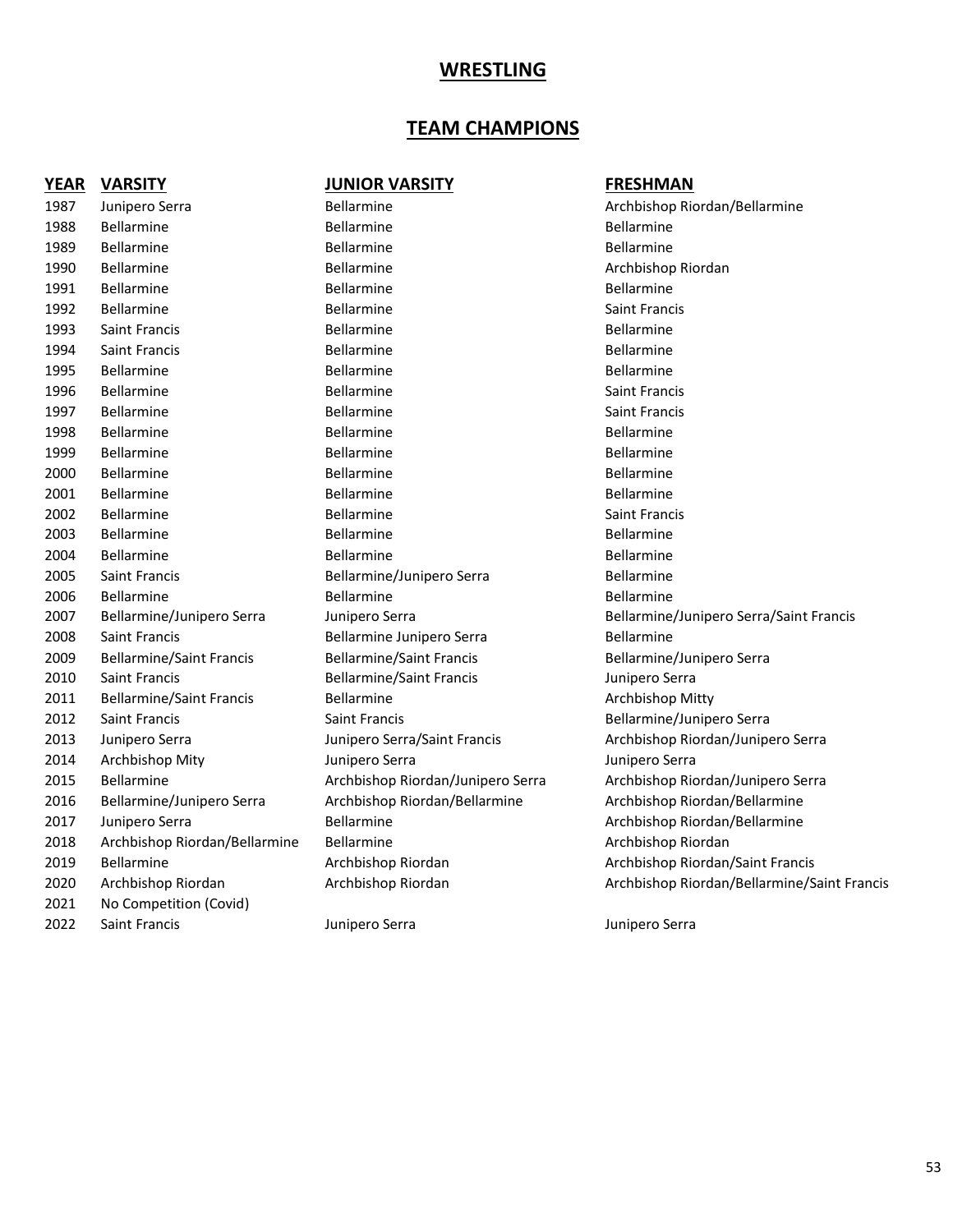# **WOMEN'S SPORTS**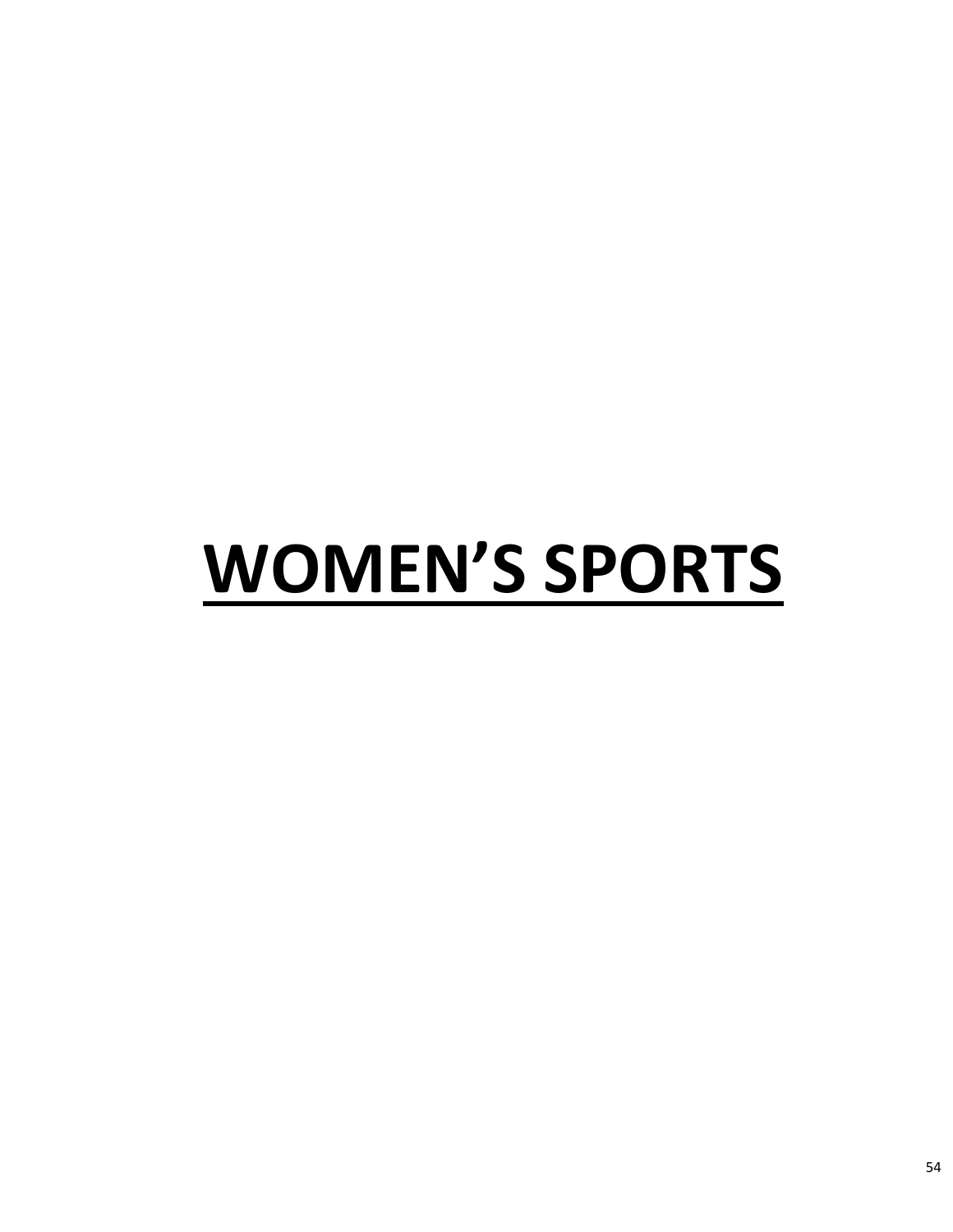# **WOMEN'S VARSITY LEAGUE CHAMPIONSHIPS**

# 2002-2022

| <b>SCHOOL</b>          | BKB |   | GLF | LAX | <b>SOC</b> | SΒ | <b>SW</b> | TEN | ΤR | VB | WP | TOTAL |
|------------------------|-----|---|-----|-----|------------|----|-----------|-----|----|----|----|-------|
| Archbishop Mitty       | 15  | 3 | 0   | 0   | 12         | 14 | 10        | 10  | 8  | 14 | 0  | 86    |
| St. Francis            | 0   | 8 | 5   | 0   | 6          |    |           | 10  | 8  |    |    | 56    |
| St. Ignatius           | 3   | 5 | 11  |     | 3          | 0  | 5         | 5   |    | 0  | 0  | 35    |
| Sacred Heart Prep      | 0   | 0 | 0   | 0   | 0          | 0  | 0         | 2   | 0  | 0  | 16 | 18    |
| Sacred Heart Cathedral | 8   | 0 | 0   | 0   | 0          | 0  | 0         | 0   | 0  | 3  | 0  | 12    |
| Presentation           |     | 4 | 4   | 0   | 0          |    | 0         | 0   | 0  |    | 0  | 11    |
| Valley Christian       | 0   | 0 | 4   | 0   | 2          |    |           | 0   |    |    | 0  | 11    |
| Notre Dame Belmont     | 0   | 0 | 1   | 0   |            |    | 0         | 0   | 0  | 0  | 0  | 3     |

**6/14/22**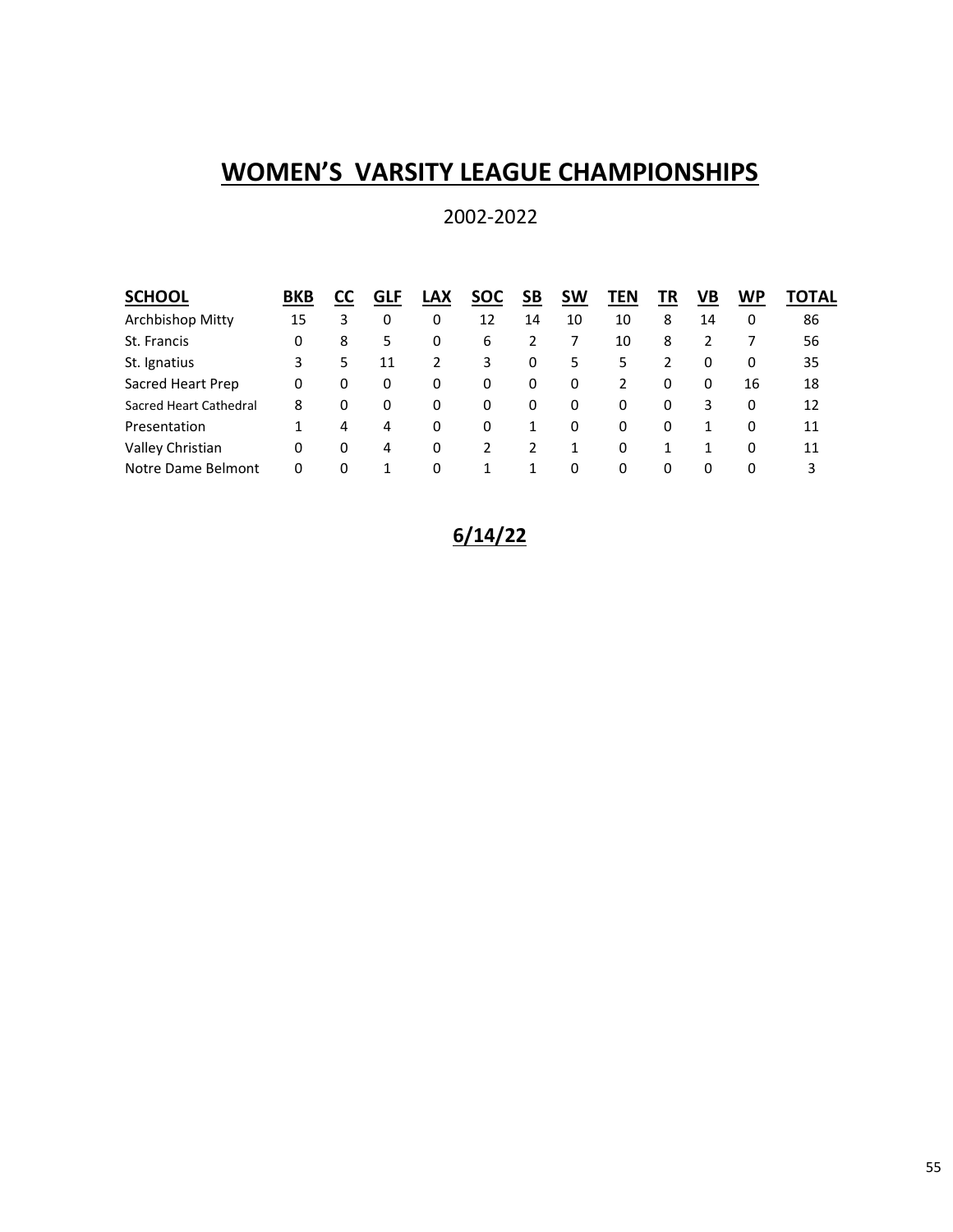# **BASKETBALL**

# **TEAM CHAMPIONS**

### **YEAR VARSITY JUNIOR VARSITY FRESHMAN**

| 2003 | Archbishop Mitty                        | Archbishop Mitty                        | Archbishop Mitty/SHC/Saint Ignatius   |
|------|-----------------------------------------|-----------------------------------------|---------------------------------------|
| 2004 | Archbishop Mitty/Sacred Heart Cathedral | Archbishop Mitty/Sacred Heart Cathedral | Archbishop Mitty/Saint Ignatius       |
| 2005 | Archbishop Mitty/Sacred Heart Cathedral | Saint Ignatius                          | Archbishop Mitty                      |
| 2006 | Archbishop Mitty/SHC/Saint Ignatius     | Saint Ignatius                          | Valley Christian                      |
| 2007 | Sacred Heart Cathedral                  | Archbishop Mitty                        | Archbishop Mitty/Saint Ignatius       |
| 2008 | Sacred Heart Cathedral                  | Archbishop Mitty                        | Archbishop Mitty                      |
| 2009 | Sacred Heart Cathedral                  | Archbishop Mitty                        | Sacred Heart Cathedral/Saint Ignatius |
| 2010 | Archbishop Mitty                        | Archbishop Mitty                        | Saint Francis                         |
| 2011 | Archbishop Mitty/Presentation           | Saint Ignatius                          | Archbishop Mitty                      |
| 2012 | Archbishop Mitty/Saint Ignatius         | Saint Ignatius                          | Sacred Heart Cathedral                |
| 2013 | Archbishop Mitty/Sacred Heart Cathedral | Saint Francis/Saint Ignatius            | Sacred Heart Cathedral                |
| 2014 | Sacred Heart Cathedral/Saint Ignatius   | Sacred Heart Cathedral                  | Archbishop Mitty                      |
| 2015 | Archbishop Mitty/Saint Ignatius         | Sacred Heart Cathedral                  | Archbishop Mitty                      |
| 2016 | Archbishop Mitty                        | Sacred Heart Cathedral                  | Archbishop Mitty                      |
| 2017 | Archbishop Mitty                        | Archbishop Mitty                        | Sacred Heart Cathedral                |
| 2018 | Archbishop Mitty                        | Archbishop Mitty                        | Archbishop Mitty                      |
| 2019 | Archbishop Mitty                        | Archbishop Mitty                        | Archbishop Mitty                      |
| 2020 | Archbishop Mitty                        | Archbishop Mitty                        | Archbishop Mitty                      |
| 2021 | No Competition (Covid)                  |                                         |                                       |
| 2022 | Archbishop Mitty                        | Archbishop Mitty                        | Archbishop Mitty                      |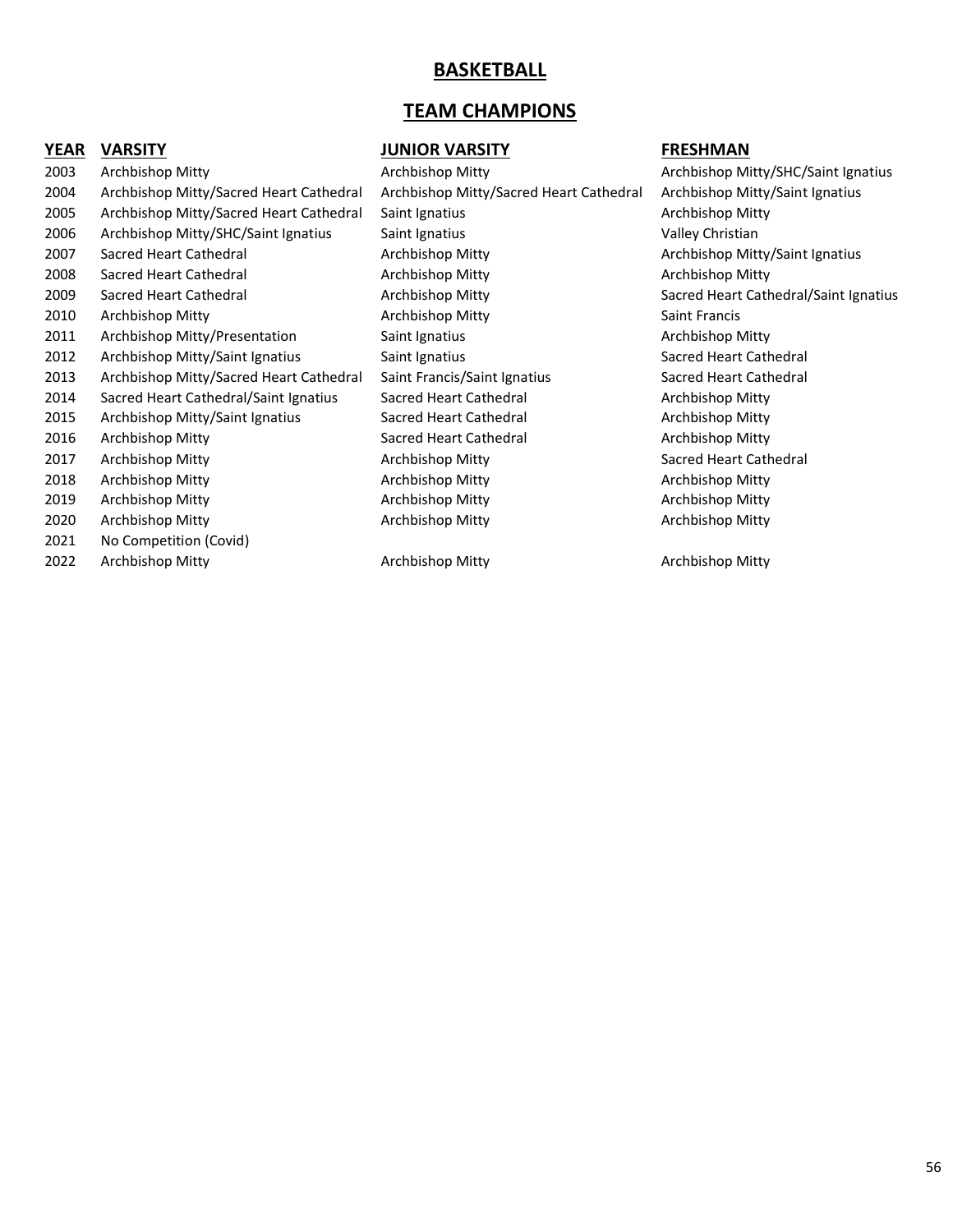### **BASKETBALL**

### **PLAYERS OF THE YEAR**

### **YEAR NAME SCHOOL** 2003 Khalilah Daniels Archbishop Mitty 2004 Ashley Guerra Archbishop Mitty 2005 Georgia Onyemen Sacred Heart Cathedral 2006 Danielle Robinson Archbishop Mitty 2007 Danielle Robinson Archbishop Mitty 2008 Jazmine Jackson Sacred Heart Cathedral 2009 Ki-Shawna Moore Sacred Heart Cathedral 2010 Elise O'Connor Saint Ignatius 2011 Ashley Watson Archbishop Mitty 2012 Maria Kemiji-McDonald Saint Ignatius 2013 Kelli Hayes Archbishop Mitty 2014 Kelli Hayes **Archbishop Mitty** Geanna Summers-Luaulu Sacred Heart Cathedral 2015 Sydney Raggio Saint Ignatius 2016 Madeline Holland Archbishop Mitty IImar'I Thomas Sacred Heart Cathedral 2017 Ilmar'l Thomas Sacred Heart Cathedral 2018 Haley Jones **Archbishop Mitty** 2019 Haley Jones Archbishop Mitty 2020 Ashley Hiraki Archbishop Mitty 2021 No Cometition (Covid) 2022 Morgan Cheli Archbishop Mitty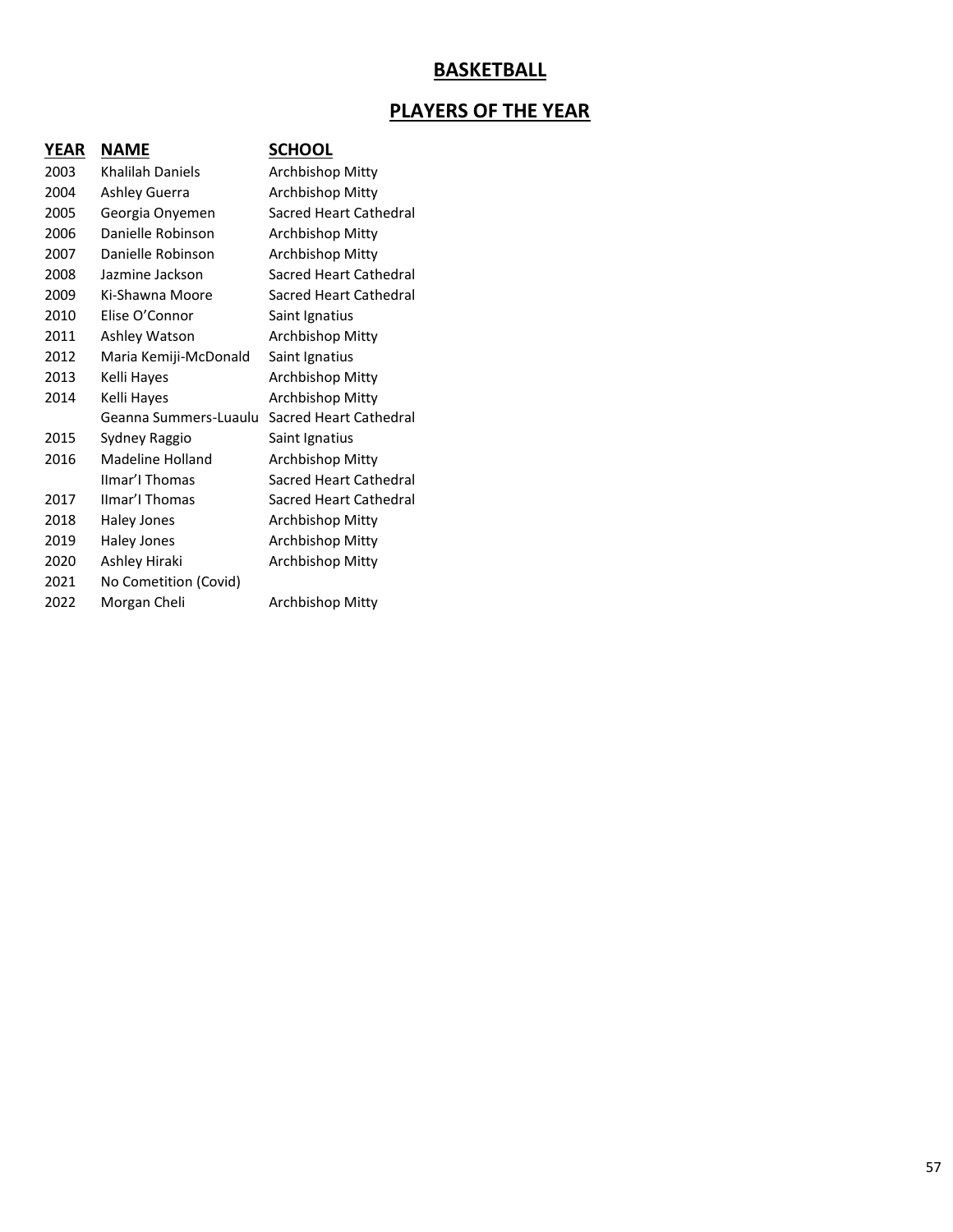# **BASKETBALL**

# **TEAM RECORDS**

| Most Points – Season                       |
|--------------------------------------------|
| Least Points Allowed – Season              |
| Most Points – Game                         |
| Most Field Goals – Game                    |
| Most Three Point Field Goals – Game        |
| Most Free Throws Attempted – Game          |
| Most Free Throws Made - Game               |
| Most Total Three Point Field Goals – Game  |
| Most Total Points – WCAL Playoffs          |
| Most Field Goals – WCAL Playoffs           |
| Most Free Throws Attempted – WCAL Playoffs |

|--|--|

| <b>SCHOOL</b><br><b>RECORD</b><br><b>CATEGORY</b><br><b>YEAR</b><br>Archbishop Mitty<br>Most Points - Season<br>803<br>2018<br>Archbishop Mitty<br>Least Points Allowed - Season<br>397<br>2019<br>Archbishop Mitty<br>Most Points – Game<br>2018<br>105<br>Archbishop Mitty<br>2018<br>Most Field Goals – Game<br>40<br>Valley Christian<br>Most Three Point Field Goals - Game<br>2016<br>14<br>Most Free Throws Attempted - Game<br>Valley Christian<br>2006<br>35<br>Archbishop Mitty<br>Most Free Throws Made – Game<br>25<br>2003<br>Archbishop Mitty (9) vs. Saint Francis (6)<br>Most Total Three Point Field Goals - Game<br>15<br>2006<br>Archbishop Mitty (3 Games)<br>Most Total Points - WCAL Playoffs<br>173<br>2003<br>Most Field Goals - WCAL Playoffs<br>Archbishop Mitty (3 Games)<br>63<br>2003<br>Sacred Heart Cathedral (3 Games)<br>Most Free Throws Attempted - WCAL Playoffs<br>56<br>2005 |  |  |
|--------------------------------------------------------------------------------------------------------------------------------------------------------------------------------------------------------------------------------------------------------------------------------------------------------------------------------------------------------------------------------------------------------------------------------------------------------------------------------------------------------------------------------------------------------------------------------------------------------------------------------------------------------------------------------------------------------------------------------------------------------------------------------------------------------------------------------------------------------------------------------------------------------------------|--|--|
|                                                                                                                                                                                                                                                                                                                                                                                                                                                                                                                                                                                                                                                                                                                                                                                                                                                                                                                    |  |  |
|                                                                                                                                                                                                                                                                                                                                                                                                                                                                                                                                                                                                                                                                                                                                                                                                                                                                                                                    |  |  |
|                                                                                                                                                                                                                                                                                                                                                                                                                                                                                                                                                                                                                                                                                                                                                                                                                                                                                                                    |  |  |
|                                                                                                                                                                                                                                                                                                                                                                                                                                                                                                                                                                                                                                                                                                                                                                                                                                                                                                                    |  |  |
|                                                                                                                                                                                                                                                                                                                                                                                                                                                                                                                                                                                                                                                                                                                                                                                                                                                                                                                    |  |  |
|                                                                                                                                                                                                                                                                                                                                                                                                                                                                                                                                                                                                                                                                                                                                                                                                                                                                                                                    |  |  |
|                                                                                                                                                                                                                                                                                                                                                                                                                                                                                                                                                                                                                                                                                                                                                                                                                                                                                                                    |  |  |
|                                                                                                                                                                                                                                                                                                                                                                                                                                                                                                                                                                                                                                                                                                                                                                                                                                                                                                                    |  |  |
|                                                                                                                                                                                                                                                                                                                                                                                                                                                                                                                                                                                                                                                                                                                                                                                                                                                                                                                    |  |  |
|                                                                                                                                                                                                                                                                                                                                                                                                                                                                                                                                                                                                                                                                                                                                                                                                                                                                                                                    |  |  |
|                                                                                                                                                                                                                                                                                                                                                                                                                                                                                                                                                                                                                                                                                                                                                                                                                                                                                                                    |  |  |
|                                                                                                                                                                                                                                                                                                                                                                                                                                                                                                                                                                                                                                                                                                                                                                                                                                                                                                                    |  |  |

# **INDIVIDUAL RECORDS**

| <b>CATEGORY</b>                                 | <b>NAME</b>        | <b>SCHOOL</b>           | <b>RECORD</b> | <b>YEAR</b> |
|-------------------------------------------------|--------------------|-------------------------|---------------|-------------|
| Most Points - Season                            | Haley Jones        | <b>Archbishop Mitty</b> | 293           | 2019        |
| Most Field Goals - Season                       | Ilmar'l Thomas     | Sacred Heart Cathedral  | 116           | 2016        |
| <b>Highest Scoring Average</b>                  | <b>Haley Jones</b> | Archbishop Mitty        | 29.3          | 2019        |
| Most Three Point Field Goals - Season           | Katie Mason        | Valley Christian        | 30            | 2018        |
| Most Three Point Field Goals Attempted - Season | A.J. Newton        | Valley Christian        | 66 (12 Games) | 2009        |
| Most Free Throws - Season                       | J. Pecota          | Sacred Heart Prep       | 71            | 2005        |
| Best Free Throw Percentage                      | A. Shivo           | Saint Ignatius          | 54.3%         | 2007        |
| Best Field Goal Percentage - Season             | N. Yarwasky        | Presentation            | 64.0%         | 2003        |
| Best Three Point Field Goal Percentage - Season | Ilmar'l Thomas     | Sacred Heart Cathedral  | 56.3%         | 2016        |
| Most Rebounds - Season                          | R. Trotter         | Saint Francis           | 174           | 2005        |
| Most Points – Game                              | Haley Jones        | Archbishop Mitty        | 43            | 2019        |
| Most Field Goals - Game                         | <b>Haley Jones</b> | Archbishop Mitty        | 15            | 2019        |
| Most Three Point Field Goals - Game             | K. McCallsiter     | Archbishop Mitty        | 6             | 2006        |
| Most Rebounds - Game                            | Ilmar'l Thomas     | Sacred Heart Cathedral  | 20            | 2017        |
| Most Free Throws Attempted - Game               | Ilmar'l Thomas     | Sacred Heart Cathedral  | 15            | 2017        |
| Most Free Throws Made - Game                    | Ilmar'l Thomas     | Sacred Heart Cathedral  | 12            | 2017        |
| Most Total Points - WCAL Playoffs               | G. Onyemen         | Sacred Heart Cathedral  | 43 (3 Games)  | 2009        |
| Most Field Goals - WCAL Playoffs                | N. Yarwasky        | Presentation            | 19 (3 Games)  | 2003        |
| Most Three Point Field Goals - WCAL Playoffs    | J. Davis           | Valley Christian        | 7 (3 Games)   | 2009        |
| Most Free Throws Attempted - WCAL Playoffs      | K. Moore           | Sacred Heart Cathedral  | 14 (3 Games)  | 2009        |
| Most Free Throws Made - WCAL Playoffs           | G. Onyemen         | Sacred Heart Cathedral  | 16 (3 Games)  | 2003        |
|                                                 |                    |                         |               |             |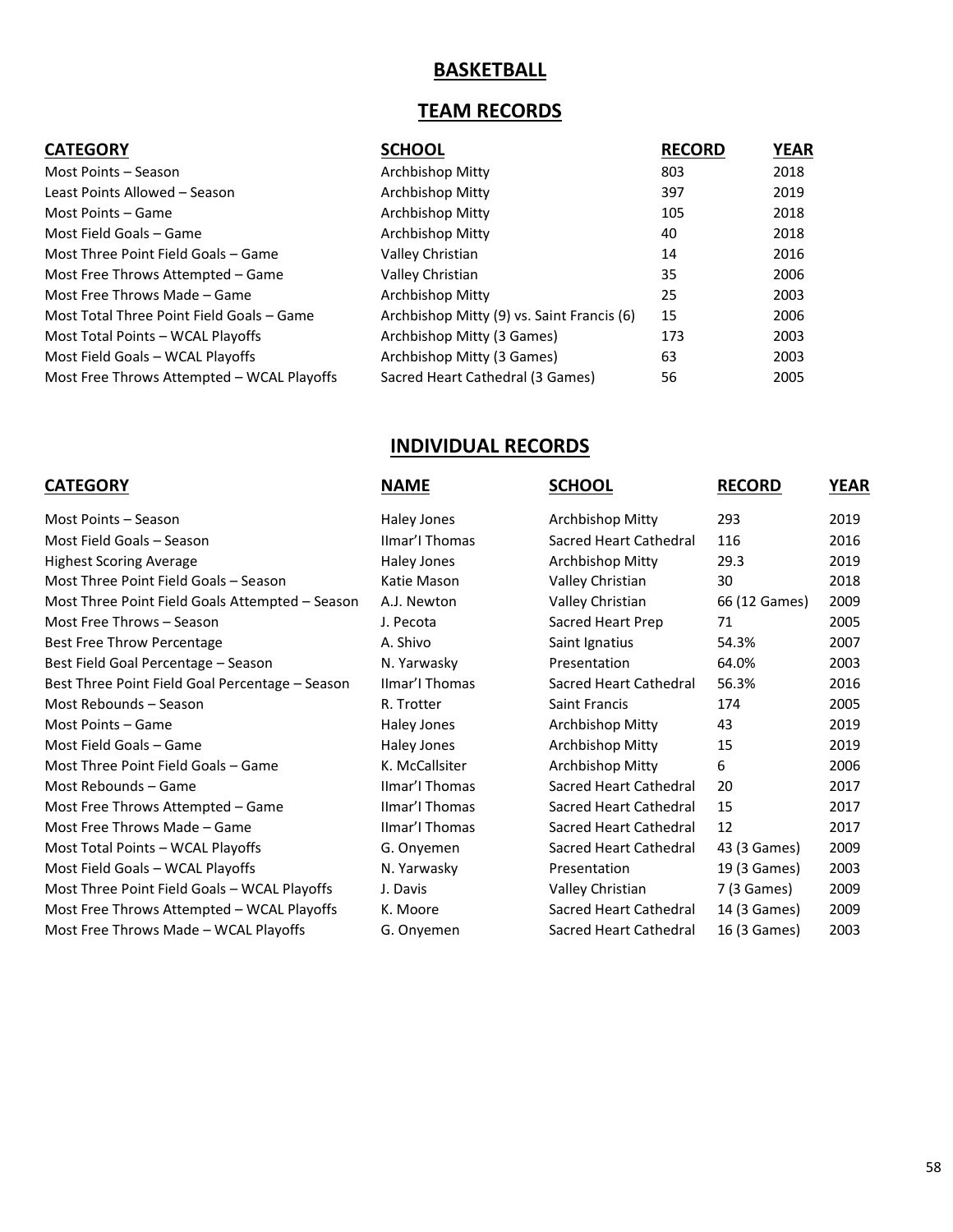### **CROSS COUNTRY**

### **TEAM CHAMPIONS**

### **YEAR VARSITY JUNIOR VARSITY FROSH/SOPH**

2002 Saint Ignatius Saint Ignatius Saint Ignatius 2003 Presentation Saint Ignatius Saint Francis 2004 Saint Ignatius Saint Ignatius Saint Ignatius Saint Ignatius Saint Ignatius 2005 Archbishop Mitty Saint Francis Saint Ignatius/Saint Francis 2006 Saint Francis Saint Francis Saint Ignatius 2007 Saint Ignatius Saint Ignatius Saint Ignatius Saint Ignatius Saint Ignatius Saint Ignatius 2008 Saint Ignatius Saint Ignatius Saint Ignatius 2009 Saint Ignatius **Archbishop Mitty** Communist Saint Ignatius Saint Ignatius Saint Ignatius 2010 Saint Francis Saint Ignatius Saint Francis 2011 Presentation Saint Ignatius Saint Francis 2012 Archbishop Mitty Archbishop Mitty Archbishop Mitty 2013 Saint Francis **Archbishop Mitty/Saint Francis** Saint Ignatius Saint Ignatius 2014 Archbishop Mitty Saint Francis Communication Archbishop Mitty 2015 Saint Francis **Saint Francis** Archbishop Mitty Saint Saint Francis 2016 Saint Francis **Communist Presentation/Saint Ignatius** Saint Francis Saint Francis 2017 Presentation Saint Ignatius Saint Ignatius Presentation 2018 Presentation/Saint Francis Presentation Sacred Heart Cathedral 2019 Saint Francis Saint Francis Saint Francis 2020 No Competition (Covid) 2021 Saint Francis Saint Francis Saint Francis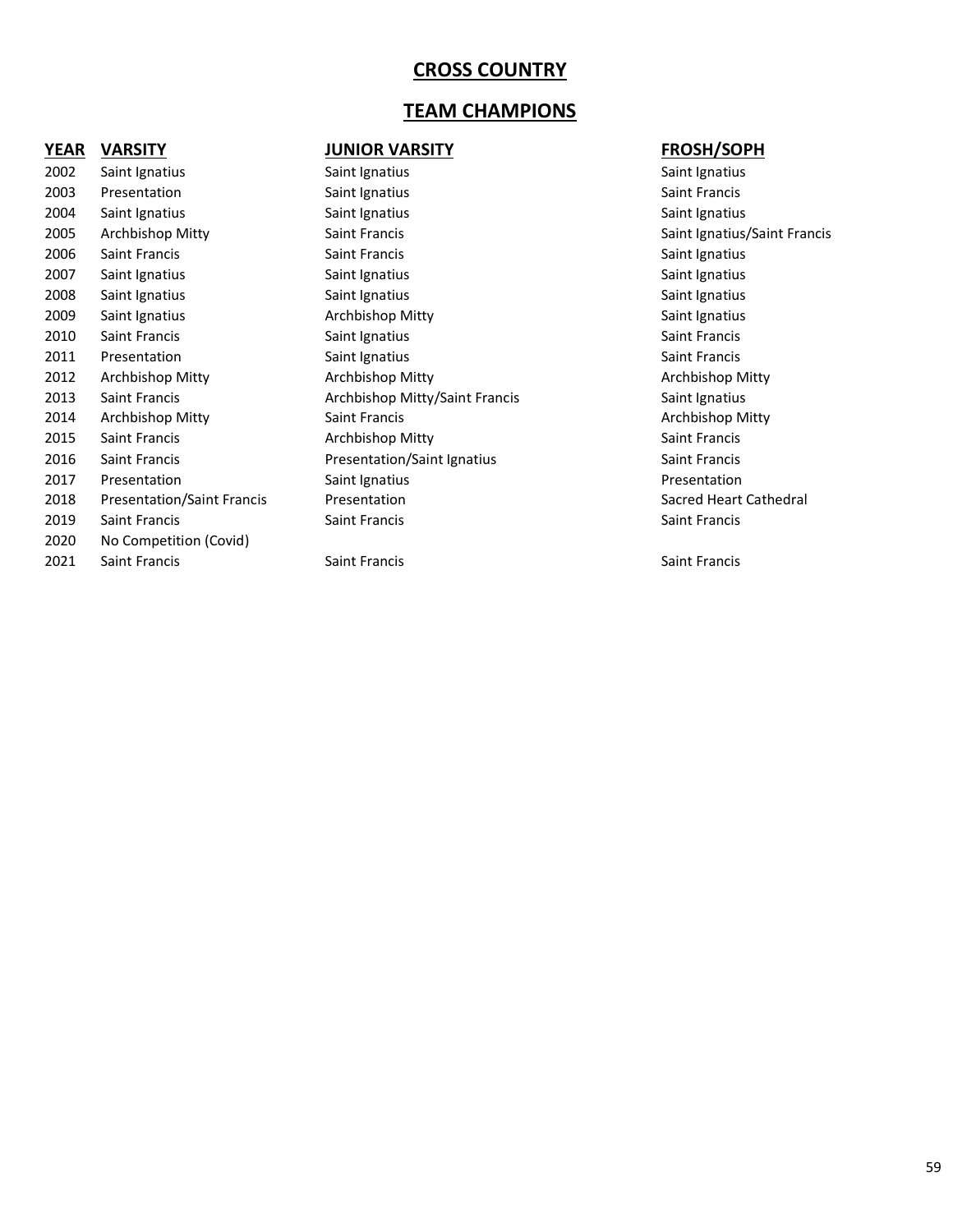# **CROSS COUNTRY**

# **INDIVIDUAL CHAMPIONS**

| YEAR | <b>NAME</b>            | <b>SCHOOL</b>          | TIME    |
|------|------------------------|------------------------|---------|
| 2002 | Michelle Gallagher     | Sacred Heart Cathedral | 17:33   |
| 2003 | Melissa Grelli         | Presentation           | 17:33   |
| 2004 | Ciara Viehweg          | Saint Ignatius         | 17:48   |
| 2005 | Jennifer Bergman       | Valley Christian       | 18:00   |
| 2006 | Katy Daly              | Saint Ignatius         | 17:47   |
| 2007 | Jennifer Bergman       | Valley Christian       | 17:25   |
| 2008 | Jennifer Bergman       | Valley Christian       | 17:16   |
| 2009 | <b>Rachel Hinds</b>    | Saint Ignatius         | 18:24   |
| 2010 | Morgan Lira            | Valley Christian       | 18:21   |
| 2011 | Laura Vazquez          | Presentation           | 18:07   |
| 2012 | Kendall Hacker         | Saint Ignatius         | 18:03   |
| 2013 | Julia Bounds           | Saint Francis          | 18:14   |
| 2014 | Gia Kim                | Saint Francis          | 18:14   |
| 2015 | Julia Lemak            | Archbishop Mitty       | 17:41   |
| 2016 | <b>Emily Skahill</b>   | <b>Saint Francis</b>   | 17:59   |
| 2017 | Paige Comiso           | Presentation           | 18:44.7 |
| 2018 | Giana Mendoza          | Presentation           | 18:08.8 |
| 2019 | Giana Mendoza          | Presentation           | 17:44.3 |
| 2020 | No Competition (Covid) |                        |         |
| 2021 | Sabrina Zanetto        | Saint Francis          | 18:25.0 |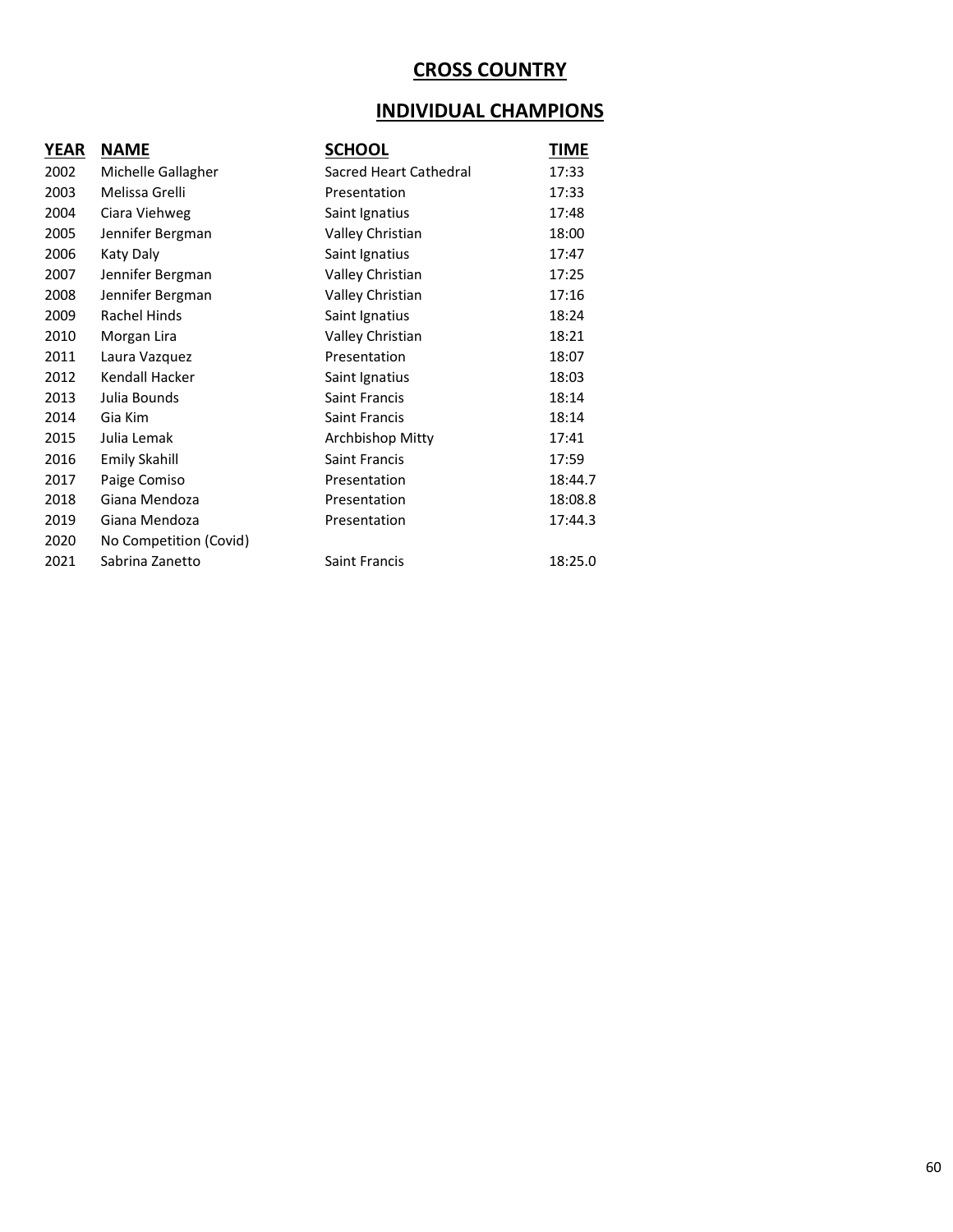# **GOLF**

# **TEAM CHAMPIONS**

### **YEAR VARSITY JUNIOR VARSITY**

| 2002 | Sant Ignatius/Notre Dame Belmont             | No Competition   |
|------|----------------------------------------------|------------------|
| 2003 | Saint Ignatius                               | No Competition   |
| 2004 | Saint Ignatius                               | No Competition   |
| 2005 | Saint Ignatius                               | No Competition   |
| 2006 | Saint Ignatius                               | No Competition   |
| 2007 | Saint Ignatius                               | Presentation     |
| 2008 | Presentation/Saint Ignatius                  | Presentation     |
| 2009 | Presentation/Saint Ignatius                  | Valley Christian |
| 2010 | Presentation/Saint Ignatius                  | Saint Ignatius   |
| 2011 | Saint Ignatius                               | Saint Ignatius   |
| 2012 | Presentation/Saint Ignatius/Valley Christian | Saint Ignatius   |
| 2013 | Saint Francis                                | Saint Ignatius   |
| 2014 | <b>Saint Francis</b>                         | Saint Ignatius   |
| 2015 | Saint Francis                                | Saint Ignatius   |
| 2016 | Saint Francis/Valley Christian               | Saint Francis    |
| 2017 | <b>Saint Francis</b>                         | Saint Francis    |
| 2018 | Valley Christian                             | Saint Francis    |
| 2019 | Valley Christian                             | Valley Christian |
| 2020 | No Competition (Covid)                       |                  |
| 2021 | Valley Christian                             | Valley Christian |
|      |                                              |                  |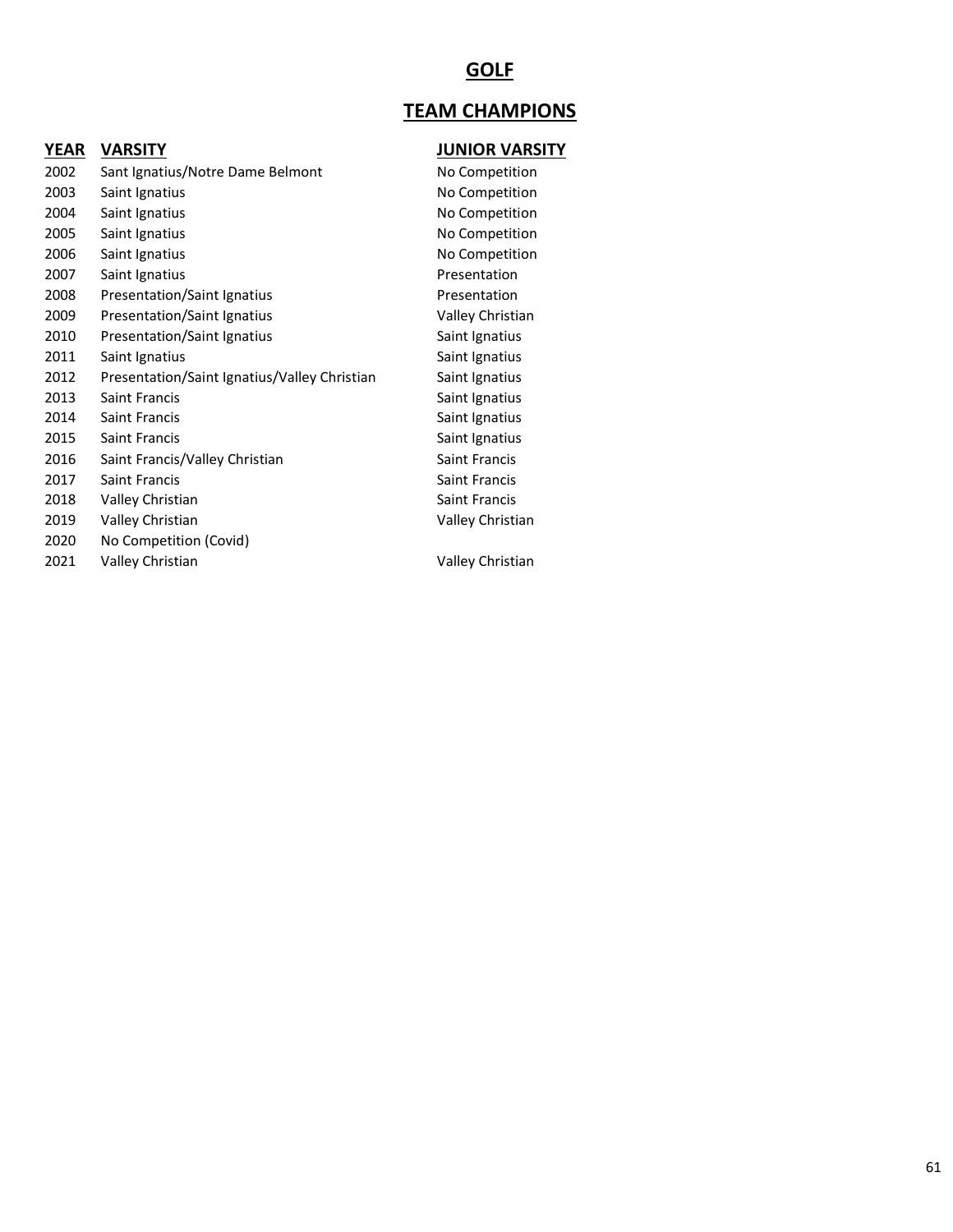# **GOLF LEAGUE RECORDS**

| <b>CATEGORY</b>                          | <b>NAME</b>     | <b>SCHOOL</b>        | <b>RECORD</b> | <b>YEAR</b> |
|------------------------------------------|-----------------|----------------------|---------------|-------------|
| Individual Low Gross                     | Aishvaraya Bedi | <b>Saint Francis</b> | 31            | 2018        |
| Team Low Gross                           |                 | <b>Saint Francis</b> | 180           | 2015        |
| Tournament Individual Low Gross Nancy Xu |                 | <b>Saint Francis</b> | 68            | 2012        |
| Tournament Team Low Gross                |                 | <b>Saint Francis</b> | 371           | 2015        |
|                                          |                 |                      |               |             |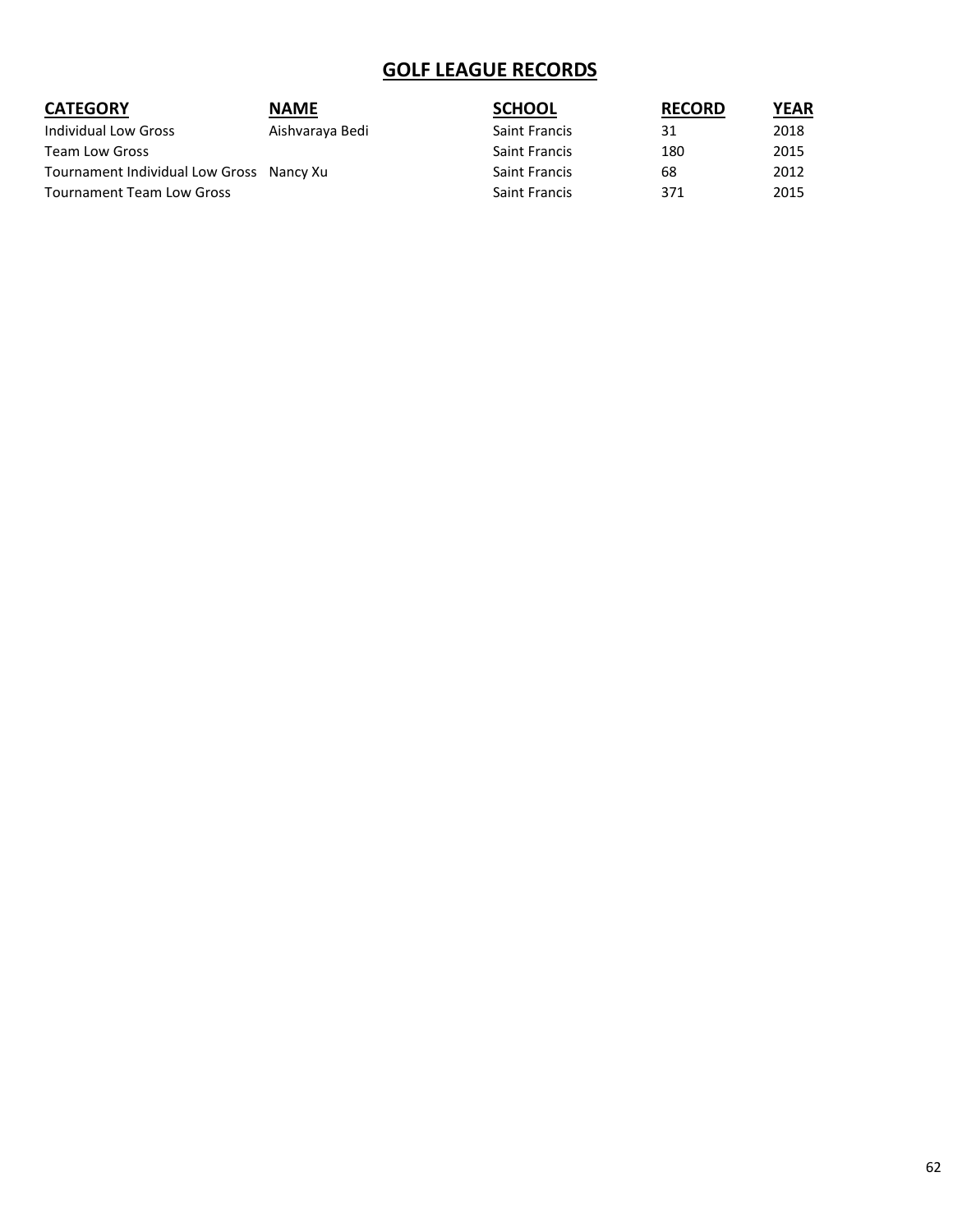# **GOLF INDIVIDUAL CHAMPION**

| <b>YEAR</b> | <b>NAME</b>            | SCHOOL             | <b>SCORE</b> | <b>COURSE</b>        |
|-------------|------------------------|--------------------|--------------|----------------------|
| 2003        | <b>Elaine Harris</b>   | Saint Ignatius     | 80           |                      |
| 2004        | Erica Moston           | Notre Dame Belmont | 75           |                      |
| 2005        | Rosalie Tolentino      | Saint Ignatius     | 82           |                      |
| 2006        | Nicole Lata            | Saint Francis      | 76           |                      |
| 2007        | Mariko Tumangan        | Presentation       | 71           |                      |
| 2008        | Mariko Tumangan        | Presentation       | 71           |                      |
| 2009        | Mariko Tumangan        | Presentation       | 77           |                      |
| 2010        | Mariko Tumangan        | Presentation       | 71           |                      |
| 2011        | Alexandra Wong         | Saint Ignatius     | 73           |                      |
| 2012        | Nancy Xu               | Saint Francis      | 68           | Poplar Creek         |
| 2013        | Bibilana Liu           | Saint Francis      | 70           | Spring Valley        |
| 2014        | Maya Pugatch           | Saint Francis      | 69           | Spring Valley        |
| 2015        | Samantha Gong          | Saint Ignatius     | 69           | <b>Spring Valley</b> |
| 2016        | Quynn Duong            | Valley Christian   | 72           | Santa Teresa         |
| 2017        | Doodle Yuen            | Saint Francis      | 69           | Santa Teresa         |
| 2018        | Doodle Yuen            | Saint Francis      | 71           | Santa Teresa         |
| 2019        | Aishvarya Bedi         | Saint Francis      | 69           | Santa Teresa         |
| 2020        | No Competition (Covid) |                    |              |                      |
| 2021        | Joyce Zhang            | Valley Christian   | 73           | Los Lagos            |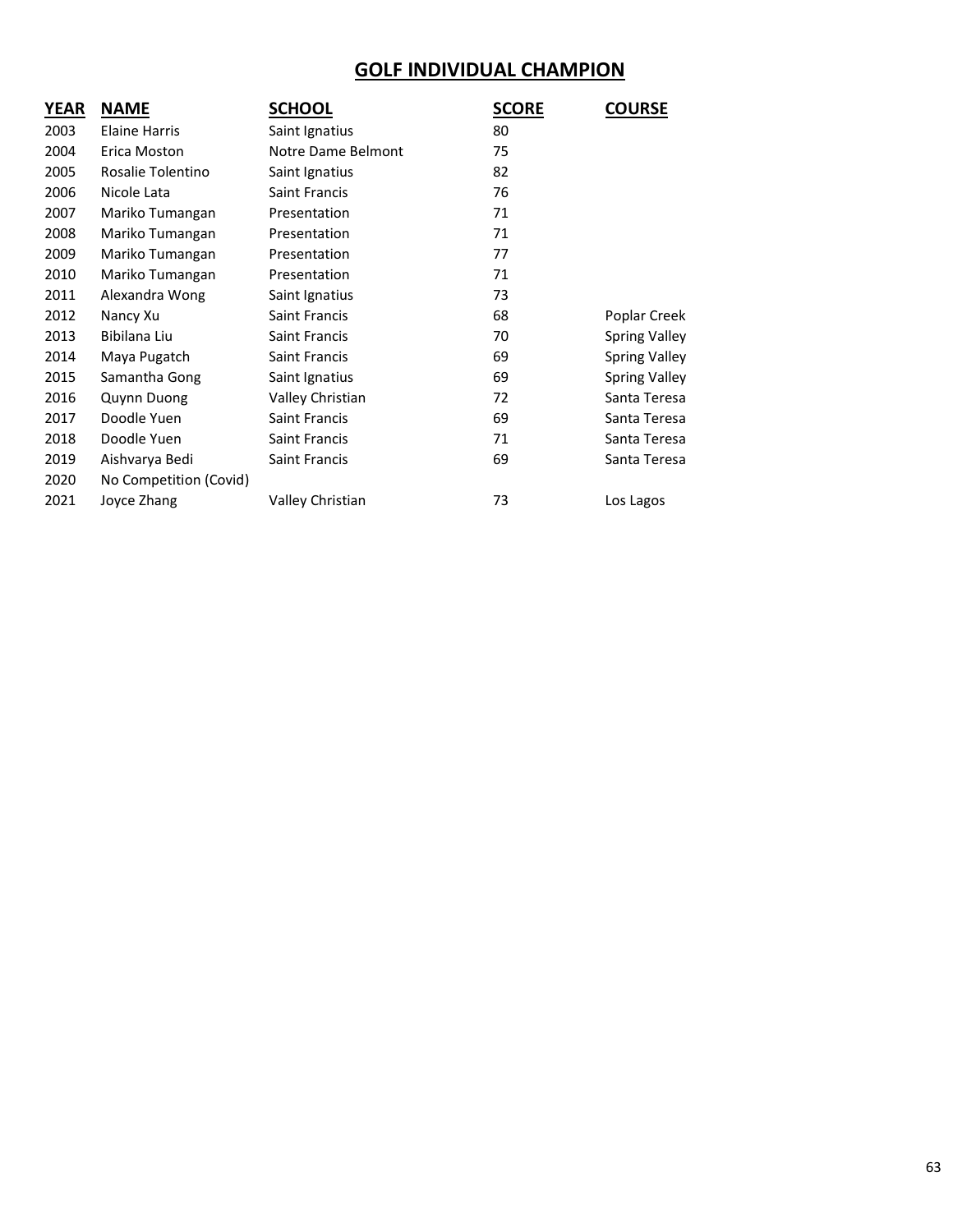### **LACROSSE**

### **TEAM CHAMPIONS**

### **YEAR VARSITY JUNIOR VARSITY**

2015 Saint Ignatius Saint Francis/Saint Ignatius 2016 Saint Ignatius **Saint Ignatius** Saint Ignatius

# **PLAYERS OF THE YEAR**

### **YEAR AWARD NAME SCHOOL**

# 2015 Attackers of the Year **Emma Knaus** Emma Knaus Saint Ignatius 2015 Midfielder of the Year Catriona Barry Saint Ignatius 2015 Defender of the Year Kyra Pelton Saint Ignatius 2015 Goalies of the Year **Emilee Pineda** Sant Ignatius 2016 Attacker of the Year Catriona Barry Saint Ignatius 2016 Midfielder of the Year Natalie Goodson Archbishop Mitty 2016 Defenders of the Year Jacyln Barry Saint Ignatius 2016 Goalie of the Year **Emilee Pineda** Saint Ignatius

Jessika Bassi Saint Francis

Samantha Zamora **Archbishop Mitty** Corrina Spalding **Archbishop Mitty**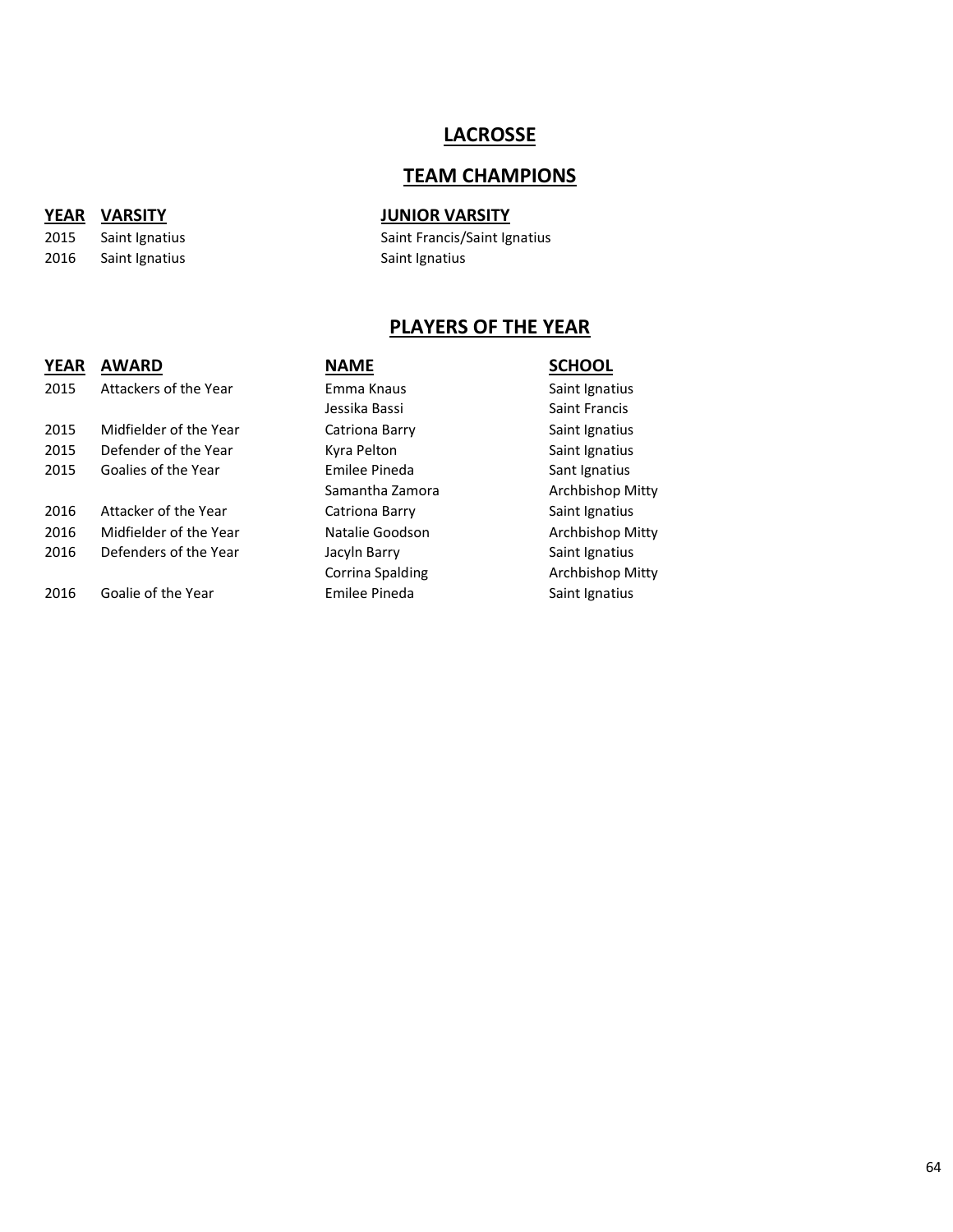### **SOCCER**

### **TEAM CHAMPIONS**

### **YEAR VARSITY JUNIOR VARSITY FRESHMAN**

| 2003 | Saint Francis                     | Notre Dame Belmont                           | Archbishop Mitty   |
|------|-----------------------------------|----------------------------------------------|--------------------|
| 2004 | Notre Dame Belmont                | Archbishop Mitty                             | Archbishop Mitty   |
| 2005 | Archbishop Mitty/Saint Francis    | Archbishop Mitty                             | Saint Ignatius     |
| 2006 | Archbishop Mitty/Saint Francis    | Archbishop Mitty                             | Presentation       |
| 2007 | Archbishop Mitty/Valley Christian | Saint Ignatius                               | Archbishop Mitty   |
| 2008 | Archbishop Mitty                  | Archbishop Mitty/Saint Ignatius              | Saint Francis      |
| 2009 | Saint Francis/Saint Ignatius      | Archbishop Mitty/Presentation/Saint Ignatius | Saint Francis      |
| 2010 | <b>Presentation/Saint Francis</b> | Archbishop Mitty                             | Notre Dame Belm    |
| 2011 | Archbishop Mitty                  | Saint Francis                                | Archbishop Mitty   |
| 2012 | Archbishop Mitty                  | Saint Francis                                | Archbishop Mitty   |
| 2013 | Archbishop Mitty                  | Saint Francis                                | Saint Ignatius     |
| 2014 | Saint Ignatius/Valley Christian   | Saint Ignatius                               | Archbishop Mitty   |
| 2015 | Archbishop Mitty                  | Archbishop Mitty                             | Archbishop Mitty   |
| 2016 | Archbishop Mitty                  | Saint Francis                                | Saint Francis/Sain |
| 2017 | Archbishop Mitty                  | Saint Francis                                | Saint Ignatius     |
| 2018 | Archbishop Mitty                  | Saint Francis                                | Saint Ignatius     |
| 2019 | Saint Ignatius                    | Saint Ignatius                               | Saint Ignatius     |
| 2020 | Archbishop Mitty                  | Saint Ignatius                               | Sacred Heart Cath  |
| 2021 | No Competition (Covid)            |                                              |                    |
| 2022 | Saint Francis                     | Saint Ignatius                               | Archbishop Mitty   |

Archbishop Mitty Archbishop Mitty Saint Ignatius Archbishop Mitty Notre Dame Belmont Archbishop Mitty/Saint Francis Archbishop Mitty/Presentation Saint Ignatius Archbishop Mitty Archbishop Mitty/Saint Francis Saint Francis/Saint Ignatius Saint Ignatius Saint Ignatius Saint Ignatius Sacred Heart Cathedral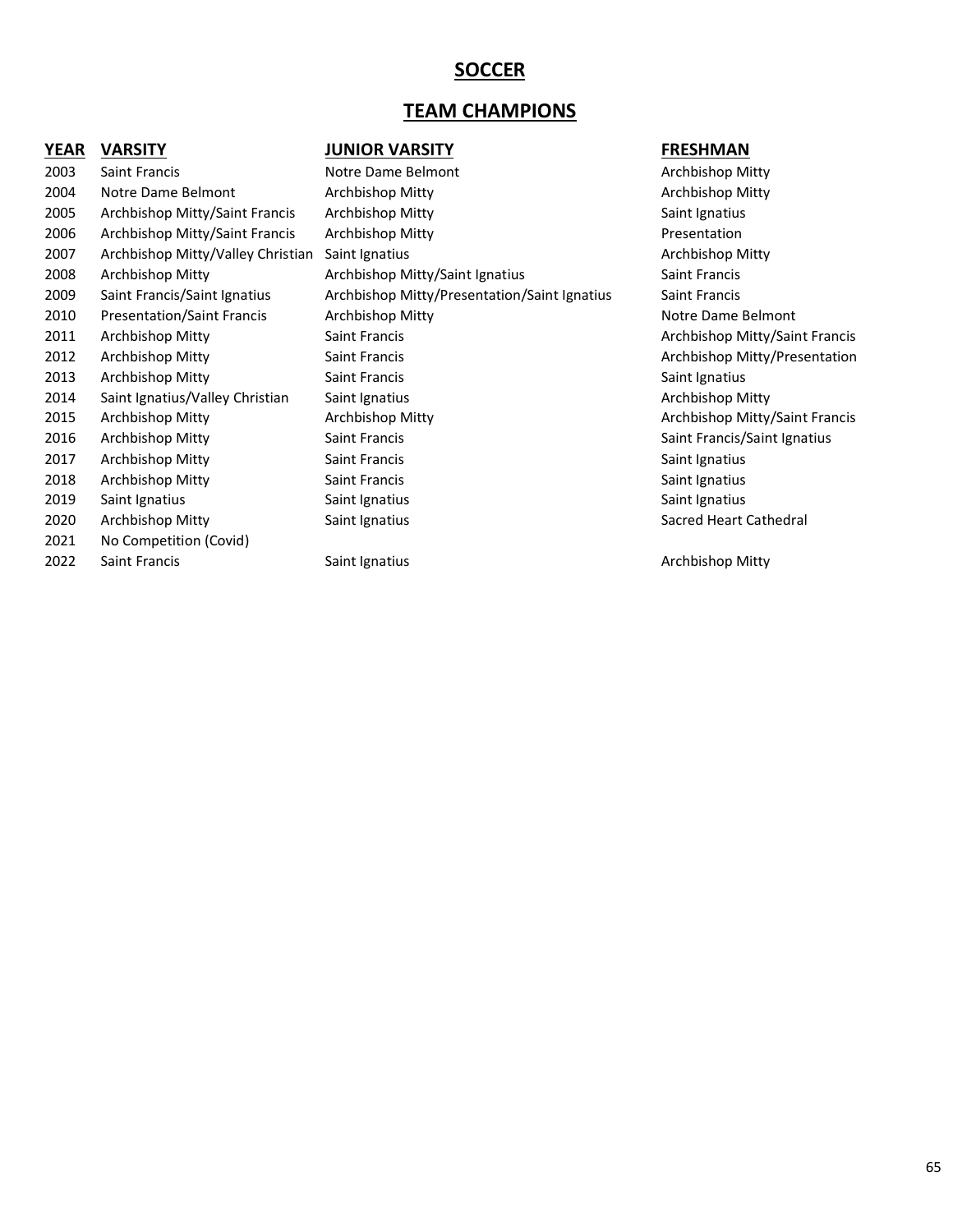### **SOCCER PLAYERS OF THE YEAR**

### **YEAR AWARD NAME SCHOOL**

| 2003 | Offensive Most Valuable Player |
|------|--------------------------------|
| 2003 | Defensive Most Valuable Player |
| 2004 | Player of the Year             |
| 2004 | Offensive Most Valuable Player |
| 2004 | Defensive Most Valuable Player |
| 2005 | Player of the Year             |
| 2006 | Player of the Year             |
| 2007 | Player of the Year             |
| 2008 | Player of the Year             |
| 2009 | Player of the Year             |
| 2010 | Player of the Year             |
| 2011 | Player of the Year             |
| 2012 | Player of the Year             |
| 2013 | Player of the Year             |
| 2014 | Player of the Year             |
| 2015 | Player of the Year             |
| 2016 | Player of the Year             |
|      |                                |
| 2017 | Goalkeeper of the Year         |
| 2017 | Defender of the Year           |
| 2017 | Midfielders of the Year        |
| 2017 | Offensive Players of the Year  |
|      |                                |
| 2018 | Goalkeeper of the Year         |
| 2018 | Defenders of the Year          |
|      |                                |
| 2018 | Midfielder of the Year         |
| 2018 | Striker of the Year            |
| 2018 | Player of the Year             |
| 2019 | Goalkeeper of the Year         |
| 2019 | Defenders of the Year          |
|      |                                |
| 2019 | Midfielder of the Year         |
| 2019 | Striker of the Year            |
| 2019 | Players of the Year            |
| 2020 | Goalkeeper of the Year         |
| 2020 | Defender of the Year           |
| 2020 | Midfielder of the Year         |
| 2020 | Offensive Player of the Year   |
| 2020 | Player of the Year             |
| 2021 | No Competition (Covid)         |
| 2022 | Goalkeeper of the Year         |
|      | Defender of the Year           |
|      | Midfielder of the Year         |
|      | Forward of the Year            |
|      | war af tha Van                 |

Lauren Tippets Saint Francis Andrea Lee Presentation Alexandra Riccomini Archbishop Mitty Melissa Crespo Valley Christian Liz Behlen Saint Francis **2006** Saint Francis Lily Chavez **Archbishop Mitty** Danielle Brunache Saint Ignatius Lindsay Dickerson Saint Francis Stephanie Bell Saint Francis Audrey Gibson Saint Ignatius Annie Kingman Saint Francis Brianna Visalli Valley Christian Kristina Sola **Archbishop Mitty** Nicole Carson Valley Christian Courtney Ogren Saint Francis Oryann Addison Valley Christian Jayne Cowell Presentation Lizzy Wagner Saint Ignatius Kendra Wilkerson Archbishop Mitty Lauren Zontos Presentation Hailey Prentice **Archbishop Mitty** Lilly Perryman Saint Francis Lexie Lotti Saint Ignatius Macy McHale **Archbishop Mitty** 

Hailey Smith Archbishop Mitty Hailey Smith Archbishop Mitty Lauren Zontos Presentation Alexa Arancio **Archbishop Mitty** Lexie Lotti Saint Ignatius Camille Lafaix **Archbishop Mitty** Lauren Frohan Saint Ignatius Camille Lafaix **Archbishop Mitty** Lauren Zontos Presentation Lauren Zontos Presentation Alexa Arancio **Archbishop Mitty** Simone Barragan-Shaw Sacred Heart Cathedral Emma Vane **Archbishop Mitty** Emma Vane **Archbishop Mitty** 

Caroline Kane Saint Francis Charlotte Kohler Saint Francis Josie Tunney Saint Ignatius Player of the Year **Charlotte Kohler** Charlotte Kohler Saint Francis

Chioma Igwe **Notre Dame Belmont** Celeste Boureille Sacred Heart Cathedral Miriam Streicker-Hirt Sacred Heart Cathedral Jo van Hasselt Sacred Heart Cathedral

Ariana Beddoes Sacred Heart Cathedral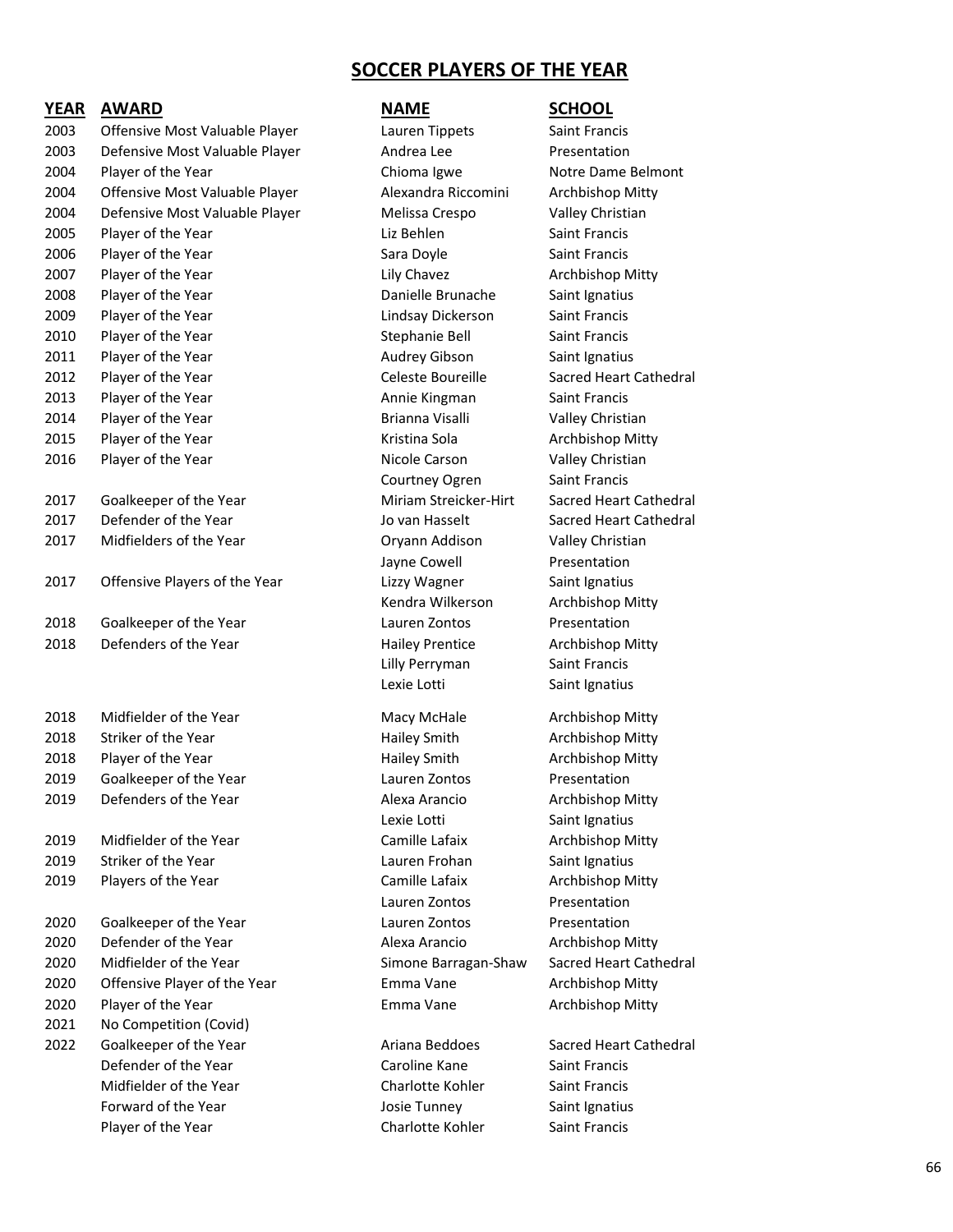# **SOCCER**

### **TEAM RECORDS**

| <b>CATEGORY</b>        | <b>SCHOOL</b>        | <b>RECORD</b> | YEAR |
|------------------------|----------------------|---------------|------|
| Most Goals – Season    | Archbishop Mitty     | 45            | 2004 |
| Least Goals – Season   | Archbishop Mitty     | 3             | 2012 |
|                        | <b>Saint Francis</b> | 3             | 2017 |
| Most Shutouts – Season | Archbishop Mitty     | 10            | 2013 |

# **INDIVIDUAL RECORDS**

| ٠ | и | ۰. |
|---|---|----|
|   |   |    |

| SLH  |
|------|
| Notr |

| <b>CATEGORY</b>        | <b>NAME</b>       | <b>SCHOOL</b>      | <b>RECORD</b> | <b>YEAR</b> |
|------------------------|-------------------|--------------------|---------------|-------------|
| Most Goals - Season    | K. Berrini        | Notre Dame Belmont | 15            | 2006        |
| Most Goals – Career    | Danielle Brunache | Saint Ignatius     | 51            | 2008        |
| Most Shutouts - Season | Madeline Julian   | Archbishop Mitty   | q             | 2013        |
|                        | Alexis Smith      | Valley Christian   | q             | 2014        |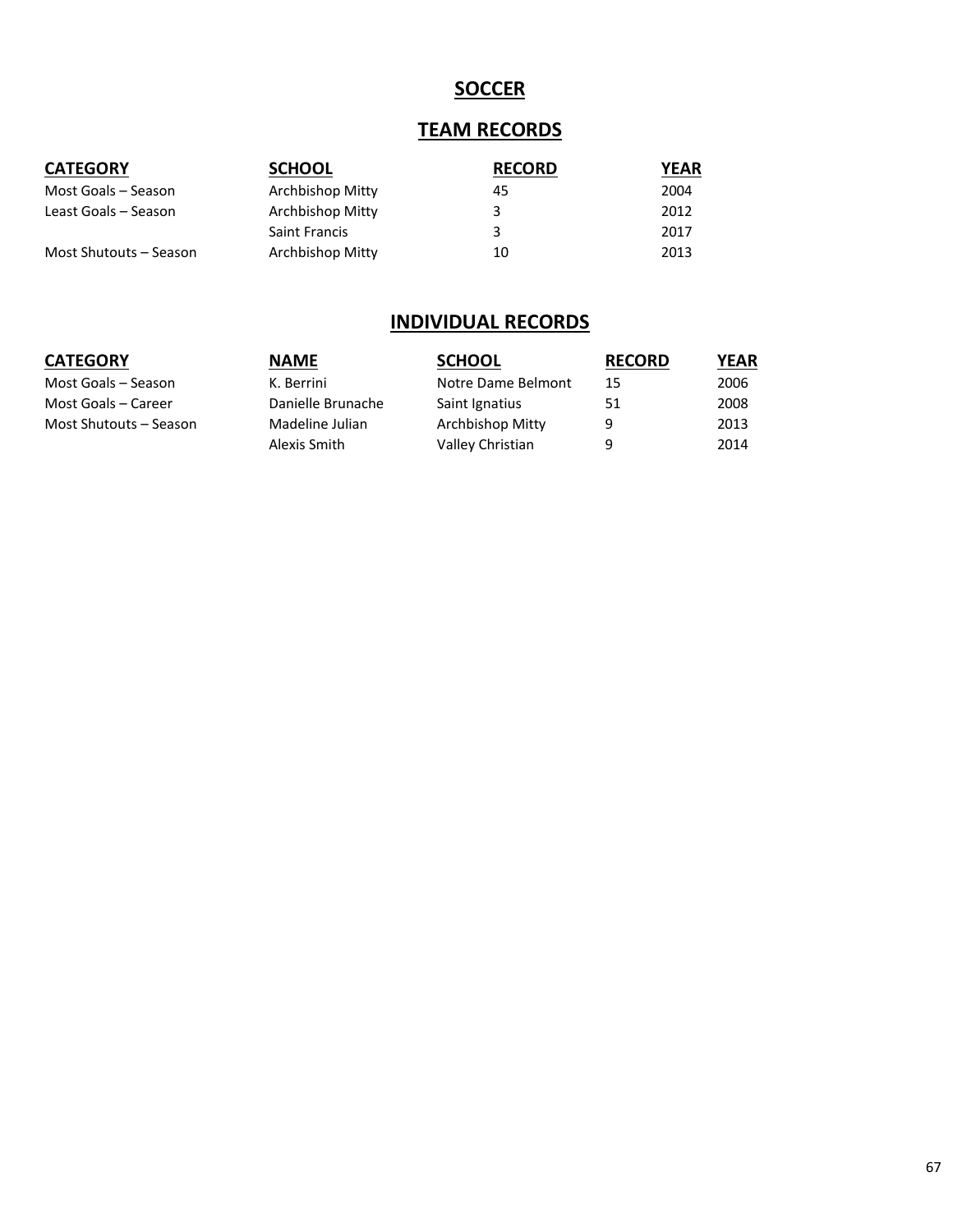### **SOFTBALL**

# **TEAM CHAMPIONS**

### **YEAR VARSITY JUNIOR VARSITY**

| 2003 | Archbishop Mitty                  |
|------|-----------------------------------|
| 2004 | <b>Archbishop Mitty</b>           |
| 2005 | Archbishop Mitty                  |
| 2006 | Archbishop Mitty/Presentation     |
| 2007 | Archbishop Mitty                  |
| 2008 | Archbishop Mitty/Notre Dame Belm  |
| 2009 | Archbishop Mitty                  |
| 2010 | Archbishop Mitty                  |
| 2011 | Archbishop Mitty/Valley Christian |
| 2012 | Archbishop Mitty                  |
| 2013 | Archbishop Mitty                  |
| 2014 | Archbishop Mitty                  |
| 2015 | Archbishop Mitty                  |
| 2016 | Archbishop Mitty                  |
| 2017 | Archbishop Mitty/Saint Francis    |
| 2018 | Valley Christian                  |
| 2019 | <b>Saint Francis</b>              |
| 2020 | No Competition (Covid)            |
| 2021 | No Competition (Covid)            |
| 2022 | Saint Francis                     |

Presentation Archbishop Mitty Archbishop Mitty/Notre Dame Belmont/Presentation Archbishop Mitty Presentation ont Archbishop Mitty Archbishop Mitty/Notre Dame Belmont Presentation Archbishop Mitty/Saint Francis Archbishop Mitty Archbishop Mitty Archbishop Mitty Archbishop Mitty **Presentation** Archbishop Mitty/Presentation/Saint Francis **Presentation** Saint Francis

Saint Francis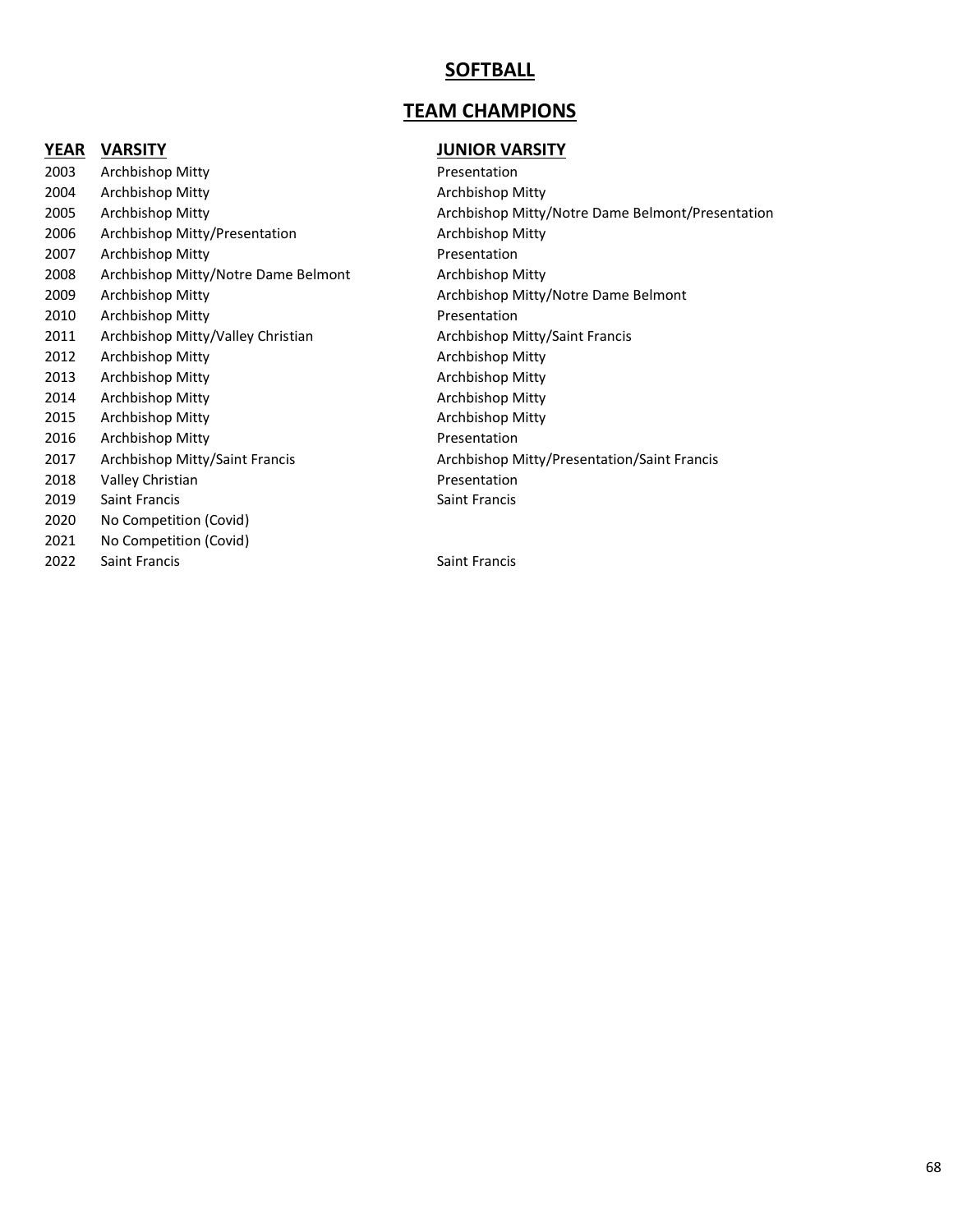### **SOFTBALL**

### **PLAYERS OF THE YEAR**

### **YEAR AWARD NAME SCHOOL**

2003 Player of the Year Alex Sutton Archbishop Mitty 2003 Pitcher of the Year Christy Murray Christy Milty 2004 Players of the Year Justine Kunkel **Archargie Archbishop Mitty** 2004 Pitcher of the Year Jamie Lettire **Presentation** 2005 Player of the Year Samantha Ricketts **Samantha Ricketts** Archbishop Mitty 2005 Pitcher of the Year Jamie Lettire **Presentation** 2006 Player of the Year Jamie Lettire **Presentation** 2006 Pitcher of the Year Kailyn Raushnot Valley Christian 2007 Player of the Year Megan Yolke **Archbishop Mitty** 2007 Pitcher of the Year Emma Holden **Notre Dame Belmont** 2008 Player of the Year Kelly McDonald Notre Dame Belmont 2008 Pitcher of the Year Keilani Ricketts **Archbishop Mitty** 2009 Player of the Year Keilani Ricketts **Archause Archbishop Mitty** 2009 Pitcher of the Year Keilani Ricketts **Archause Archbishop Mitty** 2010 Player of the Year Janell Laront Christian Valley Christian 2010 Pitcher of the Year Vanessa Alvarez **Archbishop Mitty** 2011 Player of the Year Tyler Walker The Tyler Walley Christian 2011 Pitcher of the Year Vanessa Alvarez **Archbishop Mitty** 2012 Players of the Year Mary Hall Valley Christian 2012 Pitcher of the Year Vanessa Alvarez Channel Archbishop Mitty 2013 Player of the Year Jazmyn Jackson Archbishop Mitty 2013 Pitcher of the Year Desiree Severance **Designess** Archbishop Mitty 2014 Player of the Year Jazmyn Jackson Archbishop Mitty 2014 Pitcher of the Year Brynne Fitzpatrick Valley Christian 2015 Players of the Year Marcella Kay Christian Marcella Kay Valley Christian 2015 Pitcher of the Year Brynne Fitzpatrick The Valley Christian 2016 Player of the Year Kacey Zobac Valley Christian 2016 Pitcher of the Year Madison Augusto Saint Ignatius 2017 Player of the Year Kacey Zobac Kacey Zobac Valley Christian 2017 Pitcher of the Year Jordan Schuring Saint Francis 2018 Player of the Year Kacey Zobac Christian Valley Christian 2018 Pitchers of the Year Kayla Dominguez **Valley Christian** 2019 Players of the Year Kacey Zobac Kacey Zobac Valley Christian 2019 Pitchers of the Year Lauren Baker Saint Francis 2020 No Competition (Covid) 2021 No Competition (Covid) 2022 Player of the Year Jessica Oakland Saint Francis

Emily Radonich Valley Christian Jazmyn Jackson **Archbishop Mitty** Danielle Bowers **Archbishop Mitty** Madison Augisto Saint Ignatius Savannah Whatley **Archbishop Mitty** Kaia McCaul **Presentation** 

Pitcher of the Year Shannon Keighran Shannon Saint Francis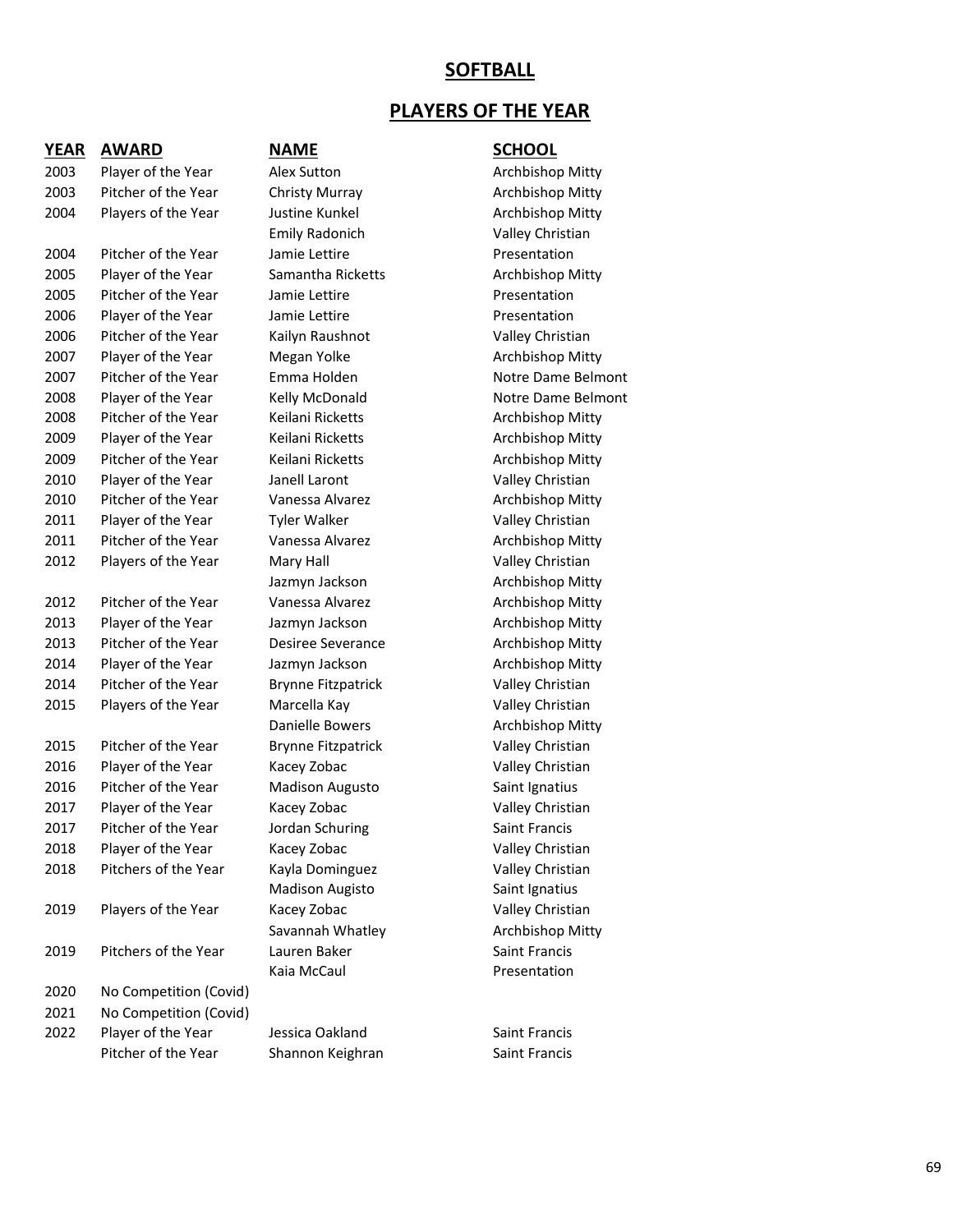# **TEAM CHAMPIONS**

# **YEAR VARSITY JUNIOR VARSITY**

| ' די |                                 |
|------|---------------------------------|
| 2003 | Archbishop Mitty                |
| 2004 | Archbishop Mitty                |
| 2005 | Saint Ignatius/Valley Christian |
| 2006 | Archbishop Mitty                |
| 2007 | Saint Ignatius                  |
| 2008 | Saint Francis                   |
| 2009 | Archbishop Mitty                |
| 2010 | Archbishop Mitty                |
| 2011 | Archbishop Mitty/Saint Francis  |
| 2012 | Archbishop Mitty/Saint Francis  |
| 2013 | <b>Saint Francis</b>            |
| 2014 | Archbishop Mitty                |
| 2015 | <b>Archbishop Mitty</b>         |
| 2016 | Archbishop Mitty                |
| 2017 | <b>Saint Francis</b>            |
| 2018 | <b>Saint Francis</b>            |
| 2019 | Saint Francis/Saint Ignatius    |
| 2020 | No Competition (Covid)          |
| 2021 | No Competition Covid)           |
|      |                                 |

2022 Saint Ignatius Saint Ignatius Saint Ignatius

Archbishop Mitty Archbishop Mitty Saint Ignatius Archbishop Mitty/Saint Ignatius Saint Ignatius Archbishop Mitty/Presentation/Saint Francis Archbishop Mitty Saint Francis Saint Francis Saint Francis Archbishop Mitty/Saint Francis Archbishop Mitty **Presentation** Presentation Presentation/Saint Ignatius Saint Ignatius Archbishop Mitty/Saint Ignatius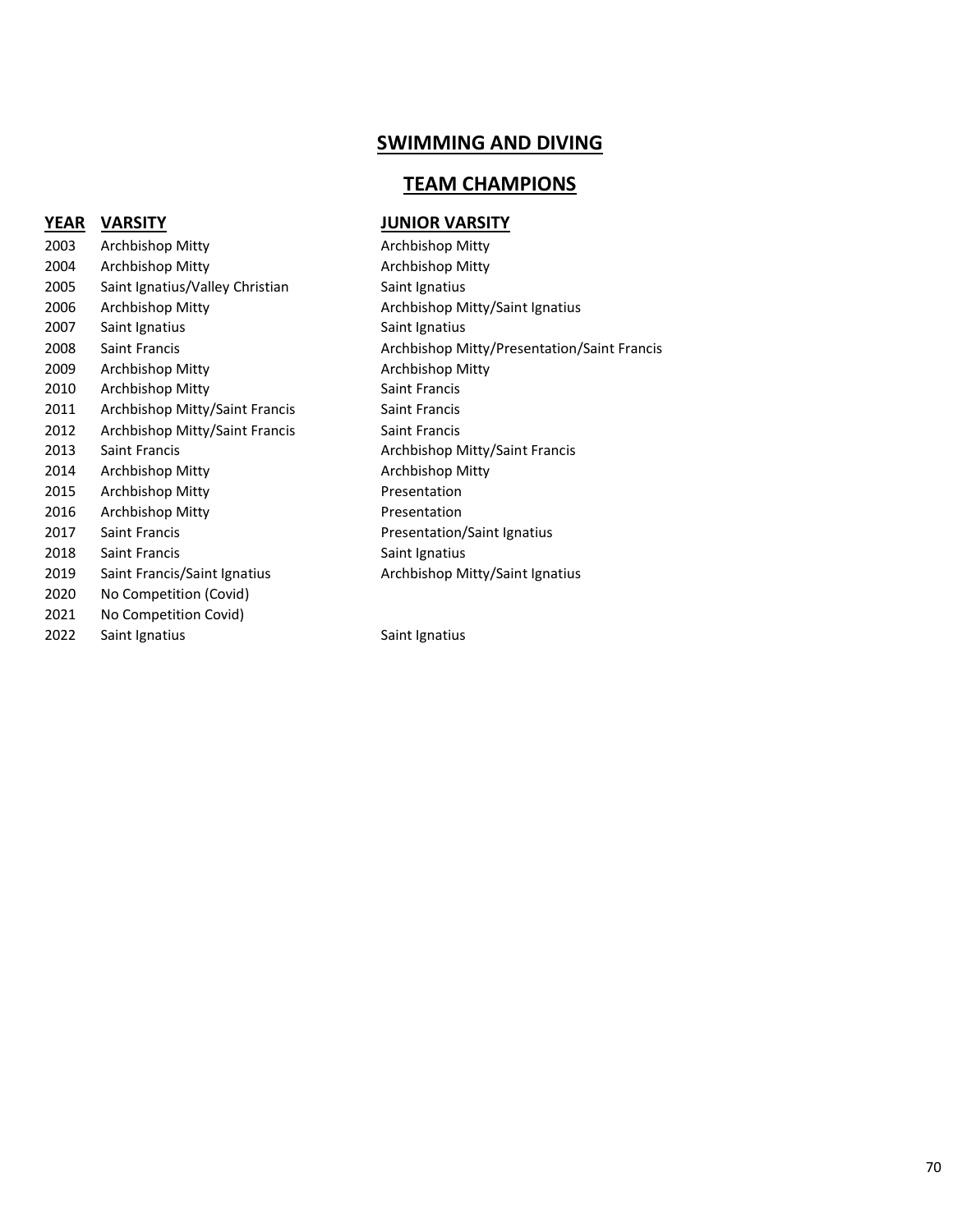# **SWIMMING AND DIVING VARSITY RECORDS**

| <b>CATEGORY</b>       | <b>NAME</b>                   | <b>SCHOOL</b>        | <b>RECORD</b> | <b>YEAR</b> |
|-----------------------|-------------------------------|----------------------|---------------|-------------|
| 200 Medley Relay      | Allie Dao, Skyler Smith       | Valley Christian     | 1:45.91       | 2018        |
|                       | Mai McKenna, Allison Lam      |                      |               |             |
| 200 Freestyle         | Cathy Teng                    | Archbishop Mitty     | 1:49.05       | 2017        |
| 200 Individual Medley | Chloe Isleta                  | Presentation         | 2:00.04       | 2016        |
| 50 Freestyle          | Maddy Schaefer                | Saint Francis        | 22.50         | 2011        |
| 50 Butterfly          | Jordan Boyer                  | Saint Ignatius       | 29.31         | 2008        |
| 100 Butterfly         | <b>Brook Shaffer</b>          | Saint Francis        | 54.65         | 2017        |
| 100 Freestyle         | Maddy Schaefer                | Saint Francis        | 49.25         | 2011        |
| 500 Freestyle         | Nicole Oliva                  | Saint Francis        | 4:51.88       | 2017        |
| 200 Freestyle Relay   | J. Talbott, P. Gilley         | Saint Francis        | 1:38.26       | 2009        |
|                       | Carolyn Hansen, M Schaefer    |                      |               |             |
| 100 Backstroke        | Chloe Isleta                  | Presentation         | 53.83         | 2016        |
| 100 Breaststroke      | Morganne McKennan             | Archbishop Mitty     | 1:03.10       | 2014        |
| 400 Freestyle Relay   | Nicole Oliva, Kate Kennedy    | <b>Saint Francis</b> | 3:29.86       |             |
|                       | Sydney Harris, Brooke Shaffer |                      |               |             |
| Diving                | Remi Evalson                  | Archbishop Mitty     | 513.75        | 2018        |

# **SWIMMING AND DIVING JUNIOR VARSITY RECORDS**

| <b>CATEGORY</b>       | <b>NAME</b>                   | <b>SCHOOL</b>     | <b>RECORD</b> | <b>YEAR</b> |
|-----------------------|-------------------------------|-------------------|---------------|-------------|
| 200 Medley Relay      | Kerri Lyons, Mia Sto-Domingo  | Saint Ignatius    | 1:58.56       | 2018        |
|                       | Emily Chin, Betsy Wooler      |                   |               |             |
| 200 Freestyle         | <b>KK Clark</b>               | Sacred Heart Prep | 2:02.19       | 2006        |
| 100 Individual Medlev | Kaitlin Rooney                | Presentation      | 1:03.40       | 2015        |
| 50 Freestyle          | Caroline Hanson               | Saint Francis     | 25.51         | 2008        |
| 50 Butterfly          | Lena Wang                     | Saint Ignatius    | 26.87         | 2017        |
| 100 Freestyle         | Cathy Cantoni                 | Archbishop Mitty  | 55.77         | 2011        |
| 500 Freestyle         | Courtney Elward               | Saint Francis     | 5:41.44       | 2006        |
| 200 Freestyle Relay   | S. Lohrey, M. Hererias        | Saint Ignatius    | 1:46.25       | 2005        |
|                       | K. Conley, R. Dayao           |                   |               |             |
| 100 Backstroke        | Kaitlin Rooney                | Presentation      | 1:00.59       | 2015        |
| 100 Breaststroke      | Mandy Korpusik                | Presentation      | 1:10.77       | 2006        |
| 400 Freestyle Relay   | Mia Sto-Domingo, Claire Cruse | Saint Ignatius    | 3:51.90       | 2017        |
|                       | Maddy Hagan, Lena Wang        |                   |               |             |
| Diving                | Tripti Singhal                | Archbishop Mitty  | 191.90        | 2010        |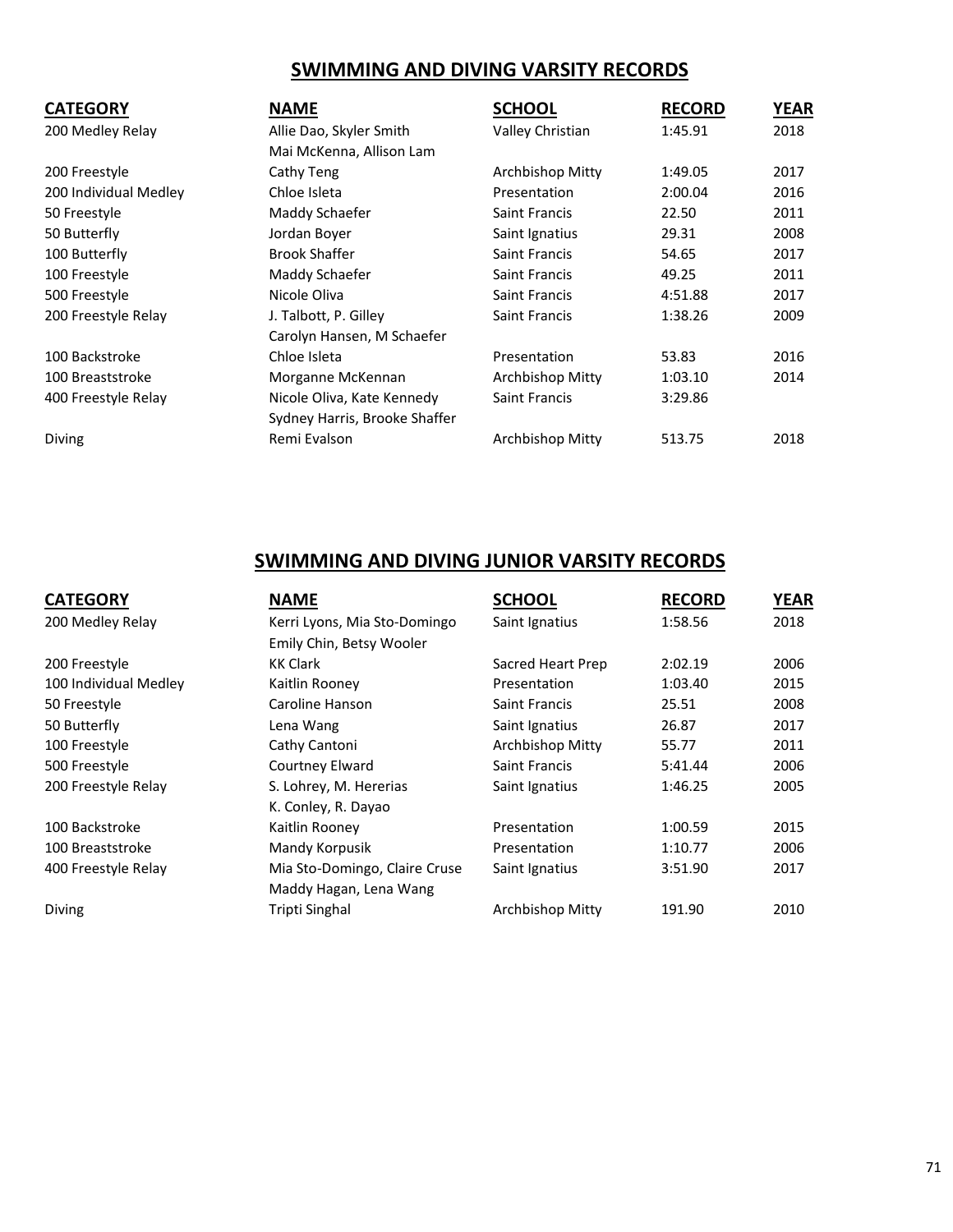# **TENNIS**

# **TEAM CHAMPIONS**

| 2002 | Archbishop Mitty                              | Saint Ignatius, |
|------|-----------------------------------------------|-----------------|
| 2003 | Saint Ignatius                                | Saint Francis   |
| 2004 | Saint Francis/Sacred Heart Prep               | Saint Francis   |
| 2005 | Sacred Heart Prep                             | Archbishop M    |
| 2006 | Archbishop Mitty                              | Archbishop M    |
| 2007 | Archbishop Mitty                              | Saint Francis/  |
| 2008 | Archbishop Mitty                              | Saint Francis/  |
| 2009 | Archbishop Mitty                              | Saint Francis/  |
| 2010 | Archbishop Mitty                              | Saint Francis   |
| 2011 | Archbishop Mitty                              | Saint Francis   |
| 2012 | Archbishop Mitty/Saint Francis                | Saint Francis   |
| 2013 | Archbishop Mitty/Saint Francis/Saint Ignatius | Saint Ignatius  |
| 2014 | Archbishop Mitty/Saint Francis/Saint Ignatius | Saint Ignatius  |
| 2015 | <b>Saint Francis</b>                          | Saint Francis/  |
| 2016 | Saint Francis/Saint Ignatius                  | Saint Ignatius  |
| 2017 | Saint Francis                                 | Saint Francis   |
| 2018 | Saint Francis/Saint Ignatius                  | Presentation    |
| 2019 | <b>Saint Francis</b>                          | Saint Francis   |
| 2020 | No Competition (Covid)                        |                 |
| 2021 | <b>Saint Francis</b>                          | Saint Ignatius  |

### **YEAR VARSITY JUNIOR VARSITY**

Saint Ignatius/Notre Dame Belmont Archbishop Mitty/Saint Ignatius Archbishop Mitty/Notre Dame Belmont/Saint Francis Saint Francis/Saint Ignatius Saint Francis/Saint Ignatius Saint Francis/Saint Ignatius Saint Francis Saint Francis Saint Francis Saint Ignatius Saint Ignatius Saint Francis/Saint Ignatius Saint Francis **Presentation** Saint Francis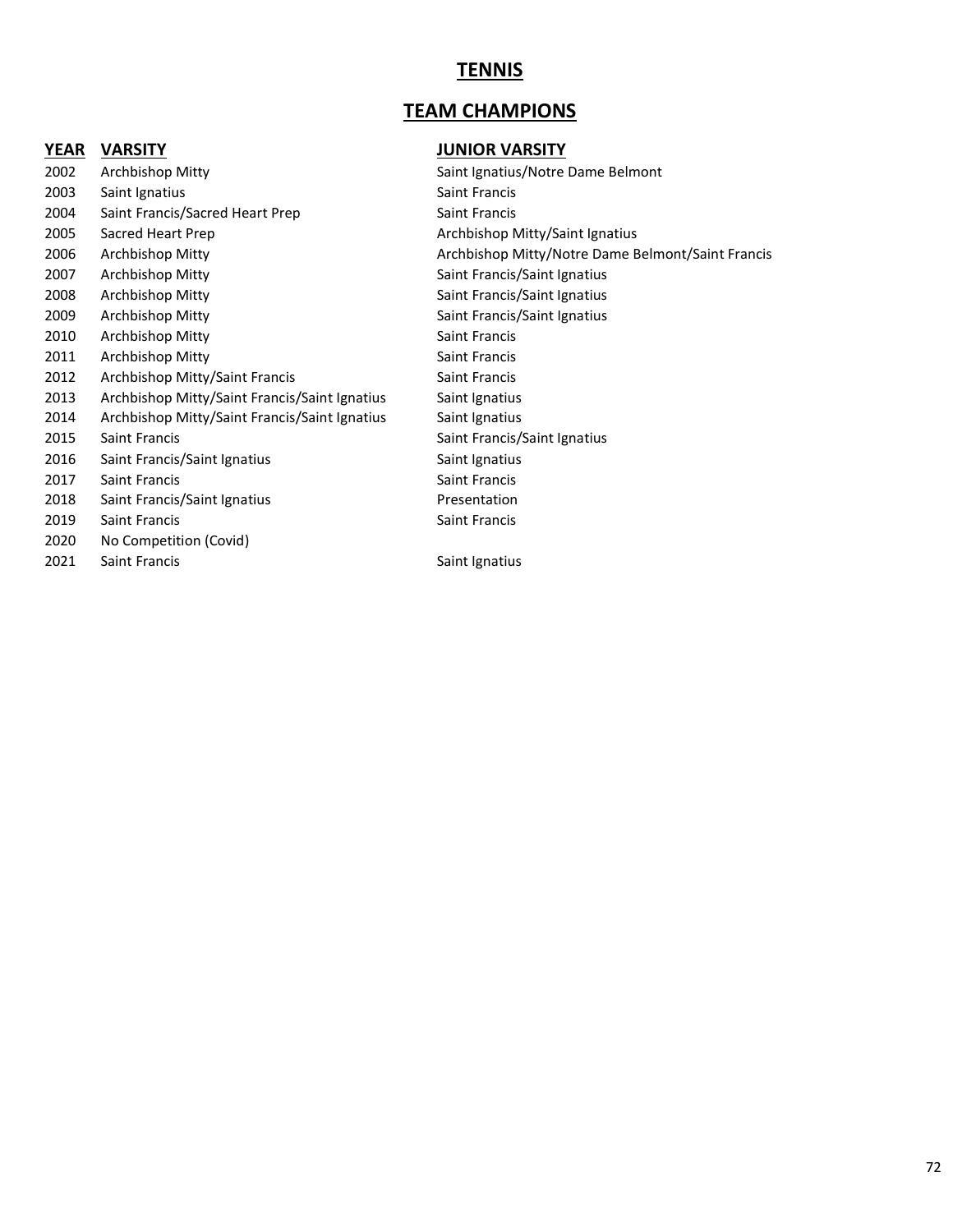# **TENNIS PLAYERS OF THE YEAR**

| <b>YEAR</b> | <b>SINGLES</b>         | <b>SCHOOL</b>        | <b>DOUBLES</b>                    | <b>SCHOOL</b>     |
|-------------|------------------------|----------------------|-----------------------------------|-------------------|
| 2002        | Elizabeth Plotkin      | Saint Ignatius       | Bauer/Boutacoff                   | Saint Francis     |
| 2003        | Denise Dy              | <b>Saint Francis</b> | S. Schnitter/M.DeBustamente       | Saint Francis     |
| 2004        | Tanvi Dudhela          | Archbishop Mitty     |                                   |                   |
|             | Robbie Englert         | <b>Saint Francis</b> |                                   |                   |
|             | Sam Rosekrans          | Sacred Heart Prep    |                                   |                   |
| 2005        | Sam Rosekrans          | Sacred Heart Prep    | M. Payne/E. Troedson              | Saint Francis     |
| 2006        | <b>Taylor Davis</b>    | Archbishop Mitty     | Sam Rosekrans/Haley Hemm          | Sacred Heart Prep |
|             | Haley Hemm             | Sacred Heart Prep    | B. Neveras/A. Greene              | Archbishop Mitty  |
|             |                        |                      | E. McMahon/A. Robson              | Sacred Heart Prep |
| 2007        | <b>Taylor Davis</b>    | Archbishop Mitty     | E. McMahon/A. Robson              | Sacred Heart Prep |
| 2008        | <b>Taylor Davis</b>    | Archbishop Mitty     | Maggie Yudkevich/Tara Vanooteghem | Archbishop Mitty  |
|             | Kelly Chui             | <b>Saint Francis</b> |                                   |                   |
|             | Natalie Dillon         | Saint Ignatius       |                                   |                   |
| 2009        | Kelly Chui             | Saint Francis        | Maggie Yudkevich/Tara Vanooteghem | Archbishop Mitty  |
| 2010        | Caroline Doyle         | Saint Ignatius       | Maggie Yudkevich/M. Akhter        | Archbishop Mitty  |
| 2011        | <b>Mary Closs</b>      | <b>Saint Francis</b> | Illiana Yang/Megan Png            | Saint Francis     |
| 2012        | Mary Closs             | Saint Francis        | Tanaya Puranik/Lauren To          | Archbishop Mitty  |
|             | <b>Kennedy Davis</b>   | Archbishop Mitty     |                                   |                   |
| 2013        | Katya Tabachnik        | Saint Ignatius       | Audie Hamm/Jordan Barrett         | Saint Francis     |
|             | Catalino Rico          | Archbishop Mitty     | Lauren To/Tanaya Puranik          | Archbishop Mitty  |
|             | Paulina Bajet          | Saint Francis        | Julia Arnett/Kelly Martin         | Saint Ignatius    |
| 2014        | Katya Tabachnik        | Saint Ignatius       | Illina Yang/Andie Hamm            | Saint Francis     |
| 2015        | Katya Tabachnik        | Saint Ignatius       | Priyankia Pabari/Vandana Reddy    | Saint Francis     |
| 2016        | Katya Tabachnik        | Saint Ignatius       | Tiffany Boudagain/Anna Roy        | Saint Ignatius    |
| 2017        | Claire Galerkin        | Saint Ignatius       | Akanksha Pabari/Catherine Liston  | Saint Francis     |
| 2018        | Claire Galerkin        | Saint Ignatius       | Emma Pell/Martha Quin             | Saint Ignatius    |
| 2019        | Claire Galerkin        | Saint Ignatius       | Hailiey Roberson/Kayla Nguyen     | Archbishop Mitty  |
| 2020        | No Competition (Covid) |                      |                                   |                   |
| 2021        | <b>Emily Tan</b>       | <b>Saint Francis</b> | Pramati Barath/Emily Williams     | Saint Francis     |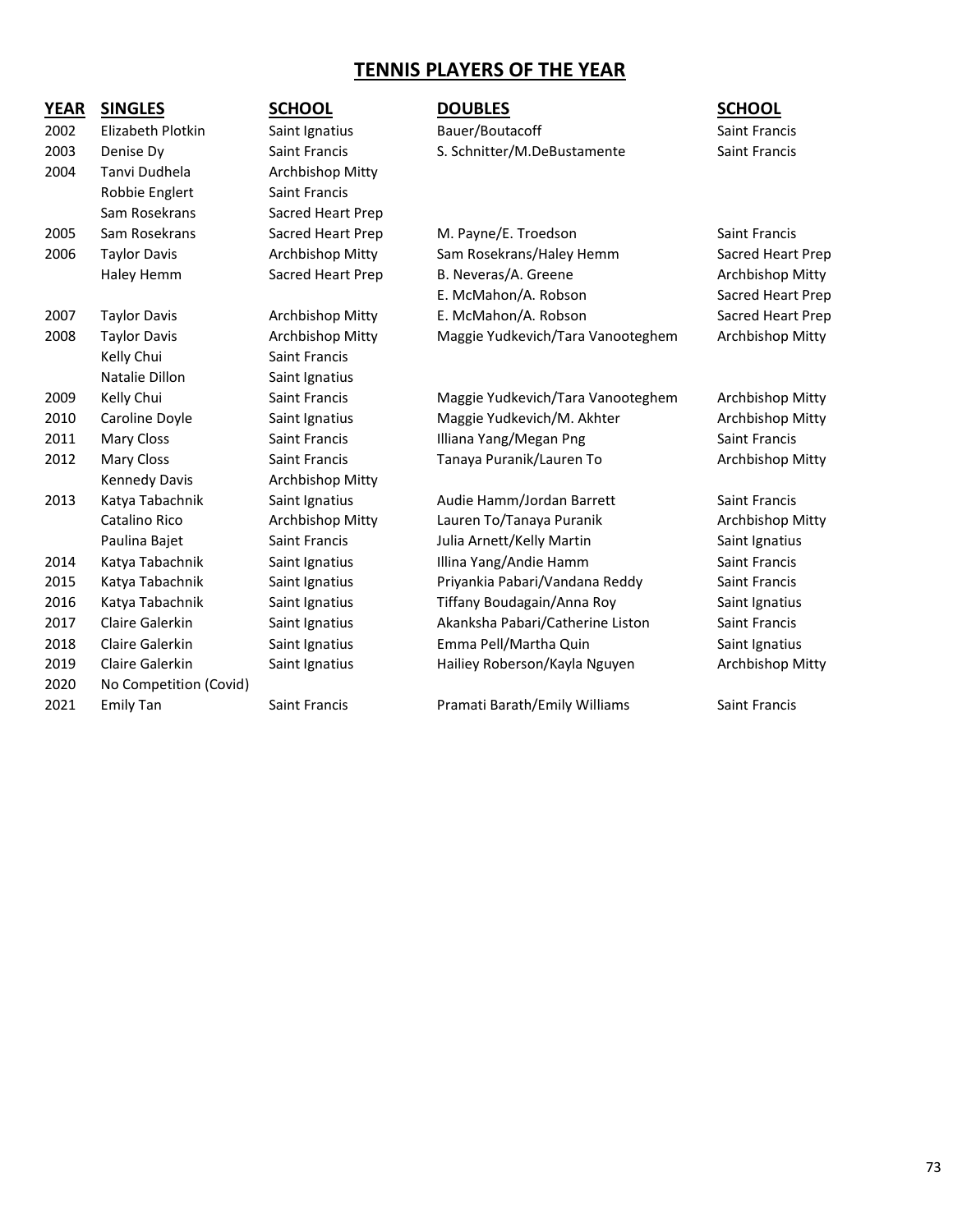# **TRACK AND FIELD**

# **TEAM CHAMPIONS**

# **YEAR VARSITY JUNIOR VARSITY**

| 2003 | Saint Francis                  | Saint Francis                       |
|------|--------------------------------|-------------------------------------|
| 2004 | Archbishop Mitty               | Saint Ignatius                      |
| 2005 | Archbishop Mitty               | Saint Ignatius                      |
| 2006 | Saint Francis/Valley Christian | Saint Francis                       |
| 2007 | Archbishop Mitty               | Saint Ignatius                      |
| 2008 | Archbishop Mitty               | Saint Ignatius                      |
| 2009 | Archbishop Mitty               | Saint Francis                       |
| 2010 | Archbishop Mitty               | Sacred Heart Cathedral              |
| 2011 | Archbishop Mitty               | Saint Ignatius                      |
| 2012 | Saint Francis                  | Archbishop Mitty/Notre Dame Belmont |
| 2013 | Archbishop Mitty               | Archbishop Mitty                    |
| 2014 | Saint Ignatius                 | Archbishop Mitty                    |
| 2015 | Saint Francis                  | Saint Ignatius                      |
| 2016 | Saint Francis                  | Saint Ignatius                      |
| 2017 | Saint Francis                  | Saint Ignatius                      |
| 2018 | Saint Ignatius                 | Saint Ignatius                      |
| 2019 | Saint Francis                  | Saint Ignatius                      |
| 2020 | No Competition (Covid)         |                                     |
| 2021 | No Competition (Covid)         |                                     |
| 2022 | Saint Francis                  | Saint Francis                       |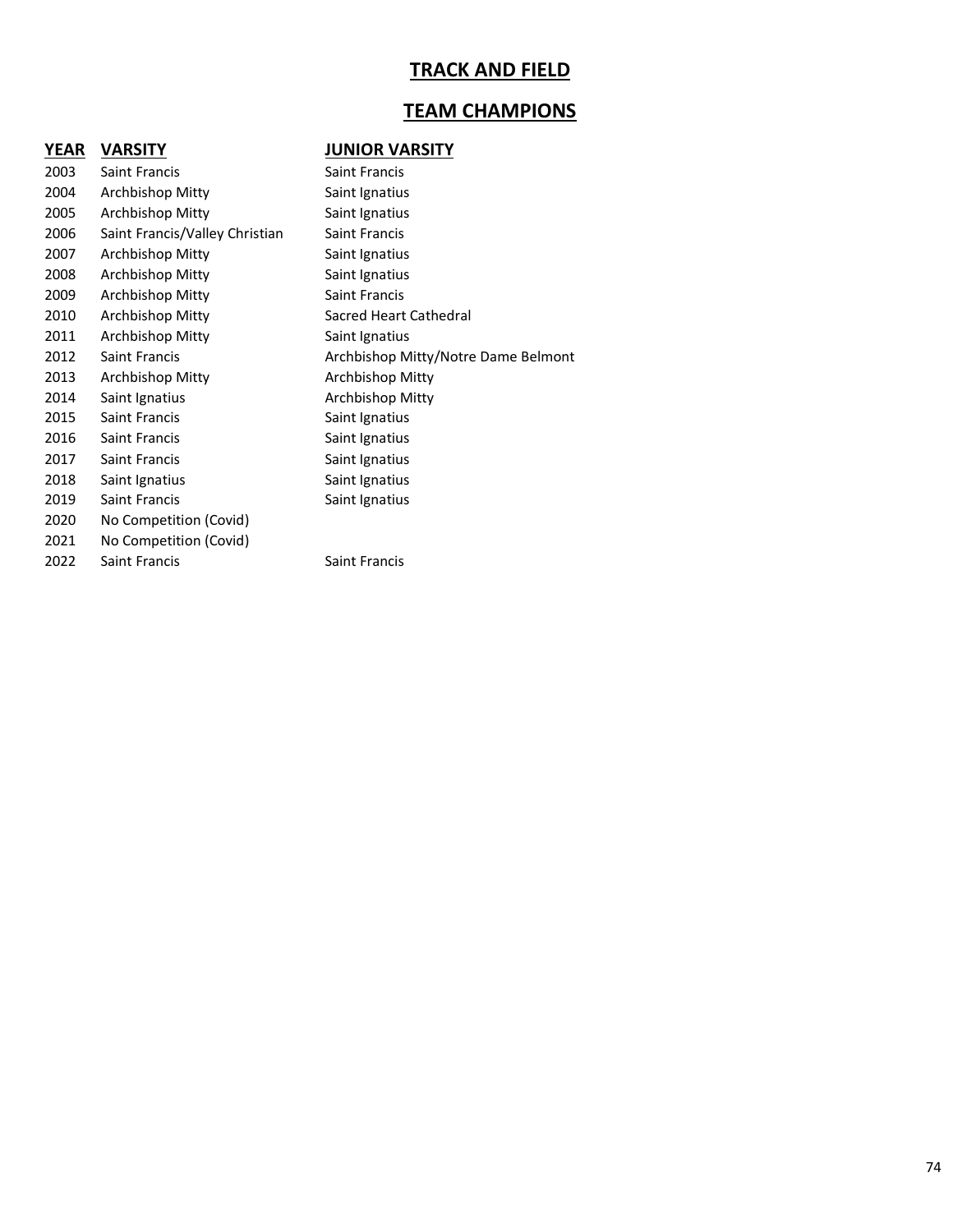# **TRACK AND FIELD**

# **VARSITY LEAGUE MEET RECORDS**

| <b>EVENT</b>                              | <b>NAME</b>                     | <b>SCHOOL</b>          | <b>RECORD</b> | <b>YEAR</b> |
|-------------------------------------------|---------------------------------|------------------------|---------------|-------------|
| 100 Meters                                | Khrystal Carter                 | Valley Christian       | 11.62         | 2005        |
| 200 Meters                                | Khrystal Carter                 | Valley Christian       | 23.97         | 2005        |
| 400 Meters                                | Kristen Houp                    | Valley Christian       | 56.20         | 2008        |
| 800 Meters                                | Christine Whalen                | Archbishop Mitty       | 2:08.97       | 2005        |
| 1600 Meters                               | Amanda Thornberry               | Valley Christian       | 4:53.65       | 2003        |
| 3200 Meters                               | Michelle Gallagher              | Sacred Heart Cathedral | 10:49.11      | 2003        |
| 100 Meter High Hurdles                    | Hannah Goranson                 | Valley Christian       | 13.72         | 2010        |
| 300 Intermediate Hurdles Delaney Peranich |                                 | Saint Ignatius         | 45.01         | 2017        |
| 400 Meter Relay                           | Natalie Drucker, Brianna Cheeks | Saint Francis          | 47.94         | 2015        |
|                                           | Angela Cutler, Emma Fitzpatrick |                        |               |             |
| 1600 Meter Relay                          | J. English, C. Whalen           | Archbishop Mitty       | 3:53.28       | 2005        |
|                                           | L. Owens, R Robinson            |                        |               |             |
| Pole Vault                                | Natasha Barthel                 | <b>Saint Francis</b>   | 12'10"        | 2006        |
| High Jump                                 | Michellie McDonald-O'Brien      | Saint Ignatius         | 5'6''         | 2012        |
| Long Jump                                 | Megan Ronan                     | Saint Ignatius         | 18'3.25"      | 2018        |
| Triple Jump                               | Caitlin Shields                 | Notre Dame Belmont     | 38'9.25"      | 2005        |
| Shot Put                                  | Elena Bruckner                  | Valley Christian       | 54'7"         | 2016        |
| <b>Discus</b>                             | Elena Bruckner                  | Valley Christian       | 182'8"        | 2015        |

# **JUNIOR VARSITY LEAGUE MEET RECORDS**

| <b>EVENT</b>                            | <b>NAME</b>                   | <b>SCHOOL</b>          | <b>RECORD</b> | <b>YEAR</b> |
|-----------------------------------------|-------------------------------|------------------------|---------------|-------------|
| 100 Meters                              | Sam Garlick                   | <b>Saint Francis</b>   | 12.90         | 2015        |
|                                         | <b>Inez DaCruz</b>            | Sacred Heart Cathedral | 12.90         | 2018        |
| 200 Meters                              | Madeline Woo                  | Saint Ignatius         | 26.72         | 2017        |
| 400 meters                              | Nicole Fairley                | Archbishop Mitty       | 1:01.53       | 2010        |
| 800 Meters                              | Jacquelyn Miley               | Saint Francis          | 2:23.97       | 2016        |
| 1600 Meters                             | Katie O'Dea                   | Saint Ignatius         | 5:11.45       | 2015        |
| 3200 Meters                             | Katie O'Dea                   | Saint Ignatius         | 11:26.59      | 2015        |
| 100 Meter High Hurdles                  | Daviana Hayman                | Notre Dame Belmont     | 16.76         | 2016        |
| 300 Intermediate Hurdles Daviana Hayman |                               | Notre Dame Belmont     | 48.82         | 2016        |
| 400 Meter Relay                         | Amber Lao, Fallon Dexheimer   | Valley Christian       | 50.34         | 2017        |
|                                         | Aamani Ponnekanti, Nina Barry |                        |               |             |
| 1600 Meter Relay                        | G. Pancipanci, A. Peters      | Archbishop Mitty       | 4:12.54       | 2009        |
|                                         | C. Cullen, A. Lockwood        |                        |               |             |
| Pole Vault                              | Catherine Welsh               | Saint Ignatius         | 9'6''         | 2012        |
|                                         | Isabella Grant                | Presentation           | 9'6''         | 2015        |
|                                         | Sydney Ahlschlager            | Presentation           | 9'6''         | 2016        |
|                                         | Amanda Varni                  | Saint Ignatius         | 9'6''         | 2016        |
| High Jump                               | <b>Christine Szelong</b>      | Saint Francis          | 5'0''         | 2003        |
| Long Jump                               | Kaela Lee                     | Saint Ignatius         | 16'9.5"       | 2015        |
| Triple Jump                             | Camille Esterlecher           | Saint Francis          | 35'5.75"      | 2015        |
| Shot Put                                | Ronne Stone                   | Valley Christian       | 36'2''        | 2012        |
| <b>Discus</b>                           | Christina Kidd                | <b>Saint Francis</b>   | 117'5"        | 2003        |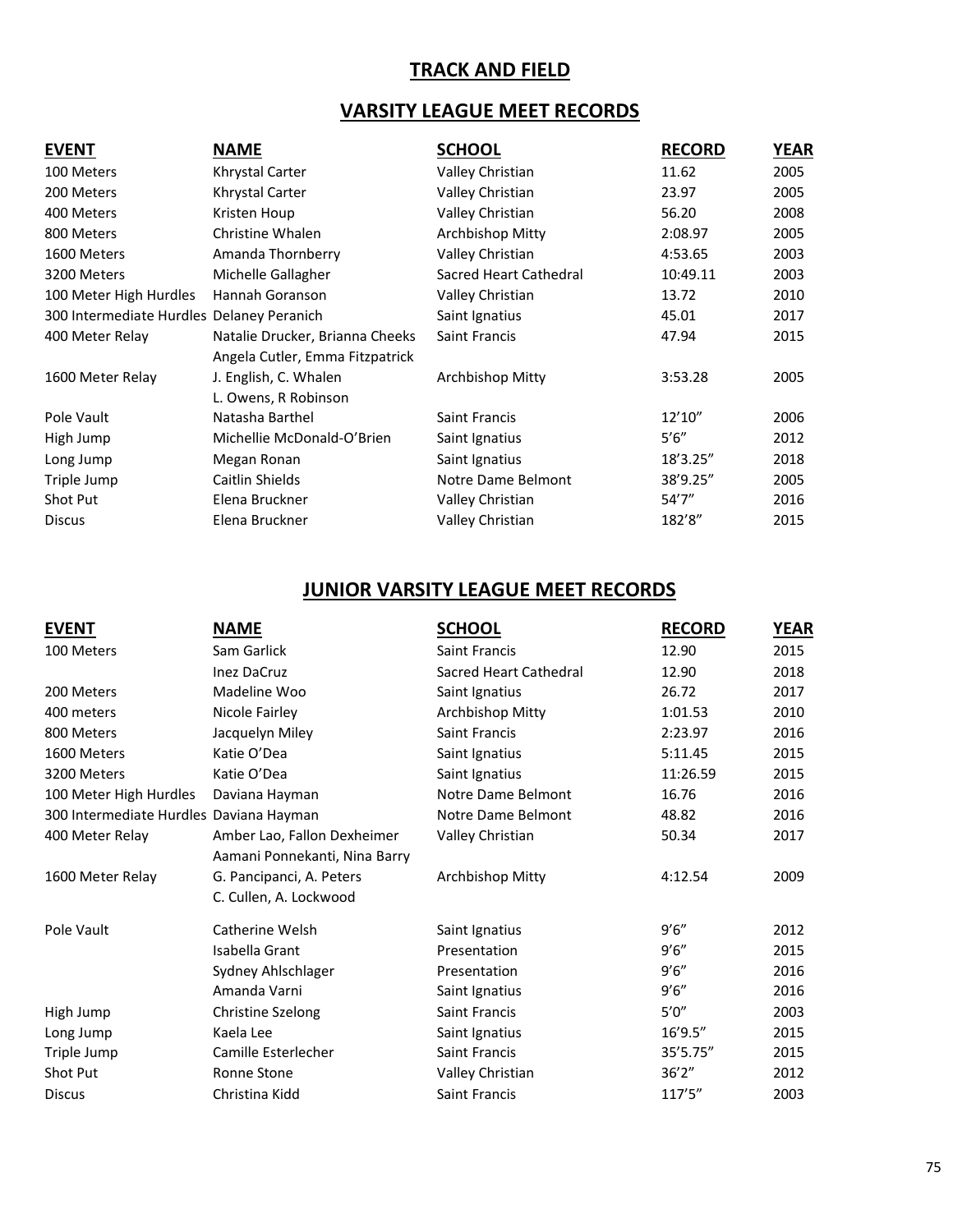# **VOLLEYBALL**

# **TEAM CHAMPIONS**

| 2002 | Saint Francis                           | Saint Francis/Sacred Heart Cathedral    | Presentati  |
|------|-----------------------------------------|-----------------------------------------|-------------|
| 2003 | Archbishop Mitty                        | Archbishop Mitty/Sacred Heart Cathedral | Mitty/SHC   |
| 2004 | Archbishop Mitty                        | Mitty/NDB/SHC                           | Saint Fran  |
| 2005 | Archbishop Mitty                        | Saint Francis                           | St. Francis |
| 2006 | Archbishop Mitty                        | NDB/Saint Francis/Saint Ignatius        | Saint Fran  |
| 2007 | Archbishop Mitty                        | Archbishop Mitty/Sacred Heart Cathedral | Archbisho   |
| 2008 | Archbishop Mitty                        | Saint Francis/Saint Ignatius            | Mitty/Sain  |
| 2009 | Archbishop Mitty                        | Sacred Heart Cathedral/Saint Francis    | Sacred He   |
| 2010 | Saint Francis                           | Sacred Heart Cathedral/Saint Francis    | Sacred He   |
| 2011 | Presentation                            | Saint Francis/Saint Ignatius            | Saint Fran  |
| 2012 | Archbishop Mitty                        | Sacred Heart Cathedral/Saint Francis    | Saint Fran  |
| 2013 | Archbishop Mitty/Valley Christian       | Archbishop Mitty/Saint Ignatius         | Sacred He   |
| 2014 | Archbishop Mitty/Sacred Heart Cathedral | Presentation/SHC/Saint Ignatius         | Mitty/Pres  |
| 2015 | Archbishop Mitty                        | Archbishop Mitty/Sacred Heart Cathedral | Archbisho   |
| 2016 | Archbishop Mitty                        | Sacred Heart Cathedral/Saint Ignatius   | Sacred He   |
| 2017 | Archbishop Mitty                        | Saint Ignatius                          | Saint Ignat |
| 2018 | Sacred Heart Cathedral                  | Saint Francis                           | Saint Ignat |
| 2019 | Sacred Heart Cathedral                  | Saint Ignatius                          | Saint Ignat |
| 2020 | No Competition (Covid)                  |                                         |             |
| 2021 | Archbishop Mitty                        | Archbishop Mitty                        | Saint Ignat |
|      |                                         |                                         |             |

# **YEAR VARSITY JUNIOR VARSITY FRESHMAN**

| Saint Francis/Sacred Heart Cathedral    | Presentation/NDB                      |
|-----------------------------------------|---------------------------------------|
| Archbishop Mitty/Sacred Heart Cathedral | Mitty/SHC                             |
| Mitty/NDB/SHC                           | Saint Francis/Saint Ignatius          |
| Saint Francis                           | St. Francis/St. Ignatius/SHC          |
| NDB/Saint Francis/Saint Ignatius        | Saint Francis/Saint Ignatius          |
| Archbishop Mitty/Sacred Heart Cathedral | Archbishop Mity/SHC                   |
| Saint Francis/Saint Ignatius            | Mitty/Saint Francis/Saint Ignatius    |
| Sacred Heart Cathedral/Saint Francis    | Sacred Heart Cathedral/Saint Francis  |
| Sacred Heart Cathedral/Saint Francis    | Sacred Heart Cathedral/Saint Francis  |
| Saint Francis/Saint Ignatius            | Saint Francis/Saint Ignatius          |
| Sacred Heart Cathedral/Saint Francis    | Saint Francis/Saint Ignatius          |
| Archbishop Mitty/Saint Ignatius         | Sacred Heart Cathedral/Saint Francis  |
| Presentation/SHC/Saint Ignatius         | Mitty/Presentation/Saint Ignatius     |
| Archbishop Mitty/Sacred Heart Cathedral | Archbishop Mitty/SHC/Saint Ignatius   |
| Sacred Heart Cathedral/Saint Ignatius   | Sacred Heart Cathedral/Saint Ignatius |
| Saint Ignatius                          | Saint Ignatius                        |
| Saint Francis                           | Saint Ignatius                        |
| Saint Ignatius                          | Saint Ignatius                        |
|                                         |                                       |

Archbishop Mitty **Archaus** Saint Ignatius

76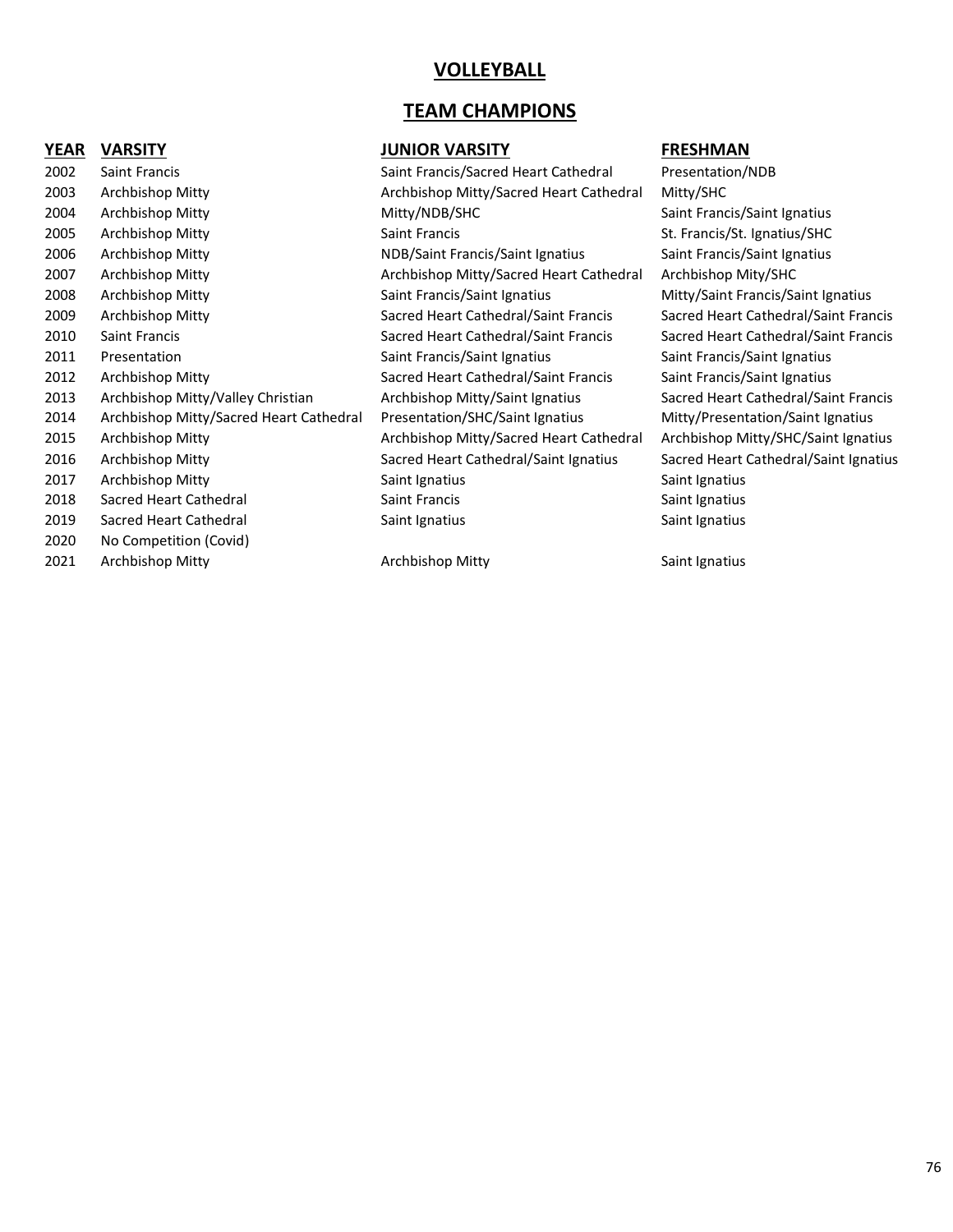# **VOLLEYBALL**

# **PLAYERS OF THE YEAR**

| YEAR | <b>NAME</b>            | <b>SCHOOL</b>          |
|------|------------------------|------------------------|
| 2002 | Jessica Gysin          | <b>Saint Francis</b>   |
| 2003 | Diane Copenhagen       | <b>Saint Francis</b>   |
| 2004 | K.C. Walsh             | Archbishop Mitty       |
| 2005 | Amanda Gil             | Archbishop Mitty       |
| 2006 | Amanda Gil             | Archbishop Mitty       |
| 2007 | Amanda Gil             | Archbishop Mitty       |
| 2008 | Rachel Williams        | Archbishop Mitty       |
| 2009 | Rachel Williams        | Archbishop Mitty       |
| 2010 | <b>Emily Sklar</b>     | Presentation           |
|      | Taylor Formico         | Saint Francis          |
| 2011 | Emil Sklar             | Presentation           |
| 2012 | Anne Marie Schmidt     | Archbishop Mitty       |
| 2013 | Kirsten Mead           | Valley Christian       |
| 2014 | Alexa Dreyer           | Archbishop Mitty       |
| 2015 | Ronika Stone           | Valley Christian       |
| 2016 | Candice denny          | Archbishop Mitty       |
| 2017 | Kamrin Caoili          | Archbishop Mitty       |
| 2018 | Elizabeth Fleming      | Saint Ignatius         |
|      | Lauren Sera            | Sacred Heart Cathedral |
| 2019 | Skylar Canady          | Sacred Heart Cathedral |
| 2020 | No Competition (Covid) |                        |
| 2021 | Audrey Liddle          | Archbishop Mitty       |
|      | Kendra McDonald        | Archbishop Mitty       |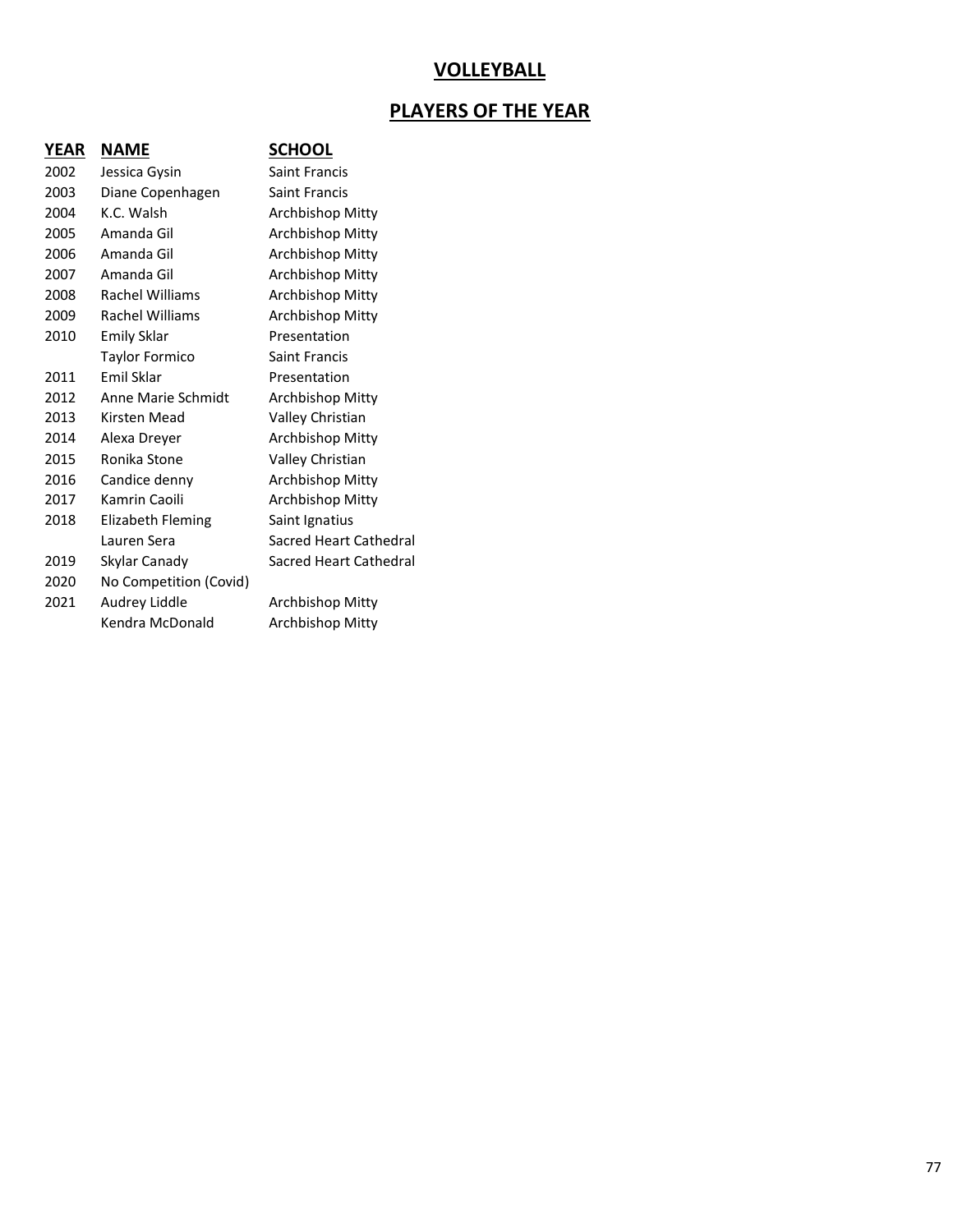# **WATER POLO**

# **TEAM CHAMPIONS**

# **YEAR VARSITY JUNIOR VARSITY**

| 2002 | Sacred Heart Prep               | Sacred Heart Prep               |
|------|---------------------------------|---------------------------------|
| 2003 | Saint Francis                   | Sacred Heart Prep               |
| 2004 | Sacred Heart Prep               | Saint Francis                   |
| 2005 | Sacred Heart Prep               | Sacred Heart Prep               |
| 2006 | Sacred Heart Prep               | <b>Saint Francis</b>            |
| 2007 | Sacred Heart Prep               | Sacred Heart Prep               |
| 2008 | Sacred Heart Prep               | Sacred Heart Prep/Saint Francis |
| 2009 | Sacred Heart Prep/Saint Francis | Saint Ignatius                  |
| 2010 | Sacred Heart Prep               | <b>Saint Francis</b>            |
| 2011 | Sacred Heart Prep/Saint Francis | Saint Francis                   |
| 2012 | Saint Francis                   | Saint Ignatius                  |
| 2013 | Saint Francis                   | Saint Ignatius                  |
| 2014 | Sacred Heart Prep               | Saint Francis                   |
| 2015 | Sacred Heart Prep               | Saint Francis                   |
| 2016 | Sacred Heart Prep/Saint Francis | <b>Saint Francis</b>            |
| 2017 | Sacred Heart Prep/Saint Francis | Saint Francis                   |
| 2018 | Sacred Heart Prep               | Saint Francis                   |
| 2019 | Sacred Heart Prep               | Saint Francis                   |
| 2020 | No Competition (Covid)          |                                 |
| 2021 | Sacred Heart Prep               | Archbishop Mitty/Saint Francis  |
|      |                                 |                                 |

Sacred Heart Prep Sacred Heart Prep/Saint Francis Saint Francis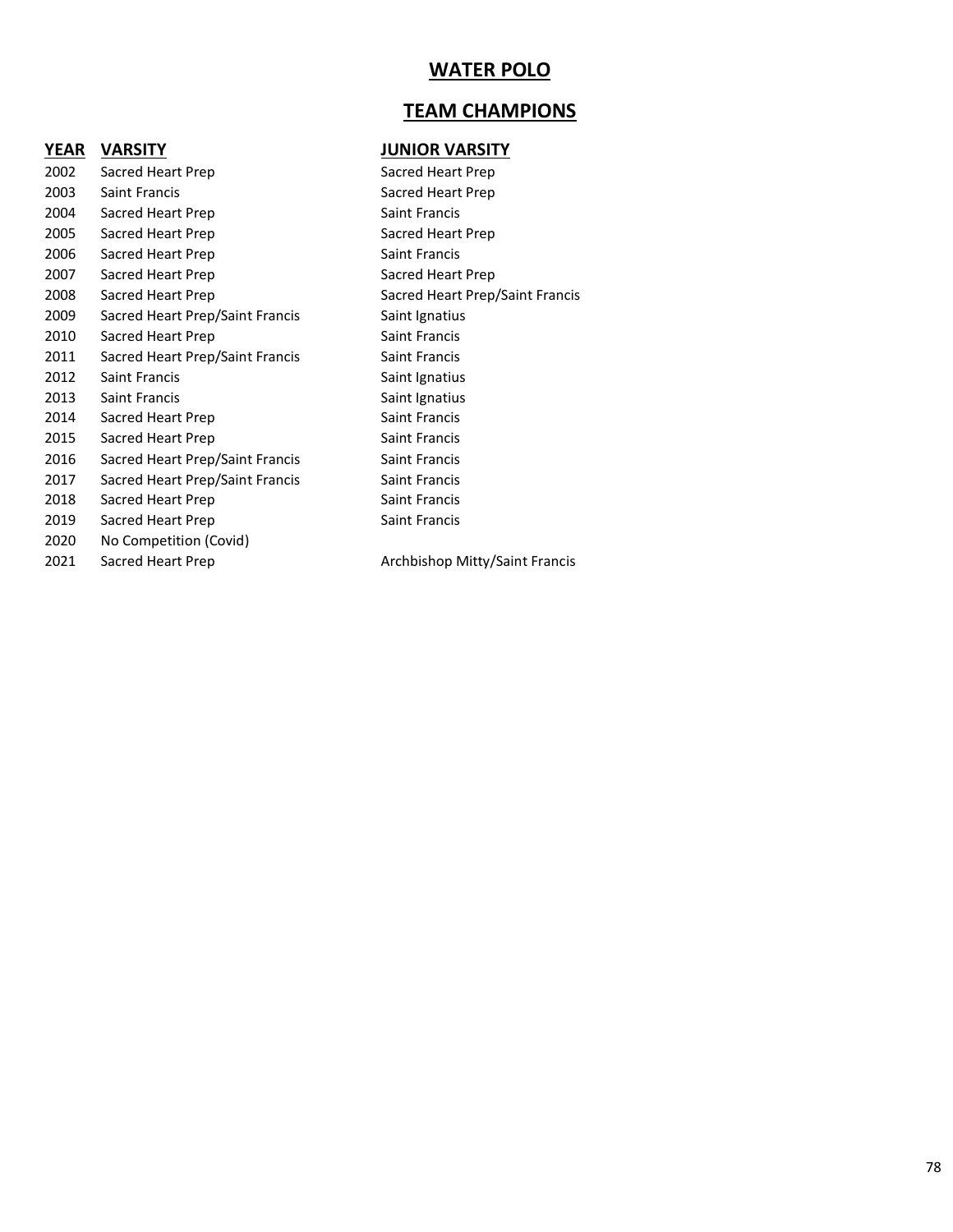# **MEN'S CCS PLAYOFFS**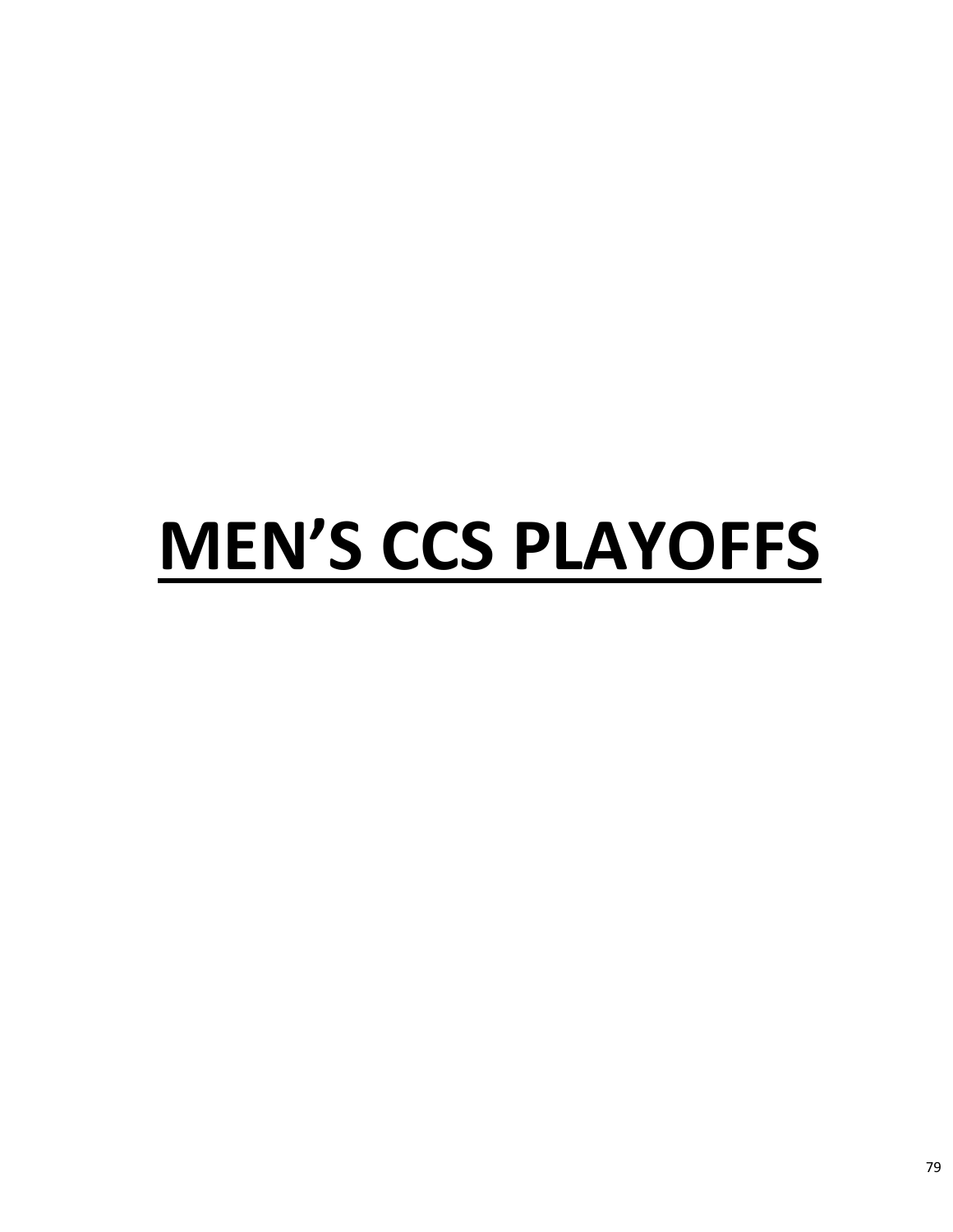| <b>YEAR</b> | <b>SPORT</b>           | <b>SCHOOL</b>          | <b>DIVISION</b>             |
|-------------|------------------------|------------------------|-----------------------------|
| 1971-1972   | Basketball             | Sacred Heart Cathedral | Champions                   |
|             | Soccer                 | Archbishop Mitty       | Champions                   |
| 1972-1973   | Basketball             | Archbishop Riordan     | Champions                   |
| 1973-1974   | <b>Basketball</b>      | Archbishop Riordan     | Champions                   |
| 1975-1976   | <b>Cross Country</b>   | Junipero Serra         | Champions                   |
|             | Soccer                 | Archbishop Riordan     | Champions                   |
| 1977-1978   | Football               | <b>Saint Francis</b>   | Champions                   |
| 1978-1979   | Basketball             | Saint Francis          | Champions                   |
|             | Golf                   | Saint Ignatius         | Champions                   |
| 1979-1980   | Football               | <b>Saint Francis</b>   | Champions                   |
|             | Basketball             | Archbishop Riordan     | Champions                   |
| 1980-1981   | Basketball             | Saint Ignatius         | Champions                   |
|             | Baseball               | <b>Saint Francis</b>   | Champions                   |
| 1981-1982   | Football               | <b>Bellarmine</b>      | Champions                   |
|             | Swimming               | <b>Bellarmine</b>      | Champions                   |
|             | Tennis                 | <b>Bellarmine</b>      | Champions                   |
| 1982-1983   | Football               | Saint Francis          | Champions                   |
|             | Soccer                 | Saint Francis          | Champions                   |
|             | <b>Baseball</b>        | <b>Saint Francis</b>   | Champions                   |
|             | Swimming               | <b>Bellarmine</b>      | Champions                   |
|             | Tennis                 | <b>Bellarmine</b>      | Champions                   |
| 1983-1984   | Football               | <b>Saint Francis</b>   | Champions                   |
|             | Water Polo             | <b>Bellarmine</b>      | Champions                   |
|             | Basketball             | Saint Ignatius         | Champions                   |
|             | Baseball               | Junipero Serra         | Champions                   |
| 1984-1985   | <b>Cross Country</b>   | <b>Bellarmine</b>      | Champions                   |
|             | Football               | Saint Francis          | Champions                   |
|             | Basketball             | Archbishop Riordan     | Champions                   |
|             | Baseball               | <b>Bellarmine</b>      | Champions                   |
|             | Swimming               | <b>Bellarmine</b>      | Champions                   |
| 1985-1986   | <b>Cross Country</b>   | Bellarmine             | Champions                   |
|             | <b>Water Polo</b>      | <b>Bellarmine</b>      | Champions                   |
|             | Basketball             | Archbishop Riordan     | Champions                   |
|             | Baseball               | Bellarmine             | Champions                   |
|             | Golf                   | <b>Bellarmine</b>      | Champions                   |
|             | Swimming               | <b>Bellarmine</b>      | Champions                   |
|             | Tennis                 | <b>Bellarmine</b>      | Champions                   |
| 1986-1987   | <b>Cross Country</b>   | <b>Bellarmine</b>      | Champions                   |
|             | Football               | <b>Bellarmine</b>      | Champions                   |
|             | Water Polo             | <b>Bellarmine</b>      | Champions                   |
|             | <b>Baseball</b>        | Bellarmine             | Champions                   |
|             | Swimming               | <b>Bellarmine</b>      | Champions                   |
|             | <b>Track and Field</b> | Archbishop Riordan     | Champions                   |
| 1987-1988   | <b>Cross Country</b>   | <b>Bellarmine</b>      | <b>Division I Champions</b> |
|             | <b>Cross Country</b>   | <b>Saint Francis</b>   | Division II Champions       |
|             | <b>Bellarmine</b>      | Water Polo             | Division 4A Champions       |
|             | Basketball             | Saint Francis          | Champions                   |
|             | Baseball               | <b>Bellarmine</b>      | Champions                   |
|             | Swimming               | <b>Bellarmine</b>      | Champions                   |
|             | Tennis                 | Bellarmine             | Champions                   |
|             |                        |                        |                             |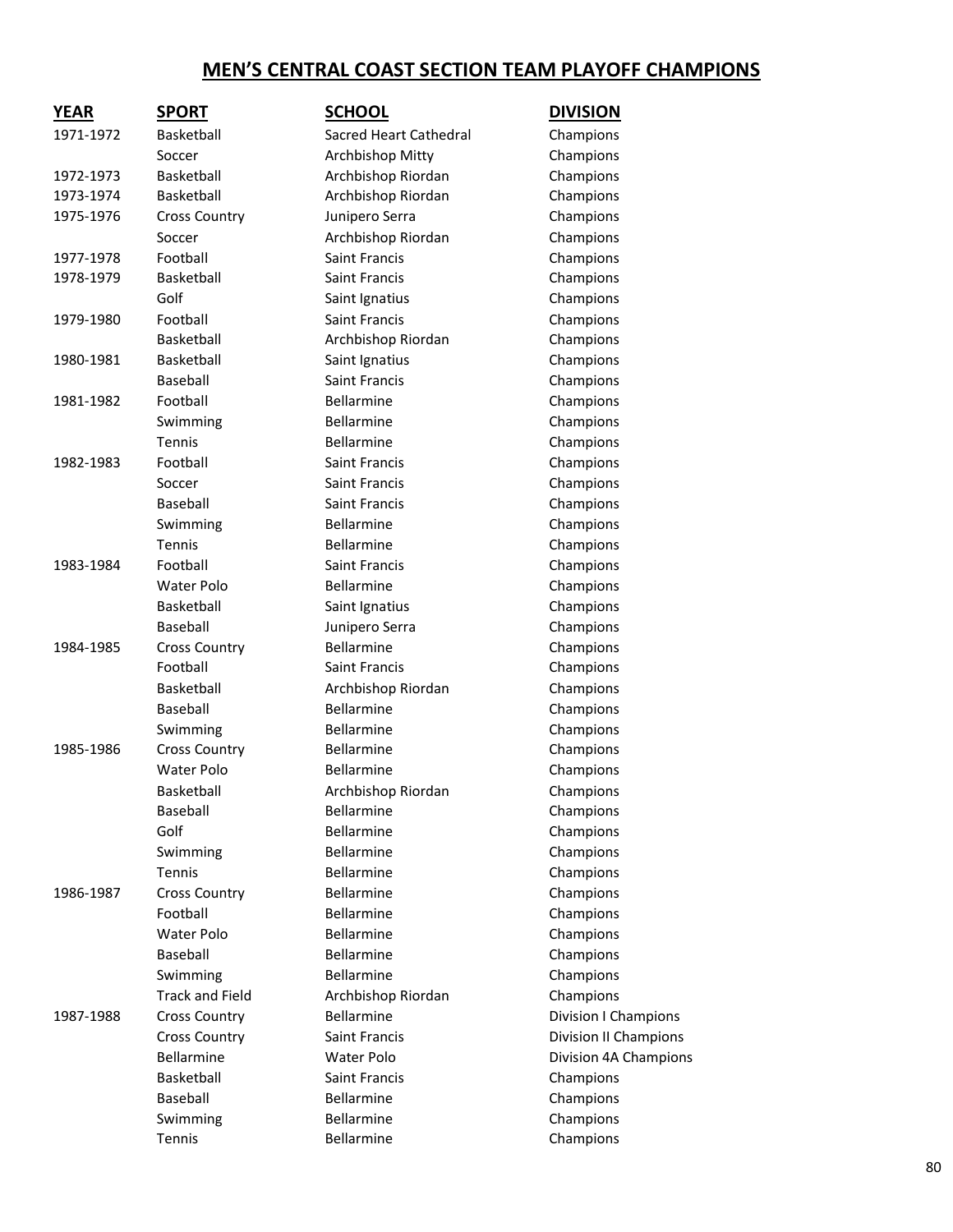| YEAR      | <b>SPORT</b>           | <b>SCHOOL</b>          | <b>DIVISION</b>                 |
|-----------|------------------------|------------------------|---------------------------------|
| 1988-1989 | <b>Cross Country</b>   | <b>Bellarmine</b>      | <b>Division I Champions</b>     |
|           | <b>Water Polo</b>      | <b>Bellarmine</b>      | Division 4A Champions           |
|           | Basketball             | Archbishop Riordan     | <b>Division I Champions</b>     |
|           | Basketball             | Archbishop Mitty       | Division IV Champions           |
|           | Swimming               | <b>Bellarmine</b>      | Champions                       |
|           | <b>Track and Field</b> | Archbishop Riordan     | Champions                       |
|           | Tennis                 | <b>Bellarmine</b>      | Champions                       |
| 1989-1990 | Football               | <b>Saint Francis</b>   | Champions                       |
|           | Soccer                 | <b>Bellarmine</b>      | <b>Division I Champions</b>     |
|           | Basketball             | Archbishop Riordan     | <b>Division I Champions</b>     |
|           | Basketball             | Sacred Heart Cathedral | Division IV Champions           |
|           | Swimming               | <b>Bellarmine</b>      | Champions                       |
|           | <b>Track and Field</b> | <b>Bellarmine</b>      | Champions                       |
| 1990-1991 | <b>Cross Country</b>   | <b>Bellarmine</b>      | <b>Division I Champions</b>     |
|           | <b>Cross Country</b>   | Saint Ignatius         | <b>Division III Champions</b>   |
|           | Football               | <b>Bellarmine</b>      | Division I-4A Champions         |
|           | Football               | Junipero Serra         | Division 1-3A Champions         |
|           | <b>Water Polo</b>      | <b>Bellarmine</b>      | Division 4A Champions           |
|           | Soccer                 | <b>Bellarmine</b>      | <b>Division I Co-Champions</b>  |
|           | Basketball             | Junipero Serra         | <b>Division I Champions</b>     |
|           | Basketball             | Sacred Heart Cathedral | Division IV Champions           |
|           | <b>Baseball</b>        | Junipero Serra         | <b>Division I Champions</b>     |
|           | Swimming               | <b>Bellarmine</b>      | Champions                       |
| 1991-1992 | <b>Cross Country</b>   | Saint Francis          | Division III Champions          |
|           | Football               | <b>Saint Francis</b>   | Division 1-4A Champions         |
|           | <b>Water Polo</b>      | <b>Bellarmine</b>      | <b>Division I Champions</b>     |
|           | Soccer                 | <b>Bellarmine</b>      | <b>Division I Champions</b>     |
|           | Wrestling              | Saint Francis          | Division II Dual Meet Champions |
|           | Swimming               | <b>Bellarmine</b>      | Champions                       |
| 1992-1993 | <b>Cross Country</b>   | Saint Francis          | Division III Champions          |
|           | Football               | <b>Saint Francis</b>   | Division I-4A Champions         |
|           | <b>Water Polo</b>      | <b>Bellarmine</b>      | <b>Division I Champions</b>     |
|           | Soccer                 | <b>Bellarmine</b>      | <b>Division I Champions</b>     |
|           | Soccer                 | Saint Francis          | Division II Champions           |
|           | Basketball             | <b>Bellarmine</b>      | <b>Division I Champions</b>     |
|           | Basketball             | Saint Francis          | <b>Division II Champions</b>    |
|           | Wrestling              | Saint Francis          | Division II Dual Meet Champions |
|           | <b>Baseball</b>        | Junipero Serra         | <b>Division I Champions</b>     |
|           | Swimming               | <b>Bellarmine</b>      | Champions                       |
| 1993-1994 | <b>Cross Country</b>   | Bellarmine             | <b>Division I Champions</b>     |
|           | Football               | Saint Francis          | Division III Champions          |
|           | Water Polo             | Bellarmine             | <b>Division I Champions</b>     |
|           | Basketball             | Archbishop Riordan     | <b>Division I Champions</b>     |
|           | Soccer                 | Bellarmine             | <b>Division I Champions</b>     |
|           | <b>Baseball</b>        | Junipero Serra         | <b>Division I Champions</b>     |
|           | Swimming               | Bellarmine             | Champions                       |
|           | <b>Track and Field</b> | Bellarmine             | Champions                       |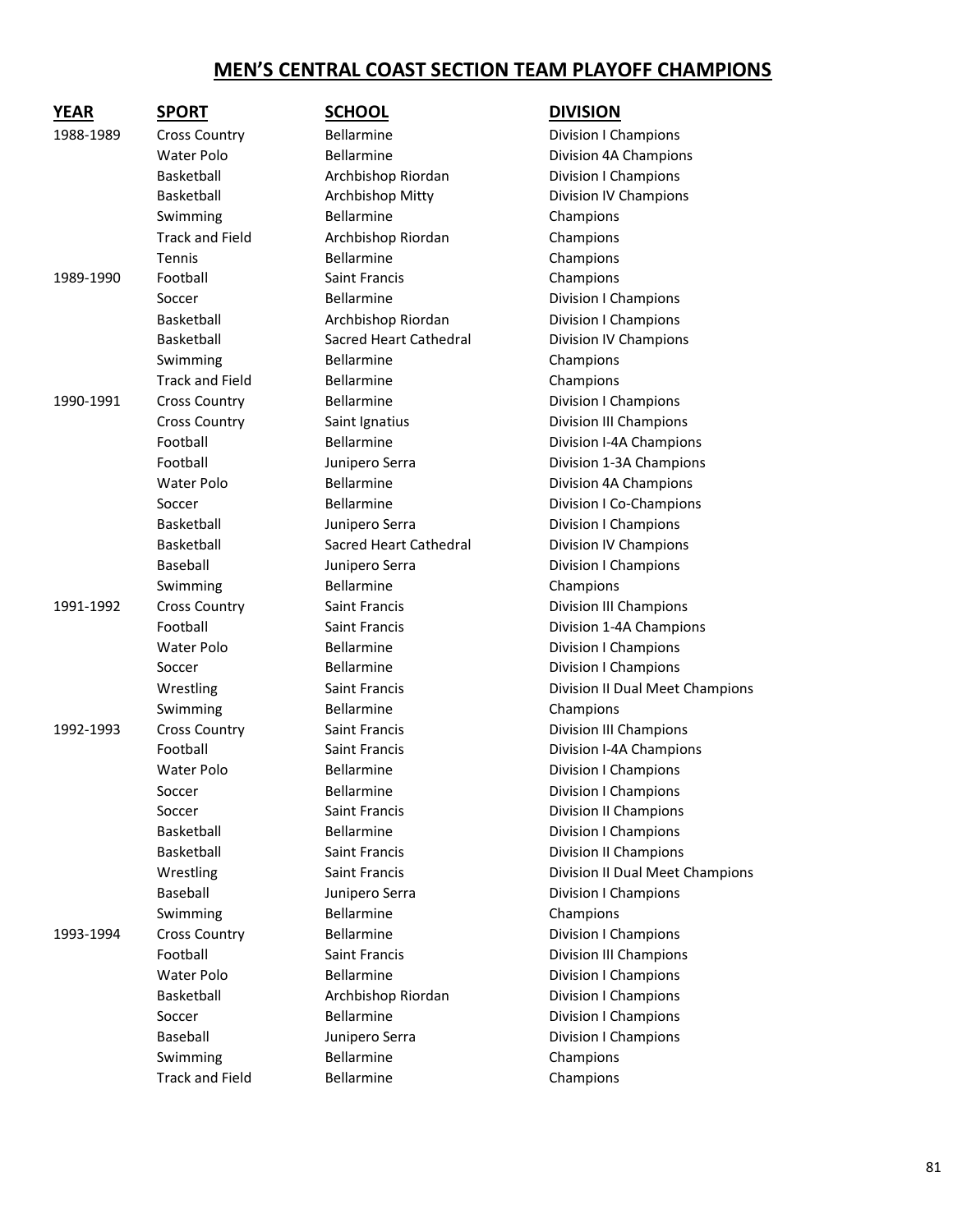| YEAR      | <b>SPORT</b>         | <b>SCHOOL</b>          | <b>DIVISION</b>              |
|-----------|----------------------|------------------------|------------------------------|
| 1994-1995 | <b>Cross Country</b> | <b>Bellarmine</b>      | <b>Division I Champions</b>  |
|           | <b>Cross Country</b> | <b>Saint Francis</b>   | Division II Champions        |
|           | Football             | <b>Saint Francis</b>   | <b>Division I Champions</b>  |
|           | Water Polo           | <b>Bellarmine</b>      | Division I Champions         |
|           | Basketball           | <b>Bellarmine</b>      | <b>Division I Champions</b>  |
|           | Basketball           | <b>Saint Francis</b>   | Division II Champions        |
|           | Soccer               | <b>Bellarmine</b>      | <b>Division I Champions</b>  |
|           | Baseball             | <b>Saint Francis</b>   | <b>Division I Champions</b>  |
|           | Golf                 | <b>Bellarmine</b>      | Champions                    |
|           | Swimming             | <b>Bellarmine</b>      | Champions                    |
| 1995-1996 | <b>Cross Country</b> | <b>Bellarmine</b>      | <b>Division I Champions</b>  |
|           | <b>Cross Country</b> | Saint Ignatius         | Division III Champions       |
|           | Football             | <b>Saint Francis</b>   | <b>Division I Champions</b>  |
|           | <b>Water Polo</b>    | <b>Bellarmine</b>      | <b>Division I Champions</b>  |
|           | Basketball           | <b>Bellarmine</b>      | Division I Champions         |
|           | Golf                 | <b>Bellarmine</b>      | Champions                    |
|           | Swimming             | <b>Bellarmine</b>      | Champions                    |
| 1996-1997 | <b>Cross Country</b> | <b>Bellarmine</b>      | <b>Division I Champions</b>  |
|           | <b>Cross Country</b> | Junipero Serra         | Division II Champions        |
|           | <b>Cross Country</b> | Saint Ignatius         | Division III Champions       |
|           | Football             | <b>Saint Francis</b>   | <b>Division I Champions</b>  |
|           | Water Polo           | <b>Bellarmine</b>      | <b>Division I Champions</b>  |
|           | Soccer               | <b>Bellarmine</b>      | <b>Division I Champions</b>  |
|           | Golf                 | <b>Bellarmine</b>      | Champions                    |
|           | Baseball             | Archbishop Mitty       | Champions                    |
|           | Swimming             | <b>Bellarmine</b>      | Champions                    |
| 1997-1998 | <b>Cross Country</b> | <b>Bellarmine</b>      | <b>Division I Champions</b>  |
|           | <b>Cross Country</b> | Junipero Serra         | Division II Champions        |
|           | <b>Cross Country</b> | Saint Francis          | Division III Champions       |
|           | <b>Water Polo</b>    | <b>Bellarmine</b>      | <b>Division I Champions</b>  |
|           | Water Polo           | <b>Saint Francis</b>   | <b>Division II Champions</b> |
|           | Basketball           | Saint Ignatius         | <b>Division I Champions</b>  |
|           | <b>Basketball</b>    | <b>Saint Francis</b>   | <b>Division II Champions</b> |
|           | Baseball             | Junipero Serra         | <b>Division I Champions</b>  |
|           | Baseball             | Sacred Heart Cathedral | Division II Champions        |
|           | Swimming             | <b>Bellarmine</b>      | Champions                    |
|           | Volleyball           | Bellarmine             | Champions                    |
| 1998-1999 | <b>Cross Country</b> | <b>Bellarmine</b>      | <b>Division I Champions</b>  |
|           | <b>Cross Country</b> | Saint Francis          | Division II Champions        |
|           | Football             | Saint Francis          | Division I Champions         |
|           | Water Polo           | Bellarmine             | <b>Division I Champions</b>  |
|           | Water Polo           | <b>Saint Francis</b>   | <b>Division II Champions</b> |
|           | Basketball           | <b>Bellarmine</b>      | <b>Division I Champions</b>  |
|           | Basketball           | Archbishop Riordan     | Division III Champions       |
|           | Soccer               | <b>Bellarmine</b>      | <b>Division I Champions</b>  |
|           | Baseball             | <b>Bellarmine</b>      | <b>Division I Champions</b>  |
|           | Swimming             | <b>Bellarmine</b>      | Champions                    |
|           | Volleyball           | Bellarmine             | Champions                    |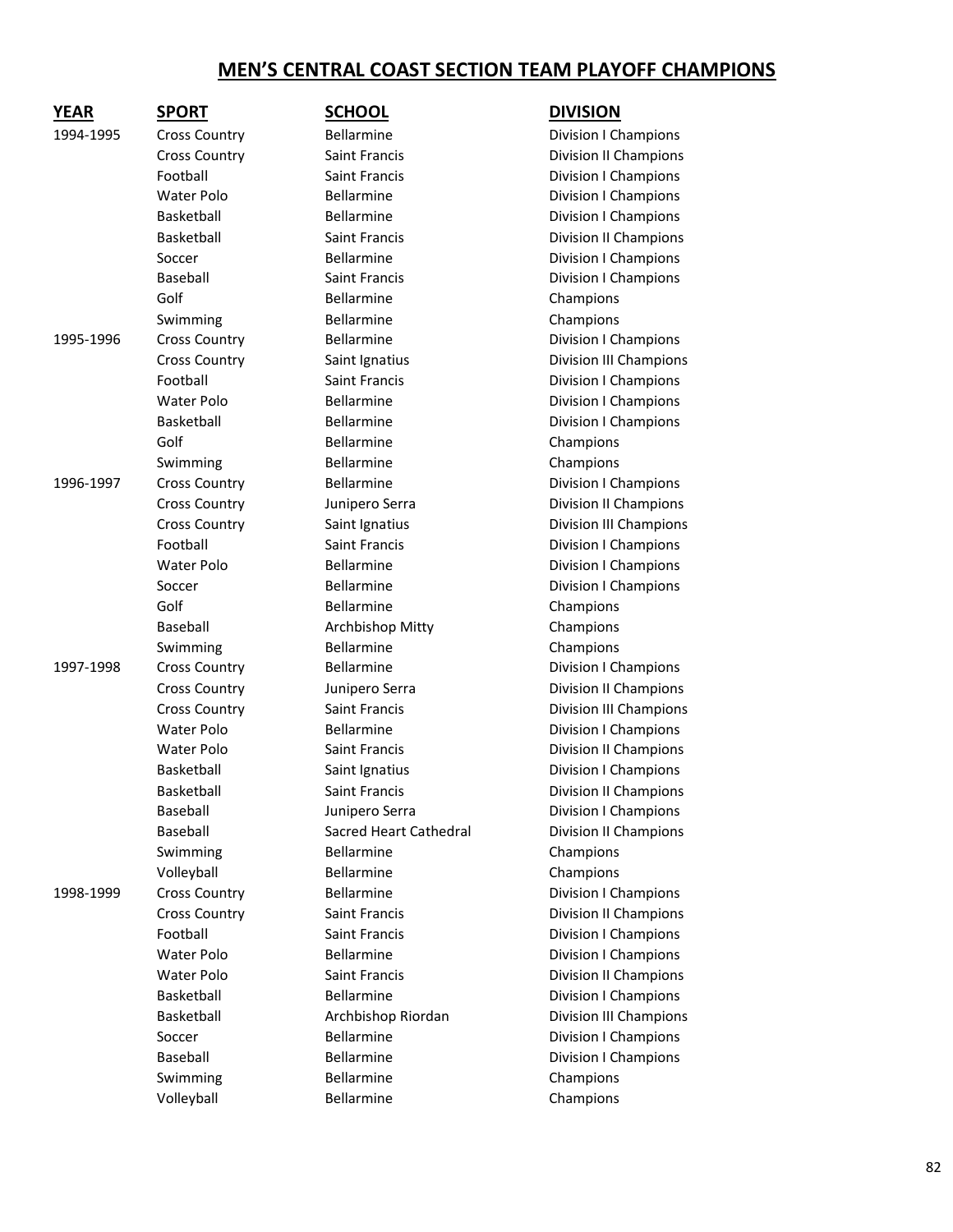| YEAR      | <u>SPORT</u>           | <b>SCHOOL</b>          | <b>DIVISION</b>               |
|-----------|------------------------|------------------------|-------------------------------|
| 1999-2000 | <b>Cross Country</b>   | Bellarmine             | <b>Division I Champions</b>   |
|           | <b>Cross Country</b>   | Saint Ignatius         | <b>Division III Champions</b> |
|           | Football               | Archbishop Mitty       | Division III Champions        |
|           | <b>Water Polo</b>      | <b>Bellarmine</b>      | <b>Division I Champions</b>   |
|           | Water Polo             | <b>Saint Francis</b>   | <b>Division II Champions</b>  |
|           | Basketball             | Junipero Serra         | <b>Division I Champions</b>   |
|           | Basketball             | <b>Saint Francis</b>   | Division II Champions         |
|           | Basketball             | Archbishop Mitty       | Division III Champions        |
|           | Soccer                 | <b>Bellarmine</b>      | <b>Division I Champions</b>   |
|           | Golf                   | Junipero Serra         | Champions                     |
|           | Swimming               | Bellarmine             | Champions                     |
|           | <b>Track and Field</b> | <b>Bellarmine</b>      | Champions                     |
|           | Volleyball             | <b>Bellarmine</b>      | Champions                     |
| 2000-2001 | <b>Cross Country</b>   | <b>Bellarmine</b>      | <b>Division I Champions</b>   |
|           | Water Polo             | <b>Bellarmine</b>      | <b>Division I Champions</b>   |
|           | Basketball             | <b>Saint Francis</b>   | <b>Division II Champions</b>  |
|           | Basketball             | Archbishop Riordan     | Division III Champions        |
|           | Soccer                 | <b>Bellarmine</b>      | <b>Division I Champions</b>   |
|           | Baseball               | <b>Saint Francis</b>   | <b>Division I Champions</b>   |
|           | Swimming               | <b>Bellarmine</b>      | Champions                     |
|           | <b>Track and Field</b> | <b>Bellarmine</b>      | Champions                     |
|           | Volleyball             | <b>Bellarmine</b>      | Champions                     |
| 2001-2002 | <b>Cross Country</b>   | Junipero Serra         | <b>Division I Champions</b>   |
|           | <b>Cross Country</b>   | Saint Ignatius         | <b>Division II Champions</b>  |
|           | <b>Water Polo</b>      | <b>Bellarmine</b>      | <b>Division I Champions</b>   |
|           | Basketball             | Saint Francis          | <b>Division II Champions</b>  |
|           | Basketball             | Sacred Heart Cathedral | Division III Champions        |
|           | Soccer                 | <b>Bellarmine</b>      | <b>Division I Champions</b>   |
|           | Golf                   | <b>Saint Francis</b>   | Champions                     |
|           | Swimming               | <b>Bellarmine</b>      | Champions                     |
|           | <b>Track and Field</b> | <b>Bellarmine</b>      | Champions                     |
| 2002-2003 | <b>Cross Country</b>   | Junipero Serra         | Division I Champions          |
|           | Football               | Valley Christian       | <b>Division I Champions</b>   |
|           | Football               | Saint Francis          | Division III Co-Champions     |
|           | Water Polo             | <b>Bellarmine</b>      | <b>Division I Champions</b>   |
|           | Basketball             | Archbishop Mitty       | <b>Division III Champions</b> |
|           | Baseball               | Archbishop Mitty       | <b>Division I Champions</b>   |
|           | Swimming               | <b>Bellarmine</b>      | Champions                     |
|           | <b>Track and Field</b> | Junipero Serra         | Champions                     |
|           | Volleyball             | <b>Bellarmine</b>      | Champions                     |
| 2003-2004 | Football               | Valley Christian       | Division IV Champions         |
|           | <b>Water Polo</b>      | <b>Bellarmine</b>      | <b>Division I Champions</b>   |
|           | Water Polo             | Sacred Heart Prep      | Division II Champions         |
|           | Basketball             | Bellarmine             | <b>Division I Champions</b>   |
|           | Basketball             | Junipero Serra         | Division II Champions         |
|           | Basketball             | Saint Ignatius         | Division III Champions        |
|           | Basketball             | Valley Christian       | Division IV Champions         |
|           | Golf                   | <b>Bellarmine</b>      | Champions                     |
|           | Swimming               | Bellarmine             | Champions                     |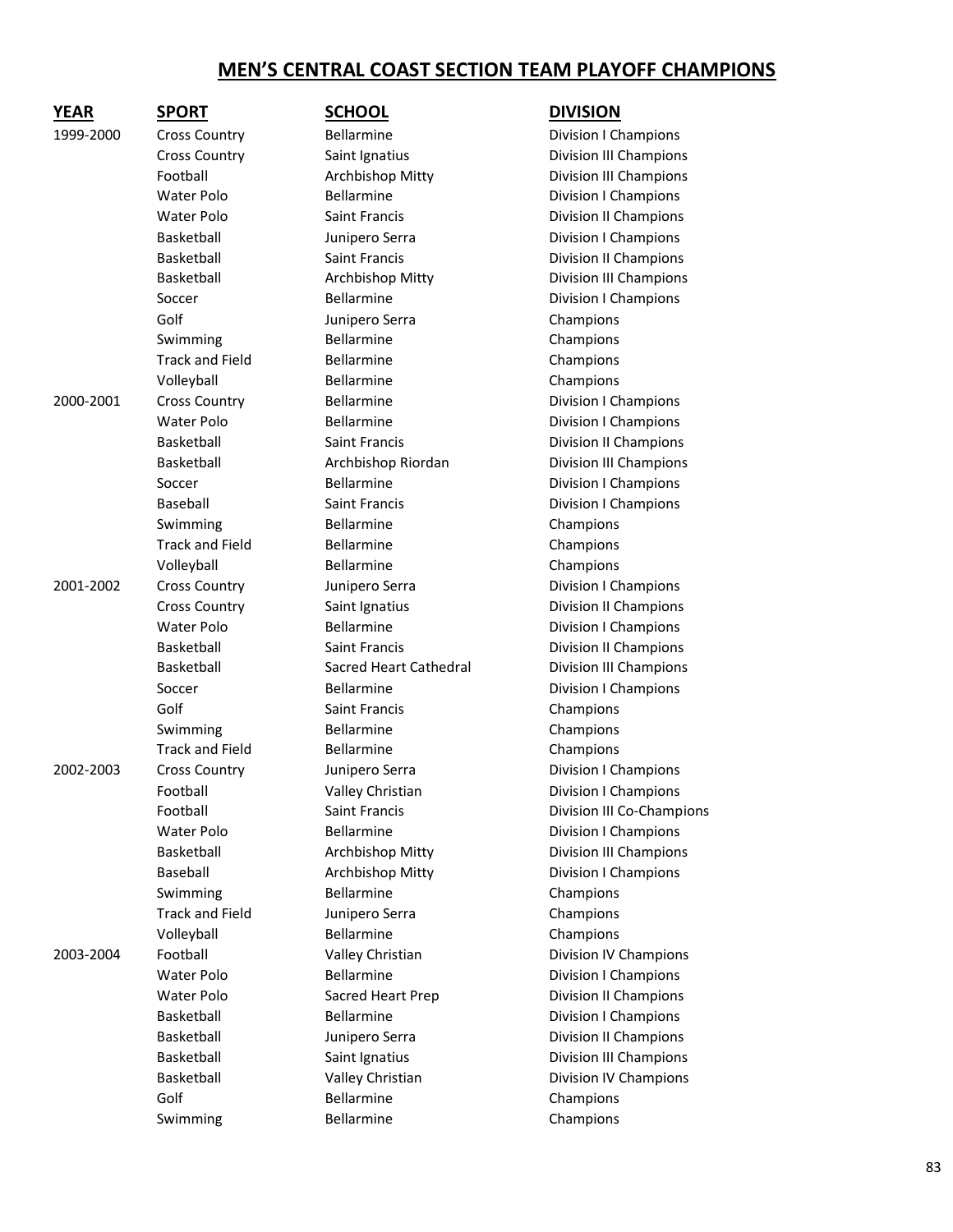| <b>YEAR</b> | <b>SPORT</b>                       | <b>SCHOOL</b>                           | <b>DIVISION</b>                                |
|-------------|------------------------------------|-----------------------------------------|------------------------------------------------|
| 2004-2005   | <b>Cross Country</b>               | Junipero Serra                          | <b>Division I Champions</b>                    |
|             | <b>Cross Country</b>               | Saint Ignatius                          | <b>Division III Champions</b>                  |
|             | Football                           | Valley Christian                        | <b>Open Division Champions</b>                 |
|             | <b>Water Polo</b>                  | <b>Bellarmine</b>                       | Division I Champions                           |
|             | Water Polo                         | Saint Francis                           | Division II Champions                          |
|             | Basketball                         | Junipero Serra                          | Division I Champions                           |
|             | Basketball                         | Valley Christian                        | Division IV Champions                          |
|             | Soccer                             | Archbishop Mitty                        | <b>Division II Champions</b>                   |
|             | Golf                               | Bellarmine/Junipero Serra               | Co-Champions                                   |
|             | Baseball                           | Archbishop Mitty                        | <b>Division I Champions</b>                    |
|             | Swimming                           | <b>Bellarmine</b>                       | Champions                                      |
|             | <b>Track and Field</b>             | Archbishop Riordan                      | Champions                                      |
|             | Volleyball                         | <b>Bellarmine</b>                       | Champions                                      |
| 2005-2006   | <b>Cross Country</b>               | Saint Francis                           | Division III Champions                         |
|             | Football                           | Valley Christian                        | Open Division Champions                        |
|             | Water Polo                         | Bellarmine                              | <b>Division I Champions</b>                    |
|             | Basketball                         | Junipero Serra                          | <b>Division I Champions</b>                    |
|             | Basketball                         | Archbishop Riordan                      | Division III Champions                         |
|             | Basketball                         | <b>Sacred Heart Cathedral</b>           | Division IV Champions                          |
|             | Soccer                             | <b>Bellarmine</b>                       | <b>Division I Champions</b>                    |
|             | Soccer                             | Archbishop Mitty                        | Division II Champions                          |
|             | Golf                               | Junipero Serra                          | Champions                                      |
|             | Baseball                           | <b>Bellarmine</b>                       | <b>Division I Champions</b>                    |
|             | Swimming                           | Bellarmine                              | Champions                                      |
|             | Tennis                             | Bellarmine                              | Champions                                      |
|             | <b>Track and Field</b>             | Saint Francis                           | Champions                                      |
| 2006-2007   | <b>Cross Country</b>               | Saint Ignatius                          | Division III Champions                         |
|             | Football                           | Saint Ignatius                          | Division III Champions                         |
|             | Water Polo                         | <b>Bellarmine</b>                       | <b>Division I Champions</b>                    |
|             | Basketball                         | Archbishop Mitty                        | <b>Division II Champions</b>                   |
|             | Basketball                         | Saint Ignatius                          | Division III Champions                         |
|             | Basketball                         | Valley Christian                        | Division IV Champions                          |
|             | <b>Baseball</b>                    | Valley Christian                        | Division I Champions                           |
|             | Swimming                           | <b>Bellarmine</b>                       | Champions                                      |
|             | <b>Track and Field</b>             | <b>Bellarmine</b>                       | Champions                                      |
|             | Volleyball<br><b>Cross Country</b> | <b>Bellarmine</b>                       | Champions                                      |
| 2007-2008   |                                    | Saint Francis                           | Division II Champions                          |
|             | Football                           | Archbishop Riordan<br>Sacred Heart Prep | Division III Champions                         |
|             | Water Polo<br>Basketball           |                                         | Division II Champions<br>Division II Champions |
|             | Basketball                         | Archbishop Mitty<br>Archbishop Riordan  | Division III Champions                         |
|             |                                    | Bellarmine                              |                                                |
|             | Soccer                             |                                         | <b>Division I Champions</b>                    |
|             | <b>Baseball</b>                    | Valley Christian<br>Bellarmine          | <b>Division I Champions</b>                    |
|             | Swimming                           | <b>Bellarmine</b>                       | Champions                                      |
|             | Volleyball                         |                                         | <b>Division I Champions</b>                    |
|             | Volleyball                         | Saint Francis                           | Division II Champions                          |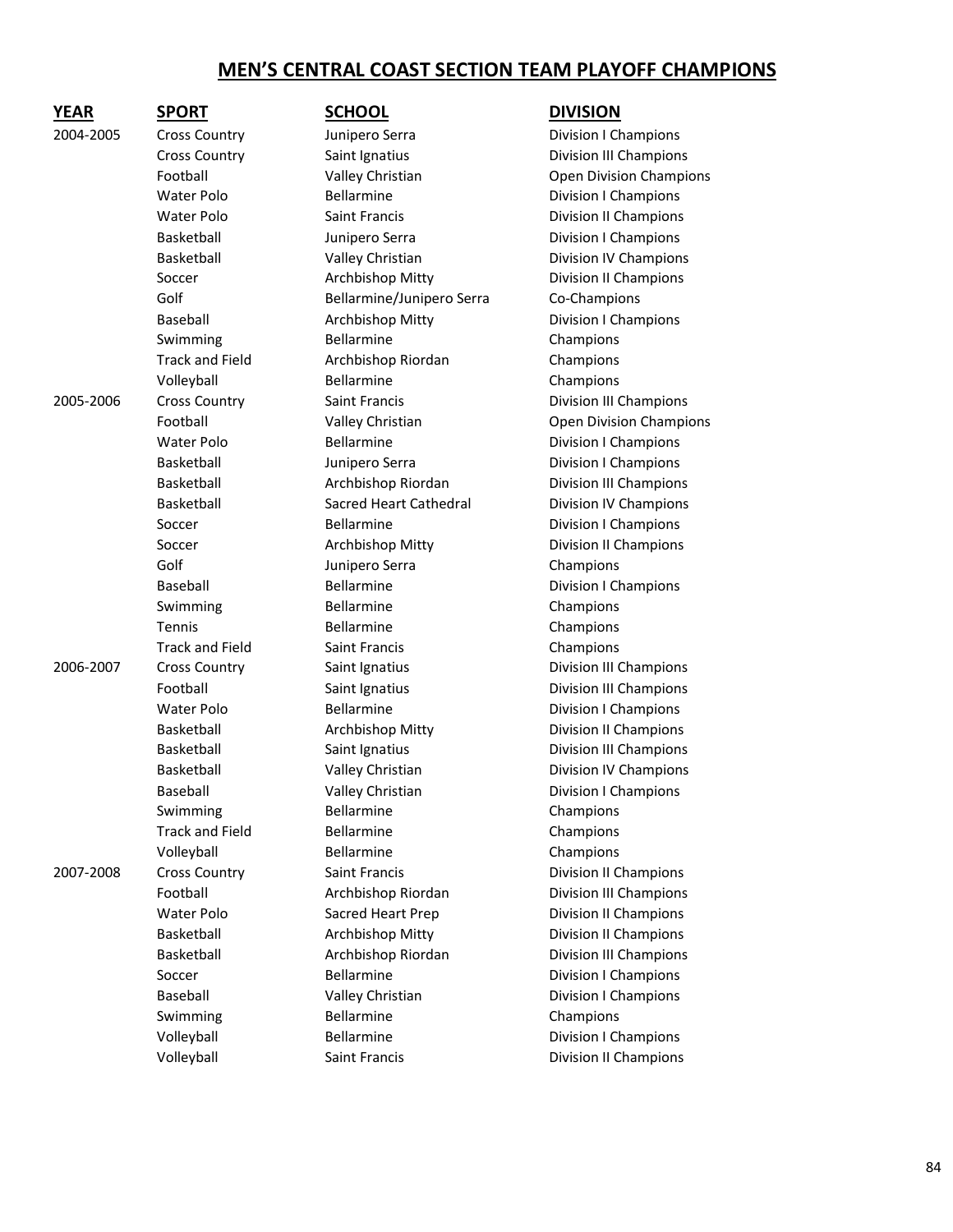| <b>YEAR</b> | <b>SPORT</b>           | <b>SCHOOL</b>                 | <b>DIVISION</b>                |
|-------------|------------------------|-------------------------------|--------------------------------|
| 2008-2009   | Football               | <b>Bellarmine</b>             | <b>Open Division Champions</b> |
|             | Football               | Sacred Heart Cathedral        | Division III Champions         |
|             | <b>Water Polo</b>      | <b>Saint Francis</b>          | <b>Division I Champions</b>    |
|             | Water Polo             | Sacred Heart Prep             | Division II Champions          |
|             | <b>Basketball</b>      | <b>Bellarmine</b>             | <b>Division I Champions</b>    |
|             | <b>Basketball</b>      | <b>Saint Francis</b>          | <b>Division II Champions</b>   |
|             | Basketball             | <b>Sacred Heart Cathedral</b> | <b>Division III Champions</b>  |
|             | Soccer                 | <b>Bellarmine</b>             | <b>Division I Champions</b>    |
|             | Soccer                 | Saint Ignatius                | <b>Division II Champions</b>   |
|             | Baseball               | Junipero Serra                | <b>Division I Champions</b>    |
|             | Swimming               | <b>Bellarmine</b>             | Champions                      |
|             | <b>Track and Field</b> | <b>Saint Francis</b>          | Champions                      |
|             | Volleyball             | <b>Bellarmine</b>             | <b>Division I Champions</b>    |
| 2009-2010   | <b>Cross Country</b>   | Saint Ignatius                | Division III Champions         |
|             | Football               | <b>Bellarmine</b>             | Open Division Champions        |
|             | <b>Water Polo</b>      | <b>Bellarmine</b>             | <b>Division I Champions</b>    |
|             | <b>Water Polo</b>      | Sacred Heart Prep             | <b>Division II Champions</b>   |
|             | Basketball             | <b>Bellarmine</b>             | <b>Division I Champions</b>    |
|             | Basketball             | Archbishop Mitty              | <b>Division II Champions</b>   |
|             | Basketball             | Sacred Heart Cathedral        | Division III Champions         |
|             | Soccer                 | <b>Bellarmine</b>             | <b>Division I Champions</b>    |
|             | Baseball               | Archbishop Mitty              | <b>Division I Champions</b>    |
|             | Swimming               | <b>Bellarmine</b>             | Champions                      |
|             | <b>Track and Field</b> | <b>Bellarmine</b>             | Champions                      |
|             | Volleyball             | <b>Bellarmine</b>             | <b>Division I Champions</b>    |
| 2010-2011   | <b>Cross Country</b>   | <b>Bellarmine</b>             | <b>Division I Champions</b>    |
|             | <b>Water Polo</b>      | <b>Saint Francis</b>          | <b>Division I Champions</b>    |
|             | Basketball             | Archbishop Mitty              | <b>Division II Champions</b>   |
|             | Basketball             | Sacred Heart Cathedral        | <b>Division III Champions</b>  |
|             | Soccer                 | <b>Bellarmine</b>             | <b>Division I Champions</b>    |
|             | Swimming               | <b>Bellarmine</b>             | Champions                      |
|             | Volleyball             | <b>Bellarmine</b>             | <b>Division I Champions</b>    |
|             | Volleyball             | Saint Ignatius                | Division II Champions          |
| 2011-2012   | <b>Cross Country</b>   | Saint Ignatius                | Division III Champions         |
|             | Football               | Bellarmine                    | Open Division Champions        |
|             | Football               | Junipero Serra                | <b>Division I Champions</b>    |
|             | Football               | Saint Ignatius                | Division III Champions         |
|             | Water Polo             | <b>Bellarmine</b>             | <b>Division I Champions</b>    |
|             | Water Polo             | Sacred Heart Prep             | <b>Division II Champions</b>   |
|             | Basketball             | <b>Bellarmine</b>             | <b>Division I Champions</b>    |
|             | Basketball             | Archbishop Mitty              | Division II Champions          |
|             | Basketball             | Sacred Heart Cathedral        | Division III Champions         |
|             | Soccer                 | Sacred Heart Cathedral        | Division III Champions         |
|             | <b>Baseball</b>        | Valley Christian              | <b>Division I Champions</b>    |
|             | <b>Baseball</b>        | Saint Ignatius                | <b>Division II Champions</b>   |
|             | Swimming               | Bellarmine                    | Champions                      |
|             | Volleyball             | Saint Francis                 | <b>Division I Champions</b>    |
|             | Volleyball             | Sacred Heart Cathedral        | <b>Division II Champions</b>   |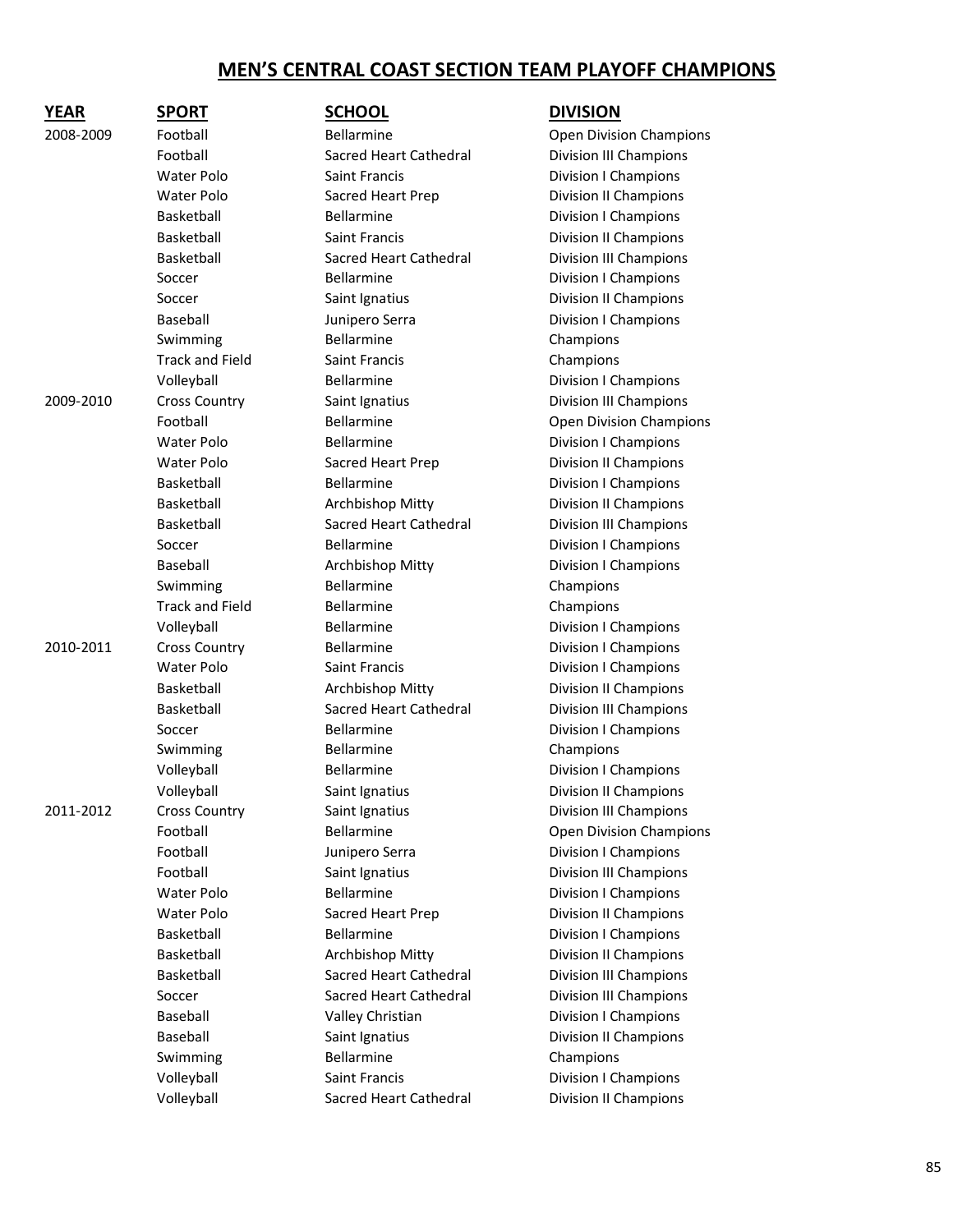| YEAR      | <b>SPORT</b>           | <b>SCHOOL</b>          | <b>DIVISION</b>                |
|-----------|------------------------|------------------------|--------------------------------|
| 2012-2013 | <b>Cross Country</b>   | Saint Ignatius         | Division III Champions         |
|           | Football               | Saint Ignatius         | <b>Open Division Champions</b> |
|           | Football               | <b>Saint Francis</b>   | <b>Division II Champions</b>   |
|           | Football               | Valley Christian       | Division III Champions         |
|           | <b>Water Polo</b>      | <b>Bellarmine</b>      | <b>Division I Champions</b>    |
|           | <b>Water Polo</b>      | Sacred Heart Prep      | <b>Division II Champions</b>   |
|           | Basketball             | Archbishop Mitty       | Open Division Champions        |
|           | Basketball             | <b>Bellarmine</b>      | <b>Division I Champions</b>    |
|           | Basketball             | <b>Saint Francis</b>   | <b>Division II Champions</b>   |
|           | Soccer                 | Archbishop Mitty       | <b>Division II Champions</b>   |
|           | Baseball               | <b>Saint Francis</b>   | <b>Division I Champions</b>    |
|           | Swimming               | <b>Bellarmine</b>      | Champions                      |
|           | <b>Track and Field</b> | <b>Bellarmine</b>      | Champions                      |
|           | Volleyball             | Archbishop Mitty       | <b>Division I Champions</b>    |
| 2013-2014 | <b>Cross Country</b>   | <b>Bellarmine</b>      | <b>Division I Champions</b>    |
|           | Football               | Junipero Serra         | Open Division Champions        |
|           | <b>Water Polo</b>      | <b>Bellarmine</b>      | <b>Division I Champions</b>    |
|           | <b>Water Polo</b>      | Sacred Heart Prep      | <b>Division II Champions</b>   |
|           | Basketball             | Archbishop Mitty       | Open Division Champions        |
|           | Basketball             | <b>Bellarmine</b>      | <b>Division I Champions</b>    |
|           | Soccer                 | <b>Bellarmine</b>      | <b>Division I Champions</b>    |
|           | Soccer                 | Junipero Serra         | <b>Division II Champions</b>   |
|           | Swimming               | <b>Bellarmine</b>      | Champions                      |
| 2014-2015 | <b>Cross Country</b>   | <b>Bellarmine</b>      | <b>Division I Champions</b>    |
|           | <b>Cross Country</b>   | Saint Ignatius         | Division III Champions         |
|           | Football               | Saint Francis          | <b>Division II Champions</b>   |
|           | <b>Water Polo</b>      | Saint Francis          | <b>Division I Champions</b>    |
|           | <b>Water Polo</b>      | Sacred Heart Prep      | <b>Division II Champions</b>   |
|           | Basketball             | Junipero Serra         | Open Division Champions        |
|           | Basketball             | <b>Bellarmine</b>      | <b>Division I Champions</b>    |
|           | Basketball             | Sacred Heart Cathedral | Division III Champions         |
|           | Soccer                 | <b>Bellarmine</b>      | <b>Division I Champions</b>    |
|           | Soccer                 | Sacred Heart Cathedral | Division III Champions         |
|           | Baseball               | Saint Francis          | <b>Open Division Champions</b> |
|           | Golf                   | <b>Bellarmine</b>      | Champions                      |
|           | Swimming               | <b>Bellarmine</b>      | Champions                      |
|           | <b>Track and Field</b> | Bellarmine             | Champions                      |
|           | Volleyball             | Saint Francis          | <b>Division I Champions</b>    |
| 2015-2016 | <b>Cross Country</b>   | Bellarmine             | <b>Division I Champions</b>    |
|           | <b>Cross Country</b>   | Saint Francis          | Division II Champions          |
|           | Football               | Bellarmine             | <b>Open Division Champions</b> |
|           | Water Polo             | <b>Bellarmine</b>      | <b>Division I Champions</b>    |
|           | Water Polo             | Sacred Heart Prep      | <b>Division II Champions</b>   |
|           | Basketball             | Saint Francis          | Open Division Champions        |
|           | Basketball             | Archbishop Riordan     | Division III Champions         |
|           | Soccer                 | Archbishop Mitty       | Open Division Co-Champions     |
|           | Soccer                 | Sacred Heart Cathedral | Division II Co-Champions       |
|           | Golf                   | Bellarmine             | Champions                      |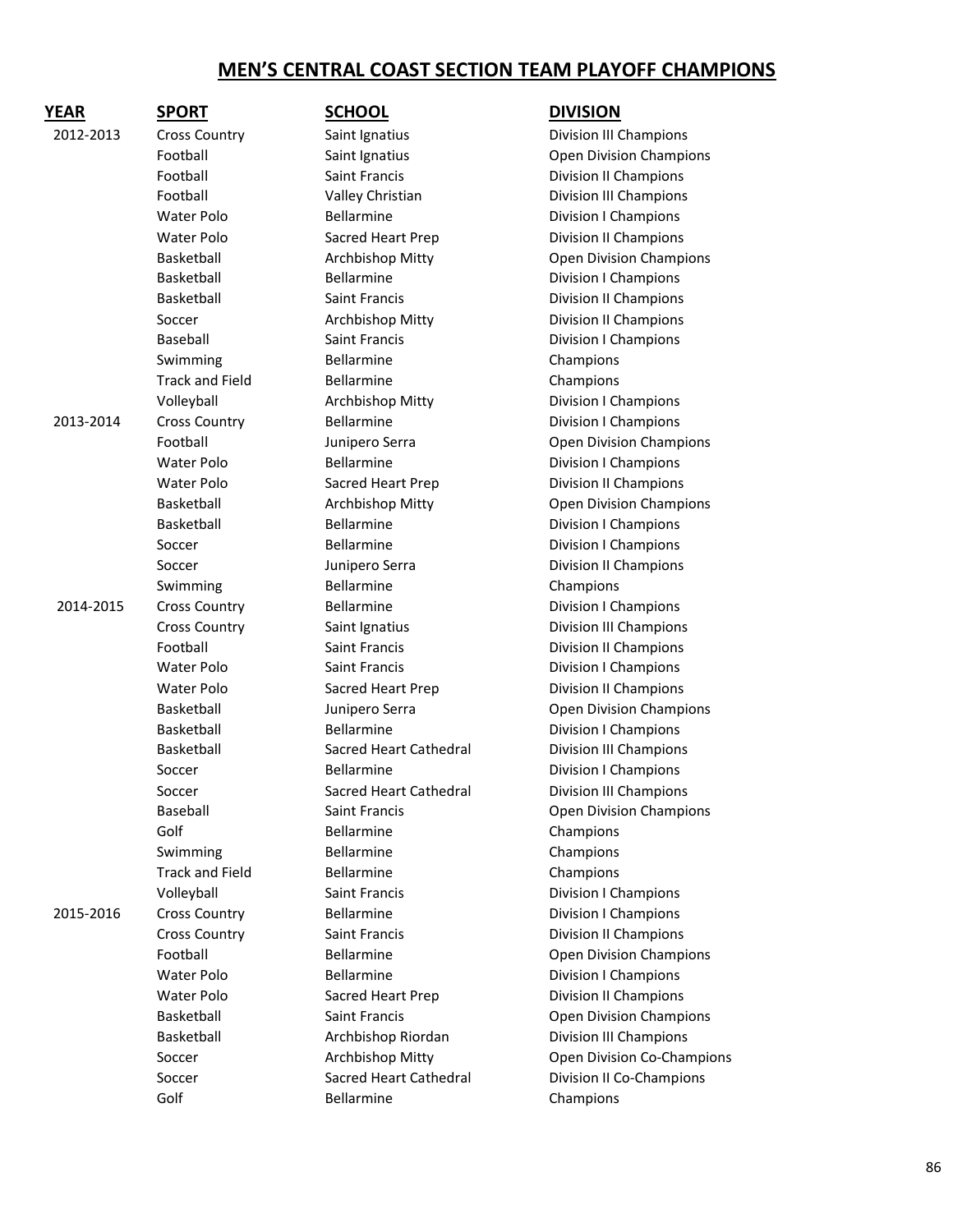| YEAR      | <b>SPORT</b>           | <b>SCHOOL</b>          | <b>DIVISION</b>                |
|-----------|------------------------|------------------------|--------------------------------|
| 2015-2016 | <b>Baseball</b>        | Saint Francis          | Open Division Champions        |
|           | Tennis                 | Saint Ignatius         | Champions                      |
|           | <b>Track and Field</b> | <b>Bellarmine</b>      | Champions                      |
|           | Volleyball             | <b>Bellarmine</b>      | <b>Division I Champions</b>    |
| 2016-2017 | <b>Cross Country</b>   | <b>Bellarmine</b>      | <b>Division I Champions</b>    |
|           | <b>Cross Country</b>   | Saint Francis          | Division II Champions          |
|           | <b>Cross Country</b>   | Saint Ignatius         | Division III Champions         |
|           | Football               | Junipero Serra         | Open Division Champions        |
|           | Football               | Valley Christian       | Division III Champions         |
|           | <b>Water Polo</b>      | <b>Bellarmine</b>      | <b>Division I Champions</b>    |
|           | Water Polo             | Sacred Heart Prep      | <b>Division II Champions</b>   |
|           | Basketball             | Archbishop Mitty       | Open Division Champions        |
|           | Soccer                 | Saint Ignatius         | Open Division Champions        |
|           | Soccer                 | Junipero Serra         | <b>Division II Champions</b>   |
|           | Baseball               | Valley Christian       | <b>Open Division Champions</b> |
|           | Golf                   | Archbishop Mitty       | Champions                      |
|           | Swimming               | <b>Bellarmine</b>      | Champions                      |
|           | <b>Track and Field</b> | <b>Bellarmine</b>      | Champions                      |
|           | Volleyball             | Saint Francis          | <b>Division I Champions</b>    |
| 2017-2018 | <b>Cross Country</b>   | <b>Bellarmine</b>      | <b>Division I Champions</b>    |
|           | <b>Cross Country</b>   | Saint Francis          | <b>Division II Champions</b>   |
|           | Football               | Junipero Serra         | Open Division II Champions     |
|           | Water Polo             | Sacred Heart Prep      | Open Division Champions        |
|           | Water Polo             | Saint Ignatius         | <b>Division II Champions</b>   |
|           | <b>Basketball</b>      | <b>Bellarmine</b>      | Open Division Champions        |
|           | Basketball             | Valley Christian       | Division II Champions          |
|           | Basketball             | Archbishop Riordan     | Division III Champions         |
|           | Soccer                 | Saint Ignatius         | Open Division Champions        |
|           | Soccer                 | <b>Bellarmine</b>      | <b>Division I Champions</b>    |
|           | Soccer                 | Sacred Heart Cathedral | Division II Champions          |
|           | <b>Baseball</b>        | Valley Christian       | Open Division Champions        |
|           | Baseball               | <b>Saint Francis</b>   | Division II Champions          |
|           | Golf                   | Saint Francis          | Champions                      |
|           | Swimming               | <b>Bellarmine</b>      | Champions                      |
|           | <b>Track and Field</b> | Junipero Serra         | Champions                      |
| 2018-2019 | <b>Cross Country</b>   | <b>Bellarmine</b>      | <b>Division I Champions</b>    |
|           | <b>Cross Country</b>   | Saint Francis          | Division II Champions          |
|           | Football               | Valley Christian       | Open Division II Champions     |
|           | <b>Water Polo</b>      | <b>Bellarmine</b>      | Open Division Co--Champions    |
|           | Water Polo             | Sacred Heart Prep      | Open Division Co-Champions     |
|           | Water Polo             | Archbishop Mitty       | Division II Champions          |
|           | Basketball             | Sacred Heart Cathedral | Open Division Champions        |
|           | Soccer                 | <b>Bellarmine</b>      | Open Division Champions        |
|           | Soccer                 | Archbishop Mitty       | <b>Division II Champions</b>   |
|           | Soccer                 | Sacred Heart Cathedral | Division III Champions         |
|           | <b>Baseball</b>        | Valley Christian       | Open Division Champions        |
|           | Swimming               | Bellarmine             | Champions                      |
|           | Tennis                 | Bellarmine             | Champions                      |
|           | Volleyball             | Junipero Serra         | <b>Division II Champions</b>   |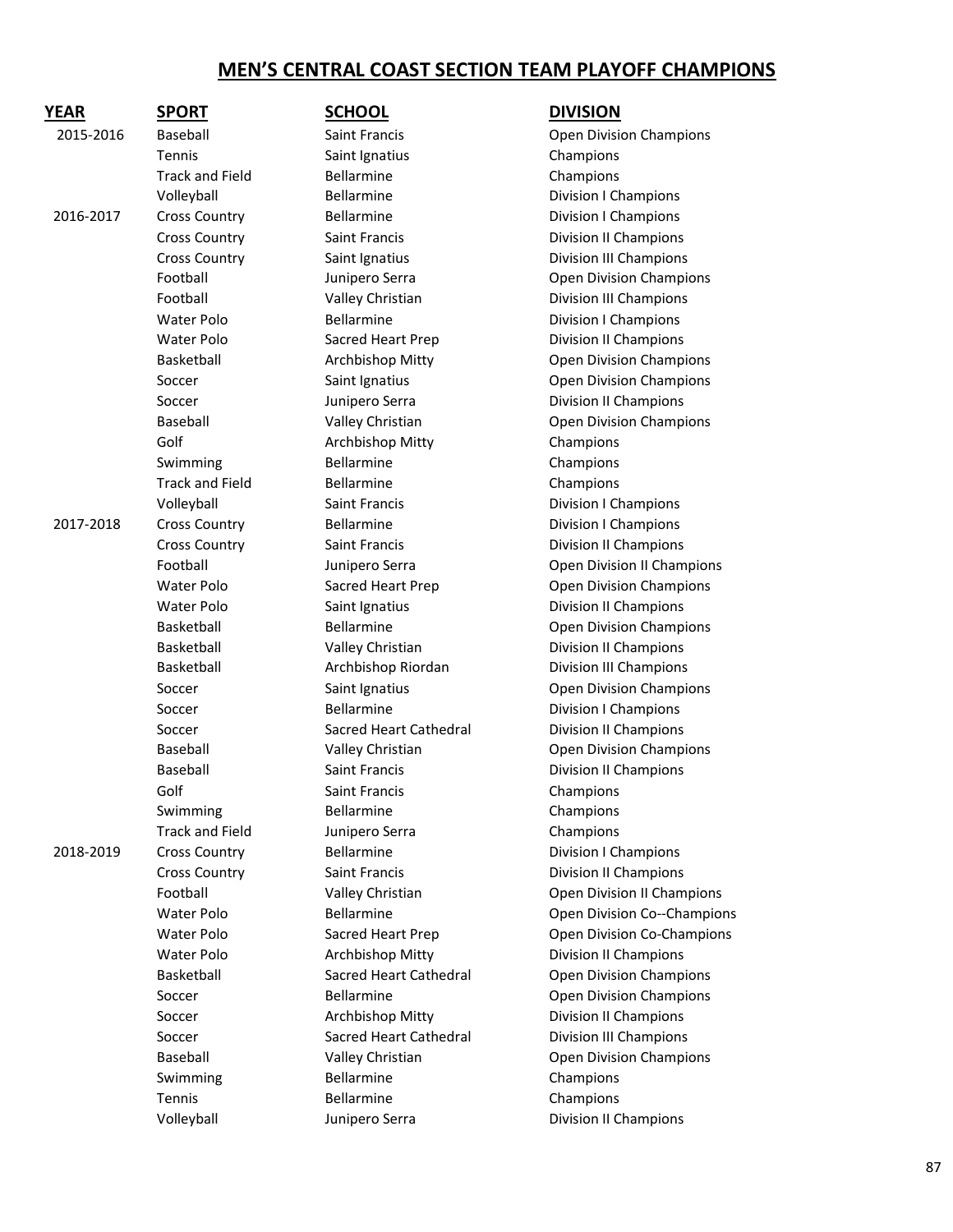| YEAR      | <b>SPORT</b>                       | <b>SCHOOL</b>          | <b>DIVISION</b>                |
|-----------|------------------------------------|------------------------|--------------------------------|
| 2019-2020 | <b>Cross Country</b>               | <b>Bellarmine</b>      | <b>Division I Champions</b>    |
|           | <b>Cross Country</b>               | Saint Ignatius         | Division III Champions         |
|           | Football                           | Junipero Serra         | Division I Champions           |
|           | Water Polo                         | Sacred Heart Prep      | Open Division Champions        |
|           | Water Polo                         | Saint Ignatius         | <b>Division II Champions</b>   |
|           | Basketball                         | Archbishop Mitty       | <b>Open Division Champions</b> |
|           | Basketball                         | Saint Ignatius         | Division III Champions         |
|           | Soccer                             | <b>Bellarmine</b>      | <b>Open Division Champions</b> |
|           | No Spring Competition due to Covid |                        |                                |
| 2020-2021 | Basketball                         | Archbishop Mitty       | Open Division Champions        |
|           | Basketball                         | Saint Francis          | Division II Champions          |
|           | Lacrosse                           | Sacred Heart Prep      | Champions                      |
|           | Soccer                             | <b>Bellarmine</b>      | Open Division Champions        |
|           | Volleyball                         | <b>Bellarmine</b>      | Division I Champions           |
|           | Volleyball                         | Saint Francis          | Division II Champions          |
|           | Swimming                           | <b>Bellarmine</b>      | Champions                      |
|           | <b>Track and Field</b>             | <b>Bellarmine</b>      | Champions                      |
| 2020-2022 | <b>Water Polo</b>                  | Sacred Heart Prep      | <b>Open Division Champions</b> |
|           | Football                           | Junipero Serra         | <b>Division I Champions</b>    |
|           | Football                           | Sacred Heart Cathedral | Division III Champions         |
|           | Basketball                         | Archbishop Riordan     | <b>Open Division Champions</b> |
|           | Soccer                             | Archbishop Mitty       | Division III Champions         |
|           | Lacrosse                           | Saint Ignatius         | Champions                      |
|           | Baseball                           | <b>Saint Francis</b>   | Division I Champions           |
|           | Baseball                           | Archbishop Mitty       | <b>Division II Champions</b>   |
|           | Volleyball                         | <b>Saint Francis</b>   | <b>Open Division Champions</b> |
|           |                                    |                        |                                |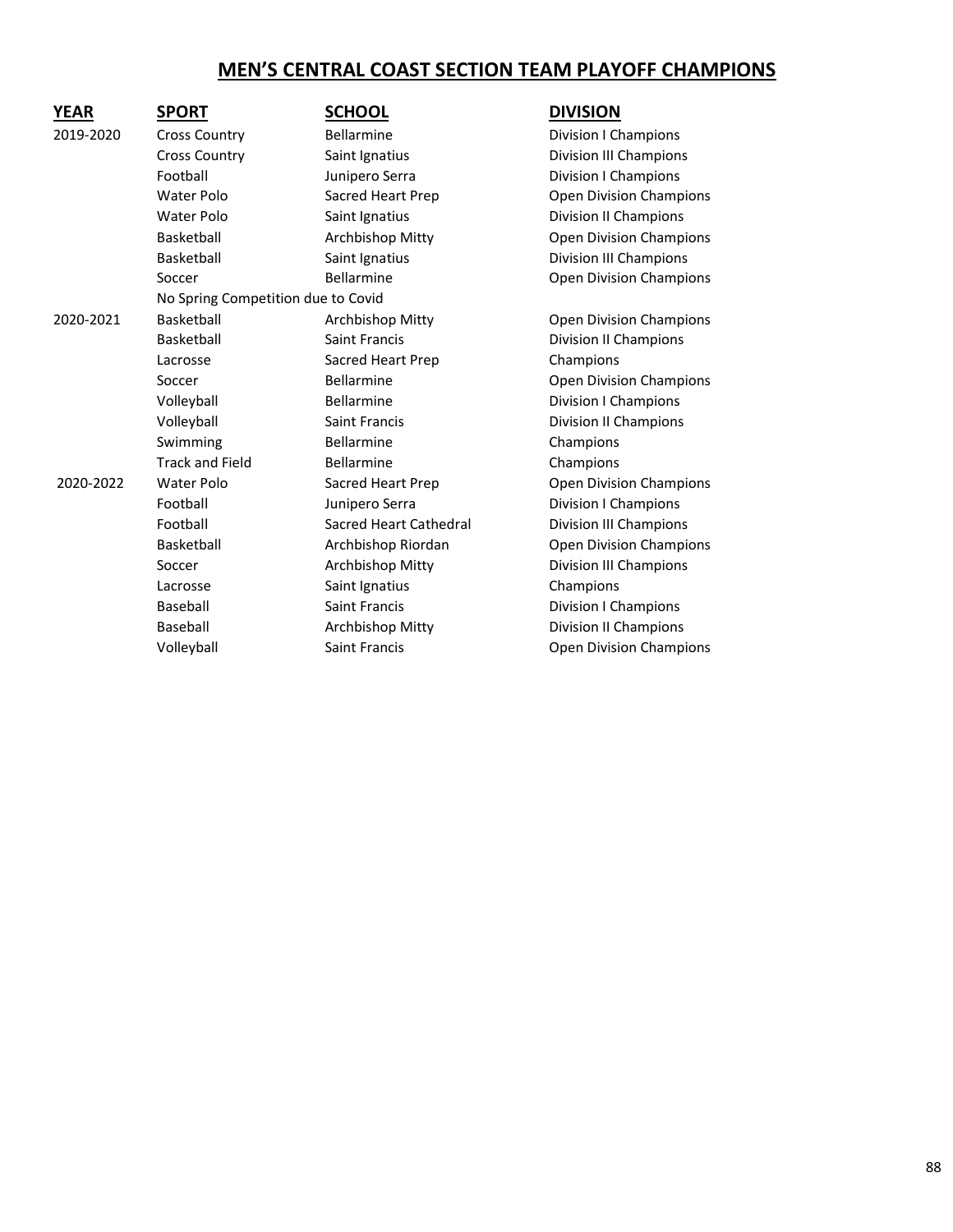|      | <b>YEAR SPORT</b>      | <b>NAME</b>                    | <b>SCHOOL</b>        | <b>EVENT</b>          |
|------|------------------------|--------------------------------|----------------------|-----------------------|
| 1968 | Tennis                 | Dan Chadbourne & Clyde LeBaron | Bellarmine           | Doubles Champion      |
|      | <b>Track and Field</b> | Klaus Hoffman                  | Saint Ignatius       | Mile Champion         |
|      | <b>Track and Field</b> | Clyde Sadler                   | Saint Ignatius       | High Jump Champion    |
| 1969 | <b>Cross Country</b>   | <b>Bob McCarthy</b>            | Saint Francis        | Champion              |
|      | Swimming               | Tom McBreen                    | Junipero Serra       | 400 Freestyle Champi  |
|      | Tennis                 | Dan Chadbourne & Clyde LeBaron | <b>Bellarmine</b>    | Doubles Champion      |
| 1970 | Swimming               | Ron Longinotti                 | Junipero Serra       | 100 Butterfly Champi  |
|      | Swimming               | Tom McBreen                    | Junipero Serra       | 400 Freestyle Champi  |
|      | Swimming               | Tom McBreen                    | Junipero Serra       | 200 Freestyle Champi  |
|      | Track and. Field       | Lynn Swann                     | Junipero Serra       | Long Jump Champion    |
|      | <b>Track and Field</b> | <b>Bob McCarthy</b>            | <b>Saint Francis</b> | Two Mile Champion     |
| 1972 | <b>Track and Field</b> | Jack Wandro                    | Junipero Serra       | 880 Yard Champion     |
|      | Wrestling              | Tihamer Toth-Fejel             | Saint Francis        | 130lb Champion        |
| 1974 | Swimming               | Tim Niclayson                  | Bellarmine           | 500 Freestyle Champi  |
| 1975 | <b>Track and Field</b> | <b>Craig Watkins</b>           | Archbishop Mitty     | Shot Put Champion     |
| 1978 | Golf                   | Gerald Gutknecht               | Junipero Serra       | Medalist              |
|      | Tennis                 | John Sevely                    | Saint Francis        | Singles Champion      |
| 1979 | Swimming               |                                | Bellarmine           | 200 Medley Relay Cha  |
|      | Swimming               | <b>Mike Belmes</b>             | Bellarmine           | 200 Individual Medley |
|      | Swimming               | Mike Belmes                    | Bellarmine           | 100 Breaststroke Char |
|      | Swimming               | Ken Foss                       | Junipero Serra       | 200 Freestyle Champi  |
|      | Wrestling              | Adam Cohen                     | Archbishop Riordan   | 98lb Champion         |
| 1980 | Golf                   | Joe Ventrano                   | Saint Ignatius       | Medalist              |
| 1981 | Swimming               |                                | <b>Bellarmine</b>    | 200 Medley Relay Cha  |
|      | Swimming               | Pablo Morales                  | Bellarmine           | 100 Butterfly champio |
|      | Wrestling              | Adam Cohen                     | Archbishop Riordan   | 129lb Champion        |
| 1982 | Wrestling              | <b>Todd Geertz</b>             | Saint Francis        | 141lb Champion        |
|      | Swimming               | Pablo Morales                  | Bellarmine           | 100 Butterfly Champi  |
|      | Tennis                 | Chris Abate & Brian Heimbecher | Bellarmine           | Doubles Champion      |
| 1983 | Wrestling              | <b>Rich Dunne</b>              | Saint Francis        | 245lb Champion        |
|      | Swimming               |                                | Bellarmine           | 200 Medley Relay Cha  |
|      | Swimming               | Pablo Morales                  | Bellarmine           | 200 Individual Medley |
|      | Swimming               | Pablo Morales                  | Bellarmine           | 100 Butterfly Champi  |
|      | Swimming               | <b>Andy Stevens</b>            | Bellarmine           | 100 Breaststroke Char |
|      | Swimming               | Joe Bondi                      | Bellarmine           | 100 Freestyle Champi  |
|      | Tennis                 | Ted Feingold & Dave Stewart    | Bellarmine           | Doubles Champion      |
|      | <b>Track and Field</b> | Mike Davidson                  | Saint Francis        | 400 Meter Champion    |
| 1984 | Tennis                 | Adam Sanchez & Chris Sanchez   | Saint Francis        | Doubles Champion      |
|      | <b>Track and Field</b> | Mike Davidson                  | Saint Francis        | 400 Meter Champion    |
|      | <b>Track and Field</b> | Alex Cabello, Joe Awender      | Saint Francis        | 4x400 Meter Relay Ch  |
|      |                        | Roosevelt Noble, Mike Davidson |                      |                       |
|      | <b>Track and Field</b> | Keith Allen                    | Bellarmine           | 800 Meter Champion    |
| 1985 | Wrestling              | <b>Steve Toves</b>             | Saint Francis        | 132lb Champion        |
|      | Swimming               | Ray Looze                      | Junipero Serra       | 200 Freestyle Champi  |
|      | Tennis                 | Dave Stewart                   | Bellarmine           | Singles Champion      |
|      | Tennis                 | Adam Sanchez & Chris Sanchez   | Saint Francis        | Doubles Champion      |
|      | <b>Track and Field</b> | Neil Fitzgerald                | Saint Ignatius       | 800 Meter Champion    |

Saint Ignatius High Jump Champion Junipero Serra 400 Freestyle Champion Junipero Serra 100 Butterfly Champion Junipero Serra 400 Freestyle Champion Junipero Serra 200 Freestyle Champion Junipero Serra Long Jump Champion Saint Francis Two Mile Champion Junipero Serra 880 Yard Champion Bellarmine 500 Freestyle Champion 1979 Swimming Bellarmine 200 Medley Relay Champion Bellarmine 200 Individual Medley Champion Bellarmine 100 Breaststroke Champion Junipero Serra 200 Freestyle Champion Bellarmine 200 Medley Relay Champion Bellarmine 100 Butterfly champion Bellarmine 100 Butterfly Champion Bellarmine 200 Medley Relay Champion Bellarmine 200 Individual Medley Champion Bellarmine 100 Butterfly Champion Bellarmine 100 Breaststroke Champion Bellarmine 100 Freestyle Champion Saint Francis **All Access And AIR** And Meter Champion Saint Francis **400 Meter Champion** Saint Francis **Ax400 Meter Relay Champion** Bellarmine 800 Meter Champion Junipero Serra 200 Freestyle Champion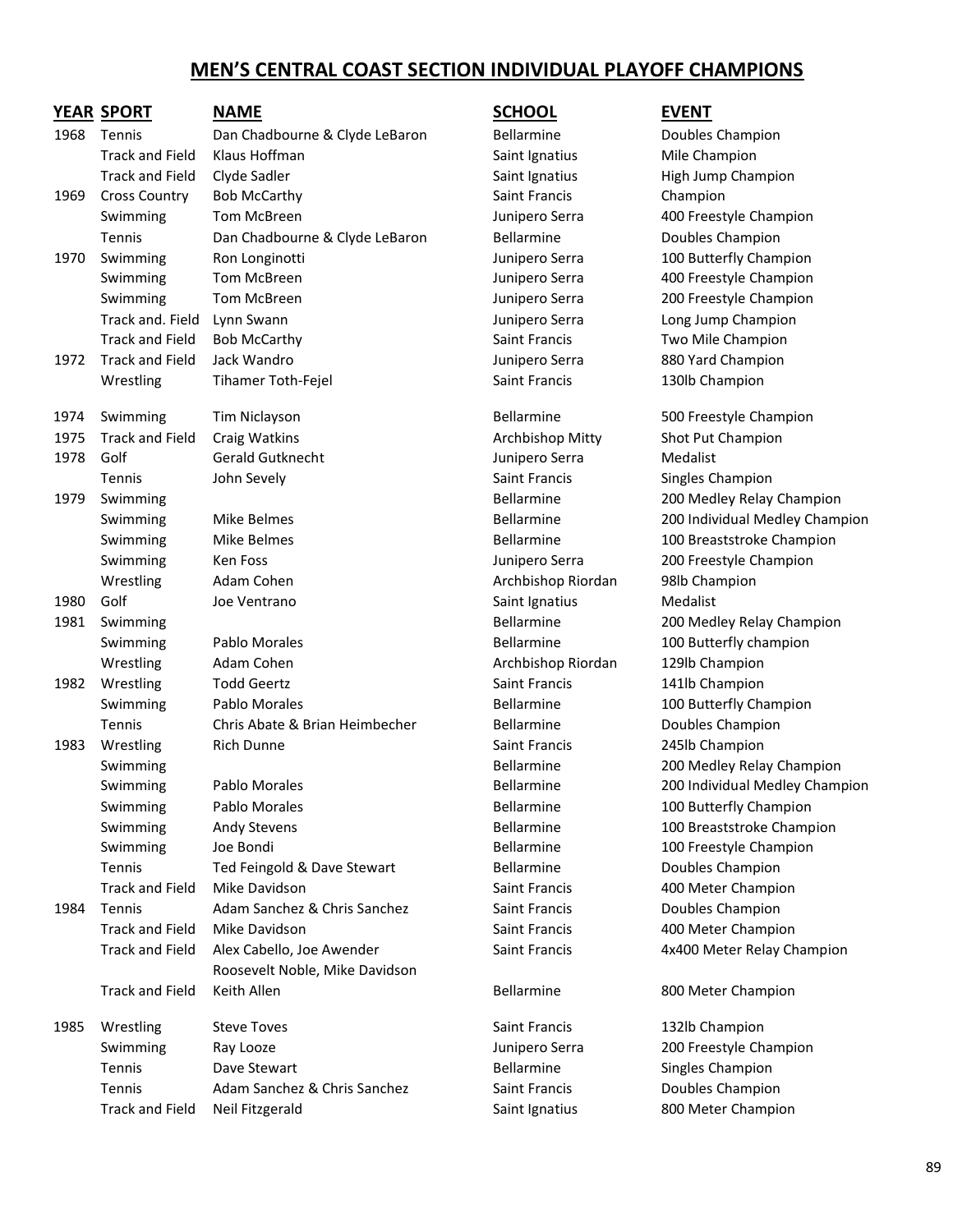|      | <b>YEAR SPORT</b>      | <b>NAME</b>                | <b>SCHOOL</b>        | <b>EVENT</b>    |
|------|------------------------|----------------------------|----------------------|-----------------|
| 1986 | Swimming               |                            | <b>Bellarmine</b>    | 200 Me          |
|      | Swimming               | Ray Looze                  | Junipero Serra       | 200 Free        |
|      | Swimming               | Ray Looze                  | Junipero Serra       | 100 Brea        |
|      | Tennis                 | <b>Brian Garrow</b>        | Saint Francis        | Singles (       |
|      | Tennis                 | Gary Lane & Robbie Wendell | <b>Bellarmine</b>    | Doubles         |
|      | <b>Track and Field</b> | <b>Tony Miller</b>         | Archbishop Riordan   | <b>200 Met</b>  |
|      | <b>Track and Field</b> | Neil Fitzgerald            | Saint Ignatius       | 800 Met         |
| 1987 | Wrestling              | Dan Burgett                | Junipero Serra       | 175lb Cl        |
|      | Swimming               |                            | Bellarmine           | 200 Me          |
|      | Swimming               | Greg Schaffer              | <b>Bellarmine</b>    | 200 Indi        |
|      | Swimming               | Mark Taliaferro            | <b>Bellarmine</b>    | 100 Free        |
|      | <b>Track and Field</b> | <b>Tony Miller</b>         | Archbishop Riordan   | 100 Met         |
|      | <b>Track and Field</b> | <b>Tony Miller</b>         | Archbishop Riordan   | 200 Met         |
|      | <b>Track and Field</b> | Reggie Jackson             | Archbishop Riordan   | Long Jur        |
|      | <b>Track and Field</b> | Reggie Jackson             | Archbishop Riordan   | Triple Ju       |
|      | <b>Track and Field</b> | Scott Robinson             | <b>Bellarmine</b>    | 1600 M          |
| 1988 | Swimming               |                            | <b>Bellarmine</b>    | 200 Me          |
|      | Swimming               | Greg Schaffer              | <b>Bellarmine</b>    | 200 Indi        |
|      | Swimming               | Geoff Cronin               | <b>Bellarmine</b>    | <b>100 Butt</b> |
|      | Swimming               | Greg Schaffer              | <b>Bellarmine</b>    | 100 Brea        |
|      | Swimming               | <b>Tony Barnes</b>         | <b>Bellarmine</b>    | 100 Free        |
|      | Swimming               | Geoff Cronin               | <b>Bellarmine</b>    | 100 Bac         |
|      | Tennis                 | Matt Quinlan & Zach Reid   | <b>Bellarmine</b>    | Doubles         |
|      | <b>Track and Field</b> | <b>Brian Flewellen</b>     | Archbishop Riordan   | <b>400 Met</b>  |
|      | <b>Track and Field</b> | <b>Chad Thomas</b>         | Archbishop Riordan   | Triple Ju       |
|      | <b>Track and Field</b> | Erik Axtell                | <b>Saint Francis</b> | 1600 M          |
| 1989 | Wrestling              | David Popejoy              | <b>Bellarmine</b>    | 191lb Ch        |
|      | Swimming               |                            | <b>Bellarmine</b>    | 200 Me          |
|      | Swimming               | Greg Schaffer              | <b>Bellarmine</b>    | <b>200 Indi</b> |
|      | Swimming               | Greg Schaffer              | <b>Bellarmine</b>    | 100 Brea        |
|      | Swimming               | <b>Tony Barnes</b>         | <b>Bellarmine</b>    | 100 Free        |
|      | Swimming               | Geoff Cronin               | <b>Bellarmine</b>    | 100 Bac         |
|      | Tennis                 | Robbie Wendell             | <b>Bellarmine</b>    | Singles (       |
|      | <b>Track and Field</b> |                            | Archbishop Riordan   | 4x100 M         |
|      | <b>Track and Field</b> |                            | Archbishop Riordan   | 4x400 N         |
| 1990 | <b>Cross Country</b>   | <b>Mark McManus</b>        | Saint Ignatius       | Division        |
|      | Wrestling              | Dave Popejoy               | Bellarmine           | 191lb Cl        |
|      | Swimming               |                            | Bellarmine           | 200 Me          |
|      | Swimming               | <b>Tedder Stevenson</b>    | Bellarmine           | 200 Indi        |
|      | Swimming               | Ed Maierhofer              | Junipero Serra       | 100 Brea        |
|      | Swimming               | Phil Windust               | Bellarmine           | 50 Frees        |
|      | Swimming               | Denny Nyitral              | <b>Bellarmine</b>    | 100 Free        |
|      | <b>Track and Field</b> |                            | Archbishop Riordan   | 4x100 M         |
|      | <b>Track and Field</b> | Kevin McMahon              | Bellarmine           | Shot Put        |

Saint Francis Singles Champion Bellarmine Doubles Champion Junipero Serra 175lb Champion Bellarmine **Doubles Champion** Bellarmine 191lb Champion Bellarmine Singles Champion Saint Ignatius **Countries Countries Countries Countries Countries Countries Countries Saint I** Champion Bellarmine 191lb Champion

Bellarmine 200 Medley Relay Champion Junipero Serra 200 Freestyle Champion Junipero Serra 100 Breaststroke Champion Archbishop Riordan 200 Meter Champion Saint Ignatius 800 Meter Champion Bellarmine 200 Medley Relay Champion Bellarmine 200 Individual Medley Champion Bellarmine 100 Freestyle Champion Archbishop Riordan 100 Meter Champion Archbishop Riordan 200 Meter Champion Archbishop Riordan Long Jump Champion Archbishop Riordan Triple Jump Champion Bellarmine 1600 Meter Champion Bellarmine 200 Medley Relay Champion Bellarmine 200 Individual Medley Champion Bellarmine 100 Butterfly Champion Bellarmine 100 Breaststroke Champion Bellarmine 100 Freestyle Champion Bellarmine 100 Backstroke Champion Archbishop Riordan 400 Meter Champion Archbishop Riordan Triple Jump Champion Saint Francis 1600 Meter Champion Bellarmine 200 Medley Relay Champion Bellarmine 200 Individual Medley Champion Bellarmine 100 Breaststroke Champion Bellarmine 100 Freestyle Champion Bellarmine 100 Backstroke Champion Archbishop Riordan 4x100 Meter Relay Champion Archbishop Riordan 4x400 Meter Relay Champion Bellarmine 200 Medley Relay Champion Bellarmine 200 Individual Medley Champion Junipero Serra 100 Breaststroke Champion Bellarmine 50 Freestyle Champion Bellarmine 100 Freestyle Champion Archbishop Riordan 4x100 Meter Relay Champion Bellarmine Shot Put Champion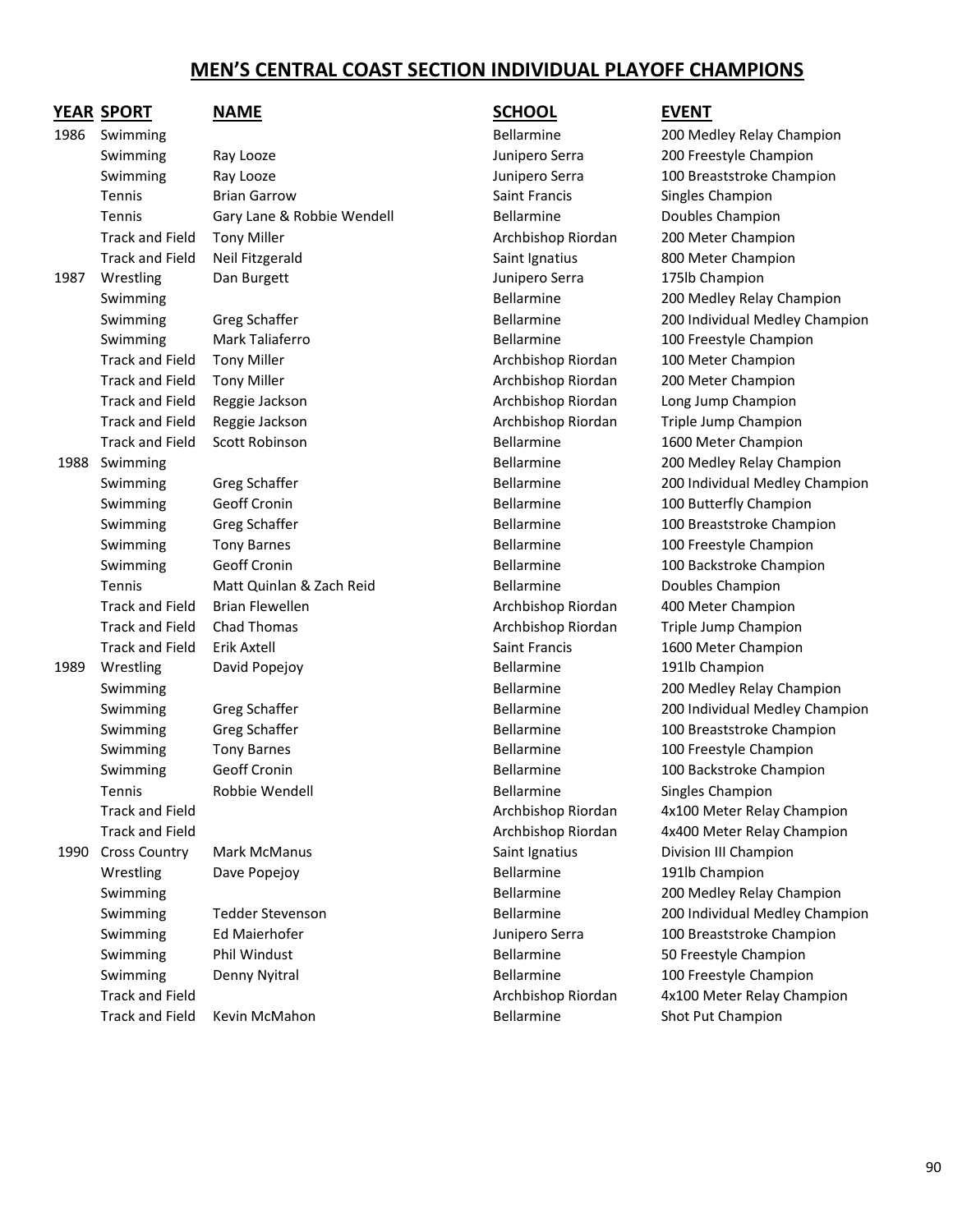|      | YEAR SPORT             | <b>NAME</b>             | <b>SCHOOL</b>        | <b>EVENT</b>    |
|------|------------------------|-------------------------|----------------------|-----------------|
| 1991 | Wrestling              | Josh Kuersten           | <b>Saint Francis</b> | 171lb Cl        |
|      | Swimming               |                         | Bellarmine           | 200 Me          |
|      | Swimming               |                         | Bellarmine           | 400 Met         |
|      | Swimming               | <b>Ted Stevenson</b>    | <b>Bellarmine</b>    | <b>100 Butt</b> |
|      | Swimming               | <b>Ed Maierhofer</b>    | Junipero Serra       | 100 Brea        |
|      | Swimming               | Denny Nyitral           | Bellarmine           | 100 Free        |
|      | <b>Track and Field</b> | David Swan              | Saint Ignatius       | 300 Met         |
| 1992 | Wrestling              | Eric Vera               | Junipero Serra       | 152lb Ch        |
|      | Wrestling              | Ivan Chacon             | Archbishop Riordan   | 171lb Cl        |
|      | Wrestling              | <b>Troy LaCoursiere</b> | Bellarmine           | 189lb Cl        |
|      | Golf                   | James Perkins           | <b>Saint Francis</b> | Medalis         |
|      | Swimming               |                         | Saint Ignatius       | 200 Free        |
|      | Swimming               |                         | <b>Bellarmine</b>    | 400 Free        |
|      | Swimming               | Dave Gaggero            | <b>Bellarmine</b>    | <b>100 But</b>  |
|      | Swimming               | Dave Gaggero            | Bellarmine           | 50 Frees        |
|      | Swimming               | Joe Tomsic              | Saint Ignatius       | 100 Free        |
|      | <b>Track and Field</b> | <b>Mark McManus</b>     | Saint Ignatius       | 1600 M          |
| 1993 | Golf                   | Charlie Woerner         | Saint Francis        | <b>Medalis</b>  |
|      | Swimming               |                         | <b>Bellarmine</b>    | 200 free        |
|      | Swimming               |                         | Bellarmine           | 400 Free        |
|      | Swimming               | Dave Gaggero            | Bellarmine           | <b>100 But</b>  |
|      | Swimming               | Dave Gaggero            | <b>Bellarmine</b>    | 50 Frees        |
|      | <b>Track and Field</b> | Coke Edmond             | Bellarmine           | <b>110 Met</b>  |
|      | <b>Track and Field</b> | Coke Edmond             | Bellarmine           | 300 Met         |
| 1994 | <b>Cross Country</b>   | <b>Brad Hansen</b>      | Saint Ignatius       | Division        |
|      | Swimming               |                         | <b>Bellarmine</b>    | 200 me          |
|      | Swimming               |                         | Bellarmine           | 200 free        |
|      | Swimming               |                         | <b>Bellarmine</b>    | 400 Free        |
|      | Swimming               | Dave Gaggero            | <b>Bellarmine</b>    | <b>100 Butt</b> |
|      | Swimming               | Dave Gaggero            | Bellarmine           | 50 Frees        |
|      | Swimming               | Sean Fatooh             | Junipero Serra       | 100 Brea        |
|      | Tennis                 | Cory Guy                | <b>Saint Francis</b> | Singles (       |
|      | <b>Track and Field</b> | <b>Todd Dando</b>       | <b>Bellarmine</b>    | 1600 M          |
|      | <b>Track and Field</b> | Coke Edmond             | Bellarmine           | <b>110 Met</b>  |
|      | <b>Track and Field</b> | Coke Edmond             | <b>Bellarmine</b>    | 300 Met         |
|      | <b>Track and Field</b> | Chris DeMartini         | Saint Ignatius       | Shot Put        |
|      | <b>Track and Field</b> | Chris DeMartini         | Saint Ignatius       | Discus C        |
| 1995 | <b>Cross Country</b>   | Paul Wellman            | Saint Ignatius       | Division        |
|      | Swimming               |                         | <b>Bellarmine</b>    | 200 Me          |
|      | Swimming               |                         | Bellarmine           | 200 Free        |
|      | Swimming               |                         | Bellarmine           | 400 Free        |
|      | Swimming               | <b>Rob Canales</b>      | <b>Bellarmine</b>    | 200 Indi        |
|      | Swimming               | <b>Rob Canales</b>      | <b>Bellarmine</b>    | 100 Brea        |
|      | Swimming               | Jed Michnowicz          | Bellarmine           | 500 free        |
|      | Swimming               | Jed Michnowicz          | Bellarmine           | 200 Free        |
|      | <b>Track and Field</b> | <b>Brandon Zeidler</b>  | Bellarmine           | High Jur        |
|      | <b>Track and Field</b> | Matt Mazzoni            | Bellarmine           | Shot Put        |

Saint Francis 171lb Champion Junipero Serra 152lb Champion Archbishop Riordan 171lb Champion e Bellarmine 189lb Champion Saint Francis Medalist 1993 Francis Charlie Charlie Saint Francis Charlie Medalist Bellarmine 200 medley relay Saint Francis Singles Champion Saint Ignatius **Discus Champion** Bellarmine Shot Put Champion

Bellarmine 200 Medley Relay Champion Bellarmine 400 Meter Relay Champion Bellarmine 100 Butterfly Champion Junipero Serra 100 Breaststroke Champion Bellarmine 100 Freestyle Champion Saint Ignatius 300 Meter Hurdles Champion Saint Ignatius 200 Freestyle Relay Champion Bellarmine 400 Freestyle Relay Champion Bellarmine 100 Butterfly Champion Bellarmine 50 Freestyle Champion Saint Ignatius 100 Freestyle Champion Saint Ignatius 1600 Meter Champion Bellarmine 200 freestyle Relay champion Bellarmine 400 Freestyle Relay Champion Bellarmine 100 Butterfly Champion Bellarmine 50 Freestyle Champion Bellarmine 110 Meter Hurdles Champion Bellarmine 300 Meter Hurdles Champion Saint Ignatius **Countries Countries Countries Countries Countries Countries Countries Countries Countries Countries** Bellarmine 200 freestyle Relay Bellarmine 400 Freestyle Relay Bellarmine 100 Butterfly Champion Bellarmine 50 Freestyle Champion Junipero Serra 100 Breaststroke Champion Bellarmine 1600 Meter Champion Bellarmine 110 Meter Hurdle Champion Bellarmine 300 Meter Hurdle Champion Saint Ignatius Shot Put Champion Saint Ignatius **Caucas** Division III Champion Bellarmine 200 Medley Relay Champion Bellarmine 200 Freestyle Relay champion Bellarmine 400 Freestyle Relay Champion Bellarmine 200 Individual Medley Champion Bellarmine 100 Breaststroke Champion Bellarmine 500 freestyle Champion Bellarmine 200 Freestyle Champion Bellarmine High Jump Champion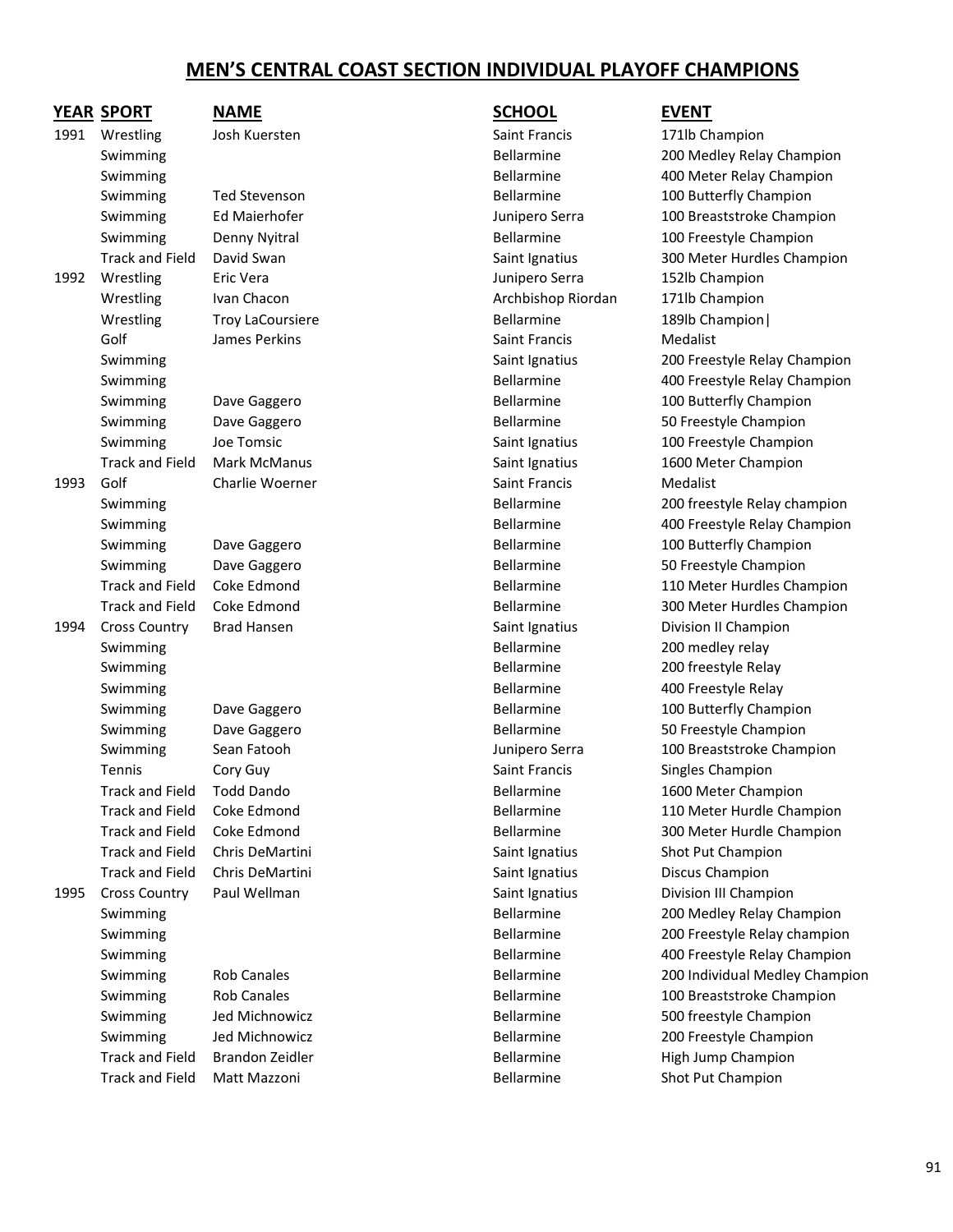|      | <u>YEAR SPORT</u>      | <b>NAME</b>                    | <b>SCHOOL</b>          | <b>EVENT</b>                   |
|------|------------------------|--------------------------------|------------------------|--------------------------------|
| 1996 | Wrestling              | Jason Olmos                    | Saint Francis          | 145lb Champion                 |
|      | Swimming               | Chad Olson, Rafferty           | Junipero Serra         | 200 Medley Relay Champion      |
|      |                        | Paul Spinale, Leffie Crawford  |                        |                                |
|      | Swimming               | Leffie Crawford                | Junipero Serra         | 100 Butterfly Champion         |
|      | <b>Track and Field</b> | <b>Brad Hansen</b>             | Saint Ignatius         | 3200 Meter champion            |
| 1997 | Wrestling              | Jason Olmos                    | Saint Francis          | 145lb Champion                 |
|      | Swimming               | Chad Olson, Carl Crawford      | Junipero Serra         | 200 Medley Relay Champion      |
|      |                        | Paul Spinale, Leffie Crawford  |                        |                                |
|      | Swimming               |                                | <b>Bellarmine</b>      | 200 Freestyle Relay Champion   |
|      | Swimming               |                                | <b>Bellarmine</b>      | 400 Freestyle Relay Champion   |
|      | Swimming               | <b>Rob Canales</b>             | Bellarmine             | 200 Individual Medley Champion |
|      | Swimming               | <b>Rob Canales</b>             | <b>Bellarmine</b>      | 100 Breaststroke Champion      |
|      | Swimming               | Leffie Crawford                | Junipero Serra         | 100 Butterfly Champion         |
|      | Swimming               | Leffie Crawford                | Junipero Serra         | 50 Freestyle Champion          |
|      | <b>Track and Field</b> | Brendan Fitzgibbon             | Saint Ignatius         | 800 Meter Champion             |
|      | <b>Track and Field</b> | Brendan Fitzgibbon             | Saint Ignatius         | 1600 Meter Champion            |
| 1998 | Wrestling              | <b>Brian Cobb</b>              | <b>Bellarmine</b>      | 140lb Champion                 |
|      | Golf                   | Nick Arata                     | Saint Francis          | Medalist                       |
|      | Swimming               | Leffie Crawford                | Junipero Serra         | 100 Butterfly Champion         |
|      | Swimming               | Leffie Crawford                | Junipero Serra         | 50 Freestyle Champion          |
|      | <b>Track and Field</b> | Donald Strickland              | Archbishop Riordan     | Long Jump Champion             |
| 1999 | <b>Cross Country</b>   | <b>Neil Davis</b>              | <b>Bellarmine</b>      | Division I Champion            |
|      | Wrestling              | <b>Brian Cobb</b>              | <b>Bellarmine</b>      | 140lb Champion                 |
|      | Diving                 | Adam Peterson                  | Saint Francis          | Champion                       |
|      | Swimming               | Chris Coble, Matt Schubert     | Bellarmine             | 200 Medley Relay Champion      |
|      |                        | Cam Bendetsen, Eric Lee        |                        |                                |
|      | Swimming               | Eric Lee, Will Reinhardt       | Bellarmine             | 200 Freestyle Relay Champion   |
|      |                        | Will Quist, Carl Hessler       |                        |                                |
|      | Swimming               | Will Quist, Craig Gawlick      | Bellarmine             | 400 Freestyle Relay Champion   |
|      |                        | Matt Schubert, Carl Hessler    |                        |                                |
|      | Swimming               | Carl Hessler                   | <b>Bellarmine</b>      | 100 Butterfly Champion         |
|      | Swimming               | Steve Lipinski                 | Saint Francis          | 50 Freestyle Champion          |
|      | Swimming               | Will Quist                     | Bellarmine             | 100 Freestyle Champion         |
| 2000 | Wrestling              | Matt Sanchez                   | Bellarmine             | 119lb Champion                 |
|      | Diving                 | Adam Peterson                  | Saint Francis          | Champion                       |
|      | Swimming               | Eric Lee, Craig Gawlick        | Bellarmine             | 200 Freestyle Champion         |
|      |                        | Charlie Gardin, Will Reinhardt |                        |                                |
|      | Swimming               | Will Reinhardt, Craig Gawlick  | <b>Bellarmine</b>      | 400 Freestyle Relay Champion   |
|      |                        | Cris coble, Matt Schubert      |                        |                                |
|      | Swimming               | Steve Lipinski                 | Saint Francis          | 100 Freestyle Champion         |
|      | Swimming               | Steve Rehrman                  | Saint Francis          | 200 Freestyle Champion         |
|      | Swimming               | Steve Rehrman                  | Saint Francis          | 100 Butterfly Champion         |
|      | Swimming               | Eric Lee                       | Bellarmine             | 50 Freestyle Champion          |
|      | Swimming               | Cam Bendetsen                  | Bellarmine             | 100 Breaststroke Champion      |
|      | <b>Track and Field</b> | Neil McDonagh                  | Saint Ignatius         | 1600 Meter Champion            |
|      | <b>Track and Field</b> | Juaune Armon                   | Archbishop Mitty       | Long Jump Champion             |
|      | <b>Track and Field</b> | Tony Miranda                   | Sacred Heart Cathedral | Discus Champion                |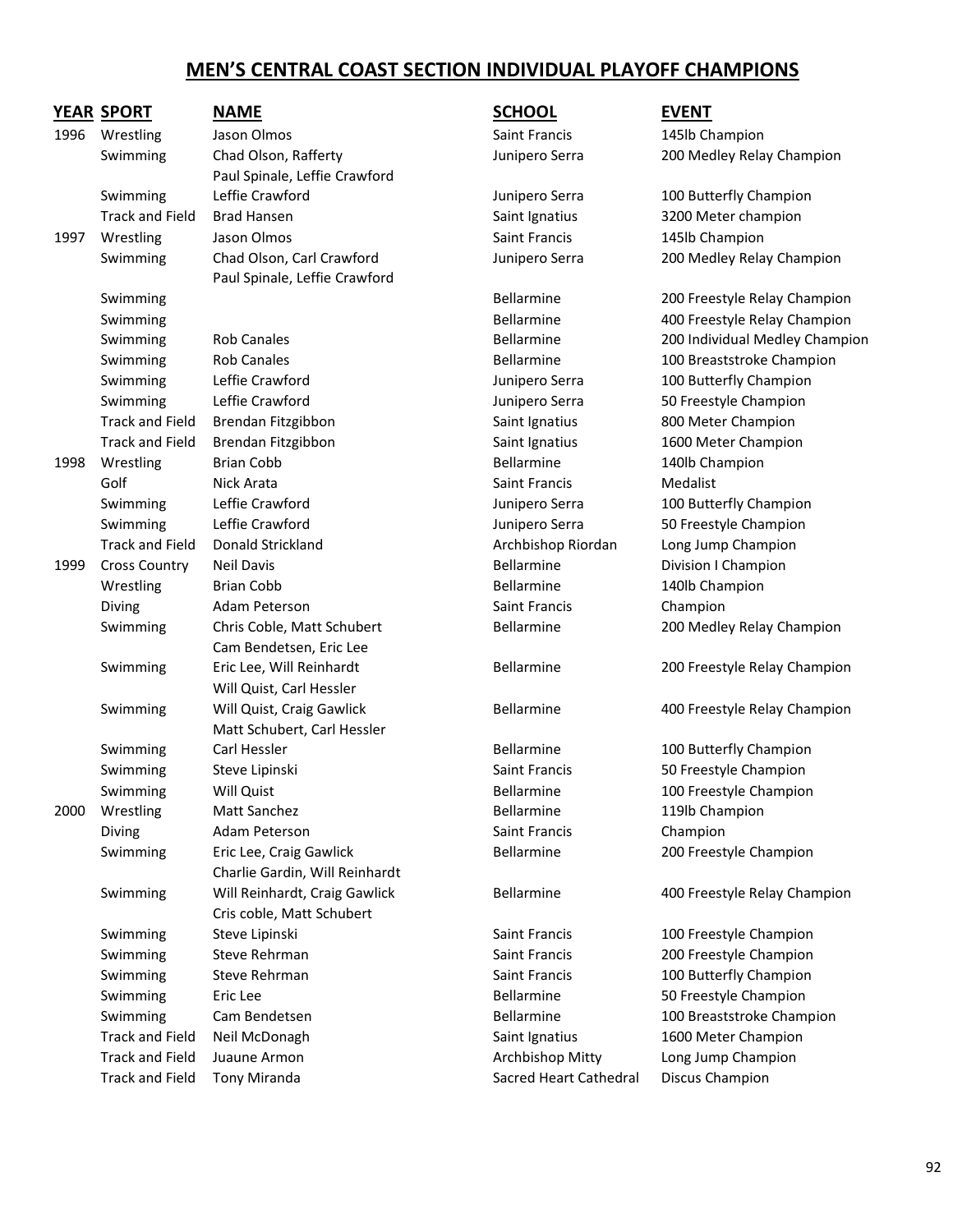|      | <b>YEAR SPORT</b>      | <b>NAME</b>                        | <b>SCHOOL</b>        | <b>EVENT</b>                 |
|------|------------------------|------------------------------------|----------------------|------------------------------|
| 2001 | <b>Cross Country</b>   | Eric Chavez                        | Saint Francis        | Division II Champion         |
|      | Diving                 | Adam Peterson                      | Saint Francis        | Champion                     |
|      | Swimming               | Eric Lee                           | Bellarmine           | 50 Freestyle Champion        |
|      | Swimming               | Steve Lipinski                     | Saint Francis        | 100 Freestyle Champion       |
|      | Swimming               | <b>Brett Simon</b>                 | Saint Ignatius       | 100 Breaststroke Champion    |
|      | <b>Track and Field</b> | Lars Kenworthy                     | Saint Francis        | 100 Meter Hurdles Champion   |
|      | <b>Track and Field</b> | Colin Gaul, Angelo Fobbs-Valentino | Junipero Serra       | 4x400 Meter Relay Champion   |
|      |                        | Tom Darcy, Tony Martinelli         |                      |                              |
|      | <b>Track and Field</b> | Kyle Williams                      | Saint Francis        | Pole Vault Champion          |
| 2002 | <b>Cross Country</b>   | Dominic Vogl                       | Junipero Serra       | Division I Champion          |
|      | Wrestling              | Chris Jaworski                     | Saint Francis        | 103lb Champion               |
|      | Diving                 | Matt Bisordi                       | Saint Francis        | Champion                     |
|      | Swimming               | Justin Pollard, Alex Ulrich        | Bellarmine           | 400 Freestyle Relay Champior |
|      |                        | Matt Reynolds, Eric Orlando        |                      |                              |
|      | Swimming               | <b>Adam Shilling</b>               | Bellarmine           | 200 Medley Relay Champion    |
|      | Swimming               | Will Reinhardt                     | Bellarmine           | 50 Freestyle Champion        |
|      | Swimming               | Will Reinhardt                     | Bellarmine           | 100 Freestyle Champion       |
|      | Swimming               | John Lendefeld                     | Saint Ignatius       | 100 Butterfly Champion       |
|      | Tennis                 | Jaysen Chung &Joseph Lok           | Bellarmine           | Doubles Champion             |
|      | <b>Track and Field</b> | Jihad Beauchamp                    | Bellarmine           | High Jump Champion           |
|      | <b>Track and Field</b> | Jihad Beauchamp                    | Bellarmine           | Triple Jump Champion         |
|      | <b>Track and Field</b> | Eric Wright                        | Archbishop Riordan   | Long Jump Champion           |
| 2003 | Wrestling              | <b>Tony Barrow</b>                 | Archbishop Mitty     | 215lb Champion               |
|      | Golf                   | <b>Kevin Lozares</b>               | <b>Saint Francis</b> | Medalist                     |
|      | Diving                 | Mtt Bisordi                        | Saint Francis        | Champion                     |
|      | Swimming               | Tim Watts, Adam Shilling           | Bellarmine           | 200 Medley Relay Champion    |
|      |                        | Justin Pollard, Rob Reinhardt      |                      |                              |
|      | Swimming               | Justin Pollard, Nick Buonfiglio    | Bellarmine           | 200 Freestyle Relay Champior |
|      |                        | Joey Ferguson, Rob Reinhardt       |                      |                              |
|      | Swimming               | Nic Buonfiglio, Chad Chasin        | Bellarmine           | 400 Freestyle Relay Champior |
|      |                        | Matt Reynolds, Chris Talbott       |                      |                              |
|      | Swimming               | John Landefeld                     | Saint Ignatius       | 100 Butterfly Champion       |
|      | Swimming               | <b>Chris Talbott</b>               | Bellarmine           | 200 Freestyle Champion       |
|      | Swimming               | Tim Watts                          | Bellarmine           | 100 Backstroke Champion      |
|      | Tennis                 | Philip Kao                         | Archbishop Mitty     | Singles Champion             |
|      | <b>Track and Field</b> | Angelo Fobbs-Valentino             | Junipero Serra       | 400 Meter Champion           |
| 2004 | <b>Cross Country</b>   | <b>Ben Sitler</b>                  | Saint Francis        | Division II Champion         |
|      | Wrestling              | Moses Guillardo                    | Bellarmine           | 119lb Champion               |
|      | Golf                   | Joseph Bramlett                    | Saint Francis        | Medalist                     |
|      | Swimming               | Tim Watts, Nick Buonfiglio         | Bellarmine           | 200 Medley Relay Champion    |
|      |                        | Justin Pollard, Rob Reinhardt      |                      |                              |
|      | Swimming               | Chad Cashin, Rob Reinhardt         | Bellarmine           | 200 Freestyle Relay Champior |
|      |                        | Tim Watts, Justin Pollard          |                      |                              |
|      | Swimming               | Nick Buonfiglio, Scott Weltz       | Bellarmine           | 400 Freestyle Relay Champior |
|      |                        | Matt McDonell, Chris Talbott       |                      |                              |
|      | Swimming               | Chris Talbot                       | Bellarmine           | 200 Freestyle Champion       |
|      | Swimming               | <b>Justin Pollard</b>              | Bellarmine           | 50 Freestyle Champion        |
|      | Swimming               | Scott Weltz                        | Bellarmine           | 100 Freestyle Champion       |
|      | Swimming               | Tim Watts                          | Bellarmine           | 100 Backstroke Champion      |

| Division II Champion       |
|----------------------------|
| Champion                   |
| 50 Freestyle Champion      |
| 100 Freestyle Champion     |
| 100 Breaststroke Champion  |
| 100 Meter Hurdles Champion |
| 4x400 Meter Relay Champion |
|                            |
| Pole Vault Champion        |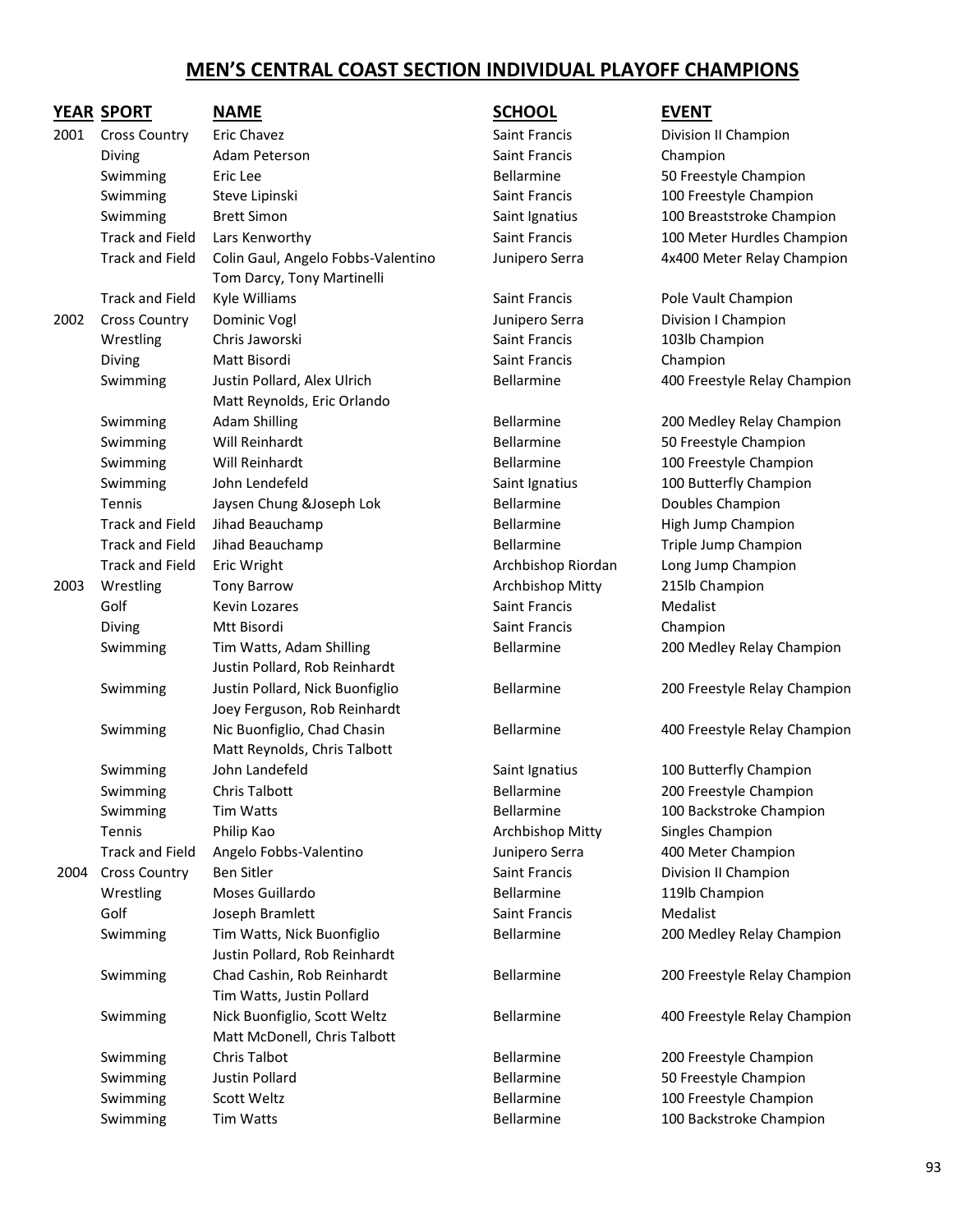# **YEAR SPORT NAME SCHOOL EVENT**

| ×<br>×<br>۰, |
|--------------|

|      | 2004 Tennis<br><b>Track and Field</b> | Jay Wong<br>Francis Gadayan                                           | Archbishop Mitty<br>Archbishop Riordan | Singles Champion<br>800 Meter Champion      |
|------|---------------------------------------|-----------------------------------------------------------------------|----------------------------------------|---------------------------------------------|
|      | <b>Track and Field</b>                | <b>Brian Wilhelm</b>                                                  | Saint Ignatius                         | Shot Put Champion                           |
|      | <b>Track and Field</b>                |                                                                       | Archbishop Riordan                     | 4x400 Meter Relay Champion                  |
| 2005 | <b>Cross Country</b>                  | <b>Ben Sitler</b>                                                     | Saint Francis                          | Division III Champion                       |
|      | Wrestling                             | <b>Daniel Summers</b>                                                 | Bellarmine                             | 125lb Champion                              |
|      | Golf                                  | Joseph Bramlett                                                       | Saint Francis                          | Medalist                                    |
|      | Tennis                                | Jay Wong                                                              | Archbishop Mitty                       | Singles Champion                            |
|      |                                       | Andrew MacDonnell, Tim Watts                                          | Bellarmine                             | 200 Freestyle Champion                      |
|      | Swimming                              | Scott Weltz, Nick Buonfiglio                                          |                                        |                                             |
|      | Swimming                              | Nick Buonfiglio, Tim Watts                                            | <b>Bellarmine</b>                      | 400 Meter Relay Champion                    |
|      |                                       | Scott Weltz, Andrew MacDonnell                                        |                                        |                                             |
|      | Swimming                              | Scott Jackson                                                         | Bellarmine                             | 100 Backstroke Champion                     |
|      | Swimming                              | <b>Mike Garner</b>                                                    | <b>Bellarmine</b>                      | 100 Breaststroke Champion                   |
|      | <b>Track and Field</b>                | Mark Ilarina                                                          | Archbishop Riordan                     | 100 meter Champion                          |
|      | <b>Track and Field</b>                | <b>Tyrone McGraw</b>                                                  | Archbishop Riordan                     | 200 Meter Champion                          |
|      | <b>Track and Field</b>                | <b>Ben Sitler</b>                                                     | Saint Francis                          | 3200 Meter Champion                         |
|      | <b>Track and Field</b>                | Joe Fazio                                                             | Archbishop Riordan                     |                                             |
|      | <b>Track and Field</b>                |                                                                       | Junipero Serra                         | Pole Vault Champion<br>Triple Jump Champion |
| 2006 | <b>Cross Country</b>                  | Aven Wright<br><b>Ben Sitler</b>                                      | <b>Saint Francis</b>                   | Division III Champion                       |
|      |                                       |                                                                       |                                        | 200 Medley Relay Champion                   |
|      | Swimming                              | Randy Ang, Alex Navarro<br>Kameron Maxfeio-Flores, Austin Stahley     | Sacred Heart Prep                      |                                             |
|      | Swimming                              | <b>Austin Stahley</b>                                                 | Sacred Heart Prep                      | 200 Individual Medley Champion              |
|      | Swimming                              | <b>Taylor Smith</b>                                                   | <b>Bellarmine</b>                      | 500 Freestyle Champion                      |
|      | Swimming                              | <b>Austin Stahley</b>                                                 | Sacred Heart Prep                      | 100 Breaststroke Champion                   |
|      | Swimming                              | Randy Ang, Alex Navarro                                               | Sacred Heart Prep                      | 400 Freestyle Relay Champion                |
|      |                                       | Kameron Maxfleio-Flores, Austin Stahley                               |                                        |                                             |
|      | <b>Track and Field</b>                | <b>Ben Sitler</b>                                                     | <b>Saint Francis</b>                   | 1600 Meter Champion                         |
|      | <b>Track and Field</b>                | Domingue Hunsucker                                                    | Valley Christian                       | 100 Meter Champion                          |
|      | <b>Track and Field</b>                | Sam Pompei                                                            | <b>Saint Francis</b>                   | 800 Meter Champion                          |
|      | <b>Track and Field</b>                | <b>Ben Sitler</b>                                                     | Saint Francis                          | 3200 Meter Champion                         |
|      | <b>Track and Field</b>                | Casey Roche                                                           | Saint Francis                          | Pole Vault Champion                         |
|      | <b>Track and Field</b>                | Kyle Mills-Bunje                                                      | Saint Francis                          | Long Jump Champion                          |
|      | Track and Field                       | Drew Gordon                                                           | Valley Christian                       | Shot Put Champion                           |
| 2007 | Wrestling                             | Dominic Kastl                                                         | Saint Francis                          | 135lb Champion                              |
|      | Diving                                | Robert Taylor                                                         | Bellarmine                             | Champion                                    |
|      | Swimming                              | Austin Stahley, Kameron Flores-Maxfield<br>Alex Navarro, Paul Rudolph | Sacred Heart Prep                      | 200 Medley Relay Champion                   |
|      | Swimming                              | <b>Taylor Smith</b>                                                   | Bellarmine                             | 200 Freestyle Champion                      |
|      |                                       | <b>Austin Stahley</b>                                                 | Sacred Heart Prep                      | 200 Individual Medley Champion              |
|      | Swimming                              | Jack Ostler                                                           | Saint Ignatius                         | 100 Butterfly Champion                      |
|      | Swimming                              | <b>Shayne Fleming</b>                                                 | Valley Christian                       | 50 Freestyler Champion                      |
|      | Swimming                              | <b>Shayne Fleming</b>                                                 | Valley Christian                       | 100 Freestyle Champion                      |
|      | Swimming                              | <b>Brandon Shilling</b>                                               | Bellarmine                             | 100 Backstroke Champion                     |
|      | Swimming                              | <b>Austin Stahley</b>                                                 | Sacred Heart Prep                      | 100 Breaststroke Champion                   |
|      | Swimming                              | <b>Taylor Smith</b>                                                   | Bellarmine                             | 500 Freestyle Champion                      |
|      | Swimming                              | Brandon Shilling, Patrick Talbot                                      | Bellarmine                             | 200 Freestyle Relay Champion                |
|      |                                       | Danny Wall, Taylor Smith                                              |                                        |                                             |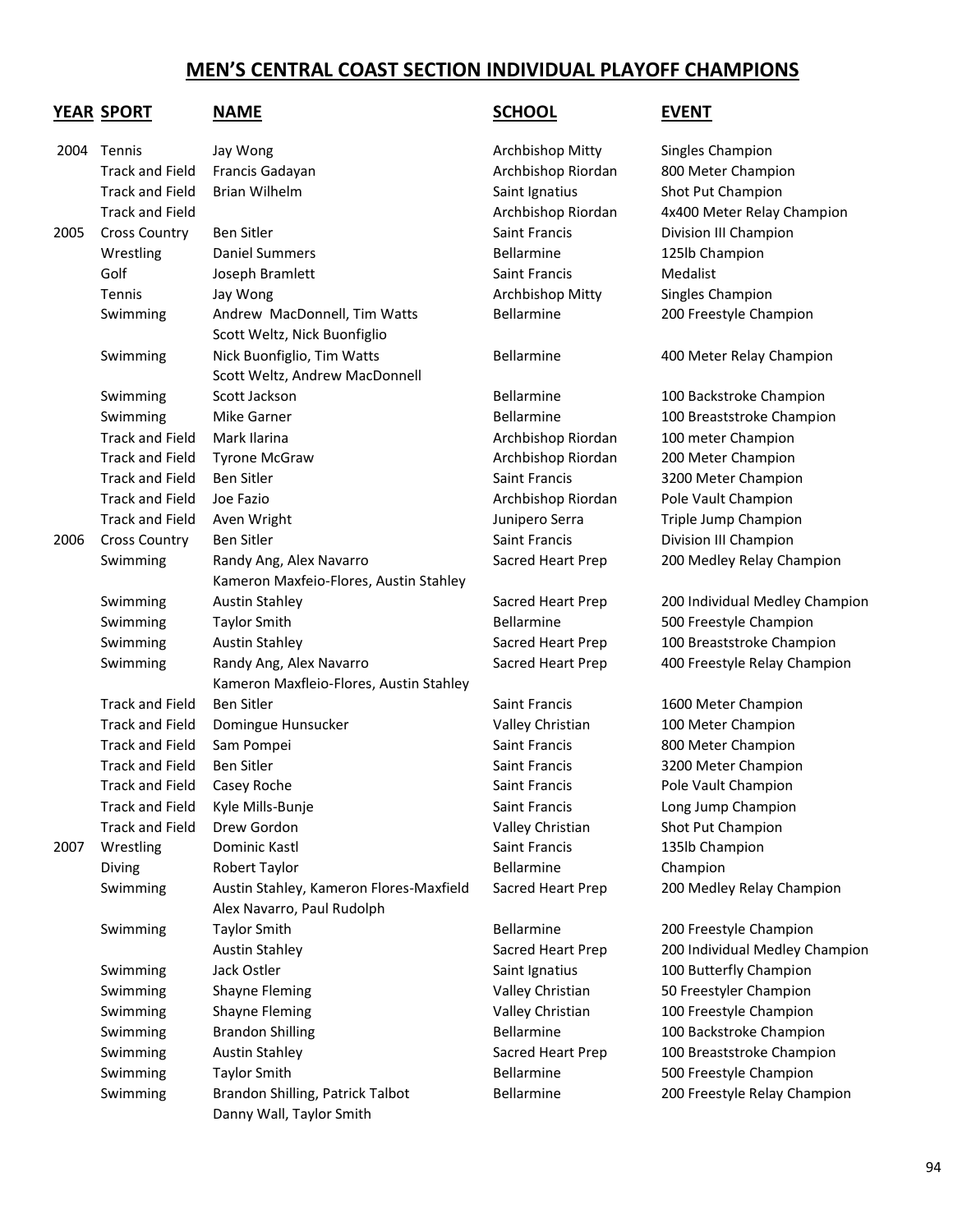|      | <b>YEAR SPORT</b>      | <b>NAME</b>                                                        | <b>SCHOOL</b>        | <b>EVENT</b>                 |
|------|------------------------|--------------------------------------------------------------------|----------------------|------------------------------|
| 2007 | Swimming               | Brandon Shilling, Patrick Talbot<br>Brian Schmidt, Taylor Smith    | <b>Bellarmine</b>    | 400 Freestyle Relay          |
|      | <b>Track and Field</b> | <b>Thomas Phillips</b>                                             | <b>Bellarmine</b>    | 400 Meter Champion           |
|      | <b>Track and Field</b> | R. Competillo, K. Gonzales<br>N. Williams, U. Amanam               | Bellarmine           | 4x100 Meter Relay Champion   |
|      | <b>Track and Field</b> | R. Competillo, K. Gonzales<br>J. Zuniga, T. Phillips               | Bellarmine           | 4x400 Meter Relay Champion   |
|      | <b>Track and Field</b> | Stephen Powell                                                     | Bellarmine           | Discus Champion              |
| 2008 | Wrestling              | Dominic Kastl                                                      | <b>Saint Francis</b> | 145lb Champion               |
|      | Wrestling              | Hanna Malak                                                        | Junipero Serra       | 189lb Champion               |
|      | Wrestling              | Drew Meulman                                                       | Saint Francis        | 215lb Champion               |
|      | Diving                 | Robert Taylor                                                      | <b>Bellarmine</b>    | Champion                     |
|      | Swimming               | Kevin Parizi, Alex Higgenbotham<br>Joshua Shemeta, Shayne Fleming  | Valley Christian     | 200 Medley Relay Champion    |
|      | Swimming               | <b>Shayne Fleming</b>                                              | Valley Christian     | 50 Freestyle Champion        |
|      | Swimming               | <b>Shayne Fleming</b>                                              | Valley Christian     | 100 Freestyle Champion       |
|      | Swimming               | Brandon Shilling, AJ MacDonell<br>James Bedell, Danny Wall         | Bellarmine           | 200 Freestyle Relay Champion |
|      | Swimming               | James Sonu                                                         | Bellarmine           | 100 Breaststroke Champion    |
|      | Swimming               | Alex Higgenbotham, Daniel Tan<br>Shayne Fleming, Kevin Parizi      | Valley Christian     | 400 Freestyle Relay Champion |
|      | Tennis                 | Spencer Talmadge                                                   | Junipero Serra       | Singles Champion             |
|      | <b>Track and Field</b> | Aaron Thompson                                                     | Archbishop Riordan   | High Jump Champion           |
| 2009 | Wrestling              | Dominic Kastl                                                      | Saint Francis        | 160lb Champion               |
|      | Wrestling              | Drew Meulman                                                       | <b>Saint Francis</b> | 285lb Champion               |
|      | Wrestling              | Jorge Barajas                                                      | Saint Francis        | 119lb Champion               |
|      | Swimming               | <b>Shayne Fleming</b>                                              | Valley Christian     | 50 Freestyle Champion        |
|      | Swimming               | <b>Shayne Fleming</b>                                              | Valley Christian     | 100 Freestyle Champion       |
|      | Swimming               | Brandon Shilling, Sam Shimomura<br>Julius Espiritu, Will Roller    | Bellarmine           | 200 Freestyle Relay Champion |
|      | <b>Track and Field</b> | Anthony Andrighetto, Marty Manoukian<br>Glyn Borel, Phillip Depond | <b>Saint Francis</b> | 4x100 Meter Relay Champion   |
| 2010 | Wrestling              | Jorge Barajas                                                      | Saint Francis        | 130lb Champion               |
|      | Wrestling              | Drew Meulman                                                       | Saint Francis        | 285lb Champion               |
|      | Diving                 | <b>Dustin Blease</b>                                               | Saint Francis        | Champion                     |
|      | Swimming               | Matt Webster, Christian Bedell                                     | Bellarmine           | 200 Medley Relay Champion    |
|      |                        | Christopher Scheaffer, Luke Powers                                 |                      |                              |
|      | Swimming               | Bryan Chiang, Casey Fleming<br>Daniel Tan, Shayne Fleming          | Valley Christian     | 200 Freestyle Champion       |
|      | Swimming               | <b>Shayne Fleming</b>                                              | Valley Christian     | 50 Freestyle Champion        |
|      | Swimming               | <b>Shayne Fleming</b>                                              | Valley Christian     | 100 Freestyle Champion       |
|      | Swimming               | Michael Nunan, Casey Fleming<br>Daniel Tan, Shayne Fleming         | Valley Christian     | 400 Freestyle Relay Champion |
|      | <b>Track and Field</b> | <b>Byron Marshall</b>                                              | Valley Christian     | 100 Meter Champion           |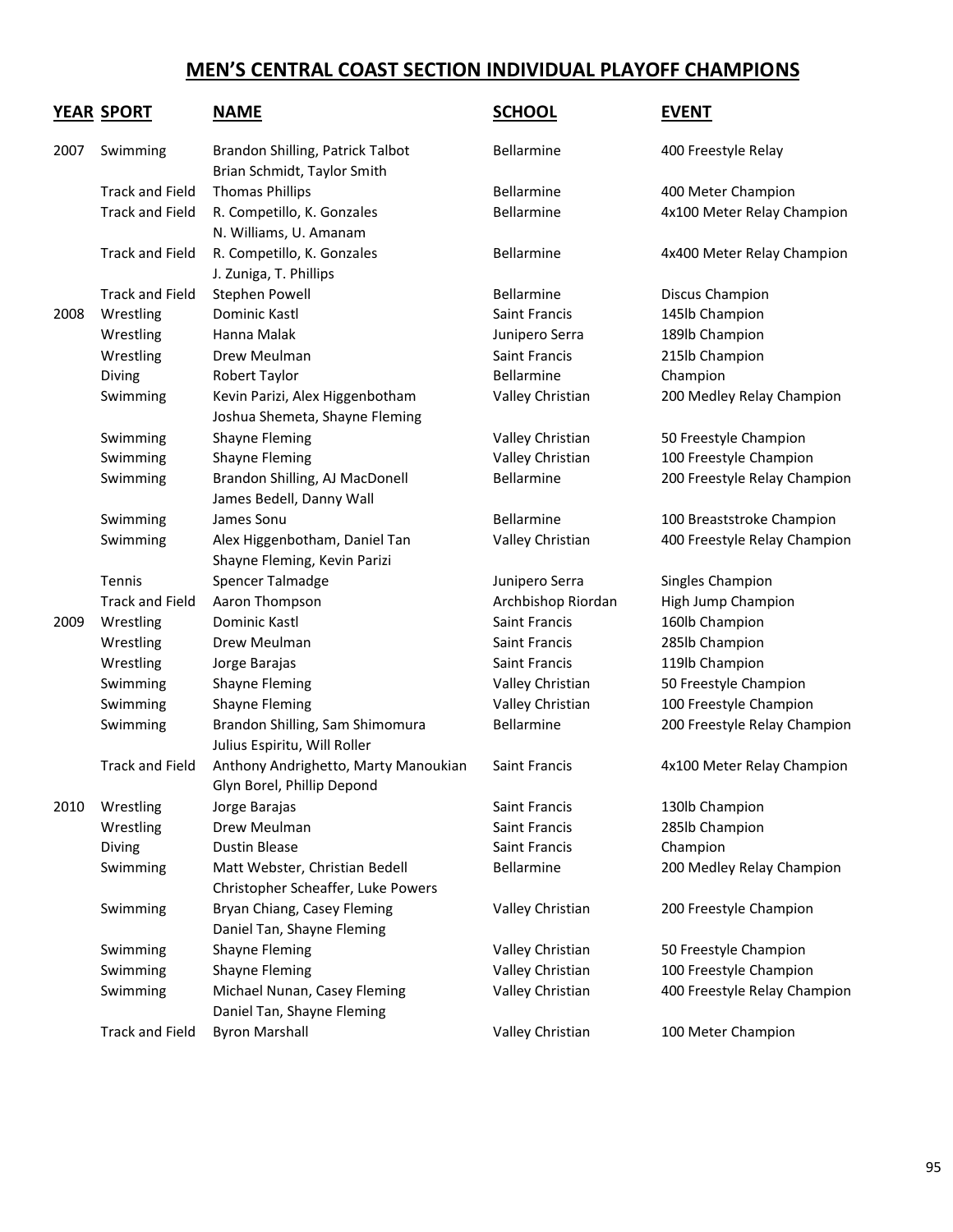# **YEAR SPORT NAME SCHOOL EVENT**

2011 Wrestling Zac Contreras **Archbishop Riordan** 130lb Champion Wrestling Nick Cano **Saint Francis** Saint Francis 140lb Champion Wrestling Jorge Barajas Saint Francis 145lb Champion Wrestling Danny Chaid **Bellarmine** 189lb Champion Swimming Stephen Schilling, Christian Bedell Bellarmine 200 Medley Relay Champion Christopher Scheaffer, Alex Amm Swimming Christopher Schaeffer, Luke Powers Bellarmine 200 Freestyle Relay Champion Mitchell Hamilton, Sam Shimomura Swimming Curtis Ogren Curtis Curtis Curtis Curtis Curtis Curtis Curtis Curtis Curtis Curtis Curtis Curtis Curt Track and Field Andre Chapman **Bellarmine** Bellarmine 400 Meter Champion Track and Field Cody Bickham Saint Francis Discus Champion Cross Country Sean Davis Valley Christian Division III Champion 2012 Wrestling Zac Contreras **Archbishop Riordan** 138lb Champion Wrestling Jorge Barajas Saint Francis 152lb Champion Wrestling Sam Hopkins Saint Francis Saint Francis Saint Francis Saint Francis Saint Francis Saint Rubber of the Saint Rubber of the Saint Rubber of the Saint Rubber of the Saint Rubber of the Saint Rubber of the Saint Rubb Wrestling Danny Chaid **Bellarmine** 195lb Champion Wrestling Tim Glauninger The Serra 220lb Champion Swimming Matt Webster, Timothy Kou Bellarmine 200 Medley Relay Champion Jackson Locke, Cooper Burrill Swimming Sam Shimomura **Bellarmine** Bellarmine 200 Freestyle Champion Swimming Curtis Ogren Curtis Curtis Curtis Curtis Curtis Curtis Curtis Curtis Curtis Curtis Curtis Curtis Curt Swimming Mitchell Hamilton **Mitchell Hamilton** Bellarmine 50 Freestyle Champion Swimming Michael Nunan Valley Christian 500 Freestyle Champion Swimming Sam Shimomura, Stephen Shilling Bellarmine 200 Freestyle Relay Champion Cooper Burrell, Mitchelll Hamilton Swimming Curtis Ogren Curtis Curtis Curtis Curtis Curtis Curtis Curtis Champion Saint Francis Champion Curtis Champion Swimming Sam Shimomura, Stephen Shilling Bellarmine 400 Freestyle Relay Champion Jackson Locke, Mitchell Hamilton Track and Field Cameron Vaca **Archbishop Mitty** 300 Meter Hurdle Champion Track and Field Cody Bickham Saint Francis Champion Communist Cody Bickham Saint Francis Discus Champion Track and Field Marc Toney **Saint Francis** Saint Francis Pole Vault Champion 2013 Wrestling Zac Contreras **Archbishop Riordan** 145lb Champion Wrestling Chandler Ramirez Chandler Ramirez Archbishop Mitty 1951b Champion Golf Isaiah Salinda **Isamu at Tunipero Serra** Medalist Swimming Matt Webster, Timothy Kou Bellarmine 200 Medley Relay Champion Christopher Scheaffer, Cooper Burrill Swimming Aiden Burns **Aiden Burns** Bellarmine 200 Freestyle Champion Swimming Curtis Ogren Curtis Curtis Curtis Curtis Curtis Curtis Curtis Curtis Curtis Curtis Curtis Curtis Curt Swimming Jackson Locke **Bellarmine** 100 Freestyle Champion Swimming Aiden Burns **Aiden Burns** Bellarmine 500 Freestyle Champion Swimming Jackson. Locke, Michael Messner Bellarmine 200 Freestyle Relay Champion Swimming Benjamin Ho **Saint Francis** 100 Backstroke Champion Swimming Curtis Ogren Curtis Curtis Curtis Curtis Curtis Curtis Curtis Champion Saint Francis Champion Curtis Champion Swimming Jackson Locke, Timothy Kou Bellarmine 400 Freestyle Relay Champion Christopher Sheaffer, Aiden Burns Track and Field Khalid Johnson Saint Francis 100 Meter Champion Track and Field Jalen Wright **Bellarmine** 110 High Hurdles Champion Track and Field Jalen Wright Bellarmine 300 Meter Hurdles Champion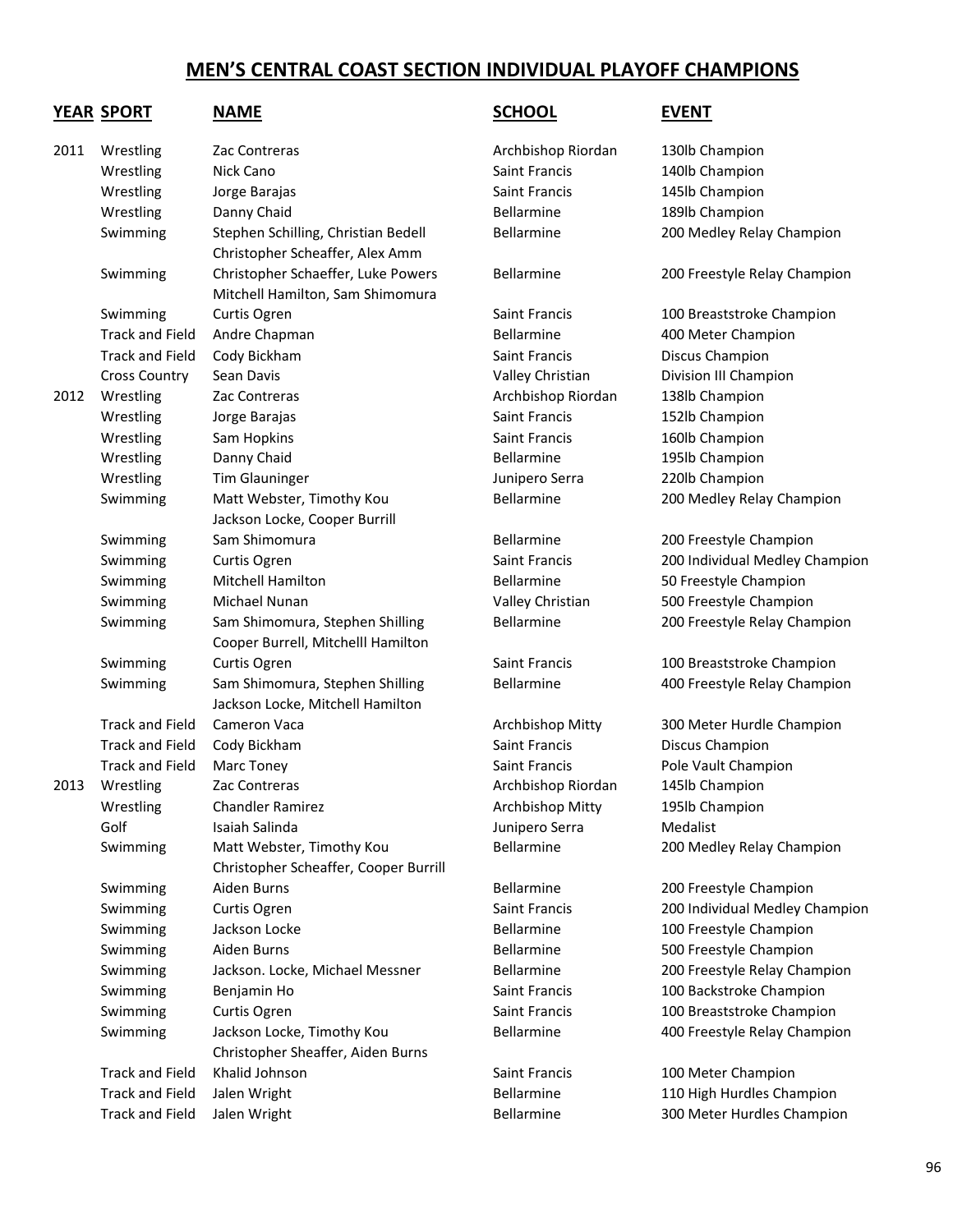| 2013<br><b>Track and Field</b><br>Taylor Njaka, Aaron Chapman<br><b>Bellarmine</b><br>4x100 Meter Relay Champion<br>Nikolai Makarov, Joey Sanfilippo<br><b>Track and Field</b><br><b>Mark Toney</b><br>Saint Francis<br>Pole Vault Champion<br><b>Track and Field</b><br>Archbishop Mitty<br>Triple Jump Champion<br>Matthew Wong<br><b>Track and Field</b><br>Shot Put Champion<br>Jonathan Beering<br>Junipero Serra<br>Christian Racimo<br><b>Saint Francis</b><br>126lb Champion<br>2014<br>Wrestling<br>Bellarmine<br>138lb Champion<br>Wrestling<br>David San Miguel<br><b>Chandler Ramirez</b><br>195lb Champion<br>Wrestling<br>Archbishop Mitty<br><b>Bellarmine</b><br>200 Freestyle Champion<br>Swimming<br>Aidan Burns<br><b>Saint Francis</b><br>200 Individual Medley Champion<br>Swimming<br>Curtis Ogren |  |
|--------------------------------------------------------------------------------------------------------------------------------------------------------------------------------------------------------------------------------------------------------------------------------------------------------------------------------------------------------------------------------------------------------------------------------------------------------------------------------------------------------------------------------------------------------------------------------------------------------------------------------------------------------------------------------------------------------------------------------------------------------------------------------------------------------------------------|--|
|                                                                                                                                                                                                                                                                                                                                                                                                                                                                                                                                                                                                                                                                                                                                                                                                                          |  |
|                                                                                                                                                                                                                                                                                                                                                                                                                                                                                                                                                                                                                                                                                                                                                                                                                          |  |
|                                                                                                                                                                                                                                                                                                                                                                                                                                                                                                                                                                                                                                                                                                                                                                                                                          |  |
|                                                                                                                                                                                                                                                                                                                                                                                                                                                                                                                                                                                                                                                                                                                                                                                                                          |  |
|                                                                                                                                                                                                                                                                                                                                                                                                                                                                                                                                                                                                                                                                                                                                                                                                                          |  |
|                                                                                                                                                                                                                                                                                                                                                                                                                                                                                                                                                                                                                                                                                                                                                                                                                          |  |
|                                                                                                                                                                                                                                                                                                                                                                                                                                                                                                                                                                                                                                                                                                                                                                                                                          |  |
|                                                                                                                                                                                                                                                                                                                                                                                                                                                                                                                                                                                                                                                                                                                                                                                                                          |  |
|                                                                                                                                                                                                                                                                                                                                                                                                                                                                                                                                                                                                                                                                                                                                                                                                                          |  |
| Saint Francis<br>100 Freestyle Champion<br>Swimming<br>Benjamin Ho                                                                                                                                                                                                                                                                                                                                                                                                                                                                                                                                                                                                                                                                                                                                                       |  |
| Swimming<br>Aidan Burns<br>Bellarmine<br>500 Freestyle Champion                                                                                                                                                                                                                                                                                                                                                                                                                                                                                                                                                                                                                                                                                                                                                          |  |
| Bellarmine<br>200 Freestyle Relay Champion<br>Swimming<br>Cooper Burrell, Thomas Reed                                                                                                                                                                                                                                                                                                                                                                                                                                                                                                                                                                                                                                                                                                                                    |  |
| Michael Messner, Aidan Burns                                                                                                                                                                                                                                                                                                                                                                                                                                                                                                                                                                                                                                                                                                                                                                                             |  |
| Benjamin Ho<br><b>Saint Francis</b><br>100 Backstroke Champion<br>Swimming                                                                                                                                                                                                                                                                                                                                                                                                                                                                                                                                                                                                                                                                                                                                               |  |
| Curtis Ogren<br>Saint Francis<br>100 Breaststroke Champion<br>Swimming                                                                                                                                                                                                                                                                                                                                                                                                                                                                                                                                                                                                                                                                                                                                                   |  |
| Cooper Burrill, Timothy Kou<br>Bellarmine<br>400 Freestyle Relay Champion<br>Swimming                                                                                                                                                                                                                                                                                                                                                                                                                                                                                                                                                                                                                                                                                                                                    |  |
| Michael Messner, Aidan Burns                                                                                                                                                                                                                                                                                                                                                                                                                                                                                                                                                                                                                                                                                                                                                                                             |  |
| <b>Track and Field</b><br>Marcus Alvarez, Jeremiah Testa<br>Junipero Serra<br>4x400 Meter Champion                                                                                                                                                                                                                                                                                                                                                                                                                                                                                                                                                                                                                                                                                                                       |  |
| Armon Plummer, Kyle Orioff                                                                                                                                                                                                                                                                                                                                                                                                                                                                                                                                                                                                                                                                                                                                                                                               |  |
| Isaiah Palomino<br>Bellarmine<br>120lb Champion<br>2015<br>Wrestling                                                                                                                                                                                                                                                                                                                                                                                                                                                                                                                                                                                                                                                                                                                                                     |  |
| Benjamin Ho, Christian Yee Yanagishita<br>Saint Francis<br>200 Medley Relay Champion<br>Swimming                                                                                                                                                                                                                                                                                                                                                                                                                                                                                                                                                                                                                                                                                                                         |  |
| Gautham Bommannan, Sean Elmurib                                                                                                                                                                                                                                                                                                                                                                                                                                                                                                                                                                                                                                                                                                                                                                                          |  |
| Sheldon Boboff<br>Swimming<br>Saint Ignatius<br>200 Freestyle Champion                                                                                                                                                                                                                                                                                                                                                                                                                                                                                                                                                                                                                                                                                                                                                   |  |
| 100 Freestyle Champion<br>Swimming<br>Benjamin Ho<br>Saint Ignatius                                                                                                                                                                                                                                                                                                                                                                                                                                                                                                                                                                                                                                                                                                                                                      |  |
| Bellarmine<br>Aidan Burns<br>500 Freestyle Champion<br>Swimming                                                                                                                                                                                                                                                                                                                                                                                                                                                                                                                                                                                                                                                                                                                                                          |  |
| Cooper Burrill, Thomas Reed<br>Bellarmine<br>200 Freestyle Relay Champion<br>Swimming                                                                                                                                                                                                                                                                                                                                                                                                                                                                                                                                                                                                                                                                                                                                    |  |
| Nathan Yates, Aidan Burns                                                                                                                                                                                                                                                                                                                                                                                                                                                                                                                                                                                                                                                                                                                                                                                                |  |
| Swimming<br>Joe Kmak<br>Junipero Serra<br>100 Breaststroke Champion                                                                                                                                                                                                                                                                                                                                                                                                                                                                                                                                                                                                                                                                                                                                                      |  |
| Bellarmine<br>Swimming<br>Cooper Burrill, Michael Messner<br>400 Freestyle Relay Champion                                                                                                                                                                                                                                                                                                                                                                                                                                                                                                                                                                                                                                                                                                                                |  |
| David Farr, Aidan Burns                                                                                                                                                                                                                                                                                                                                                                                                                                                                                                                                                                                                                                                                                                                                                                                                  |  |
| Andrew Ton<br>Bellarmine<br>Singles Champion<br>Tennis                                                                                                                                                                                                                                                                                                                                                                                                                                                                                                                                                                                                                                                                                                                                                                   |  |
| <b>Track and Field</b><br>Darius Thomas<br>Saint Francis<br>High Jump Champion                                                                                                                                                                                                                                                                                                                                                                                                                                                                                                                                                                                                                                                                                                                                           |  |
| <b>Track and Field</b><br>Bellarmine<br>4x100 Meter Relay Champion<br>Devon Buenrostro, Kyle Macauley                                                                                                                                                                                                                                                                                                                                                                                                                                                                                                                                                                                                                                                                                                                    |  |
| Troy Martig, James Silva                                                                                                                                                                                                                                                                                                                                                                                                                                                                                                                                                                                                                                                                                                                                                                                                 |  |
| <b>Track and Field</b><br>Noriega Moffett, Armon Plummer<br>Junipero Serra<br>4x400 Meter Relay Champion                                                                                                                                                                                                                                                                                                                                                                                                                                                                                                                                                                                                                                                                                                                 |  |
| Marcus Alvarez, Jeremiah Testa                                                                                                                                                                                                                                                                                                                                                                                                                                                                                                                                                                                                                                                                                                                                                                                           |  |
| <b>Track and Field</b><br><b>Marshall Godsil</b><br>Bellarmine<br>Shot Put Champion                                                                                                                                                                                                                                                                                                                                                                                                                                                                                                                                                                                                                                                                                                                                      |  |
| Isaiah Palomino<br>Bellarmine<br>Wrestling<br>126lb Champion<br>2016                                                                                                                                                                                                                                                                                                                                                                                                                                                                                                                                                                                                                                                                                                                                                     |  |
| Mark Chaid<br>Archbishop Mitty<br>182lb Champion<br>Wrestling                                                                                                                                                                                                                                                                                                                                                                                                                                                                                                                                                                                                                                                                                                                                                            |  |
| Wrestling<br>Dominick Christmas<br>Junipero Serra<br>195lb Champion                                                                                                                                                                                                                                                                                                                                                                                                                                                                                                                                                                                                                                                                                                                                                      |  |
| Golf<br><b>Bellarmine</b><br>Medalist<br>Eddy Lai                                                                                                                                                                                                                                                                                                                                                                                                                                                                                                                                                                                                                                                                                                                                                                        |  |
| Bellarmine<br>Nathan Yates, Ryan Lewis<br>200 Freestyle Relay Champion<br>Swimming                                                                                                                                                                                                                                                                                                                                                                                                                                                                                                                                                                                                                                                                                                                                       |  |
| Logan MacDonell, Thomas Reed                                                                                                                                                                                                                                                                                                                                                                                                                                                                                                                                                                                                                                                                                                                                                                                             |  |
| <b>Track and Field</b><br>Devon Buenrostro, Kyle Macauley<br>Bellarmine<br>4x100 Meter Relay Champion                                                                                                                                                                                                                                                                                                                                                                                                                                                                                                                                                                                                                                                                                                                    |  |
| Troy Martig, Earvin DaSilva                                                                                                                                                                                                                                                                                                                                                                                                                                                                                                                                                                                                                                                                                                                                                                                              |  |
| <b>Track and Field</b><br>Matt Richardson<br><b>Bellarmine</b><br>1600 Meter Champion                                                                                                                                                                                                                                                                                                                                                                                                                                                                                                                                                                                                                                                                                                                                    |  |
| <b>Track and Field</b><br>Jason Smith<br>Archbishop Riordan<br>Long Jump Champion                                                                                                                                                                                                                                                                                                                                                                                                                                                                                                                                                                                                                                                                                                                                        |  |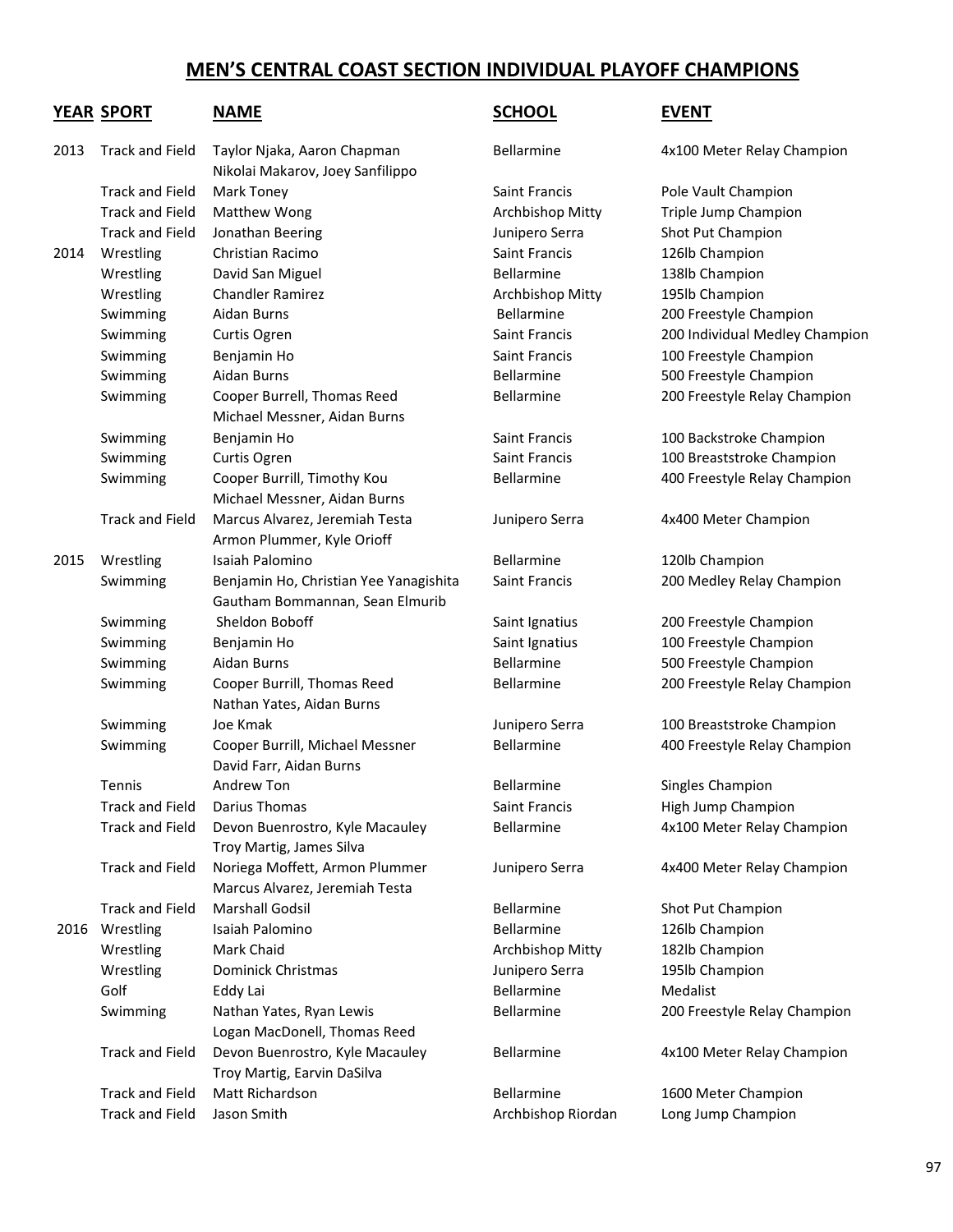# **YEAR SPORT NAME SCHOOL EVENT**

2016 Track and Field Talon Galvez-Bennett Junipero Serra Pole Vault Champion Track and Field Benjamin Micallef Bellarmine Bellarmine 800 Meter Champion Track and Field Thomas Busse **Bellarmine** Bellarmine 3200 Meter Champion Track and Field Noriega Moffett, Jeremiah Testa Junipero Serra 4x400 Meter Relay Champion Scott Fitzpatrick, Armon Plummer Cross Country Meika Beaudoin-Rousseau Bellarmine Division I Champion Cross Country Shyam Kumar Saint Francis Cross Country Shampion Cross Country Nick Hollister Saint Ignatius Division III Champion 2017 Wrestling Isaiah Palomino **Isaiah Palomino** Bellarmine 126lb Champion Wrestling David San Miguel **Bellarmine** 152lb Champion Wrestling Victor Jaquez **Bellarmine** 220lb Champion Swimming Andy Huang, Edward Ty Saint Francis 200 Medley relay Champion Andreas Nybo, Nathan Puentes Swimming Alex Sway, Connor Simpson Saint Ignatius 200 Freestyle Relay Champion Nick Cruse, Peter Lewczyk Swimming Nathan Yates **Bellarmine** 100 Backstroke Champion Swimming Nathan Yates, Max Saunders Bellarmine 400 Freestyle Relay Champion Oli Holt, Ryan Lewis Track and Field Brandon Bains **Saint Francis** Saint Francis 100 Meter Champion Track and Field Brandon Bains **Saint Francis** Saint Francis 200 Meter Champion Track and Field Alex Scales **Bellarmine** 800 Meter Champion Track and Field Alex Scales **Bellarmine** 1600 Meter Champion Track and Field Blake Rose **Archbishop Mitty** 100 High Hurdles Champion Track and Field Saint Francis 4x100 Meter Relay Champion Track and Field **Track and Field** Junipero Serra 4x400 Meter Relay Champion Track and Field Parker McDonald Junipero Serra High Jump Champion Track and Field Jaden Roberts Saint Ignatius Shot Put Champion Cross Country Meika Beaudoin-Rousseau Bellarmine Division I Champion 2018 Wrestling Victor Jaquez **Bellarmine** 220lb Champion Golf **Daniel Kim College College College Archbishop Mitty** Medalist Diving Adam Wesson Archbishop Mitty Champion Swimming Brooks Tanner, Alec Cullen Junipero Serra 200 Medley Relay Champion Riley Scanian, Daniel Gilmartin Swimming Nathan Yates **Bellarmine** 50 Freestyle Champion Swimming Max Saunders **Bellarmine** 100 Freestyle Champion Swimming Nathan Yates, Emmanuel Ngbemeneh Bellarmine 200 Freestyle Relay Champion Kevin Sichak, Max Saunders Swimming Nathan Yates **Bellarmine** 100 Backstroke Champion Swimming Alex Cohen and Alex Cohen Junipero Serra 100 Breaststroke Champion Swimming Nathan Yates, Kevin Sichak Bellarmine 400 Freestyle Relay Champion Gavin McGee, Max Saunders Track and Field Nikolas Trofort Valley Christian 100 Meter Champion Track and Field Nikolas Trofort Valley Christian 200 Meter Champion Track and Field Alex Scales **Bellarmine** 1600 Meter Champion Track and Field Tyler Mak Junipero Serra 300 Meter Hurdles Champion Track and Field **Archbishop Mitty** 4x100 Meter Relay Champion Track and Field **Track and Field** Junipero Serra 4x400 Meter Relay Champion Track and Field Alex Enos Saint Ignatius Long Jump Champion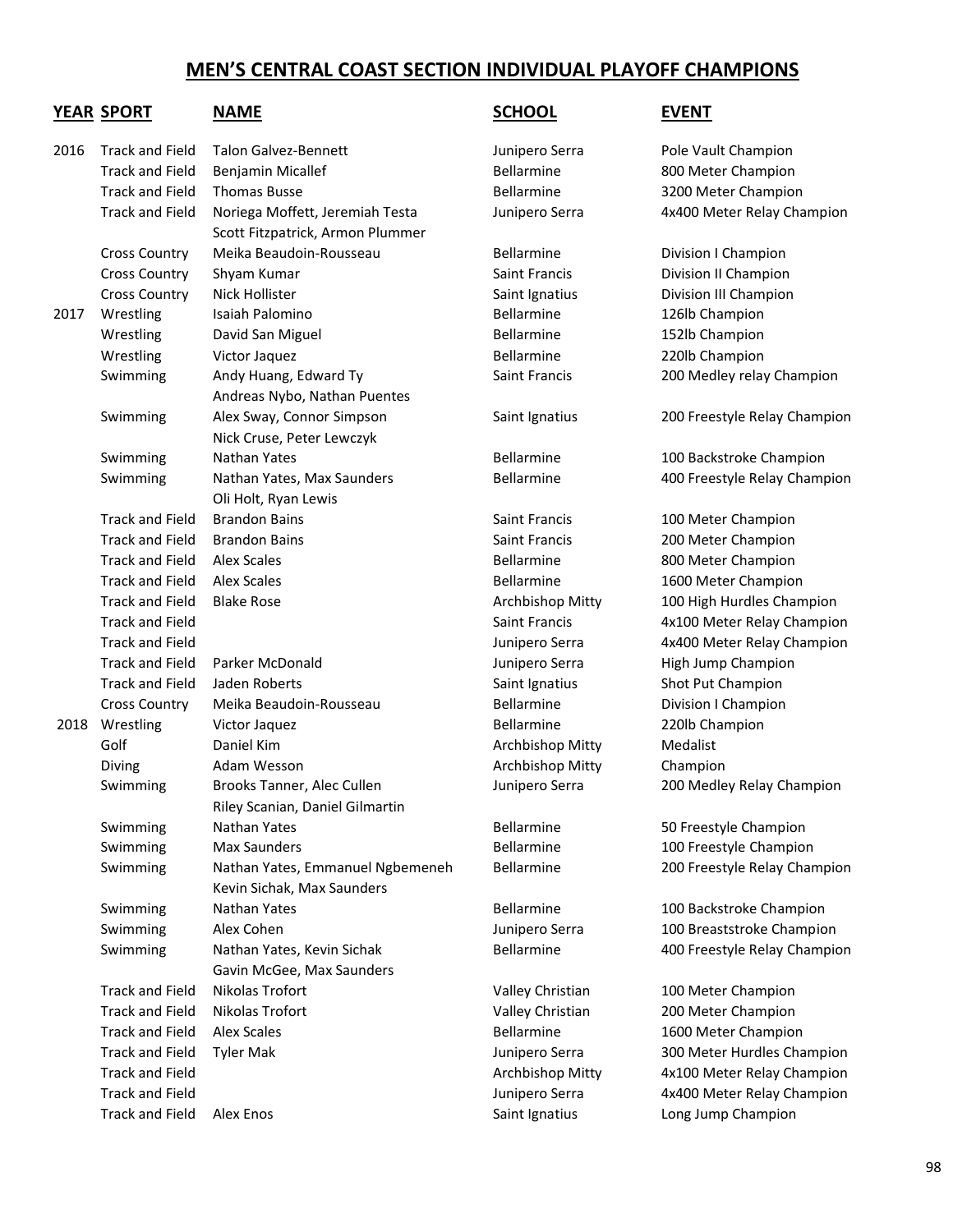|      | <b>YEAR SPORT</b>         | <b>NAME</b>                                                  | <b>SCHOOL</b>        | <b>EVENT</b>                 |
|------|---------------------------|--------------------------------------------------------------|----------------------|------------------------------|
| 2018 | <b>Track and Field</b>    | Kijana Hilton                                                | <b>Bellarmine</b>    | Triple Jump Champion         |
|      | <b>Track and Field</b>    | Elija Folau                                                  | Junipero Serra       | Shot Put Champion            |
|      | <b>Cross Country</b>      | Colton Colonna                                               | Saint Francis        | Division II Champion         |
| 2019 | Wrestling                 | Ryan Luna                                                    | Saint Francis        | 106lb Champion               |
|      | Wrestling                 | Carsten Rawls                                                | Saint Francis        | 182lb Champion               |
|      | Wrestling                 | Victor Jaquez                                                | <b>Bellarmine</b>    | 220lb Champion               |
|      | Diving                    | Adam Wesson                                                  | Archbishop Mitty     | Champion                     |
|      | Swimming                  | <b>Max Saunders</b>                                          | Bellarmine           | 200 Freestyle Champion       |
|      | Swimming                  | Kevin Sichak                                                 | Bellarmine           | 50 Freestyle Champion        |
|      | Swimming                  | <b>Max Saunders</b>                                          | <b>Bellarmine</b>    | 100 Freestyle Champion       |
|      | Swimming                  | Max Saunders, Timothy Chou<br>Kevin Sichak, Ryan Kirton      | <b>Bellarmine</b>    | 200 Freestyle Relay Champion |
|      | Swimming                  | Jassen Yep                                                   | Archbishop Mitty     | 100 Breaststroke Champion    |
|      | Swimming                  | Ryan Kirton, Timothy Chou                                    | <b>Bellarmine</b>    | 400 Freestyle Relay Champion |
|      |                           | Christopher Roling, Max Saunders                             |                      |                              |
|      | Tennis                    | Luke Casper                                                  | <b>Bellarmine</b>    | Singles Champion             |
|      | Tennis                    | Jack Carroll, Josh Belandres                                 | Saint Ignatius       | Doubles Champion             |
|      | <b>Track and Field</b>    | <b>Colin Peattie</b>                                         | <b>Bellarmine</b>    | 1600 Meter Champion          |
|      | <b>Track and Field</b>    | <b>Colin Peattie</b>                                         | <b>Bellarmine</b>    | 3200 Meter Champion          |
|      | <b>Track and Field</b>    | <b>Scott Toney</b>                                           | Saint Francis        | Pole Vault Champion          |
|      | <b>Cross Country</b>      | <b>Colin Peattie</b>                                         | Bellarmine           | Division I Champion          |
|      | <b>Cross Country</b>      | Juan Pablo Garcia                                            | <b>Saint Francis</b> | Division II Champion         |
| 2020 | No competition - Covid-19 |                                                              |                      |                              |
| 2021 | Golf                      | Nathan Wang                                                  | Archbishop Mitty     | Medalist                     |
|      | Diving                    | Adam Wesson                                                  | Archbishop Mitty     | Champion                     |
|      | Swimming                  | Matthew Honeck, Cooper Mayo<br>Chad Morrison, Jonathan Smith | Junipero Serra       | 200 Medley Relay Champion    |
|      | Swimming                  | Kevin Sichak                                                 | <b>Bellarmine</b>    | 50 Freestyle Champion        |
|      | Swimming                  | Kevin Sichak                                                 | <b>Bellarmine</b>    | 100 Freestyle Champion       |
|      | Swimming                  | Ryan Kirton                                                  | Bellarmine           | 500 Freestyle Champion       |
|      | Swimming                  | Addison Newman, Kevin Sichak                                 | Bellarmine           | 200 Freestyle Relay Champion |
|      |                           | Ryan Feng, Ryan Kirton                                       |                      |                              |
|      | Swimming                  | Ryan Kirton                                                  | <b>Bellarmine</b>    | 200 Freestyle Champion       |
|      | Swimming                  | Robbie Griswold                                              | Archbishop Mitty     | 100 Backstroke Champion      |

Ryan Feng, Kevin Sichak

Peter Olson, Aidan Mendoza

# Swimming Jonah Lee Sacred Heart Cathedral 100 Backstroke Champion Swimming Ryan Kirton, Nick Elliott Bellarmine 400 Freestyle Relay Champion Track and Field Nolan Topper Bellarmine 1600 Meter Champion Track and Field Nolan Topper Bellarmine 3200 Meter Champion Track and Field Cameron Quintero, Tommy Rogers Junipero Serra 4x400 Meter Relay Champion

Track and Field Leo Garcia-Czarkowski Bellarmine Pole Vault Champion Track and Field Will Denning Junipero Serra Triple Jump Champion Track and Field Jacob Kiesman Valley Christian Shot Put Champion Cross Country Tommy Rogers Junipero Serra Division II Champion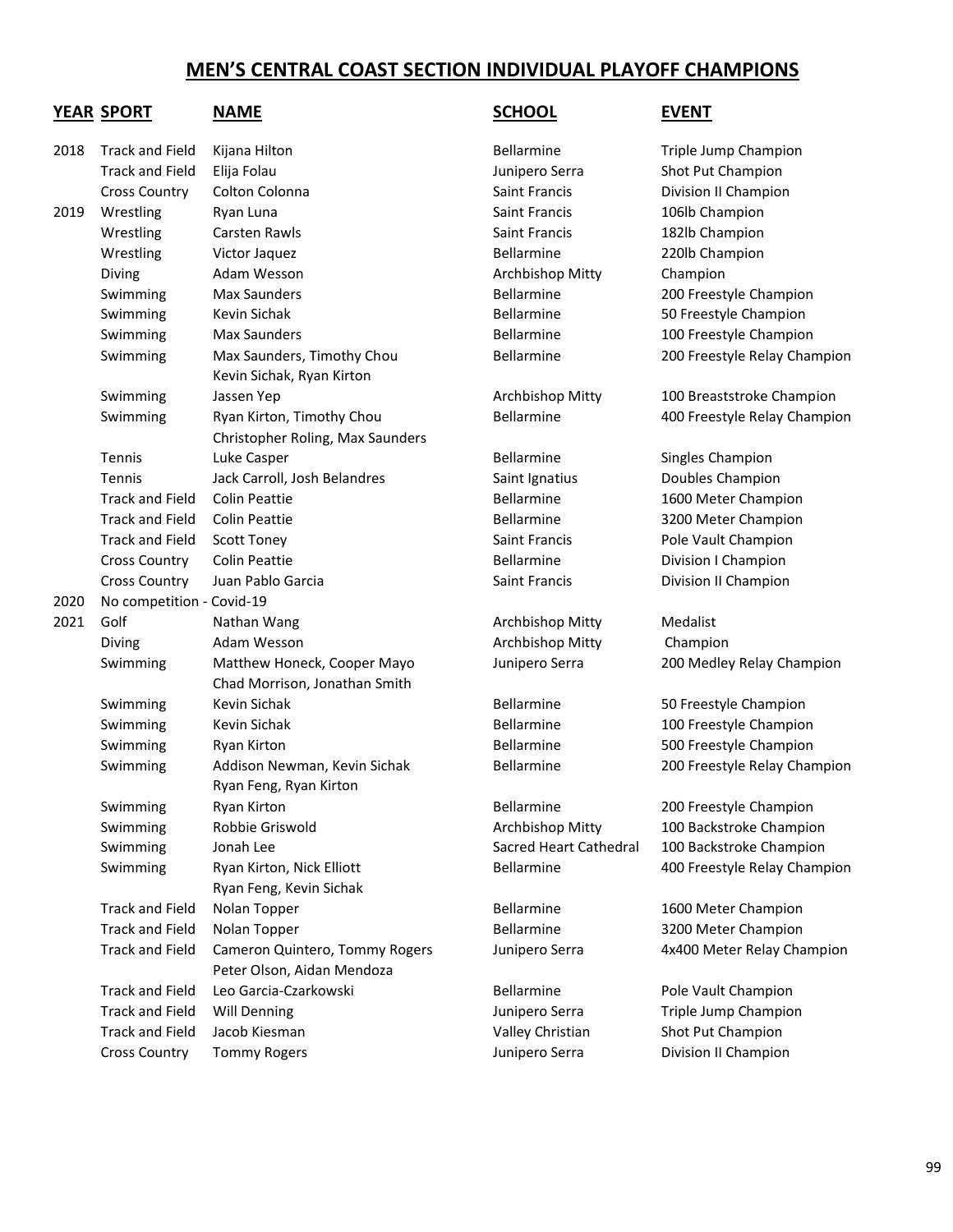2022 Wrestling Bryce Luna Saint Francis 120 LB Champion Wrestling David Aberoutte **Archbishop Riordan** 160 LB Champion Track and Field Logan Lehnert **Saint Ignatius** Saint Ignatius Pole Vault Champion Track and Field Jacob Kiesman Shot Put Champion Valley Christian Shot Put Champion

# **WOMEN'S CCS PLAYOFFS**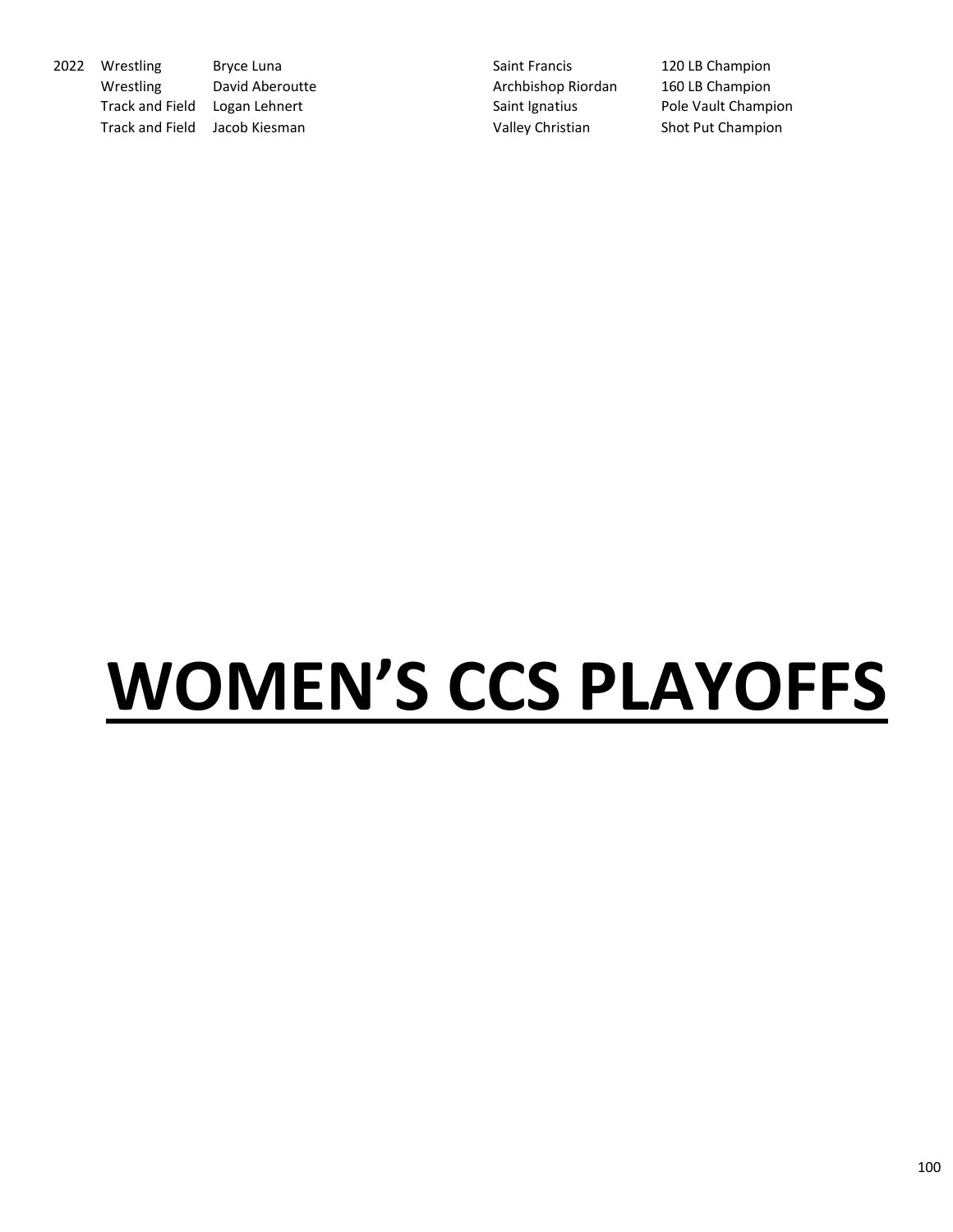| <b>YEAR</b> | <b>SPORT</b>           | <u>SCHOOL</u>                   | <b>DIVISION</b>               |
|-------------|------------------------|---------------------------------|-------------------------------|
| 2002-2003   | <b>Water Polo</b>      | <b>Saint Francis</b>            | Champions                     |
|             | Volleyball             | Archbishop Mitty                | Division II Champions         |
|             | Volleyball             | Saint Francis                   | Division III Champions        |
|             | Basketball             | Archbishop Mitty                | <b>Division I Champions</b>   |
|             | Basketball             | <b>Sacred Heart Cathedral</b>   | <b>Division III Champions</b> |
|             | Soccer                 | <b>Saint Francis</b>            | <b>Division I Champions</b>   |
|             | Soccer                 | Notre Dame Belmont/Presentation | Division II Co-Champions      |
| 2003-2004   | <b>Cross Country</b>   | Saint Ignatius                  | Division III Champions        |
|             | Water Polo             | Saint Francis                   | Champions                     |
|             | Volleyball             | Archbishop Mitty                | Division II Champions         |
|             | Volleyball             | Saint Francis                   | Division III Champions        |
|             | Golf                   | Saint Ignatius                  | Champions                     |
|             | Basketball             | Archbishop Mitty                | Division II Champions         |
|             | Basketball             | <b>Sacred Heart Cathedral</b>   | Division III Champions        |
|             | Swimming               | Archbishop Mitty                | Champions                     |
|             | <b>Track and Field</b> | Archbishop Mitty                | Champions                     |
| 2004-2005   | <b>Cross Country</b>   | Archbishop Mitty                | Division II Champions         |
|             | <b>Cross Country</b>   | Saint Ignatius                  | Division III Champions        |
|             | Volleyball             | Archbishop Mitty                | Division II Champions         |
|             | Volleyball             | Sacred Heart Cathedral          | Division III Champions        |
|             | Basketball             | Archbishop Mitty                | Division II Champions         |
|             | Basketball             | Saint Ignatius                  | Division III Champions        |
|             | Basketball             | Sacred Heart Cathedral          | Division IV Champions         |
|             | Soccer                 | Notre Dame Belmont              | Division II Champions         |
|             | <b>Track and Field</b> | Valley Christian                | Champions                     |
|             | Softball               | Archbishop Mitty                | Division II Champions         |
| 2005-2006   | Volleyball             | Archbishop Mitty                | Division II Champions         |
|             | Volleyball             | Presentation                    | Division III Champions        |
|             | Volleyball             | <b>Sacred Heart Cathedral</b>   | Division IV Champions         |
|             | Basketball             | Archbishop Mitty                | <b>Division II Champions</b>  |
|             | Basketball             | Saint Ignatius                  | Division III Champions        |
|             | Basketball             | Sacred Heart Cathedral          | Division IV Champions         |
|             | Soccer                 | Archbishop Mitty                | <b>Division II Champions</b>  |
|             | Soccer                 | Valley Christian                | Division III Champions        |
|             | Swimming               | Archbishop Mitty                | Champions                     |
|             | Softball               | Archbishop Mitty                | Division II Champions         |
| 2006-2007   | Volleyball             | Archbishop Mitty                | <b>Division II Champions</b>  |
|             | Volleyball             | Notre Dame Belmont              | Division III Champions        |
|             | Water Polo             | Archbishop Mitty                | <b>Division I Champions</b>   |
|             | Basketball             | Archbishop Mitty                | <b>Division II Champions</b>  |
|             | Basketball             | Sacred Heart Cathedral          | <b>Division III Champions</b> |
|             | Basketball             | Valley Christian                | Division IV Champions         |
|             | Soccer                 | Archbishop Mitty                | Division II Champions         |
|             | Softball               | Archbishop Mitty                | Division II Champions         |
|             | Softball               | Notre Dame Belmont              | Division III Champions        |
|             | Swimming               | Archbishop Mitty                | Champions                     |
| 2007-2008   | <b>Cross Country</b>   | Saint Ignatius                  | <b>Division III Champions</b> |
|             | Volleyball             | Archbishop Mitty                | Division II Champions         |
|             | Basketball             | Sacred Heart Cathedral          | Division III Champions        |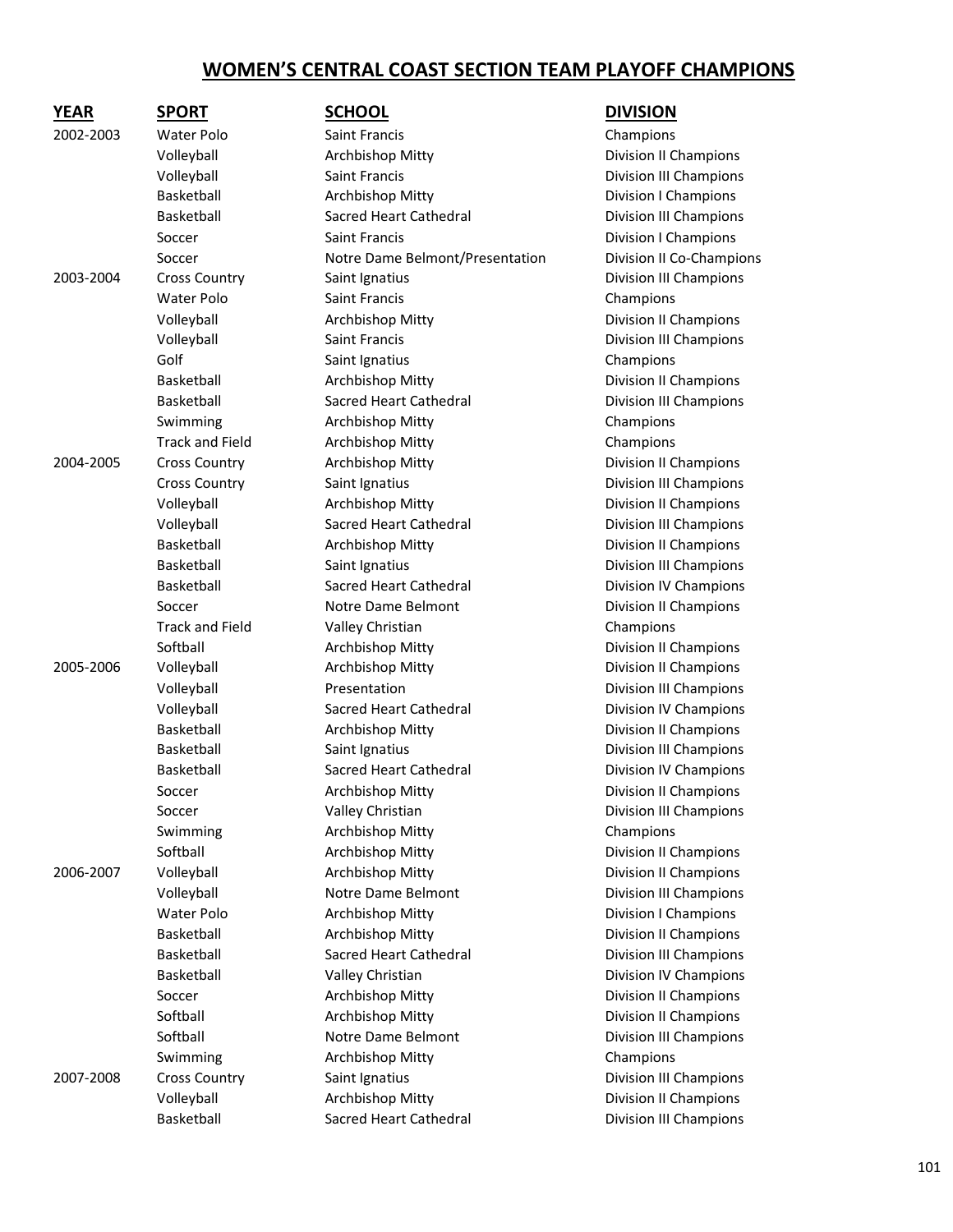| Valley Christian<br>2007-2008<br>Basketball<br>Division IV Champions<br>Softball<br>Archbishop Mitty<br>Division II Champions<br>Saint Ignatius<br>Division III Champions<br>2008-2009<br><b>Cross Country</b><br>Golf<br>Saint Ignatius<br>Champions<br>Water Polo<br>Saint Francis<br><b>Division I Champions</b><br>Water Polo<br>Sacred Heart Prep<br>Division II Champions<br>Volleyball<br>Archbishop Mitty<br><b>Division II Champions</b><br><b>Sacred Heart Cathedral</b><br>Volleyball<br>Division III Champions<br>Basketball<br>Archbishop Mitty<br>Division II Champions<br>Sacred Heart Cathedral<br>Basketball<br><b>Division III Champions</b><br>Softball<br>Archbishop Mitty<br>Division II Champions<br>Softball<br>Notre Dame Belmont<br>Division III Champions<br>Archbishop Mitty<br>Champions<br>Swimming<br><b>Cross Country</b><br>2009-2010<br>Saint Ignatius<br>Division III Champions<br>Golf<br>Saint Ignatius<br>Champions<br>Volleyball<br>Archbishop Mitty<br>Division II Champions<br>Volleyball<br>Sacred Heart Cathedral<br>Division III Champions<br>Water Polo<br><b>Division I Champions</b><br><b>Saint Francis</b><br><b>Water Polo</b><br>Sacred Heart Prep<br>Division II Champions<br>Tennis<br>Archbishop Mitty<br>Champions<br>Basketball<br>Archbishop Mitty<br>Division II Champions<br>Basketball<br>Sacred Heart Cathedral<br>Division III Champions<br>Softball<br>Valley Christian<br>Division III Champions<br>Archbishop Mitty<br>Swimming<br>Champions<br>2010-2011<br><b>Cross Country</b><br>Saint Ignatius<br>Division III Champions<br>Golf<br>Saint Ignatius<br>Champions<br><b>Water Polo</b><br>Sacred Heart Prep<br>Division II Champions<br>Saint Francis<br>Division II Champions<br>Volleyball<br>Volleyball<br><b>Division III Champions</b><br>Saint Ignatius<br>Basketball<br>Archbishop Mitty<br>Division II Champions<br>Basketball<br>Sacred Heart Cathedral<br>Division III Champions<br>Basketball<br>Notre Dame Belmont<br>Division IV Champions<br><b>Division I Champions</b><br>Soccer<br><b>Saint Francis</b><br>Archbishop Mitty<br>Soccer<br>Division II Champions<br>Valley Christian<br>Division III Champions<br>Soccer<br>Softball<br>Archbishop Mitty<br>Division II Champions<br>Archbishop Mitty<br>Swimming<br>Champions<br>Golf<br>Saint Ignatius<br>Champions<br>2011-2012<br>Sacred Heart Prep<br><b>Division II Champions</b><br>Water Polo<br>Volleyball<br>Saint Francis<br>Division II Champions<br>Volleyball<br>Sacred Heart Cathedral<br>Division III Champions<br>Basketball<br><b>Division II Champions</b><br>Archbishop Mitty<br>Basketball<br>Sacred Heart Cathedral<br>Division III Champions<br>Softball<br>Archbishop Mitty<br>Division II Champions<br>Archbishop Mitty<br>Division II Champions<br>2012-2013<br><b>Cross Country</b><br>Golf<br>Valley Christian<br>Champions<br>Water Polo<br>Saint Francis<br><b>Division I Champions</b><br>Sacred Heart Prep<br>Division II Champions<br>Water Polo<br>Volleyball<br>Archbishop Mitty<br>Division II Champions | <b>YEAR</b> | <b>SPORT</b> | <b>SCHOOL</b>    | <b>DIVISION</b>        |
|--------------------------------------------------------------------------------------------------------------------------------------------------------------------------------------------------------------------------------------------------------------------------------------------------------------------------------------------------------------------------------------------------------------------------------------------------------------------------------------------------------------------------------------------------------------------------------------------------------------------------------------------------------------------------------------------------------------------------------------------------------------------------------------------------------------------------------------------------------------------------------------------------------------------------------------------------------------------------------------------------------------------------------------------------------------------------------------------------------------------------------------------------------------------------------------------------------------------------------------------------------------------------------------------------------------------------------------------------------------------------------------------------------------------------------------------------------------------------------------------------------------------------------------------------------------------------------------------------------------------------------------------------------------------------------------------------------------------------------------------------------------------------------------------------------------------------------------------------------------------------------------------------------------------------------------------------------------------------------------------------------------------------------------------------------------------------------------------------------------------------------------------------------------------------------------------------------------------------------------------------------------------------------------------------------------------------------------------------------------------------------------------------------------------------------------------------------------------------------------------------------------------------------------------------------------------------------------------------------------------------------------------------------------------------------------------------------------------------------------------------------------------------------------------------------------------------------------------------------------------------------------------------------------------------------------------------------------------------------------------------------------------------------------------------------------------------------|-------------|--------------|------------------|------------------------|
|                                                                                                                                                                                                                                                                                                                                                                                                                                                                                                                                                                                                                                                                                                                                                                                                                                                                                                                                                                                                                                                                                                                                                                                                                                                                                                                                                                                                                                                                                                                                                                                                                                                                                                                                                                                                                                                                                                                                                                                                                                                                                                                                                                                                                                                                                                                                                                                                                                                                                                                                                                                                                                                                                                                                                                                                                                                                                                                                                                                                                                                                                |             |              |                  |                        |
|                                                                                                                                                                                                                                                                                                                                                                                                                                                                                                                                                                                                                                                                                                                                                                                                                                                                                                                                                                                                                                                                                                                                                                                                                                                                                                                                                                                                                                                                                                                                                                                                                                                                                                                                                                                                                                                                                                                                                                                                                                                                                                                                                                                                                                                                                                                                                                                                                                                                                                                                                                                                                                                                                                                                                                                                                                                                                                                                                                                                                                                                                |             |              |                  |                        |
|                                                                                                                                                                                                                                                                                                                                                                                                                                                                                                                                                                                                                                                                                                                                                                                                                                                                                                                                                                                                                                                                                                                                                                                                                                                                                                                                                                                                                                                                                                                                                                                                                                                                                                                                                                                                                                                                                                                                                                                                                                                                                                                                                                                                                                                                                                                                                                                                                                                                                                                                                                                                                                                                                                                                                                                                                                                                                                                                                                                                                                                                                |             |              |                  |                        |
|                                                                                                                                                                                                                                                                                                                                                                                                                                                                                                                                                                                                                                                                                                                                                                                                                                                                                                                                                                                                                                                                                                                                                                                                                                                                                                                                                                                                                                                                                                                                                                                                                                                                                                                                                                                                                                                                                                                                                                                                                                                                                                                                                                                                                                                                                                                                                                                                                                                                                                                                                                                                                                                                                                                                                                                                                                                                                                                                                                                                                                                                                |             |              |                  |                        |
|                                                                                                                                                                                                                                                                                                                                                                                                                                                                                                                                                                                                                                                                                                                                                                                                                                                                                                                                                                                                                                                                                                                                                                                                                                                                                                                                                                                                                                                                                                                                                                                                                                                                                                                                                                                                                                                                                                                                                                                                                                                                                                                                                                                                                                                                                                                                                                                                                                                                                                                                                                                                                                                                                                                                                                                                                                                                                                                                                                                                                                                                                |             |              |                  |                        |
|                                                                                                                                                                                                                                                                                                                                                                                                                                                                                                                                                                                                                                                                                                                                                                                                                                                                                                                                                                                                                                                                                                                                                                                                                                                                                                                                                                                                                                                                                                                                                                                                                                                                                                                                                                                                                                                                                                                                                                                                                                                                                                                                                                                                                                                                                                                                                                                                                                                                                                                                                                                                                                                                                                                                                                                                                                                                                                                                                                                                                                                                                |             |              |                  |                        |
|                                                                                                                                                                                                                                                                                                                                                                                                                                                                                                                                                                                                                                                                                                                                                                                                                                                                                                                                                                                                                                                                                                                                                                                                                                                                                                                                                                                                                                                                                                                                                                                                                                                                                                                                                                                                                                                                                                                                                                                                                                                                                                                                                                                                                                                                                                                                                                                                                                                                                                                                                                                                                                                                                                                                                                                                                                                                                                                                                                                                                                                                                |             |              |                  |                        |
|                                                                                                                                                                                                                                                                                                                                                                                                                                                                                                                                                                                                                                                                                                                                                                                                                                                                                                                                                                                                                                                                                                                                                                                                                                                                                                                                                                                                                                                                                                                                                                                                                                                                                                                                                                                                                                                                                                                                                                                                                                                                                                                                                                                                                                                                                                                                                                                                                                                                                                                                                                                                                                                                                                                                                                                                                                                                                                                                                                                                                                                                                |             |              |                  |                        |
|                                                                                                                                                                                                                                                                                                                                                                                                                                                                                                                                                                                                                                                                                                                                                                                                                                                                                                                                                                                                                                                                                                                                                                                                                                                                                                                                                                                                                                                                                                                                                                                                                                                                                                                                                                                                                                                                                                                                                                                                                                                                                                                                                                                                                                                                                                                                                                                                                                                                                                                                                                                                                                                                                                                                                                                                                                                                                                                                                                                                                                                                                |             |              |                  |                        |
|                                                                                                                                                                                                                                                                                                                                                                                                                                                                                                                                                                                                                                                                                                                                                                                                                                                                                                                                                                                                                                                                                                                                                                                                                                                                                                                                                                                                                                                                                                                                                                                                                                                                                                                                                                                                                                                                                                                                                                                                                                                                                                                                                                                                                                                                                                                                                                                                                                                                                                                                                                                                                                                                                                                                                                                                                                                                                                                                                                                                                                                                                |             |              |                  |                        |
|                                                                                                                                                                                                                                                                                                                                                                                                                                                                                                                                                                                                                                                                                                                                                                                                                                                                                                                                                                                                                                                                                                                                                                                                                                                                                                                                                                                                                                                                                                                                                                                                                                                                                                                                                                                                                                                                                                                                                                                                                                                                                                                                                                                                                                                                                                                                                                                                                                                                                                                                                                                                                                                                                                                                                                                                                                                                                                                                                                                                                                                                                |             |              |                  |                        |
|                                                                                                                                                                                                                                                                                                                                                                                                                                                                                                                                                                                                                                                                                                                                                                                                                                                                                                                                                                                                                                                                                                                                                                                                                                                                                                                                                                                                                                                                                                                                                                                                                                                                                                                                                                                                                                                                                                                                                                                                                                                                                                                                                                                                                                                                                                                                                                                                                                                                                                                                                                                                                                                                                                                                                                                                                                                                                                                                                                                                                                                                                |             |              |                  |                        |
|                                                                                                                                                                                                                                                                                                                                                                                                                                                                                                                                                                                                                                                                                                                                                                                                                                                                                                                                                                                                                                                                                                                                                                                                                                                                                                                                                                                                                                                                                                                                                                                                                                                                                                                                                                                                                                                                                                                                                                                                                                                                                                                                                                                                                                                                                                                                                                                                                                                                                                                                                                                                                                                                                                                                                                                                                                                                                                                                                                                                                                                                                |             |              |                  |                        |
|                                                                                                                                                                                                                                                                                                                                                                                                                                                                                                                                                                                                                                                                                                                                                                                                                                                                                                                                                                                                                                                                                                                                                                                                                                                                                                                                                                                                                                                                                                                                                                                                                                                                                                                                                                                                                                                                                                                                                                                                                                                                                                                                                                                                                                                                                                                                                                                                                                                                                                                                                                                                                                                                                                                                                                                                                                                                                                                                                                                                                                                                                |             |              |                  |                        |
|                                                                                                                                                                                                                                                                                                                                                                                                                                                                                                                                                                                                                                                                                                                                                                                                                                                                                                                                                                                                                                                                                                                                                                                                                                                                                                                                                                                                                                                                                                                                                                                                                                                                                                                                                                                                                                                                                                                                                                                                                                                                                                                                                                                                                                                                                                                                                                                                                                                                                                                                                                                                                                                                                                                                                                                                                                                                                                                                                                                                                                                                                |             |              |                  |                        |
|                                                                                                                                                                                                                                                                                                                                                                                                                                                                                                                                                                                                                                                                                                                                                                                                                                                                                                                                                                                                                                                                                                                                                                                                                                                                                                                                                                                                                                                                                                                                                                                                                                                                                                                                                                                                                                                                                                                                                                                                                                                                                                                                                                                                                                                                                                                                                                                                                                                                                                                                                                                                                                                                                                                                                                                                                                                                                                                                                                                                                                                                                |             |              |                  |                        |
|                                                                                                                                                                                                                                                                                                                                                                                                                                                                                                                                                                                                                                                                                                                                                                                                                                                                                                                                                                                                                                                                                                                                                                                                                                                                                                                                                                                                                                                                                                                                                                                                                                                                                                                                                                                                                                                                                                                                                                                                                                                                                                                                                                                                                                                                                                                                                                                                                                                                                                                                                                                                                                                                                                                                                                                                                                                                                                                                                                                                                                                                                |             |              |                  |                        |
|                                                                                                                                                                                                                                                                                                                                                                                                                                                                                                                                                                                                                                                                                                                                                                                                                                                                                                                                                                                                                                                                                                                                                                                                                                                                                                                                                                                                                                                                                                                                                                                                                                                                                                                                                                                                                                                                                                                                                                                                                                                                                                                                                                                                                                                                                                                                                                                                                                                                                                                                                                                                                                                                                                                                                                                                                                                                                                                                                                                                                                                                                |             |              |                  |                        |
|                                                                                                                                                                                                                                                                                                                                                                                                                                                                                                                                                                                                                                                                                                                                                                                                                                                                                                                                                                                                                                                                                                                                                                                                                                                                                                                                                                                                                                                                                                                                                                                                                                                                                                                                                                                                                                                                                                                                                                                                                                                                                                                                                                                                                                                                                                                                                                                                                                                                                                                                                                                                                                                                                                                                                                                                                                                                                                                                                                                                                                                                                |             |              |                  |                        |
|                                                                                                                                                                                                                                                                                                                                                                                                                                                                                                                                                                                                                                                                                                                                                                                                                                                                                                                                                                                                                                                                                                                                                                                                                                                                                                                                                                                                                                                                                                                                                                                                                                                                                                                                                                                                                                                                                                                                                                                                                                                                                                                                                                                                                                                                                                                                                                                                                                                                                                                                                                                                                                                                                                                                                                                                                                                                                                                                                                                                                                                                                |             |              |                  |                        |
|                                                                                                                                                                                                                                                                                                                                                                                                                                                                                                                                                                                                                                                                                                                                                                                                                                                                                                                                                                                                                                                                                                                                                                                                                                                                                                                                                                                                                                                                                                                                                                                                                                                                                                                                                                                                                                                                                                                                                                                                                                                                                                                                                                                                                                                                                                                                                                                                                                                                                                                                                                                                                                                                                                                                                                                                                                                                                                                                                                                                                                                                                |             |              |                  |                        |
|                                                                                                                                                                                                                                                                                                                                                                                                                                                                                                                                                                                                                                                                                                                                                                                                                                                                                                                                                                                                                                                                                                                                                                                                                                                                                                                                                                                                                                                                                                                                                                                                                                                                                                                                                                                                                                                                                                                                                                                                                                                                                                                                                                                                                                                                                                                                                                                                                                                                                                                                                                                                                                                                                                                                                                                                                                                                                                                                                                                                                                                                                |             |              |                  |                        |
|                                                                                                                                                                                                                                                                                                                                                                                                                                                                                                                                                                                                                                                                                                                                                                                                                                                                                                                                                                                                                                                                                                                                                                                                                                                                                                                                                                                                                                                                                                                                                                                                                                                                                                                                                                                                                                                                                                                                                                                                                                                                                                                                                                                                                                                                                                                                                                                                                                                                                                                                                                                                                                                                                                                                                                                                                                                                                                                                                                                                                                                                                |             |              |                  |                        |
|                                                                                                                                                                                                                                                                                                                                                                                                                                                                                                                                                                                                                                                                                                                                                                                                                                                                                                                                                                                                                                                                                                                                                                                                                                                                                                                                                                                                                                                                                                                                                                                                                                                                                                                                                                                                                                                                                                                                                                                                                                                                                                                                                                                                                                                                                                                                                                                                                                                                                                                                                                                                                                                                                                                                                                                                                                                                                                                                                                                                                                                                                |             |              |                  |                        |
|                                                                                                                                                                                                                                                                                                                                                                                                                                                                                                                                                                                                                                                                                                                                                                                                                                                                                                                                                                                                                                                                                                                                                                                                                                                                                                                                                                                                                                                                                                                                                                                                                                                                                                                                                                                                                                                                                                                                                                                                                                                                                                                                                                                                                                                                                                                                                                                                                                                                                                                                                                                                                                                                                                                                                                                                                                                                                                                                                                                                                                                                                |             |              |                  |                        |
|                                                                                                                                                                                                                                                                                                                                                                                                                                                                                                                                                                                                                                                                                                                                                                                                                                                                                                                                                                                                                                                                                                                                                                                                                                                                                                                                                                                                                                                                                                                                                                                                                                                                                                                                                                                                                                                                                                                                                                                                                                                                                                                                                                                                                                                                                                                                                                                                                                                                                                                                                                                                                                                                                                                                                                                                                                                                                                                                                                                                                                                                                |             |              |                  |                        |
|                                                                                                                                                                                                                                                                                                                                                                                                                                                                                                                                                                                                                                                                                                                                                                                                                                                                                                                                                                                                                                                                                                                                                                                                                                                                                                                                                                                                                                                                                                                                                                                                                                                                                                                                                                                                                                                                                                                                                                                                                                                                                                                                                                                                                                                                                                                                                                                                                                                                                                                                                                                                                                                                                                                                                                                                                                                                                                                                                                                                                                                                                |             |              |                  |                        |
|                                                                                                                                                                                                                                                                                                                                                                                                                                                                                                                                                                                                                                                                                                                                                                                                                                                                                                                                                                                                                                                                                                                                                                                                                                                                                                                                                                                                                                                                                                                                                                                                                                                                                                                                                                                                                                                                                                                                                                                                                                                                                                                                                                                                                                                                                                                                                                                                                                                                                                                                                                                                                                                                                                                                                                                                                                                                                                                                                                                                                                                                                |             |              |                  |                        |
|                                                                                                                                                                                                                                                                                                                                                                                                                                                                                                                                                                                                                                                                                                                                                                                                                                                                                                                                                                                                                                                                                                                                                                                                                                                                                                                                                                                                                                                                                                                                                                                                                                                                                                                                                                                                                                                                                                                                                                                                                                                                                                                                                                                                                                                                                                                                                                                                                                                                                                                                                                                                                                                                                                                                                                                                                                                                                                                                                                                                                                                                                |             |              |                  |                        |
|                                                                                                                                                                                                                                                                                                                                                                                                                                                                                                                                                                                                                                                                                                                                                                                                                                                                                                                                                                                                                                                                                                                                                                                                                                                                                                                                                                                                                                                                                                                                                                                                                                                                                                                                                                                                                                                                                                                                                                                                                                                                                                                                                                                                                                                                                                                                                                                                                                                                                                                                                                                                                                                                                                                                                                                                                                                                                                                                                                                                                                                                                |             |              |                  |                        |
|                                                                                                                                                                                                                                                                                                                                                                                                                                                                                                                                                                                                                                                                                                                                                                                                                                                                                                                                                                                                                                                                                                                                                                                                                                                                                                                                                                                                                                                                                                                                                                                                                                                                                                                                                                                                                                                                                                                                                                                                                                                                                                                                                                                                                                                                                                                                                                                                                                                                                                                                                                                                                                                                                                                                                                                                                                                                                                                                                                                                                                                                                |             |              |                  |                        |
|                                                                                                                                                                                                                                                                                                                                                                                                                                                                                                                                                                                                                                                                                                                                                                                                                                                                                                                                                                                                                                                                                                                                                                                                                                                                                                                                                                                                                                                                                                                                                                                                                                                                                                                                                                                                                                                                                                                                                                                                                                                                                                                                                                                                                                                                                                                                                                                                                                                                                                                                                                                                                                                                                                                                                                                                                                                                                                                                                                                                                                                                                |             |              |                  |                        |
|                                                                                                                                                                                                                                                                                                                                                                                                                                                                                                                                                                                                                                                                                                                                                                                                                                                                                                                                                                                                                                                                                                                                                                                                                                                                                                                                                                                                                                                                                                                                                                                                                                                                                                                                                                                                                                                                                                                                                                                                                                                                                                                                                                                                                                                                                                                                                                                                                                                                                                                                                                                                                                                                                                                                                                                                                                                                                                                                                                                                                                                                                |             |              |                  |                        |
|                                                                                                                                                                                                                                                                                                                                                                                                                                                                                                                                                                                                                                                                                                                                                                                                                                                                                                                                                                                                                                                                                                                                                                                                                                                                                                                                                                                                                                                                                                                                                                                                                                                                                                                                                                                                                                                                                                                                                                                                                                                                                                                                                                                                                                                                                                                                                                                                                                                                                                                                                                                                                                                                                                                                                                                                                                                                                                                                                                                                                                                                                |             |              |                  |                        |
|                                                                                                                                                                                                                                                                                                                                                                                                                                                                                                                                                                                                                                                                                                                                                                                                                                                                                                                                                                                                                                                                                                                                                                                                                                                                                                                                                                                                                                                                                                                                                                                                                                                                                                                                                                                                                                                                                                                                                                                                                                                                                                                                                                                                                                                                                                                                                                                                                                                                                                                                                                                                                                                                                                                                                                                                                                                                                                                                                                                                                                                                                |             |              |                  |                        |
|                                                                                                                                                                                                                                                                                                                                                                                                                                                                                                                                                                                                                                                                                                                                                                                                                                                                                                                                                                                                                                                                                                                                                                                                                                                                                                                                                                                                                                                                                                                                                                                                                                                                                                                                                                                                                                                                                                                                                                                                                                                                                                                                                                                                                                                                                                                                                                                                                                                                                                                                                                                                                                                                                                                                                                                                                                                                                                                                                                                                                                                                                |             |              |                  |                        |
|                                                                                                                                                                                                                                                                                                                                                                                                                                                                                                                                                                                                                                                                                                                                                                                                                                                                                                                                                                                                                                                                                                                                                                                                                                                                                                                                                                                                                                                                                                                                                                                                                                                                                                                                                                                                                                                                                                                                                                                                                                                                                                                                                                                                                                                                                                                                                                                                                                                                                                                                                                                                                                                                                                                                                                                                                                                                                                                                                                                                                                                                                |             |              |                  |                        |
|                                                                                                                                                                                                                                                                                                                                                                                                                                                                                                                                                                                                                                                                                                                                                                                                                                                                                                                                                                                                                                                                                                                                                                                                                                                                                                                                                                                                                                                                                                                                                                                                                                                                                                                                                                                                                                                                                                                                                                                                                                                                                                                                                                                                                                                                                                                                                                                                                                                                                                                                                                                                                                                                                                                                                                                                                                                                                                                                                                                                                                                                                |             |              |                  |                        |
|                                                                                                                                                                                                                                                                                                                                                                                                                                                                                                                                                                                                                                                                                                                                                                                                                                                                                                                                                                                                                                                                                                                                                                                                                                                                                                                                                                                                                                                                                                                                                                                                                                                                                                                                                                                                                                                                                                                                                                                                                                                                                                                                                                                                                                                                                                                                                                                                                                                                                                                                                                                                                                                                                                                                                                                                                                                                                                                                                                                                                                                                                |             |              |                  |                        |
|                                                                                                                                                                                                                                                                                                                                                                                                                                                                                                                                                                                                                                                                                                                                                                                                                                                                                                                                                                                                                                                                                                                                                                                                                                                                                                                                                                                                                                                                                                                                                                                                                                                                                                                                                                                                                                                                                                                                                                                                                                                                                                                                                                                                                                                                                                                                                                                                                                                                                                                                                                                                                                                                                                                                                                                                                                                                                                                                                                                                                                                                                |             |              |                  |                        |
|                                                                                                                                                                                                                                                                                                                                                                                                                                                                                                                                                                                                                                                                                                                                                                                                                                                                                                                                                                                                                                                                                                                                                                                                                                                                                                                                                                                                                                                                                                                                                                                                                                                                                                                                                                                                                                                                                                                                                                                                                                                                                                                                                                                                                                                                                                                                                                                                                                                                                                                                                                                                                                                                                                                                                                                                                                                                                                                                                                                                                                                                                |             |              |                  |                        |
|                                                                                                                                                                                                                                                                                                                                                                                                                                                                                                                                                                                                                                                                                                                                                                                                                                                                                                                                                                                                                                                                                                                                                                                                                                                                                                                                                                                                                                                                                                                                                                                                                                                                                                                                                                                                                                                                                                                                                                                                                                                                                                                                                                                                                                                                                                                                                                                                                                                                                                                                                                                                                                                                                                                                                                                                                                                                                                                                                                                                                                                                                |             |              |                  |                        |
|                                                                                                                                                                                                                                                                                                                                                                                                                                                                                                                                                                                                                                                                                                                                                                                                                                                                                                                                                                                                                                                                                                                                                                                                                                                                                                                                                                                                                                                                                                                                                                                                                                                                                                                                                                                                                                                                                                                                                                                                                                                                                                                                                                                                                                                                                                                                                                                                                                                                                                                                                                                                                                                                                                                                                                                                                                                                                                                                                                                                                                                                                |             |              |                  |                        |
|                                                                                                                                                                                                                                                                                                                                                                                                                                                                                                                                                                                                                                                                                                                                                                                                                                                                                                                                                                                                                                                                                                                                                                                                                                                                                                                                                                                                                                                                                                                                                                                                                                                                                                                                                                                                                                                                                                                                                                                                                                                                                                                                                                                                                                                                                                                                                                                                                                                                                                                                                                                                                                                                                                                                                                                                                                                                                                                                                                                                                                                                                |             |              |                  |                        |
|                                                                                                                                                                                                                                                                                                                                                                                                                                                                                                                                                                                                                                                                                                                                                                                                                                                                                                                                                                                                                                                                                                                                                                                                                                                                                                                                                                                                                                                                                                                                                                                                                                                                                                                                                                                                                                                                                                                                                                                                                                                                                                                                                                                                                                                                                                                                                                                                                                                                                                                                                                                                                                                                                                                                                                                                                                                                                                                                                                                                                                                                                |             |              |                  |                        |
|                                                                                                                                                                                                                                                                                                                                                                                                                                                                                                                                                                                                                                                                                                                                                                                                                                                                                                                                                                                                                                                                                                                                                                                                                                                                                                                                                                                                                                                                                                                                                                                                                                                                                                                                                                                                                                                                                                                                                                                                                                                                                                                                                                                                                                                                                                                                                                                                                                                                                                                                                                                                                                                                                                                                                                                                                                                                                                                                                                                                                                                                                |             |              |                  |                        |
|                                                                                                                                                                                                                                                                                                                                                                                                                                                                                                                                                                                                                                                                                                                                                                                                                                                                                                                                                                                                                                                                                                                                                                                                                                                                                                                                                                                                                                                                                                                                                                                                                                                                                                                                                                                                                                                                                                                                                                                                                                                                                                                                                                                                                                                                                                                                                                                                                                                                                                                                                                                                                                                                                                                                                                                                                                                                                                                                                                                                                                                                                |             |              |                  |                        |
|                                                                                                                                                                                                                                                                                                                                                                                                                                                                                                                                                                                                                                                                                                                                                                                                                                                                                                                                                                                                                                                                                                                                                                                                                                                                                                                                                                                                                                                                                                                                                                                                                                                                                                                                                                                                                                                                                                                                                                                                                                                                                                                                                                                                                                                                                                                                                                                                                                                                                                                                                                                                                                                                                                                                                                                                                                                                                                                                                                                                                                                                                |             |              |                  |                        |
|                                                                                                                                                                                                                                                                                                                                                                                                                                                                                                                                                                                                                                                                                                                                                                                                                                                                                                                                                                                                                                                                                                                                                                                                                                                                                                                                                                                                                                                                                                                                                                                                                                                                                                                                                                                                                                                                                                                                                                                                                                                                                                                                                                                                                                                                                                                                                                                                                                                                                                                                                                                                                                                                                                                                                                                                                                                                                                                                                                                                                                                                                |             |              |                  |                        |
|                                                                                                                                                                                                                                                                                                                                                                                                                                                                                                                                                                                                                                                                                                                                                                                                                                                                                                                                                                                                                                                                                                                                                                                                                                                                                                                                                                                                                                                                                                                                                                                                                                                                                                                                                                                                                                                                                                                                                                                                                                                                                                                                                                                                                                                                                                                                                                                                                                                                                                                                                                                                                                                                                                                                                                                                                                                                                                                                                                                                                                                                                |             | Volleyball   | Valley Christian | Division III Champions |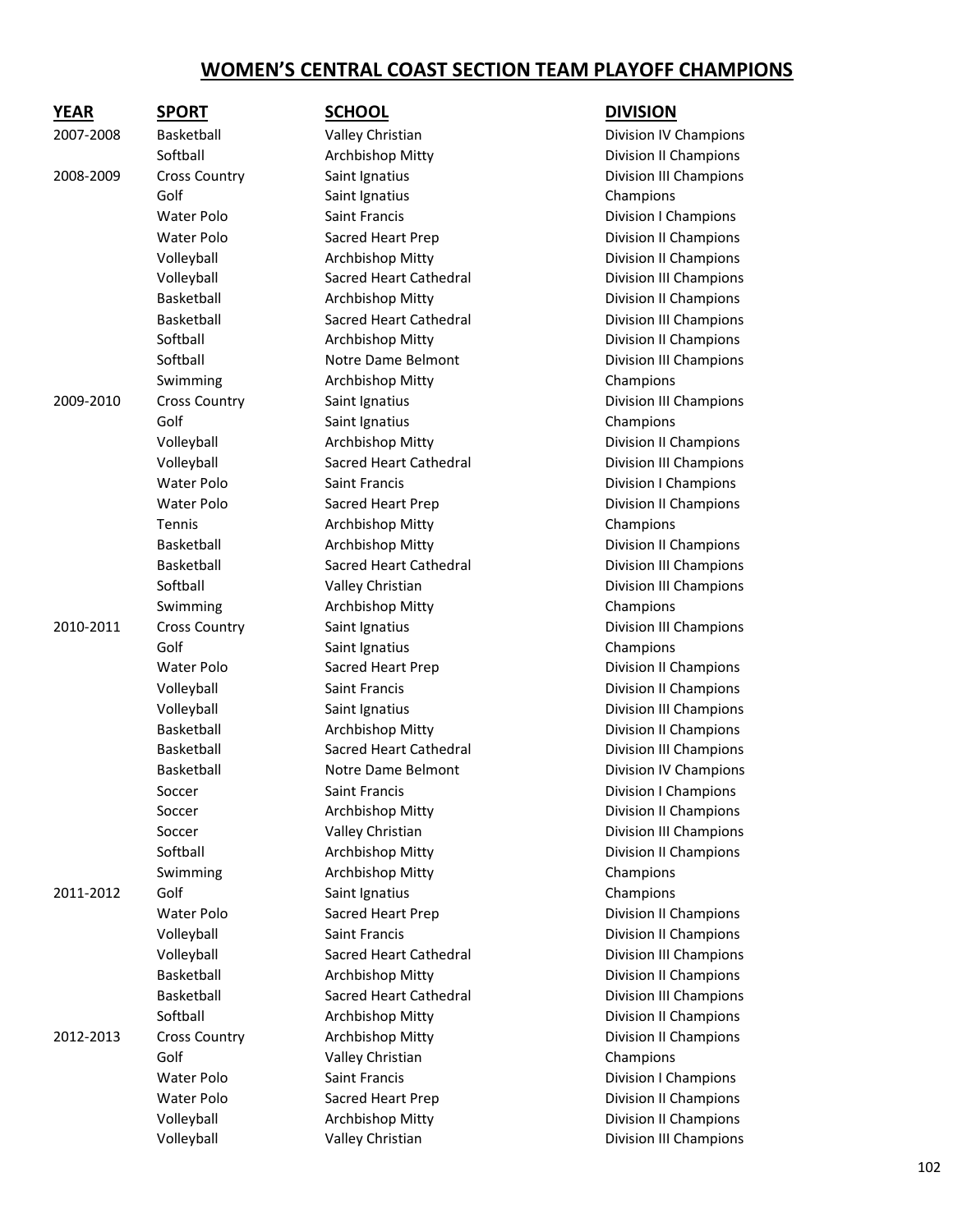| YEAR      | <b>SPORT</b>           | <b>SCHOOL</b>          | <b>DIVISION</b>                |
|-----------|------------------------|------------------------|--------------------------------|
| 2012-2013 | Basketball             | Archbishop Mitty       | <b>Open Division Champions</b> |
|           | Basketball             | Saint Francis          | <b>Division III Champions</b>  |
| 2013-2014 | <b>Cross Country</b>   | Saint Francis          | <b>Division II Champions</b>   |
|           | Volleyball             | Archbishop Mitty       | <b>Division II Champions</b>   |
|           | Volleyball             | Valley Christian       | Division III Champions         |
|           | Water Polo             | Saint Francis          | <b>Division I Champions</b>    |
|           | Water Polo             | Sacred Heart Prep      | Division II Champions          |
|           | Basketball             | Saint Ignatius         | Open Division Champions        |
|           | Basketball             | Valley Christian       | Division III Champions         |
|           | Softball               | Archbishop Mitty       | Division II Champions          |
| 2014-2015 | <b>Cross Country</b>   | Archbishop Mitty       | Division II Champions          |
|           | Golf                   | <b>Saint Francis</b>   | Champions                      |
|           | Volleyball             | Archbishop Mitty       | <b>Division II Champions</b>   |
|           | Volleyball             | Valley Christian       | Division III Champions         |
|           | Volleyball             | Notre Dame Belmont     | Division IV Champions          |
|           | Water Polo             | Saint Francis          | <b>Division I Champions</b>    |
|           | <b>Water Polo</b>      | Sacred Heart Prep      | <b>Division II Champions</b>   |
|           | Basketball             | Sacred Heart Cathedral | Open Division Champions        |
|           | Basketball             | Saint Francis          | <b>Division II Champions</b>   |
|           | Soccer                 | Archbishop Mitty       | Division II Champions          |
|           | Softball               | Archbishop Mitty       | Division II Champions          |
|           | Swimming               | Archbishop Mitty       | Champions                      |
| 2015-2016 | <b>Cross Country</b>   | Saint Francis          | <b>Division II Champions</b>   |
|           | Golf                   | Saint Francis          | Champions                      |
|           | Volleyball             | Archbishop Mitty       | Division II Champions          |
|           | Volleyball             | Valley Christian       | Division III Champions         |
|           | Volleyball             | Notre Dame Belmont     | Division IV Champions          |
|           | Water Polo             | Sacred Heart Prep      | <b>Division II Champions</b>   |
|           | Basketball             | Archbishop Mitty       | Open Division Champions        |
|           | Basketball             | Saint Ignatius         | Division II Champions          |
|           | Softball               | Archbishop Mitty       | <b>Division II Champions</b>   |
|           | <b>Track and Field</b> | Saint Francis          | Champions                      |
| 2016-2017 | <b>Cross Country</b>   | Saint Francis          | Division II Champions          |
|           | Golf                   | Saint Francis          | Champions                      |
|           | Volleyball             | Archbishop Mitty       | Open Division Champions        |
|           | Volleyball             | Valley Christian       | <b>Division II Champions</b>   |
|           | Water Polo             | Sacred Heart Prep      | <b>Division II Champions</b>   |
|           | Basketball             | Archbishop Mitty       | <b>Open Division Champions</b> |
|           | Basketball             | Presentation           | Division II Champions          |
|           | Soccer                 | Presentation           | <b>Division II Champions</b>   |
|           | Softball               | Archbishop Mitty       | <b>Open Division Champions</b> |
| 2017-2018 | <b>Cross Country</b>   | Presentation           | <b>Division II Champions</b>   |
|           | Volleyball             | Archbishop Mitty       | <b>Open Division Champions</b> |
|           | Volleyball             | Presentation           | <b>Division II Champions</b>   |
|           | Water Polo             | Valley Christian       | <b>Division II Champions</b>   |
|           | Basketball             | Archbishop Mitty       | <b>Open Division Champions</b> |
|           | Basketball             | Valley Christian       | Division II Champions          |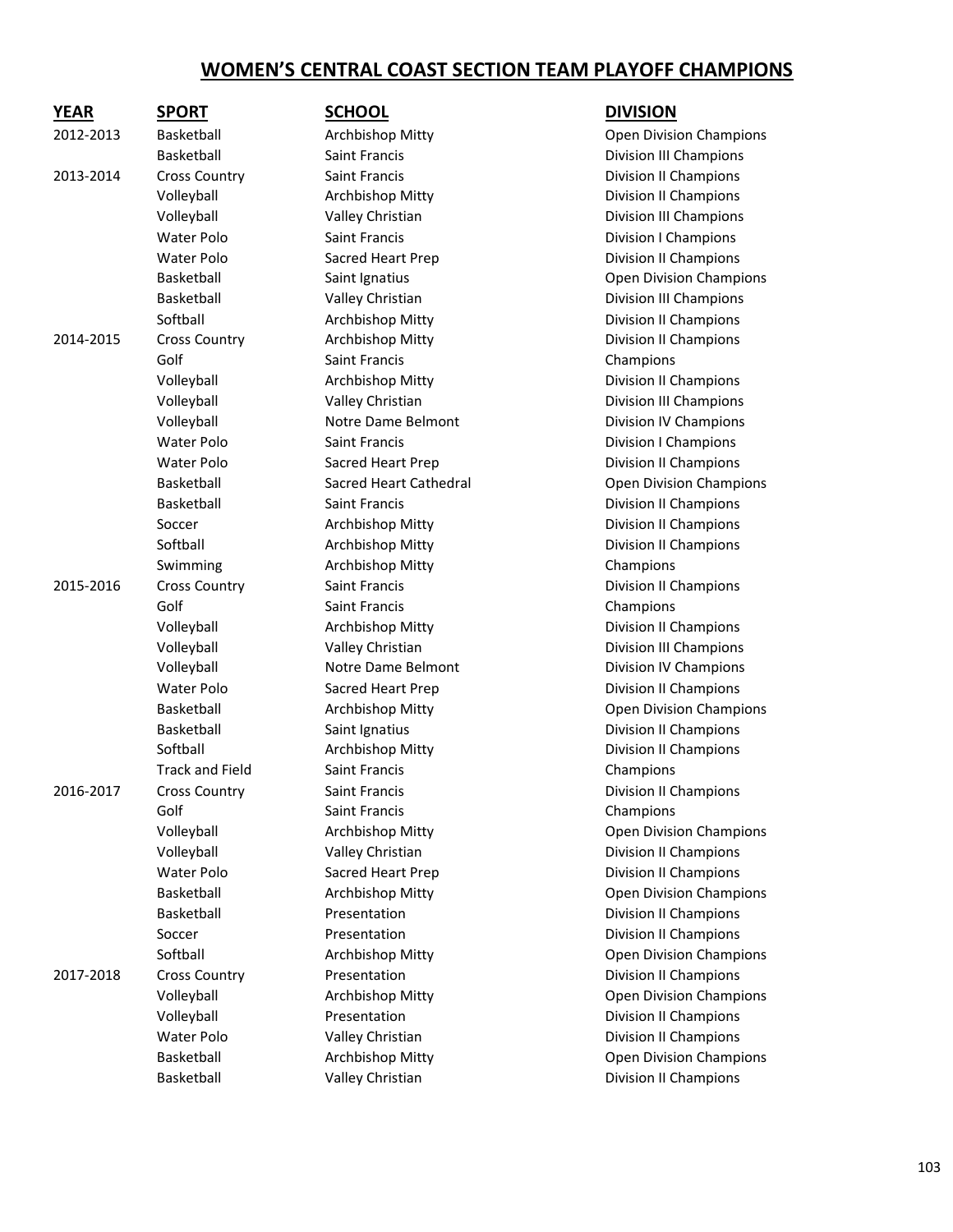| YEAR      | <b>SPORT</b>                          | <b>SCHOOL</b>                 | <b>DIVISION</b>                |  |
|-----------|---------------------------------------|-------------------------------|--------------------------------|--|
| 2017-2018 | Soccer                                | Archbishop Mitty              | <b>Open Division Champions</b> |  |
|           | Soccer                                | <b>Saint Francis</b>          | <b>Division I Champions</b>    |  |
|           | Soccer                                | Sacred Heart Cathedral        | Division II Champions          |  |
|           | Softball                              | <b>Saint Francis</b>          | <b>Open Division Champions</b> |  |
| 2018-2019 | <b>Cross Country</b>                  | <b>Saint Francis</b>          | <b>Division II Champions</b>   |  |
|           | <b>Cross Country</b>                  | Saint Ignatius                | Division III Champions         |  |
|           | Volleyball                            | Sacred Heart Cathedral        | <b>Open Division Champions</b> |  |
|           | Basketball                            | Archbishop Mitty              | Open Division Champions        |  |
|           | Soccer                                | Archbishop Mitty              | <b>Open Division Champions</b> |  |
|           | Soccer                                | <b>Sacred Heart Cathedral</b> | Division III Champions         |  |
|           | Softball                              | Archbishop Mitty              | <b>Open Division Champions</b> |  |
| 2019-2020 | <b>Cross Country</b>                  | <b>Saint Francis</b>          | <b>Division II Champions</b>   |  |
|           | <b>Cross Country</b>                  | Saint Ignatius                | Division III Champions         |  |
|           | Volleyball                            | Sacred Heart Cathedral        | <b>Open Division Champions</b> |  |
|           | Water Polo                            | Sacred Heart Prep             | <b>Open Division Champions</b> |  |
|           | Water Polo                            | Presentation                  | Division III Champions         |  |
|           | Basketball                            | Archbishop Mitty              | <b>Open Division Champions</b> |  |
|           | Basketball                            | Presentation                  | <b>Division II Champions</b>   |  |
|           | Soccer                                | Archbishop Mitty              | <b>Open Division Champions</b> |  |
|           | No spring competition due to Covid-19 |                               |                                |  |
| 2020-2021 | Limited competition due to Covid-19   |                               |                                |  |
|           | Softball                              | <b>Saint Francis</b>          | Open Division Champions        |  |
|           | Soccer                                | Archbishop Mitty              | <b>Open Division Champions</b> |  |
|           | <b>Track and Field</b>                | <b>Saint Francis</b>          | Champions                      |  |
| 2021-2022 | Golf                                  | Valley Christian              | Champions                      |  |
|           | Volleyball                            | Archbishop Mitty              | Open Division Champions        |  |
|           | <b>Cross Country</b>                  | Saint Francis                 | <b>Division II Champions</b>   |  |
|           | Basketball                            | Archbishop Mitty              | <b>Open Division Champions</b> |  |
|           | Swimming and Diving                   | Saint Ignatius                | Champions                      |  |
|           | Softball                              | Saint Francis                 | <b>Open Division Champions</b> |  |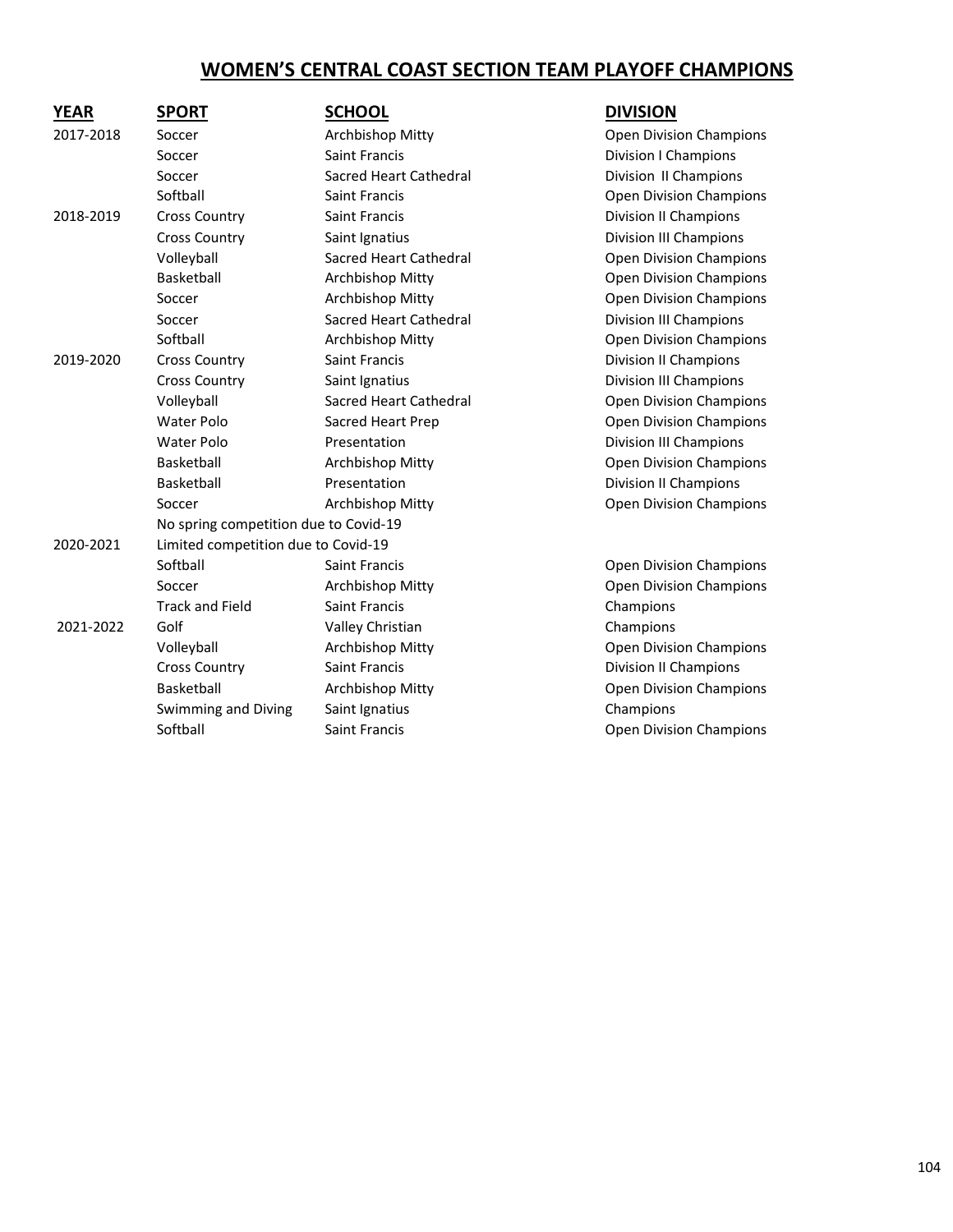|      | <b>YEAR SPORT</b>      | <b>NAME</b>                        | <b>SCHOOL</b>          | <b>EVENT</b>                   |
|------|------------------------|------------------------------------|------------------------|--------------------------------|
| 2002 | <b>Cross Country</b>   | Michelle Gallagher                 | Sacred Heart Cathedral | Division III Champion          |
|      | <b>Cross Country</b>   | Evelyn Wing                        | Valley Christian       | Division IV Champion           |
|      | Tennis                 | Stephanie Schnitter                | Saint Francis          | Singles Champion               |
| 2003 | Swimming               | Erica Liu                          | Archbishop Mitty       | 200 Individual Medley Champion |
|      | Swimming               | Eric Liu                           | Archbishop Mitty       | 100 Breaststroke Champion      |
|      | Swimming               | Lindsay Knott, Michelle Liu        | Archbishop Mitty       | 200 Freestyle Relay Champion   |
|      |                        | Michelle Janitski, Shannon Simonds |                        |                                |
|      | Swimming               | Shannon Simonds, Annie Sweeney     | Archbishop Mitty       | 400 Freestyle Relay Champion   |
|      |                        | Ashley Rule, Erica Liu             |                        |                                |
|      | <b>Track and Field</b> | Ashley Monfort                     | Valley Christian       | 400 Meter Champion             |
|      | <b>Cross Country</b>   | Melissa Grelli                     | Presentation           | Division III Champion          |
|      | Tennis                 | Stephanie Schnitter, Monica Martin | Saint Francis          | Doubles Champion               |
| 2004 | Swimming               | Lindsay Knott, Erica Liu           | Archbishop Mitty       | 200 Medley Relay Champion      |
|      |                        | Marie Ballenger, Dory Isaacs       |                        |                                |
|      | Swimming               | Eric Liu                           | Archbishop Mitty       | 200 Individual Medley Champion |
|      | Swimming               | Lindsay Knott, Michelle Liu        | Archbishop Mitty       | 200 Freestyle Relay Champion   |
|      |                        | Michelle Janitski, Shannon Simonds |                        |                                |
|      | Swimming               | Erica Liu                          | Archbishop Mitty       | 100 Breaststroke Champion      |
|      | Swimming               | Erica Liu, Michelle Liu            | Archbishop Mitty       | 400 Freestyle Relay Champion   |
|      |                        | Dory Isaacs, Shannon Simonds       |                        |                                |
|      | <b>Track and Field</b> | Khrystal Carter                    | Valley Christian       | 200 Meter Champion             |
|      | <b>Track and Field</b> | Seante Baker                       | Archbishop Mitty       | 400 Meter Champion             |
|      | <b>Track and Field</b> | R. Robinson, C. Whalen             | Archbishop Mitty       | 4x400 Meter Relay Champion     |
|      |                        | J. English, S. Baker               |                        |                                |
|      | Tennis                 | Tanvi Dudhela                      | Archbishop Mitty       | Singles Champion               |
| 2005 | Swimming               | Michelle Liu, Jamie Cisar          | Archbishop Mitty       | 200 Freestyle Relay Champion   |
|      | Swimming               | Michelle Liu                       | Archbishop Mitty       | 100 Backstroke Champion        |
|      | Swimming               | Michelle Liu, Shannon Simonds      | Archbishop Mitty       | 400 Freestyle Relay Champion   |
|      |                        | Erin Garcia, Dory Isaacs           |                        |                                |
|      | <b>Track and Field</b> | Khrystal Carter                    | Valley Christian       | 100 Meter Champion             |
|      | <b>Track and Field</b> | Khrystal Carter                    | Valley Christian       | 200 Meter Champion             |
|      | <b>Track and Field</b> | J. Apgar, K. Carter                | Valley Christian       | 4x100 Meter Relay Champion     |
|      |                        | K. Houp, D. Marshall               |                        |                                |
|      | <b>Track and Field</b> | Natasha Barthel                    | Saint Francis          | Pole Vault Champion            |
|      | <b>Cross Country</b>   | Katy Daley                         | Saint Ignatius         | Division III Champion          |
|      | <b>Cross Country</b>   | Jen Bergmann                       | Valley Christian       | Division IV Champion           |
|      | Tennis                 | Sam Rosekrans                      | Sacred Heart Prep      | Singles Champion               |
| 2006 | Swimming               | Stephanie Wei, Erin Garcia         | Archbishop Mitty       | 200 Medley Relay Champion      |
|      |                        | Jamie Cisar, Dory Isaacs           |                        |                                |
|      | Swimming               | Danielle Gong                      | Presentation           | 200 Individual Medley Champion |
|      | Swimming               | Michelle Liu, Laurence Delisle     | Archbishop Mitty       | 200 Freestyle Relay Champion   |
|      |                        | Jamie Cisar, Dory Isaacs           |                        |                                |
|      | Swimming               | Michelle Liu                       | Archbishop Mitty       | 100 Backstroke Champion        |
|      | Swimming               | Michelle Liu, Stephanie Wei        | Archbishop Mitty       | 400 Freestyle Relay Champion   |
|      | <b>Track and Field</b> | Kristen Houp                       | Valley Christian       | 400 Meter Champion             |
|      | <b>Track and Field</b> |                                    | Valley Christian       | 4x100 Meter Relay Champion     |
|      | <b>Cross Country</b>   | Katy Daly                          | Saint Ignatius         | Division III Champion          |
|      | Tennis                 | Sam Rosekrans, Haley Hemm          | Sacred Heart Prep      | Doubles Champion               |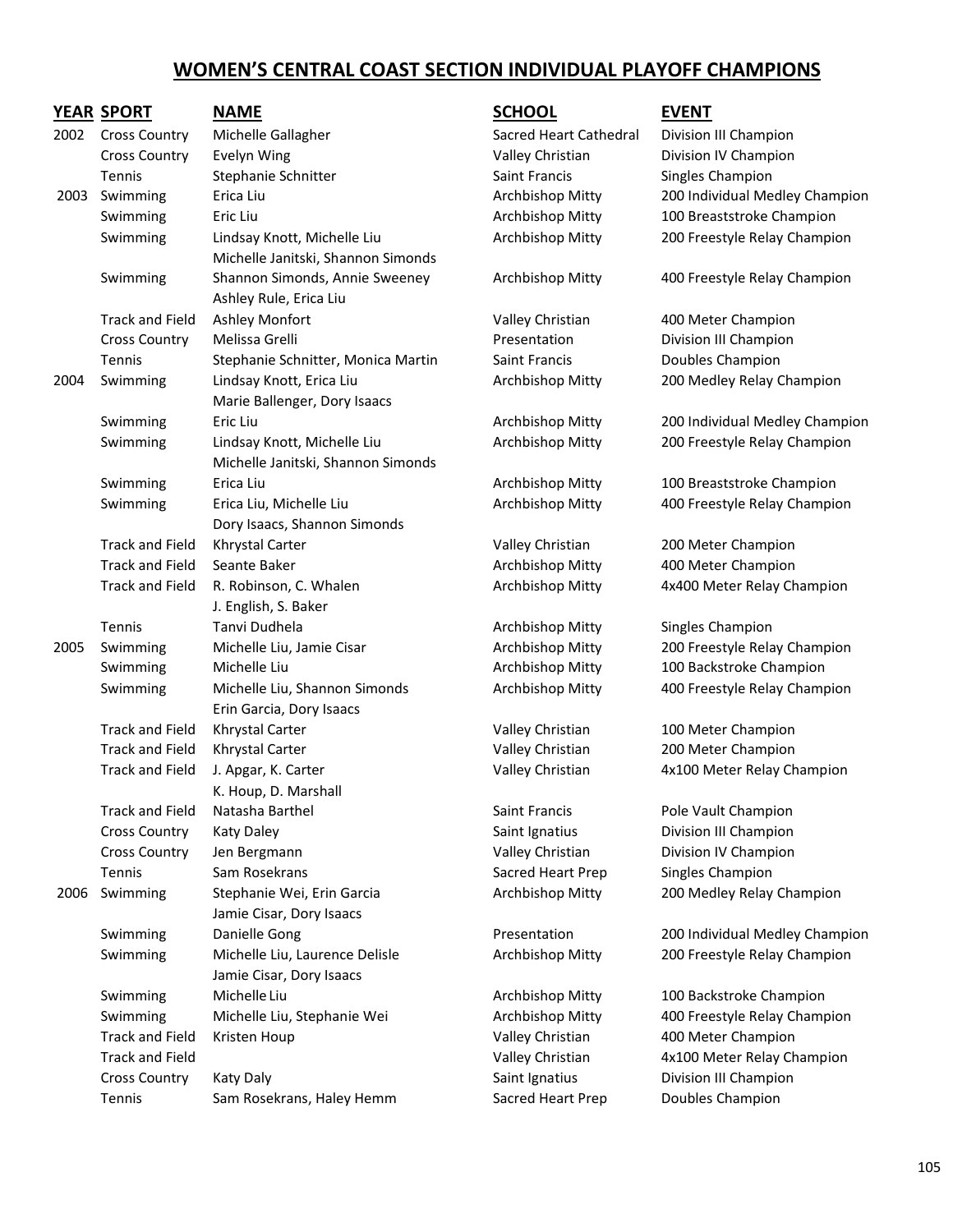|      | <u>YEAR_SPORT</u>      | <b>NAME</b>                       | <b>SCHOOL</b>        | <b>EVENT</b>                   |
|------|------------------------|-----------------------------------|----------------------|--------------------------------|
| 2007 | Swimming               | Ruthie Dimagmaliw, Lauren Padilla | Saint Ignatius       | 200 Medley Relay Champion      |
|      |                        | Megan Leung, Sasza Lohrey         |                      |                                |
|      | Swimming               | Danielle Gong                     | Presentation         | 200 Individual Medley Champion |
|      | Swimming               | Danielle Gong                     | Presentation         | 100 Butterfly Champion         |
|      | Swimming               | Stephanie Wei                     | Archbishop Mitty     | 100 Backstroke Champion        |
|      | Swimming               | Laurence Delisle, Jamie, Cisar    | Archbishop Mitty     | 400 Freestyle Relay Champion   |
|      |                        | Monica Garcia, Stephanie Wei      |                      |                                |
|      | <b>Track and Field</b> | Renisha Robinson                  | Archbishop Mitty     | 800 Meter Champion             |
|      | <b>Track and Field</b> | Katy Daly                         | Saint Ignatius       | 3200 Meter Champion            |
|      | <b>Cross Country</b>   | <b>Rachel Hinds</b>               | Saint Ignatius       | Division III Champion          |
|      | <b>Cross Country</b>   | Jennifer Bergman                  | Valley Christian     | Division IV Champion           |
|      | Tennis                 | <b>Taylor Davis</b>               | Archbishop Mitty     | Singles Champion               |
| 2008 | Swimming               | Ruth Dimagmaliw, Lauren Padill    | Saint Ignatius       | 200 Medley Relay Champion      |
|      |                        | Grace Tarka, Liz Rosen            |                      |                                |
|      | Swimming               | Danielle Gong                     | Presentation         | 200 Individual Medley Champion |
|      | Swimming               | Maddy Schaefer, Victoria Pichay   | <b>Saint Francis</b> | 200 Freestyler Relay Champion  |
|      |                        | Paige Gilley, Jenn Talbott        |                      |                                |
|      | <b>Track and Field</b> | Dahlys Marshall                   | Valley Christian     | 400 Meter Champion             |
|      | <b>Track and Field</b> |                                   | Valley Christian     | 4x400 Meter Relay Champion     |
|      | <b>Cross Country</b>   | Jennifer Bergman                  | Valley Christian     | Division III Champion          |
|      | Golf                   | Mariko Tumangan                   | Presentation         | Medalist                       |
|      | Tennis                 | Stephanie Ton, Samantha Polayes   | Archbishop Mitty     | Doubles Champion               |
| 2009 | Diving                 | <b>Stephanie Phipps</b>           | Archbishop Mitty     | Champion                       |
|      | Swimming               | Maddy Schaefer                    | <b>Saint Francis</b> | 50 Freestyle Champion          |
|      | Swimming               | Maddy Schaefer                    | Saint Francis        | 100 Freestyle Champion         |
|      | Swimming               | Laurence Delisle                  | Archbishop Mitty     | 100 Backstroke Champion        |
|      | <b>Track and Field</b> | Hannah Goranson                   | Valley Christian     | 100 Meter Hurdles Champion     |
|      | <b>Track and Field</b> | Rawan Khoury, Hanna Goranson      | Valley Christian     | 4x400 Meter Relay Champion     |
|      |                        | Cherrelle McMillian, Jenna Davis  |                      |                                |
|      | <b>Track and Field</b> | Christian Roche                   | <b>Saint Francis</b> | Pole Vault Champion            |
|      | Golf                   | Mariko Tumangan                   | Presentation         | Medalist                       |
| 2010 | Diving                 | <b>Stephanie Phipps</b>           | Archbishop Mitty     | Champion                       |
|      | Swimming               | Hilary Hunt, Eva Chen             | Archbishop Mitty     | 200 Medley Relay Champion      |
|      |                        | Charlotte Ruby, Mackenzie Chock   |                      |                                |
|      | Swimming               | Maddy Schaefer                    | Saint Francis        | 50 Freestyle Champion          |
|      | Swimming               | Maddy Schaefer                    | <b>Saint Francis</b> | 100 Freestyle Champion         |
|      | Swimming               | Maddy Schaefer, Paige Gilley      | Saint Francis        | 200 Freestyle Champion         |
|      |                        | Jessie Ho, Jen Talbott            |                      |                                |
|      | Swimming               | Eva Chen                          | Archbishop Mitty     | 100 Breaststroke Champion      |
|      | Swimming               | Maddy Schaefer, Paige Gilley      | Saint Francis        | 400 Freestyle Relay Champion   |
|      |                        | Jessie Ho, Jacqui Levere          |                      |                                |
|      | <b>Track and Field</b> | Hannah Goranson                   | Valley Christian     | 100 Meter Hurdles Champion     |
|      | <b>Track and Field</b> | R. Khoury, C. McMillian           | Valley Christian     | 4x400 Meter Relay Champion     |
|      |                        | H. Goranson, J. Davis             |                      |                                |
|      | <b>Cross Country</b>   | Rachel Hinds                      | Saint Ignatius       | Division III Champion          |
|      |                        |                                   |                      |                                |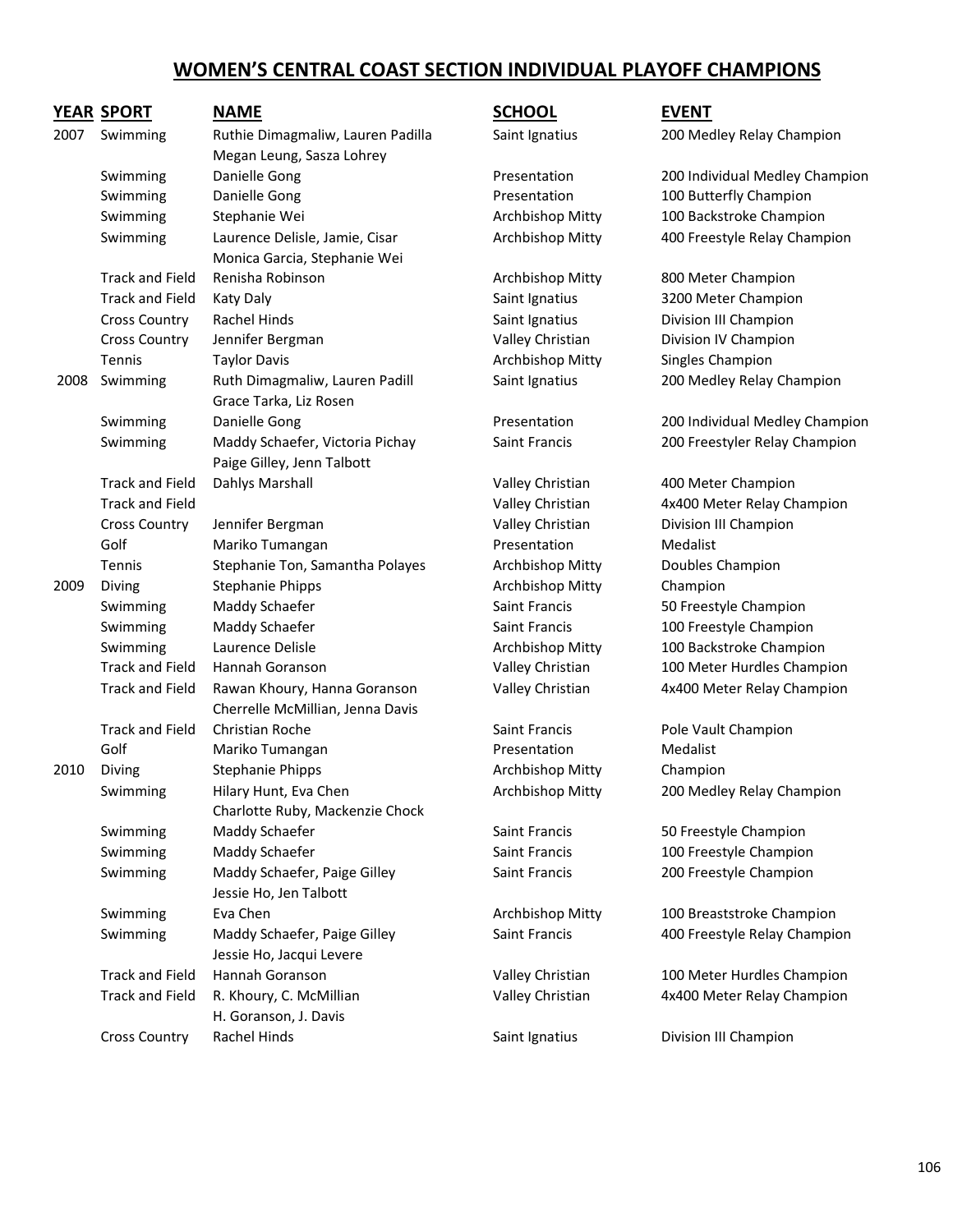|      | <b>YEAR SPORT</b>      | <b>NAME</b>                     | <b>SCHOOL</b>        | <b>EVENT</b>    |  |
|------|------------------------|---------------------------------|----------------------|-----------------|--|
| 2011 | Swimming               | Haley Smith, Eva Chen           | Archbishop Mitty     | 200 Me          |  |
|      |                        | Charlotte Ruby, Mackenzie Chock |                      |                 |  |
|      | Swimming               | Maddy Schaefer                  | <b>Saint Francis</b> | 50 Frees        |  |
|      | Swimming               | Maddy Schaefer                  | <b>Saint Francis</b> | 100 Free        |  |
|      | Swimming               | Eva Chen                        | Archbishop Mitty     | 100 Brea        |  |
|      | <b>Track and Field</b> | Lauren Madigan                  | Saint Francis        | 300 Met         |  |
|      | <b>Track and Field</b> |                                 | <b>Saint Francis</b> | 4x400 M         |  |
| 2012 | Swimming               | Charlotte Ruby                  | Archbishop Mitty     | 500 Free        |  |
|      | <b>Track and Field</b> | Micha Auzenne                   | Saint Francis        | 100 Met         |  |
|      | <b>Track and Field</b> | Micha Auzenne                   | Saint Francis        | 100 Met         |  |
|      | <b>Track and Field</b> | Micha Auzenne                   | Saint Francis        | Long Jur        |  |
|      | <b>Cross Country</b>   | Kendall Hacker                  | Saint Ignatius       | Division        |  |
|      | Tennis                 | <b>Kennedy Davis</b>            | Archbishop Mitty     | Singles (       |  |
|      | Tennis                 | Falicity Maltby, Catalina Rico  | Archbishop Mitty     | Doubles         |  |
| 2014 | Track and Field        | Elena Bruckner                  | Valley Christian     | Shot Put        |  |
|      | <b>Track and Field</b> | Elena Bruckner                  | Valley Christian     | Discus          |  |
|      | Tennis                 | Cate Liston, Christine McCarthy | Saint Francis        | Doubles         |  |
| 2015 | <b>Track and Field</b> | Natalie Drucker, Brianna Cheeks | Saint Francis        | 4x100 M         |  |
|      |                        | Angela Cutler, Emma Fitzpatrick |                      |                 |  |
|      | <b>Track and Field</b> | Elena Buckner                   | Valley Christian     | Shot Put        |  |
|      | <b>Track and Field</b> | Ronna Stone                     | Valley Christian     | Discus C        |  |
|      | Golf                   | Quynn Duong                     | Valley Christian     | Co-Med          |  |
|      | Golf                   | Samantha Gong                   | Saint Ignatius       | Co-Med          |  |
| 2016 | Swimming               | Chloe Isleta                    | Presentation         | 200 Indi        |  |
|      | Swimming               | Cathy Teng                      | Archbishop Mitty     | 500 Free        |  |
|      | Swimming               | Chloe Isleta                    | Presentation         | 100 Bac         |  |
|      | <b>Track and Field</b> | Elena Bruckner                  | Valley Christian     | Shot Put        |  |
|      | <b>Track and Field</b> | Elena Bruckner                  | Valley Christian     | Discus C        |  |
| 2017 | Swimming               | Cathy Teng                      | Archbishop Mitty     | 200 Free        |  |
|      | Swimming               | Cathy Teng                      | Archbishop Mitty     | 100 Free        |  |
|      | Swimming               | Nicole Oliva                    | Saint Francis        | 500 Free        |  |
|      | <b>Track and Field</b> |                                 | Archbishop Mitty     | 4x100 M         |  |
| 2018 | Diving                 | Remi Edvalson                   | Archbishop Mitty     | Champio         |  |
|      | Swimming               | Nicole Oliva                    | Saint Francis        | 200 Free        |  |
|      | Swimming               | <b>Brooke Schaffer</b>          | <b>Saint Francis</b> | <b>100 Butt</b> |  |
|      | Swimming               | Nicole Oliva                    | Saint Francis        | 500 Free        |  |
|      | Swimming               | Nicole Oliva, Sydney Harris     | Saint Francis        | 400 Free        |  |
|      |                        | Kate Kennedy, Brooke Schaffer   |                      |                 |  |
|      | <b>Track and Field</b> |                                 | Saint Francis        | 4x400 M         |  |
|      | <b>Track and Field</b> | Delaney Peranich                | Saint Ignatius       | High Jur        |  |
|      | <b>Track and Field</b> | Megan Ronan                     | Saint Ignatius       | Long Jur        |  |
| 2019 | Diving                 | Remi Edvalson                   | Archbishop Mitty     | Diving          |  |
|      | Swimming               | Mai McKenna, Skyler Smith       | Valley Christian     | 200 Me          |  |
|      |                        | Allison Lam, Keenan Yates       |                      |                 |  |
|      | Swimming               | Nicole Oliva                    | Saint Francis        | 200 Free        |  |
|      | Swimming               | Mai McKenna                     | Valley Christian     | 200 Indi        |  |
|      | Swimming               | <b>Brooke Schafer</b>           | Saint Francis        | 100 Free        |  |
|      | Swimming               | Nicole Oliva                    | Saint Francis        | 500 Free        |  |
|      | Swimming               | Nicole Oliva, Megan La Croix    | Saint Francis        | 200 Free        |  |
|      |                        |                                 |                      |                 |  |

Sydney Harris, Brooke Schaffer

Archbishop Mitty Singles Champion Valley Christian Shot Put Valley Christian Discus

Valley Christian Discus Champion Valley Christian Co-Medalist Saint Ignatius Co-Medalist Valley Christian Discus Champion Archbishop Mitty Champion

Archbishop Mitty 200 Medley Relay Champion

Saint Francis 50 Freestyle Champion Saint Francis 100 Freestyler Champion Archbishop Mitty 100 Breaststroke Champion Saint Francis 300 Meter Hurdles Champion Saint Francis **4x400 Meter Relay Champion** Archbishop Mitty 500 Freestyle Champion Saint Francis 100 Meter Champion Saint Francis 100 Meter Hurdles Champion Saint Francis **Long Jump Champion** Saint Ignatius **Cauntri Edward Bass Countries Countries Countries Countries Saint Ignation** Archbishop Mitty Doubles Champion Saint Francis **Champion** Doubles Champion Saint Francis **Ax100 Meter Relay Champion** 

Valley Christian Shot Put Champion Presentation 200 Individual Medley Champion Archbishop Mitty 500 Freestyle Champion Presentation 100 Backstroke Champion Valley Christian Shot Put Champion Archbishop Mitty 200 Freestyle Champion Archbishop Mitty 100 Freestyle Champion Saint Francis 500 Freestyle Champion Archbishop Mitty 4x100 Meter Relay Champion Saint Francis 200 Freestyle Champion Saint Francis 100 Butterfly Champion Saint Francis 500 Freestyle Champion Saint Francis **Ainming Alicole Olivanes Advisors** A00 Freestyle Relay Champion

Saint Francis **Ax400 Meter Relay Champion** Saint Ignatius **High Jump Champion** Saint Ignatius **Long Jump Champion** Valley Christian 200 Medley Relay Champion

Saint Francis 200 Freestyle Champion Valley Christian 200 Individual Medley Champion Saint Francis 100 Freestyle Champion Saint Francis 500 Freestyle Champion Saint Francis 200 Freestyle Relay Champion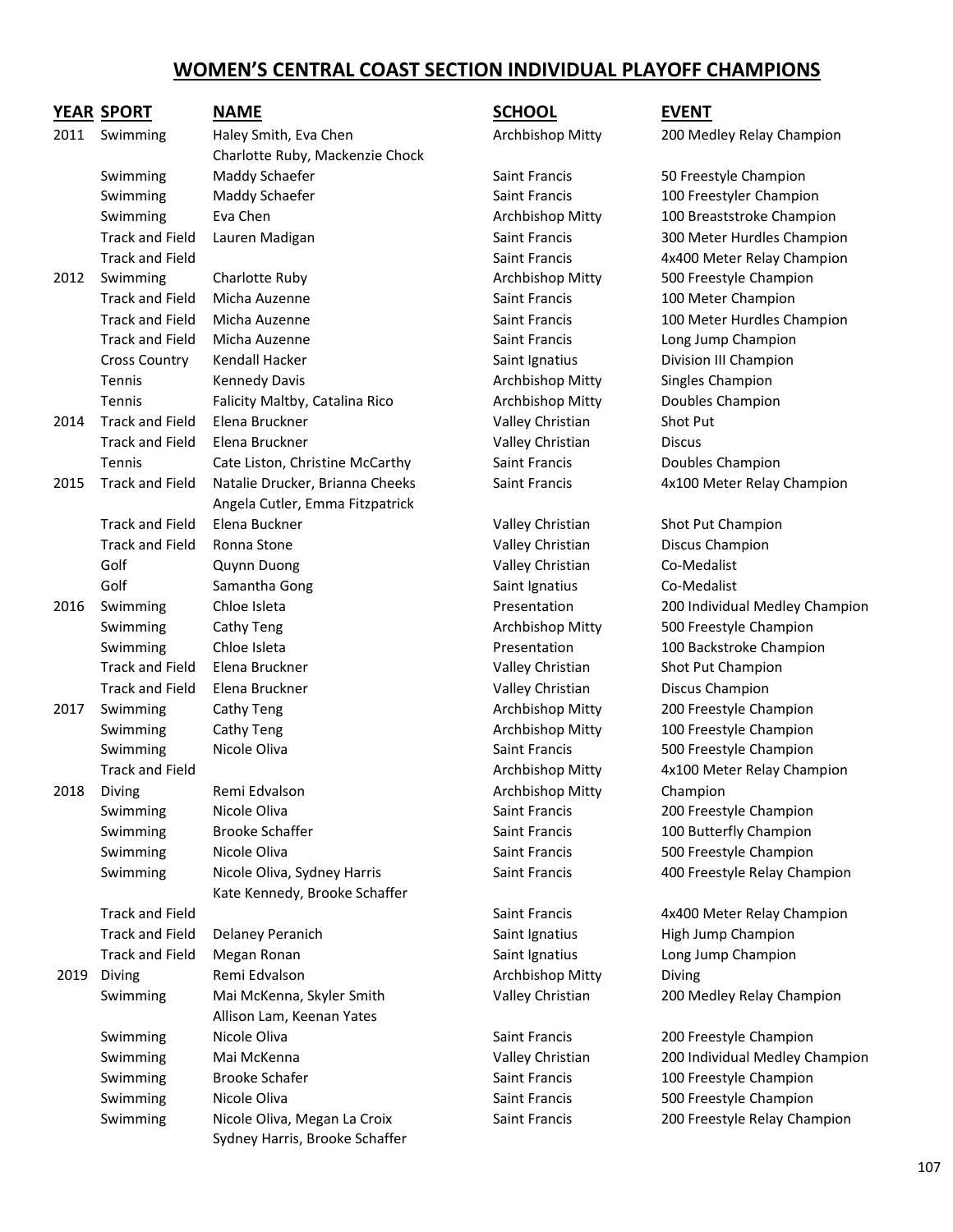|      | <b>YEAR SPORT</b>              | <b>NAME</b>                                                            | <b>SCHOOL</b>        | <b>EVENT</b>                  |  |  |
|------|--------------------------------|------------------------------------------------------------------------|----------------------|-------------------------------|--|--|
| 2019 | <b>Track and Field</b>         | Isabella Grant                                                         | Presentation         | Pole Vault Champion           |  |  |
|      | <b>Cross Country</b>           | Gianna Mendoza                                                         | Presentation         | Division II Champion          |  |  |
|      | Tennis                         | Akanksha Pabari, Katherine Simone                                      | Saint Francis        | Doubles Champion              |  |  |
| 2020 | No competition due to Covid-19 |                                                                        |                      |                               |  |  |
| 2021 | Swimming                       | Skyler Smith                                                           | Valley Christian     | 100 Breaststroke Champion     |  |  |
|      | <b>Track and Field</b>         | Kaley Peterson                                                         | <b>Saint Francis</b> | 100 Meter Champion            |  |  |
|      | <b>Track and Field</b>         | Kaley Peterson                                                         | Saint Francis        | 200 Meter Champion            |  |  |
|      | <b>Track and Field</b>         | <b>Isabelle Cairns</b>                                                 | <b>Saint Francis</b> | 400 Meter Champion            |  |  |
|      | <b>Track and Field</b>         | Kiersten Vargas, Amariah Davidson<br>Hope Fordyce, Kaley Peterson      | Saint Francis        | 4x100 Meter Relay Champion    |  |  |
|      | <b>Track and Field</b>         | Amariah Davidons, Lillian Kaelber<br>Alexandra Cilley, Isabelle Cairns | <b>Saint Francis</b> | 4x400 Meter Relay Champion    |  |  |
|      | <b>Track and Field</b>         | Jessi Barry                                                            | Valley Christian     | Triple Jump Champion          |  |  |
| 2022 | Swimming                       | Caitlin Quill, Lindsay McCormack<br>Jordan Ash, Marlee Repp            | Saint Ignatius       | 200 Medley Relay Champions    |  |  |
|      | Swimming                       | Stephanie Sifferman                                                    | Archbishop Mitty     | 200 Freestyle Champion        |  |  |
|      | Swimming                       | Abby Wickersham                                                        | <b>Saint Francis</b> | 50 Freestyle Champion         |  |  |
|      | Swimming                       | Jordan Ash                                                             | Saint Ignatius       | 100 Butterfly Champion        |  |  |
|      | Swimming                       | Abby Wickersham                                                        | <b>Saint Francis</b> | 100 Freestyle Champion        |  |  |
|      | Swimming                       | Jordan Ash, Alanna Baker<br>Lian Jeong Engle, Marlee Repp              | Saint Ignatius       | 200 Freestyle Relay Champions |  |  |
|      | Swimming                       | Abby Wickersham, Aileen Zheng<br>Audrey Holden, Alexis Schaffer        | Saint Francis        | 400 Freestyle Relay           |  |  |
|      | <b>Track and Field</b>         | Lillian Kaelber                                                        | <b>Saint Francis</b> | 800 Meter Champion            |  |  |
|      | <b>Track and Field</b>         | Hannah Rutherford, Lee MacKenzie<br>Scarlet Thornton, Katherine Stone  | Saint Francis        | 4x400 Meter Relay Champion    |  |  |
|      | <b>Track and Field</b>         | Jessi Barry                                                            | Valley Christian     | Long Jump Champion            |  |  |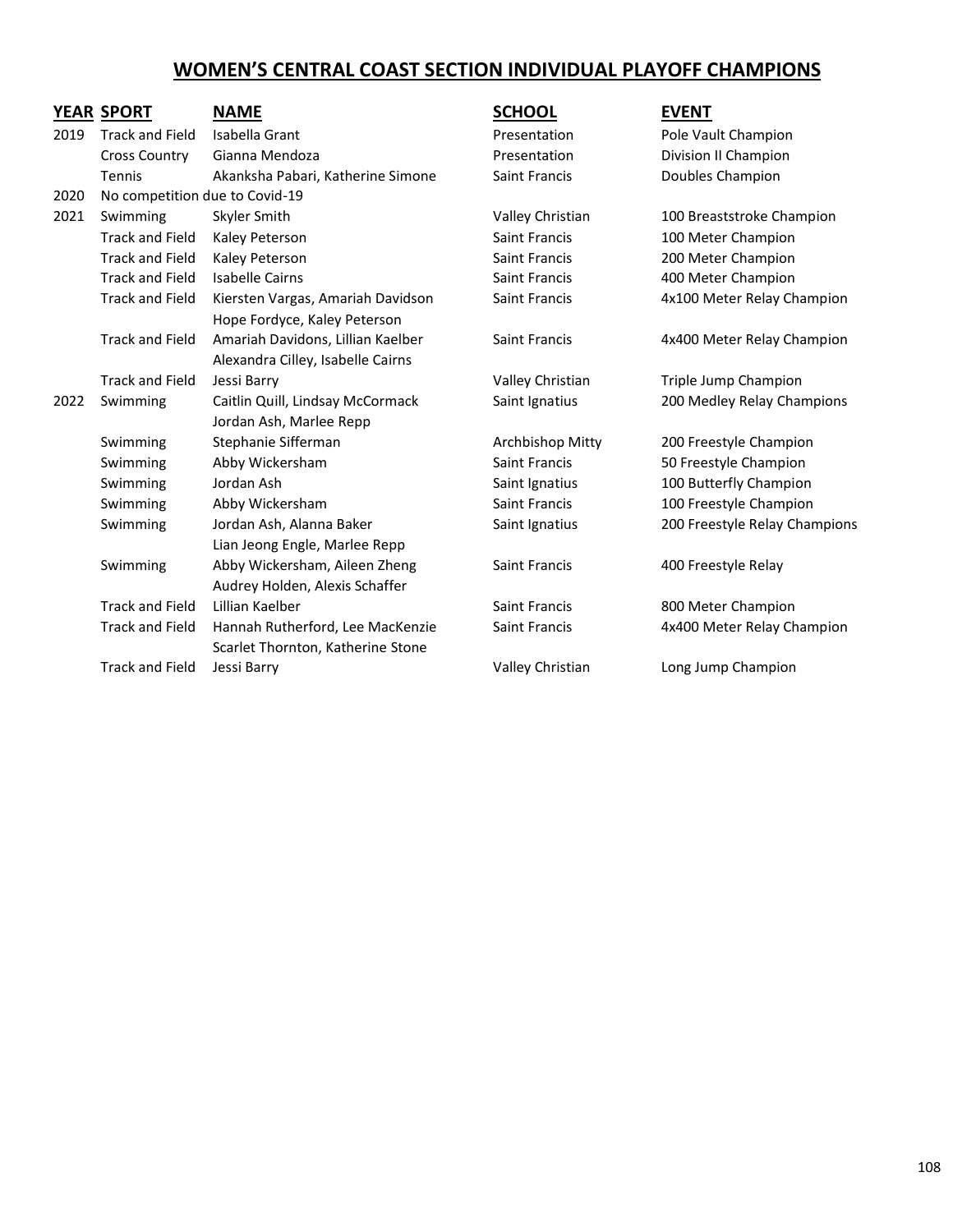## **MEN'S NORCAL & STATE PLAYOFFS**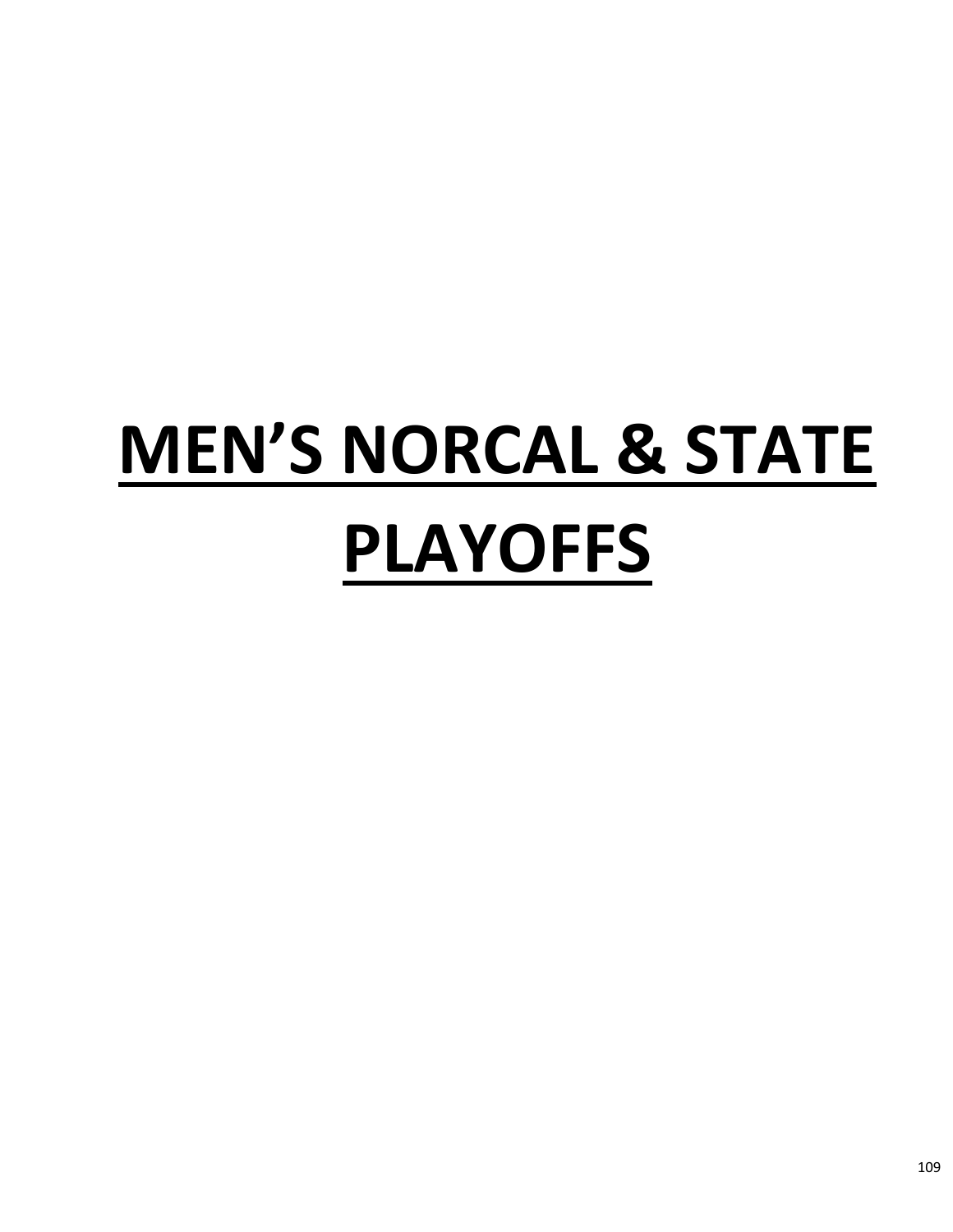## **MEN'S NORCAL & STATE TEAM PLAYOFF FINISHES**

## **YEAR SPORT SCHOOL NORCAL STATE**

1983 Cross Country Bellarmine 5th Place 1984 Basketball Saint Ignatius Division I Champion Division I Runner-up 1984 Cross Country Bellarmine 3rd Place 1985 Basketball Saint Francis Division II Champions Division Champions 1986 Cross Country Bellarmine 4th Place 1987 Cross Country Bellarmine 1988 Cross Country Bellarmine 10th Place 10th Place 10th Place 1989 Cross Country Bellarmine 10th Place 10th Place 10th Place 1990 Basketball Archbishop Riordan Division I Champion Division I Runner-up 1992 Cross Country Bellarmine 10th Place 10th Place 10th Place 1993 Cross Country Bellarmine 1994 Cross Country Bellarmine 1995 Cross Country Bellarmine 1996 Cross Country Bellarmine 10th Place 10th Place 10th Place 1997 Cross Country Bellarmine 1998 Cross Country Bellarmine 1999 Cross Country Bellarmine 2000 Cross Country Bellarmine 2005 Golf Junipero Serra 2006 Tennis Bellarmine Runner-up 2007 Tennis Bellarmine Runner-up 2009 Football Bellarmine **Bellarmine Bullarmine Division I Runner-up Division I Runner-up** 2009 Tennis Bellarmine Runner-up 2011 Basketball Archbishop Mitty Division II Champions Division II Champion 2011 Football Bellarmine **Bellarmine Bullarmine Division I Runner-up Division I Runner-up** 2012 Tennis Bellarmine Runner-up 2012 Golf Archbishop Mitty 2012 Cross Country Saint Ignatius 2013 Tennis Junipero Serra Runner-up 2013 Golf **Archbishop Mitty** Runner-up 2013 Volleyball Archbishop Mitty Division I Champions 2013 Cross Country Bellarmine 2013 Football Junipero Serra Division I Runner-up

2001 Basketball Archbishop Riordan Division III Champions Division III Runner-up 2002 Basketball Saint Francis Division II Champions Division II Runner-up 2002 Basketball Archbishop Riordan Division III Champions Division III Champions 2002 Basketball Valley Christian Division IV Champions Division IV Runner-up 2005 Golf **Bellarmine Champion 5** 3rd Place 2006 Basketball Sacred Heart Cathedral Division IV Champions **Division IV Runner-up** 2007 Basketball Archbishop Mitty Division II Champions Division II Runner-up 2008 Basketball Archbishop Mitty Division II Champions Division II Runner-up

5<sup>th</sup> Place

2013 Basketball Sacred Heart Cathedral Division III Champion Division III Runner-up

No Competition No Competition 1985 Cross Country Bellarmine Champions Champions Unofficial #1 in State No Competition 3rd Place 4<sup>th</sup> Place 3rd Place 6<sup>th</sup> Place 6<sup>th</sup> Place 7<sup>th</sup> Place 4<sup>th</sup> Place 4<sup>th</sup> Place 2001 Basketball Saint Francis Division II Champions Division II Runner-up 5<sup>th</sup> Place rd Place 2009 Basketball Sacred Heart Cathedral Division III Champions Division III Champions 2010 Basketball Saint Francis Division II Champions Division II Runner-up 2012 Basketball Archbishop Mitty Division II Champions Division II Champions 2012 Basketball Sacred Heart Cathedral Division III Champions Division III Runner-up gth Place 2013 Basketball Archbishop Mitty Open Division Champion Open Division Runner-up 4<sup>th</sup> Place

Division I - 6<sup>th</sup> Place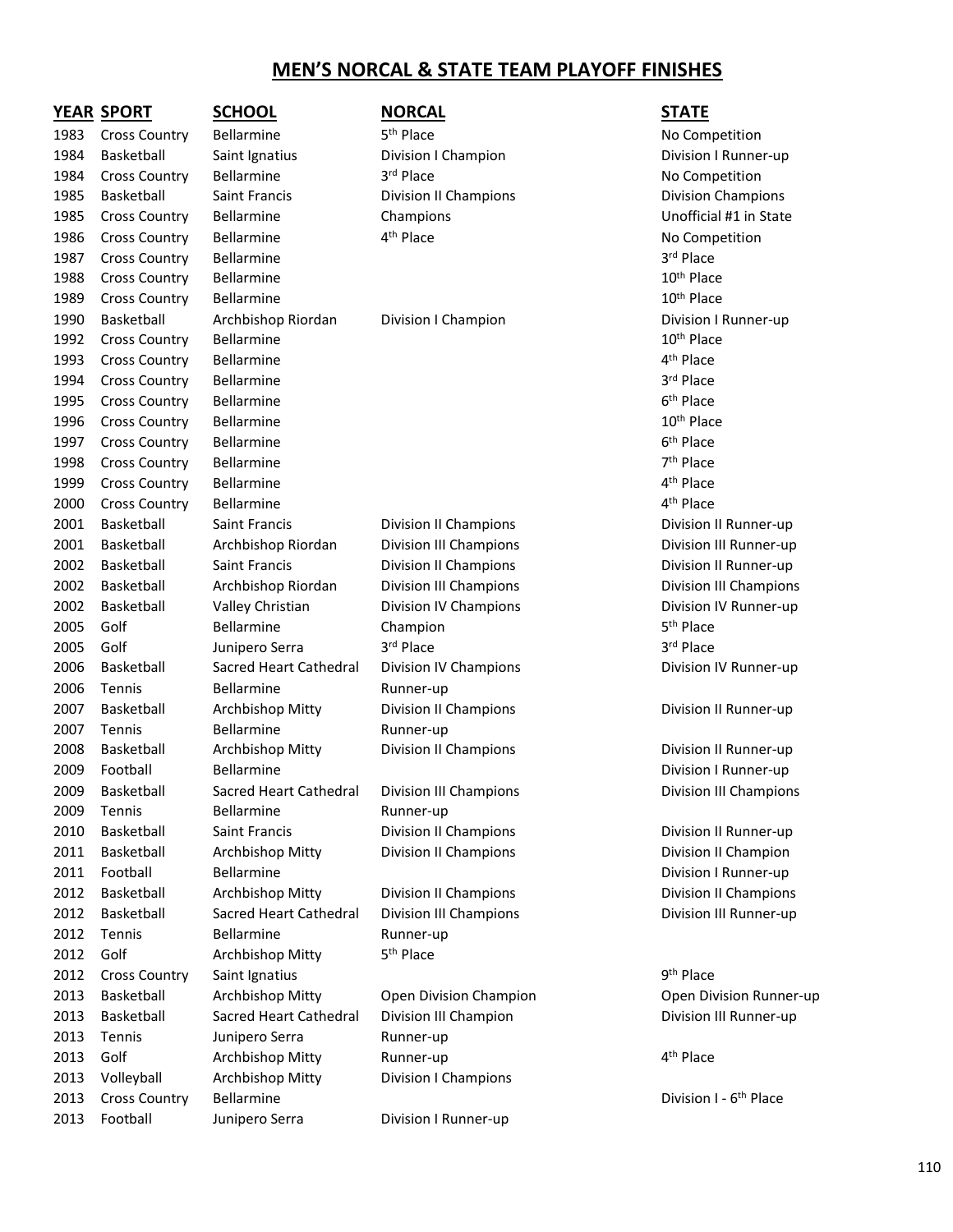## **MEN'S NORCAL & STATE TEAM PLAYOFF FINISHES**

### **YEAR SPORT SCHOOL NORCAL STATE**

2014 Basketball Archbishop Riordan Division III Runner-up 2014 Volleyball Saint Francis Division I Runner-up 2014 Cross Country Bellarmine 2014 Cross Country Saint Ignatius 2015 Basketball Archbishop Mitty Division II Champion Division II Runner-up 2015 Volleyball Saint Francis Division I Champion 2015 Cross Country Bellarmine 2015 Cross Country Saint Ignatius 2015 Football Saint Francis Division II-A Champion Division II-A Runner-up 2016 Basketball Junipero Serra Division II Champions Division II Champion 2016 Golf Bellarmine Champions 2016 Tennis Saint Ignatius Champions 2016 Swimming Bellarmine 6 2016 Swimming Saint Francis 9 2016 Volleyball Bellarmine D I Champions 2016 Cross Country Bellarmine 2017 Tennis Saint Ignatius Champions 2017 Volleyball Bellarmine Runner-up 2017 Golf Archbishop Mitty 3rd Place 2017 Cross Country Bellarmine 2017 Cross Country Saint Francis Division II Champion 2017 Water Polo Sacred Heart Prep Division I Runner-up 2017 Water Polo Saint Francis Division II Champion 2018 Soccer Saint Ignatius Division I Champion 2018 Swimming Bellarmine 3 2018 Cross Country Bellarmine 2018 Cross Country Saint Francis 2018 Football Valley Christian Division I-A Runner-up 2019 Soccer Bellarmine Division I Champions 2019 Swimming Bellarmine **5** 2019 Tennis Bellarmine Champions 2019 Volleyball Junipero Serra Division II Runner-up 2019 Water Polo Saint Ignatius Division III Champion 2019 Cross Country Bellarmine 2019 Football Junipero Serra Division I-A Champion Division I-A Runner-up 2020 No Competition – Covid-19 2021 Water Polo Sacred Heart Prep Division 1 Champions 2021 Football Sacred Heart Cathedral Division 4-A Champions Division 4-A Champions 2022 Baseball Saint Francis Division I Runner-up 2022 Baseball Archbishop Mitty Division II Champion 2022 Volleyball Saint Francis Division I Champion

2016 Football Junipero Serra Division II-A Champion Division II-A Runner-up

2017 Football Junipero Serra Division II-AA Champion Division II-AA Champion 2017 Football Saint Francis Division II-A Champion Division II-A Champion

2018 Football Saint Francis Division II-AA Runner-up

Division I - 6<sup>th</sup> Place Division II - 6<sup>th</sup> Place

Division I - 6<sup>th</sup> Place Division II - 8<sup>th</sup> Place 2015 Football Bellarmine Division I-AA Champion Division I-AA Runner-up 4<sup>th</sup> Place

> 6<sup>th</sup> Place 9<sup>th</sup> Place

Division  $I - 4<sup>th</sup>$  Place 2016 Football Valley Christian Division II-AA Champion Division II-AA Runner-up

> Champion Division  $I - 7<sup>th</sup>$  Place

3rd Place Division  $I - 7<sup>th</sup>$  Place Division II -  $5<sup>th</sup>$  Place

### 5<sup>th</sup> Place

Division  $I - 3<sup>rd</sup>$  Place

2021 Football Junipero Serra Open Division Runner-up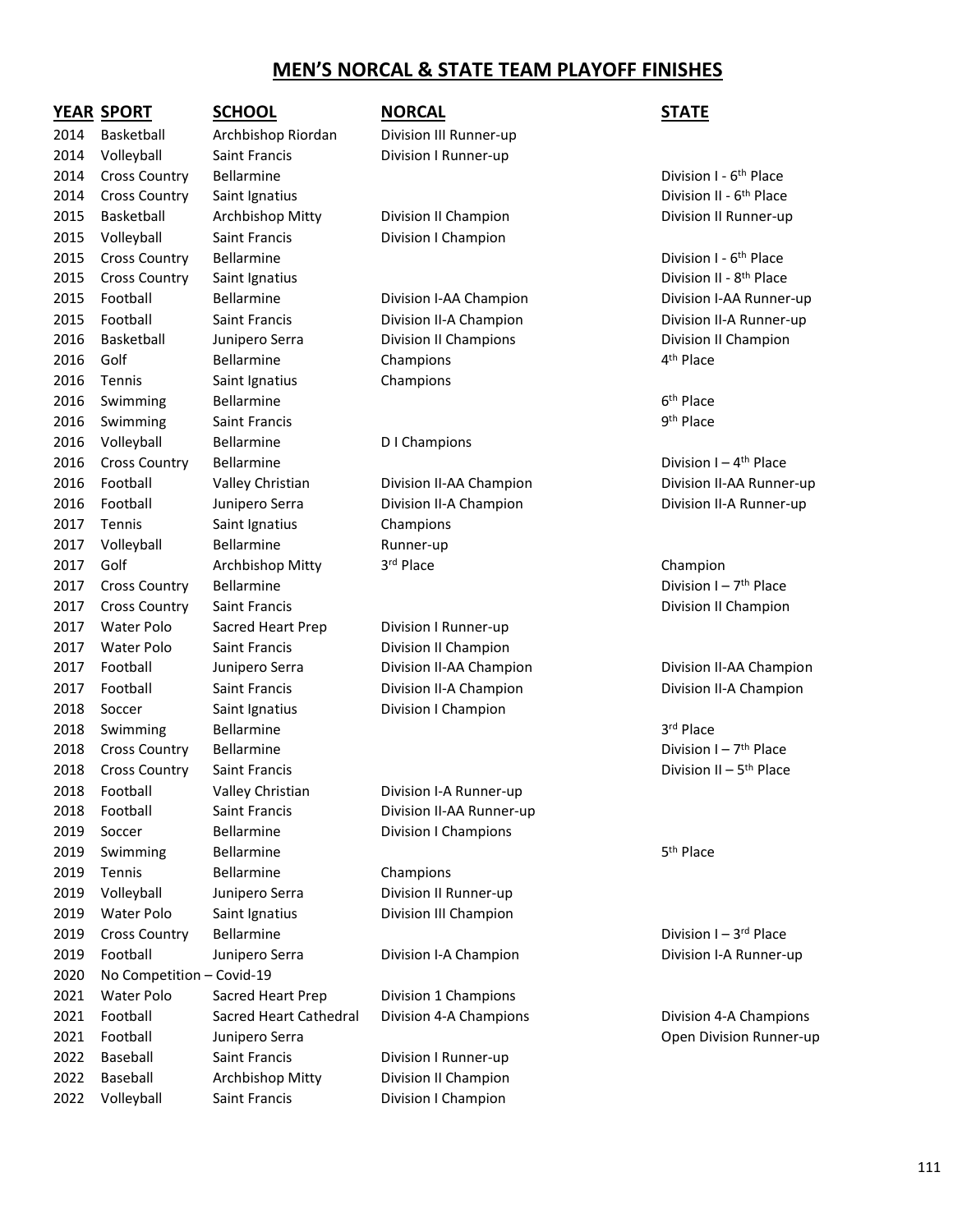## **YEAR SPORT NAME SCHOOL NORCAL STATE** 1970 Track and Field Lynn Swann Junipero Serra Long Jump Champion 1979 Wrestling Adam Cohen Archbishop Riordan Archbishop Riordan Archbishop Riordan and Archbishop Riordan Arch 1986 Track and Field Lamont Allen Archbishop Riordan Archbishop Riordan 1987 Track and Field Tony Miller **Archbishop Riordan** Archbishop Riordan 1987 Track and Field Tony Miller **Archause 1987** Archbishop Riordan 1987 Track and Field Reggie Jackson **Archbishop Riordan** 1988 Track and Field Tony Miller **Archause 100 Meters – 6 Meters – 6 Meters – 6 Meters – 6 Meters – 6 Meters – 6 Meters – 6 Meters – 6 Meters – 6 Meters – 6 Meters – 6 Meters – 6 Meters – 6 Meters – 6 Meters – 6 Meters – 6** 1988 Track and Field Tony Miller **Archause 1988** Track and Field Tony Miller 1988 Track and Field Brian Flewellen Archbishop Riordan 1988 Track and Field Donald Strickland Manuel Archbishop Riordan 1989 Wrestling David Popejoy **Bellarmine** 1990 Wrestling Barnard Arcinas Caint Francis 1990 Wrestling David Popejoy **Bellarmine** 1910 - 2 1991 Wrestling Eric Vera Junipero Serra 145lb – 3 1992 Wrestling Ivan Chacon **IVAN Chacon** Archbishop Riordan 1992 Wrestling Roger Liu **Relamine 171lb – 8** and 171lb – 8 1992 Wrestling Troy LaCoursiere Troub Bellarmine 1993 Wrestling Eric Daragnano Saint Francis 1994 Cross Country Tom Becker **Constructs** Bellarmine 1997 Wrestling Kenji Arai 1251 - Bellarmine 1251 - 6 1251 - 6 1251 - 6 1251 - 6 1251 - 6 1251 - 6 12 1997 Wrestling Jason Olmos Saint Francis 145lb Champion 1998 Wrestling Kenji Arai Bellarmine 130lb – 4 1998 Wrestling Brian Cobb Bellarmine **140lb – 3** 1999 Wrestling Brian Cobb Bellarmine **140lb – 2** 1999 Cross Country Neil Davis **Country Relage Cross Country Neil Davis Country Relage Cross Country Neil Davis** 2000 Wrestling Matt Sanchez Bellarmine **119lb** – 8 2000 Cross Country Neil Davis **Bellarmine Bellarmine Division I 4th Place** Division I 4th Place 2000 Track and Field Tony Miranda Sacred Heart Cathedral Cathedral 2001 Wrestling Carlo Franciotti Saint Francis Number 2001 Wrestling 140lb – 7 2002 Wrestling Richard Faiva Bellarmine **Bellarmine** 2851b – 8 2004 Cross Country Ben Sitler Saint Francis 2004 Wrestling Joaquin Carlos **Archbishop Mitty** 2005 Cross Country Ben Sitler Saint Francis Countries of the Saint Francis Countries of the Sivision III – 2 2005 Wrestling Joel Shaw Saint Francis 2005 Wrestling 1451b – 8 2005 Wrestling Daniel Summers Bellarmine **Bellarmine** 119lb – 7 2005 Track and Field Casey Roche Saint Francis Pole Vault – 5 2005 Track and Field Neen Wright November 2005 (Junipero Serra New York 1995) 1986 Triple Jump – 3<sup>rd</sup> Place 2005 Golf Joseph Bramlett Saint Francis Medalist 2005 Golf Jordan Cox Junipero Serra Runner-up 2005 Golf Daniel Lim Bellarmine Tie 3rd Place Medalist 2005 Golf **Example Example Example 2006** Bellarmine Tie 3<sup>rd</sup> Place 2005 Golf Chris Jensen Saint Francis Tie 3rd Place Tie 2nd Place 2006 Wrestling Joel Shaw Saint Francis 2006 Wrestling 1451b – 8 2006 Wrestling Daniel Summers Bellarmine 2006 Frack and Field Ben Sitler Saint Francis And Saint Francis And The Saint Francis And The Saint Prancis And The Saint Prancis And The Saint Prancis And The Saint Prancis And The Saint Prancis And The Saint Prancis And 2006 Track and Field Casey Roche Saint Francis Pole Vault – 3 2006 Golf Solid Joseph Bramlett Saint Francis Tie Medalist 2006 Golf Jordan Cox Junipero Serra 2

High Jump  $-4$ <sup>th</sup> Place (Tie) 100 Meters  $-5$ <sup>th</sup> Place  $200$  Meters  $-4$ <sup>th</sup> Place Triple Jump  $-3$ <sup>rd</sup> Place 100 Meters  $-6$ <sup>th</sup> Place 200 Meters  $-6$ <sup>th</sup> Place 400 Meters  $-6$ <sup>th</sup> Place Long Jump  $-5$ <sup>th</sup> Place 191 $\mathsf{Ib}$  – 5<sup>th</sup> Place  $103$ lb -  $3<sup>rd</sup>$  Place 191 $\mathsf{lb}$  - 2<sup>nd</sup> Place  $145$ lb - 3rd Place rd Place  $171$ lb -  $8<sup>th</sup>$  Place  $189$ lb -  $7<sup>th</sup>$  Place  $171$ lb - 4<sup>th</sup> Place Division  $I - 7<sup>th</sup>$  Place  $125$ lb - 6<sup>th</sup> Place  $130$ lb -  $4<sup>th</sup>$  Place  $140$ lb -  $3<sup>rd</sup>$  Place  $140$ lb -  $2<sup>nd</sup>$  Place  $119$ lb -  $8<sup>th</sup>$  Place Discus  $-6$ <sup>th</sup> Place  $140$ lb -  $7<sup>th</sup>$  Place  $285$ lb -  $8<sup>th</sup>$  Place Division II-4<sup>th</sup> Place  $125$ lb -  $7<sup>th</sup>$  Place Division III -  $2<sup>nd</sup>$  Place  $145$ lb -  $8<sup>th</sup>$  Place  $119$ lb -  $7<sup>th</sup>$  Place Pole Vault  $-5$ <sup>th</sup> Place

 $145$ lb -  $8<sup>th</sup>$  Place  $130$ lb -  $7<sup>th</sup>$  Place 1600 Meter -  $3<sup>rd</sup>$  Place Pole Vault - 3rd Place

2<sup>nd</sup> Place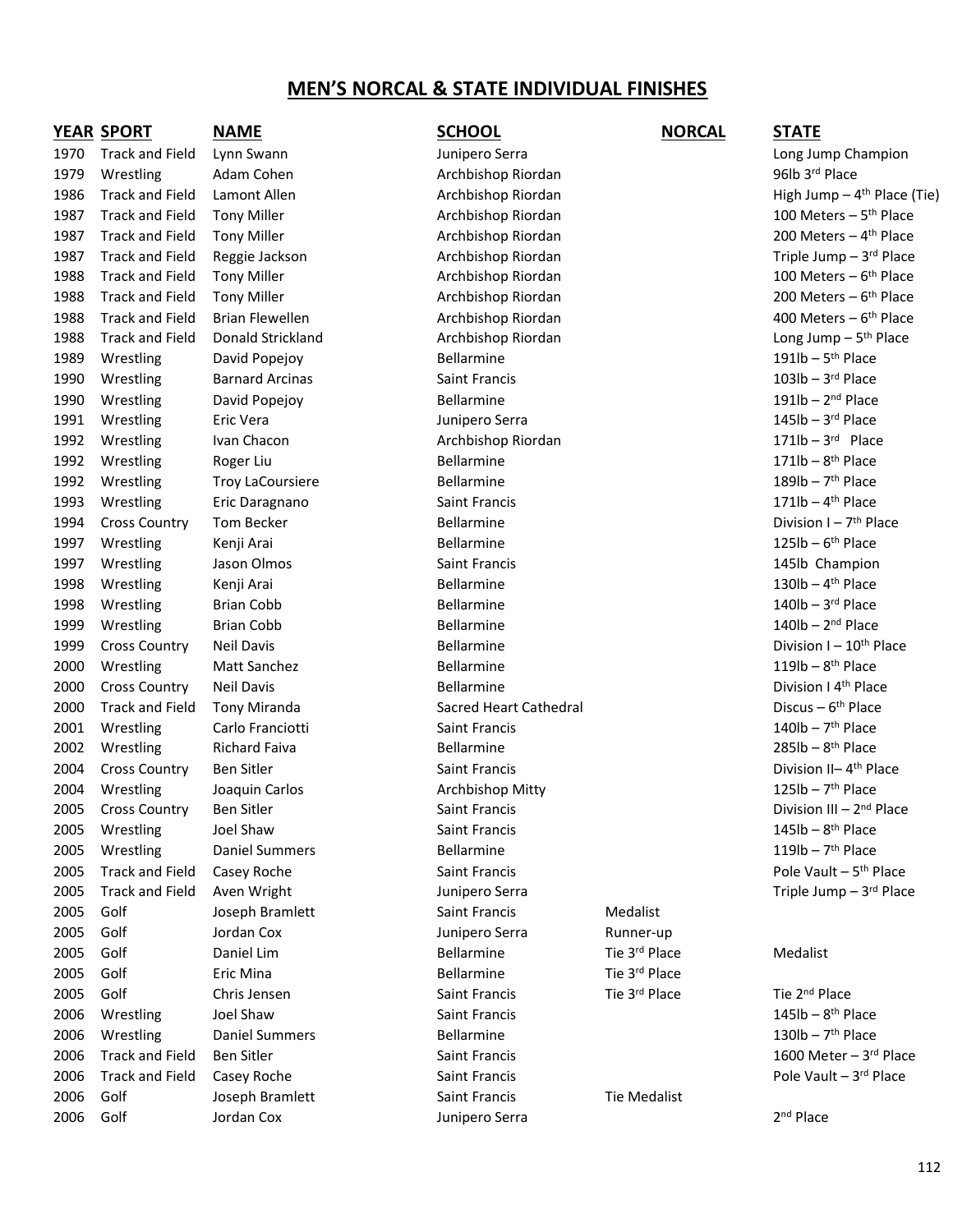|      | <b>YEAR SPORT</b>      | <b>SCHOOL</b><br><b>NAME</b>     |                      | <b>NORCAL</b> | <b>STATE</b>              |                                           |
|------|------------------------|----------------------------------|----------------------|---------------|---------------------------|-------------------------------------------|
| 2007 | Golf                   | Eric Mina                        | Bellarmine           |               | 4 <sup>th</sup> Place     | Runner-up                                 |
| 2008 | Wrestling              | Drew Meulman                     | <b>Saint Francis</b> |               |                           | $215$ lb - $7th$ Place                    |
| 2009 | Wrestling              | Dominic Kastl                    | <b>Saint Francis</b> |               |                           | 160lb $-7$ <sup>th</sup> Place            |
| 2009 | Wrestling              | Drew Meulman                     | <b>Saint Francis</b> |               |                           | $215$ lb - $2nd$ Place                    |
| 2010 | Wrestling              | Nick Cano                        | <b>Saint Francis</b> |               |                           | $135$ lb - $3rd$ Place                    |
| 2010 | Wrestling              | Drew Meulman                     | Saint Francis        |               |                           | $285$ lb - $2nd$ Place                    |
| 2010 | Golf                   | Jonathan Garrick                 | <b>Saint Francis</b> |               | 3rd Place                 |                                           |
| 2011 | Wrestling              | Nick Cano                        | Saint Francis        |               |                           | $140$ lb - $2nd$ Place                    |
| 2011 | Wrestling              | Danny Chad                       | Bellarmine           |               |                           | 189lb $-8$ <sup>th</sup> Place            |
| 2011 | Golf                   | Jonathan Garrick                 | <b>Saint Francis</b> |               | Medalist                  | 3rd Place                                 |
| 2012 | Wrestling              | Jorge Barajas                    | Saint Francis        |               |                           | 152lb $-$ 4 <sup>th</sup> Place           |
| 2012 | Wrestling              | Danny Chaid                      | Bellarmine           |               |                           | $195$ lb - $3$ <sup>rd</sup> Place        |
| 2012 | <b>Track and Field</b> | Cody Bickman                     | <b>Saint Francis</b> |               |                           | Discus - 7 <sup>th</sup> Place            |
| 2012 | Golf                   | Jonathan Garrick                 | Saint Francis        |               | <b>Tie Medalist</b>       | 5 <sup>th</sup> Place                     |
| 2012 | <b>Cross Country</b>   | Ciaran Murphy                    | Saint Ignatius       |               |                           | Division III - $9th$ Place                |
| 2013 | Wrestling              | David Elija                      | Archbishop Riordan   |               |                           | $138$ lb - $2nd$ Place                    |
| 2013 | Wrestling              | Zac Contreras                    | Archbishop Riordan   |               |                           | 145 $Ib - 4$ <sup>th</sup> Place          |
| 2013 | <b>Track and Field</b> | Taylor Mjaka, Aaron Chapma       | Bellarmine           |               |                           | $4x100$ Relay - $6th$ Place               |
|      |                        | Nikolai Makarov, Joey Sanfilippo |                      |               |                           |                                           |
| 2013 | <b>Track and Field</b> | Joe Sanfilippo                   | Bellarmine           |               |                           | 100 Meters - 8 <sup>th</sup> Place        |
| 2013 | <b>Track and Field</b> | Jaylen Wright                    | Bellarmine           |               |                           | 110 Meter Hurdles - 5th Place             |
| 2013 | <b>Track and Field</b> | Marc Toney                       | Saint Francis        |               |                           | Pole Vault - 6 <sup>th</sup> Place        |
| 2014 | Wrestling              | <b>Chandler Ramirez</b>          | Archbishop Mitty     |               |                           | 195 $lb - 3$ <sup>rd</sup> Place          |
| 2014 | Wrestling              | Isaiah Palomino                  | Bellarmine           |               |                           | 120lb $-7$ <sup>th</sup> Place            |
| 2014 | <b>Track and Field</b> | Kyle Orloff                      | Junipero Serra       |               |                           | 400 Meters - 5 <sup>th</sup> Place        |
| 2014 | <b>Track and Field</b> | Kyle Orloff                      | Junipero Serra       |               |                           | 200 Meters - 9th Place                    |
| 2014 | Golf                   | Jimmy Castles                    | Bellarmine           |               | Tie 9 <sup>th</sup> Place | Tie 4 <sup>th</sup> Place                 |
| 2015 | Wrestling              | Isaiah Palomino                  | Bellarmine           |               |                           | 120lb $-$ 4 <sup>th</sup> Place           |
| 2015 | Swimming               | Ben Ho, Christian Yee            | Saint Francis        |               |                           | 200 Medley Relay $-7$ <sup>th</sup> Place |
|      |                        | Gautham Bommannan, Jordan Ford   |                      |               |                           |                                           |
| 2015 | Swimming               | Sheldon Baboff                   | Saint Ignatius       |               |                           | 200 Freestyle - $6th$ Place               |
| 2015 | Swimming               | <b>Thomas Reed</b>               | Bellarmine           |               |                           | 50 Freestyle - 10th Place                 |
| 2015 | Swimming               | <b>Matthew Thomas</b>            | Valley Christian     |               |                           | 100 Butterfly - 7 <sup>th</sup> Place     |
| 2015 | Swimming               | Benjamin Ho                      | Saint Francis        |               |                           | 100 Freestyle - 4th Place                 |
| 2015 | Swimming               | <b>Thomas Reed</b>               | Valley Christian     |               |                           | 100 Freestyle - 9th Place                 |
| 2015 | Swimming               | Benjamin Ho                      | Saint Francis        |               |                           | 100 Backstroke - 2 <sup>nd</sup> Place    |
| 2015 | Swimming               | Joe Kmak                         | Junipero Serra       |               |                           | 100 Breaststroke - 3rd Place              |
| 2015 | <b>Track and Field</b> | Darius Thomas                    | Saint Francis        |               |                           | High Jump $-6$ <sup>th</sup> Place        |
| 2015 | <b>Track and Field</b> | Andrew Lind                      | Bellarmine           |               |                           | Pole Vault - 7 <sup>th</sup> Place        |
| 2016 | Wrestling              | Isaiah Palomino                  | Bellarmine           |               |                           | $120$ lb - $6th$ Place                    |
| 2016 | Swimming               | Ben Ho, A Nybo                   | Saint Francis        |               |                           | 200 Medley Relay - 4th Place              |
|      |                        | K. Swardenski, J. Elmurib        |                      |               |                           |                                           |
| 2016 | Swimming               | Ben Ho                           | <b>Saint Francis</b> |               |                           | 50 Freestyle - 3rd Place                  |
| 2016 | Swimming               | Ben Ho                           | Saint Francis        |               |                           | 100 Backstroke - 2nd Place                |
| 2016 | Swimming               | <b>Thomas Reed</b>               | Valley Christian     |               |                           | 100 Freestyle - 5 <sup>th</sup> Place     |
| 2016 | Swimming               | Peter Lewczyk                    | Saint Ignatius       |               |                           | 100 Freestyle - 11 <sup>th</sup> Place    |
| 2016 | <b>Track and Field</b> | Devon Beunrostro, Kyle Macauley  | Bellarmine           |               |                           | 4x100 Relay - 3rd Place                   |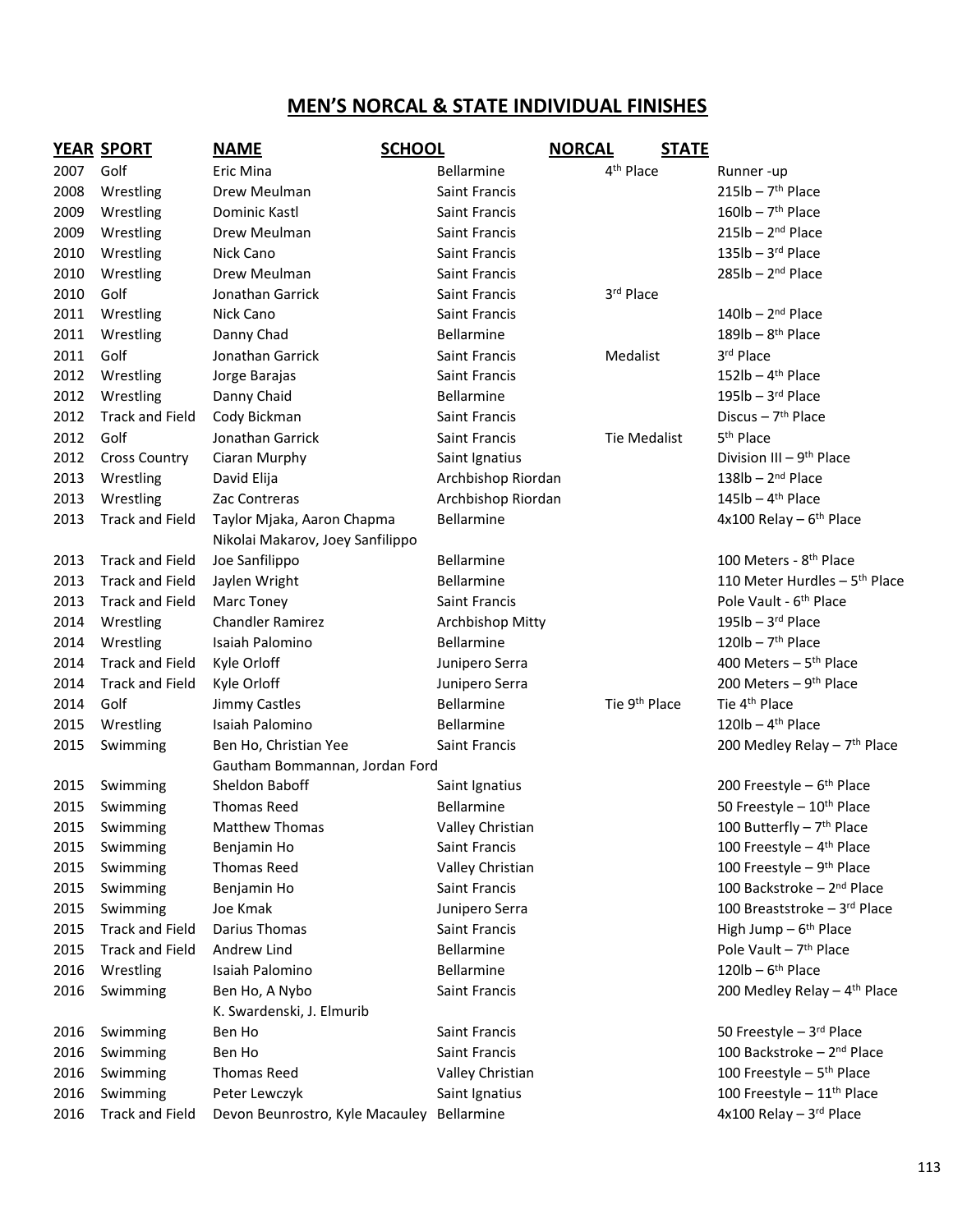|      | <b>YEAR SPORT</b>      | <b>NAME</b>                      | <b>SCHOOL</b>      | <b>NORCAL</b>         | <b>STATE</b>                                 |
|------|------------------------|----------------------------------|--------------------|-----------------------|----------------------------------------------|
| 2016 | <b>Track and Field</b> | Benjamin Micallef                | Bellarmine         |                       | 800 Meters - 8 <sup>th</sup> Place           |
| 2016 | <b>Track and Field</b> | Noriega Moffett, Jeremiah Testa  | Junipero Serra     |                       | 4x400 Meter Relay - 6th Place                |
|      |                        | Scott Fitzpatrick, Armon Plummer |                    |                       |                                              |
| 2016 | <b>Cross Country</b>   | Meika Beaudoin-Rousseau          | Bellarmine         |                       | Division I-3rd Place                         |
| 2017 | Wrestling              | Daniel San Miguel                | Bellarmine         |                       | 152lb - 3rd Place                            |
| 2017 | Wrestling              | Victor Jaquez                    | Bellarmine         |                       | $220$ lb - $5th$ Place                       |
| 2017 | Golf                   | Matt Lloyd                       | Archbishop Mitty   | 2 <sup>nd</sup> Place | Medalist                                     |
| 2017 | Golf                   | <b>Austin Murphy</b>             | Bellarmine         | 3rd Place             |                                              |
| 2017 | Diving                 | <b>Tyler Wesson</b>              | Archbishop Mitty   |                       | 6 <sup>th</sup> Place                        |
| 2017 | Swimming               | Andy Huang, Edward Tay           | Saint Francis      |                       | 200 Medley Relay - 2nd Place                 |
|      |                        | Andreas Nybo, Nathan Puentes     |                    |                       |                                              |
| 2017 | Swimming               | Gavin McGee, Jack McNamara       | Bellarmine         |                       | 200 Medley Relay $-9$ <sup>th</sup> Place    |
|      |                        | Christopher Roling, E. Ngbemeneh |                    |                       |                                              |
| 2017 | Swimming               | Nathan Yates                     | Bellarmine         |                       | 100 Butterfly $-6$ <sup>th</sup> Place       |
| 2017 | Swimming               | Nathan Yates                     | Bellarmine         |                       | 100 Backstroke - 4 <sup>th</sup> Place       |
| 2017 | Swimming               | Nathan Yates, Oli Holt           | Bellarmine         |                       | 400 Freestyle Relay $-8$ <sup>th</sup> Place |
|      |                        | Max Saunders, Ryan Lewis         |                    |                       |                                              |
| 2017 | Swimming               | Edward Tay                       | Saint Francis      |                       | 100 Breaststroke - 11 <sup>th</sup> Place    |
| 2017 | <b>Track and Field</b> | <b>Alex Scales</b>               |                    |                       | 800 Meters - 2 <sup>nd</sup> Place           |
| 2017 | <b>Track and Field</b> | Parker McDonald                  | Junipero Serra     |                       | High Jump $-7th$ Place                       |
| 2017 | <b>Cross Country</b>   | Meika Beaudoin-Rousseau          | <b>Bellarmine</b>  |                       | Division I - 5 <sup>th</sup> Place           |
| 2018 | Diving                 | Adam Wesson                      | Archbishop Mitty   |                       | 2 <sup>nd</sup> Place                        |
| 2018 | Diving                 | <b>Tyler Wesson</b>              | Archbishop Mitty   |                       | 4 <sup>th</sup> Place                        |
| 2018 | Swimming               | Brooks Tanner, Alec Cullen       | Junipero Serra     |                       | 200 Medley Relay - 3rd Place                 |
|      |                        | Riley Scanlan, Daniel Gilmartin  |                    |                       |                                              |
| 2018 | Swimming               | Andy Huang, Edward Tay           | Saint Francis      |                       | 200 Medley Relay $-7$ <sup>th</sup> Place    |
|      |                        | Justin Culetu, Nathan Puentes    |                    |                       |                                              |
| 2018 | Swimming               | Nathan Yates                     | <b>Bellarmine</b>  |                       | 50 Freestyle $-6$ <sup>th</sup> Place        |
| 2018 | Swimming               | <b>Brooks Tanner</b>             | Junipero Serra     |                       | 100 Butterfly - 3rd Place                    |
| 2018 | Swimming               | <b>Max Saunders</b>              | <b>Bellarmine</b>  |                       | 100 Freestyle - 2 <sup>nd</sup> Place        |
| 2018 | Swimming               | Nathan Yates, E. Ngbemeneh       | Bellarmine         |                       | 200 Freestyle Relay Champion                 |
|      |                        | Kevin Sichak, Max Saunders       |                    |                       |                                              |
| 2018 | Swimming               | Nathan Yates                     | <b>Bellarmine</b>  |                       | 100 Backstroke - 6 <sup>th</sup> Place       |
| 2018 | Swimming               | Alec Cohen                       | Junipero Serra     |                       | 100 Breaststroke - 4 <sup>th</sup> Place     |
| 2018 | Swimming               | Nathan Yates, Kevin Sichak       | Bellarmine         |                       | 400 Freestyle Relay Champion                 |
|      |                        | Gavin McGee, Max Saunders        |                    |                       |                                              |
| 2018 | Golf                   | Daniel Kim                       | Archbishop Mitty   | 2 <sup>nd</sup> Place |                                              |
| 2018 | <b>Track and Field</b> | <b>Tyler Mac</b>                 | Junipero Serra     |                       | 300 Meter Hurdles - 3rd Place                |
| 2018 | <b>Track and Field</b> |                                  | Junipero Serra     |                       | 4x400 Meter Relay - 8th Place                |
| 2018 | <b>Track and Field</b> | Alex Enos                        | Saint Ignatius     |                       | Long Jump $-2nd$ Place                       |
| 2019 | Wrestling              | Michael Bigler                   | Archbishop Riordan |                       | $113$ lb - $7th$ Place                       |
| 2019 | Diving                 | Adam Wesson                      | Archbishop Mitty   |                       | 5 <sup>th</sup> Place                        |
| 2019 | Swimming               | <b>Max Saunders</b>              | Bellarmine         |                       | 200 Freestyle Champion                       |
| 2019 | Swimming               | Kevin Sichak                     | Bellarmine         |                       | 100 Butterfly $-6$ <sup>th</sup> Place       |
| 2019 | Swimming               | Max Saunders                     | Bellarmine         |                       | 100 Freestyle - 2nd Place                    |
| 2019 | Swimming               | Ryan Kirton                      | Bellarmine         |                       | 500 Freestyle - 6 <sup>th</sup> Place        |
| 2019 | Swimming               | Max Saunders, Timothy Chou       | Bellarmine         |                       | 200 Freestyle Relay - 3rd Place              |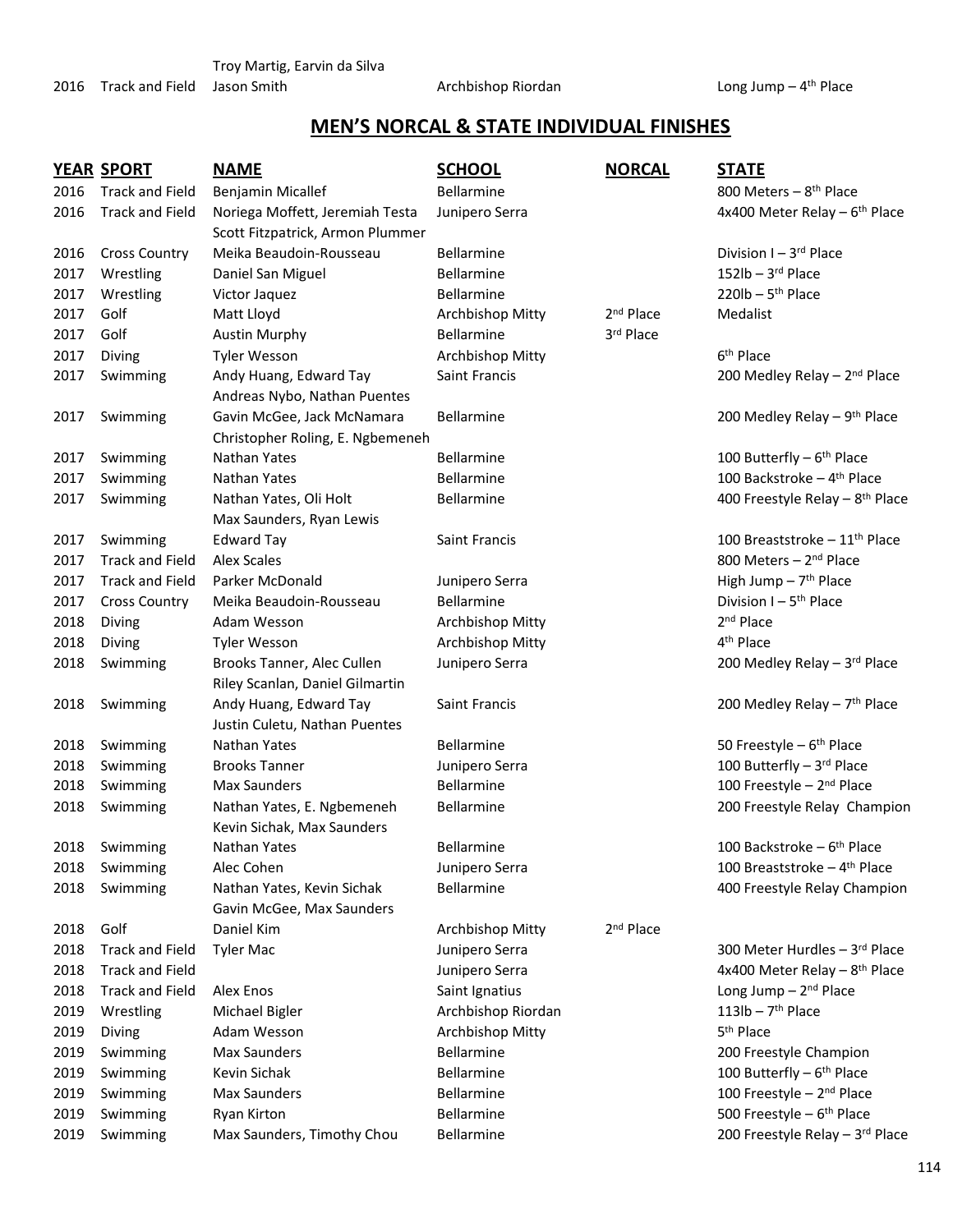|      | <b>YEAR SPORT</b>      | <b>NAME</b>                      | <b>SCHOOL</b>     | <b>NORCAL</b> | <b>STATE</b>                                 |
|------|------------------------|----------------------------------|-------------------|---------------|----------------------------------------------|
| 2019 | Swimming               | Jassen Yep                       | Archbishop Mitty  |               | 100 Breaststroke – 4 <sup>th</sup> Place     |
| 2019 | Swimming               | Max Saunders, Ryan Kirton        | <b>Bellarmine</b> |               | 400 Freestyle Relay $-3$ <sup>rd</sup> Place |
|      |                        | Timothy Chou, Christopher Roling |                   |               |                                              |
| 2019 | <b>Track and Field</b> | Colin Peattie                    | <b>Bellarmine</b> |               | 1600 Meters $-2nd$ Place                     |
| 2019 | Track and Field        | Colin Peattie                    | <b>Bellarmine</b> |               | 3200 Meters – 8 <sup>th</sup> Place          |
| 2019 | <b>Track and Field</b> | Nolan Topper                     | <b>Bellarmine</b> |               | 3200 Meters – 10 <sup>th</sup> Place         |
| 2019 | <b>Track and Field</b> | Nate Sanchez, Liam Pearl         | Junipero Serra    |               | 4x400 Meter Relay - 8 <sup>th</sup> Place    |
|      |                        | Terence Loville, Aiden Mendoza   |                   |               |                                              |
| 2019 | <b>Track and Field</b> | <b>Scott Toney</b>               | Saint Francis     |               | Pole Vault - 3rd Place                       |
| 2019 | <b>Cross Country</b>   | Colin Peattie                    | <b>Bellarmine</b> |               | Division I - 9 <sup>th</sup> Place           |
| 2020 | Wrestling              | Carsten Rawls                    | Saint Francis     |               | 182 $\mathsf{lb} - 8^{\mathsf{th}}$ Place    |
| 2021 | <b>Track and Field</b> | Will Denning                     | Junipero Serra    |               | Triple Jump Champion                         |
| 2021 | <b>Cross Country</b>   | <b>Tommy Rogers</b>              | Junipero Serra    |               | Division II – $4th$ Place                    |
| 2022 | Wrestling              | Bryce Luna                       | Saint Francis     |               | 120 LB $-$ 4 <sup>th</sup> Place             |
| 2022 | <b>Track and Field</b> | <b>Ben Pinkel</b>                | <b>Bellarmine</b> |               | 800 Meter $-8$ <sup>th</sup> Place           |
|      |                        |                                  |                   |               |                                              |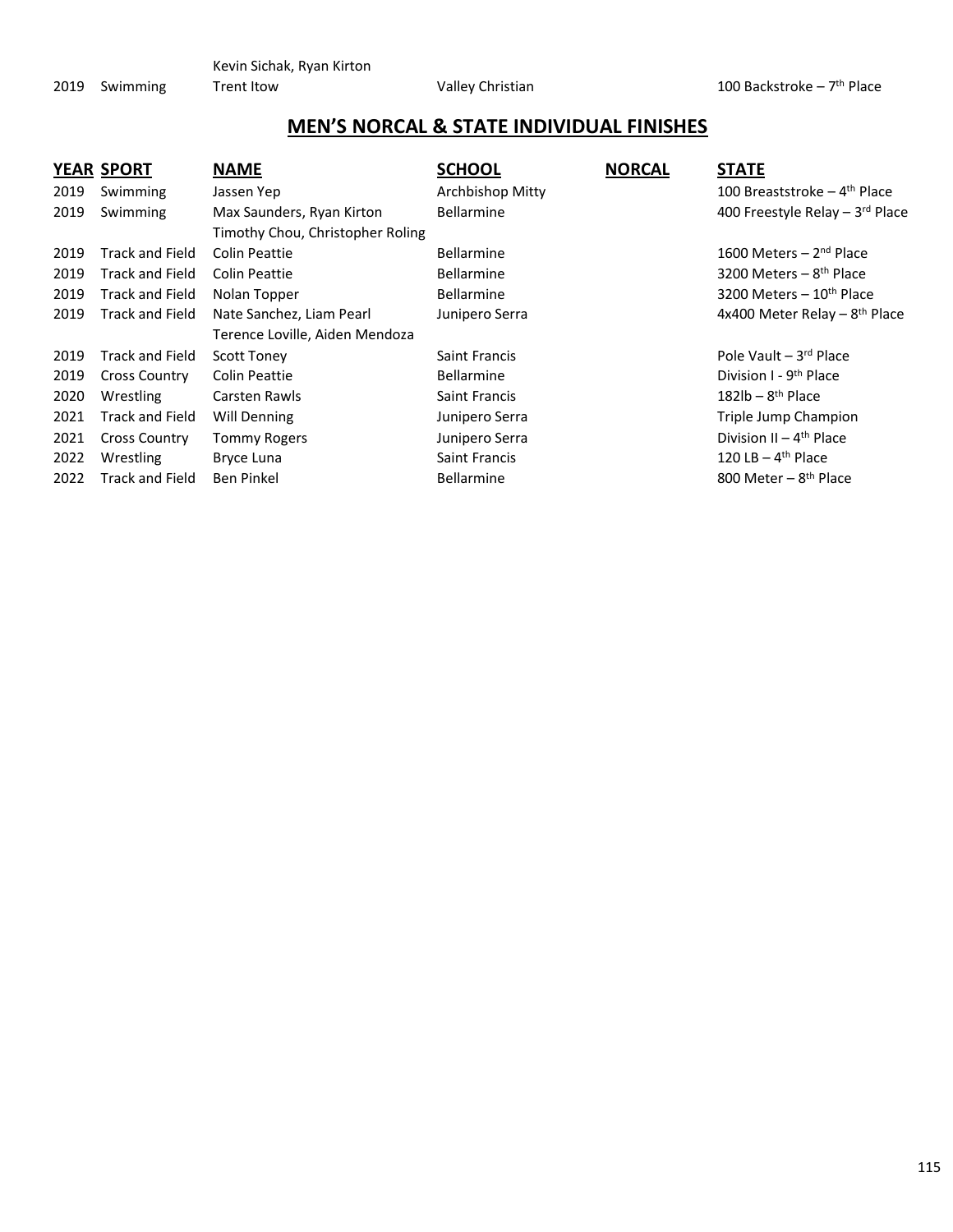## **WOMEN'S NORCAL & STATE PLAYOFFS**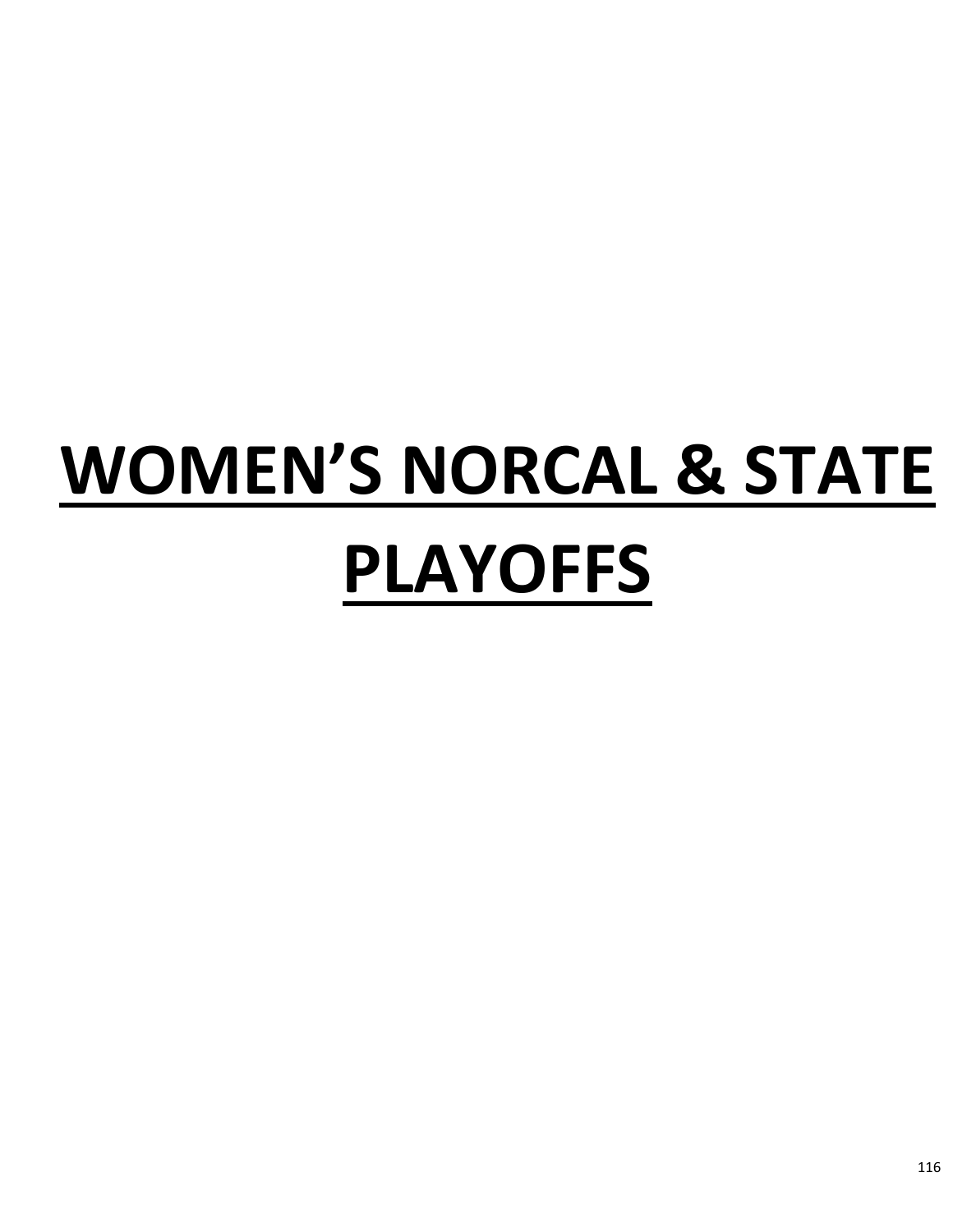## **WOMEN'S NORCAL & STATE TEAM PLAYOFF FINISHES**

### **YEAR SPORT SCHOOL NORCAL STATE**

2008 Golf Saint Ignatius 2008 Golf Presentation 2009 Golf Saint Ignatius 2009 Golf Presentation 2010 Golf Saint Ignatius 2010 Golf Presentation 2011 Golf Saint Ignatius

 Tennis Archbishop Mitty Champions Tennis Archbishop Mitty Champions

 Volleyball Saint Francis Division I Champions Division I Runner-up Volleyball Saint Francis Division II Champions Division II Champions Basketball Archbishop Mitty Division III Champions Division III Runner-up Volleyball Saint Francis Division II Champions Division II Champions Volleyball Archbishop Mitty Division III Champions Division III Champions Basketball Archbishop Mitty Division III Champions Division III Champions Volleyball Archbishop Mitty Division I Champions Division I Champions Volleyball Saint Francis Division II Champions Division II Runner-up Basketball Archbishop Mitty Division I Champions Division I Runner-up Volleyball Archbishop Mitty Division I Champions Division I Runner-up Volleyball Saint Francis Division II Champions Division II Champions Basketball Sacred Heart Cathedral Division III Champions Division III Champions Volleyball Saint Francis Division II Champions Division II Champions Basketball Archbishop Mitty Division I Champions Division I Champions Basketball Sacred Heart Cathedral Division III Champions Division III Runner-up, Volleyball Archbishop Mitty Division I Champions Division I Champions Volleyball Saint Francis Division I Champions Division I Champions Volleyball Presentation Division III Champions Division III Runner-up 2003 Basketball Archbishop Mitty Division I Champions Division I Runner-up Basketball Sacred Heart Cathedral Division III Champions Division III Runner-up Volleyball Archbishop Mitty Division II Champions Division II Champions Volleyball Saint Francis Division III Champions Division III Champions Volleyball Archbishop Mitty Division II Champions Division II Champions Volleyball Sacred Heart Cathedral Division III Champions Division III Runner-up 2005 Basketball Archbishop Mitty Division II Champions Champions Division II Runner-up 2005 Volleyball Archbishop Mitty Division II Champions Division II Runner-up Basketball Sacred Heart Cathedral Division IV Champions Division IV Champion Volleyball Archbishop Mitty Division II Champions Division Runner-up Basketball Archbishop Mitty Division II Champions Division II Champions Basketball Sacred Heart Cathedral Division III Champions Division III Champions Volleyball Archbishop Mitty Division II Champion Division II Runner-up Volleyball Sacred Heart Cathedral Division III Champions Division III Runner-up Basketball Archbishop Mitty Division II Champions Division II Champions Basketball Sacred Heart Cathedral Division III Champions Division III Champions 4<sup>th</sup> Place 8<sup>th</sup> Place Volleyball Archbishop Mitty Division II Champions Division II Champions Volleyball Sacred Heart Cathedral Division III Champions Division III Runner-up Volleyball Archbishop Mitty Division II Champions Division II Champions 2009 Volleyball Sacred Heart Cathedral Division III Champions **Division III Runner-up** 4<sup>th</sup> Place 5<sup>th</sup> Place Volleyball Saint Francis Division II Champions Division II Champions 4<sup>th</sup> Place 7<sup>th</sup> Place Volleyball Presentation Division II Champions Division II Champions 5<sup>th</sup> Place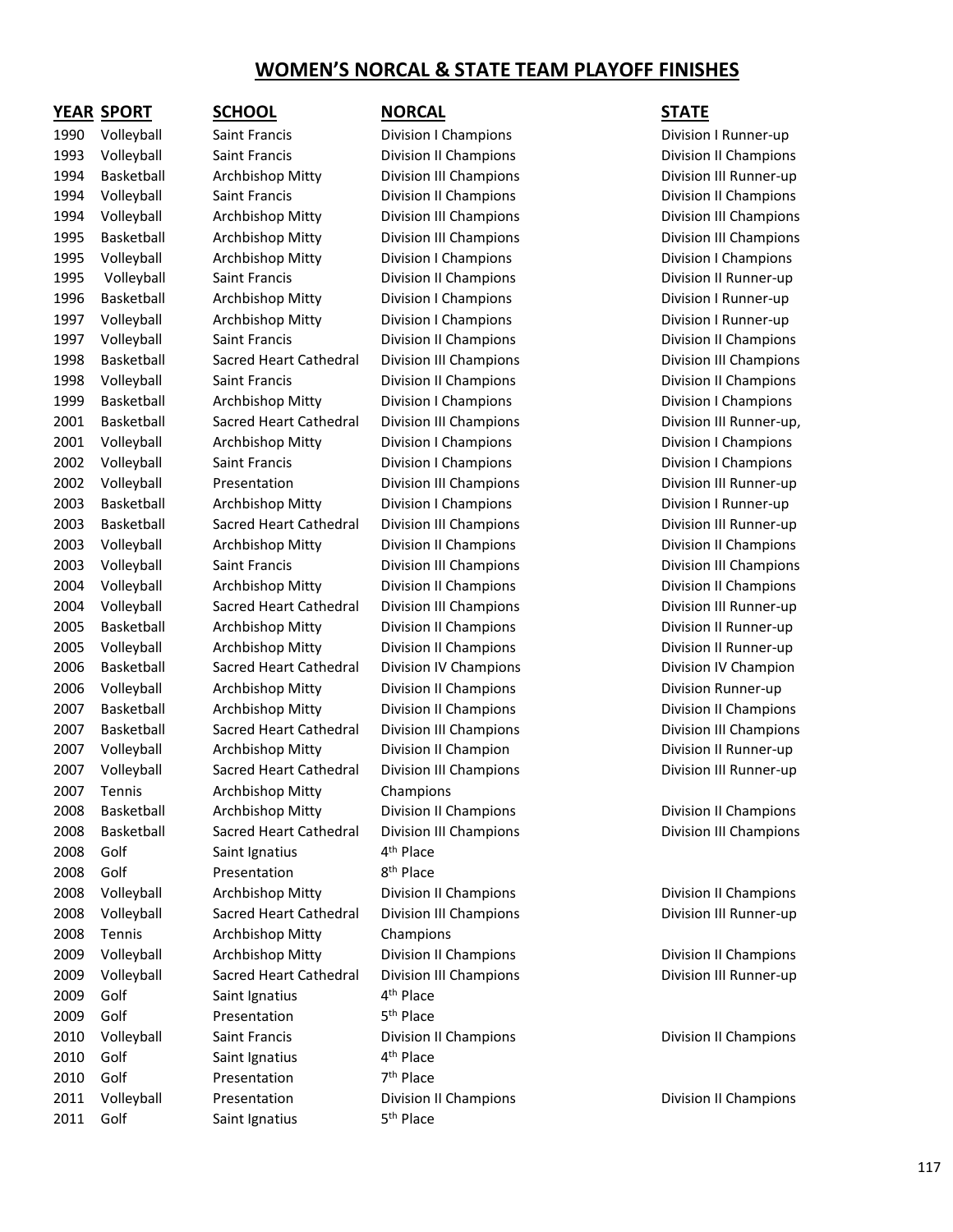## **WOMEN'S NORCAL & STATE TEAM PLAYOFF FINISHES**

# 2012 Golf Valley Christian 2012 Golf Presentation 2012 Tennis Saint Francis 2 2014 Tennis Saint Francis 2 2017 Tennis Saint Francis 2018 Soccer Archbishop Mitty 2018 Swimming Saint Francis 2019 Cross Country Saint Francis 2021 Cross Country Saint Francis

2013 Golf Saint Francis Champions 2013 Volleyball Sacred Heart Cathedral Division III Runner-up 2015 Golf Saint Francis Champion 2015 Volleyball Presentation Division II Runner-up 2015 Volleyball Sacred Heart Cathedral Division III Runner-up 2016 Golf Saint Francis Champions 2017 Water Polo Saint Francis Division II Champions 2017 Golf Valley Christian Champions 2018 Volleyball Archbishop Mitty Division I Runner-up 2018 Volleyball Presentation Division III Champions Division III Runner-up 2019 Soccer Archbishop Mitty Division Runner-up 2019 Tennis Saint Francis Runner-up 2019 Water Polo Sacred Heart Prep Division Runner-up 2020 Soccer Archbishop Mitty Division I Runner-up 2021 Golf Valley Christian Champions 2022 Softball Saint Francis Division I Champions

## **YEAR SPORT SCHOOL NORCAL STATE**

2012 Basketball Archbishop Mitty Division II Champions Division II Champions 2012 Volleyball Archbishop Mitty Division II Champions Division II Champions 6<sup>th</sup> Place 7<sup>th</sup> Place 2<sup>nd</sup> Place 2013 Basketball Saint Francis Division II Champions Division II Runner-up 2013 Basketball Sacred Heart Cathedral Division III Champions Division III Runner-up 2013 Volleyball Archbishop Mitty Division II Champions Division II Champions 2013 Volleyball Valley Christian Division III Champions Division III Champions 2014 Basketball Archbishop Mitty Division II Champions Division II Runner-up 2014 Cross Country Saint Francis **Division II 10th Place** Division II 10th Place 2014 Golf Saint Francis Champions 2014 Golf 4 2<sup>nd</sup> Place 2014 Volleyball Archbishop Mitty Division II Champions Division II Champions 2014 Volleyball Sacred Heart Cathedral Division III Champions Division III Champions

 Basketball Archbishop Mitty Division II Champions Division II Champions Volleyball Archbishop Mitty Division II Champions Division II Champions Volleyball Valley Christian Division III Champions Division III Champions Volleyball Notre Dame Belmont Division IV Champions Division IV Champions Basketball Sacred Heart Cathedral Division III Champions Division III Champions Volleyball Archbishop Mitty Open Division Champions Open Division Champions Volleyball Valley Christian Division II Champions Division II Runner-up Basketball Archbishop Mitty Open Division Champions Open Division Runner-up 2<sup>nd</sup> Place Volleyball Archbishop Mitty Open Division Champions Open Division Champions Volleyball Presentation Division IV Champions Division IV Champions Division  $I - 2<sup>nd</sup>$  Place

2020 Basketball Archbishop Mitty Open Division Champions No Competition

5<sup>th</sup> Place

4<sup>th</sup> Place

6<sup>th</sup> Place

3rd Place

th Place

3rd Place

Division II -  $2<sup>nd</sup>$  Place

3rd Place 2021 Volleyball Archbishop Mitty Open Division Champions Open Division – Runner-up Division II -  $4<sup>th</sup>$  Place 2022 Basketball Archbishop Mitty Open Division Champions Open Division – Runner-up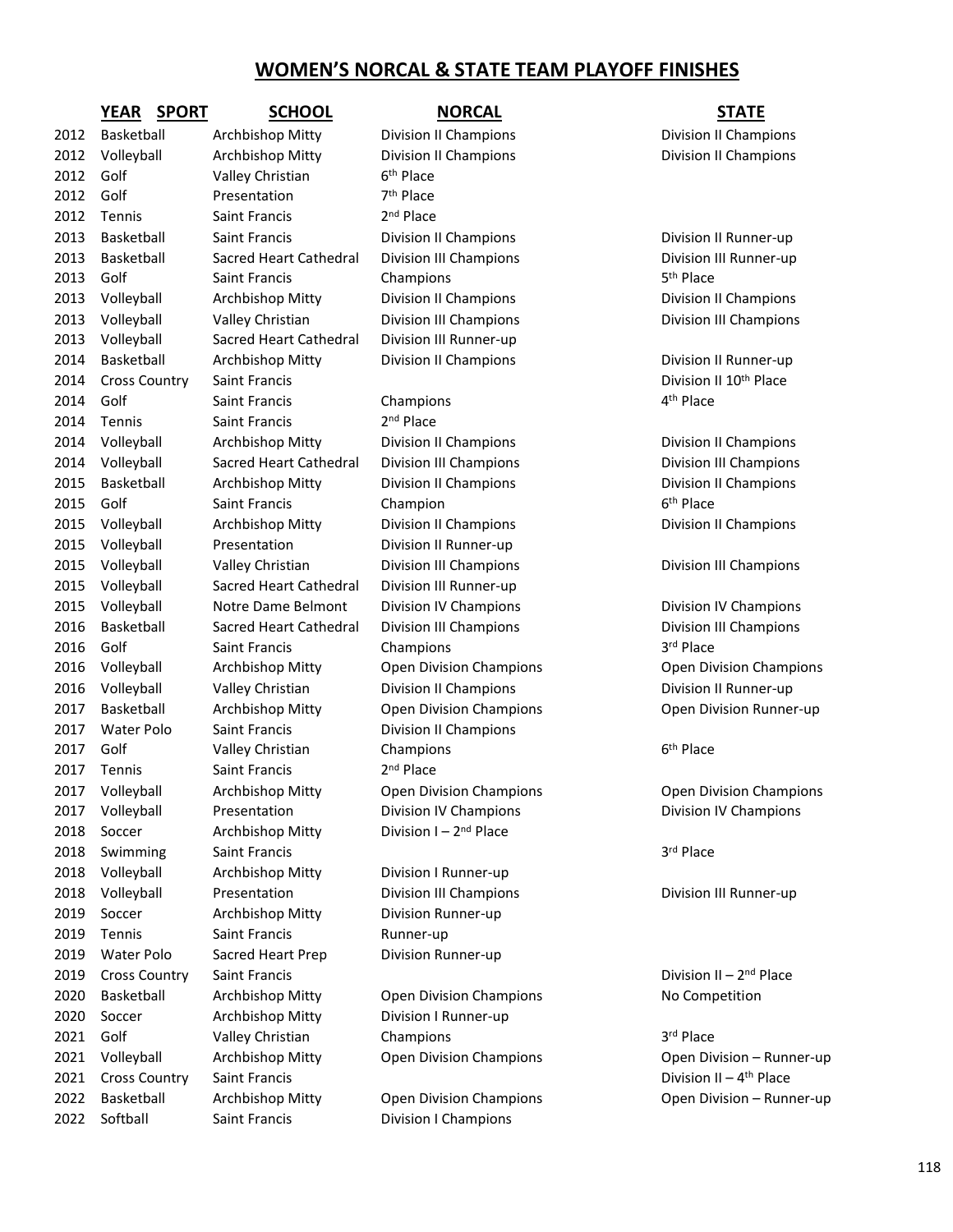|      | <u>YEAR SPORT</u>      | <u>NAME</u>                                              | <u>SCHOOL</u>          | <b>NORCAL</b>             | <b>STATE</b>                                  |
|------|------------------------|----------------------------------------------------------|------------------------|---------------------------|-----------------------------------------------|
| 2002 | <b>Cross Country</b>   | Michelle Gallagher                                       | Sacred Heart Cathedral |                           | Division III - $3rd$ Place                    |
| 2003 | <b>Track and Field</b> | Michelle Gallagher                                       | Sacred Heart Cathedral |                           | 3200 Meters - 4th Place                       |
| 2005 | <b>Track and Field</b> | Loza Lozovatskaya                                        | Saint Ignatius         |                           | Pole Vault - 6 <sup>th</sup> Place            |
| 2006 | <b>Track and Field</b> | Khrystal Carter                                          | Valley Christian       |                           | 200 Meters - 4 <sup>th</sup> Place            |
| 2006 | <b>Track and Field</b> | Natasha Barthel                                          | <b>Saint Francis</b>   |                           | Pole Vault - 3rd Place                        |
| 2007 | <b>Track and Field</b> | Renisha Robinson                                         | Archbishop Mitty       |                           | 800 Meters - 8th Place                        |
| 2007 | <b>Track and Field</b> | Natasha Barthel                                          | Saint Francis          |                           | Pole Vault - 3rd Place                        |
| 2008 | <b>Track and Field</b> | Dahlys Marshall                                          | Valley Christian       |                           | 200 Meters - 5 <sup>th</sup> Place            |
| 2009 | Golf                   | Mariko Tumangan                                          | Presentation           | Tie 2 <sup>nd</sup> Place |                                               |
| 2010 | Golf                   | Mariko Tumangan                                          | Presentation           | Tie 6 <sup>th</sup> Place |                                               |
| 2010 | <b>Track and Field</b> | Hannah Gorenson                                          | Valley Christian       |                           | 100 Meter Hurdles $-$ 4 <sup>th</sup> Place   |
| 2011 | <b>Track and Field</b> | Michelle McDonald O'Brien                                | Saint Ignatius         |                           | High Jump $-8$ <sup>th</sup> Place            |
| 2012 | <b>Track and Field</b> | Taylor Jaques                                            | Presentation           |                           | Pole Vault Champion                           |
| 2012 | Golf                   | Nancy Xu                                                 | <b>Saint Francis</b>   | 2 <sup>nd</sup> Place     |                                               |
| 2013 | <b>Track and Field</b> | <b>Taylor Jaques</b>                                     | Presentation           |                           | Pole Vault - 4 <sup>th</sup> Place            |
| 2013 | <b>Track and Field</b> | Emma McCarthy                                            | Presentation           |                           | Pole Vault - 8 <sup>th</sup> Place            |
| 2013 | Golf                   | Nancy Xu                                                 | Saint Francis          | Tie 6 <sup>th</sup> Place |                                               |
| 2013 | Golf                   | Valerie Wang                                             | Saint Francis          | Tie 6 <sup>th</sup> Place |                                               |
| 2014 | <b>Track and Field</b> | Elena Bruckner                                           | Valley Christian       |                           | Shot Put $-4$ <sup>th</sup>                   |
| 2014 | <b>Track and Field</b> | <b>Taylor Jaques</b>                                     | Presentation           |                           | Pole Vault - 4 <sup>th</sup> Place            |
| 2014 | Golf                   | Liu Bibilani                                             | Saint Francis          | Tie 6 <sup>th</sup> Place |                                               |
| 2014 | Golf                   | Samantha Gong                                            | Saint Ignatius         | Tie 8 <sup>th</sup> Place | 8 <sup>th</sup> Place                         |
| 2014 | Golf                   | Maya Pugatch                                             | <b>Saint Francis</b>   | Tie 8 <sup>th</sup> Place |                                               |
| 2015 | Wrestling              | Lauren Zee                                               | Sacred Heart Cathedral |                           | 116lb - $6th$ Place                           |
| 2015 | Swimming               | Joyce Lin, Morganne McKennan<br>Lauren Smith, Cathy Teng | Archbishop Mitty       |                           | 200 Medley Relay - 5 <sup>th</sup> Place      |
| 2015 | Swimming               | Chloe Isleta                                             | Presentation           |                           | 200 Individual Medley - 5 <sup>th</sup> Place |
| 2015 | Swimming               | Lauren Smith                                             | Archbishop Mitty       |                           | 500 Freestyle - 9th Place                     |
| 2015 | Swimming               | Chloe Isleta                                             | Presentation           |                           | 100 Backstroke - 8 <sup>th</sup> Place        |
| 2015 | Swimming               | Morganne MacKennan                                       | Archbishop Mity        |                           | 100 Breaststroke - 9th Place                  |
| 2015 | <b>Track and Field</b> | Ronna Stone                                              | Valley Christian       |                           | Discus Champion                               |
| 2015 | <b>Track and Field</b> | Elena Bruckner                                           | Valley Christian       |                           | Shot Put Champion                             |
| 2015 | Golf                   | Samantha Gong                                            | Saint Ignatius         | <b>Tie Medalist</b>       |                                               |
| 2015 | Golf                   | Bibilani Liu                                             | Saint Francis          | 4 <sup>th</sup> Place     |                                               |
| 2015 | Golf                   | Maya Pugatch                                             | Saint Francis          | Tie 9 <sup>th</sup> Place |                                               |
| 2016 | Swimming               | Chloe Isleta                                             | Presentation           |                           | 200 Individual Medley Champion                |
| 2016 | Swimming               | <b>Brooke Schaffer</b>                                   | Saint Francis          |                           | 50 Freestyle - 5 <sup>th</sup> Place          |
| 2016 | Swimming               | <b>Brooke Schaffer</b>                                   | Saint Francis          |                           | 100 Freestyle - 11 <sup>th</sup> Place        |
| 2016 | Swimming               | Chloe Isleta                                             | Presentation           |                           | 100 Backstroke - 3rd Place                    |
| 2016 | Swimming               | F. Llaguno, K. Kennedy                                   | Saint Francis          |                           | 200 Freestyle Relay - 15th Place              |
|      |                        | A.Truong, B. Schaffer                                    |                        |                           |                                               |
| 2016 | Swimming               | S. Blankley, A. Berner                                   | Presentation           |                           | 200 Freestyle Relay - 16th Place              |
|      |                        | L. Powers, A. Tzou                                       |                        |                           |                                               |
| 2016 | <b>Track and Field</b> | Elena Bruckner                                           | Valley Christian       |                           | Discus - 2 <sup>nd</sup> Place                |
| 2016 | <b>Track and Field</b> | Elena Bruckner                                           | Valley Christian       |                           | Shot Put Champion                             |
| 2017 | Diving                 | <b>Claire Greenlow</b>                                   | Saint Francis          |                           | 7 <sup>th</sup> Place                         |
| 2017 | Swimming               | Kylie Juan, Sarah Savage<br>Sophia Sebastian, Joyce Lin  | Archbishop Mitty       |                           | 200 Medley Relay - 15th Place                 |
| 2017 | Swimming               | Cathy Tang                                               | Archbishop Mitty       |                           | 200 Freestyle - 2nd Place                     |